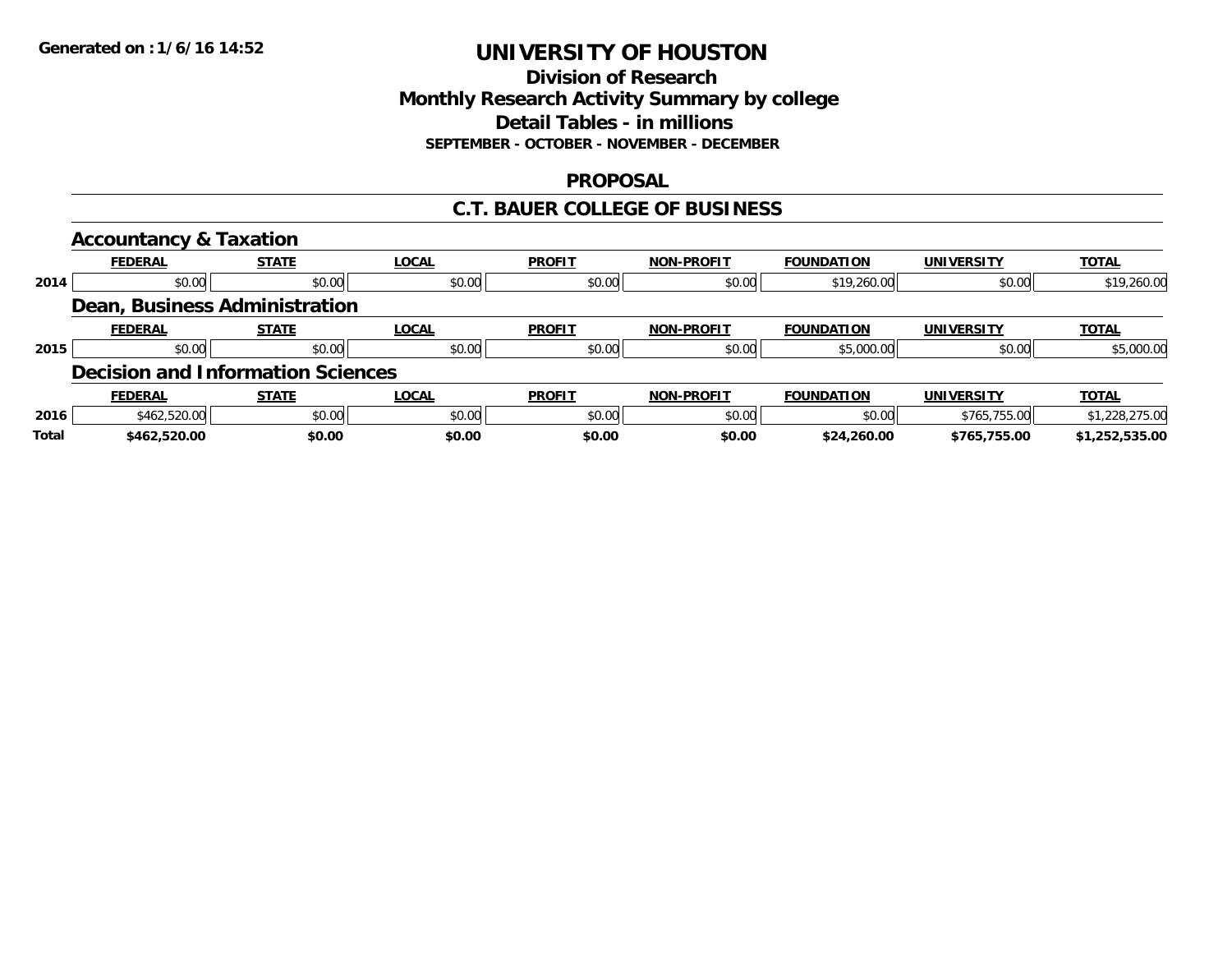## **Division of Research Monthly Research Activity Summary by college Detail Tables - in millions SEPTEMBER - OCTOBER - NOVEMBER - DECEMBER**

### **PROPOSAL**

### **COLLEGE OF ARCHITECTURE**

|       | <b>Architecture</b> |              |              |               |                   |                   |                   |              |
|-------|---------------------|--------------|--------------|---------------|-------------------|-------------------|-------------------|--------------|
|       | <b>FEDERAL</b>      | <b>STATE</b> | <u>LOCAL</u> | <b>PROFIT</b> | <b>NON-PROFIT</b> | <b>FOUNDATION</b> | <b>UNIVERSITY</b> | <b>TOTAL</b> |
| 2012  | \$131,768.95        | \$0.00       | \$0.00       | \$0.00        | \$0.00            | \$0.00            | \$0.00            | \$131,768.95 |
| 2013  | \$89,843.25         | \$0.00       | \$0.00       | \$0.00        | \$0.00            | \$0.00            | \$0.00            | \$89,843.25  |
| 2014  | \$0.00              | \$0.00       | \$0.00       | \$0.00        | \$19,925.20       | \$0.00            | \$0.00            | \$19,925.20  |
| 2016  | \$50,000.00         | \$0.00       | \$0.00       | \$0.00        | \$0.00            | \$0.00            | \$0.00            | \$50,000.00  |
| Total | \$271,612.20        | \$0.00       | \$0.00       | \$0.00        | \$19,925.20       | \$0.00            | \$0.00            | \$291,537.40 |
|       |                     |              |              |               |                   |                   |                   |              |

# **Architecture**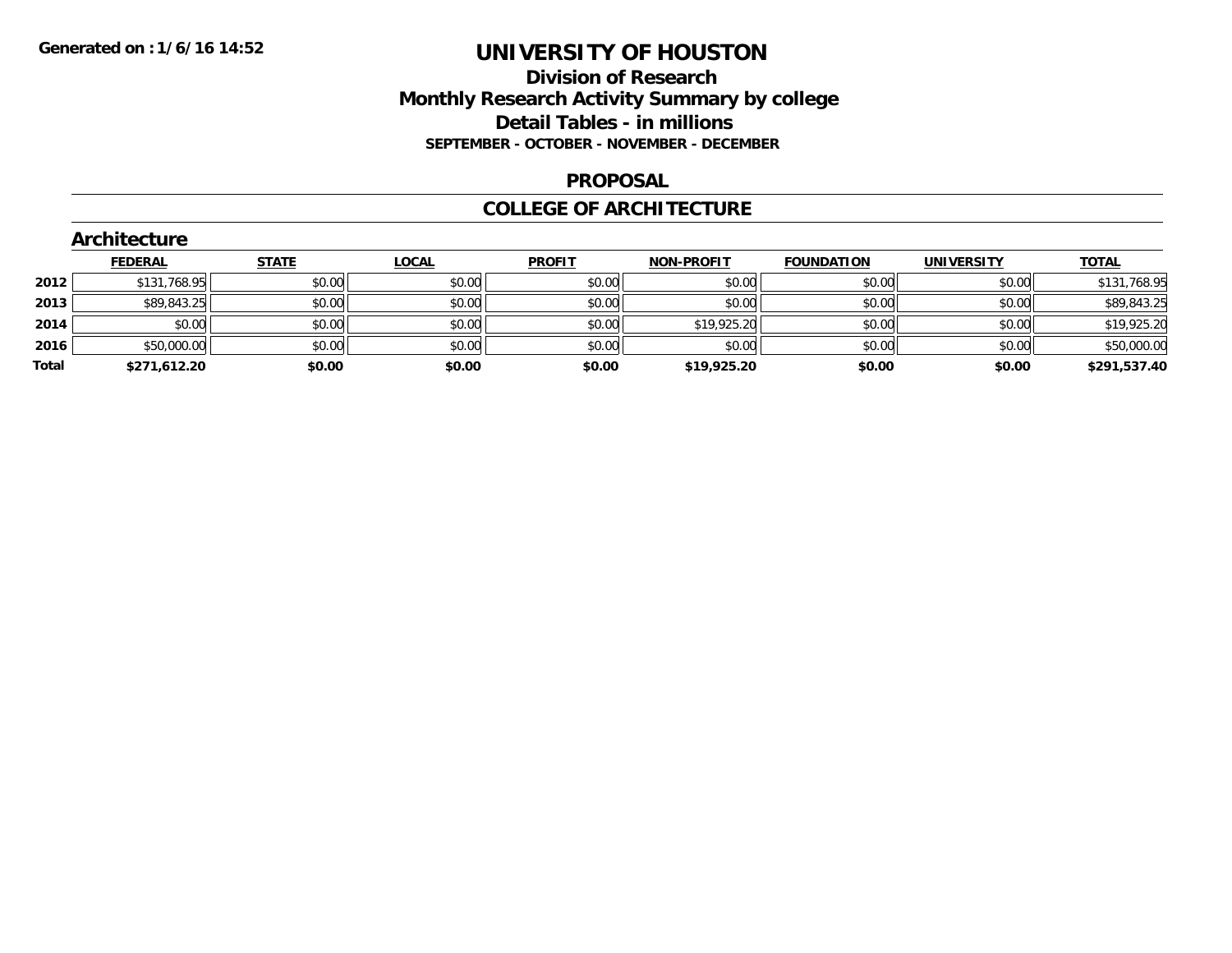# **Division of ResearchMonthly Research Activity Summary by college Detail Tables - in millions SEPTEMBER - OCTOBER - NOVEMBER - DECEMBER**

### **PROPOSAL**

# **COLLEGE OF EDUCATION**

|      |                                                    |                |              | COLLLOL OF LDUCATION |                   |                   |                   |                |
|------|----------------------------------------------------|----------------|--------------|----------------------|-------------------|-------------------|-------------------|----------------|
|      | <b>Consistency Mgmt and Coop Disc</b>              |                |              |                      |                   |                   |                   |                |
|      | <b>FEDERAL</b>                                     | <b>STATE</b>   | <b>LOCAL</b> | <b>PROFIT</b>        | <b>NON-PROFIT</b> | <b>FOUNDATION</b> | <b>UNIVERSITY</b> | <b>TOTAL</b>   |
| 2012 | \$2,111,909.20                                     | \$0.00         | \$30,000.00  | \$0.00               | \$84,725.00       | \$0.00            | \$0.00            | \$2,226,634.20 |
| 2013 | \$2,480,018.64                                     | \$0.00         | \$0.00       | \$0.00               | \$0.00            | \$0.00            | \$0.00            | \$2,480,018.64 |
| 2014 | \$2,482,766.34                                     | \$0.00         | \$235,590.00 | \$0.00               | \$0.00            | \$0.00            | \$0.00            | \$2,718,356.34 |
|      | <b>Curriculum and Instruction</b>                  |                |              |                      |                   |                   |                   |                |
|      | <b>FEDERAL</b>                                     | <b>STATE</b>   | <b>LOCAL</b> | <b>PROFIT</b>        | <b>NON-PROFIT</b> | <b>FOUNDATION</b> | <b>UNIVERSITY</b> | <b>TOTAL</b>   |
| 2012 | \$757,011.60                                       | \$499,993.00   | \$120,000.00 | \$0.00               | \$0.00            | \$0.00            | \$248,715.00      | \$1,625,719.60 |
| 2013 | \$447,410.00                                       | \$0.00         | \$0.00       | \$0.00               | \$0.00            | \$0.00            | \$131,964.50      | \$579,374.50   |
| 2014 | \$0.00                                             | \$1,094,824.80 | \$21,958.00  | \$0.00               | \$105,000.00      | \$0.00            | \$122,853.00      | \$1,344,635.80 |
| 2015 | \$1,176,348.00                                     | \$419,997.20   | \$0.00       | \$0.00               | \$0.00            | \$0.00            | \$50,000.00       | \$1,646,345.20 |
| 2016 | \$1,627,739.40                                     | \$821,896.62   | \$0.00       | \$34,750.00          | \$0.00            | \$0.00            | \$0.00            | \$2,484,386.02 |
|      | <b>Dean, Education</b>                             |                |              |                      |                   |                   |                   |                |
|      | <b>FEDERAL</b>                                     | <b>STATE</b>   | <b>LOCAL</b> | <b>PROFIT</b>        | <b>NON-PROFIT</b> | <b>FOUNDATION</b> | <b>UNIVERSITY</b> | <b>TOTAL</b>   |
| 2014 | \$0.00                                             | \$0.00         | \$0.00       | \$0.00               | \$0.00            | \$0.00            | \$0.00            | \$0.00         |
|      | <b>Educational Leadership &amp; Policy Studies</b> |                |              |                      |                   |                   |                   |                |
|      | <b>FEDERAL</b>                                     | <b>STATE</b>   | <b>LOCAL</b> | <b>PROFIT</b>        | <b>NON-PROFIT</b> | <b>FOUNDATION</b> | <b>UNIVERSITY</b> | <b>TOTAL</b>   |
| 2012 | \$551,392.00                                       | \$366,462.00   | \$0.00       | \$0.00               | \$0.00            | \$43,833.50       | \$1,816,362.70    | \$2,778,050.20 |
| 2013 | \$208,076.00                                       | \$0.00         | \$0.00       | \$0.00               | \$0.00            | \$0.00            | \$0.00            | \$208,076.00   |
| 2014 | \$0.00                                             | \$0.00         | \$0.00       | \$0.00               | \$375,000.00      | \$0.00            | \$172,455.00      | \$547,455.00   |
| 2015 | \$0.00                                             | \$0.00         | \$0.00       | \$0.00               | \$0.00            | \$0.00            | \$78,750.00       | \$78,750.00    |
| 2016 | \$119,999.50                                       | \$0.00         | \$375,000.00 | \$35,000.00          | \$0.00            | \$0.00            | \$20,475.00       | \$550,474.50   |
|      | <b>Institute for Urban Education</b>               |                |              |                      |                   |                   |                   |                |
|      | <b>FEDERAL</b>                                     | <b>STATE</b>   | <b>LOCAL</b> | <b>PROFIT</b>        | <b>NON-PROFIT</b> | <b>FOUNDATION</b> | <b>UNIVERSITY</b> | <b>TOTAL</b>   |
| 2013 | \$0.00                                             | \$0.00         | \$0.00       | \$0.00               | \$0.00            | \$0.00            | \$0.00            | \$0.00         |
| 2014 | \$0.00                                             | \$0.00         | \$0.00       | \$0.00               | \$0.00            | \$0.00            | \$0.00            | \$0.00         |
|      | Psychological, Health, and Learning Sciences       |                |              |                      |                   |                   |                   |                |
|      | <b>FEDERAL</b>                                     | <b>STATE</b>   | <b>LOCAL</b> | <b>PROFIT</b>        | <b>NON-PROFIT</b> | <b>FOUNDATION</b> | <b>UNIVERSITY</b> | <b>TOTAL</b>   |
| 2012 | \$3,837,719.26                                     | \$1,178,102.00 | \$0.00       | \$0.00               | \$0.00            | \$43,833.50       | \$319,461.00      | \$5,379,115.76 |
| 2013 | \$2,753,962.00                                     | \$71,610.00    | \$0.00       | \$0.00               | \$0.00            | \$300,318.00      | \$459,945.50      | \$3,585,835.50 |
| 2014 | \$3,130,026.00                                     | \$164,072.00   | \$0.00       | \$0.00               | \$5,000.00        | \$0.00            | \$164,835.00      | \$3,463,933.00 |
| 2015 | \$1,981,517.50                                     | \$0.00         | \$0.00       | \$0.00               | \$0.00            | \$50,000.00       | \$922,395.00      | \$2,953,912.50 |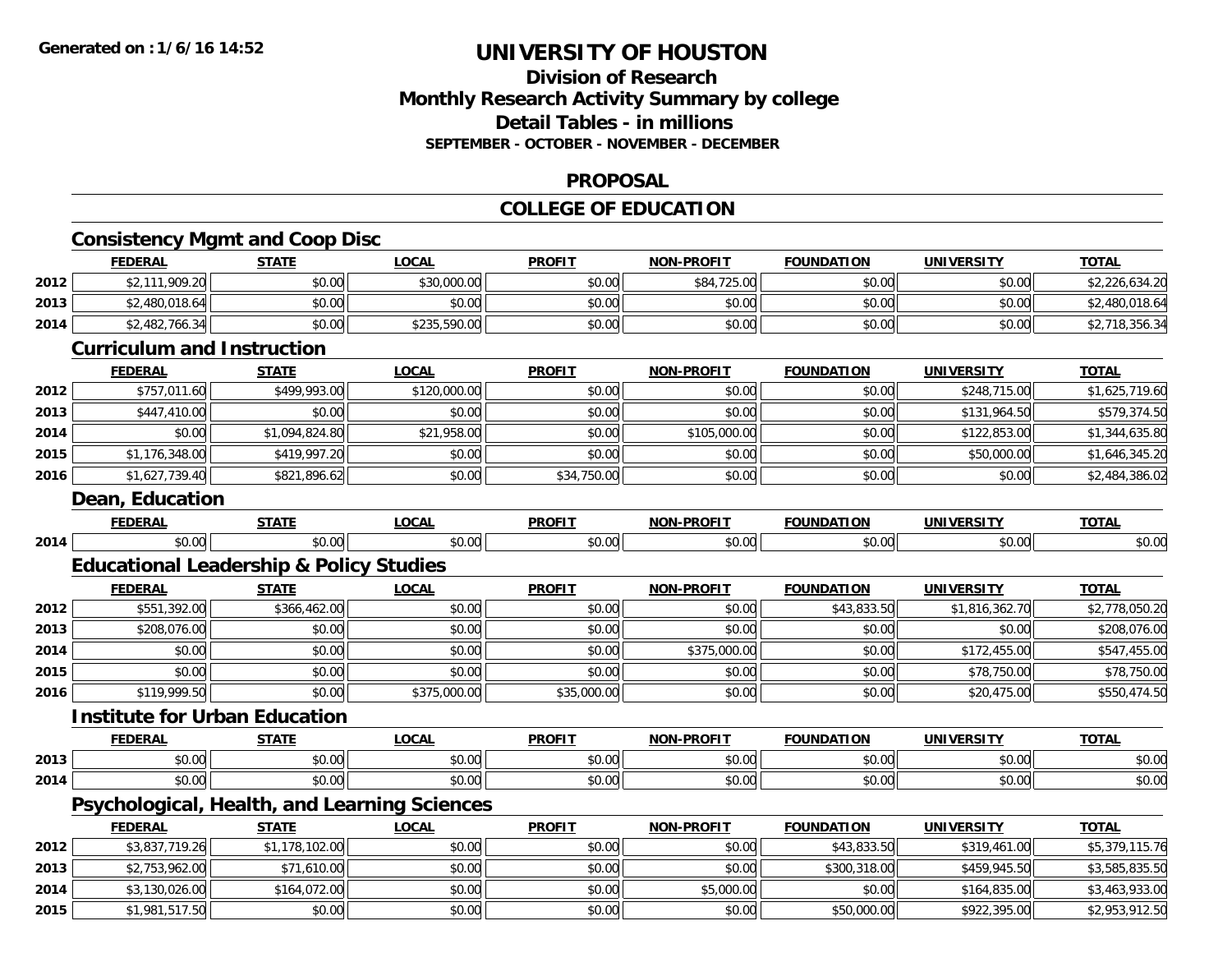## **Division of Research Monthly Research Activity Summary by college Detail Tables - in millions SEPTEMBER - OCTOBER - NOVEMBER - DECEMBER**

### **PROPOSAL**

# **COLLEGE OF EDUCATION**

# **Psychological, Health, and Learning Sciences**

|       | <b>FEDERAL</b>           | <b>STATE</b>   | <b>LOCAL</b> | <b>PROFIT</b> | <b>NON-PROFIT</b> | <b>FOUNDATION</b> | <b>UNIVERSITY</b> | <b>TOTAL</b>    |
|-------|--------------------------|----------------|--------------|---------------|-------------------|-------------------|-------------------|-----------------|
| 2016  | \$1,470,473.70           | \$159,765.50   | \$0.00       | \$0.00        | \$878,429.40      | \$0.00            | \$519,159.00      | \$3,027,827.60  |
|       | <b>UH Charter School</b> |                |              |               |                   |                   |                   |                 |
|       | <b>FEDERAL</b>           | <b>STATE</b>   | <b>LOCAL</b> | <b>PROFIT</b> | <b>NON-PROFIT</b> | <b>FOUNDATION</b> | <b>UNIVERSITY</b> | <b>TOTAL</b>    |
| 2012  | \$0.00                   | \$7,150.00     | \$0.00       | \$0.00        | \$0.00            | \$0.00            | \$0.00            | \$7,150.00      |
| 2013  | \$0.00                   | \$1,489.55     | \$0.00       | \$0.00        | \$0.00            | \$0.00            | \$0.00            | \$1,489.55      |
| 2014  | \$187,811.00             | \$0.00         | \$0.00       | \$0.00        | \$0.00            | \$0.00            | \$0.00            | \$187,811.00    |
| Total | \$25,324,180.14          | \$4.785.362.67 | \$782,548.00 | \$69,750.00   | \$1,448,154.40    | \$437,985.00      | \$5,027,370.70    | \$37.875.350.91 |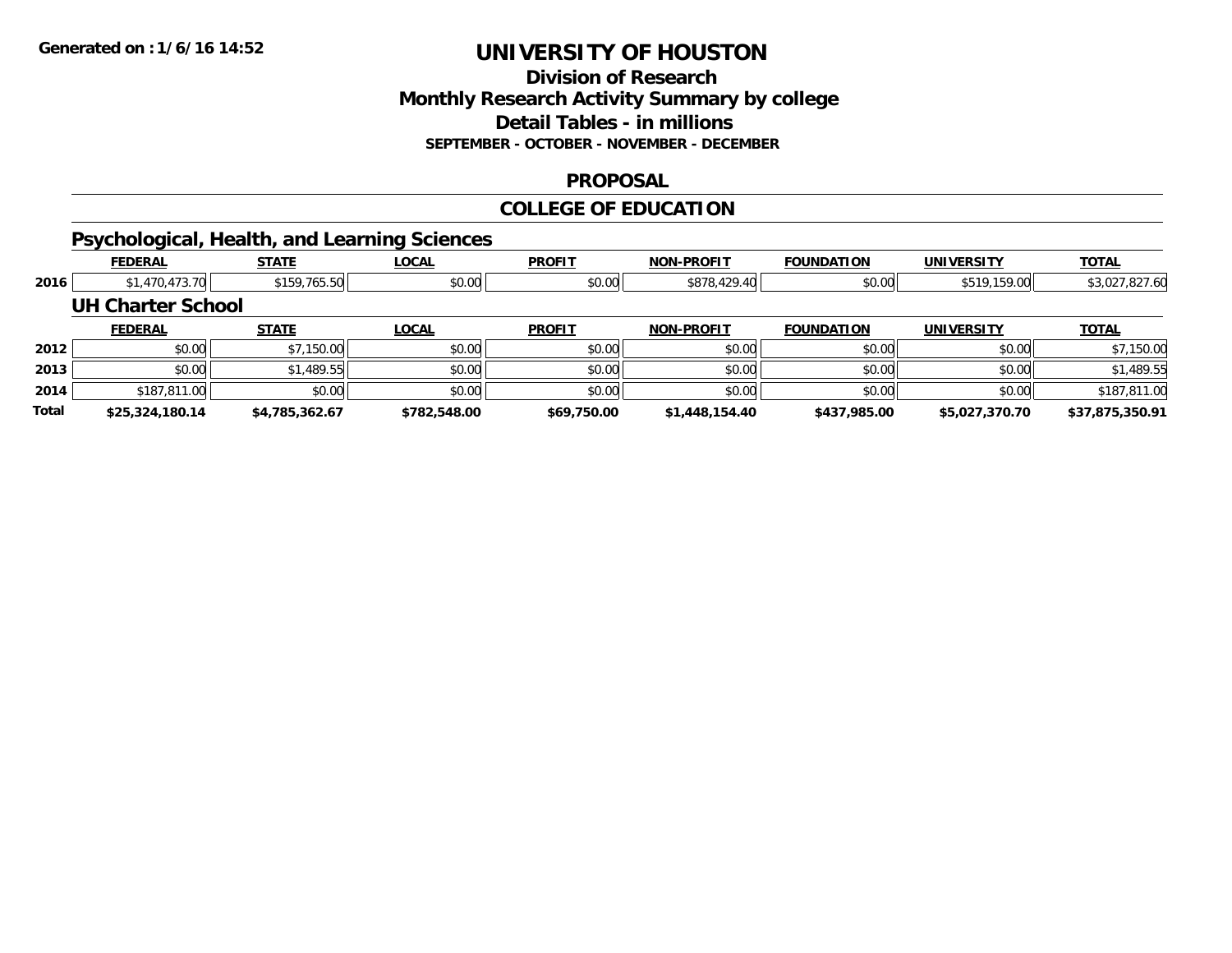## **Division of Research Monthly Research Activity Summary by college Detail Tables - in millions SEPTEMBER - OCTOBER - NOVEMBER - DECEMBER**

### **PROPOSAL**

|      | <b>African-American Studies</b>             |              |              |               |                   |                   |                   |              |
|------|---------------------------------------------|--------------|--------------|---------------|-------------------|-------------------|-------------------|--------------|
|      | <b>FEDERAL</b>                              | <b>STATE</b> | <b>LOCAL</b> | <b>PROFIT</b> | <b>NON-PROFIT</b> | <b>FOUNDATION</b> | <b>UNIVERSITY</b> | <b>TOTAL</b> |
| 2014 | \$0.00                                      | \$0.00       | \$0.00       | \$0.00        | \$1,500.00        | \$0.00            | \$0.00            | \$1,500.00   |
| 2016 | \$0.00                                      | \$0.00       | \$0.00       | \$0.00        | \$1,250.00        | \$0.00            | \$0.00            | \$1,250.00   |
|      | Art                                         |              |              |               |                   |                   |                   |              |
|      | <b>FEDERAL</b>                              | <b>STATE</b> | <b>LOCAL</b> | <b>PROFIT</b> | <b>NON-PROFIT</b> | <b>FOUNDATION</b> | <b>UNIVERSITY</b> | <b>TOTAL</b> |
| 2012 | \$199,887.00                                | \$0.00       | \$0.00       | \$0.00        | \$0.00            | \$0.00            | \$0.00            | \$199,887.00 |
| 2016 | \$0.00                                      | \$0.00       | \$0.00       | \$0.00        | \$40,000.00       | \$0.00            | \$0.00            | \$40,000.00  |
|      | <b>Arte Publico Press</b>                   |              |              |               |                   |                   |                   |              |
|      | <b>FEDERAL</b>                              | <b>STATE</b> | <b>LOCAL</b> | <b>PROFIT</b> | <b>NON-PROFIT</b> | <b>FOUNDATION</b> | <b>UNIVERSITY</b> | <b>TOTAL</b> |
| 2012 | \$198,497.00                                | \$0.00       | \$0.00       | \$0.00        | \$0.00            | \$0.00            | \$0.00            | \$198,497.00 |
| 2013 | \$0.00                                      | \$0.00       | \$0.00       | \$0.00        | \$30,000.00       | \$150,000.00      | \$0.00            | \$180,000.00 |
| 2014 | \$0.00                                      | \$0.00       | \$0.00       | \$0.00        | \$0.00            | \$150,000.00      | \$0.00            | \$150,000.00 |
| 2015 | \$163,532.00                                | \$15,000.00  | \$0.00       | \$0.00        | \$0.00            | \$0.00            | \$0.00            | \$178,532.00 |
|      | <b>Blaffer Gallery</b>                      |              |              |               |                   |                   |                   |              |
|      | <b>FEDERAL</b>                              | <b>STATE</b> | <b>LOCAL</b> | <b>PROFIT</b> | <b>NON-PROFIT</b> | <b>FOUNDATION</b> | <b>UNIVERSITY</b> | <b>TOTAL</b> |
| 2013 | \$0.00                                      | \$0.00       | \$0.00       | \$0.00        | \$1,500.00        | \$0.00            | \$0.00            | \$1,500.00   |
| 2015 | \$0.00                                      | \$4,000.00   | \$0.00       | \$0.00        | \$0.00            | \$0.00            | \$0.00            | \$4,000.00   |
| 2016 | \$0.00                                      | \$0.00       | \$0.00       | \$0.00        | \$0.00            | \$111,500.00      | \$0.00            | \$111,500.00 |
|      | Communication                               |              |              |               |                   |                   |                   |              |
|      | <b>FEDERAL</b>                              | <b>STATE</b> | <b>LOCAL</b> | <b>PROFIT</b> | <b>NON-PROFIT</b> | <b>FOUNDATION</b> | <b>UNIVERSITY</b> | <b>TOTAL</b> |
| 2012 | \$336,545.00                                | \$0.00       | \$0.00       | \$0.00        | \$0.00            | \$0.00            | \$0.00            | \$336,545.00 |
| 2013 | \$0.00                                      | \$0.00       | \$0.00       | \$0.00        | \$9,800.00        | \$0.00            | \$76,763.00       | \$86,563.00  |
| 2014 | \$0.00                                      | \$0.00       | \$0.00       | \$0.00        | \$0.00            | \$34,993.00       | \$9,591.00        | \$44,584.00  |
| 2015 | \$362,315.00                                | \$0.00       | \$0.00       | \$0.00        | \$0.00            | \$0.00            | \$0.00            | \$362,315.00 |
|      | <b>Communication Sciences and Disorders</b> |              |              |               |                   |                   |                   |              |
|      | <b>FEDERAL</b>                              | <b>STATE</b> | <b>LOCAL</b> | <b>PROFIT</b> | <b>NON-PROFIT</b> | <b>FOUNDATION</b> | <b>UNIVERSITY</b> | <b>TOTAL</b> |
| 2012 | \$447,207.00                                | \$11,723.40  | \$0.00       | \$0.00        | \$0.00            | \$22,770.00       | \$0.00            | \$481,700.40 |
| 2013 | \$535,125.00                                | \$5,940.00   | \$0.00       | \$0.00        | \$0.00            | \$0.00            | \$178,718.00      | \$719,783.00 |
| 2014 | \$0.00                                      | \$0.00       | \$0.00       | \$0.00        | \$0.00            | \$15,676.00       | \$0.00            | \$15,676.00  |
| 2015 | \$0.00                                      | \$0.00       | \$0.00       | \$0.00        | \$0.00            | \$4,949.00        | \$0.00            | \$4,949.00   |
| 2016 | \$0.00                                      | \$0.00       | \$0.00       | \$0.00        | \$0.00            | \$0.00            | \$54,553.52       | \$54,553.52  |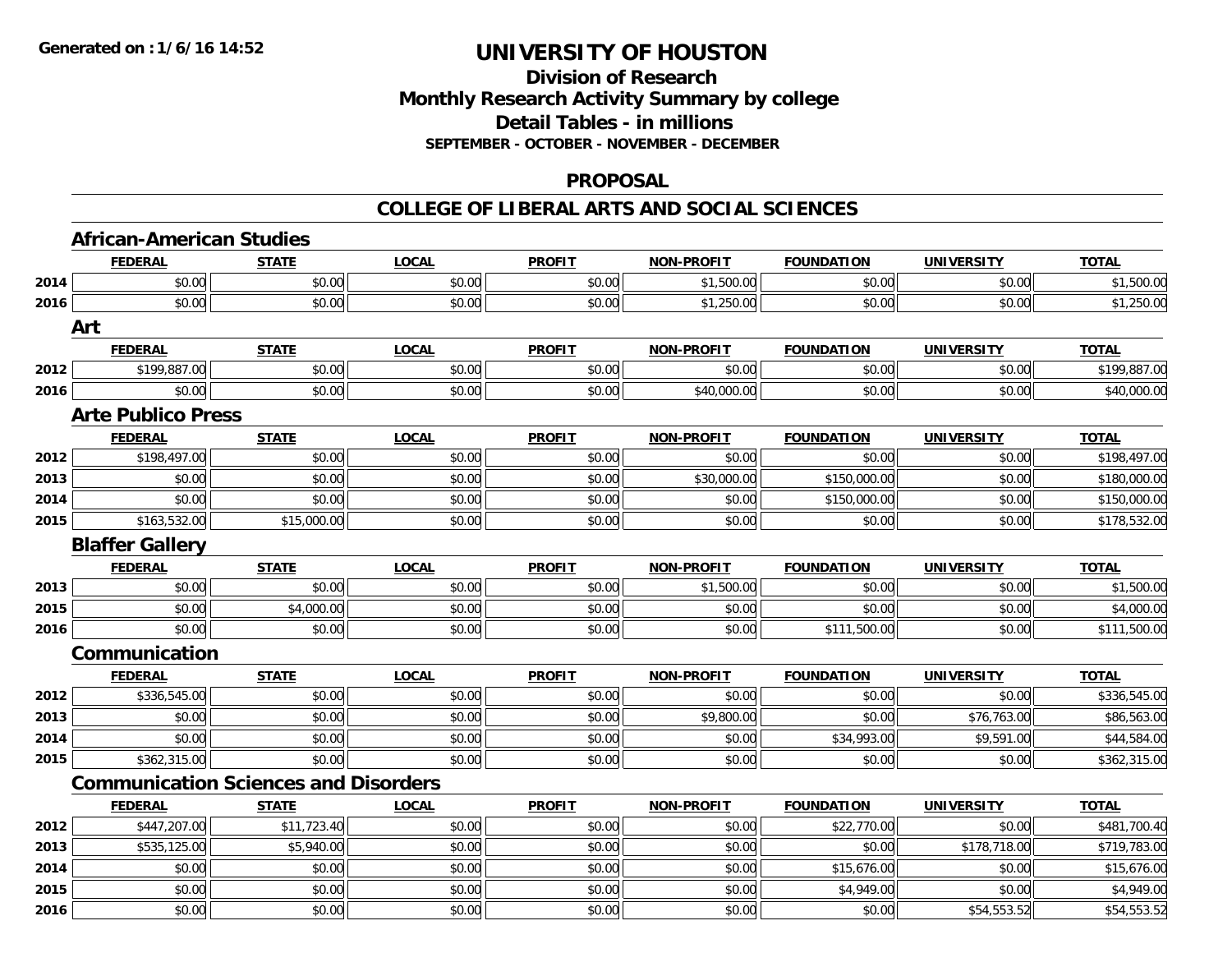# **Division of ResearchMonthly Research Activity Summary by college Detail Tables - in millions SEPTEMBER - OCTOBER - NOVEMBER - DECEMBER**

### **PROPOSAL**

|      | <b>Cynthia Woods Mitchell Center for the Arts</b> |              |              |                |                   |                   |                   |                |
|------|---------------------------------------------------|--------------|--------------|----------------|-------------------|-------------------|-------------------|----------------|
|      | <b>FEDERAL</b>                                    | <b>STATE</b> | <b>LOCAL</b> | <b>PROFIT</b>  | <b>NON-PROFIT</b> | <b>FOUNDATION</b> | <b>UNIVERSITY</b> | <b>TOTAL</b>   |
| 2014 | \$0.00                                            | \$0.00       | \$0.00       | \$200,000.00   | \$0.00            | \$1,400.00        | \$0.00            | \$201,400.00   |
| 2015 | \$0.00                                            | \$0.00       | \$0.00       | \$0.00         | \$10,000.00       | \$0.00            | \$0.00            | \$10,000.00    |
|      | Dean, Liberal Arts and Social Sciences            |              |              |                |                   |                   |                   |                |
|      | <b>FEDERAL</b>                                    | <b>STATE</b> | <b>LOCAL</b> | <b>PROFIT</b>  | <b>NON-PROFIT</b> | <b>FOUNDATION</b> | <b>UNIVERSITY</b> | <b>TOTAL</b>   |
| 2014 | \$0.00                                            | \$0.00       | \$0.00       | \$0.00         | \$55,000.00       | \$0.00            | \$0.00            | \$55,000.00    |
|      | <b>Economics</b>                                  |              |              |                |                   |                   |                   |                |
|      | <b>FEDERAL</b>                                    | <b>STATE</b> | <b>LOCAL</b> | <b>PROFIT</b>  | <b>NON-PROFIT</b> | <b>FOUNDATION</b> | <b>UNIVERSITY</b> | <b>TOTAL</b>   |
| 2012 | \$882,933.40                                      | \$0.00       | \$0.00       | \$0.00         | \$198,396.00      | \$120,000.00      | \$0.00            | \$1,201,329.40 |
| 2013 | \$133,160.00                                      | \$0.00       | \$0.00       | \$0.00         | \$0.00            | \$34,967.00       | \$0.00            | \$168,127.00   |
| 2014 | \$0.00                                            | \$0.00       | \$0.00       | \$0.00         | \$0.00            | \$28,449.00       | \$90,353.00       | \$118,802.00   |
| 2015 | \$4,968,261.00                                    | \$0.00       | \$0.00       | \$0.00         | \$15,000.00       | \$0.00            | \$0.00            | \$4,983,261.00 |
| 2016 | \$2,098,832.00                                    | \$0.00       | \$0.00       | \$0.00         | \$0.00            | \$0.00            | \$0.00            | \$2,098,832.00 |
|      | English                                           |              |              |                |                   |                   |                   |                |
|      | <b>FEDERAL</b>                                    | <b>STATE</b> | <b>LOCAL</b> | <b>PROFIT</b>  | <b>NON-PROFIT</b> | <b>FOUNDATION</b> | <b>UNIVERSITY</b> | <b>TOTAL</b>   |
| 2012 | \$932,888.40                                      | \$0.00       | \$0.00       | \$0.00         | \$0.00            | \$0.00            | \$0.00            | \$932,888.40   |
| 2015 | \$0.00                                            | \$0.00       | \$0.00       | \$0.00         | \$1,500.00        | \$0.00            | \$0.00            | \$1,500.00     |
| 2016 | \$0.00                                            | \$0.00       | \$0.00       | \$0.00         | \$1,250.00        | \$0.00            | \$0.00            | \$1,250.00     |
|      | <b>Health and Human Performance</b>               |              |              |                |                   |                   |                   |                |
|      | <b>FEDERAL</b>                                    | <b>STATE</b> | <b>LOCAL</b> | <b>PROFIT</b>  | <b>NON-PROFIT</b> | <b>FOUNDATION</b> | <b>UNIVERSITY</b> | <b>TOTAL</b>   |
| 2012 | \$4,759,852.05                                    | \$302,818.00 | \$0.00       | \$619,217.00   | \$141,879.20      | \$0.00            | \$0.00            | \$5,823,766.25 |
| 2013 | \$4,578,696.52                                    | \$0.00       | \$0.00       | \$0.00         | \$100,000.00      | \$19,976.00       | \$75,000.00       | \$4,773,672.52 |
| 2014 | \$2,935,129.30                                    | \$0.00       | \$0.00       | \$0.00         | \$40,000.00       | \$0.00            | \$0.00            | \$2,975,129.30 |
| 2015 | \$2,240,441.10                                    | \$0.00       | \$0.00       | \$450,000.00   | \$26,951.00       | \$0.00            | \$132,568.40      | \$2,849,960.50 |
| 2016 | \$2,272,674.30                                    | \$71,673.50  | \$0.00       | \$1,290,377.00 | \$78,120.80       | \$150,000.00      | \$288,944.00      | \$4,151,789.60 |
|      | <b>Hispanic Studies</b>                           |              |              |                |                   |                   |                   |                |
|      | <b>FEDERAL</b>                                    | <b>STATE</b> | <b>LOCAL</b> | <b>PROFIT</b>  | <b>NON-PROFIT</b> | <b>FOUNDATION</b> | <b>UNIVERSITY</b> | <b>TOTAL</b>   |
| 2012 | \$0.00                                            | \$0.00       | \$0.00       | \$0.00         | \$0.00            | \$0.00            | \$0.00            | \$0.00         |
| 2013 | \$0.00                                            | \$0.00       | \$0.00       | \$0.00         | \$0.00            | \$0.00            | \$11,992.50       | \$11,992.50    |
| 2015 | \$0.00                                            | \$0.00       | \$0.00       | \$0.00         | \$0.00            | \$0.00            | \$0.00            | \$0.00         |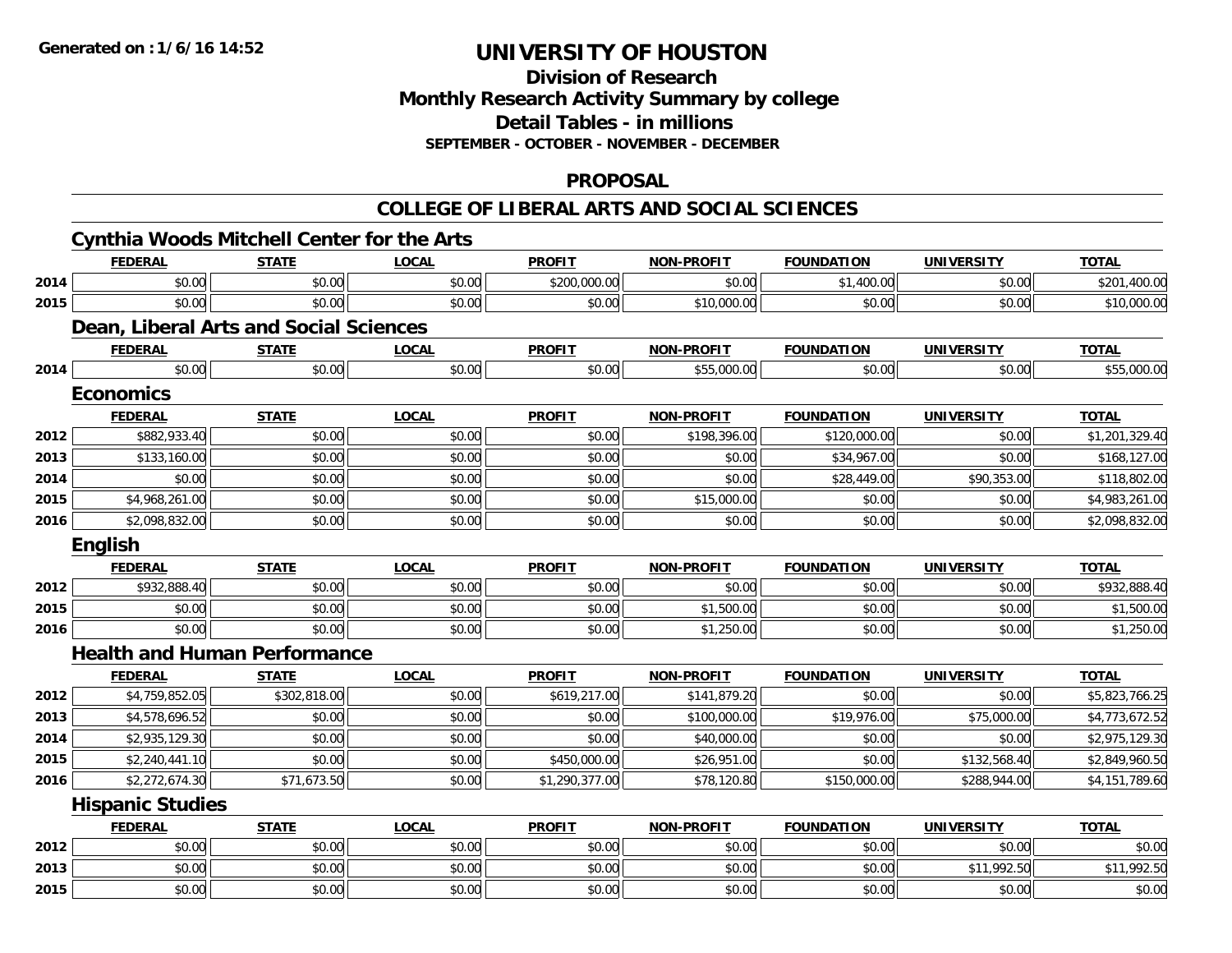## **Division of Research Monthly Research Activity Summary by college Detail Tables - in millions SEPTEMBER - OCTOBER - NOVEMBER - DECEMBER**

### **PROPOSAL**

|      | <b>History</b>                    |                                       |              |               |                   |                   |                   |                 |
|------|-----------------------------------|---------------------------------------|--------------|---------------|-------------------|-------------------|-------------------|-----------------|
|      | <b>FEDERAL</b>                    | <b>STATE</b>                          | <b>LOCAL</b> | <b>PROFIT</b> | <b>NON-PROFIT</b> | <b>FOUNDATION</b> | <b>UNIVERSITY</b> | <b>TOTAL</b>    |
| 2012 | \$24,193.00                       | \$0.00                                | \$0.00       | \$0.00        | \$0.00            | \$0.00            | \$0.00            | \$24,193.00     |
| 2016 | \$127,798.80                      | \$0.00                                | \$0.00       | \$0.00        | \$82,000.00       | \$0.00            | \$0.00            | \$209,798.80    |
|      |                                   | <b>Hobby Center for Public Policy</b> |              |               |                   |                   |                   |                 |
|      | <b>FEDERAL</b>                    | <b>STATE</b>                          | <b>LOCAL</b> | <b>PROFIT</b> | <b>NON-PROFIT</b> | <b>FOUNDATION</b> | <b>UNIVERSITY</b> | <b>TOTAL</b>    |
| 2014 | \$0.00                            | \$0.00                                | \$0.00       | \$0.00        | \$0.00            | \$7,000.00        | \$0.00            | \$7,000.00      |
| 2015 | \$0.00                            | \$0.00                                | \$0.00       | \$0.00        | \$0.00            | \$15,000.00       | \$0.00            | \$15,000.00     |
|      | <b>Modern/Classical Languages</b> |                                       |              |               |                   |                   |                   |                 |
|      | <b>FEDERAL</b>                    | <b>STATE</b>                          | <b>LOCAL</b> | <b>PROFIT</b> | <b>NON-PROFIT</b> | <b>FOUNDATION</b> | <b>UNIVERSITY</b> | <b>TOTAL</b>    |
| 2012 | \$396,977.00                      | \$0.00                                | \$0.00       | \$0.00        | \$0.00            | \$0.00            | \$0.00            | \$396,977.00    |
| 2013 | \$99,251.00                       | \$0.00                                | \$0.00       | \$0.00        | \$0.00            | \$0.00            | \$0.00            | \$99,251.00     |
| 2015 | \$89,835.00                       | \$0.00                                | \$0.00       | \$0.00        | \$0.00            | \$29,771.00       | \$0.00            | \$119,606.00    |
| 2016 | \$0.00                            | \$0.00                                | \$0.00       | \$0.00        | \$0.00            | \$28,460.00       | \$0.00            | \$28,460.00     |
|      | Philosophy                        |                                       |              |               |                   |                   |                   |                 |
|      | <b>FEDERAL</b>                    | <b>STATE</b>                          | <b>LOCAL</b> | <b>PROFIT</b> | <b>NON-PROFIT</b> | <b>FOUNDATION</b> | <b>UNIVERSITY</b> | <b>TOTAL</b>    |
| 2012 | \$23,229.00                       | \$0.00                                | \$0.00       | \$0.00        | \$0.00            | \$0.00            | \$0.00            | \$23,229.00     |
| 2013 | \$24,897.00                       | \$0.00                                | \$0.00       | \$0.00        | \$0.00            | \$0.00            | \$0.00            | \$24,897.00     |
|      | <b>Political Science</b>          |                                       |              |               |                   |                   |                   |                 |
|      | <b>FEDERAL</b>                    | <b>STATE</b>                          | <b>LOCAL</b> | <b>PROFIT</b> | <b>NON-PROFIT</b> | <b>FOUNDATION</b> | <b>UNIVERSITY</b> | <b>TOTAL</b>    |
| 2012 | \$23,374.00                       | \$0.00                                | \$0.00       | \$0.00        | \$0.00            | \$0.00            | \$0.00            | \$23,374.00     |
| 2014 | \$77,661.00                       | \$0.00                                | \$0.00       | \$0.00        | \$0.00            | \$0.00            | \$0.00            | \$77,661.00     |
| 2015 | \$96,637.00                       | \$0.00                                | \$0.00       | \$0.00        | \$0.00            | \$0.00            | \$58,951.00       | \$155,588.00    |
|      | Psychology                        |                                       |              |               |                   |                   |                   |                 |
|      | <b>FEDERAL</b>                    | <b>STATE</b>                          | <b>LOCAL</b> | <b>PROFIT</b> | <b>NON-PROFIT</b> | <b>FOUNDATION</b> | <b>UNIVERSITY</b> | <b>TOTAL</b>    |
| 2012 | \$1,444,595.60                    | \$13,431.15                           | \$0.00       | \$344,793.00  | \$0.00            | \$0.00            | \$510,130.00      | \$2,312,949.75  |
| 2013 | \$4,458,955.41                    | \$936,366.00                          | \$0.00       | \$30,240.00   | \$128,520.00      | \$0.00            | \$1,131,320.50    | \$6,685,401.91  |
| 2014 | \$7,043,320.14                    | \$140,468.00                          | \$0.00       | \$0.00        | \$368,067.60      | \$0.00            | \$1,453,308.00    | \$9,005,163.74  |
| 2015 | \$6,120,731.16                    | \$300,000.00                          | \$0.00       | \$13,000.00   | \$158,117.00      | \$188,996.00      | \$2,557,920.20    | \$9,338,764.36  |
| 2016 | \$5,942,189.00                    | \$319,923.00                          | \$0.00       | \$126,612.00  | \$2,070,455.47    | \$51,460.00       | \$2,595,442.00    | \$11,106,081.47 |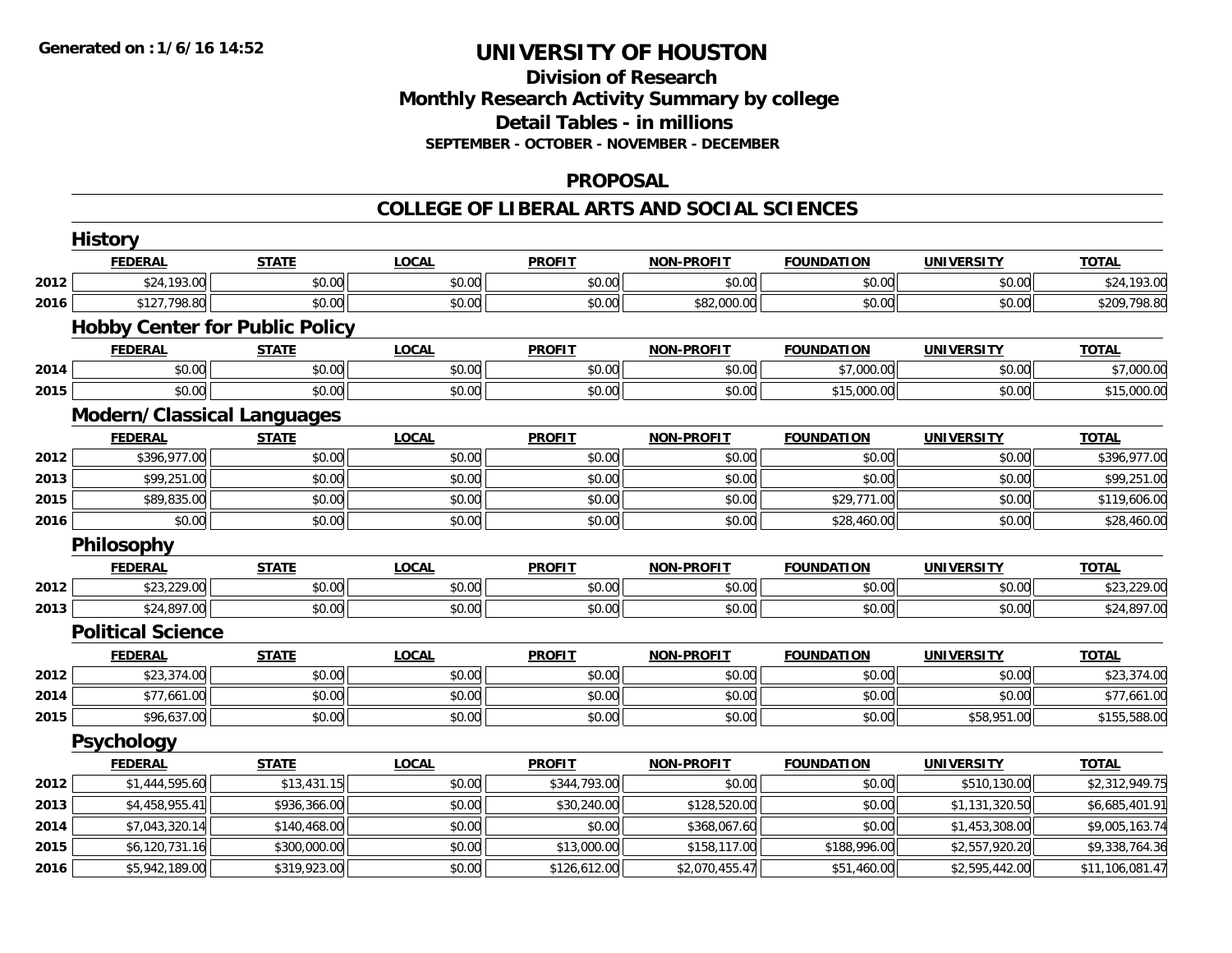### **Division of Research Monthly Research Activity Summary by college Detail Tables - in millions SEPTEMBER - OCTOBER - NOVEMBER - DECEMBER**

### **PROPOSAL**

|       | <b>School of Music</b> |                |              |                |                   |                   |                   |                 |
|-------|------------------------|----------------|--------------|----------------|-------------------|-------------------|-------------------|-----------------|
|       | <b>FEDERAL</b>         | <b>STATE</b>   | <b>LOCAL</b> | <b>PROFIT</b>  | <b>NON-PROFIT</b> | <b>FOUNDATION</b> | <b>UNIVERSITY</b> | <b>TOTAL</b>    |
| 2014  | \$0.00                 | \$0.00         | \$0.00       | \$0.00         | \$0.00            | \$3,919.00        | \$0.00            | \$3,919.00      |
|       | Sociology              |                |              |                |                   |                   |                   |                 |
|       | <b>FEDERAL</b>         | <b>STATE</b>   | <b>LOCAL</b> | <b>PROFIT</b>  | <b>NON-PROFIT</b> | <b>FOUNDATION</b> | <b>UNIVERSITY</b> | <b>TOTAL</b>    |
| 2012  | \$0.00                 | \$0.00         | \$0.00       | \$0.00         | \$0.00            | \$0.00            | \$508,467.30      | \$508,467.30    |
| 2013  | \$160,063.00           | \$0.00         | \$18,000.00  | \$0.00         | \$0.00            | \$0.00            | \$0.00            | \$178,063.00    |
|       | <b>Theatre</b>         |                |              |                |                   |                   |                   |                 |
|       | <b>FEDERAL</b>         | <b>STATE</b>   | <b>LOCAL</b> | <b>PROFIT</b>  | <b>NON-PROFIT</b> | <b>FOUNDATION</b> | <b>UNIVERSITY</b> | <b>TOTAL</b>    |
| 2013  | \$0.00                 | \$0.00         | \$0.00       | \$0.00         | \$100,027.00      | \$0.00            | \$0.00            | \$100,027.00    |
| 2014  | \$187,811.00           | \$0.00         | \$0.00       | \$0.00         | \$0.00            | \$0.00            | \$0.00            | \$187,811.00    |
| Total | \$54,387,494.18        | \$2,121,343.05 | \$18,000.00  | \$3,074,239.00 | \$3,659,334.07    | \$1,169,286.00    | \$9,734,022.42    | \$74.163.718.72 |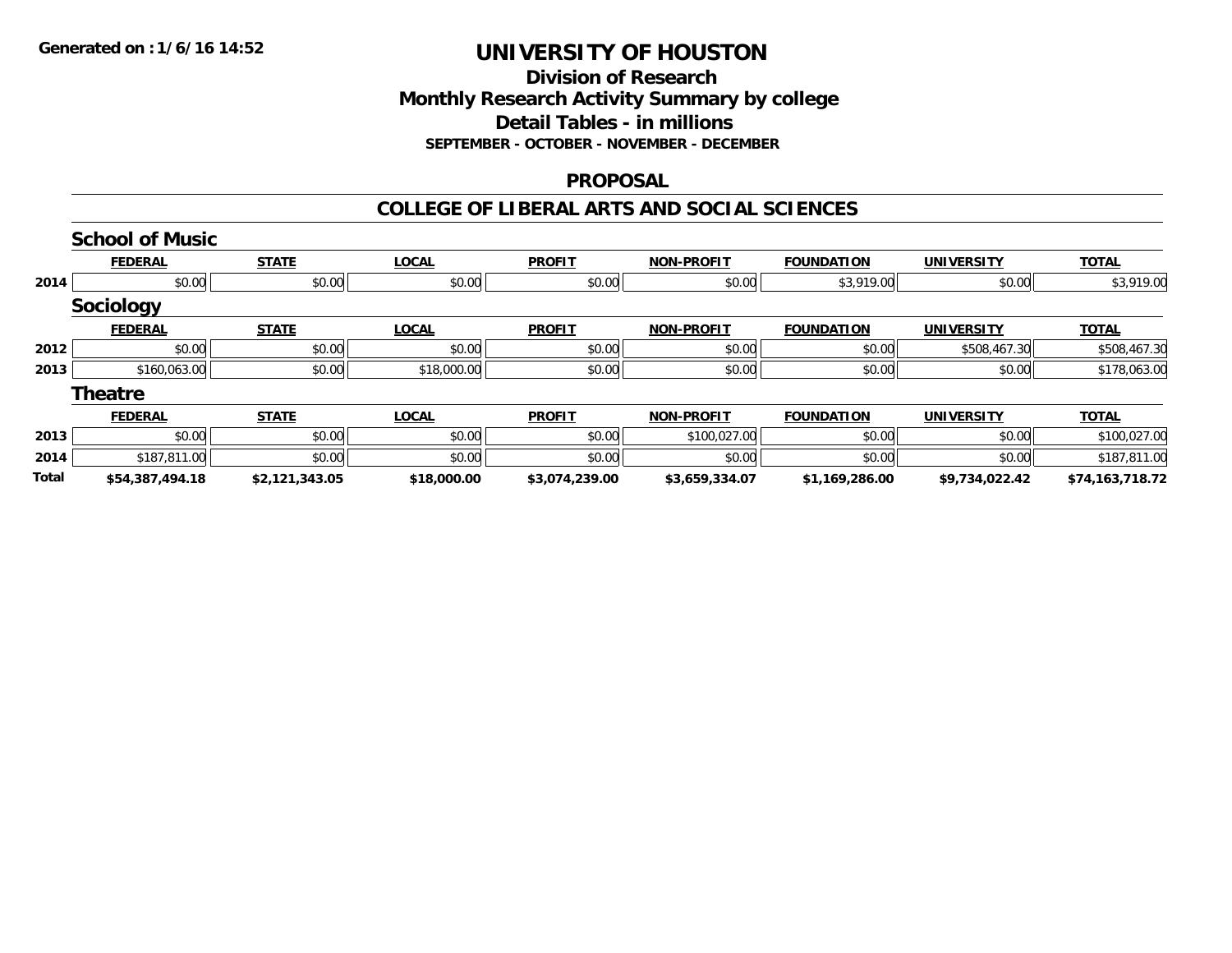## **Division of ResearchMonthly Research Activity Summary by college Detail Tables - in millionsSEPTEMBER - OCTOBER - NOVEMBER - DECEMBER**

### **PROPOSAL**

# **COLLEGE OF NATURAL SCIENCES AND MATHEMATICS**

# **Biology/Biochemistry**

|      | <b>FEDERAL</b>  | <b>STATE</b>   | <u>LOCAL</u> | <b>PROFIT</b> | <b>NON-PROFIT</b> | <b>FOUNDATION</b> | <b>UNIVERSITY</b> | <b>TOTAL</b>    |
|------|-----------------|----------------|--------------|---------------|-------------------|-------------------|-------------------|-----------------|
| 2012 | \$12,369,568.12 | \$1,079,930.00 | \$0.00       | \$60,000.00   | \$169,998.80      | \$1,024,822.00    | \$1,001,592.58    | \$15,705,911.50 |
| 2013 | \$9,488,910.50  | \$0.00         | \$0.00       | \$60,000.00   | \$0.00            | \$24,000.00       | \$592,552.00      | \$10,165,462.50 |
| 2014 | \$4,592,665.50  | \$46,082.00    | \$0.00       | \$0.00        | \$436,173.26      | \$126,314.00      | \$0.00            | \$5,201,234.76  |
| 2015 | \$8,120,708.92  | \$667,112.00   | \$0.00       | \$217,647.00  | \$266,276.89      | \$590,000.00      | \$714,300.00      | \$10,576,044.81 |
| 2016 | \$15,558,220.25 | \$674,163.00   | \$0.00       | \$99,000.00   | \$2,895,584.00    | \$890,625.00      | \$14,990.00       | \$20,132,582.25 |

# **Center for Nuclear Receptors and Cell Signaling**

|      | <b>FEDERAL</b>  | <u>STATE</u>    | <b>LOCAL</b> | <b>PROFIT</b> | <b>NON-PROFIT</b> | <b>FOUNDATION</b> | <b>UNIVERSITY</b> | <b>TOTAL</b>    |
|------|-----------------|-----------------|--------------|---------------|-------------------|-------------------|-------------------|-----------------|
| 2012 | \$1,408,620.00  | \$0.00          | \$0.00       | \$0.00        | \$403,096.00      | \$225,000.00      | \$0.00            | \$2,036,716.00  |
| 2013 | \$6,776,990.00  | \$0.00          | \$0.00       | \$60,000.00   | \$40,000.00       | \$0.00            | \$0.00            | \$6,876,990.00  |
| 2014 | \$7,064,121.00  | \$0.00          | \$0.00       | \$0.00        | \$1,839,612.00    | \$1,000,000.00    | \$0.00            | \$9,903,733.00  |
| 2015 | \$14,081,060.20 | \$11,238,263.00 | \$0.00       | \$0.00        | \$1,191,595.00    | \$478,020.00      | \$0.00            | \$26,988,938.20 |
| 2016 | \$4,439,811.00  | \$100,000.00    | \$0.00       | \$0.00        | \$1,634,000.00    | \$0.00            | \$0.00            | \$6,173,811.00  |

## **Chemistry**

|      | <b>FEDERAL</b>  | <b>STATE</b>   | <b>LOCAL</b> | <b>PROFIT</b> | <b>NON-PROFIT</b> | <b>FOUNDATION</b> | <b>UNIVERSITY</b> | <b>TOTAL</b>    |
|------|-----------------|----------------|--------------|---------------|-------------------|-------------------|-------------------|-----------------|
| 2012 | \$9,980,171.04  | \$2,914,220.00 | \$0.00       | \$80,000.00   | \$118,840.00      | \$0.00            | \$214,591,00      | \$13,307,822.04 |
| 2013 | \$10,274,892.64 | \$1,678,546.00 | \$0.00       | \$0.00        | \$0.00            | \$0.00            | \$0.00            | \$11,953,438.64 |
| 2014 | \$6,218,269.00  | \$0.00         | \$0.00       | \$0.00        | \$595,000.00      | \$2,550,000.00    | \$158,025.00      | \$9,521,294.00  |
| 2015 | \$5,346,621.80  | \$2,429,502.00 | \$0.00       | \$124,348.00  | \$420,000.00      | \$625,000.00      | \$1,065,491.00    | \$10,010,962.80 |
| 2016 | \$688,536.60    | \$115,226.70   | \$0.00       | \$0.00        | \$0.00            | \$25,000.00       | \$0.00            | \$828,763.30    |

### **Computer Science**

|      | <b>FEDERAL</b>  | <b>STATE</b>   | <b>LOCAL</b> | <b>PROFIT</b> | <b>NON-PROFIT</b> | <b>FOUNDATION</b> | <b>UNIVERSITY</b> | <b>TOTAL</b>    |
|------|-----------------|----------------|--------------|---------------|-------------------|-------------------|-------------------|-----------------|
| 2012 | \$9,206,079.55  | \$0.00         | \$0.00       | \$0.00        | \$0.00            | \$10,000.00       | \$75,000.00       | \$9,291,079.55  |
| 2013 | \$6,993,114.99  | \$0.00         | \$0.00       | \$341,482.83  | \$320,000.00      | \$0.00            | \$0.00            | \$7,654,597.82  |
| 2014 | \$2,512,174.52  | \$360,000.00   | \$0.00       | \$22,411.41   | \$1,385,779.00    | \$0.00            | \$0.00            | \$4,280,364.93  |
| 2015 | \$26,919,801.60 | \$1,566,640.00 | \$0.00       | \$206,775.00  | \$0.00            | \$134,316.00      | \$177,604.60      | \$29,005,137.20 |
| 2016 | \$2,650,872.52  | \$0.00         | \$0.00       | \$25,423.40   | \$418,998.00      | \$0.00            | \$0.00            | \$3,095,293.92  |

# **Dean, Natural Sciences and Mathematics**

|      | <b>FEDERAL</b>              | CTATI              | _OCAL                        | <b>PROFIT</b>          | . DDAEL <sup>-</sup><br><b>MIANI</b> | UNDATION                        | UNIVERSITY     | TOT <i>I</i>                              |
|------|-----------------------------|--------------------|------------------------------|------------------------|--------------------------------------|---------------------------------|----------------|-------------------------------------------|
| 2012 | $*$ 400 022 50L<br><i>.</i> | 0.000<br>JU.UU     | ტი იი<br>JU.UU               | $\sim$ $\sim$<br>JU.UU | $\sim$ 00 $\sim$<br>pu.uu            | 0000<br><b>JU.UU</b>            | \$0.00         | 0.2250<br>00 <sup>h</sup><br>51<br>744.99 |
| 2013 | 0000<br>J∪.∪u               | $\sim$ 00<br>JU.UU | $\sim$<br><b>↑∩</b><br>vv.vv | ሶስ ሰሰ<br>PO.OO         | $\sim$ 00<br>JU.UU                   | $n \cap \Omega$<br><b>JU.UU</b> | 0.001<br>JU.UU | \$0.00                                    |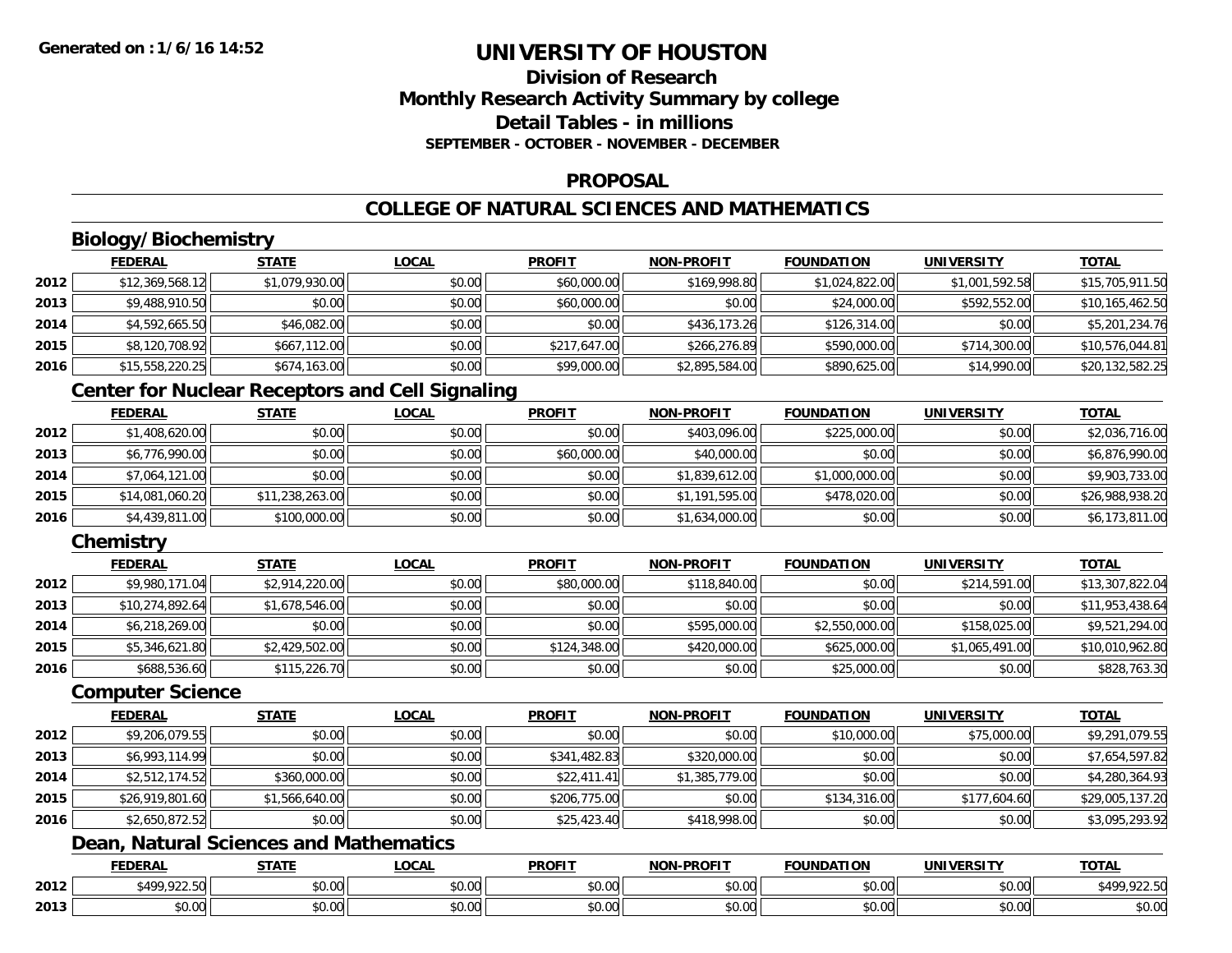**2015**

# **UNIVERSITY OF HOUSTON**

## **Division of ResearchMonthly Research Activity Summary by college Detail Tables - in millions SEPTEMBER - OCTOBER - NOVEMBER - DECEMBER**

### **PROPOSAL**

### **COLLEGE OF NATURAL SCIENCES AND MATHEMATICS**

## **Dean, Natural Sciences and Mathematics**

|      | <b>FEDERAL</b>                                       | <b>STATE</b> | <b>LOCAL</b> | <b>PROFIT</b> | <b>NON-PROFIT</b> | <b>FOUNDATION</b> | <b>UNIVERSITY</b> | <b>TOTAL</b>    |
|------|------------------------------------------------------|--------------|--------------|---------------|-------------------|-------------------|-------------------|-----------------|
| 2014 | \$0.00                                               | \$0.00       | \$0.00       | \$0.00        | \$375,000.00      | \$0.00            | \$0.00            | \$375,000.00    |
| 2015 | \$557,273.00                                         | \$0.00       | \$0.00       | \$0.00        | \$0.00            | \$0.00            | \$0.00            | \$557,273.00    |
|      | <b>Earth &amp; Atmospheric Sciences</b>              |              |              |               |                   |                   |                   |                 |
|      | <b>FEDERAL</b>                                       | <b>STATE</b> | <b>LOCAL</b> | <b>PROFIT</b> | <b>NON-PROFIT</b> | <b>FOUNDATION</b> | <b>UNIVERSITY</b> | <b>TOTAL</b>    |
| 2012 | \$1,147,531.00                                       | \$58,305.00  | \$0.00       | \$532,079.00  | \$0.00            | \$0.00            | \$0.00            | \$1,737,915.00  |
| 2013 | \$2,043,457.00                                       | \$0.00       | \$0.00       | \$151,689.00  | \$0.00            | \$0.00            | \$379,607.68      | \$2,574,753.68  |
| 2014 | \$1,365,440.75                                       | \$606,574.00 | \$0.00       | \$30,812.00   | \$330,000.00      | \$0.00            | \$0.00            | \$2,332,826.75  |
| 2015 | \$3,333,477.41                                       | \$206,938.00 | \$0.00       | \$328,139.00  | \$476,663.25      | \$0.00            | \$605,169.00      | \$4,950,386.66  |
| 2016 | \$3,826,752.20                                       | \$170,000.00 | \$0.00       | \$11,098.00   | \$110,000.00      | \$660,000.00      | \$91,540.00       | \$4,869,390.20  |
|      | <b>Institute for Climate and Atmospheric Science</b> |              |              |               |                   |                   |                   |                 |
|      | <b>FEDERAL</b>                                       | <b>STATE</b> | <b>LOCAL</b> | <b>PROFIT</b> | <b>NON-PROFIT</b> | <b>FOUNDATION</b> | <b>UNIVERSITY</b> | <b>TOTAL</b>    |
| 2012 | \$0.00                                               | \$0.00       | \$0.00       | \$0.00        | \$0.00            | \$0.00            | \$0.00            | \$0.00          |
| 2013 | \$0.00                                               | \$0.00       | \$0.00       | \$0.00        | \$0.00            | \$0.00            | \$0.00            | \$0.00          |
| 2014 | \$0.00                                               | \$0.00       | \$0.00       | \$0.00        | \$0.00            | \$0.00            | \$0.00            | \$0.00          |
|      | <b>Institute for Nanoenergy</b>                      |              |              |               |                   |                   |                   |                 |
|      | <b>FEDERAL</b>                                       | <b>STATE</b> | <b>LOCAL</b> | <b>PROFIT</b> | <b>NON-PROFIT</b> | <b>FOUNDATION</b> | <b>UNIVERSITY</b> | <b>TOTAL</b>    |
| 2012 | \$0.00                                               | \$0.00       | \$0.00       | \$0.00        | \$0.00            | \$0.00            | \$0.00            | \$0.00          |
|      | <b>Mathematics</b>                                   |              |              |               |                   |                   |                   |                 |
|      | <b>FEDERAL</b>                                       | <b>STATE</b> | <b>LOCAL</b> | <b>PROFIT</b> | <b>NON-PROFIT</b> | <b>FOUNDATION</b> | <b>UNIVERSITY</b> | <b>TOTAL</b>    |
| 2012 | \$3,466,437.42                                       | \$0.00       | \$0.00       | \$210,000.00  | \$0.00            | \$72,725.00       | \$703,825.00      | \$4,452,987.42  |
| 2013 | \$3,163,301.40                                       | \$0.00       | \$0.00       | \$79,348.17   | \$0.00            | \$0.00            | \$0.00            | \$3,242,649.57  |
| 2014 | \$3,213,345.16                                       | \$0.00       | \$0.00       | \$90,000.00   | \$375,000.00      | \$157,924.00      | \$0.00            | \$3,836,269.16  |
| 2015 | \$4,772,061.00                                       | \$0.00       | \$0.00       | \$188,000.00  | \$47,579.00       | \$114,840.00      | \$0.00            | \$5,122,480.00  |
| 2016 | \$1,414,941.70                                       | \$0.00       | \$0.00       | \$0.00        | \$0.00            | \$0.00            | \$0.00            | \$1,414,941.70  |
|      | <b>Physics</b>                                       |              |              |               |                   |                   |                   |                 |
|      | <b>FEDERAL</b>                                       | <b>STATE</b> | <b>LOCAL</b> | <b>PROFIT</b> | <b>NON-PROFIT</b> | <b>FOUNDATION</b> | <b>UNIVERSITY</b> | <b>TOTAL</b>    |
| 2012 | \$8,332,838.07                                       | \$97,607.00  | \$0.00       | \$235,630.00  | \$258,667.00      | \$0.00            | \$700,000.00      | \$9,624,742.07  |
| 2013 | \$8,773,500.49                                       | \$97,607.00  | \$0.00       | \$50,000.00   | \$1,072,059.60    | \$0.00            | \$0.00            | \$9,993,167.09  |
| 2014 | \$10,819,704.10                                      | \$404,935.20 | \$0.00       | \$50,000.00   | \$784,000.00      | \$0.00            | \$808,044.00      | \$12,866,683.30 |

5 \$9,148,171.75|| \$179,998.80|| \$0.00|| \$12,800.00|| \$857,162.00|| \$198,000.00|| \$128,036.00|| \$10,524,168.55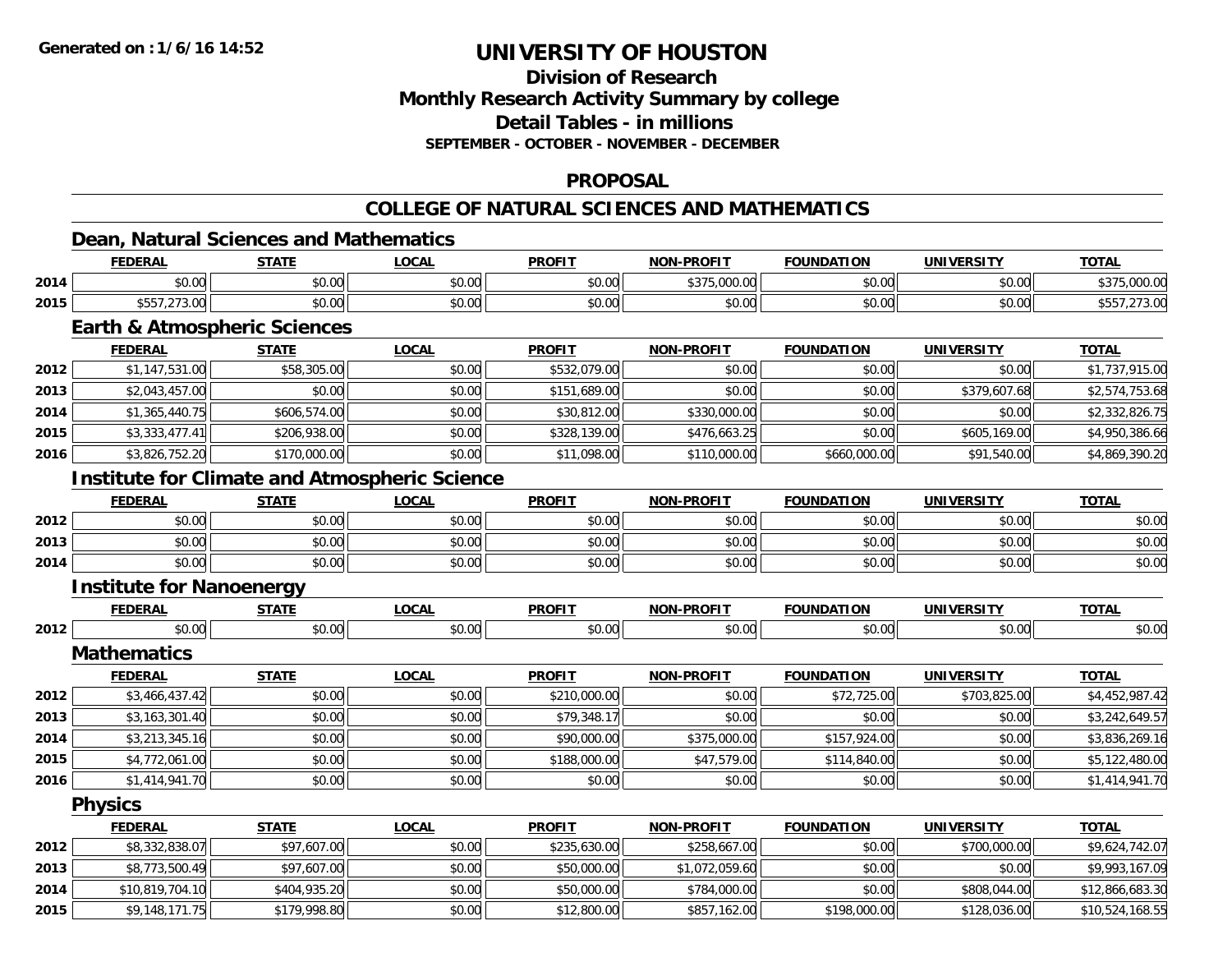## **Division of Research Monthly Research Activity Summary by college Detail Tables - in millions SEPTEMBER - OCTOBER - NOVEMBER - DECEMBER**

### **PROPOSAL**

### **COLLEGE OF NATURAL SCIENCES AND MATHEMATICS**

|              | <b>Physics</b>   |                 |             |                |                   |                   |                |                  |  |  |  |
|--------------|------------------|-----------------|-------------|----------------|-------------------|-------------------|----------------|------------------|--|--|--|
|              | <b>FEDERAL</b>   | <b>STATE</b>    | <b>OCAL</b> | <b>PROFIT</b>  | <b>NON-PROFIT</b> | <b>FOUNDATION</b> | UNIVERSITY     | <b>TOTAL</b>     |  |  |  |
| 2016         | \$440,985.50     | \$242,998.38    | \$0.00      | \$523,520.22   | \$0.00            | \$0.00            | \$1,098,609.00 | \$2,306          |  |  |  |
| <b>Total</b> | \$231,010,350.20 | \$24,934,648.08 | \$0.00      | \$3,790,203.03 | \$16,821,083.80   | \$8,906,586.00    | \$8,528,976.86 | \$293,991,847.97 |  |  |  |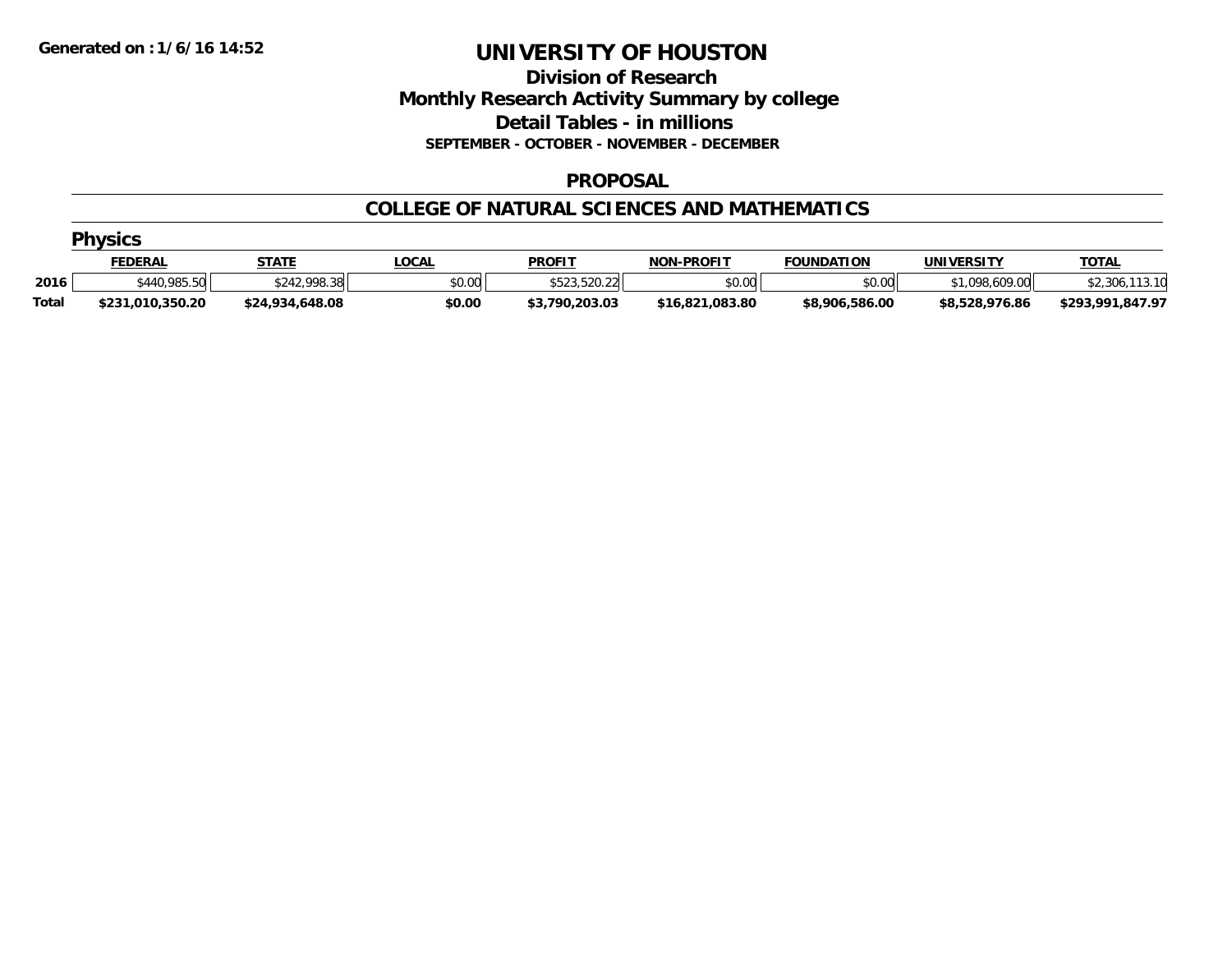## **Division of Research Monthly Research Activity Summary by college Detail Tables - in millions SEPTEMBER - OCTOBER - NOVEMBER - DECEMBER**

#### **PROPOSAL**

### **COLLEGE OF OPTOMETRY**

# **Optometry Vision Sciences**

|       | <b>FEDERAL</b>  | <b>STATE</b> | <b>LOCAL</b> | <b>PROFIT</b>  | <b>NON-PROFIT</b> | <b>FOUNDATION</b> | <b>UNIVERSITY</b> | <u>TOTAL</u>    |
|-------|-----------------|--------------|--------------|----------------|-------------------|-------------------|-------------------|-----------------|
| 2012  | \$7,596,261.00  | \$74,750.00  | \$0.00       | \$91,600.00    | \$0.00            | \$0.00            | \$0.00            | \$7,762,611.00  |
| 2013  | \$7,625,790.00  | \$0.00       | \$0.00       | \$787,488.00   | \$0.00            | \$0.00            | \$321,274.00      | \$8,734,552.00  |
| 2014  | \$3,606,605.55  | \$0.00       | \$0.00       | \$577,107.00   | \$0.00            | \$0.00            | \$0.00            | \$4,183,712.55  |
| 2015  | \$1,881,250.00  | \$0.00       | \$0.00       | \$220,829.00   | \$0.00            | \$75,000.00       | \$1,107,305.00    | \$3,284,384.00  |
| 2016  | \$4,637,128.00  | \$0.00       | \$0.00       | \$97,860.00    | \$0.00            | \$150,000.00      | \$758,054.48      | \$5,643,042.48  |
| Total | \$25,347,034.55 | \$74,750.00  | \$0.00       | \$1,774,884.00 | \$0.00            | \$225,000.00      | \$2,186,633.48    | \$29,608,302.03 |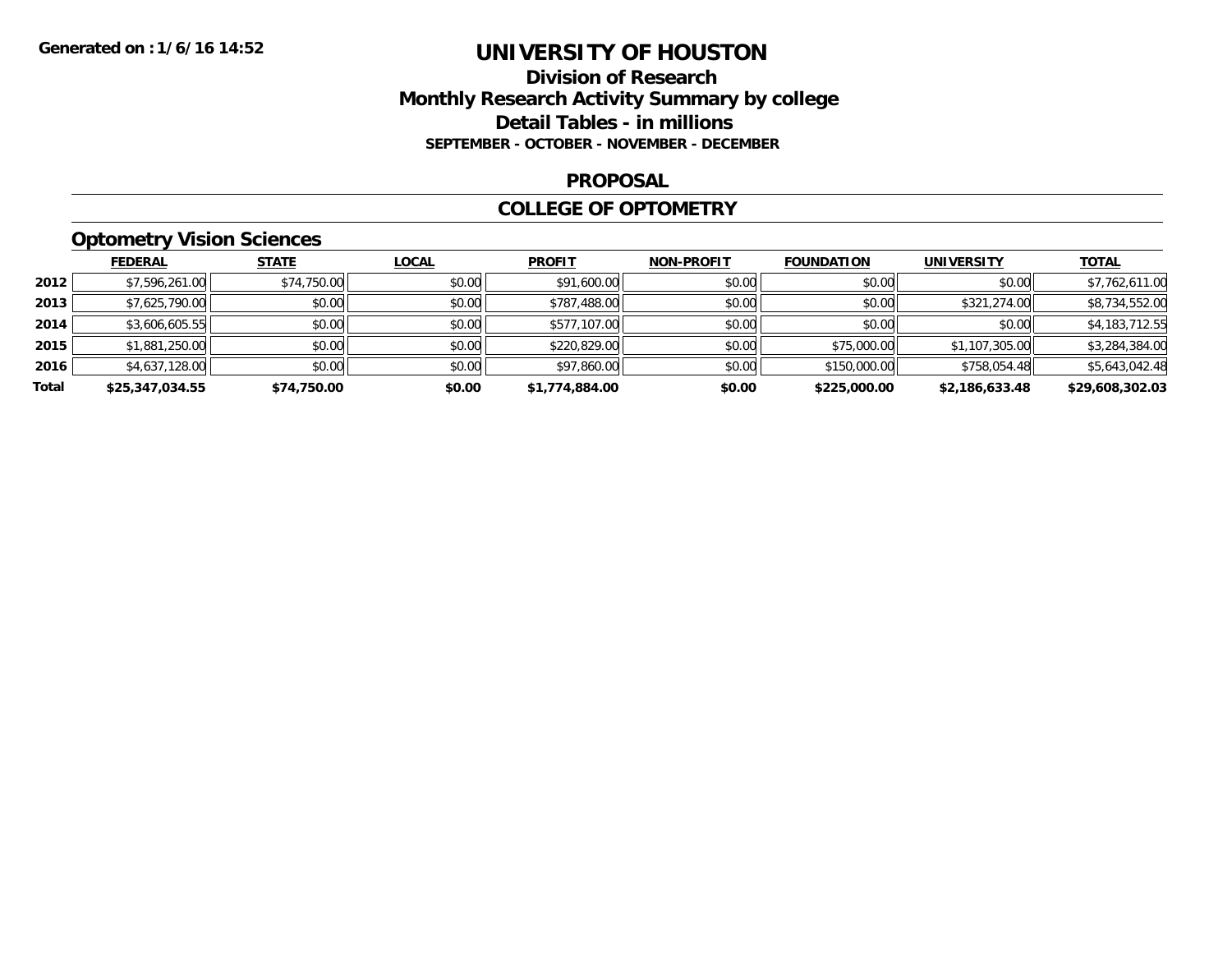## **Division of ResearchMonthly Research Activity Summary by college Detail Tables - in millionsSEPTEMBER - OCTOBER - NOVEMBER - DECEMBER**

## **PROPOSAL**

# **COLLEGE OF PHARMACY**

# **Center for Experimental Therapeutics and Pharmacoi**

|      | <b>FEDERAL</b> | <b>STATE</b> | LOCAL  | <b>PROFIT</b> | <b>NON-PROFIT</b> | <b>FOUNDATION</b> | UNIVERSITY | <b>TOTAL</b> |
|------|----------------|--------------|--------|---------------|-------------------|-------------------|------------|--------------|
| 2013 | \$0.00         | \$0.00       | \$0.00 | \$0.00        | \$0.00            | \$0.00            | \$0.00     | \$0.00       |
| 2014 | \$0.00         | \$0.00       | \$0.00 | \$0.00        | \$0.00            | \$0.00            | \$0.00     | \$0.00       |
| 2015 | \$0.00         | \$0.00       | \$0.00 | \$0.00        | \$0.00            | \$0.00            | \$0.00     | \$0.00       |

<u> 1989 - Johann Stoff, deutscher Stoff, der Stoff, der Stoff, der Stoff, der Stoff, der Stoff, der Stoff, der S</u>

# **Clinical Pharmacy & Administration**

|      | <b>FEDERAL</b> | <u>STATE</u>   | <u>LOCAL</u> | <b>PROFIT</b> | <b>NON-PROFIT</b> | <b>FOUNDATION</b> | <b>UNIVERSITY</b> | <b>TOTAL</b>   |
|------|----------------|----------------|--------------|---------------|-------------------|-------------------|-------------------|----------------|
| 2012 | \$1,180,444.60 | \$35,547.00    | \$0.00       | \$272,734.00  | \$1,000.00        | \$142,630.00      | \$380,235.72      | \$2,012,591.32 |
| 2013 | \$346,286.40   | \$0.00         | \$144,311.00 | \$339,271.00  | \$70,000.00       | \$0.00            | \$0.00            | \$899,868.40   |
| 2014 | \$19,999.85    | \$0.00         | \$0.00       | \$272,963.25  | \$0.00            | \$0.00            | \$0.00            | \$292,963.10   |
| 2015 | \$0.00         | \$3,311,448.80 | \$0.00       | \$205,095.00  | \$263,375.00      | \$0.00            | \$68,780.00       | \$3,848,698.80 |
| 2016 | \$0.00         | \$564,375.00   | \$0.00       | \$264,297.60  | \$0.00            | \$443,897.00      | \$0.00            | \$1,272,569.60 |

#### **Dean, Pharmacy**

|      | <b>FEDERAL</b> | <b>STATE</b>   | _OCAL                             | <b>PROFIT</b>                               | <b>NON-PROFIT</b> | <b>FOUNDATION</b> | <b>IINIVERSITY</b> | <b>TOTAL</b> |
|------|----------------|----------------|-----------------------------------|---------------------------------------------|-------------------|-------------------|--------------------|--------------|
| 2012 | \$0.00         | ⊄∩ ∩r<br>JU.UL | $\sigma$ $\sim$ $\sigma$<br>PU.UU | 0000<br>_ ມ∪.ບູ                             | \$0.00            | \$0.00            | ≮N UV<br>JU.UU     | \$0.00       |
| 2013 | \$0.00         | \$0.00         | 60.00<br>DU.UU                    | $\mathfrak{C} \cap \mathfrak{C}$<br>- JU.J. | 40.00<br>JU.UU    | \$0.00            | \$0.00             | \$0.00       |
| 2015 | \$0.00         | \$0.00         | 0000<br>DU.UU                     | 400<br>PO.OO                                | \$0.00            | \$0.00            | \$0.00             | \$0.00       |

# **Pharm Health Outcomes & Policy**

|      | <u>FEDERAL</u> | <b>STATE</b> | <b>LOCAL</b> | <b>PROFIT</b> | <b>NON-PROFIT</b> | <b>FOUNDATION</b> | <b>UNIVERSITY</b> | <b>TOTAL</b>   |
|------|----------------|--------------|--------------|---------------|-------------------|-------------------|-------------------|----------------|
| 2012 | \$1,017,212.50 | \$0.00       | \$0.00       | \$0.00        | \$10,000.00       | \$0.00            | \$0.00            | \$1,027,212.50 |
| 2013 | \$4,544,036.00 | \$0.00       | \$0.00       | \$0.00        | \$0.00            | \$0.00            | \$0.00            | \$4,544,036.00 |
| 2014 | \$479,997.15   | \$0.00       | \$0.00       | \$0.00        | \$20,000.00       | \$0.00            | \$0.00            | \$499.997.15   |
| 2015 | \$0.00         | \$131,732.20 | \$0.00       | \$79,364.00   | \$67,398.00       | \$0.00            | \$0.00            | \$278,494.20   |
| 2016 | \$956,344.00   | \$0.00       | \$0.00       | \$0.00        | \$0.00            | \$0.00            | \$0.00            | \$956,344.00   |

## **Pharmacological and Pharmaceutical Sciences**

|       | <b>FEDERAL</b>    | <b>STATE</b>   | <u>LOCAL</u> | <b>PROFIT</b>  | <b>NON-PROFIT</b> | <b>FOUNDATION</b> | <b>UNIVERSITY</b> | <b>TOTAL</b>    |
|-------|-------------------|----------------|--------------|----------------|-------------------|-------------------|-------------------|-----------------|
| 2012  | \$15,437,291.90   | \$172,389.00   | \$0.00       | \$282,500.00   | \$139,999.20      | \$149,822.00      | \$240,000.00      | \$16,422,002.10 |
| 2013  | \$10,607,668.94   | \$295,560.00   | \$0.00       | \$193,906.00   | \$311,995.00      | \$125,000.00      | \$1,916,860.00    | \$13,450,989.94 |
| 2014  | \$5,321,251.50    | \$0.00         | \$0.00       | \$441,532.75   | \$0.00            | \$173,919.90      | \$1,259,610.00    | \$7,196,314.15  |
| 2015  | \$13, 123, 631.22 | \$912,236.27   | \$0.00       | \$8,700.00     | \$243,746.00      | \$249,851.00      | \$1,928,495.00    | \$16,466,659.49 |
| 2016  | \$12,281,103.75   | \$574,577.00   | \$0.00       | \$0.00         | \$1,915,685.00    | \$25,000.00       | \$0.00            | \$14,796,365.75 |
| Total | \$65,315,267.81   | \$5,997,865.27 | \$144,311.00 | \$2,360,363.60 | \$3,043,198.20    | \$1,310,119.90    | \$5,793,980.72    | \$83,965,106.50 |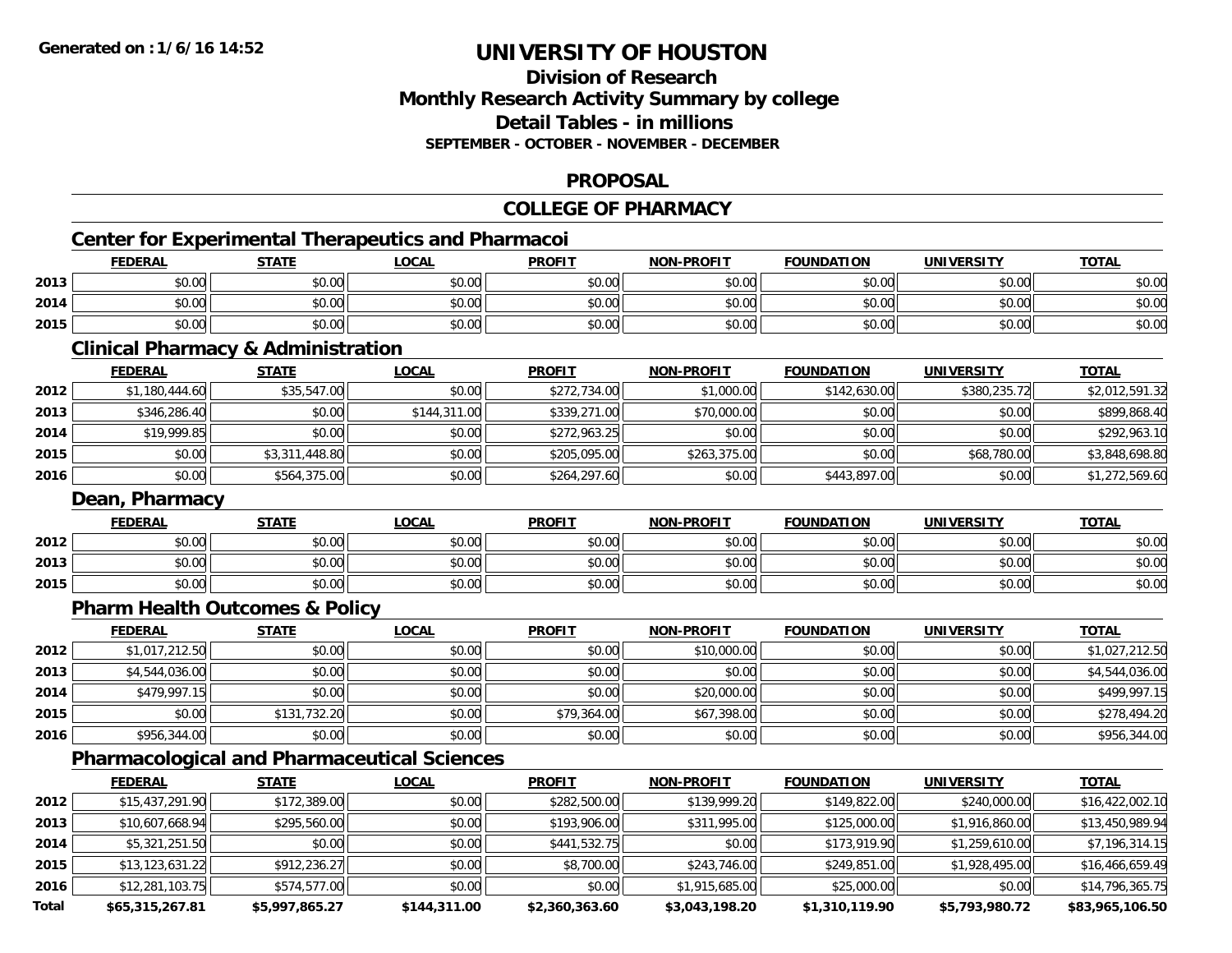# **Division of ResearchMonthly Research Activity Summary by college Detail Tables - in millions SEPTEMBER - OCTOBER - NOVEMBER - DECEMBER**

### **PROPOSAL**

### **COLLEGE OF TECHNOLOGY**

|      |                                | <b>Center for Technology Literacy</b>         |                                               |               |                   |                   |                   |                |
|------|--------------------------------|-----------------------------------------------|-----------------------------------------------|---------------|-------------------|-------------------|-------------------|----------------|
|      | <b>FEDERAL</b>                 | <b>STATE</b>                                  | <b>LOCAL</b>                                  | <b>PROFIT</b> | <b>NON-PROFIT</b> | <b>FOUNDATION</b> | <b>UNIVERSITY</b> | <b>TOTAL</b>   |
| 2013 | \$0.00                         | \$994,528.00                                  | \$0.00                                        | \$0.00        | \$0.00            | \$0.00            | \$0.00            | \$994,528.00   |
| 2014 | \$0.00                         | \$931,847.00                                  | \$0.00                                        | \$0.00        | \$0.00            | \$0.00            | \$0.00            | \$931,847.00   |
| 2015 | \$30,000.00                    | \$861,965.00                                  | \$0.00                                        | \$0.00        | \$0.00            | \$0.00            | \$0.00            | \$891,965.00   |
|      | <b>Construction Management</b> |                                               |                                               |               |                   |                   |                   |                |
|      | <b>FEDERAL</b>                 | <b>STATE</b>                                  | <b>LOCAL</b>                                  | <b>PROFIT</b> | <b>NON-PROFIT</b> | <b>FOUNDATION</b> | <b>UNIVERSITY</b> | <b>TOTAL</b>   |
| 2012 | \$0.00                         | \$67,821.00                                   | \$0.00                                        | \$0.00        | \$0.00            | \$0.00            | \$0.00            | \$67,821.00    |
| 2013 | \$0.00                         | \$0.00                                        | \$0.00                                        | \$0.00        | \$0.00            | \$0.00            | \$50,633.00       | \$50,633.00    |
| 2015 | \$0.00                         | \$178,349.00                                  | \$0.00                                        | \$0.00        | \$0.00            | \$78,087.50       | \$0.00            | \$256,436.50   |
| 2016 | \$0.00                         | \$382,698.25                                  | \$0.00                                        | \$0.00        | \$0.00            | \$305,466.00      | \$0.00            | \$688,164.25   |
|      | Dean, Technology               |                                               |                                               |               |                   |                   |                   |                |
|      | <b>FEDERAL</b>                 | <b>STATE</b>                                  | <b>LOCAL</b>                                  | <b>PROFIT</b> | <b>NON-PROFIT</b> | <b>FOUNDATION</b> | <b>UNIVERSITY</b> | <b>TOTAL</b>   |
| 2012 | \$499,922.50                   | \$342,089.00                                  | \$0.00                                        | \$0.00        | \$0.00            | \$0.00            | \$0.00            | \$842,011.50   |
|      | <b>Engineering Technology</b>  |                                               |                                               |               |                   |                   |                   |                |
|      | <b>FEDERAL</b>                 | <b>STATE</b>                                  | <b>LOCAL</b>                                  | <b>PROFIT</b> | <b>NON-PROFIT</b> | <b>FOUNDATION</b> | <b>UNIVERSITY</b> | <b>TOTAL</b>   |
| 2012 | \$1,475,867.50                 | \$0.00                                        | \$0.00                                        | \$100,000.00  | \$100,000.00      | \$0.00            | \$101,655.00      | \$1,777,522.50 |
| 2013 | \$3,048,767.30                 | \$0.00                                        | \$0.00                                        | \$50,000.00   | \$182,815.00      | \$0.00            | \$2,053,832.00    | \$5,335,414.30 |
| 2014 | \$4,306,718.70                 | \$98,923.00                                   | \$0.00                                        | \$57,800.00   | \$0.00            | \$0.00            | \$10,301.00       | \$4,473,742.70 |
| 2015 | \$2,797,764.45                 | \$1,050,195.00                                | \$0.00                                        | \$65,000.00   | \$60,913.00       | \$0.00            | \$261,626.40      | \$4,235,498.85 |
| 2016 | \$4,149,957.70                 | \$0.00                                        | \$0.00                                        | \$68,140.00   | \$54,154.00       | \$111,305.00      | \$0.00            | \$4,383,556.70 |
|      |                                |                                               | <b>Human Development and Consumer Science</b> |               |                   |                   |                   |                |
|      | <b>FEDERAL</b>                 | <b>STATE</b>                                  | <b>LOCAL</b>                                  | <b>PROFIT</b> | <b>NON-PROFIT</b> | <b>FOUNDATION</b> | <b>UNIVERSITY</b> | TOTAL          |
| 2012 | \$882,933.40                   | \$0.00                                        | \$0.00                                        | \$0.00        | \$0.00            | \$0.00            | \$0.00            | \$882,933.40   |
| 2015 | \$24,279.48                    | \$0.00                                        | \$0.00                                        | \$0.00        | \$0.00            | \$0.00            | \$0.00            | \$24,279.48    |
|      |                                | <b>Information &amp; Logistics Technology</b> |                                               |               |                   |                   |                   |                |
|      | <b>FEDERAL</b>                 | <b>STATE</b>                                  | <b>LOCAL</b>                                  | <b>PROFIT</b> | <b>NON-PROFIT</b> | <b>FOUNDATION</b> | <b>UNIVERSITY</b> | TOTAL          |
| 2012 | \$0.00                         | \$0.00                                        | \$0.00                                        | \$0.00        | \$0.00            | \$0.00            | \$5,000.00        | \$5,000.00     |
| 2013 | \$0.00                         | \$0.00                                        | \$0.00                                        | \$0.00        | \$50,000.00       | \$0.00            | \$0.00            | \$50,000.00    |
| 2015 | \$355,257.50                   | \$0.00                                        | \$0.00                                        | \$0.00        | \$0.00            | \$0.00            | \$0.00            | \$355,257.50   |
| 2016 | \$1,884,526.50                 | \$0.00                                        | \$0.00                                        | \$5,000.00    | \$0.00            | \$0.00            | \$0.00            | \$1,889,526.50 |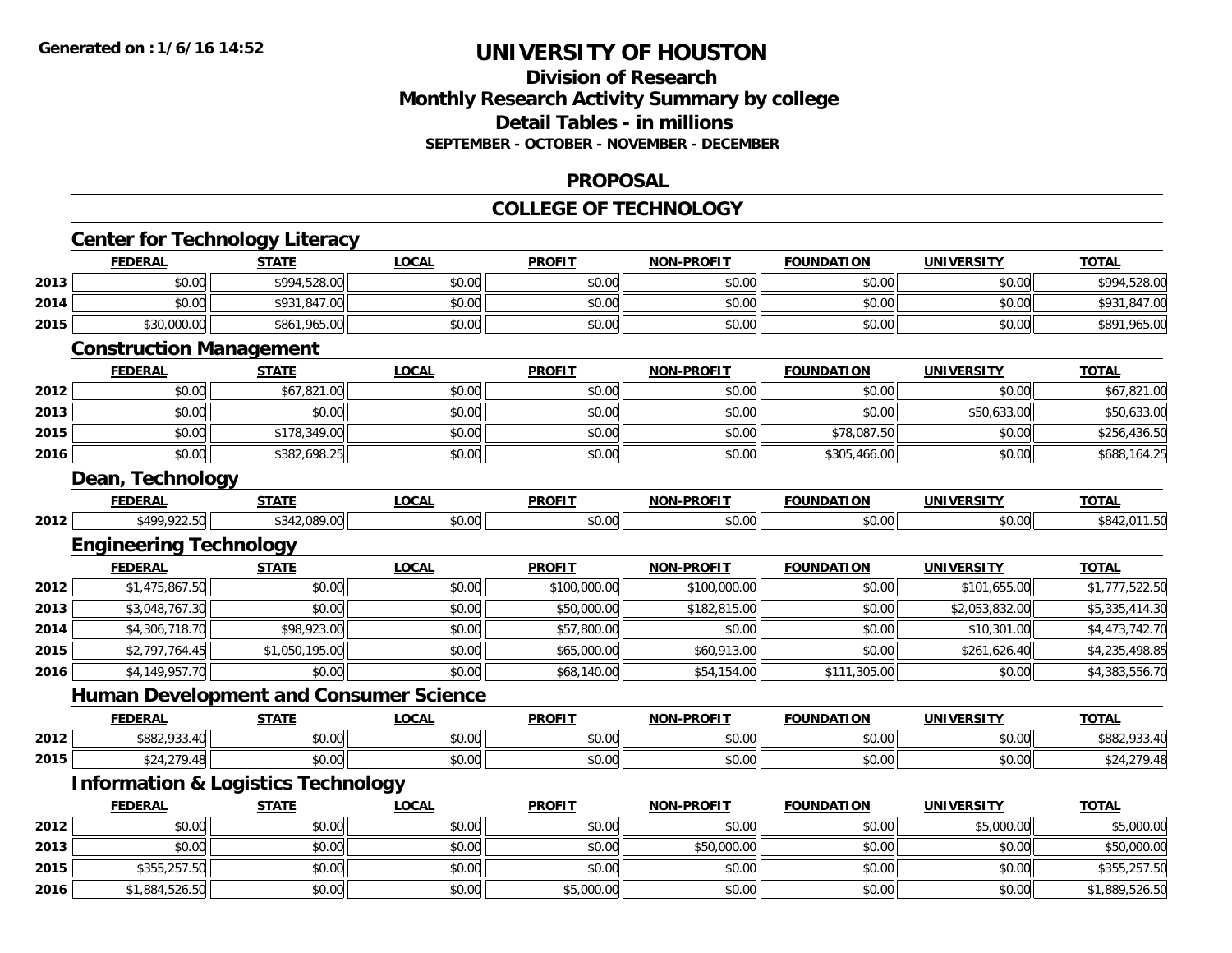## **Division of Research Monthly Research Activity Summary by college Detail Tables - in millions SEPTEMBER - OCTOBER - NOVEMBER - DECEMBER**

### **PROPOSAL**

### **COLLEGE OF TECHNOLOGY**

## **Texas Manufacturing Assistance Center**

|       | <b>FEDERAL</b>  | <b>STATE</b>   | <u>LOCAL</u> | <b>PROFIT</b> | <b>NON-PROFIT</b> | <b>FOUNDATION</b> | <b>UNIVERSITY</b> | <b>TOTAL</b>    |
|-------|-----------------|----------------|--------------|---------------|-------------------|-------------------|-------------------|-----------------|
| 2012  | \$0.00          | \$0.00         | \$0.00       | \$0.00        | \$0.00            | \$0.00            | \$0.00            | \$0.00          |
| 2013  | \$0.00          | \$0.00         | \$0.00       | \$0.00        | \$0.00            | \$0.00            | \$0.00            | \$0.00          |
| 2014  | \$0.00          | \$0.00         | \$0.00       | \$0.00        | \$0.00            | \$0.00            | \$0.00            | \$0.00          |
| 2015  | \$0.00          | \$0.00         | \$0.00       | \$0.00        | \$0.00            | \$0.00            | \$0.00            | \$0.00          |
| Total | \$19,455,995.03 | \$4,908,415.25 | \$0.00       | \$345,940.00  | \$447,882.00      | \$494,858.50      | \$2,483,047.40    | \$28,136,138.18 |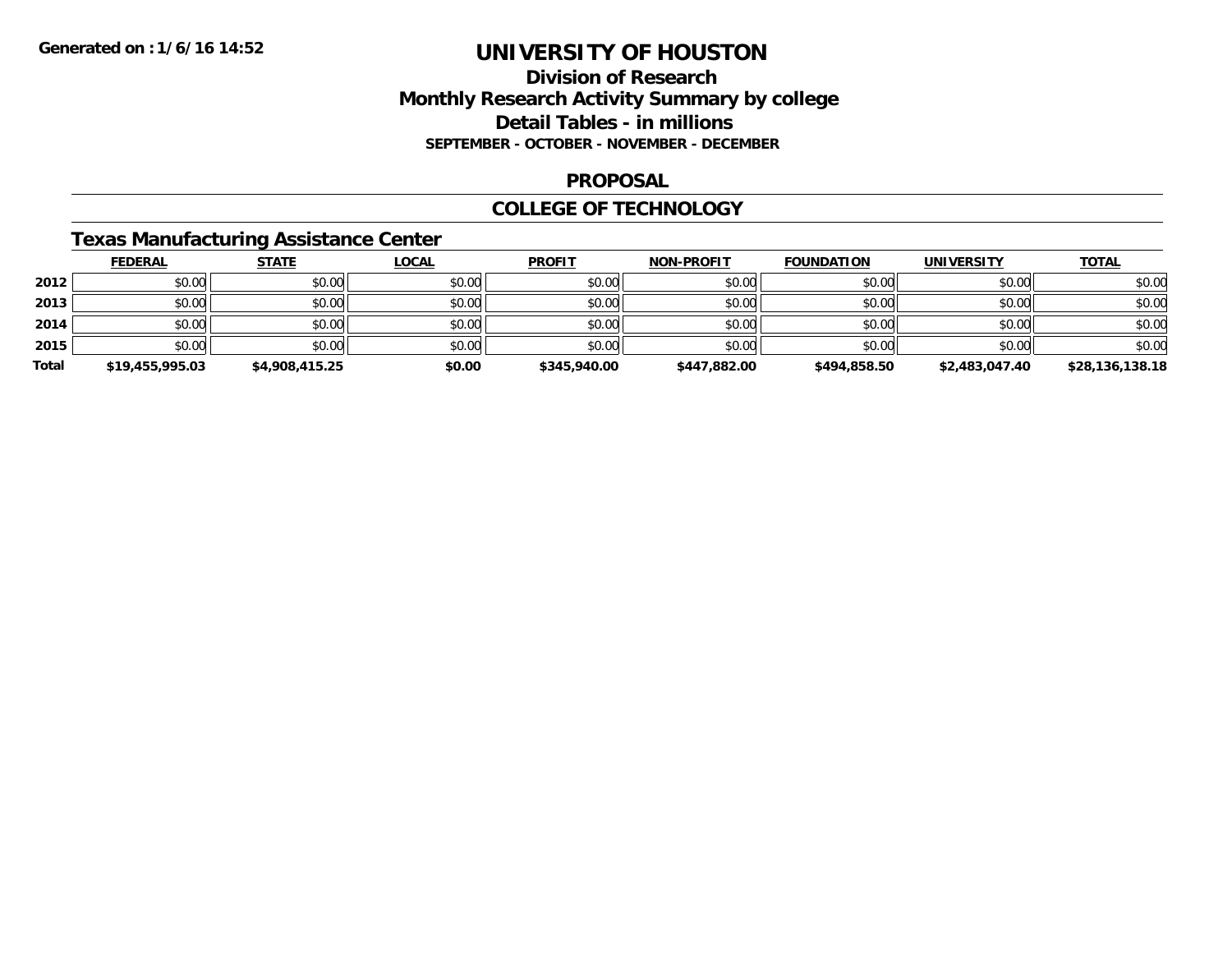## **Division of ResearchMonthly Research Activity Summary by college Detail Tables - in millionsSEPTEMBER - OCTOBER - NOVEMBER - DECEMBER**

### **PROPOSAL**

# **CULLEN COLLEGE OF ENGINEERING**

# **Biomedical Engineering**

|      | <b>FEDERAL</b>  | <u>STATE</u> | <u>LOCAL</u> | <b>PROFIT</b> | <b>NON-PROFIT</b> | <b>FOUNDATION</b> | <b>UNIVERSITY</b> | <b>TOTAL</b>    |
|------|-----------------|--------------|--------------|---------------|-------------------|-------------------|-------------------|-----------------|
| 2012 | \$212,712.60    | \$672,750.00 | \$0.00       | \$0.00        | \$0.00            | \$0.00            | \$840,625.00      | \$1,726,087.60  |
| 2013 | \$2,768,499.39  | \$202,500.00 | \$0.00       | \$66,477.00   | \$0.00            | \$0.00            | \$562,500.00      | \$3,599,976.39  |
| 2014 | \$12,825,758.50 | \$20,000.00  | \$0.00       | \$52,202.00   | \$250,000.00      | \$0.00            | \$271,740.00      | \$13,419,700.50 |
| 2015 | \$20,510,845.50 | \$0.00       | \$0.00       | \$111,131.00  | \$1,079,390.00    | \$799,886.00      | \$250,000.00      | \$22,751,252.50 |
| 2016 | \$6,096,167.00  | \$0.00       | \$0.00       | \$175,500.00  | \$394,300.00      | \$112,924.00      | \$0.00            | \$6,778,891.00  |

# **Chemical Engineering**

|      | <b>FEDERAL</b> | <b>STATE</b>   | <u>LOCAL</u> | <b>PROFIT</b>  | <b>NON-PROFIT</b> | <b>FOUNDATION</b> | <b>UNIVERSITY</b> | <b>TOTAL</b>    |
|------|----------------|----------------|--------------|----------------|-------------------|-------------------|-------------------|-----------------|
| 2012 | \$3,647,156.94 | \$1,649,348.10 | \$0.00       | \$742,823.00   | \$507,000.00      | \$0.00            | \$170,000.00      | \$6,716,328.04  |
| 2013 | \$7.924.779.47 | \$26,500.00    | \$0.00       | \$1,762,500.00 | \$225,000.00      | \$274,973.00      | \$39,909.00       | \$10,253,661.47 |
| 2014 | \$4.699.774.75 | \$202,068.00   | \$0.00       | \$2,233,785.00 | \$0.00            | \$1,500,000.00    | \$37,289.00       | \$8,672,916.75  |
| 2015 | \$7,612,075.20 | \$60,000.00    | \$0.00       | \$1,307,904.00 | \$160,000.00      | \$1,025,000.00    | \$206,086.00      | \$10,371,065.20 |
| 2016 | \$445,234.80   | \$0.00         | \$0.00       | \$340,980.00   | \$220,000.00      | \$55,000.00       | \$0.00            | \$1,061,214.80  |

# **Civil Engineering**

|      | <b>FEDERAL</b>  | <b>STATE</b>   | <u>LOCAL</u> | <b>PROFIT</b> | <b>NON-PROFIT</b> | <b>FOUNDATION</b> | <b>UNIVERSITY</b> | <b>TOTAL</b>    |
|------|-----------------|----------------|--------------|---------------|-------------------|-------------------|-------------------|-----------------|
| 2012 | \$1,803,875.40  | \$507,549.00   | \$0.00       | \$52,678.10   | \$13,308.00       | \$0.00            | \$688,763.00      | \$3,066,173.50  |
| 2013 | \$3,223,734.07  | \$476,192.00   | \$0.00       | \$163,590.00  | \$668,808.40      | \$692,206.00      | \$251,414.25      | \$5,475,944.72  |
| 2014 | \$2,653,896.50  | \$0.00         | \$0.00       | \$358,883.00  | \$110,000.00      | \$0.00            | \$72,128.80       | \$3,194,908.30  |
| 2015 | \$17,467,914.29 | \$220,695.00   | \$0.00       | \$29,092.50   | \$110,000.00      | \$549,262.50      | \$440,408,00      | \$18,817,372.29 |
| 2016 | \$415,810.60    | \$1,652,826.05 | \$0.00       | \$13,604.70   | \$0.00            | \$0.00            | \$0.00            | \$2,082,241.35  |

### **Dean, Engineering**

|      | <b>FEDERAL</b>       | STATE  | <u>LOCAL</u> | <b>PROFIT</b> | <b>NON-PROFIT</b> | <b>FOUNDATION</b> | <b>UNIVERSITY</b> | <b>TOTAL</b> |
|------|----------------------|--------|--------------|---------------|-------------------|-------------------|-------------------|--------------|
| 2012 | \$882,933.40         | \$0.00 | \$0.00       | \$0.00        | \$0.00            | \$0.00            | \$0.00            | \$882,933.   |
| 2013 | ቀስ ሰስ<br>DU.UU       | \$0.00 | \$0.00       | \$0.00        | \$0.00            | \$0.00            | \$0.00            | \$0.00       |
| 2015 | 150,000.00<br>61 F O | \$0.00 | \$0.00       | \$0.00        | \$0.00            | \$0.00            | \$0.00            | 150,000.00٪  |

# **Electrical & Computer Engineering**

|      | <b>FEDERAL</b> | <u>STATE</u>   | <b>LOCAL</b> | <b>PROFIT</b> | <b>NON-PROFIT</b> | <b>FOUNDATION</b> | UNIVERSITY     | <b>TOTAL</b>    |
|------|----------------|----------------|--------------|---------------|-------------------|-------------------|----------------|-----------------|
| 2012 | \$9,336,697.67 | \$696,937.90   | \$0.00       | \$188,500.00  | \$0.00            | \$0.00            | \$2,024,976.00 | \$12,247,111.57 |
| 2013 | \$9.453.394.77 | \$155,000.00   | \$0.00       | \$44,614.00   | \$100,000.00      | \$216,000.00      | \$21,000.00    | \$9,990,008.77  |
| 2014 | \$8,186,708.95 | \$99,750.00    | \$0.00       | \$640,597.00  | \$1,120,800.00    | \$74,537.10       | \$176,688.00   | \$10,299,081.05 |
| 2015 | \$7,440,467.75 | \$2,290,500.00 | \$0.00       | \$34,000.00   | \$7,000.00        | \$100,000.00      | \$761,626.40   | \$10,633,594.15 |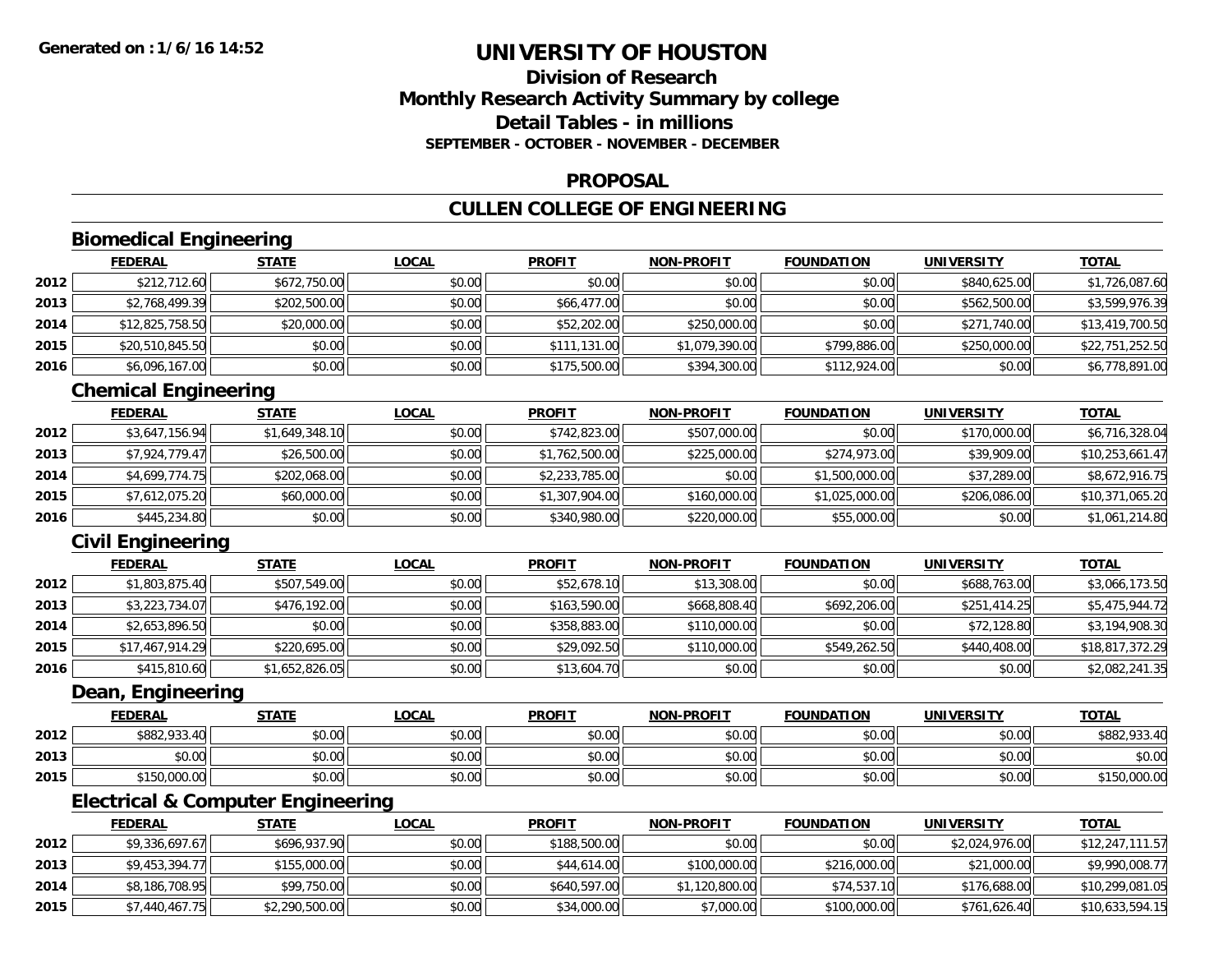**2015**

**Total**

# **UNIVERSITY OF HOUSTON**

## **Division of ResearchMonthly Research Activity Summary by college Detail Tables - in millions SEPTEMBER - OCTOBER - NOVEMBER - DECEMBER**

### **PROPOSAL**

# **CULLEN COLLEGE OF ENGINEERING**

# **Electrical & Computer Engineering**

|      | <b>FEDERAL</b>                                    | <b>STATE</b> | <b>LOCAL</b> | <b>PROFIT</b> | <b>NON-PROFIT</b> | <b>FOUNDATION</b> | <b>UNIVERSITY</b> | <b>TOTAL</b>    |
|------|---------------------------------------------------|--------------|--------------|---------------|-------------------|-------------------|-------------------|-----------------|
| 2016 | \$4,238,600.68                                    | \$14,392.00  | \$0.00       | \$110,000.00  | \$0.00            | \$0.00            | \$1,050.00        | \$4,364,042.68  |
|      | <b>Industrial Engineering</b>                     |              |              |               |                   |                   |                   |                 |
|      | <b>FEDERAL</b>                                    | <b>STATE</b> | <b>LOCAL</b> | <b>PROFIT</b> | <b>NON-PROFIT</b> | <b>FOUNDATION</b> | <b>UNIVERSITY</b> | <b>TOTAL</b>    |
| 2012 | \$3,136,295.80                                    | \$46,893.60  | \$0.00       | \$0.00        | \$0.00            | \$0.00            | \$0.00            | \$3,183,189.40  |
| 2013 | \$89,843.25                                       | \$93,315.00  | \$0.00       | \$0.00        | \$0.00            | \$0.00            | \$0.00            | \$183,158.25    |
| 2014 | \$690,668.00                                      | \$0.00       | \$0.00       | \$0.00        | \$29,887.80       | \$0.00            | \$0.00            | \$720,555.80    |
| 2015 | \$295,011.50                                      | \$0.00       | \$0.00       | \$22,184.00   | \$0.00            | \$441,562.00      | \$0.00            | \$758,757.50    |
| 2016 | \$302,637.00                                      | \$90,000.00  | \$0.00       | \$0.00        | \$0.00            | \$0.00            | \$0.00            | \$392,637.00    |
|      | <b>Mechanical Engineering</b>                     |              |              |               |                   |                   |                   |                 |
|      | <b>FEDERAL</b>                                    | <b>STATE</b> | <b>LOCAL</b> | <b>PROFIT</b> | <b>NON-PROFIT</b> | <b>FOUNDATION</b> | <b>UNIVERSITY</b> | <b>TOTAL</b>    |
| 2012 | \$16,963,001.51                                   | \$0.00       | \$0.00       | \$244,443.90  | \$1,019,270.76    | \$0.00            | \$700,244.00      | \$18,926,960.17 |
| 2013 | \$1,906,314.00                                    | \$50,000.00  | \$0.00       | \$442,500.00  | \$100,000.00      | \$0.00            | \$227,394.00      | \$2,726,208.00  |
| 2014 | \$2,328,419.14                                    | \$0.00       | \$0.00       | \$640,029.00  | \$625,000.00      | \$0.00            | \$224,963.00      | \$3,818,411.14  |
| 2015 | \$4,294,212.70                                    | \$90,300.00  | \$0.00       | \$389,087.50  | \$0.00            | \$550,260.00      | \$75,000.00       | \$5,398,860.20  |
| 2016 | \$4,072,548.00                                    | \$263,160.00 | \$0.00       | \$82,357.30   | \$110,000.00      | \$0.00            | \$25,000.00       | \$4,553,065.30  |
|      | <b>National Center for Airborne Laser Mapping</b> |              |              |               |                   |                   |                   |                 |
|      | <b>FEDERAL</b>                                    | <b>STATE</b> | <b>LOCAL</b> | <b>PROFIT</b> | <b>NON-PROFIT</b> | <b>FOUNDATION</b> | <b>UNIVERSITY</b> | <b>TOTAL</b>    |
| 2012 | \$241,276.20                                      | \$0.00       | \$0.00       | \$0.00        | \$0.00            | \$0.00            | \$0.00            | \$241,276.20    |
| 2013 | \$0.00                                            | \$0.00       | \$0.00       | \$0.00        | \$0.00            | \$0.00            | \$844,242.75      | \$844,242.75    |
| 2014 | \$360,198.95                                      | \$48,896.00  | \$0.00       | \$0.00        | \$0.00            | \$0.00            | \$37,879.20       | \$446,974.15    |

\$69,045.60 \$0.00 \$0.00 \$0.00 \$0.00 \$0.00 \$244,812.00 \$313,857.60

**\$166,746,509.88 \$9,629,572.65 \$0.00 \$10,249,463.00 \$6,849,764.96 \$6,391,610.60 \$9,195,738.40 \$209,062,659.49**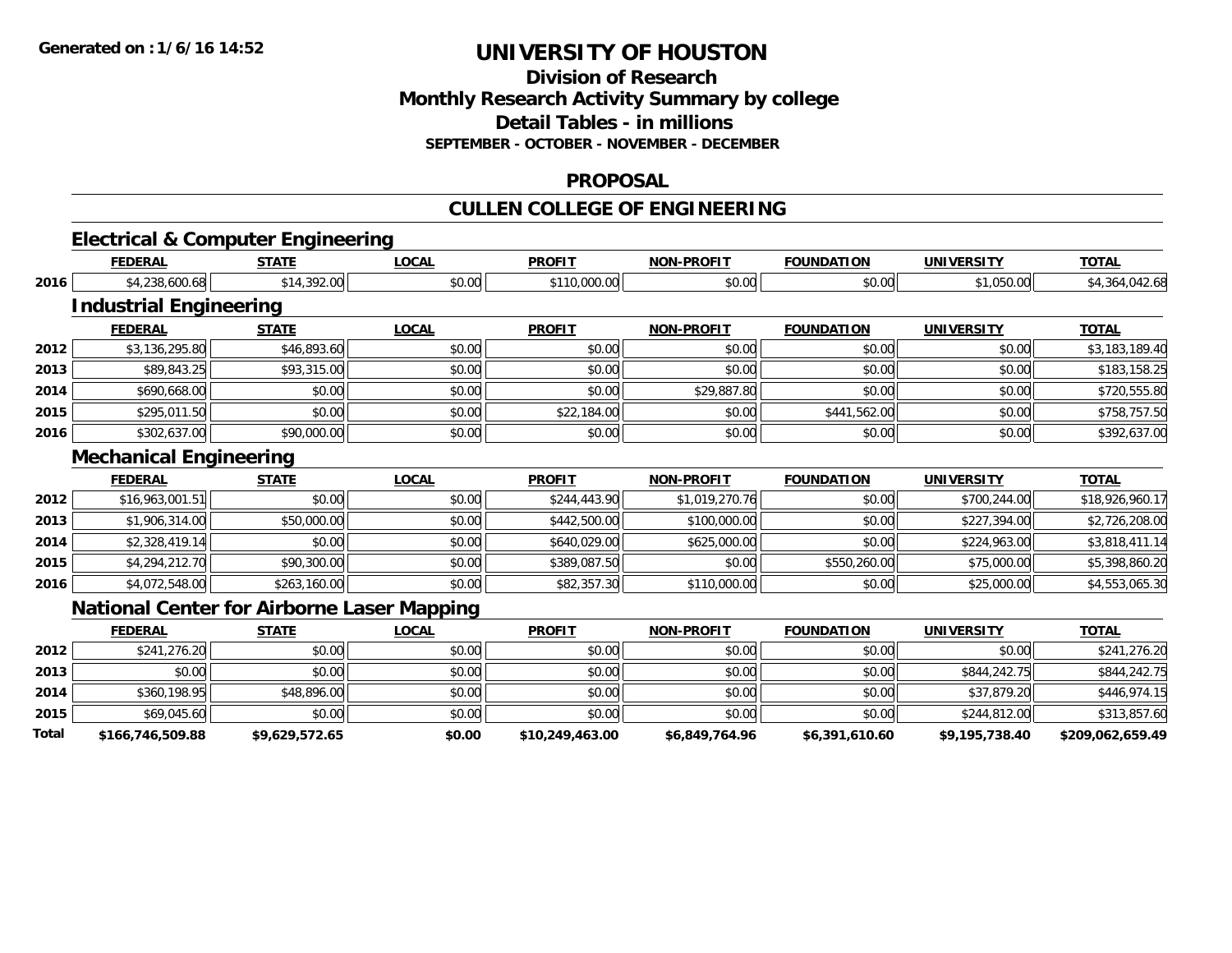**2016**

# **UNIVERSITY OF HOUSTON**

# **Division of ResearchMonthly Research Activity Summary by college Detail Tables - in millions SEPTEMBER - OCTOBER - NOVEMBER - DECEMBER**

### **PROPOSAL**

# **DIVISION OF RESEARCH**

|      |                                           |                | <b>Center for Advanced Computing and Data Systems</b>     |               |                   |                   |                   |                |
|------|-------------------------------------------|----------------|-----------------------------------------------------------|---------------|-------------------|-------------------|-------------------|----------------|
|      | <b>FEDERAL</b>                            | <b>STATE</b>   | <b>LOCAL</b>                                              | <b>PROFIT</b> | <b>NON-PROFIT</b> | <b>FOUNDATION</b> | <b>UNIVERSITY</b> | <b>TOTAL</b>   |
| 2012 | \$0.00                                    | \$0.00         | \$0.00                                                    | \$0.00        | \$0.00            | \$0.00            | \$964,253.70      | \$964,253.70   |
| 2013 | \$48,100.00                               | \$0.00         | \$0.00                                                    | \$75,000.00   | \$0.00            | \$0.00            | \$0.00            | \$123,100.00   |
| 2015 | \$0.00                                    | \$0.00         | \$0.00                                                    | \$0.00        | \$0.00            | \$0.00            | \$69,683.00       | \$69,683.00    |
| 2016 | \$226,291.50                              | \$0.00         | \$0.00                                                    | \$0.00        | \$0.00            | \$0.00            | \$78,000.00       | \$304,291.50   |
|      | <b>Center for Advanced Materials</b>      |                |                                                           |               |                   |                   |                   |                |
|      | <b>FEDERAL</b>                            | <b>STATE</b>   | <b>LOCAL</b>                                              | <b>PROFIT</b> | <b>NON-PROFIT</b> | <b>FOUNDATION</b> | <b>UNIVERSITY</b> | <b>TOTAL</b>   |
| 2012 | \$96,647.50                               | \$0.00         | \$0.00                                                    | \$0.00        | \$0.00            | \$0.00            | \$0.00            | \$96,647.50    |
| 2013 | \$0.00                                    | \$0.00         | \$0.00                                                    | \$0.00        | \$1,293,106.00    | \$0.00            | \$0.00            | \$1,293,106.00 |
|      |                                           |                | <b>Center for Biomedical &amp; Environmental Genomics</b> |               |                   |                   |                   |                |
|      | <b>FEDERAL</b>                            | <b>STATE</b>   | <b>LOCAL</b>                                              | <b>PROFIT</b> | <b>NON-PROFIT</b> | <b>FOUNDATION</b> | <b>UNIVERSITY</b> | <b>TOTAL</b>   |
| 2012 | \$0.00                                    | \$0.00         | \$0.00                                                    | \$0.00        | \$0.00            | \$0.00            | \$0.00            | \$0.00         |
| 2013 | \$0.00                                    | \$0.00         | \$0.00                                                    | \$0.00        | \$0.00            | \$0.00            | \$0.00            | \$0.00         |
|      | <b>Center for Industrial Partnerships</b> |                |                                                           |               |                   |                   |                   |                |
|      | <b>FEDERAL</b>                            | <b>STATE</b>   | <b>LOCAL</b>                                              | <b>PROFIT</b> | <b>NON-PROFIT</b> | <b>FOUNDATION</b> | <b>UNIVERSITY</b> | <b>TOTAL</b>   |
| 2012 | \$0.00                                    | \$0.00         | \$0.00                                                    | \$100,500.00  | \$0.00            | \$0.00            | \$0.00            | \$100,500.00   |
| 2013 | \$574,253.00                              | \$0.00         | \$0.00                                                    | \$0.00        | \$0.00            | \$0.00            | \$0.00            | \$574,253.00   |
| 2015 | \$201,595.40                              | \$0.00         | \$0.00                                                    | \$0.00        | \$0.00            | \$0.00            | \$0.00            | \$201,595.40   |
| 2016 | \$163,009.50                              | \$0.00         | \$0.00                                                    | \$0.00        | \$0.00            | \$0.00            | \$0.00            | \$163,009.50   |
|      | <b>Division of Research</b>               |                |                                                           |               |                   |                   |                   |                |
|      | <b>FEDERAL</b>                            | <b>STATE</b>   | <b>LOCAL</b>                                              | <b>PROFIT</b> | <b>NON-PROFIT</b> | <b>FOUNDATION</b> | <b>UNIVERSITY</b> | <b>TOTAL</b>   |
| 2013 | \$0.00                                    | \$7,877,932.00 | \$0.00                                                    | \$0.00        | \$0.00            | \$0.00            | \$0.00            | \$7,877,932.00 |
| 2015 | \$0.00                                    | \$491,311.00   | \$0.00                                                    | \$0.00        | \$0.00            | \$0.00            | \$0.00            | \$491,311.00   |
|      | <b>TcSUH</b>                              |                |                                                           |               |                   |                   |                   |                |
|      | <b>FEDERAL</b>                            | <b>STATE</b>   | <b>LOCAL</b>                                              | <b>PROFIT</b> | <b>NON-PROFIT</b> | <b>FOUNDATION</b> | <b>UNIVERSITY</b> | <b>TOTAL</b>   |
| 2012 | \$1,351,292.75                            | \$0.00         | \$0.00                                                    | \$70,000.00   | \$0.00            | \$0.00            | \$80,077.00       | \$1,501,369.75 |
| 2013 | \$646,173.70                              | \$50,000.00    | \$0.00                                                    | \$75,000.00   | \$0.00            | \$0.00            | \$0.00            | \$771,173.70   |
| 2014 | \$377,531.40                              | \$0.00         | \$0.00                                                    | \$167,200.00  | \$0.00            | \$0.00            | \$80,078.00       | \$624,809.40   |
| 2015 | \$1,349,912.45                            | \$0.00         | \$0.00                                                    | \$0.00        | \$0.00            | \$0.00            | \$0.00            | \$1,349,912.45 |

6 \$0.00 \$0.00 \$0.00 \$0.00 \$0.00 \$0.00 \$0.00 \$96,496.00 \$0.00 \$0.00 \$0.00 \$0.00 \$0.00 \$0.00 \$96,496.00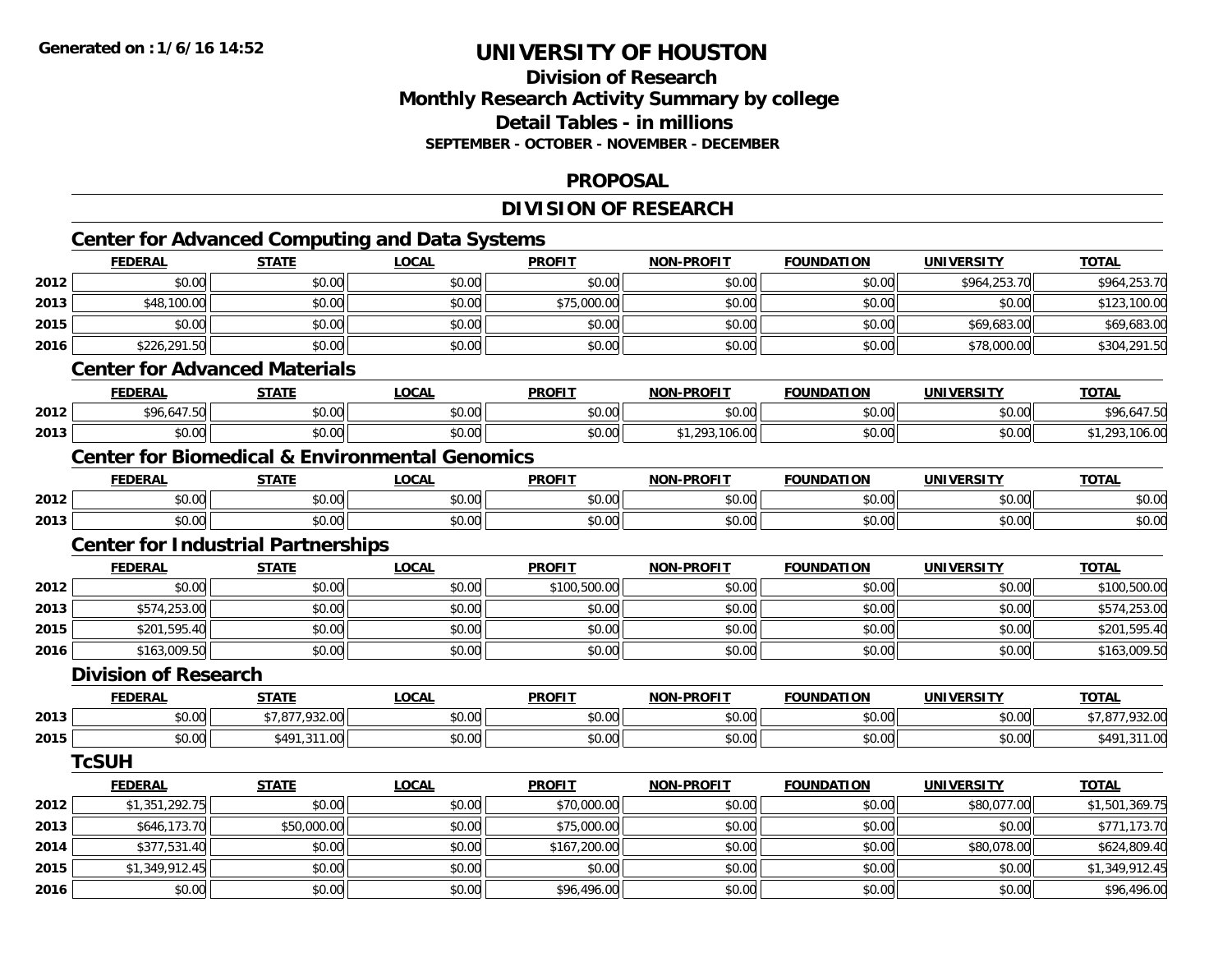# **Division of ResearchMonthly Research Activity Summary by college Detail Tables - in millions SEPTEMBER - OCTOBER - NOVEMBER - DECEMBER**

### **PROPOSAL**

# **DIVISION OF RESEARCH**

## **Texas Obesity Research Center**

|      | <b>FEDERAL</b> | <b>STATE</b>         | .OCAL  | <b>PROFIT</b> | <b>NON-PROFIT</b> | <b>FOUNDATION</b> | <b>UNIVERSITY</b> | <b>TOTAL</b>   |
|------|----------------|----------------------|--------|---------------|-------------------|-------------------|-------------------|----------------|
| 2012 | 0000<br>ง∪.∪บ  | 0000<br>JU.UU        | \$0.00 | \$0.00        | \$0.00            | 0000<br>งบ.บบ     | \$0.00            | \$0.00         |
| 2016 | \$0.00         | 0000<br><b>JU.UU</b> | \$0.00 | \$0.00        | \$255,524,00      | \$0.00            | \$0.00            | 4.00<br>92 J J |

**TIMES**

|              | <b>FEDERAL</b>  | <b>STATE</b>   | <u>LOCAL</u> | <b>PROFIT</b> | <b>NON-PROFIT</b> | <b>FOUNDATION</b> | <b>UNIVERSITY</b> | <b>TOTAL</b>    |
|--------------|-----------------|----------------|--------------|---------------|-------------------|-------------------|-------------------|-----------------|
| 2012         | \$594,904.00    | \$0.00         | \$0.00       | \$0.00        | \$0.00            | \$0.00            | \$929,450.00      | \$1,524,354.00  |
| 2013         | \$1,331,763.80  | \$0.00         | \$0.00       | \$0.00        | \$0.00            | \$0.00            | \$723,267.00      | \$2,055,030.80  |
| 2014         | \$9,197,813.55  | \$98,197.00    | \$0.00       | \$0.00        | \$0.00            | \$0.00            | \$0.00            | \$9,296,010.55  |
| 2015         | \$398,713.00    | \$99,999.00    | \$0.00       | \$0.00        | \$76,188.00       | \$0.00            | \$0.00            | \$574,900.00    |
| 2016         | \$0.00          | \$106,938.00   | \$0.00       | \$0.00        | \$0.00            | \$0.00            | \$0.00            | \$106,938.00    |
| <b>Total</b> | \$16,558,001.55 | \$8,724,377.00 | \$0.00       | \$584,196.00  | \$1,624,818.00    | \$0.00            | \$2,924,808.70    | \$30,416,201.25 |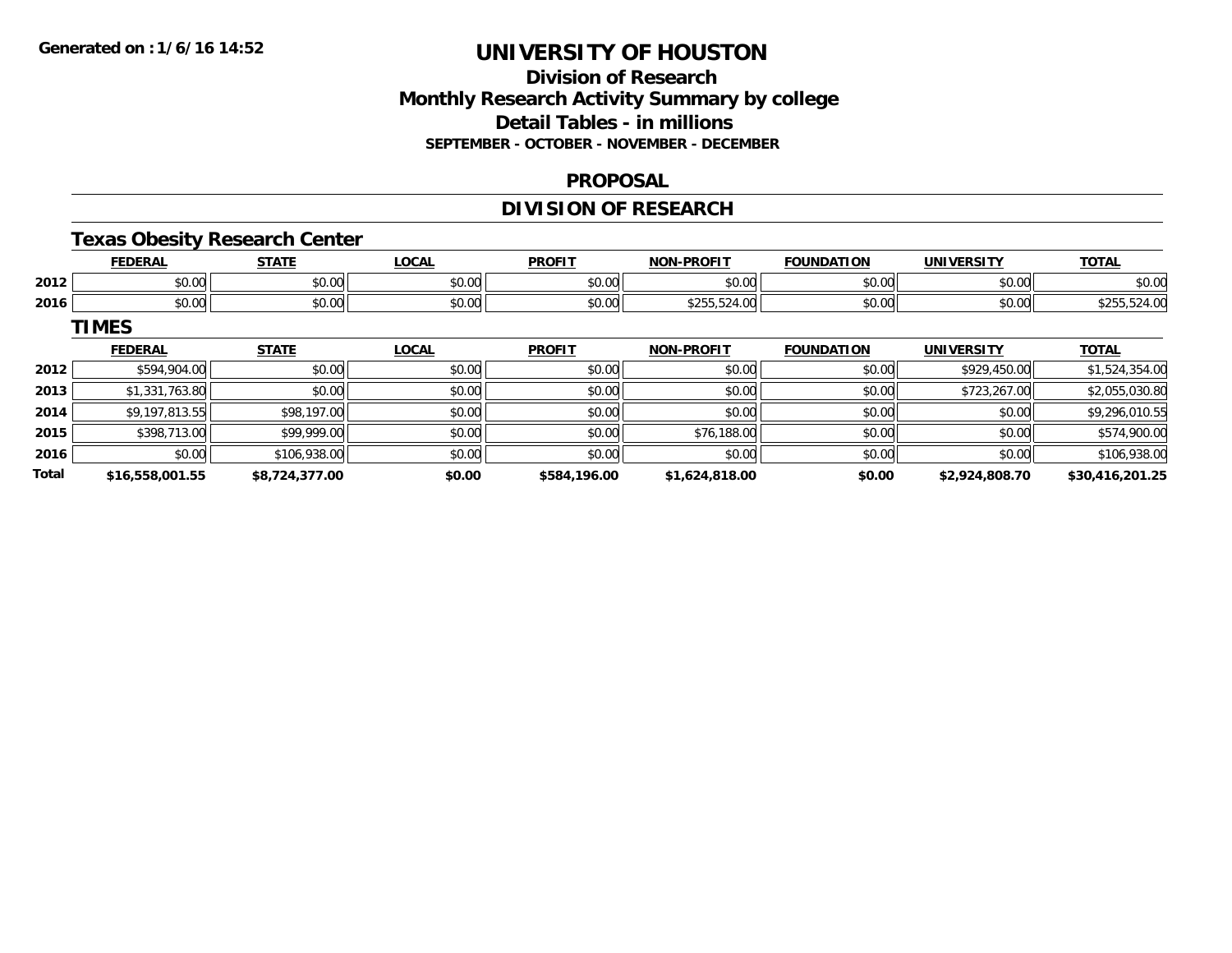# **Division of ResearchMonthly Research Activity Summary by college Detail Tables - in millions SEPTEMBER - OCTOBER - NOVEMBER - DECEMBER**

### **PROPOSAL**

### **GRADUATE COLLEGE OF SOCIAL WORK**

|       | <b>Center for Drug and Social Policy Research</b>           |              |              |               |                   |                   |                   |                |
|-------|-------------------------------------------------------------|--------------|--------------|---------------|-------------------|-------------------|-------------------|----------------|
|       | <b>FEDERAL</b>                                              | <b>STATE</b> | <b>LOCAL</b> | <b>PROFIT</b> | <b>NON-PROFIT</b> | <b>FOUNDATION</b> | <b>UNIVERSITY</b> | <b>TOTAL</b>   |
| 2012  | \$0.00                                                      | \$0.00       | \$0.00       | \$192,378.00  | \$0.00            | \$0.00            | \$0.00            | \$192,378.00   |
| 2013  | \$52,908.51                                                 | \$0.00       | \$0.00       | \$0.00        | \$45,910.00       | \$0.00            | \$0.00            | \$98,818.51    |
|       | <b>Center for Health Equities &amp; Evaluation Research</b> |              |              |               |                   |                   |                   |                |
|       | <b>FEDERAL</b>                                              | <b>STATE</b> | <b>LOCAL</b> | <b>PROFIT</b> | <b>NON-PROFIT</b> | <b>FOUNDATION</b> | <b>UNIVERSITY</b> | <b>TOTAL</b>   |
| 2015  | \$430,954.00                                                | \$0.00       | \$0.00       | \$0.00        | \$0.00            | \$0.00            | \$0.00            | \$430,954.00   |
|       | <b>Child &amp; Family for Innovative Research</b>           |              |              |               |                   |                   |                   |                |
|       | <b>FEDERAL</b>                                              | <b>STATE</b> | <b>LOCAL</b> | <b>PROFIT</b> | <b>NON-PROFIT</b> | <b>FOUNDATION</b> | <b>UNIVERSITY</b> | <b>TOTAL</b>   |
| 2012  | \$466,787.74                                                | \$0.00       | \$0.00       | \$38,181.00   | \$35,469.80       | \$28,560.00       | \$190,477.00      | \$759,475.54   |
| 2013  | \$1,199,259.56                                              | \$10,000.00  | \$0.00       | \$0.00        | \$0.00            | \$0.00            | \$0.00            | \$1,209,259.56 |
| 2014  | \$0.00                                                      | \$66,936.00  | \$0.00       | \$0.00        | \$19,979.00       | \$0.00            | \$0.00            | \$86,915.00    |
| 2015  | \$0.00                                                      | \$0.00       | \$0.00       | \$0.00        | \$0.00            | \$99,730.00       | \$0.00            | \$99,730.00    |
| 2016  | \$0.00                                                      | \$0.00       | \$0.00       | \$0.00        | \$44,524.00       | \$0.00            | \$32,782.00       | \$77,306.00    |
|       | Dean, Social Work                                           |              |              |               |                   |                   |                   |                |
|       | <b>FEDERAL</b>                                              | <b>STATE</b> | <b>LOCAL</b> | <b>PROFIT</b> | <b>NON-PROFIT</b> | <b>FOUNDATION</b> | <b>UNIVERSITY</b> | <b>TOTAL</b>   |
| 2013  | \$0.00                                                      | \$0.00       | \$0.00       | \$0.00        | \$0.00            | \$0.00            | \$0.00            | \$0.00         |
| 2015  | \$0.00                                                      | \$0.00       | \$0.00       | \$0.00        | \$0.00            | \$4,500.00        | \$0.00            | \$4,500.00     |
| Total | \$2,149,909.81                                              | \$76,936.00  | \$0.00       | \$230,559.00  | \$145,882.80      | \$132,790.00      | \$223,259.00      | \$2,959,336.61 |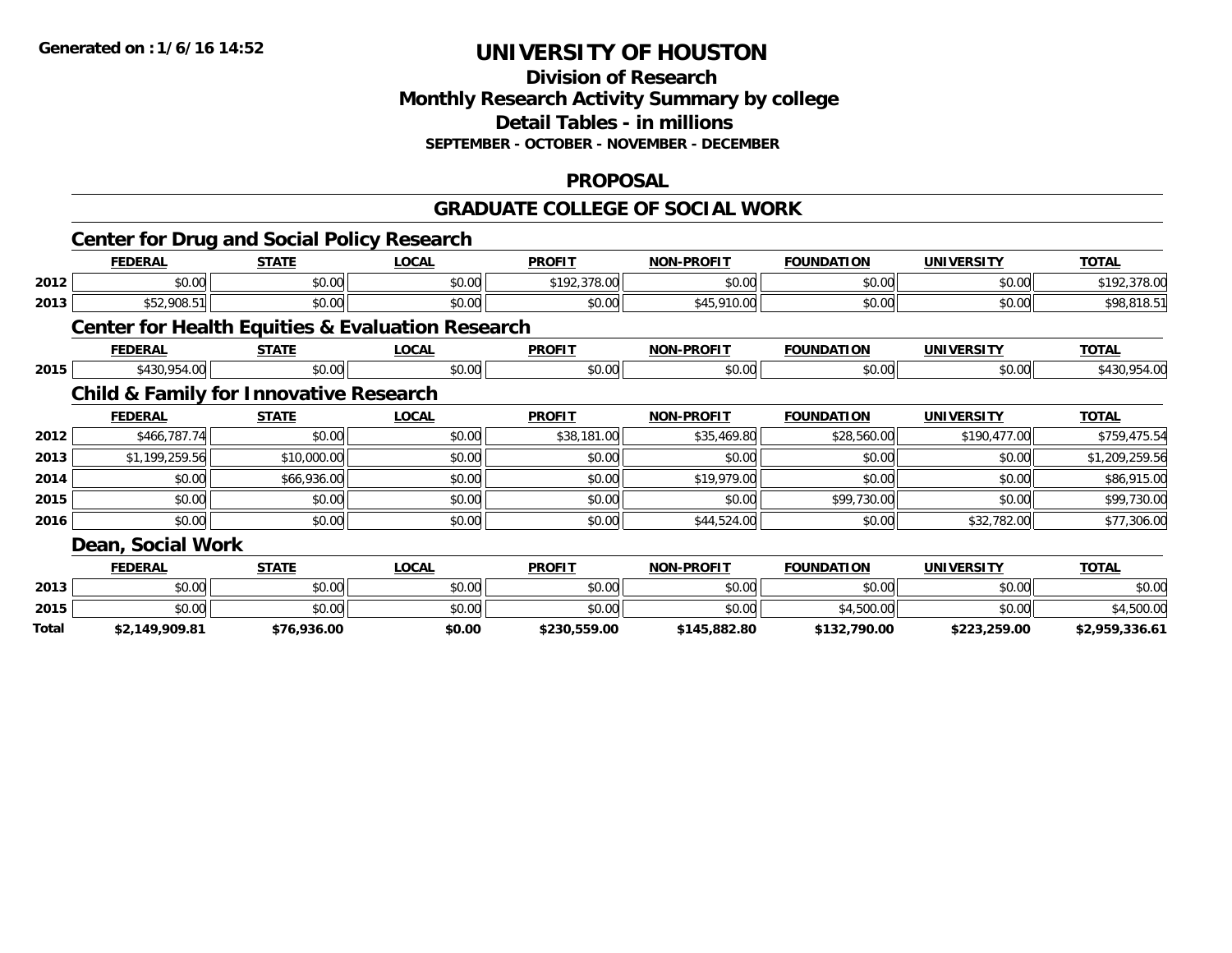## **Division of Research Monthly Research Activity Summary by college Detail Tables - in millions SEPTEMBER - OCTOBER - NOVEMBER - DECEMBER**

### **PROPOSAL**

### **HILTON COLLEGE OF HOTEL AND RESTAURANT MANAGEMENT**

## **Hotel and Restaurant Management**

|       | <b>FEDERAL</b> | <b>STATE</b> | <u>LOCAL</u> | <b>PROFIT</b> | <b>NON-PROFIT</b> | <b>FOUNDATION</b> | <b>UNIVERSITY</b> | <u>TOTAL</u> |
|-------|----------------|--------------|--------------|---------------|-------------------|-------------------|-------------------|--------------|
| 2012  | \$0.00         | \$103,763.00 | \$0.00       | \$0.00        | \$118,422.00      | \$0.00            | \$0.00            | \$222,185.00 |
| 2013  | \$304,163.00   | \$0.00       | \$0.00       | \$0.00        | \$10,987.00       | \$55,874.00       | \$143,232.00      | \$514,256.00 |
| 2014  | \$0.00         | \$0.00       | \$0.00       | \$0.00        | \$5,000.00        | \$0.00            | \$0.00            | \$5,000.00   |
| 2015  | \$40,000.00    | \$0.00       | \$0.00       | \$0.00        | \$0.00            | \$0.00            | \$0.00            | \$40,000.00  |
| Total | \$344,163.00   | \$103,763.00 | \$0.00       | \$0.00        | \$134,409.00      | \$55,874.00       | \$143,232.00      | \$781,441.00 |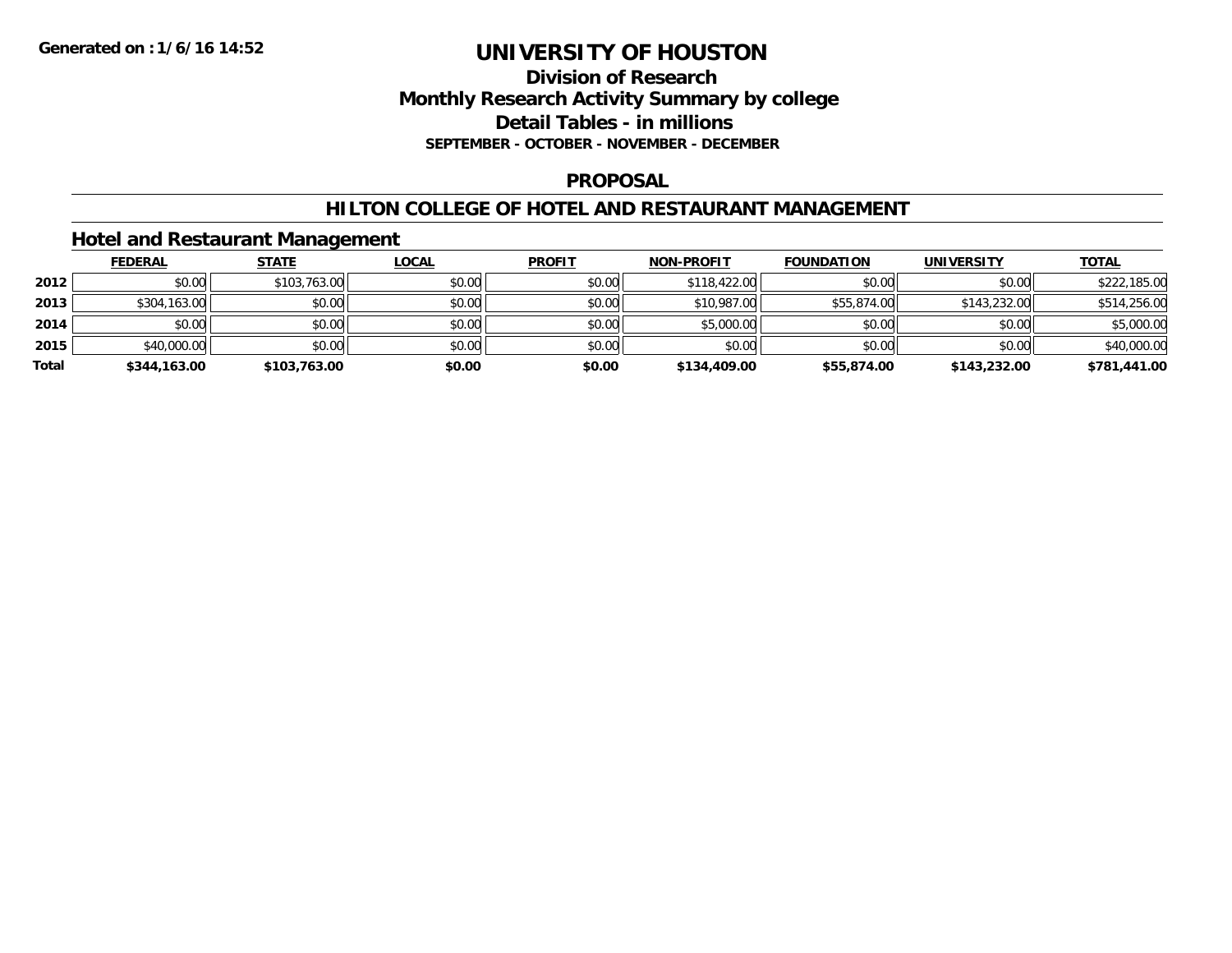## **Division of Research Monthly Research Activity Summary by college Detail Tables - in millions SEPTEMBER - OCTOBER - NOVEMBER - DECEMBER**

### **PROPOSAL**

#### **HONORS COLLEGE**

# **Dean, Honors College**

|       | <b>FEDERAL</b> | <u>STATE</u> | <u>LOCAL</u> | <b>PROFIT</b> | <b>NON-PROFIT</b> | <b>FOUNDATION</b> | <b>UNIVERSITY</b> | <b>TOTAL</b> |
|-------|----------------|--------------|--------------|---------------|-------------------|-------------------|-------------------|--------------|
| 2013  | \$0.00         | \$0.00       | \$0.00       | \$0.00        | \$0.00            | \$0.00            | \$9.150.32        | \$9,150.32   |
| 2015  | \$0.00         | \$0.00       | \$0.00       | \$0.00        | \$367,989.75      | \$0.00            | \$0.00            | \$367,989.75 |
| 2016  | \$37,404.50    | \$0.00       | \$0.00       | \$0.00        | \$0.00            | \$0.00            | \$0.00            | \$37,404.50  |
| Total | \$37,404.50    | \$0.00       | \$0.00       | \$0.00        | \$367,989.75      | \$0.00            | \$9,150.32        | \$414,544.57 |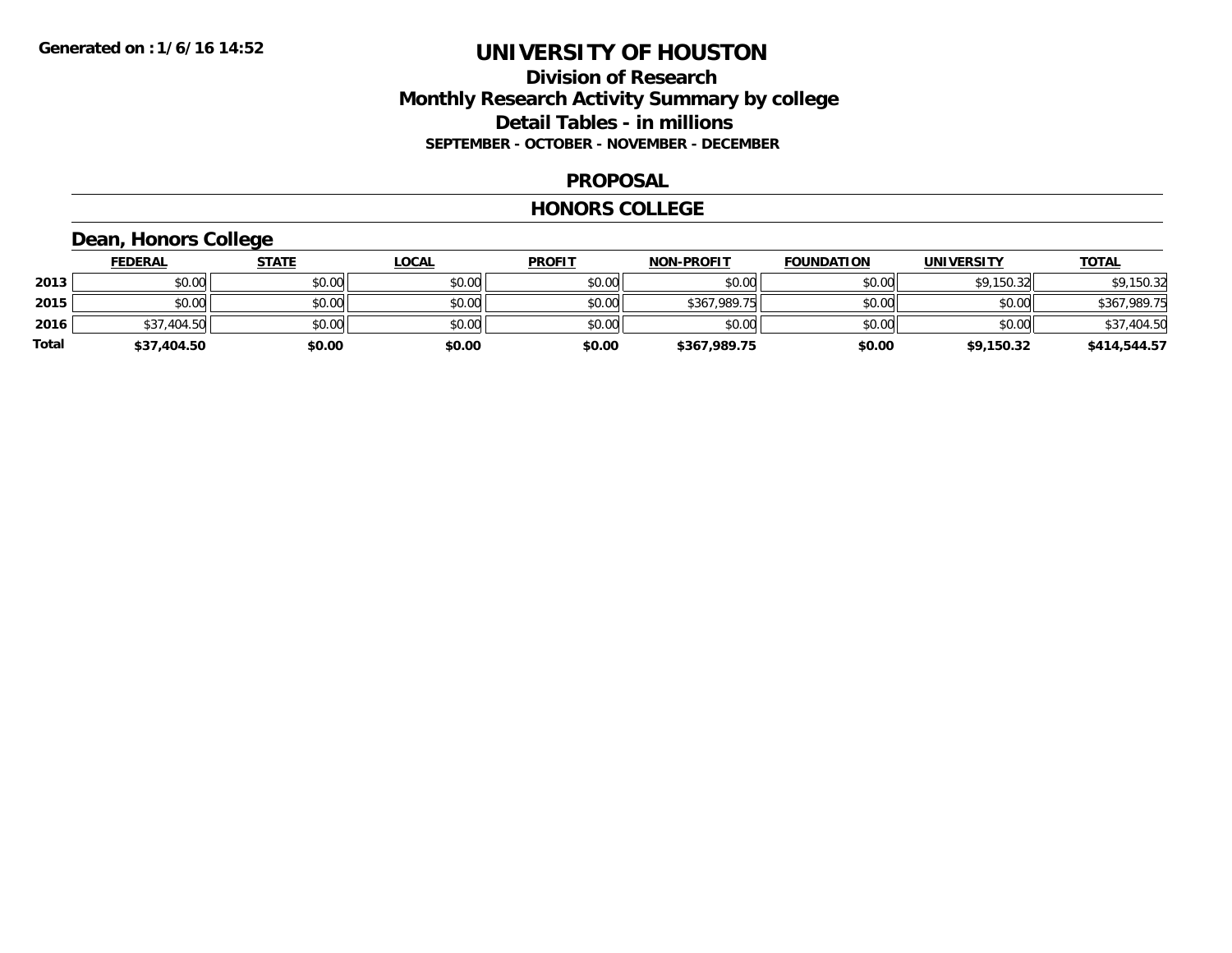## **Division of Research Monthly Research Activity Summary by college Detail Tables - in millions SEPTEMBER - OCTOBER - NOVEMBER - DECEMBER**

### **PROPOSAL**

# **SCHOOL OF NURSING**

## **Dean, School of Nursing**

|              | EDERAI        | CTATE         | .OCAL  | <b>PROFIT</b> | <b>DDOCLT</b><br>81 A B            | <b>FOUNDATION</b> | UNIVERSITY | TOTAL                  |
|--------------|---------------|---------------|--------|---------------|------------------------------------|-------------------|------------|------------------------|
| 2016         | 0.00<br>JU.UU | 0.00<br>JU.UU | \$0.00 | 0.00<br>JU.UU | $+ - - -$<br>$\Omega$<br>$\cdot$ u |                   | \$0.00     | $\sim$<br>34.UU<br>ZU. |
| <b>Total</b> | \$0.00        | \$0.OC        | \$0.00 | \$0.00        | \$500.00                           | .ററ               | \$0.00     | 34.00                  |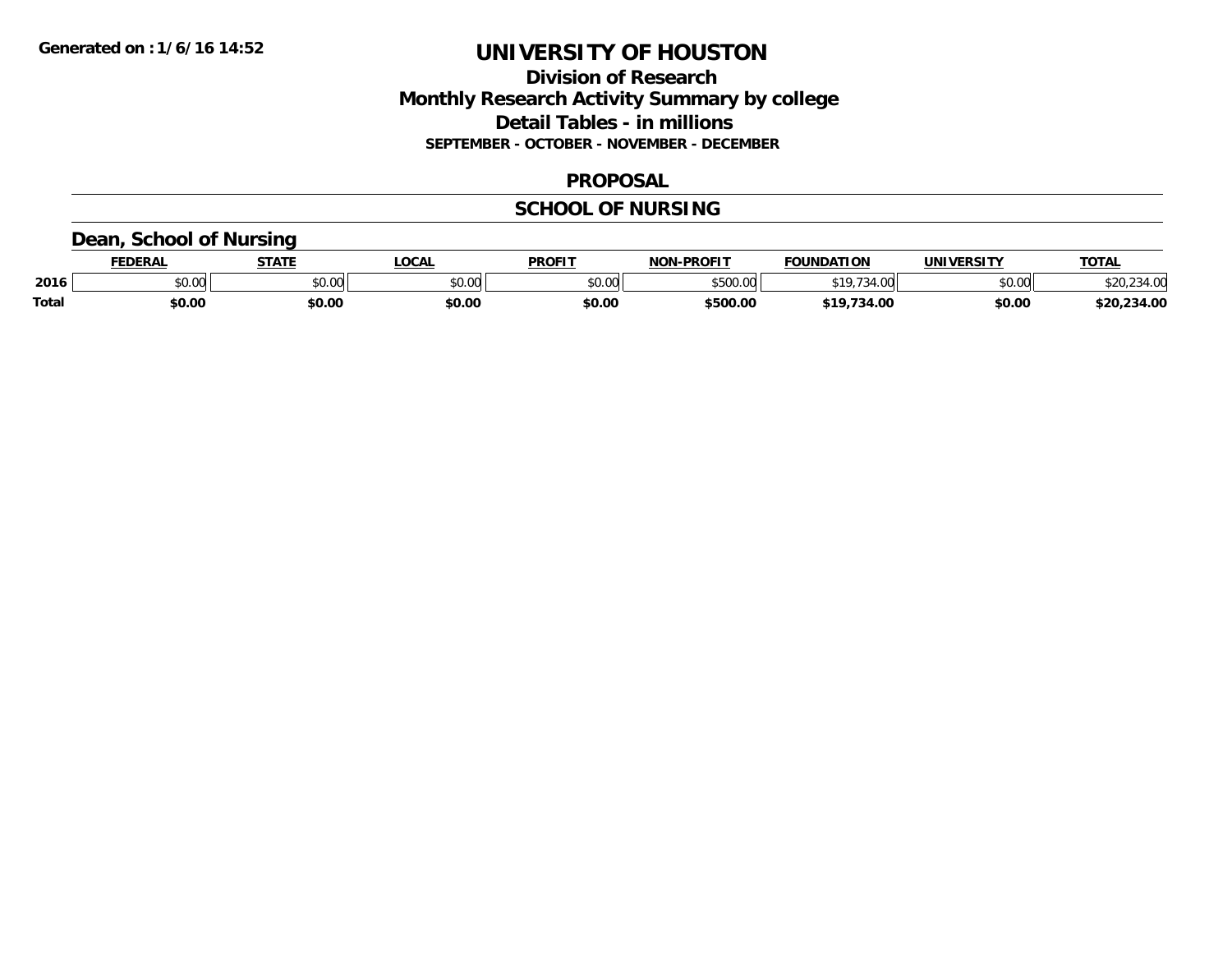# **Division of ResearchMonthly Research Activity Summary by college Detail Tables - in millions SEPTEMBER - OCTOBER - NOVEMBER - DECEMBER**

### **PROPOSAL**

### **SENIOR V.P. FOR ACADEMIC AFFAIRS AND PROVOST**

|       | <b>Pre-Health Advising</b>                          |              |              |               |                   |                   |                   |              |
|-------|-----------------------------------------------------|--------------|--------------|---------------|-------------------|-------------------|-------------------|--------------|
|       | <b>FEDERAL</b>                                      | <b>STATE</b> | <b>LOCAL</b> | <b>PROFIT</b> | <b>NON-PROFIT</b> | <b>FOUNDATION</b> | <b>UNIVERSITY</b> | <b>TOTAL</b> |
| 2015  | \$0.00                                              | \$0.00       | \$0.00       | \$0.00        | \$0.00            | \$0.00            | \$0.00            | \$0.00       |
|       | <b>Senior V.P. for Academic Affairs and Provost</b> |              |              |               |                   |                   |                   |              |
|       | <b>FEDERAL</b>                                      | <b>STATE</b> | <b>LOCAL</b> | <b>PROFIT</b> | <b>NON-PROFIT</b> | <b>FOUNDATION</b> | <b>UNIVERSITY</b> | <b>TOTAL</b> |
| 2012  | \$0.00                                              | \$75,000.00  | \$0.00       | \$0.00        | \$0.00            | \$0.00            | \$0.00            | \$75,000.00  |
| 2013  | \$0.00                                              | \$0.00       | \$0.00       | \$0.00        | \$149,488.00      | \$0.00            | \$0.00            | \$149,488.00 |
|       | <b>Student Support Services</b>                     |              |              |               |                   |                   |                   |              |
|       | <b>FEDERAL</b>                                      | <b>STATE</b> | <b>LOCAL</b> | <b>PROFIT</b> | <b>NON-PROFIT</b> | <b>FOUNDATION</b> | <b>UNIVERSITY</b> | <b>TOTAL</b> |
| 2012  | \$198,944.00                                        | \$0.00       | \$0.00       | \$0.00        | \$0.00            | \$0.00            | \$0.00            | \$198,944.00 |
|       | <b>Undergraduate Scholars</b>                       |              |              |               |                   |                   |                   |              |
|       | <b>FEDERAL</b>                                      | <b>STATE</b> | <b>LOCAL</b> | <b>PROFIT</b> | <b>NON-PROFIT</b> | <b>FOUNDATION</b> | <b>UNIVERSITY</b> | <b>TOTAL</b> |
| 2012  | \$0.00                                              | \$19,051.00  | \$0.00       | \$0.00        | \$0.00            | \$0.00            | \$0.00            | \$19,051.00  |
| 2014  | \$0.00                                              | \$20,330.00  | \$0.00       | \$0.00        | \$0.00            | \$0.00            | \$0.00            | \$20,330.00  |
|       | <b>Undergraduate Student Success</b>                |              |              |               |                   |                   |                   |              |
|       | <b>FEDERAL</b>                                      | <b>STATE</b> | <b>LOCAL</b> | <b>PROFIT</b> | <b>NON-PROFIT</b> | <b>FOUNDATION</b> | <b>UNIVERSITY</b> | <b>TOTAL</b> |
| 2013  | \$0.00                                              | \$30,000.00  | \$0.00       | \$0.00        | \$0.00            | \$0.00            | \$0.00            | \$30,000.00  |
| 2014  | \$0.00                                              | \$10,000.00  | \$0.00       | \$0.00        | \$0.00            | \$0.00            | \$0.00            | \$10,000.00  |
|       | <b>Undergraduate Student Success Center</b>         |              |              |               |                   |                   |                   |              |
|       | <b>FEDERAL</b>                                      | <b>STATE</b> | <b>LOCAL</b> | <b>PROFIT</b> | <b>NON-PROFIT</b> | <b>FOUNDATION</b> | <b>UNIVERSITY</b> | <b>TOTAL</b> |
| 2015  | \$0.00                                              | \$0.00       | \$0.00       | \$0.00        | \$78,500.00       | \$0.00            | \$0.00            | \$78,500.00  |
| Total | \$198,944.00                                        | \$154,381.00 | \$0.00       | \$0.00        | \$227.988.00      | \$0.00            | \$0.00            | \$581.313.00 |

**\$198,944.00 \$154,381.00 \$0.00 \$0.00 \$227,988.00 \$0.00 \$0.00 \$581,313.00**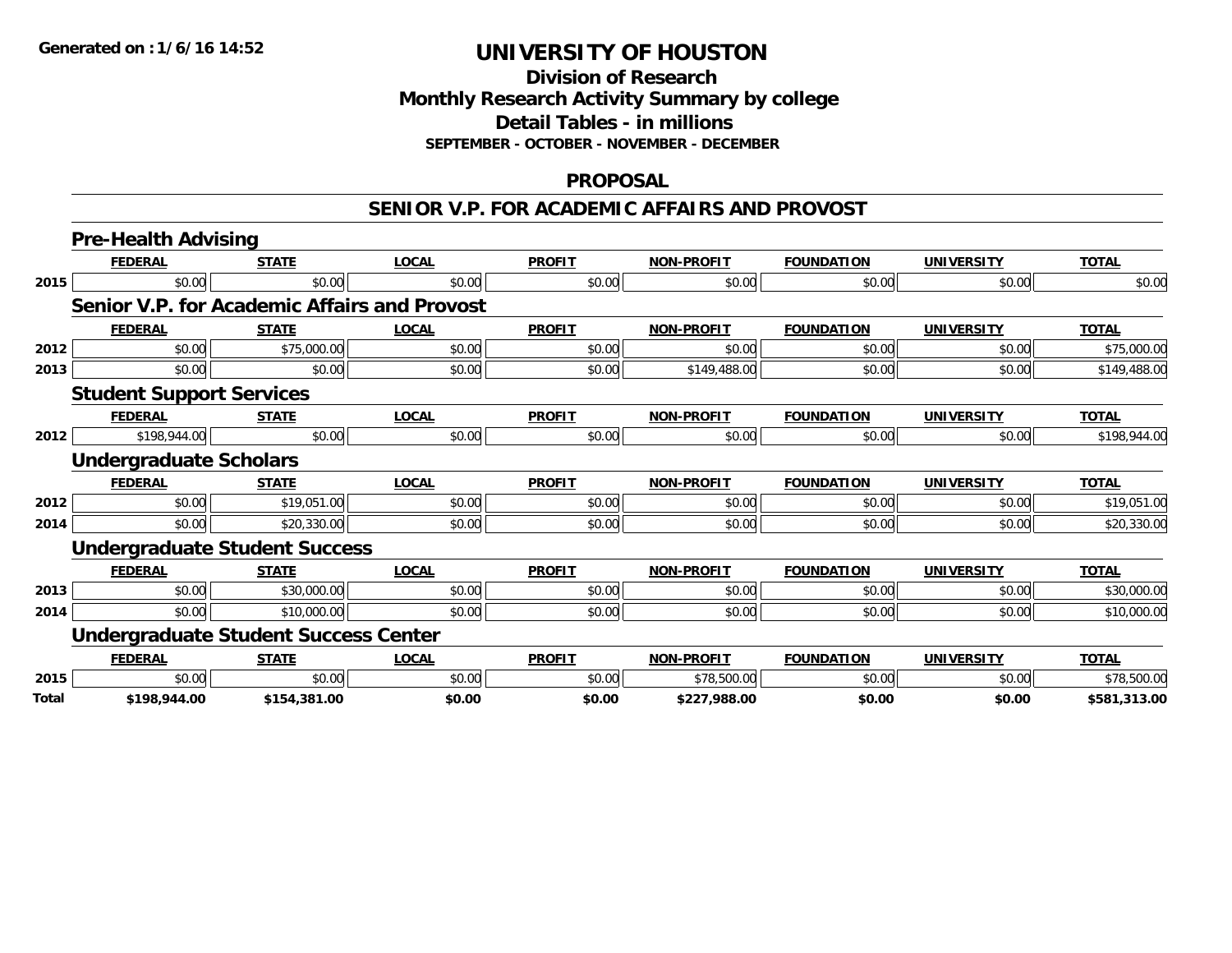## **Division of Research Monthly Research Activity Summary by college Detail Tables - in millions SEPTEMBER - OCTOBER - NOVEMBER - DECEMBER**

### **PROPOSAL**

#### **UH LAW CENTER**

|       | Dean, Law      |              |              |               |                   |                   |                   |              |
|-------|----------------|--------------|--------------|---------------|-------------------|-------------------|-------------------|--------------|
|       | <b>FEDERAL</b> | <b>STATE</b> | <b>LOCAL</b> | <b>PROFIT</b> | <b>NON-PROFIT</b> | <b>FOUNDATION</b> | <b>UNIVERSITY</b> | <u>TOTAL</u> |
| 2016  | \$0.00         | \$0.00       | \$0.00       | \$0.00        | \$82,500.00       | \$0.00            | \$0.00            | \$82,500.00  |
|       | <b>Law-UH</b>  |              |              |               |                   |                   |                   |              |
|       | <b>FEDERAL</b> | <b>STATE</b> | <b>LOCAL</b> | <b>PROFIT</b> | <b>NON-PROFIT</b> | <b>FOUNDATION</b> | <b>UNIVERSITY</b> | <b>TOTAL</b> |
| 2012  | \$0.00         | \$160,000.00 | \$0.00       | \$0.00        | \$0.00            | \$0.00            | \$0.00            | \$160,000.00 |
| 2014  | \$0.00         | \$200,000.00 | \$0.00       | \$0.00        | \$0.00            | \$0.00            | \$0.00            | \$200,000.00 |
| 2015  | \$0.00         | \$114,000.00 | \$0.00       | \$0.00        | \$0.00            | \$0.00            | \$0.00            | \$114,000.00 |
| 2016  | \$0.00         | \$200,000.00 | \$0.00       | \$0.00        | \$67,500.00       | \$0.00            | \$0.00            | \$267,500.00 |
| Total | \$0.00         | \$674,000.00 | \$0.00       | \$0.00        | \$150,000.00      | \$0.00            | \$0.00            | \$824,000.00 |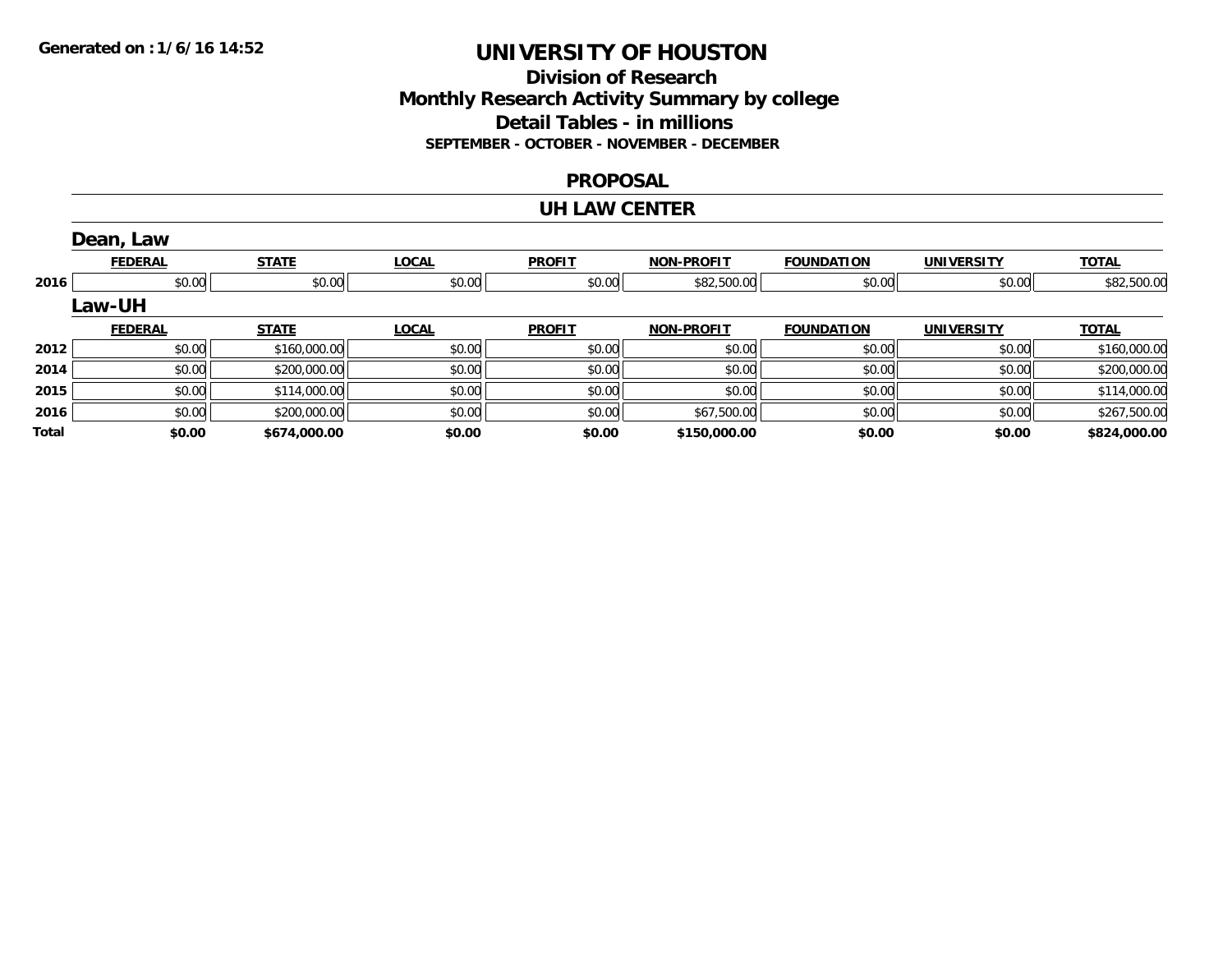# **Division of ResearchMonthly Research Activity Summary by college Detail Tables - in millions SEPTEMBER - OCTOBER - NOVEMBER - DECEMBER**

### **PROPOSAL**

### **UKNOWN COLLEGE**

# **Wrong Department - Please Dont Select It**

|              | <b>FEDERA.</b> | <b>CTATE</b><br>3 I L   | _OCA          | <b>PROFIT</b> | <b>DDOCIT</b><br>''' | <b>FOUNDATION</b>  | <b>JNIV</b>    | TOT.   |
|--------------|----------------|-------------------------|---------------|---------------|----------------------|--------------------|----------------|--------|
| 2013         | יש.טע          | 0 <sup>n</sup><br>JU.UU | 0000<br>טט.טע | 0000<br>,u.u  | $\sim$ 00<br>וטטוע   | $\sim$ 00<br>JU.UU | ሰሰ ሰሰ<br>JU.UU | \$0.01 |
| <b>Total</b> | \$0.00         | \$0.00                  | \$0.00        | \$0.00        | \$0.00               | \$0.00             | \$0.00         | \$0.00 |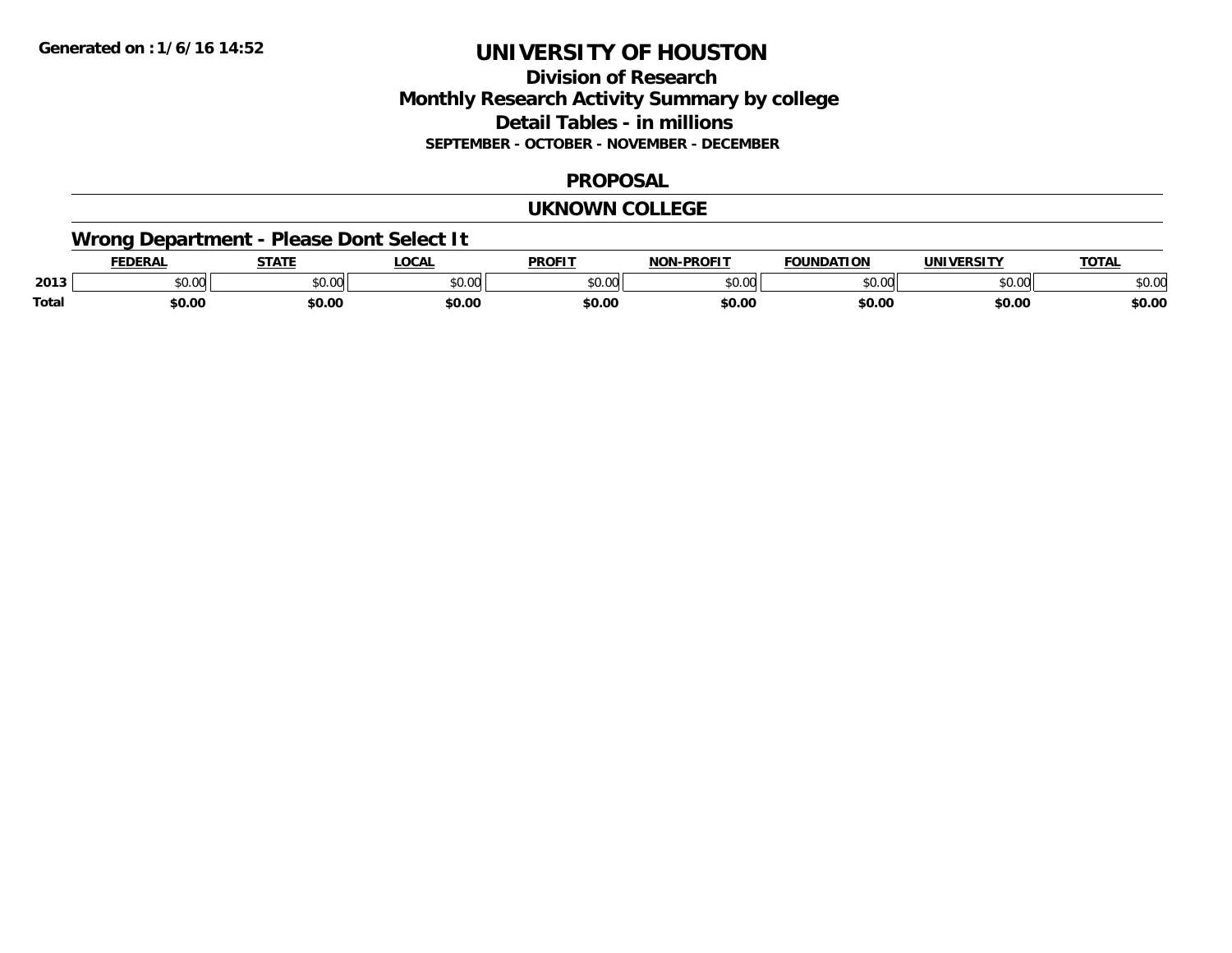## **Division of Research Monthly Research Activity Summary by college Detail Tables - in millions SEPTEMBER - OCTOBER - NOVEMBER - DECEMBER**

#### **PROPOSAL**

# **VICE PRESIDENT FOR ADMINISTRATION**

|       | <b>KUHF - Radio</b>         |              |              |               |                   |                   |                   |                 |
|-------|-----------------------------|--------------|--------------|---------------|-------------------|-------------------|-------------------|-----------------|
|       | <b>FEDERAL</b>              | <b>STATE</b> | <b>LOCAL</b> | <b>PROFIT</b> | <b>NON-PROFIT</b> | <b>FOUNDATION</b> | <b>UNIVERSITY</b> | <b>TOTAL</b>    |
| 2012  | \$0.00                      | \$0.00       | \$0.00       | \$0.00        | \$2,261,596.00    | \$0.00            | \$0.00            | \$2,261,596.00  |
| 2013  | \$0.00                      | \$0.00       | \$0.00       | \$0.00        | \$2,044,710.00    | \$0.00            | \$0.00            | \$2,044,710.00  |
| 2014  | \$0.00                      | \$0.00       | \$0.00       | \$0.00        | \$2,147,877.00    | \$0.00            | \$0.00            | \$2,147,877.00  |
| 2015  | \$0.00                      | \$0.00       | \$0.00       | \$0.00        | \$2,363,344.00    | \$0.00            | \$0.00            | \$2,363,344.00  |
| 2016  | \$0.00                      | \$0.00       | \$0.00       | \$0.00        | \$2,338,322.00    | \$0.00            | \$0.00            | \$2,338,322.00  |
|       | <b>KUHT-TV</b>              |              |              |               |                   |                   |                   |                 |
|       | <b>FEDERAL</b>              | <b>STATE</b> | <b>LOCAL</b> | <b>PROFIT</b> | <b>NON-PROFIT</b> | <b>FOUNDATION</b> | <b>UNIVERSITY</b> | <b>TOTAL</b>    |
| 2012  | \$0.00                      | \$0.00       | \$0.00       | \$0.00        | \$14,132.00       | \$0.00            | \$0.00            | \$14,132.00     |
|       | <b>UH Police Department</b> |              |              |               |                   |                   |                   |                 |
|       | <b>FEDERAL</b>              | <b>STATE</b> | <b>LOCAL</b> | <b>PROFIT</b> | <b>NON-PROFIT</b> | <b>FOUNDATION</b> | <b>UNIVERSITY</b> | <b>TOTAL</b>    |
| 2014  | \$0.00                      | \$3,000.00   | \$0.00       | \$0.00        | \$0.00            | \$0.00            | \$0.00            | \$3,000.00      |
| 2016  | \$0.00                      | \$3,000.00   | \$0.00       | \$0.00        | \$0.00            | \$0.00            | \$0.00            | \$3,000.00      |
| Total | \$0.00                      | \$6,000.00   | \$0.00       | \$0.00        | \$11,169,981.00   | \$0.00            | \$0.00            | \$11,175,981.00 |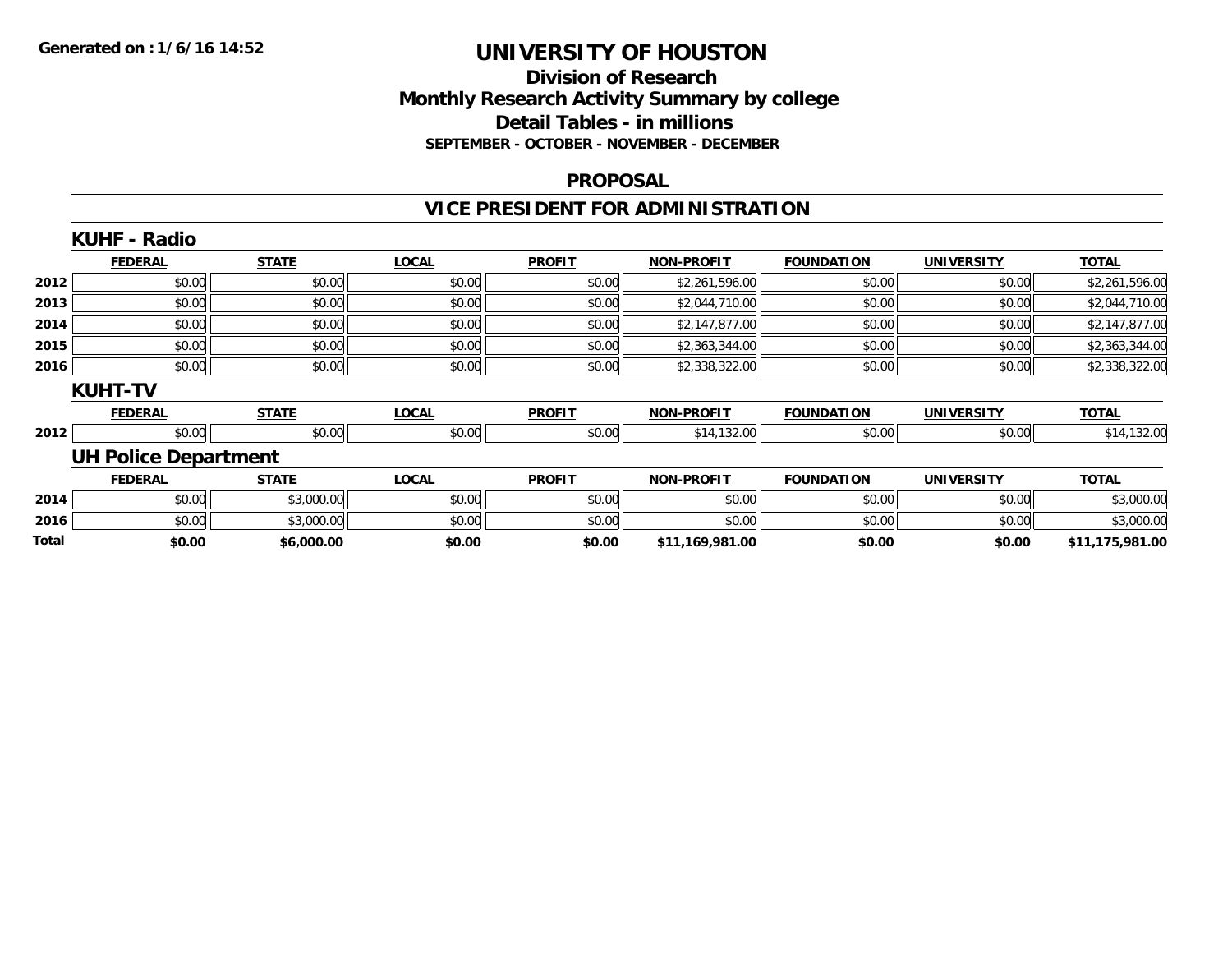## **Division of Research Monthly Research Activity Summary by college Detail Tables - in millions SEPTEMBER - OCTOBER - NOVEMBER - DECEMBER**

### **PROPOSAL**

## **VICE PRESIDENT FOR STUDENT AFFAIRS**

## **Dean, Student Affairs**

|       | <b>FEDERAL</b>    | <b>STATE</b> | <b>OCAL</b> | <b>PROFIT</b> | <b>L-PROFIT</b><br>NON. | <b>FOUNDATION</b> | <b>UNIVERSITY</b> | TOTA.       |
|-------|-------------------|--------------|-------------|---------------|-------------------------|-------------------|-------------------|-------------|
| 2012  | 000E<br>NG.020.00 | \$0.00       | vu.vu       | \$0.00        | 0000<br>PU.UU           | \$0.00            | mn n¢<br>DU.UU    | \$58,828.50 |
| Total | \$58.828.50       | \$0.00       | \$0.00      | \$0.00        | \$0.00                  | \$0.00            | \$0.00            | \$58,828.50 |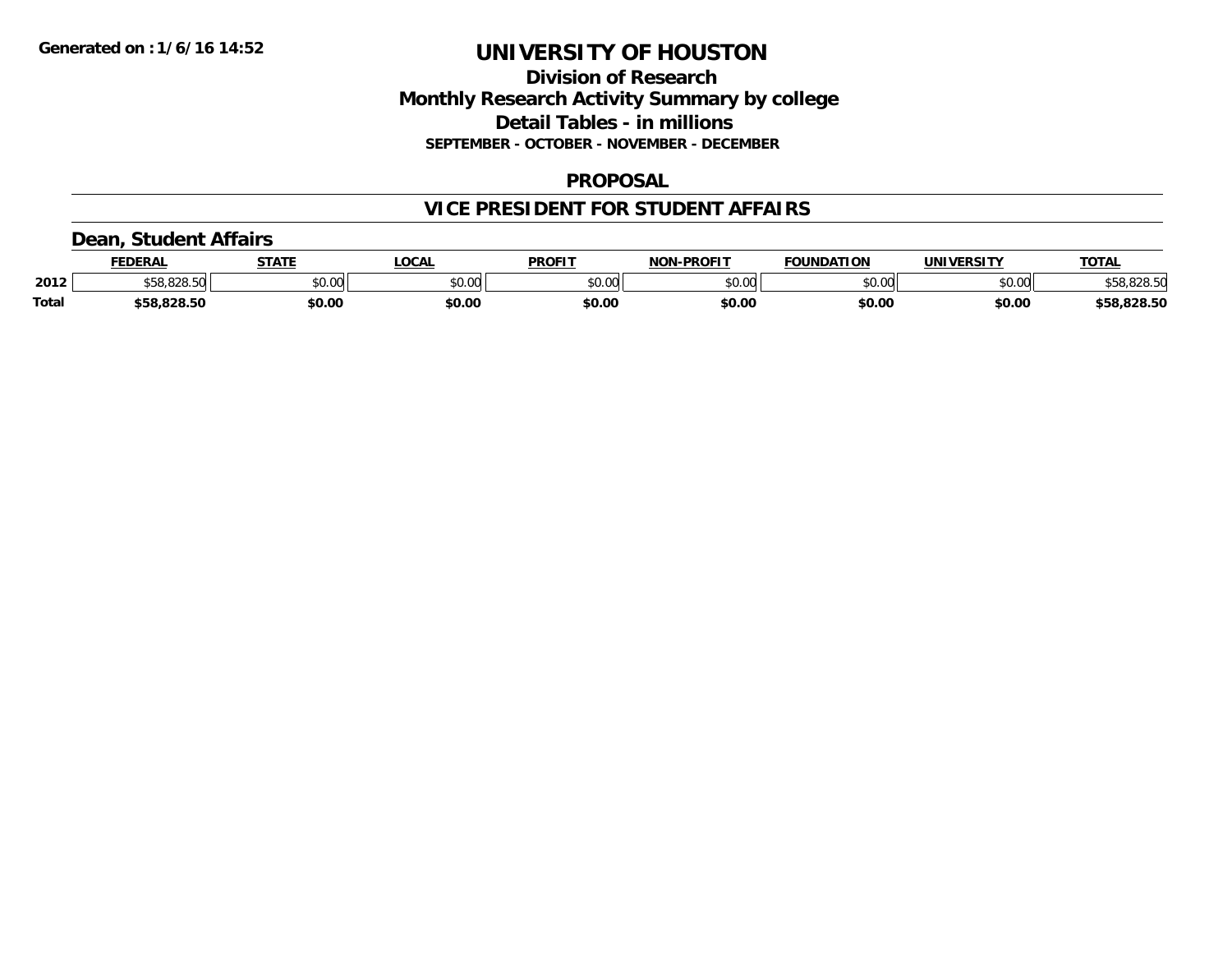**Division of Research Monthly Research Activity Summary by college Detail Tables - in millions SEPTEMBER - OCTOBER - NOVEMBER - DECEMBER**

#### **AWARD**

### **C.T. BAUER COLLEGE OF BUSINESS**

|       | <b>Accountancy &amp; Taxation</b>        |              |              |               |                   |                   |                   |                |
|-------|------------------------------------------|--------------|--------------|---------------|-------------------|-------------------|-------------------|----------------|
|       | <b>FEDERAL</b>                           | <b>STATE</b> | <b>LOCAL</b> | <b>PROFIT</b> | <b>NON-PROFIT</b> | <b>FOUNDATION</b> | <b>UNIVERSITY</b> | <b>TOTAL</b>   |
| 2014  | \$0.00                                   | \$0.00       | \$0.00       | \$0.00        | \$0.00            | \$19,260.00       | \$0.00            | \$19,260.00    |
|       | <b>Dean, Business Administration</b>     |              |              |               |                   |                   |                   |                |
|       | <b>FEDERAL</b>                           | <b>STATE</b> | <b>LOCAL</b> | <b>PROFIT</b> | <b>NON-PROFIT</b> | <b>FOUNDATION</b> | <b>UNIVERSITY</b> | <b>TOTAL</b>   |
| 2015  | \$0.00                                   | \$0.00       | \$0.00       | \$0.00        | \$0.00            | \$5,000.00        | \$0.00            | \$5,000.00     |
|       | <b>Marketing</b>                         |              |              |               |                   |                   |                   |                |
|       | <b>FEDERAL</b>                           | <b>STATE</b> | <b>LOCAL</b> | <b>PROFIT</b> | <b>NON-PROFIT</b> | <b>FOUNDATION</b> | <b>UNIVERSITY</b> | <b>TOTAL</b>   |
| 2012  | \$0.00                                   | \$0.00       | \$0.00       | \$0.00        | \$0.00            | \$0.00            | \$0.00            | \$0.00         |
|       | <b>Small Business Development Center</b> |              |              |               |                   |                   |                   |                |
|       | <b>FEDERAL</b>                           | <b>STATE</b> | <b>LOCAL</b> | <b>PROFIT</b> | <b>NON-PROFIT</b> | <b>FOUNDATION</b> | <b>UNIVERSITY</b> | <b>TOTAL</b>   |
| 2012  | \$476,857.00                             | \$0.00       | \$0.00       | \$0.00        | \$0.00            | \$0.00            | \$0.00            | \$476,857.00   |
| 2013  | \$885,781.00                             | \$0.00       | \$0.00       | \$0.00        | \$0.00            | \$0.00            | \$0.00            | \$885,781.00   |
| 2016  | \$481,598.00                             | \$0.00       | \$0.00       | \$0.00        | \$0.00            | \$0.00            | \$0.00            | \$481,598.00   |
| Total | \$1,844,236.00                           | \$0.00       | \$0.00       | \$0.00        | \$0.00            | \$24,260.00       | \$0.00            | \$1,868,496.00 |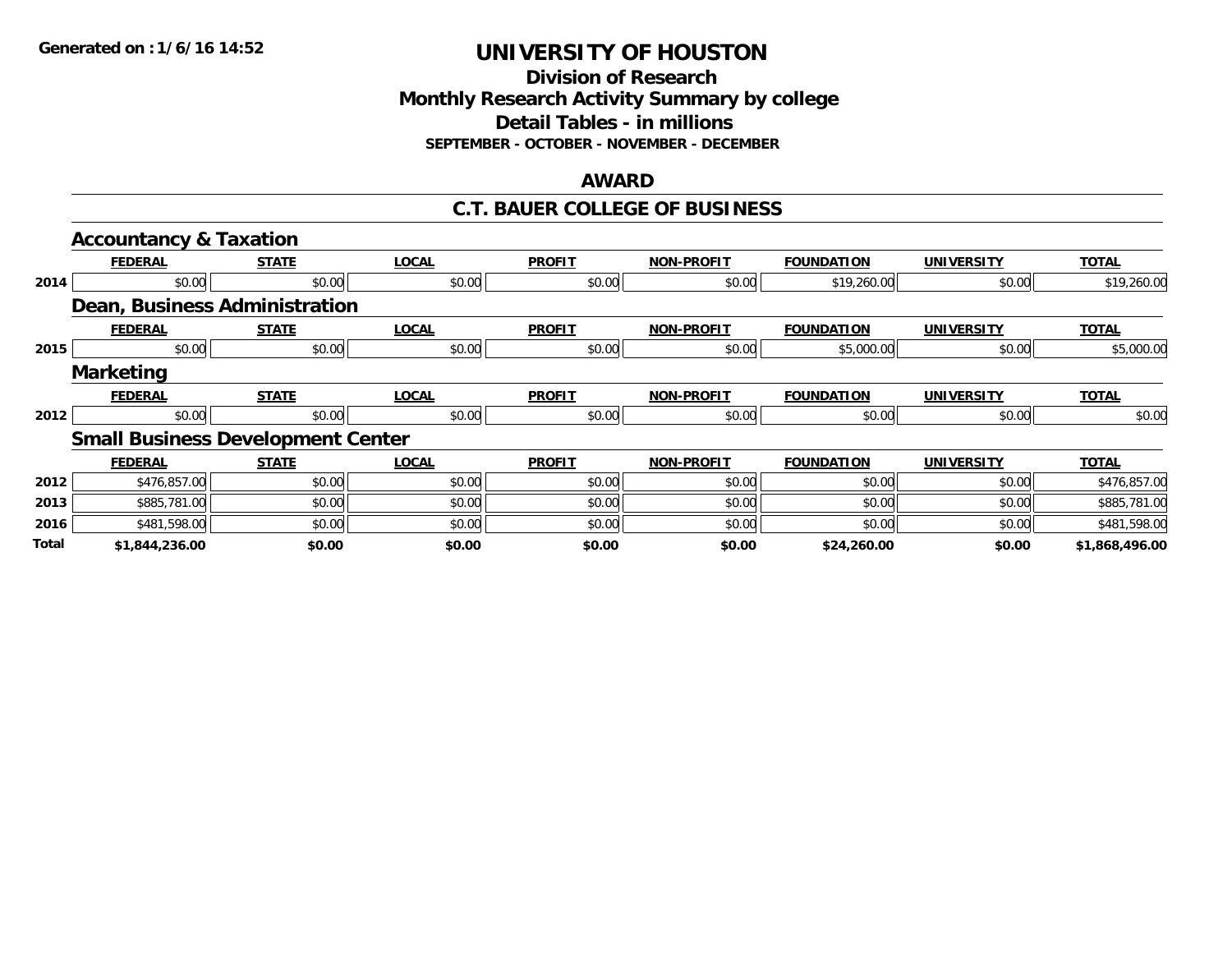## **Division of Research Monthly Research Activity Summary by college Detail Tables - in millions SEPTEMBER - OCTOBER - NOVEMBER - DECEMBER**

## **AWARD**

## **COLLEGE OF ARCHITECTURE**

# **Dean, Architecture**

|              | <b>DERAI</b> | <b>STATE</b>           | <b>OCAL</b> | <b>PROF!</b>  | <b>DDOEIT</b><br>810 R | ΠΟΝ<br><b>FAURIBAT.</b> | JNI               | <b>TOTA</b>                |
|--------------|--------------|------------------------|-------------|---------------|------------------------|-------------------------|-------------------|----------------------------|
| 2012         | \$0.00       | $\sim$ $\sim$<br>JU.UU | \$0.00      | 0000<br>JU.UU | *-<br>$\sim$<br>. UU   | 0000<br>10.UU           | to ool<br>ww<br>v | $\sim$ $\sim$<br>, vvv. vc |
| <b>Total</b> | \$0.00       | \$0.00                 | \$0.00      | \$0.00        | 000<br>oo oo           | \$0.00                  | \$0.00            | .000.00                    |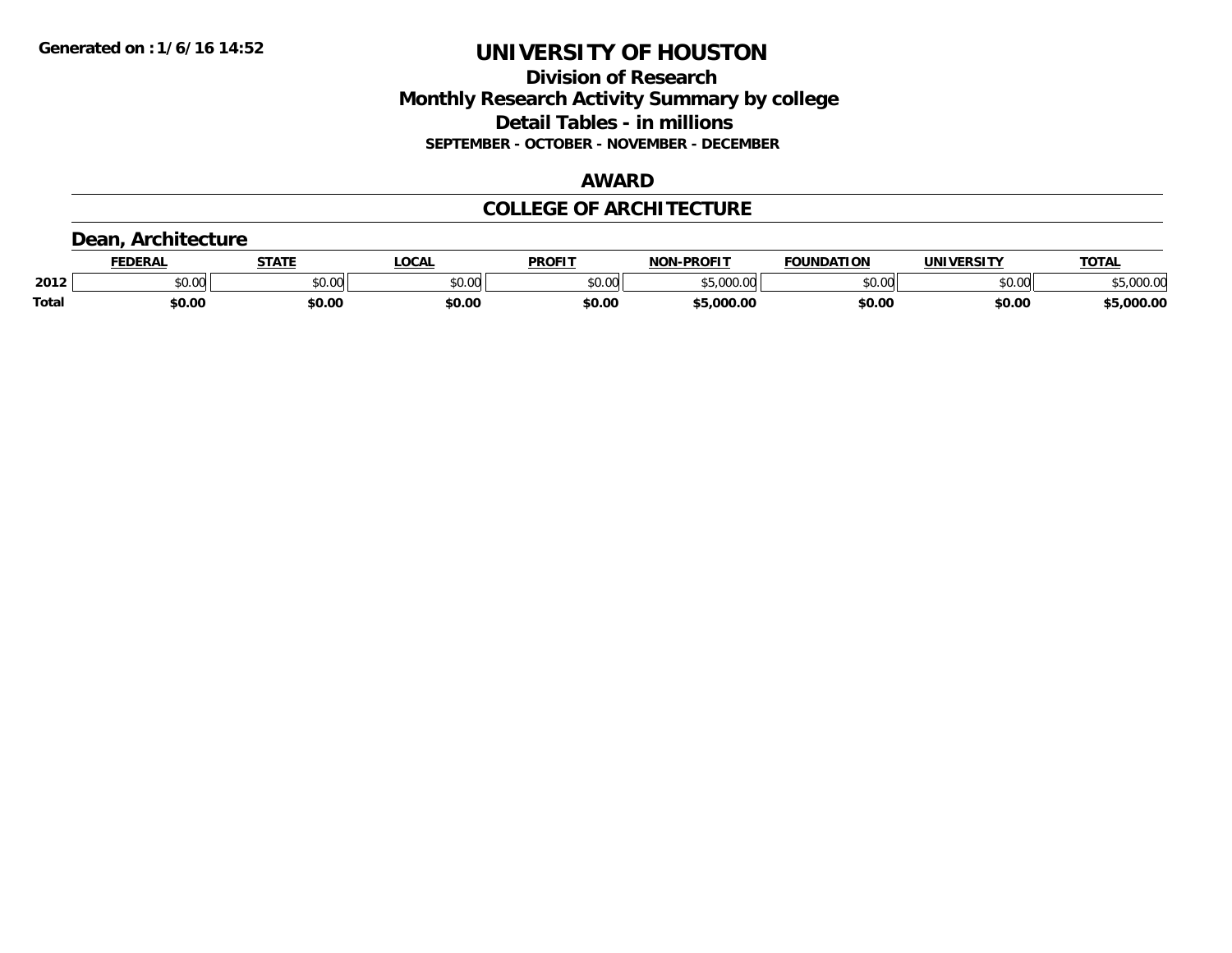## **Division of Research Monthly Research Activity Summary by college Detail Tables - in millions SEPTEMBER - OCTOBER - NOVEMBER - DECEMBER**

## **AWARD**

### **COLLEGE OF EDUCATION**

|      |                                   | <b>Consistency Mgmt and Coop Disc</b>              |              |               |                   |                   |                   |              |
|------|-----------------------------------|----------------------------------------------------|--------------|---------------|-------------------|-------------------|-------------------|--------------|
|      | <b>FEDERAL</b>                    | <b>STATE</b>                                       | <b>LOCAL</b> | <b>PROFIT</b> | <b>NON-PROFIT</b> | <b>FOUNDATION</b> | <b>UNIVERSITY</b> | <b>TOTAL</b> |
| 2013 | \$17,324.58                       | \$0.00                                             | \$0.00       | \$4.26        | \$3,500.00        | \$0.00            | \$0.00            | \$20,828.84  |
| 2014 | \$0.00                            | \$0.00                                             | \$200,592.00 | \$0.00        | \$0.00            | \$0.00            | \$0.00            | \$200,592.00 |
| 2015 | \$0.00                            | \$0.00                                             | \$4,550.00   | \$0.00        | \$0.00            | \$0.00            | \$0.00            | \$4,550.00   |
| 2016 | \$0.00                            | \$0.00                                             | \$0.00       | \$0.00        | \$0.00            | \$0.00            | \$0.00            | \$0.00       |
|      | <b>Curriculum and Instruction</b> |                                                    |              |               |                   |                   |                   |              |
|      | <b>FEDERAL</b>                    | <b>STATE</b>                                       | <b>LOCAL</b> | <b>PROFIT</b> | <b>NON-PROFIT</b> | <b>FOUNDATION</b> | <b>UNIVERSITY</b> | <b>TOTAL</b> |
| 2012 | \$2,942.90                        | \$0.00                                             | \$0.00       | \$0.00        | \$0.00            | \$18,400.00       | \$0.00            | \$21,342.90  |
| 2013 | \$489,701.00                      | \$15,999.00                                        | \$0.00       | \$0.00        | \$0.00            | \$0.00            | \$0.00            | \$505,700.00 |
| 2014 | \$0.00                            | \$0.00                                             | \$0.00       | \$0.00        | \$5,000.00        | \$0.00            | \$0.00            | \$5,000.00   |
| 2016 | \$15,000.00                       | \$0.00                                             | \$0.00       | \$0.00        | \$0.00            | \$0.00            | \$0.00            | \$15,000.00  |
|      | <b>Dean, Education</b>            |                                                    |              |               |                   |                   |                   |              |
|      | <b>FEDERAL</b>                    | <b>STATE</b>                                       | <b>LOCAL</b> | <b>PROFIT</b> | <b>NON-PROFIT</b> | <b>FOUNDATION</b> | <b>UNIVERSITY</b> | <b>TOTAL</b> |
| 2012 | \$0.00                            | \$0.00                                             | \$0.00       | \$0.00        | \$0.00            | \$0.00            | \$0.00            | \$0.00       |
| 2013 | \$0.00                            | \$0.00                                             | \$0.00       | \$0.00        | \$0.00            | \$0.00            | \$0.00            | \$0.00       |
| 2014 | \$0.00                            | \$0.00                                             | \$0.00       | \$0.00        | \$0.00            | \$0.00            | \$0.00            | \$0.00       |
| 2015 | \$0.00                            | \$0.00                                             | \$0.00       | \$0.00        | \$0.00            | \$0.00            | \$0.00            | \$0.00       |
| 2016 | \$0.00                            | \$0.00                                             | \$0.00       | \$0.00        | \$0.00            | \$0.00            | \$0.00            | \$0.00       |
|      |                                   | <b>Educational Leadership &amp; Policy Studies</b> |              |               |                   |                   |                   |              |
|      | <b>FEDERAL</b>                    | <b>STATE</b>                                       | <b>LOCAL</b> | <b>PROFIT</b> | <b>NON-PROFIT</b> | <b>FOUNDATION</b> | <b>UNIVERSITY</b> | <b>TOTAL</b> |
| 2012 | \$2,942.90                        | \$0.00                                             | \$0.00       | \$0.00        | \$0.00            | \$0.00            | \$0.00            | \$2,942.90   |
| 2013 | \$310,954.00                      | \$0.00                                             | \$0.00       | \$0.00        | \$0.00            | \$0.00            | \$0.00            | \$310,954.00 |
| 2014 | \$160,422.00                      | \$0.00                                             | \$0.00       | \$0.00        | \$0.00            | \$0.00            | \$0.00            | \$160,422.00 |
| 2015 | \$0.00                            | \$0.00                                             | \$0.00       | \$0.00        | \$45,000.00       | \$0.00            | \$0.00            | \$45,000.00  |
| 2016 | \$0.00                            | \$5,000.00                                         | \$0.00       | \$0.00        | \$45,000.00       | \$0.00            | \$0.00            | \$50,000.00  |
|      |                                   | <b>Institute for Urban Education</b>               |              |               |                   |                   |                   |              |
|      | <b>FEDERAL</b>                    | <b>STATE</b>                                       | <b>LOCAL</b> | <b>PROFIT</b> | <b>NON-PROFIT</b> | <b>FOUNDATION</b> | <b>UNIVERSITY</b> | <b>TOTAL</b> |

|      | <b>FEDERAL</b>   | <b>STATE</b><br>,,,,,, | .OCAI              | <b>PROFIT</b> | <b>DDOFIT</b><br><b>NON</b>              | <b>FOUNDATION</b>                                 | UNIVERSITY | <b>TOTAL</b>            |
|------|------------------|------------------------|--------------------|---------------|------------------------------------------|---------------------------------------------------|------------|-------------------------|
| 2012 | $  -$<br>9,000.U | $\sim$ 00<br>JU.UU     | $\sim$ 00<br>vv.vv | \$0.00        | 0000<br><b>JU.UU</b>                     | $\sim$ $\sim$<br>JU.UU                            | \$0.00     | $\sim$<br>10<br>,,,,,,, |
| 2014 | ሖ へ<br>טט.טע     | $\sim$ 00<br>JU.UU     | ሶስ ሰሰ<br>JU.UU     | \$0.00        | $\sim$<br>$\overline{0}$<br><b>JU.UU</b> | $\mathsf{A}\cap\mathsf{A}\cap\mathsf{A}$<br>JU.UU | \$0.00     | $\sim$<br>JU.UU         |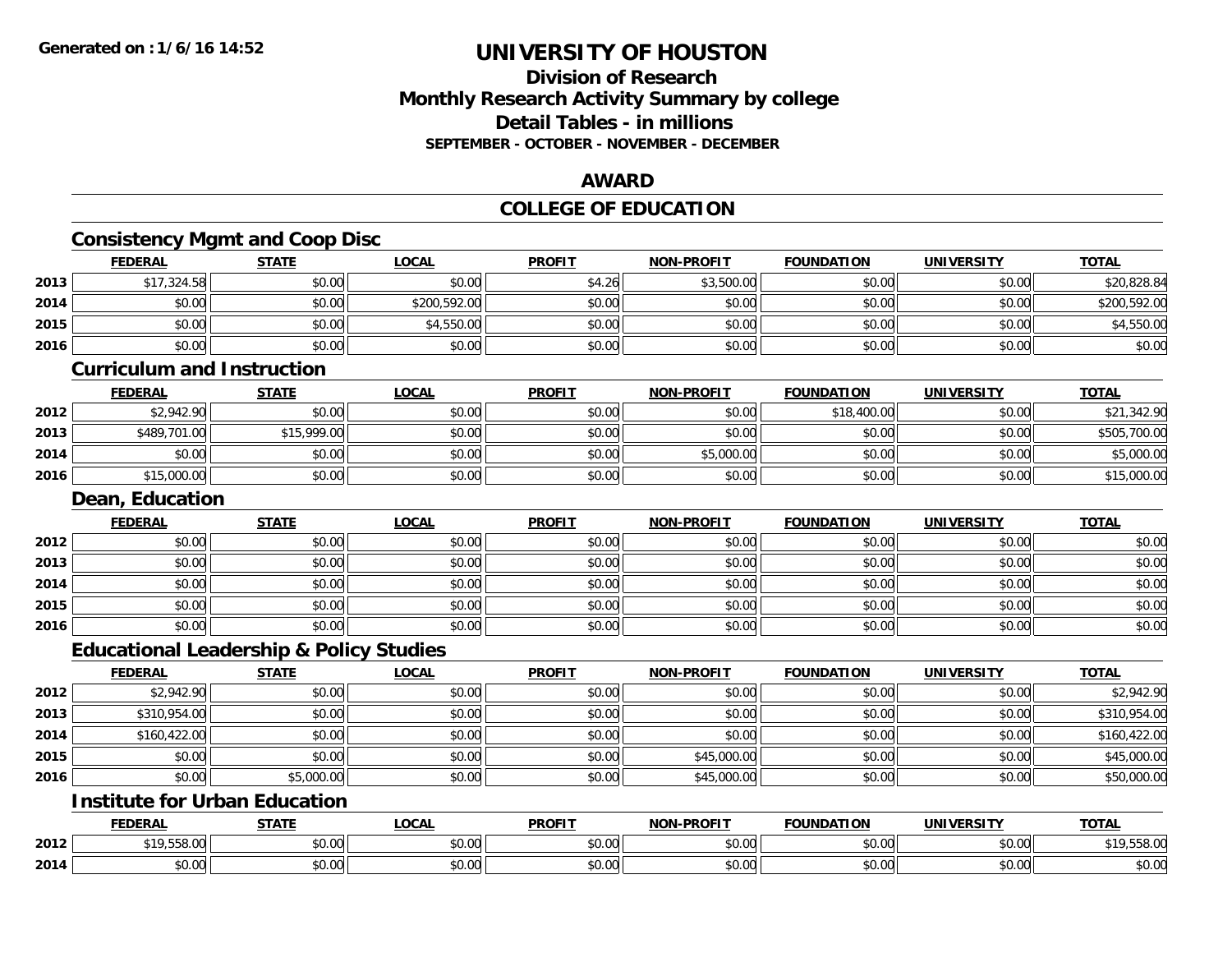# **Division of ResearchMonthly Research Activity Summary by college Detail Tables - in millions SEPTEMBER - OCTOBER - NOVEMBER - DECEMBER**

#### **AWARD**

# **COLLEGE OF EDUCATION**

# **Psychological, Health, and Learning Sciences**

|      | <b>FEDERAL</b> | <b>STATE</b> | <b>LOCAL</b> | <b>PROFIT</b> | <b>NON-PROFIT</b> | <b>FOUNDATION</b> | <b>UNIVERSITY</b> | <b>TOTAL</b> |
|------|----------------|--------------|--------------|---------------|-------------------|-------------------|-------------------|--------------|
| 2012 | \$2,942.90     | \$0.00       | \$0.00       | \$0.00        | \$0.00            | \$0.00            | \$0.00            | \$2,942.90   |
| 2013 | \$0.00         | \$0.00       | \$0.00       | \$0.00        | \$31,863.00       | \$0.00            | \$11,689.00       | \$43,552.00  |
| 2014 | \$787,620.00   | \$0.00       | \$0.00       | \$0.00        | \$44,723.53       | \$0.00            | \$0.00            | \$832,343.53 |
| 2015 | \$35,288.00    | \$2,000.00   | \$0.00       | \$0.00        | \$0.00            | \$0.00            | \$0.00            | \$37,288.00  |
| 2016 | \$5,360.00     | \$11,977.00  | \$0.00       | \$0.00        | \$145,289.00      | \$0.00            | \$0.00            | \$162,626.00 |

### **UH Charter School**

|       | <b>FEDERAL</b> | <b>STATE</b>   | <b>LOCAL</b> | <b>PROFIT</b> | <b>NON-PROFIT</b> | <b>FOUNDATION</b> | <b>UNIVERSITY</b> | <b>TOTAL</b>   |
|-------|----------------|----------------|--------------|---------------|-------------------|-------------------|-------------------|----------------|
| 2012  | \$22,375.00    | \$995,609.00   | \$0.00       | \$0.00        | \$0.00            | \$0.00            | \$0.00            | \$1,017,984.00 |
| 2013  | \$0.00         | \$982,028.93   | \$0.00       | \$0.00        | \$0.00            | \$0.00            | \$0.00            | \$982,028.93   |
| 2014  | \$34,062.00    | \$1,029,233.00 | \$0.00       | \$0.00        | \$0.00            | \$0.00            | \$0.00            | \$1,063,295.00 |
| 2015  | \$24,124.00    | \$1,042,343.92 | \$0.00       | \$0.00        | \$0.00            | \$0.00            | \$0.00            | \$1,066,467.92 |
| 2016  | \$21,017.00    | \$1,110,231.00 | \$0.00       | \$0.00        | \$0.00            | \$0.00            | \$0.00            | \$1,131,248.00 |
| Total | \$1,951,634.28 | \$5,194,421.85 | \$205,142.00 | \$4.26        | \$320,375.53      | \$18,400.00       | \$11,689.00       | \$7,701,666.92 |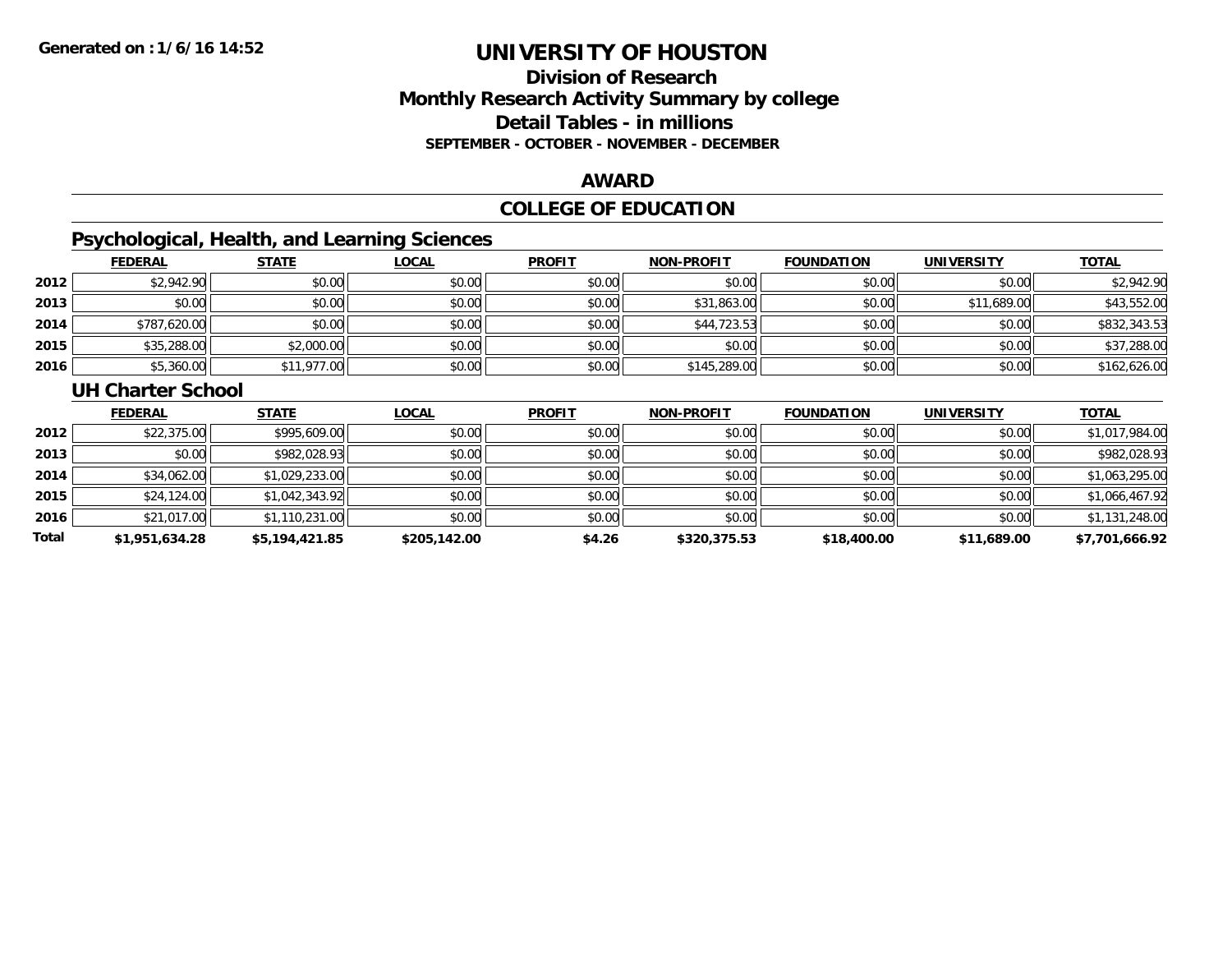## **Division of Research Monthly Research Activity Summary by college Detail Tables - in millions SEPTEMBER - OCTOBER - NOVEMBER - DECEMBER**

#### **AWARD**

|      | Art                                               |              |              |               |                   |                   |                   |              |
|------|---------------------------------------------------|--------------|--------------|---------------|-------------------|-------------------|-------------------|--------------|
|      | <b>FEDERAL</b>                                    | <b>STATE</b> | <b>LOCAL</b> | <b>PROFIT</b> | <b>NON-PROFIT</b> | <b>FOUNDATION</b> | <b>UNIVERSITY</b> | <b>TOTAL</b> |
| 2012 | \$14,979.30                                       | \$0.00       | \$0.00       | \$0.00        | \$0.00            | \$0.00            | \$0.00            | \$14,979.30  |
| 2014 | \$1,400.00                                        | \$0.00       | \$0.00       | \$0.00        | \$0.00            | \$0.00            | \$0.00            | \$1,400.00   |
|      | <b>Arte Publico Press</b>                         |              |              |               |                   |                   |                   |              |
|      | <b>FEDERAL</b>                                    | <b>STATE</b> | <b>LOCAL</b> | <b>PROFIT</b> | <b>NON-PROFIT</b> | <b>FOUNDATION</b> | <b>UNIVERSITY</b> | <b>TOTAL</b> |
| 2012 | \$0.00                                            | \$0.00       | \$0.00       | \$0.00        | \$39,100.00       | \$0.00            | \$0.00            | \$39,100.00  |
| 2014 | \$0.00                                            | \$10,000.00  | \$0.00       | \$0.00        | \$10,000.00       | \$50,000.00       | \$0.00            | \$70,000.00  |
| 2016 | \$0.00                                            | \$0.00       | \$0.00       | \$0.00        | \$67,867.00       | \$0.00            | \$0.00            | \$67,867.00  |
|      | <b>Blaffer Gallery</b>                            |              |              |               |                   |                   |                   |              |
|      | <b>FEDERAL</b>                                    | <b>STATE</b> | <b>LOCAL</b> | <b>PROFIT</b> | <b>NON-PROFIT</b> | <b>FOUNDATION</b> | <b>UNIVERSITY</b> | <b>TOTAL</b> |
| 2012 | \$20,000.00                                       | \$0.00       | \$0.00       | \$0.00        | \$50,800.00       | \$0.00            | \$0.00            | \$70,800.00  |
| 2014 | \$0.00                                            | \$14,000.00  | \$0.00       | \$0.00        | \$0.00            | \$0.00            | \$0.00            | \$14,000.00  |
| 2015 | \$25,000.00                                       | \$14,000.00  | \$0.00       | \$0.00        | \$0.00            | \$0.00            | \$0.00            | \$39,000.00  |
| 2016 | \$0.00                                            | \$0.00       | \$0.00       | \$0.00        | \$47,997.00       | \$0.00            | \$0.00            | \$47,997.00  |
|      | <b>Center for Public History</b>                  |              |              |               |                   |                   |                   |              |
|      | <b>FEDERAL</b>                                    | <b>STATE</b> | <b>LOCAL</b> | <b>PROFIT</b> | <b>NON-PROFIT</b> | <b>FOUNDATION</b> | <b>UNIVERSITY</b> | <b>TOTAL</b> |
| 2012 | \$100,000.00                                      | \$0.00       | \$0.00       | \$0.00        | \$0.00            | \$0.00            | \$0.00            | \$100,000.00 |
|      | <b>Communication</b>                              |              |              |               |                   |                   |                   |              |
|      | <b>FEDERAL</b>                                    | <b>STATE</b> | <b>LOCAL</b> | <b>PROFIT</b> | <b>NON-PROFIT</b> | <b>FOUNDATION</b> | <b>UNIVERSITY</b> | <b>TOTAL</b> |
| 2012 | \$0.00                                            | \$0.00       | \$0.00       | \$0.00        | \$0.00            | \$0.00            | \$0.00            | \$0.00       |
| 2013 | \$0.00                                            | \$0.00       | \$0.00       | \$0.00        | \$8,000.00        | \$0.00            | \$0.00            | \$8,000.00   |
| 2014 | \$0.00                                            | \$0.00       | \$0.00       | \$0.00        | \$0.00            | \$0.00            | \$3,000.00        | \$3,000.00   |
| 2015 | \$0.00                                            | \$0.00       | \$0.00       | \$0.00        | \$0.00            | \$10,000.00       | \$0.00            | \$10,000.00  |
|      | <b>Communication Sciences and Disorders</b>       |              |              |               |                   |                   |                   |              |
|      | <b>FEDERAL</b>                                    | <b>STATE</b> | <b>LOCAL</b> | <b>PROFIT</b> | <b>NON-PROFIT</b> | <b>FOUNDATION</b> | <b>UNIVERSITY</b> | <b>TOTAL</b> |
| 2012 | \$2,942.90                                        | \$0.00       | \$0.00       | \$0.00        | \$0.00            | \$0.00            | \$0.00            | \$2,942.90   |
| 2013 | \$0.00                                            | \$0.00       | \$0.00       | \$0.00        | \$0.00            | \$10,000.00       | \$0.00            | \$10,000.00  |
| 2014 | \$0.00                                            | \$0.00       | \$0.00       | \$0.00        | \$18,752.98       | \$0.00            | \$0.00            | \$18,752.98  |
|      | <b>Cynthia Woods Mitchell Center for the Arts</b> |              |              |               |                   |                   |                   |              |
|      | <b>FEDERAL</b>                                    | <b>STATE</b> | <b>LOCAL</b> | <b>PROFIT</b> | <b>NON-PROFIT</b> | <b>FOUNDATION</b> | <b>UNIVERSITY</b> | <b>TOTAL</b> |
| 2013 | \$0.00                                            | \$6,000.00   | \$0.00       | \$0.00        | \$0.00            | \$0.00            | \$0.00            | \$6,000.00   |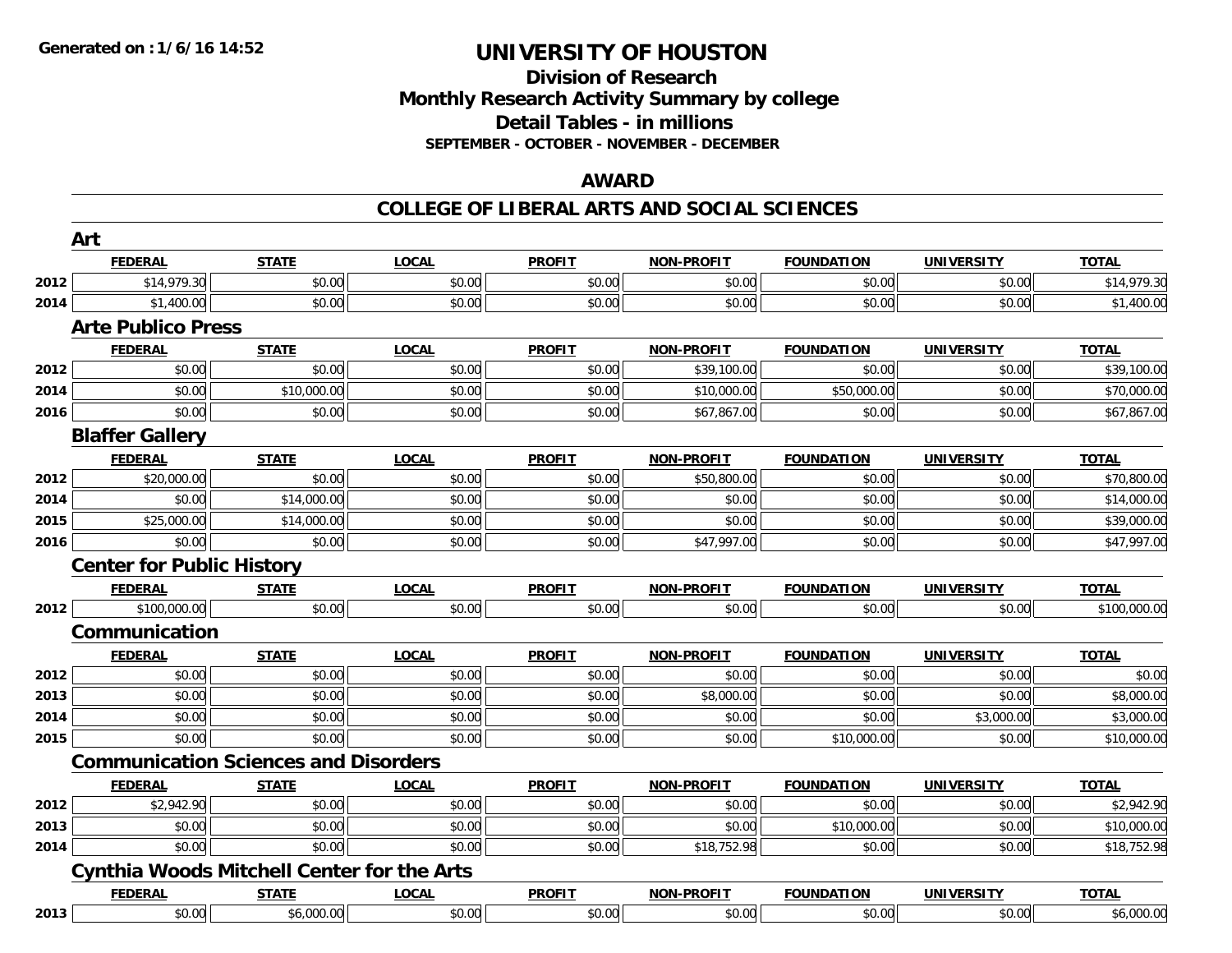**Division of Research**

**Monthly Research Activity Summary by college**

**Detail Tables - in millions**

**SEPTEMBER - OCTOBER - NOVEMBER - DECEMBER**

## **AWARD**

|      | <b>Cynthia Woods Mitchell Center for the Arts</b> |              |              |               |                   |                   |                   |                |
|------|---------------------------------------------------|--------------|--------------|---------------|-------------------|-------------------|-------------------|----------------|
|      | <b>FEDERAL</b>                                    | <b>STATE</b> | <b>LOCAL</b> | <b>PROFIT</b> | <b>NON-PROFIT</b> | <b>FOUNDATION</b> | <b>UNIVERSITY</b> | <b>TOTAL</b>   |
| 2014 | \$0.00                                            | \$4,500.00   | \$0.00       | \$5,000.00    | \$0.00            | \$700.00          | \$0.00            | \$10,200.00    |
|      | Dean, Liberal Arts and Social Sciences            |              |              |               |                   |                   |                   |                |
|      | <b>FEDERAL</b>                                    | <b>STATE</b> | <b>LOCAL</b> | <b>PROFIT</b> | <b>NON-PROFIT</b> | <b>FOUNDATION</b> | <b>UNIVERSITY</b> | <b>TOTAL</b>   |
| 2014 | \$0.00                                            | \$0.00       | \$0.00       | \$0.00        | \$0.00            | \$0.00            | \$0.00            | \$0.00         |
| 2015 | \$0.00                                            | \$0.00       | \$0.00       | \$0.00        | \$0.00            | \$0.00            | \$0.00            | \$0.00         |
|      | <b>Economics</b>                                  |              |              |               |                   |                   |                   |                |
|      | <b>FEDERAL</b>                                    | <b>STATE</b> | <b>LOCAL</b> | <b>PROFIT</b> | <b>NON-PROFIT</b> | <b>FOUNDATION</b> | <b>UNIVERSITY</b> | <b>TOTAL</b>   |
| 2012 | \$0.00                                            | \$0.00       | \$0.00       | \$0.00        | \$0.00            | \$38,500.00       | \$0.00            | \$38,500.00    |
| 2013 | \$0.00                                            | \$0.00       | \$0.00       | \$0.00        | \$0.00            | \$25,000.00       | \$0.00            | \$25,000.00    |
| 2014 | \$0.00                                            | \$0.00       | \$0.00       | \$0.00        | \$0.00            | \$13,354.00       | \$0.00            | \$13,354.00    |
| 2015 | \$0.00                                            | \$0.00       | \$0.00       | \$0.00        | \$0.00            | \$13,009.00       | \$0.00            | \$13,009.00    |
|      | English                                           |              |              |               |                   |                   |                   |                |
|      | <b>FEDERAL</b>                                    | <b>STATE</b> | <b>LOCAL</b> | <b>PROFIT</b> | <b>NON-PROFIT</b> | <b>FOUNDATION</b> | <b>UNIVERSITY</b> | <b>TOTAL</b>   |
| 2012 | \$0.00                                            | \$0.00       | \$0.00       | \$0.00        | \$0.00            | \$0.00            | \$0.00            | \$0.00         |
| 2013 | \$0.00                                            | \$0.00       | \$0.00       | \$0.00        | \$0.00            | \$0.00            | \$0.00            | \$0.00         |
|      | <b>Health and Human Performance</b>               |              |              |               |                   |                   |                   |                |
|      | <b>FEDERAL</b>                                    | <b>STATE</b> | <b>LOCAL</b> | <b>PROFIT</b> | <b>NON-PROFIT</b> | <b>FOUNDATION</b> | <b>UNIVERSITY</b> | <b>TOTAL</b>   |
| 2012 | \$1,329,083.40                                    | \$0.00       | \$0.00       | \$486,901.00  | \$0.00            | \$0.00            | \$0.00            | \$1,815,984.40 |
| 2013 | \$1,735,266.54                                    | \$0.00       | \$0.00       | \$6,759.60    | \$0.00            | \$8,000.00        | \$0.00            | \$1,750,026.14 |
| 2014 | \$1,369,096.86                                    | \$0.00       | \$0.00       | \$0.00        | \$0.00            | \$0.00            | \$0.00            | \$1,369,096.86 |
| 2015 | \$1,899,285.52                                    | \$0.00       | \$0.00       | \$0.00        | \$0.00            | \$24,000.00       | \$0.00            | \$1,923,285.52 |
| 2016 | \$147,882.21                                      | \$0.00       | \$0.00       | \$0.00        | \$0.00            | \$10,908.00       | \$0.00            | \$158,790.21   |
|      | <b>Hispanic Studies</b>                           |              |              |               |                   |                   |                   |                |
|      | <b>FEDERAL</b>                                    | <b>STATE</b> | <b>LOCAL</b> | <b>PROFIT</b> | <b>NON-PROFIT</b> | <b>FOUNDATION</b> | <b>UNIVERSITY</b> | <b>TOTAL</b>   |
| 2012 | \$0.00                                            | \$0.00       | \$0.00       | \$0.00        | \$0.00            | \$55,200.00       | \$0.00            | \$55,200.00    |
|      | <b>History</b>                                    |              |              |               |                   |                   |                   |                |
|      | <b>FEDERAL</b>                                    | <b>STATE</b> | <b>LOCAL</b> | <b>PROFII</b> | <b>NON-PROFIT</b> | <b>FOUNDATION</b> | <b>UNIVERSITY</b> | <b>TOTAL</b>   |
| 2013 | \$0.00                                            | \$0.00       | \$0.00       | \$73,662.21   | \$0.00            | \$0.00            | \$0.00            | \$73,662.21    |
| 2014 | \$0.00                                            | \$0.00       | \$0.00       | \$78,388.66   | \$0.00            | \$0.00            | \$0.00            | \$78,388.66    |
| 2015 | \$0.00                                            | \$0.00       | \$0.00       | \$65,586.00   | \$0.00            | \$0.00            | \$0.00            | \$65,586.00    |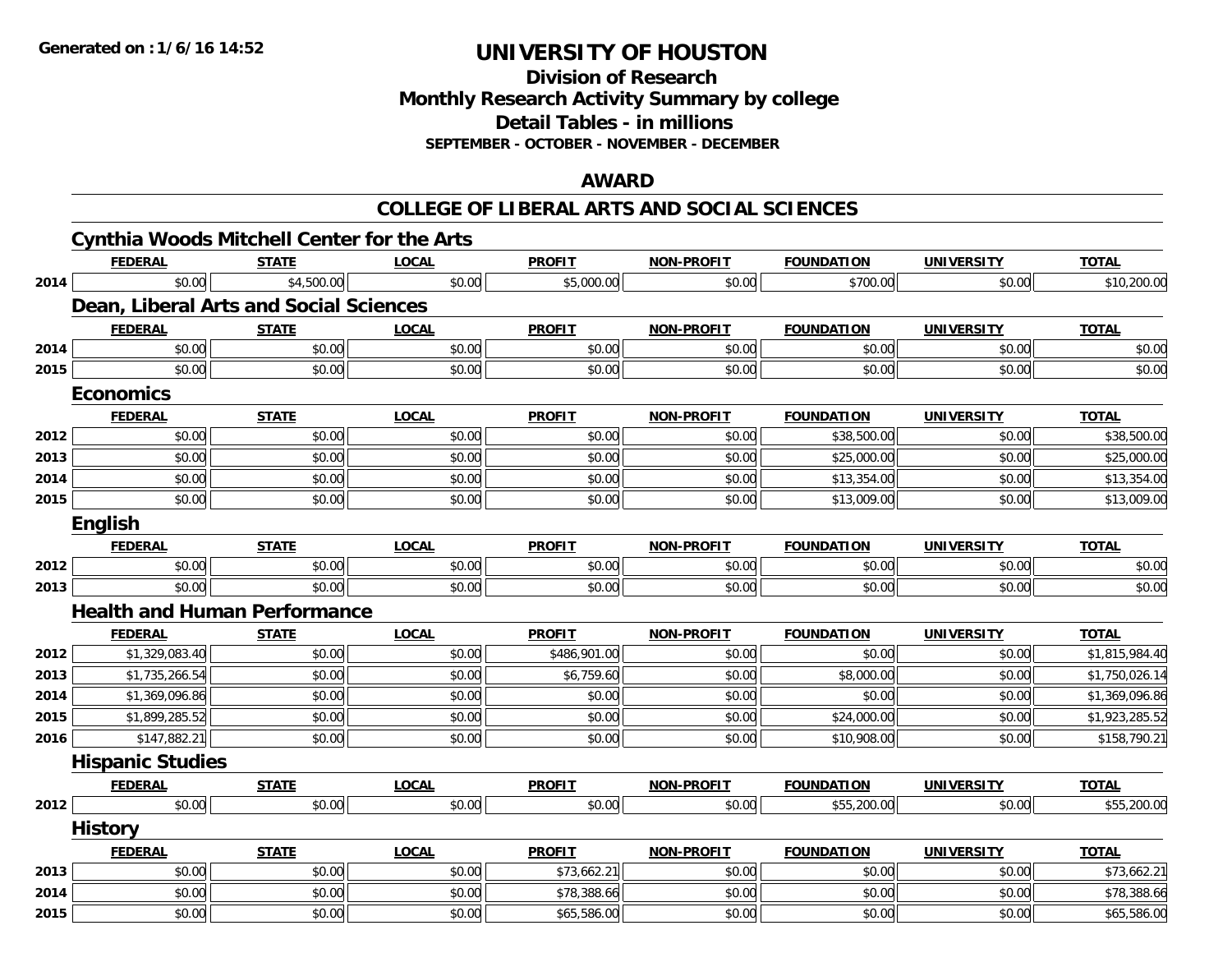**Division of ResearchMonthly Research Activity Summary by college Detail Tables - in millions SEPTEMBER - OCTOBER - NOVEMBER - DECEMBER**

## **AWARD**

|       | <b>History</b>           |              |              |               |                   |                   |                   |                 |
|-------|--------------------------|--------------|--------------|---------------|-------------------|-------------------|-------------------|-----------------|
|       | <b>FEDERAL</b>           | <b>STATE</b> | <b>LOCAL</b> | <b>PROFIT</b> | <b>NON-PROFIT</b> | <b>FOUNDATION</b> | <b>UNIVERSITY</b> | <b>TOTAL</b>    |
| 2016  | \$0.00                   | \$0.00       | \$0.00       | \$104,256.66  | \$0.00            | \$0.00            | \$0.00            | \$104,256.66    |
|       | <b>Philosophy</b>        |              |              |               |                   |                   |                   |                 |
|       | <b>FEDERAL</b>           | <b>STATE</b> | <b>LOCAL</b> | <b>PROFIT</b> | <b>NON-PROFIT</b> | <b>FOUNDATION</b> | <b>UNIVERSITY</b> | <b>TOTAL</b>    |
| 2012  | \$29,932.50              | \$0.00       | \$0.00       | \$0.00        | \$0.00            | \$0.00            | \$0.00            | \$29,932.50     |
|       | <b>Political Science</b> |              |              |               |                   |                   |                   |                 |
|       | <b>FEDERAL</b>           | <b>STATE</b> | <b>LOCAL</b> | <b>PROFIT</b> | <b>NON-PROFIT</b> | <b>FOUNDATION</b> | <b>UNIVERSITY</b> | <b>TOTAL</b>    |
| 2012  | \$0.00                   | \$0.00       | \$0.00       | \$0.00        | \$0.00            | \$0.00            | \$0.00            | \$0.00          |
| 2013  | \$0.00                   | \$0.00       | \$0.00       | \$0.00        | \$0.00            | \$0.00            | \$0.00            | \$0.00          |
|       | <b>Psychology</b>        |              |              |               |                   |                   |                   |                 |
|       | <b>FEDERAL</b>           | <b>STATE</b> | <b>LOCAL</b> | <b>PROFIT</b> | <b>NON-PROFIT</b> | <b>FOUNDATION</b> | <b>UNIVERSITY</b> | <b>TOTAL</b>    |
| 2012  | \$3,432,223.90           | \$61,089.16  | \$0.00       | \$38,168.00   | \$303,141.00      | \$4,100.00        | \$36,531.00       | \$3,875,253.06  |
| 2013  | \$2,519,174.00           | \$17,656.00  | \$0.00       | \$25,723.00   | \$79,810.00       | \$55,818.00       | \$0.00            | \$2,698,181.00  |
| 2014  | \$2,277,788.20           | \$19,559.00  | \$0.00       | \$17,923.92   | \$117,038.00      | \$0.00            | \$0.00            | \$2,432,309.12  |
| 2015  | \$637,533.05             | \$43,501.00  | \$0.00       | \$34,507.00   | \$61,469.00       | \$0.00            | \$0.00            | \$777,010.05    |
| 2016  | \$2,506,892.37           | \$0.00       | \$0.00       | \$21,812.04   | \$75,329.88       | \$0.00            | \$0.00            | \$2,604,034.29  |
|       | <b>School of Music</b>   |              |              |               |                   |                   |                   |                 |
|       | <b>FEDERAL</b>           | <b>STATE</b> | <b>LOCAL</b> | <b>PROFIT</b> | <b>NON-PROFIT</b> | <b>FOUNDATION</b> | <b>UNIVERSITY</b> | <b>TOTAL</b>    |
| 2014  | \$0.00                   | \$9,000.00   | \$0.00       | \$0.00        | \$0.00            | \$0.00            | \$0.00            | \$9,000.00      |
| 2016  | \$0.00                   | \$0.00       | \$0.00       | \$0.00        | \$10,000.00       | \$0.00            | \$0.00            | \$10,000.00     |
|       | Sociology                |              |              |               |                   |                   |                   |                 |
|       | <b>FEDERAL</b>           | <b>STATE</b> | <b>LOCAL</b> | <b>PROFIT</b> | <b>NON-PROFIT</b> | <b>FOUNDATION</b> | <b>UNIVERSITY</b> | <b>TOTAL</b>    |
| 2012  | \$54,502.40              | \$0.00       | \$0.00       | \$0.00        | \$0.00            | \$0.00            | \$0.00            | \$54,502.40     |
| 2013  | \$14,728.00              | \$0.00       | \$0.00       | \$0.00        | \$0.00            | \$0.00            | \$0.00            | \$14,728.00     |
| 2016  | \$9,429.00               | \$0.00       | \$0.00       | \$0.00        | \$0.00            | \$0.00            | \$0.00            | \$9,429.00      |
| Total | \$18,127,140.13          | \$199,305.16 | \$0.00       | \$958,688.09  | \$889,304.86      | \$318,589.00      | \$39,531.00       | \$20,532,558.24 |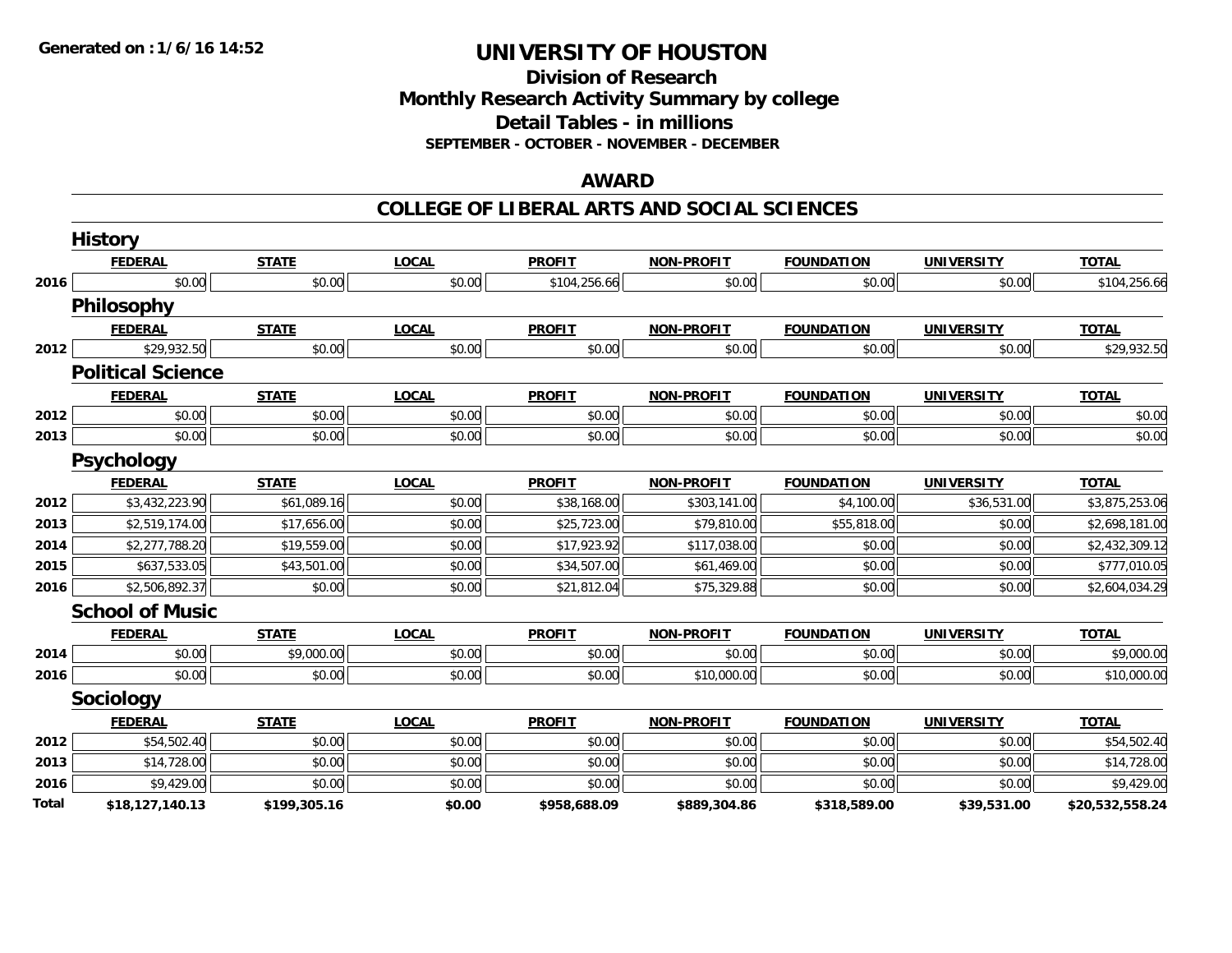## **Division of ResearchMonthly Research Activity Summary by college Detail Tables - in millionsSEPTEMBER - OCTOBER - NOVEMBER - DECEMBER**

## **AWARD**

# **COLLEGE OF NATURAL SCIENCES AND MATHEMATICS**

# **Biology/Biochemistry**

|      | <b>FEDERAL</b> | <b>STATE</b> | <u>LOCAL</u> | <b>PROFIT</b> | <b>NON-PROFIT</b> | <b>FOUNDATION</b> | <b>UNIVERSITY</b> | <b>TOTAL</b>   |
|------|----------------|--------------|--------------|---------------|-------------------|-------------------|-------------------|----------------|
| 2012 | \$868,280.76   | \$0.00       | \$0.00       | \$0.00        | \$70,000.00       | \$0.00            | \$0.00            | \$938,280.76   |
| 2013 | \$556,014.76   | \$0.00       | \$0.00       | \$462,412.00  | \$589,310.00      | \$0.00            | \$0.00            | \$1,607,736.76 |
| 2014 | \$561,555.50   | \$223.06     | \$0.00       | \$50,000.00   | \$35,010.00       | \$0.00            | \$0.00            | \$646,788.56   |
| 2015 | \$638,626.62   | \$21,473.50  | \$0.00       | \$0.00        | \$46,785.01       | \$0.00            | \$0.00            | \$706,885.13   |
| 2016 | \$609,476.50   | \$73,818.85  | \$0.00       | \$0.00        | \$45,000.00       | \$0.00            | \$0.00            | \$728,295.35   |
|      |                |              |              |               |                   |                   |                   |                |

### **Center for Applied Geoscience Excellence**

|      | <b>FEDERAL</b>                                 | <b>STATE</b> | <u>LOCAL</u> | <b>PROFIT</b> | <b>NON-PROFIT</b> | <b>FOUNDATION</b> | UNIVERSITY | <b>TOTAL</b> |
|------|------------------------------------------------|--------------|--------------|---------------|-------------------|-------------------|------------|--------------|
| 2014 | ተ በ<br>JU.UU                                   | \$0.00       | \$0.00       | \$0.00        | \$0.00            | \$0.00            | \$0.00     | \$0.00       |
| 2015 | $\mathfrak{c} \cap \mathfrak{c} \cap$<br>DU.UU | \$0.00       | \$0.00       | \$0.00        | \$0.00            | \$0.00            | \$0.00     | \$0.00       |
| 2016 | \$0.00                                         | \$0.00       | \$0.00       | \$0.00        | \$0.00            | \$0.00            | \$0.00     | \$0.00       |

# **Center for Nuclear Receptors and Cell Signaling**

|      | <b>FEDERAL</b> | <b>STATE</b>   | <u>LOCAL</u> | <b>PROFIT</b> | <b>NON-PROFIT</b> | <b>FOUNDATION</b> | <b>UNIVERSITY</b> | <b>TOTAL</b>   |
|------|----------------|----------------|--------------|---------------|-------------------|-------------------|-------------------|----------------|
| 2012 | \$301,722.00   | \$1,035,286.00 | \$0.00       | \$0.00        | \$0.00            | \$50,000.00       | \$0.00            | \$1,387,008.00 |
| 2013 | \$202,124.00   | \$0.00         | \$0.00       | \$0.00        | \$0.00            | \$0.00            | \$0.00            | \$202,124.00   |
| 2014 | \$244,596.00   | \$0.00         | \$0.00       | \$0.00        | \$0.00            | \$0.00            | \$0.00            | \$244,596.00   |
| 2015 | \$0.00         | \$1,582.50     | \$0.00       | \$0.00        | \$0.00            | \$0.00            | \$0.00            | \$1,582.50     |
| 2016 | \$1,710.48     | \$0.49         | \$0.00       | \$0.00        | \$0.00            | \$0.00            | \$0.00            | \$1,710.97     |

#### **Chemistry**

|      | <b>FEDERAL</b> | <b>STATE</b> | <u>LOCAL</u> | <b>PROFIT</b> | <b>NON-PROFIT</b> | <b>FOUNDATION</b> | <b>UNIVERSITY</b> | <b>TOTAL</b> |
|------|----------------|--------------|--------------|---------------|-------------------|-------------------|-------------------|--------------|
| 2012 | \$676,189.88   | \$0.00       | \$0.00       | \$0.00        | \$30,000.00       | \$0.00            | \$0.00            | \$706,189.88 |
| 2013 | \$511,408.44   | \$0.00       | \$0.00       | \$0.00        | \$0.00            | \$0.00            | \$0.00            | \$511,408.44 |
| 2014 | \$916,406.50   | \$0.00       | \$0.00       | \$0.00        | \$0.00            | \$0.00            | \$0.00            | \$916,406.50 |
| 2015 | \$717,839.68   | \$0.00       | \$0.00       | \$0.00        | \$45,000.00       | \$125,000.00      | \$0.00            | \$887,839.68 |
| 2016 | \$605,687.88   | \$0.00       | \$0.00       | \$0.00        | \$100,000.00      | \$0.00            | \$0.00            | \$705,687.88 |

## **Computer Science**

|      | <b>FEDERAL</b> | <b>STATE</b> | <u>LOCAL</u> | <b>PROFIT</b> | <b>NON-PROFIT</b> | <b>FOUNDATION</b> | UNIVERSITY | <b>TOTAL</b>   |
|------|----------------|--------------|--------------|---------------|-------------------|-------------------|------------|----------------|
| 2012 | \$1,135,551.88 | \$0.00       | \$0.00       | \$60,000.00   | \$0.00            | \$0.00            | \$0.00     | \$1,195,551.88 |
| 2013 | \$2,266,591.00 | \$0.00       | \$0.00       | \$99,975.00   | \$9,000.00        | \$0.00            | \$0.00     | \$2,375,566.00 |
| 2014 | \$1,040,468.20 | \$0.00       | \$0.00       | \$180,000.00  | \$0.00            | \$0.00            | \$0.00     | \$1,220,468.20 |
| 2015 | \$1,366,631.75 | \$36,815.00  | \$0.00       | \$0.00        | \$190,000.00      | \$13,000.00       | \$0.00     | \$1,606,446.75 |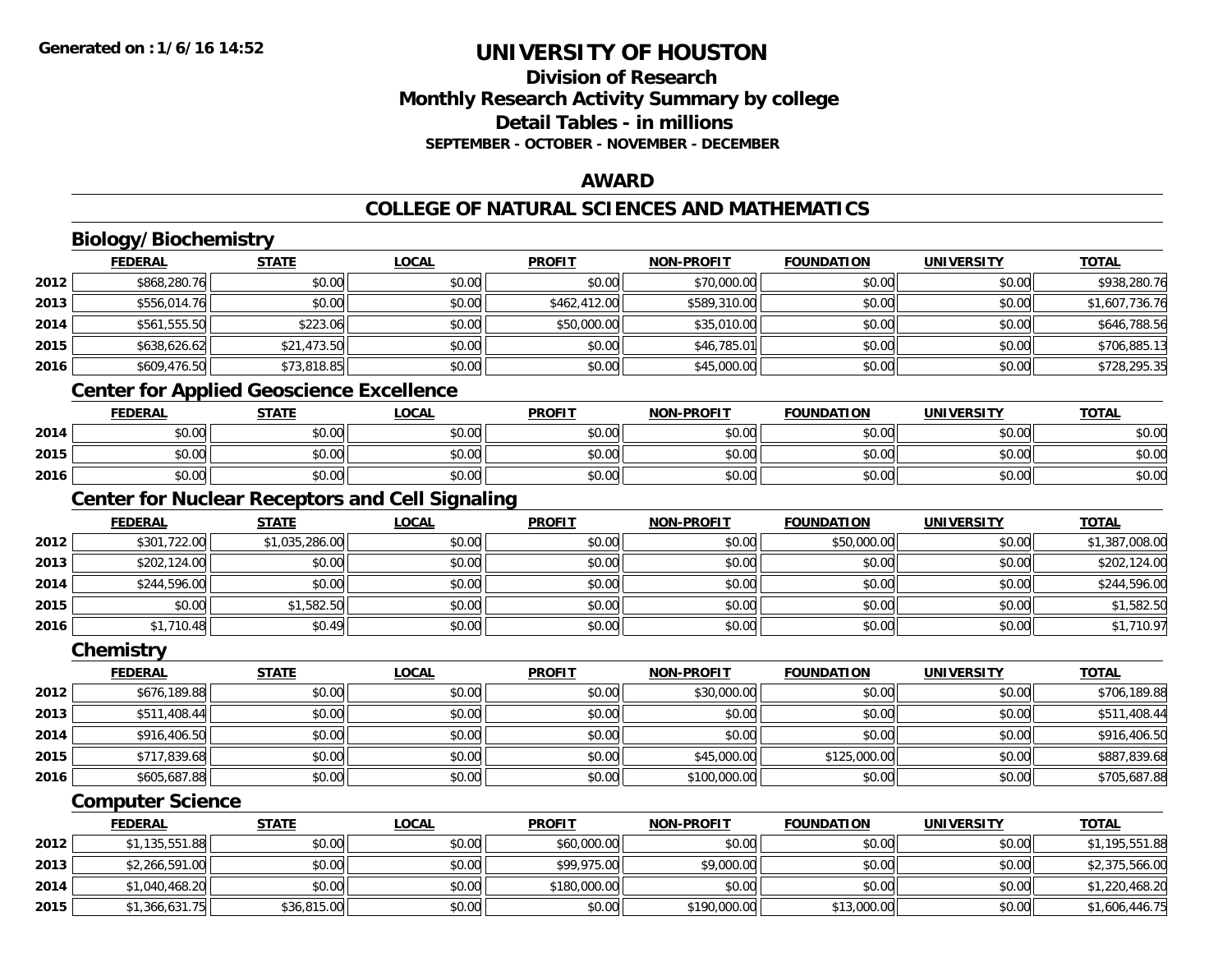**Division of ResearchMonthly Research Activity Summary by college Detail Tables - in millions SEPTEMBER - OCTOBER - NOVEMBER - DECEMBER**

### **AWARD**

#### **COLLEGE OF NATURAL SCIENCES AND MATHEMATICS**

|      | <b>Computer Science</b>                 |              |                                                      |                |                   |                   |                   |                |
|------|-----------------------------------------|--------------|------------------------------------------------------|----------------|-------------------|-------------------|-------------------|----------------|
|      | <b>FEDERAL</b>                          | <b>STATE</b> | <b>LOCAL</b>                                         | <b>PROFIT</b>  | NON-PROFIT        | <b>FOUNDATION</b> | <b>UNIVERSITY</b> | <b>TOTAL</b>   |
| 2016 | \$505,560.00                            | \$0.00       | \$0.00                                               | \$0.00         | \$130,000.00      | \$0.00            | \$0.00            | \$635,560.00   |
|      | Dean, Natural Sciences and Mathematics  |              |                                                      |                |                   |                   |                   |                |
|      | <b>FEDERAL</b>                          | <b>STATE</b> | <b>LOCAL</b>                                         | <b>PROFIT</b>  | <b>NON-PROFIT</b> | <b>FOUNDATION</b> | <b>UNIVERSITY</b> | <b>TOTAL</b>   |
| 2012 | \$0.00                                  | \$0.00       | \$0.00                                               | \$0.00         | \$0.00            | \$0.00            | \$0.00            | \$0.00         |
| 2013 | \$113,412.00                            | \$0.00       | \$0.00                                               | \$0.00         | \$0.00            | \$0.00            | \$0.00            | \$113,412.00   |
| 2014 | \$700,000.00                            | \$0.00       | \$0.00                                               | \$0.00         | \$0.00            | \$0.00            | \$0.00            | \$700,000.00   |
| 2015 | \$79,439.00                             | \$0.00       | \$0.00                                               | \$0.00         | \$45,000.00       | \$0.00            | \$0.00            | \$124,439.00   |
| 2016 | \$159,439.00                            | \$48,916.85  | \$0.00                                               | \$0.00         | \$45,000.00       | \$0.00            | \$0.00            | \$253,355.85   |
|      | <b>Earth &amp; Atmospheric Sciences</b> |              |                                                      |                |                   |                   |                   |                |
|      | <b>FEDERAL</b>                          | <b>STATE</b> | <b>LOCAL</b>                                         | <b>PROFIT</b>  | <b>NON-PROFIT</b> | <b>FOUNDATION</b> | <b>UNIVERSITY</b> | <b>TOTAL</b>   |
| 2012 | \$515,342.00                            | \$142,000.00 | \$0.00                                               | \$1,957,213.68 | \$100,000.00      | \$0.00            | \$0.00            | \$2,714,555.68 |
| 2013 | \$572,360.80                            | \$0.00       | \$0.00                                               | \$713,000.00   | \$0.00            | \$0.00            | \$0.00            | \$1,285,360.80 |
| 2014 | \$314,831.81                            | \$55,145.00  | \$0.00                                               | \$592,137.00   | \$75,915.00       | \$0.00            | \$0.00            | \$1,038,028.81 |
| 2015 | \$387,467.25                            | \$0.00       | \$0.00                                               | \$1,160,000.00 | \$41,119.00       | \$0.00            | \$0.00            | \$1,588,586.25 |
| 2016 | \$331,841.00                            | \$365,480.00 | \$0.00                                               | \$560,000.00   | \$78,824.00       | \$0.00            | \$37,800.00       | \$1,373,945.00 |
|      |                                         |              | <b>Institute for Climate and Atmospheric Science</b> |                |                   |                   |                   |                |
|      | <b>FEDERAL</b>                          | <b>STATE</b> | <b>LOCAL</b>                                         | <b>PROFIT</b>  | <b>NON-PROFIT</b> | <b>FOUNDATION</b> | <b>UNIVERSITY</b> | <b>TOTAL</b>   |
| 2012 | \$0.00                                  | \$0.00       | \$0.00                                               | \$0.00         | \$0.00            | \$0.00            | \$0.00            | \$0.00         |
| 2013 | \$0.00                                  | \$0.00       | \$0.00                                               | \$0.00         | \$0.00            | \$0.00            | \$0.00            | \$0.00         |
| 2014 | \$0.00                                  | \$0.00       | \$0.00                                               | \$0.00         | \$0.00            | \$0.00            | \$0.00            | \$0.00         |
|      | <b>Institute for Nanoenergy</b>         |              |                                                      |                |                   |                   |                   |                |
|      | <b>FEDERAL</b>                          | <b>STATE</b> | <b>LOCAL</b>                                         | <b>PROFIT</b>  | NON-PROFIT        | <b>FOUNDATION</b> | <b>UNIVERSITY</b> | <b>TOTAL</b>   |
| 2013 | \$0.00                                  | \$0.00       | \$0.00                                               | \$0.00         | \$0.00            | \$0.00            | \$0.00            | \$0.00         |
| 2014 | \$0.00                                  | \$0.00       | \$0.00                                               | \$0.00         | \$0.00            | \$0.00            | \$0.00            | \$0.00         |
|      | <b>Mathematics</b>                      |              |                                                      |                |                   |                   |                   |                |
|      | <b>FEDERAL</b>                          | <b>STATE</b> | <b>LOCAL</b>                                         | <b>PROFIT</b>  | <b>NON-PROFIT</b> | <b>FOUNDATION</b> | <b>UNIVERSITY</b> | <b>TOTAL</b>   |
| 2012 | \$681,314.92                            | \$139,679.00 | \$0.00                                               | \$210,000.00   | \$75,518.00       | \$0.00            | \$10,000.00       | \$1,116,511.92 |
| 2013 | \$333,938.00                            | \$0.00       | \$0.00                                               | \$0.00         | \$0.00            | \$14,000.00       | \$0.00            | \$347,938.00   |
| 2014 | \$555,824.50                            | \$0.00       | \$0.00                                               | \$30,000.00    | \$0.00            | \$7,024.29        | \$0.00            | \$592,848.79   |
| 2015 | \$586,885.00                            | \$0.00       | \$0.00                                               | \$0.00         | \$45,000.00       | \$7,000.00        | \$0.00            | \$638,885.00   |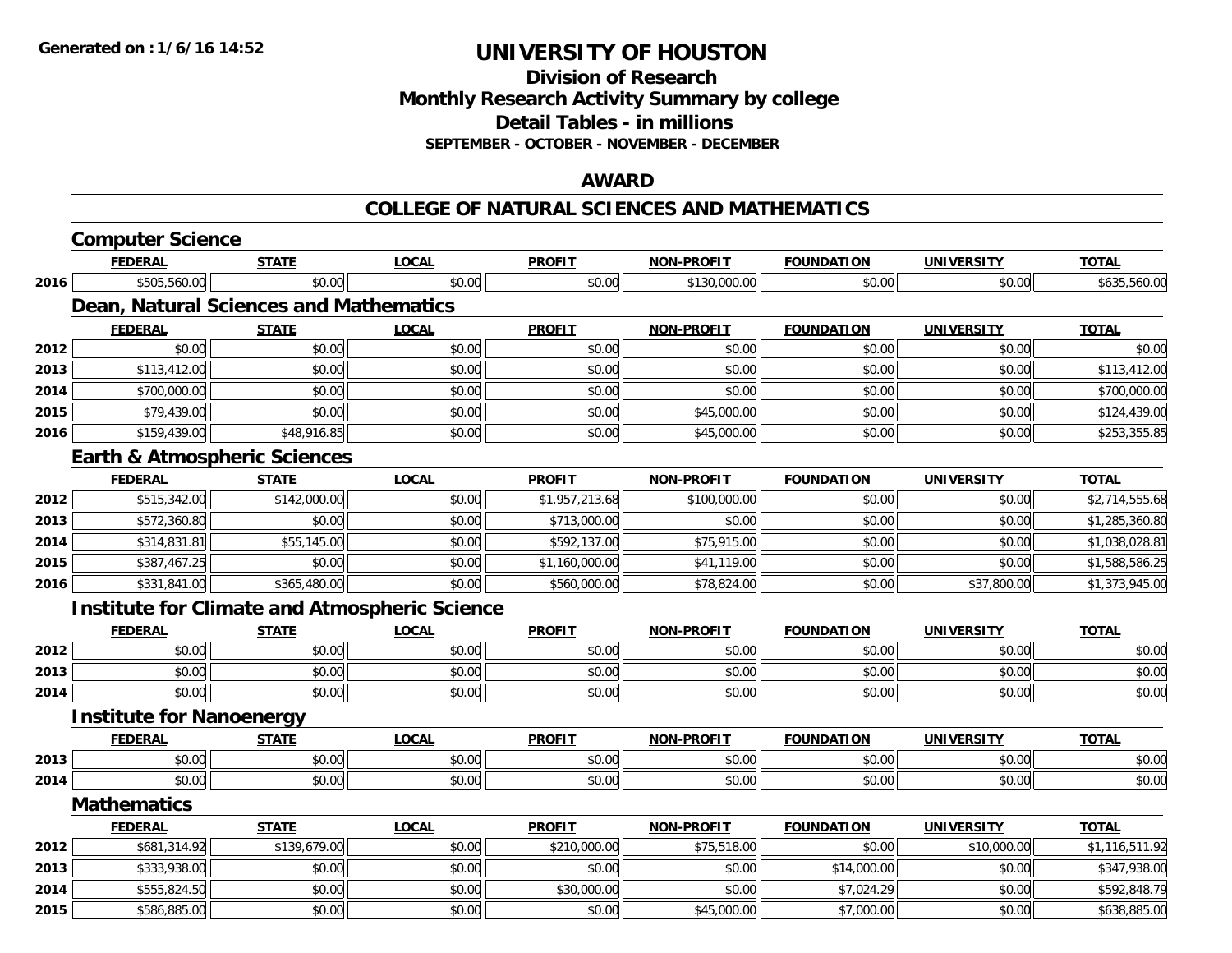## **Division of ResearchMonthly Research Activity Summary by college Detail Tables - in millions SEPTEMBER - OCTOBER - NOVEMBER - DECEMBER**

### **AWARD**

#### **COLLEGE OF NATURAL SCIENCES AND MATHEMATICS**

|       | <b>Mathematics</b> |                |              |                |                   |                   |                   |                 |
|-------|--------------------|----------------|--------------|----------------|-------------------|-------------------|-------------------|-----------------|
|       | <b>FEDERAL</b>     | <b>STATE</b>   | <b>LOCAL</b> | <b>PROFIT</b>  | <b>NON-PROFIT</b> | <b>FOUNDATION</b> | <b>UNIVERSITY</b> | <b>TOTAL</b>    |
| 2016  | \$282,120.00       | \$0.00         | \$0.00       | \$12,000.00    | \$45,000.00       | \$21,000.00       | \$0.00            | \$360,120.00    |
|       | <b>Physics</b>     |                |              |                |                   |                   |                   |                 |
|       | <b>FEDERAL</b>     | <b>STATE</b>   | <b>LOCAL</b> | <b>PROFIT</b>  | <b>NON-PROFIT</b> | <b>FOUNDATION</b> | <b>UNIVERSITY</b> | <b>TOTAL</b>    |
| 2012  | \$1,469,645.94     | \$0.00         | \$0.00       | \$478,500.00   | \$49,225.00       | \$0.00            | \$0.00            | \$1,997,370.94  |
| 2013  | \$1,857,699.98     | \$0.00         | \$0.00       | \$109,400.00   | \$56,040.00       | \$0.00            | \$0.00            | \$2,023,139.98  |
| 2014  | \$1,885,008.42     | \$0.00         | \$0.00       | \$89,700.00    | \$0.00            | \$0.00            | \$0.00            | \$1,974,708.42  |
| 2015  | \$2,080,895.00     | \$0.00         | \$0.00       | \$149,100.00   | \$0.00            | \$0.00            | \$0.00            | \$2,229,995.00  |
| 2016  | \$1,563,979.25     | \$0.00         | \$0.00       | \$0.00         | \$0.00            | \$0.00            | \$0.00            | \$1,563,979.25  |
| Total | \$28,197,885.70    | \$1,920,420.25 | \$0.00       | \$6,913,437.68 | \$1,946,746.01    | \$237,024.29      | \$47,800.00       | \$39,263,313.93 |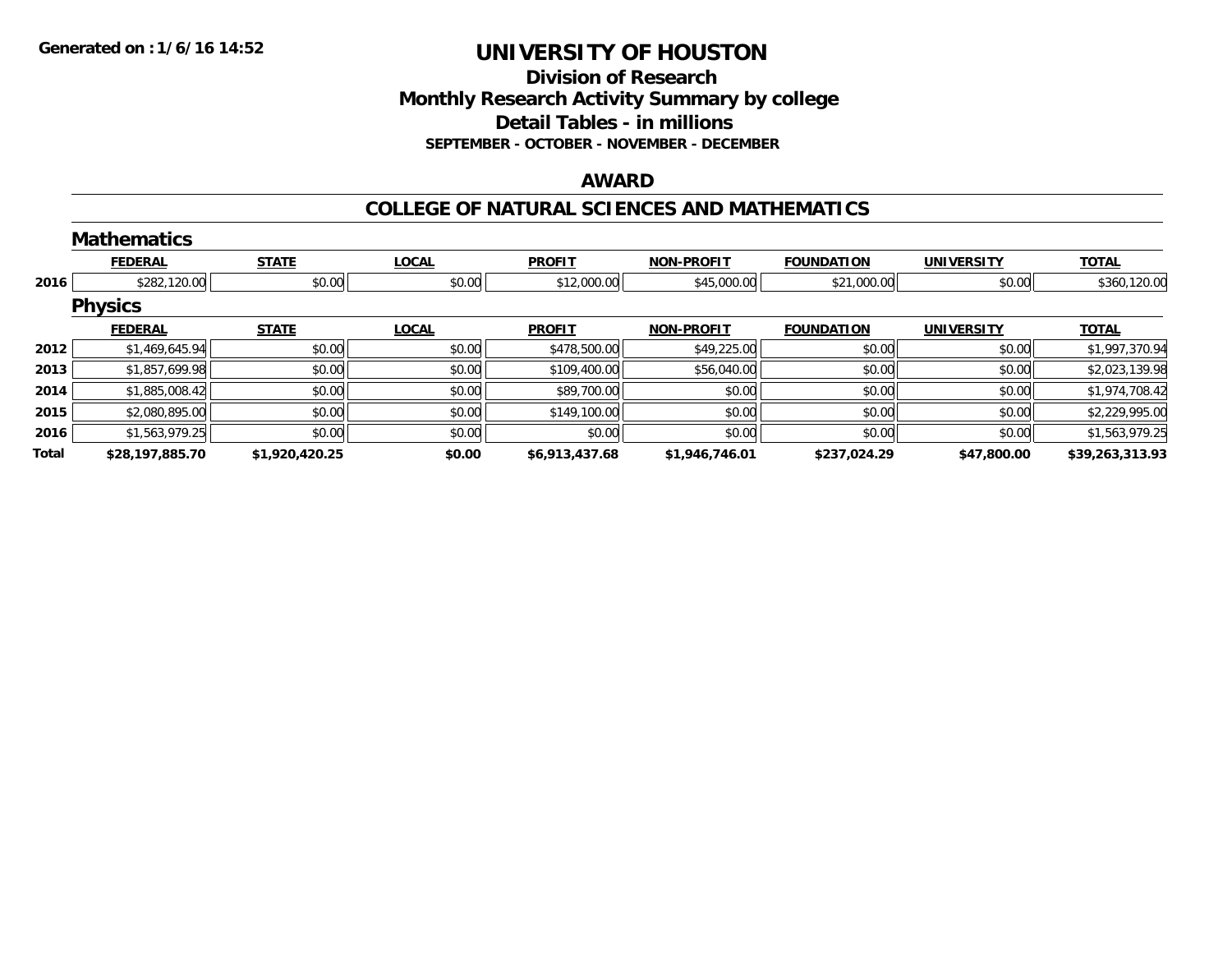### **Division of Research Monthly Research Activity Summary by college Detail Tables - in millions SEPTEMBER - OCTOBER - NOVEMBER - DECEMBER**

#### **AWARD**

#### **COLLEGE OF OPTOMETRY**

## **Optometry Vision Sciences**

|       | <b>FEDERAL</b> | <b>STATE</b> | <b>LOCAL</b> | <b>PROFIT</b>  | <b>NON-PROFIT</b> | <b>FOUNDATION</b> | <b>UNIVERSITY</b> | <u>TOTAL</u>    |
|-------|----------------|--------------|--------------|----------------|-------------------|-------------------|-------------------|-----------------|
| 2012  | \$1,760,500.80 | \$0.00       | \$0.00       | \$145,580.00   | \$0.00            | \$40,000.00       | \$102,280.00      | \$2,048,360.80  |
| 2013  | \$1,524,745.80 | \$0.00       | \$0.00       | \$1,033,428.00 | \$0.00            | \$0.00            | \$102,670.00      | \$2,660,843.80  |
| 2014  | \$2,271,254.00 | \$0.00       | \$0.00       | \$527,228.40   | \$0.00            | \$0.00            | \$184,640.00      | \$2,983,122.40  |
| 2015  | \$2,312,041.25 | \$0.00       | \$0.00       | \$53,505.00    | \$0.00            | \$0.00            | \$0.00            | \$2,365,546.25  |
| 2016  | \$1,185,819.00 | \$0.00       | \$0.00       | \$24,728.32    | \$0.00            | \$0.00            | \$0.00            | \$1,210,547.32  |
| Total | \$9,054,360.85 | \$0.00       | \$0.00       | \$1,784,469.72 | \$0.00            | \$40,000.00       | \$389,590.00      | \$11,268,420.57 |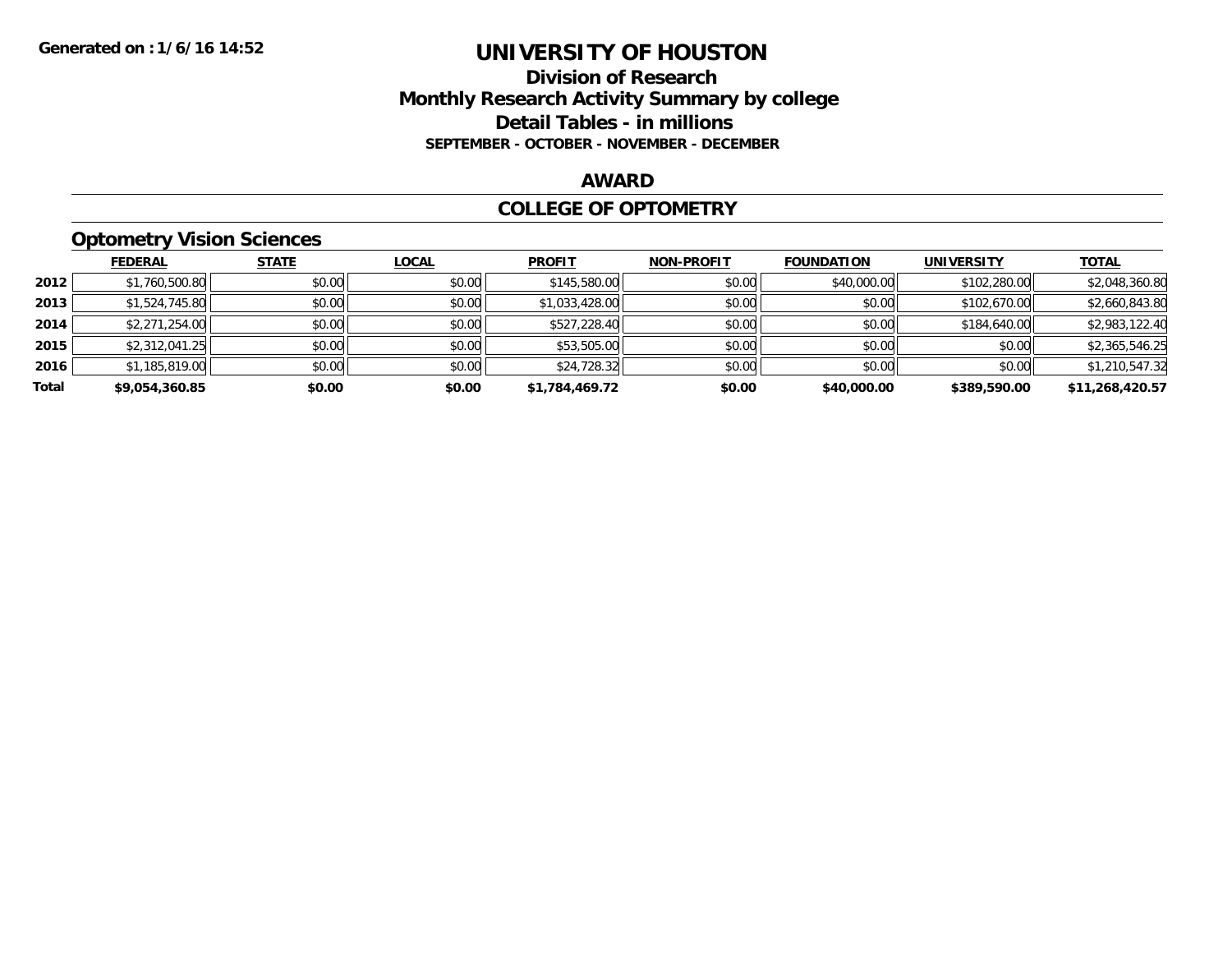## **Division of ResearchMonthly Research Activity Summary by college Detail Tables - in millions SEPTEMBER - OCTOBER - NOVEMBER - DECEMBER**

#### **AWARD**

#### **COLLEGE OF PHARMACY**

## **Center for Experimental Therapeutics and Pharmacoi**

|      |                |              | <b>Center for Experimental Therapeutics and Pharmacoi</b> |               |                   |                   |                   |              |
|------|----------------|--------------|-----------------------------------------------------------|---------------|-------------------|-------------------|-------------------|--------------|
|      | <b>FEDERAL</b> | <u>STATE</u> | <u>LOCAL</u>                                              | <b>PROFIT</b> | <b>NON-PROFIT</b> | <b>FOUNDATION</b> | <b>UNIVERSITY</b> | <b>TOTAL</b> |
| 2012 | \$0.00         | \$0.00       | \$0.00                                                    | \$0.00        | \$0.00            | \$0.00            | \$0.00            | \$0.00       |
| 2013 | \$0.00         | \$0.00       | \$0.00                                                    | \$0.00        | \$0.00            | \$0.00            | \$0.00            | \$0.00       |
| 2014 | \$0.00         | \$0.00       | \$0.00                                                    | \$0.00        | \$0.00            | \$0.00            | \$0.00            | \$0.00       |

### **Clinical Pharmacy & Administration**

|      | <b>FEDERAL</b> | <b>STATE</b> | <b>LOCAL</b> | <b>PROFIT</b> | <b>NON-PROFIT</b> | <b>FOUNDATION</b> | <b>UNIVERSITY</b> | <b>TOTAL</b> |
|------|----------------|--------------|--------------|---------------|-------------------|-------------------|-------------------|--------------|
| 2012 | \$47,499.30    | \$9,618.62   | \$0.00       | \$80,000.00   | \$6,500.00        | \$0.00            | \$0.00            | \$143,617.92 |
| 2013 | \$0.00         | \$0.00       | \$0.00       | \$180,532.00  | \$0.00            | \$0.00            | \$0.00            | \$180,532.00 |
| 2014 | \$0.00         | \$0.00       | \$0.00       | \$90,375.00   | \$0.00            | \$0.00            | \$0.00            | \$90,375.00  |
| 2015 | \$0.00         | \$171,798.00 | \$0.00       | \$0.00        | \$34,710.00       | \$0.00            | \$0.00            | \$206,508.00 |
| 2016 | \$229,490.00   | \$225,000.00 | \$0.00       | \$36,203.90   | \$0.00            | \$0.00            | \$0.00            | \$490,693.90 |

#### **Dean, Pharmacy**

|      | <b>FEDERAL</b> | <b>STATE</b> | <b>LOCAL</b> | <b>PROFIT</b> | <b>NON-PROFIT</b> | <b>FOUNDATION</b> | <b>UNIVERSITY</b> | <u>TOTAL</u> |
|------|----------------|--------------|--------------|---------------|-------------------|-------------------|-------------------|--------------|
| 2012 | \$0.00         | \$0.00       | \$0.00       | \$0.00        | \$0.00            | \$0.00            | \$0.00            | \$0.00       |
| 2013 | \$0.00         | \$0.00       | \$0.00       | \$0.00        | \$0.00            | \$0.00            | \$0.00            | \$0.00       |
| 2014 | \$0.00         | \$0.00       | \$0.00       | \$0.00        | \$0.00            | \$0.00            | \$0.00            | \$0.00       |
| 2015 | \$0.00         | \$0.00       | \$0.00       | \$0.00        | \$0.00            | \$0.00            | \$0.00            | \$0.00       |

## **Pharm Health Outcomes & Policy**

|      | <b>FEDERAL</b>                     | <b>CTATE</b>                                          | <b>OCAL</b>   | <b>PROFIT</b> | <b>DDAFIT</b><br>NON | <b>FOUNDATION</b>                   | UNIVERSITY | <b>TOTAL</b> |
|------|------------------------------------|-------------------------------------------------------|---------------|---------------|----------------------|-------------------------------------|------------|--------------|
| 2013 | $\overline{a}$<br>$A - A$<br>10J.V | $\mathsf{A} \cap \mathsf{A} \cap \mathsf{A}$<br>vv.vv | 0000<br>pu.uu | 0000<br>JU.U  | $\sim$ 00<br>pu.uu   | $\triangle$ $\triangle$ $\triangle$ | 0000       | 10J.U        |
| 2014 | $\sim$ $\sim$<br>70.UU             | 0000<br>vv.vv                                         | \$0.00        | 0000<br>uuu.t | $\sim$ 00<br>vv.vv   | 0000                                | \$0.00     | uuu          |

## **Pharmacological and Pharmaceutical Sciences**

|       | <b>FEDERAL</b> | <b>STATE</b> | LOCAL  | <b>PROFIT</b> | <b>NON-PROFIT</b> | <b>FOUNDATION</b> | <b>UNIVERSITY</b> | <b>TOTAL</b>   |
|-------|----------------|--------------|--------|---------------|-------------------|-------------------|-------------------|----------------|
| 2012  | \$736,245.70   | \$0.00       | \$0.00 | \$16,000.00   | \$147,000.00      | \$0.00            | \$0.00            | \$899,245.70   |
| 2013  | \$386,320.00   | \$0.00       | \$0.00 | \$0.00        | \$0.00            | \$0.00            | \$0.00            | \$386,320.00   |
| 2014  | \$372,923.00   | \$0.00       | \$0.00 | \$0.00        | \$0.00            | \$88,961.00       | \$0.00            | \$461,884.00   |
| 2015  | \$697,416.00   | \$0.00       | \$0.00 | \$8,700.00    | \$0.00            | \$0.00            | \$0.00            | \$706,116.00   |
| 2016  | \$20,646.00    | \$0.00       | \$0.00 | \$0.00        | \$0.00            | \$0.00            | \$0.00            | \$20,646.00    |
| Total | \$2,678,723.00 | \$406,416.62 | \$0.00 | \$415,810.90  | \$188,210.00      | \$88,961.00       | \$0.00            | \$3,778,121.52 |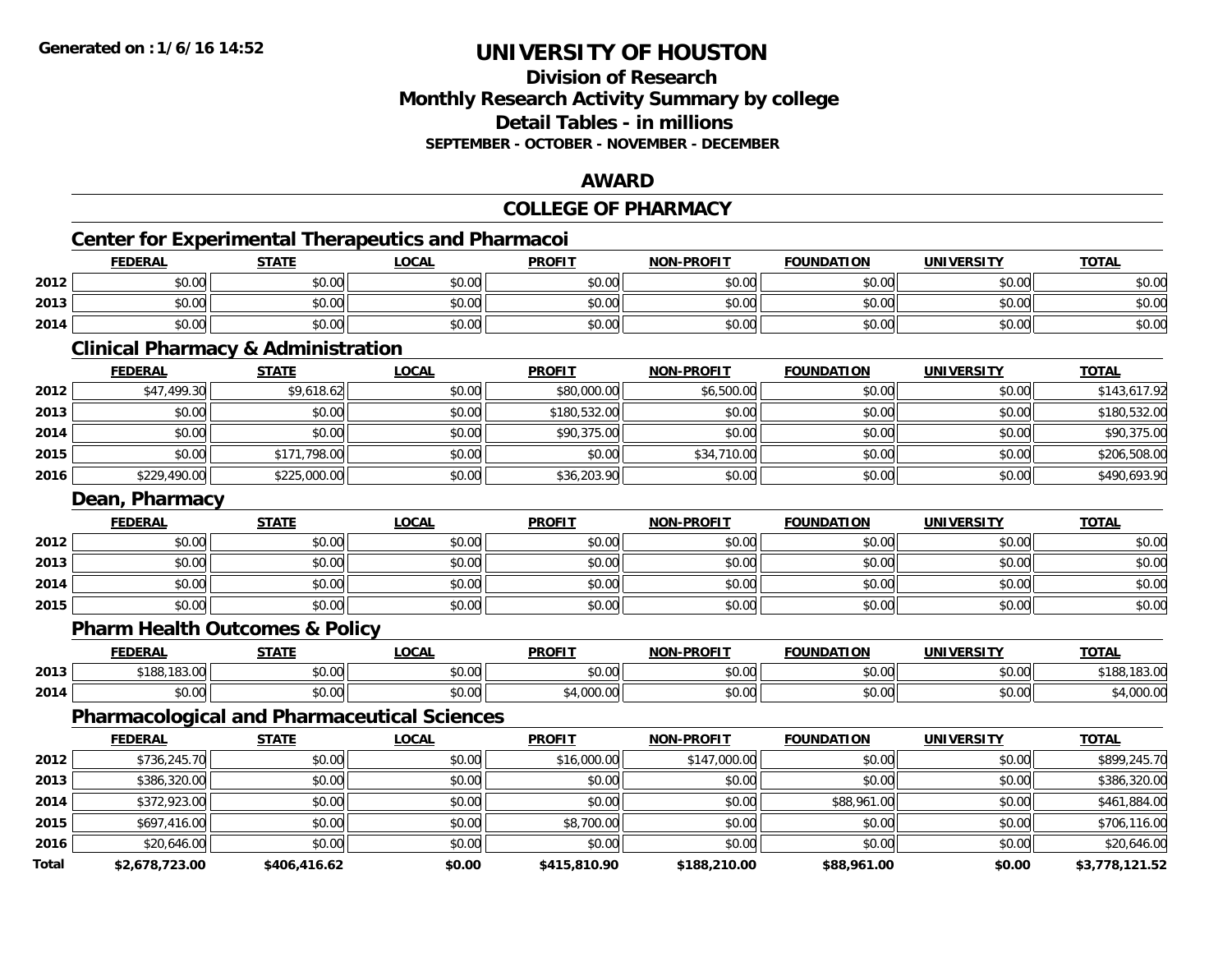### **Division of Research Monthly Research Activity Summary by college Detail Tables - in millions SEPTEMBER - OCTOBER - NOVEMBER - DECEMBER**

#### **AWARD**

#### **COLLEGE OF TECHNOLOGY**

|      | <b>Center for Technology Literacy</b>         |              |              |               |                   |                   |                   |              |
|------|-----------------------------------------------|--------------|--------------|---------------|-------------------|-------------------|-------------------|--------------|
|      | <b>FEDERAL</b>                                | <b>STATE</b> | <b>LOCAL</b> | <b>PROFIT</b> | <b>NON-PROFIT</b> | <b>FOUNDATION</b> | <b>UNIVERSITY</b> | <b>TOTAL</b> |
| 2015 | \$50,678.80                                   | \$0.00       | \$0.00       | \$10,833.00   | \$0.00            | \$0.00            | \$0.00            | \$61,511.80  |
| 2016 | \$31,567.00                                   | \$0.00       | \$0.00       | \$0.00        | \$0.00            | \$0.00            | \$0.00            | \$31,567.00  |
|      | <b>Construction Management</b>                |              |              |               |                   |                   |                   |              |
|      | <b>FEDERAL</b>                                | <b>STATE</b> | <b>LOCAL</b> | <b>PROFIT</b> | <b>NON-PROFIT</b> | <b>FOUNDATION</b> | <b>UNIVERSITY</b> | <b>TOTAL</b> |
| 2013 | \$0.00                                        | \$74,568.00  | \$0.00       | \$0.00        | \$0.00            | \$0.00            | \$0.00            | \$74,568.00  |
| 2014 | \$0.00                                        | \$74,922.00  | \$0.00       | \$0.00        | \$0.00            | \$0.00            | \$0.00            | \$74,922.00  |
| 2016 | \$0.00                                        | \$148,282.00 | \$0.00       | \$0.00        | \$0.00            | \$0.00            | \$0.00            | \$148,282.00 |
|      | Dean, Technology                              |              |              |               |                   |                   |                   |              |
|      | <b>FEDERAL</b>                                | <b>STATE</b> | <b>LOCAL</b> | <b>PROFIT</b> | <b>NON-PROFIT</b> | <b>FOUNDATION</b> | <b>UNIVERSITY</b> | <b>TOTAL</b> |
| 2012 | \$342,089.00                                  | \$0.00       | \$0.00       | \$0.00        | \$0.00            | \$0.00            | \$0.00            | \$342,089.00 |
| 2013 | \$0.00                                        | \$0.00       | \$0.00       | \$0.00        | \$0.00            | \$0.00            | \$0.00            | \$0.00       |
| 2014 | \$0.00                                        | \$0.00       | \$0.00       | \$0.00        | \$0.00            | \$0.00            | \$0.00            | \$0.00       |
|      | <b>Engineering Technology</b>                 |              |              |               |                   |                   |                   |              |
|      | <b>FEDERAL</b>                                | <b>STATE</b> | <b>LOCAL</b> | <b>PROFIT</b> | <b>NON-PROFIT</b> | <b>FOUNDATION</b> | <b>UNIVERSITY</b> | <b>TOTAL</b> |
| 2012 | \$70,000.00                                   | \$0.00       | \$0.00       | \$0.00        | \$0.00            | \$18,400.00       | \$0.00            | \$88,400.00  |
| 2013 | \$261,215.00                                  |              |              |               |                   |                   |                   |              |
|      |                                               | \$0.00       | \$0.00       | \$0.00        | \$0.00            | \$0.00            | \$0.00            | \$261,215.00 |
| 2014 | \$943,659.00                                  | \$0.00       | \$0.00       | \$0.00        | \$20,000.00       | \$0.00            | \$0.00            | \$963,659.00 |
| 2015 | \$241,317.00                                  | \$0.00       | \$0.00       | \$0.00        | \$0.00            | \$0.00            | \$0.00            | \$241,317.00 |
| 2016 | \$157,580.50                                  | \$0.00       | \$0.00       | \$0.00        | \$0.00            | \$0.00            | \$0.00            | \$157,580.50 |
|      | <b>Human Development and Consumer Science</b> |              |              |               |                   |                   |                   |              |
|      | <b>FEDERAL</b>                                | <b>STATE</b> | <b>LOCAL</b> | <b>PROFIT</b> | <b>NON-PROFIT</b> | <b>FOUNDATION</b> | <b>UNIVERSITY</b> | <b>TOTAL</b> |
| 2013 | \$5,000.00                                    | \$0.00       | \$0.00       | \$0.00        | \$0.00            | \$0.00            | \$0.00            | \$5,000.00   |
| 2014 | \$5,000.00                                    | \$0.00       | \$0.00       | \$0.00        | \$0.00            | \$0.00            | \$0.00            | \$5,000.00   |
| 2015 | \$24,279.48                                   | \$0.00       | \$0.00       | \$0.00        | \$0.00            | \$0.00            | \$0.00            | \$24,279.48  |
|      | <b>Information &amp; Logistics Technology</b> |              |              |               |                   |                   |                   |              |
|      | <b>FEDERAL</b>                                | <b>STATE</b> | <b>LOCAL</b> | <b>PROFIT</b> | <b>NON-PROFIT</b> | <b>FOUNDATION</b> | <b>UNIVERSITY</b> | <b>TOTAL</b> |
| 2012 | \$5,000.00<br>\$170,115.50                    | \$0.00       | \$0.00       | \$0.00        | \$0.00            | \$0.00            | \$0.00            | \$5,000.00   |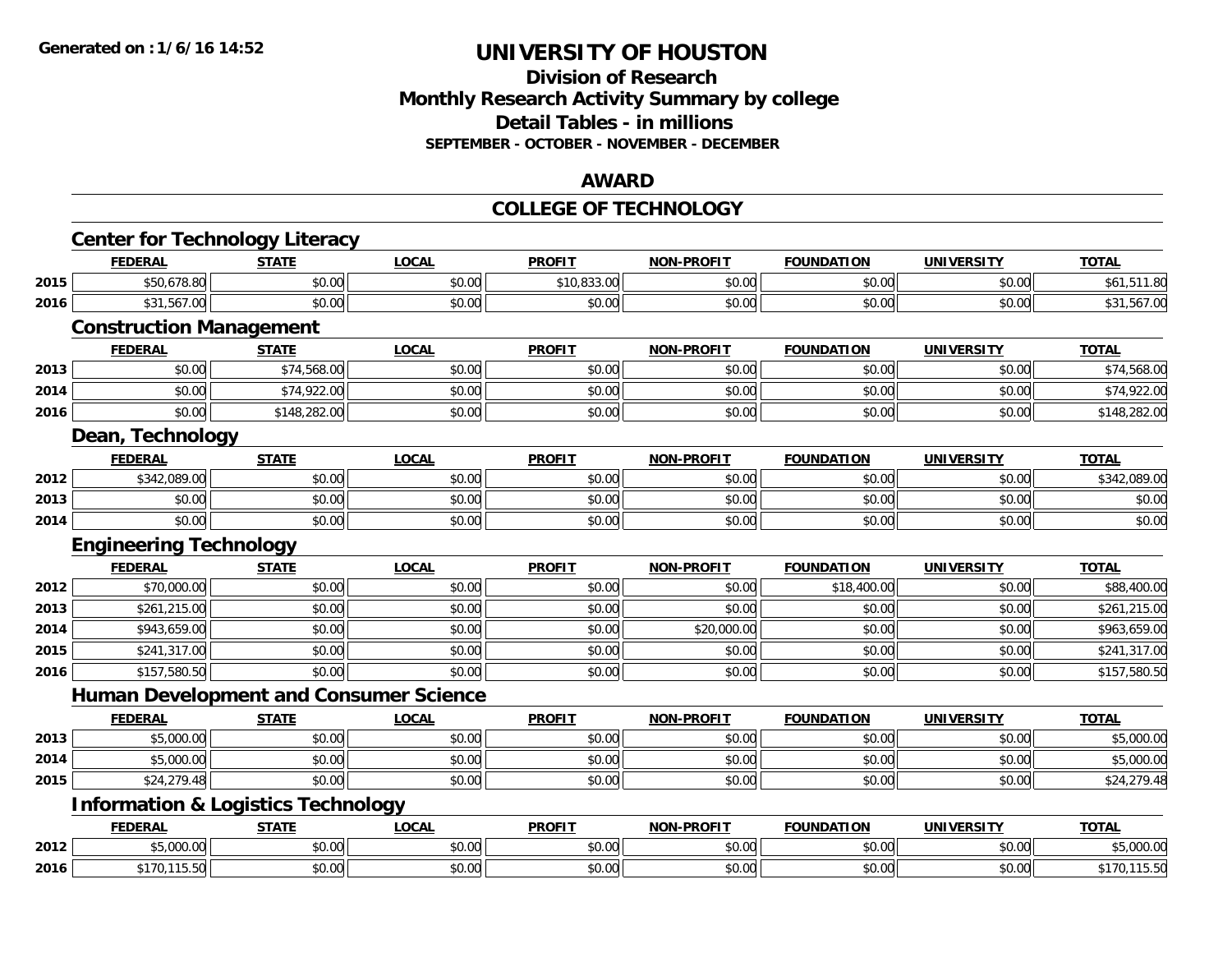### **Division of Research Monthly Research Activity Summary by college Detail Tables - in millions SEPTEMBER - OCTOBER - NOVEMBER - DECEMBER**

#### **AWARD**

### **COLLEGE OF TECHNOLOGY**

### **Texas Manufacturing Assistance Center**

|              | <b>FEDERAL</b> | <b>STATE</b> | _OCAL  | <b>PROFIT</b> | <b>NON-PROFIT</b> | <b>FOUNDATION</b> | UNIVERSITY | <b>TOTAL</b>   |
|--------------|----------------|--------------|--------|---------------|-------------------|-------------------|------------|----------------|
| 2012         | \$0.00         | \$0.00       | \$0.00 | \$0.00        | \$0.00            | \$0.00            | \$0.00     | \$0.00         |
| 2015         | \$0.00         | \$0.00       | \$0.00 | \$0.00        | \$0.00            | \$0.00            | \$0.00     | \$0.00         |
| <b>Total</b> | \$2,307,501.28 | \$297.772.00 | \$0.00 | \$10,833,00   | \$20,000.00       | \$18,400.00       | \$0.00     | \$2,654,506.28 |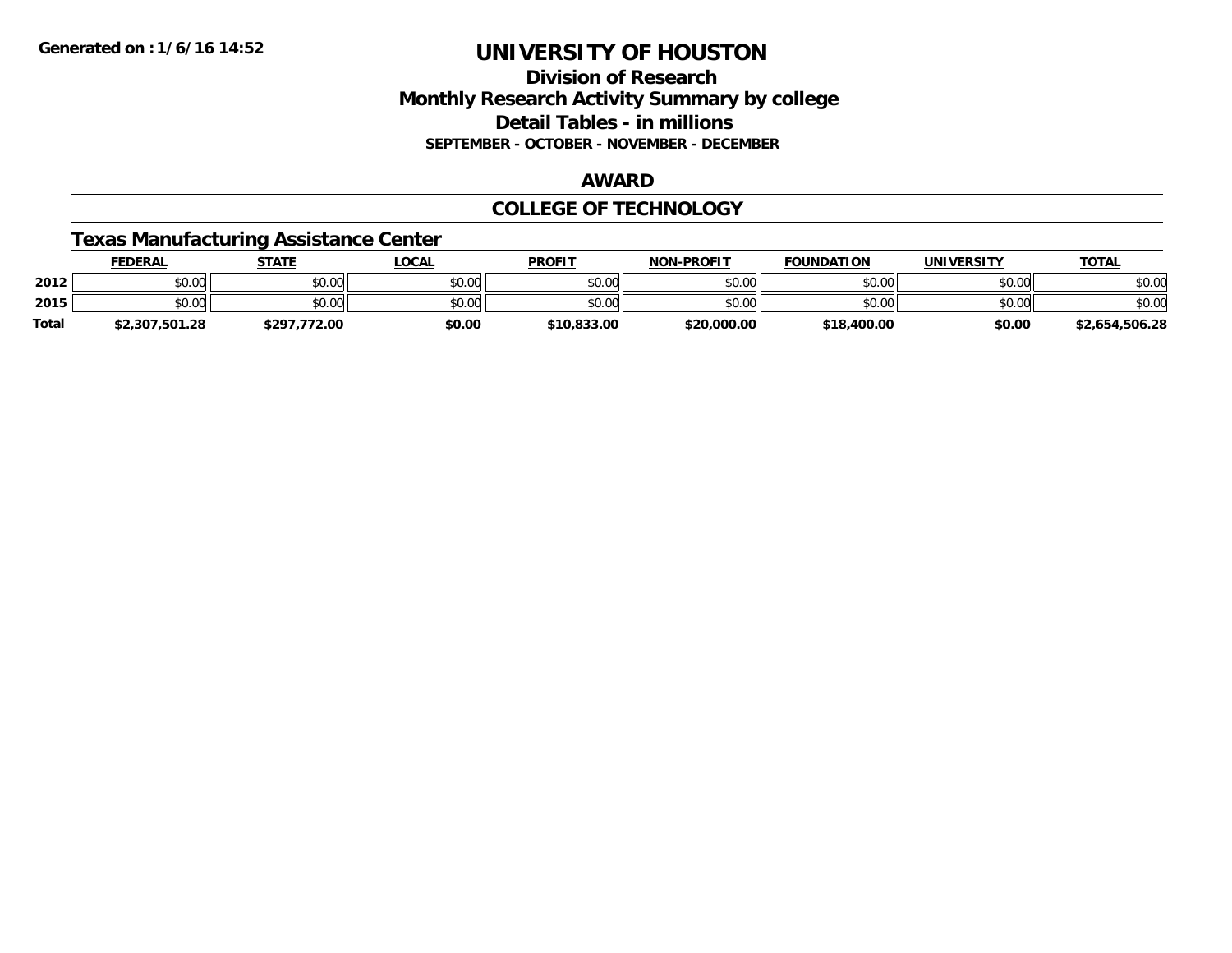**2014**

**2015**

# **UNIVERSITY OF HOUSTON**

## **Division of ResearchMonthly Research Activity Summary by college Detail Tables - in millions SEPTEMBER - OCTOBER - NOVEMBER - DECEMBER**

### **AWARD**

## **CULLEN COLLEGE OF ENGINEERING**

|      | <b>FEDERAL</b>                                           | <b>STATE</b> | <b>LOCAL</b> | <b>PROFIT</b> | <b>NON-PROFIT</b> | <b>FOUNDATION</b> | <b>UNIVERSITY</b> | <b>TOTAL</b>   |
|------|----------------------------------------------------------|--------------|--------------|---------------|-------------------|-------------------|-------------------|----------------|
| 2012 | \$0.00                                                   | \$0.00       | \$0.00       | \$0.00        | \$0.00            | \$0.00            | \$0.00            | \$0.00         |
| 2013 | \$472,871.00                                             | \$0.00       | \$0.00       | \$0.00        | \$0.00            | \$0.00            | \$0.00            | \$472,871.00   |
| 2014 | \$968,223.00                                             | \$0.00       | \$0.00       | \$0.00        | \$0.00            | \$0.00            | \$0.00            | \$968,223.00   |
| 2015 | \$496,921.00                                             | \$0.00       | \$0.00       | \$0.00        | \$0.00            | \$0.00            | \$0.00            | \$496,921.00   |
| 2016 | \$2,300.00                                               | \$0.00       | \$0.00       | \$0.00        | \$0.00            | \$0.00            | \$100,400.00      | \$102,700.00   |
|      | <b>Center for Innovative Grouting Materials and Tech</b> |              |              |               |                   |                   |                   |                |
|      | <b>FEDERAL</b>                                           | <b>STATE</b> | <b>LOCAL</b> | <b>PROFIT</b> | <b>NON-PROFIT</b> | <b>FOUNDATION</b> | <b>UNIVERSITY</b> | <b>TOTAL</b>   |
| 2012 | \$0.00                                                   | \$0.00       | \$0.00       | \$0.00        | \$0.00            | \$0.00            | \$0.00            | \$0.00         |
| 2013 | \$0.00                                                   | \$0.00       | \$0.00       | \$0.00        | \$0.00            | \$0.00            | \$0.00            | \$0.00         |
| 2014 | \$0.00                                                   | \$0.00       | \$0.00       | \$0.00        | \$0.00            | \$0.00            | \$0.00            | \$0.00         |
|      | <b>Chemical Engineering</b>                              |              |              |               |                   |                   |                   |                |
|      | <b>FEDERAL</b>                                           | <b>STATE</b> | <b>LOCAL</b> | <b>PROFIT</b> | <b>NON-PROFIT</b> | <b>FOUNDATION</b> | <b>UNIVERSITY</b> | <b>TOTAL</b>   |
| 2012 | \$1,354,868.30                                           | \$0.00       | \$0.00       | \$787,221.57  | \$0.00            | \$10,900.00       | \$0.00            | \$2,152,989.87 |
| 2013 | \$1,394,478.22                                           | \$26,500.00  | \$0.00       | \$395,518.00  | \$200,000.00      | \$0.00            | \$39,444.00       | \$2,055,940.22 |
| 2014 | \$1,526,334.80                                           | \$0.00       | \$0.00       | \$667,963.00  | \$0.00            | \$42,250.00       | \$0.00            | \$2,236,547.80 |
| 2015 | \$1,129,056.40                                           | \$409,609.00 | \$0.00       | \$360,000.00  | \$0.00            | \$30,000.00       | \$0.00            | \$1,928,665.40 |
| 2016 | \$1,522,709.32                                           | \$0.00       | \$0.00       | \$527,146.00  | \$0.00            | \$0.00            | \$0.00            | \$2,049,855.32 |
|      | <b>Civil Engineering</b>                                 |              |              |               |                   |                   |                   |                |
|      | <b>FEDERAL</b>                                           | <b>STATE</b> | <b>LOCAL</b> | <b>PROFIT</b> | <b>NON-PROFIT</b> | <b>FOUNDATION</b> | <b>UNIVERSITY</b> | <b>TOTAL</b>   |
| 2012 | \$1,817,264.91                                           | \$572,633.00 | \$0.00       | \$57,091.00   | \$175,623.00      | \$66,667.00       | \$0.00            | \$2,689,278.91 |
| 2013 | \$2,376,146.53                                           | \$274,310.00 | \$0.00       | \$35,000.00   | \$39,170.70       | \$0.00            | \$0.00            | \$2,724,627.23 |
| 2014 | \$1,049,528.91                                           | \$410,641.00 | \$0.00       | \$408,425.50  | \$35,896.95       | \$0.00            | \$0.00            | \$1,904,492.36 |
| 2015 | \$1,357,680.58                                           | \$289,027.00 | \$0.00       | \$49,967.00   | \$35,972.55       | \$0.00            | \$0.00            | \$1,732,647.13 |
| 2016 | \$1,491,409.00                                           | \$270,769.00 | \$0.00       | \$0.00        | \$0.00            | \$92,936.42       | \$0.00            | \$1,855,114.42 |
|      | Dean, Engineering                                        |              |              |               |                   |                   |                   |                |
|      | <b>FEDERAL</b>                                           | <b>STATE</b> | <b>LOCAL</b> | <b>PROFIT</b> | <b>NON-PROFIT</b> | <b>FOUNDATION</b> | <b>UNIVERSITY</b> | <b>TOTAL</b>   |
| 2012 | \$0.00                                                   | \$0.00       | \$0.00       | \$0.00        | \$0.00            | \$0.00            | \$0.00            | \$0.00         |
| 2013 | \$39,999.10                                              | \$0.00       | \$0.00       | \$0.00        | \$0.00            | \$0.00            | \$0.00            | \$39,999.10    |

4 \$0.00 \$0.00 \$0.00 \$0.00 \$0.00 \$0.00 \$0.00 \$0.00 \$0.00 \$0.00 \$0.00 \$0.00 \$0.00 \$0.00 \$0.00 \$0.00 \$0.00

\$0.00 \$0.00 \$0.00 \$0.00 \$0.00 \$0.00 \$0.00 \$0.00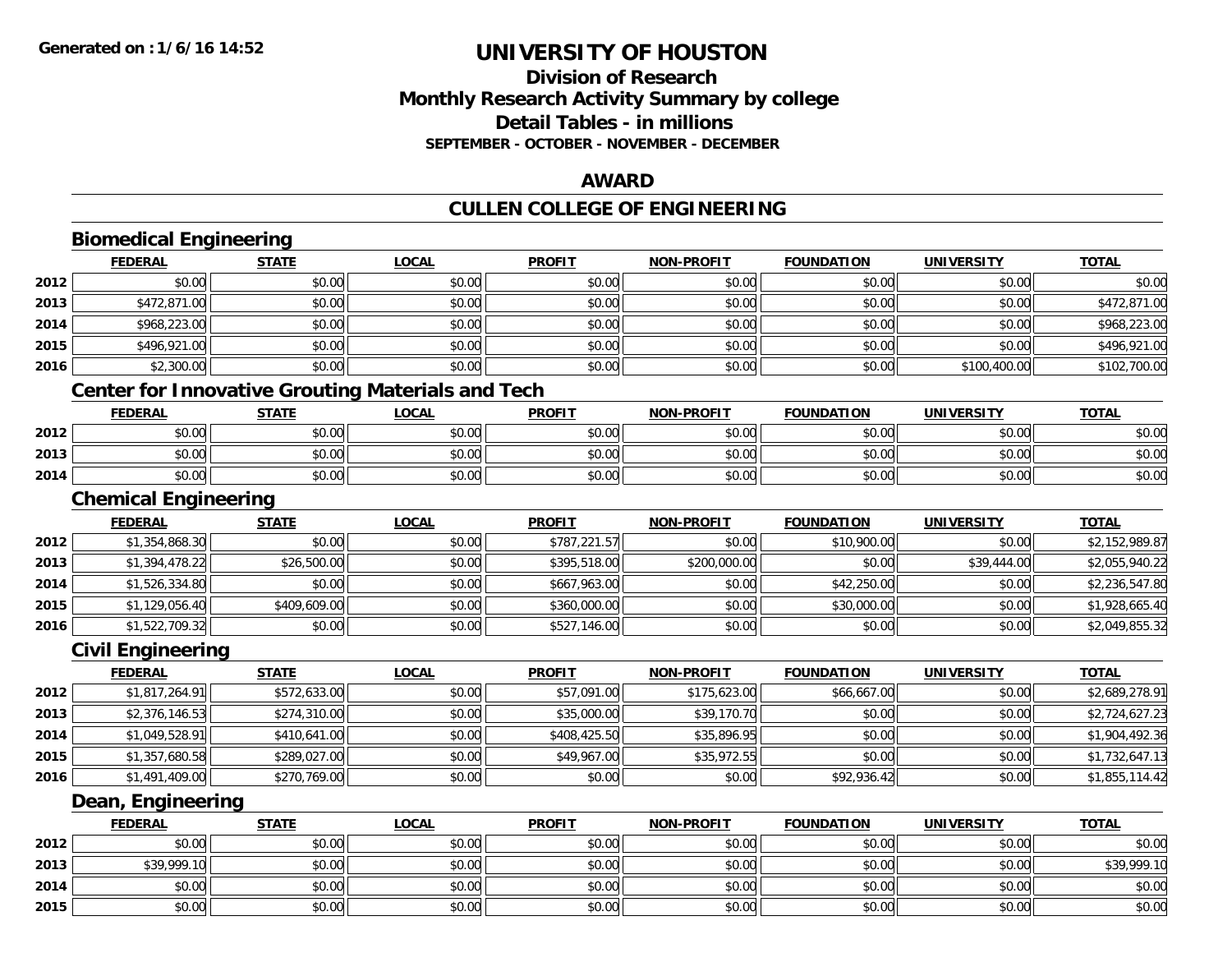## **Division of ResearchMonthly Research Activity Summary by college Detail Tables - in millionsSEPTEMBER - OCTOBER - NOVEMBER - DECEMBER**

### **AWARD**

## **CULLEN COLLEGE OF ENGINEERING**

## **Electrical & Computer Engineering**

|      | <b>FEDERAL</b> | <b>STATE</b> | <u>LOCAL</u> | <b>PROFIT</b> | <b>NON-PROFIT</b> | <b>FOUNDATION</b> | <b>UNIVERSITY</b> | <b>TOTAL</b>   |
|------|----------------|--------------|--------------|---------------|-------------------|-------------------|-------------------|----------------|
| 2012 | \$688,393.05   | \$19,441.00  | \$0.00       | \$188,500.00  | \$0.00            | \$0.00            | \$0.00            | \$896,334.05   |
| 2013 | \$872,646.05   | \$10,000.00  | \$0.00       | \$205,698.00  | \$221,967.30      | \$0.00            | \$0.00            | \$1,310,311.35 |
| 2014 | \$1,508,195.70 | \$0.00       | \$0.00       | \$30,000.00   | \$203,416.05      | \$87,500.00       | \$0.00            | \$1,829,111.75 |
| 2015 | \$2,118,437.86 | \$34,401.00  | \$0.00       | \$55,000.00   | \$203,844.45      | \$38,391.00       | \$0.00            | \$2,450,074.31 |
| 2016 | \$1,572,014.68 | \$14,392.00  | \$0.00       | \$0.00        | \$0.00            | \$80,000.00       | \$0.00            | \$1,666,406.68 |

## **Industrial Engineering**

|      | <b>FEDERAL</b> | <b>STATE</b> | <b>LOCAL</b> | <b>PROFIT</b> | <b>NON-PROFIT</b> | <b>FOUNDATION</b> | <b>UNIVERSITY</b> | <b>TOTAL</b> |
|------|----------------|--------------|--------------|---------------|-------------------|-------------------|-------------------|--------------|
| 2012 | \$0.00         | \$0.00       | \$0.00       | \$0.00        | \$0.00            | \$0.00            | \$0.00            | \$0.00       |
| 2013 | \$0.00         | \$39,855.00  | \$0.00       | \$0.00        | \$0.00            | \$0.00            | \$0.00            | \$39,855.00  |
| 2014 | \$132,655.00   | \$17,115.00  | \$0.00       | \$0.00        | \$0.00            | \$0.00            | \$0.00            | \$149,770.00 |
| 2015 | \$40,179.84    | \$32,113.00  | \$0.00       | \$22,184.00   | \$0.00            | \$0.00            | \$0.00            | \$94,476.84  |
| 2016 | \$220,000.00   | \$10,160.00  | \$0.00       | \$25,648.00   | \$0.00            | \$0.00            | \$0.00            | \$255,808.00 |

## **Mechanical Engineering**

|      | <b>FEDERAL</b> | <b>STATE</b> | <b>LOCAL</b> | <b>PROFIT</b> | <b>NON-PROFIT</b> | <b>FOUNDATION</b> | <b>UNIVERSITY</b> | <b>TOTAL</b>   |
|------|----------------|--------------|--------------|---------------|-------------------|-------------------|-------------------|----------------|
| 2012 | \$1,057,463.00 | \$0.00       | \$0.00       | \$42,000.00   | \$0.00            | \$133,096.00      | \$0.00            | \$1,232,559.00 |
| 2013 | \$2,792,641.53 | \$0.00       | \$0.00       | \$250,232.00  | \$22,000.00       | \$0.00            | \$0.00            | \$3,064,873.53 |
| 2014 | \$216,317.00   | \$0.00       | \$0.00       | \$179,029.00  | \$0.00            | \$175,289.84      | \$0.00            | \$570,635.84   |
| 2015 | \$1,177,167.00 | \$0.00       | \$0.00       | \$34,992.00   | \$75,000.00       | \$118,838.50      | \$0.00            | \$1,405,997.50 |
| 2016 | \$878,700.00   | \$0.00       | \$0.00       | \$101,512.00  | \$75,000.00       | \$47,919.96       | \$0.00            | \$1,103,131.96 |

## **National Center for Airborne Laser Mapping**

|       | <b>FEDERAL</b>  | <b>STATE</b>   | <b>LOCAL</b> | <b>PROFIT</b>  | <b>NON-PROFIT</b> | <b>FOUNDATION</b> | <b>UNIVERSITY</b> | <b>TOTAL</b>    |
|-------|-----------------|----------------|--------------|----------------|-------------------|-------------------|-------------------|-----------------|
| 2012  | \$39,168.00     | \$0.00         | \$0.00       | \$0.00         | \$0.00            | \$0.00            | \$0.00            | \$39,168.00     |
| 2013  | \$60,206.10     | \$0.00         | \$0.00       | \$0.00         | \$0.00            | \$0.00            | \$0.00            | \$60,206.10     |
| 2014  | \$565,996.80    | \$0.00         | \$0.00       | \$0.00         | \$0.00            | \$0.00            | \$0.00            | \$565,996.80    |
| 2015  | \$198,509.40    | \$0.00         | \$0.00       | \$0.00         | \$0.00            | \$0.00            | \$0.00            | \$198,509.40    |
| 2016  | \$114,702.00    | \$0.00         | \$0.00       | \$0.00         | \$0.00            | \$0.00            | \$0.00            | \$114,702.00    |
| Total | \$31,253,184.06 | \$2.430.966.00 | \$0.00       | \$4,423,127.07 | \$1,287,891.00    | \$923,788.72      | \$139,844.00      | \$40,458,800.85 |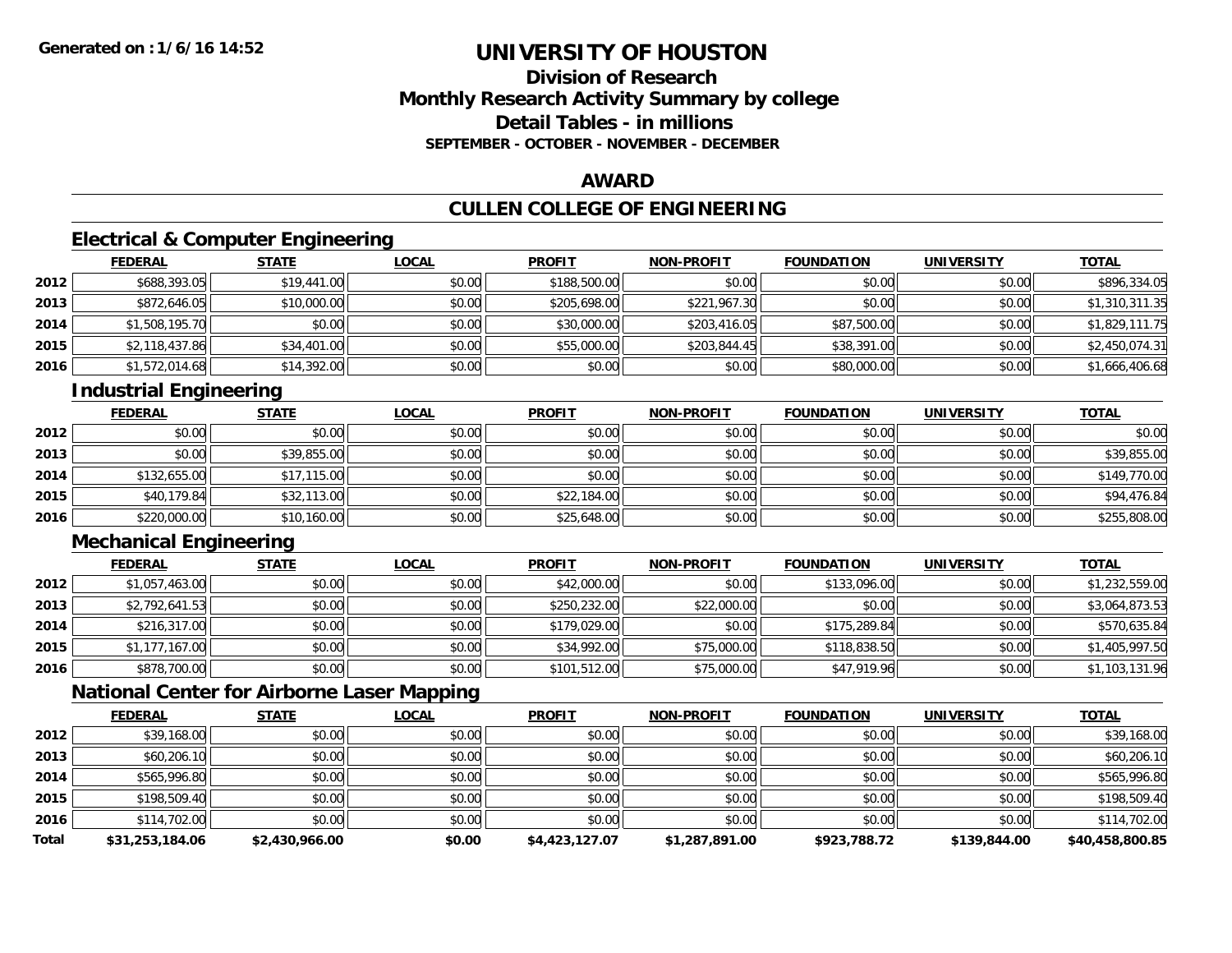## **Division of ResearchMonthly Research Activity Summary by college Detail Tables - in millionsSEPTEMBER - OCTOBER - NOVEMBER - DECEMBER**

### **AWARD**

## **DIVISION OF RESEARCH**

<u> 1980 - Johann Barbara, martxa amerikan personal (h. 1980).</u>

## **Center for Advanced Computing and Data Systems**

|      | <b>FEDERAL</b> | <b>STATE</b> | <b>LOCAL</b> | <b>PROFIT</b> | <b>NON-PROFIT</b> | <b>FOUNDATION</b> | <b>UNIVERSITY</b> | <b>TOTAL</b> |
|------|----------------|--------------|--------------|---------------|-------------------|-------------------|-------------------|--------------|
| 2012 | \$0.00         | \$0.00       | \$0.00       | \$0.00        | \$0.00            | \$0.00            | \$0.00            | \$0.00       |
| 2013 | \$105,000.00   | \$0.00       | \$0.00       | \$0.00        | \$1,000.00        | \$0.00            | \$0.00            | \$106,000.00 |
| 2014 | \$7,475.00     | \$0.00       | \$0.00       | \$0.00        | \$0.00            | \$0.00            | \$0.00            | \$7,475.00   |
| 2015 | \$0.00         | \$0.00       | \$0.00       | \$0.00        | \$0.00            | \$0.00            | \$0.00            | \$0.00       |
| 2016 | \$0.00         | \$0.00       | \$0.00       | \$0.00        | \$0.00            | \$0.00            | \$0.00            | \$0.00       |

## **Center for Advanced Materials**

|      | <b>FEDERAL</b> | <b>STATE</b> | <u>LOCAL</u> | <b>PROFIT</b> | <b>NON-PROFIT</b> | <b>FOUNDATION</b> | <b>UNIVERSITY</b> | <b>TOTAL</b> |
|------|----------------|--------------|--------------|---------------|-------------------|-------------------|-------------------|--------------|
| 2012 | \$0.00         | \$0.00       | \$0.00       | \$0.00        | \$0.00            | \$0.00            | \$0.00            | \$0.00       |
| 2013 | \$0.00         | \$0.00       | \$0.00       | \$0.00        | \$0.00            | \$0.00            | \$0.00            | \$0.00       |
| 2014 | \$0.00         | \$0.00       | \$0.00       | \$0.00        | \$0.00            | \$0.00            | \$0.00            | \$0.00       |
| 2015 | \$0.00         | \$0.00       | \$0.00       | \$0.00        | \$0.00            | \$0.00            | \$0.00            | \$0.00       |
| 2016 | \$0.00         | \$0.00       | \$0.00       | \$0.00        | \$0.00            | \$0.00            | \$0.00            | \$0.00       |

#### **Center for Biomedical & Environmental Genomics**

|      | <b>FEDERAL</b> | <b>CTATE</b>        | .OCAI              | <b>PROFIT</b>                   | <b>PROFIT</b><br><b>NION</b> | דמחוחוה<br>ΓΙΟΝ | UNIVERSITY           | <b>TOTAL</b>  |
|------|----------------|---------------------|--------------------|---------------------------------|------------------------------|-----------------|----------------------|---------------|
| 2012 | 0000<br>טט.טע  | $\uparrow$<br>טט.טע | ሶስ ሰሰ<br>vu.vu     | $\sim$ $\sim$<br>$\cap$<br>ט.טע | 0000<br>งบ.บเ                | 0000<br>,u.uu   | 0000<br>JU.UU        | \$0.00        |
| 2013 | 0000<br>DU.UU  | $\sim$<br>JU.UU     | $\sim$ 00<br>JU.UU | \$0.00                          | \$0.00                       | \$0.00          | 0000<br><b>DU.UU</b> | 0000<br>ນບ.ບປ |

### **Center for Industrial Partnerships**

|      | <b>FEDERAL</b>          | <b>STATE</b>   | <u>LOCAL</u> | <b>PROFIT</b>               | <b>NON-PROFIT</b> | <b>FOUNDATION</b> | <b>UNIVERSITY</b> | <b>TOTAL</b>           |
|------|-------------------------|----------------|--------------|-----------------------------|-------------------|-------------------|-------------------|------------------------|
| 2012 | 0000<br>,u.uu           | ≮∩ ∩∩<br>PU.UU | \$0.00       | \$100,500.00                | \$0.00            | \$0.00            | \$0.00            | 50000<br>UU.UV         |
| 2014 | ומח חבר רי<br>99,290.00 | 40.00<br>JU.UU | \$0.00       | ≮∩ ∩∩<br>JU.UU              | \$0.00            | \$0.00            | \$0.00            | ,250.00                |
| 2015 | \$3,029.13              | \$0.00         | \$0.00       | $\triangle$<br><b>SU.UU</b> | \$0.00            | \$0.00            | \$0.00            | $3,029.1$ <sup>-</sup> |

## **Division of Research**

|      | <b>FEDERAL</b> | <b>STATE</b>   | <b>LOCAL</b> | <b>PROFIT</b> | <b>NON-PROFIT</b> | <b>FOUNDATION</b> | <b>UNIVERSITY</b> | <b>TOTAL</b>   |
|------|----------------|----------------|--------------|---------------|-------------------|-------------------|-------------------|----------------|
| 2012 | \$0.00         | \$0.00         | \$0.00       | \$0.00        | \$0.00            | \$0.00            | \$0.00            | \$0.00         |
| 2013 | \$0.00         | \$0.00         | \$0.00       | \$0.00        | \$0.00            | \$0.00            | \$0.00            | \$0.00         |
| 2014 | \$0.00         | \$0.00         | \$0.00       | \$0.00        | \$0.00            | \$0.00            | \$0.00            | \$0.00         |
| 2015 | \$0.00         | \$5,263,070.00 | \$0.00       | \$0.00        | \$0.00            | \$0.00            | \$0.00            | \$5,263,070.00 |
| 2016 | \$0.00         | \$0.00         | \$0.00       | \$0.00        | \$0.00            | \$0.00            | \$0.00            | \$0.00         |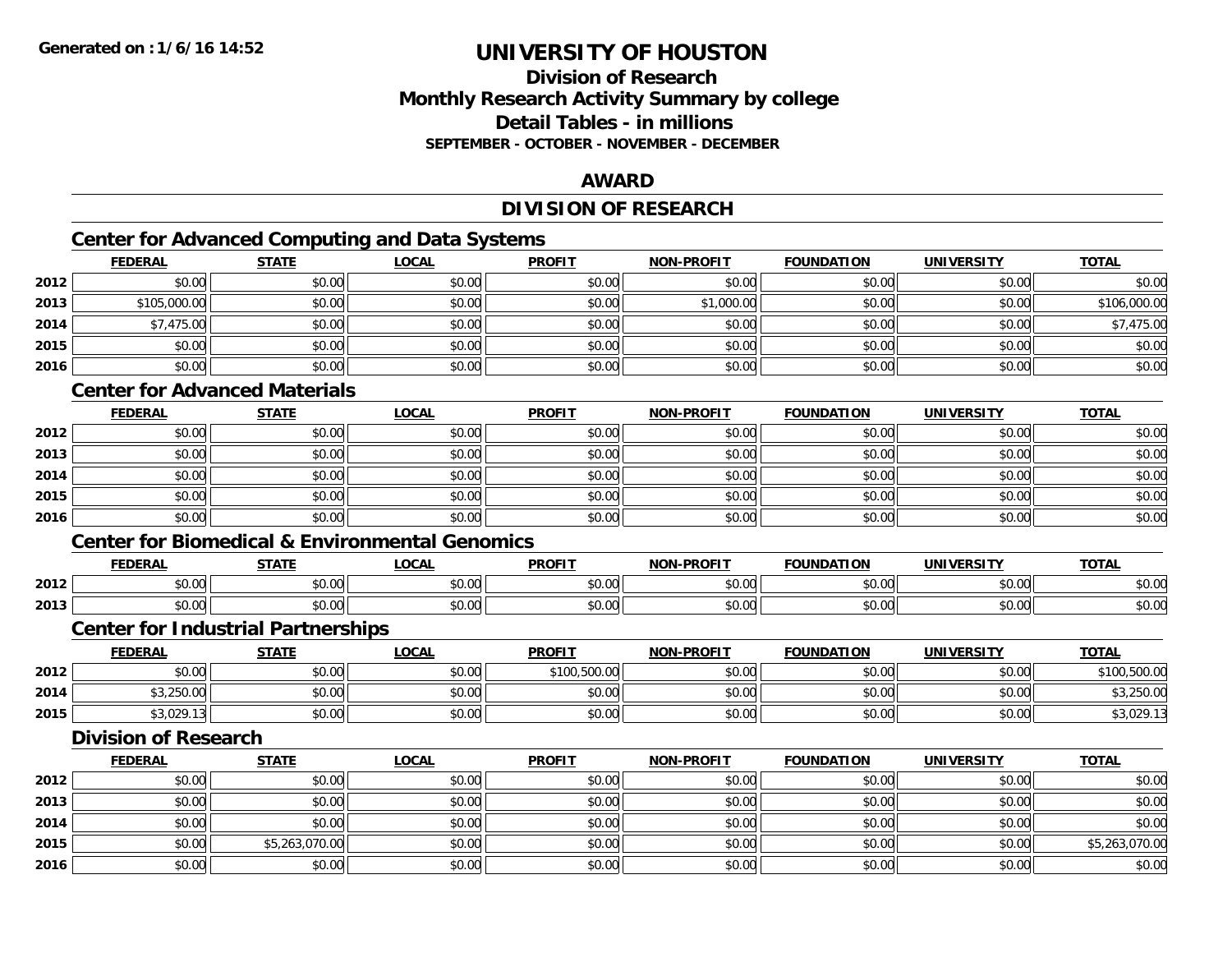### **Division of Research Monthly Research Activity Summary by college Detail Tables - in millions SEPTEMBER - OCTOBER - NOVEMBER - DECEMBER**

### **AWARD**

## **DIVISION OF RESEARCH**

|       | <b>FEDERAL</b> | <b>STATE</b>                         | <b>LOCAL</b> | <b>PROFIT</b> | <b>NON-PROFIT</b> | <b>FOUNDATION</b> | <b>UNIVERSITY</b> | <b>TOTAL</b>   |
|-------|----------------|--------------------------------------|--------------|---------------|-------------------|-------------------|-------------------|----------------|
| 2012  | \$0.00         | \$0.00                               | \$0.00       | \$0.00        | \$0.00            | \$11,942.60       | \$0.00            | \$11,942.60    |
|       | <b>TcSUH</b>   |                                      |              |               |                   |                   |                   |                |
|       | <b>FEDERAL</b> | <b>STATE</b>                         | <b>LOCAL</b> | <b>PROFIT</b> | <b>NON-PROFIT</b> | <b>FOUNDATION</b> | <b>UNIVERSITY</b> | <b>TOTAL</b>   |
| 2012  | \$70,000.00    | \$0.00                               | \$0.00       | \$0.00        | \$0.00            | \$0.00            | \$0.00            | \$70,000.00    |
| 2013  | \$95,000.00    | \$0.00                               | \$0.00       | \$0.00        | \$0.00            | \$0.00            | \$0.00            | \$95,000.00    |
| 2014  | \$25,000.00    | \$0.00                               | \$0.00       | \$0.00        | \$0.00            | \$0.00            | \$0.00            | \$25,000.00    |
| 2015  | \$0.00         | \$0.00                               | \$0.00       | \$0.00        | \$0.00            | \$0.00            | \$0.00            | \$0.00         |
| 2016  | \$15,000.00    | \$0.00                               | \$0.00       | \$0.00        | \$0.00            | \$0.00            | \$0.00            | \$15,000.00    |
|       |                | <b>Texas Obesity Research Center</b> |              |               |                   |                   |                   |                |
|       | <b>FEDERAL</b> | <b>STATE</b>                         | <b>LOCAL</b> | <b>PROFIT</b> | <b>NON-PROFIT</b> | <b>FOUNDATION</b> | <b>UNIVERSITY</b> | <b>TOTAL</b>   |
| 2012  | \$0.00         | \$0.00                               | \$0.00       | \$0.00        | \$0.00            | \$0.00            | \$0.00            | \$0.00         |
| 2013  | \$0.00         | \$0.00                               | \$0.00       | \$0.00        | \$0.00            | \$0.00            | \$0.00            | \$0.00         |
| 2014  | \$0.00         | \$0.00                               | \$0.00       | \$0.00        | \$0.00            | \$0.00            | \$0.00            | \$0.00         |
| 2015  | \$0.00         | \$0.00                               | \$0.00       | \$0.00        | \$0.00            | \$0.00            | \$0.00            | \$0.00         |
| 2016  | \$0.00         | \$0.00                               | \$0.00       | \$0.00        | \$179,064.00      | \$0.00            | \$0.00            | \$179,064.00   |
|       | <b>TIMES</b>   |                                      |              |               |                   |                   |                   |                |
|       | <b>FEDERAL</b> | <b>STATE</b>                         | <b>LOCAL</b> | <b>PROFIT</b> | <b>NON-PROFIT</b> | <b>FOUNDATION</b> | <b>UNIVERSITY</b> | <b>TOTAL</b>   |
| 2012  | \$800,474.51   | \$0.00                               | \$0.00       | \$0.00        | \$0.00            | \$0.00            | \$0.00            | \$800,474.51   |
| 2013  | \$1,046,819.70 | \$0.00                               | \$0.00       | \$0.00        | \$0.00            | \$0.00            | \$0.00            | \$1,046,819.70 |
| 2014  | \$658,947.70   | \$0.00                               | \$0.00       | \$0.00        | \$0.00            | \$0.00            | \$0.00            | \$658,947.70   |
| 2015  | \$661,281.25   | \$0.00                               | \$0.00       | \$0.00        | \$0.00            | \$0.00            | \$0.00            | \$661,281.25   |
| 2016  | \$56,673.00    | \$0.00                               | \$0.00       | \$0.00        | \$0.00            | \$0.00            | \$0.00            | \$56,673.00    |
| Total | \$3,547,950.29 | \$5,263,070.00                       | \$0.00       | \$100,500.00  | \$180,064.00      | \$11,942.60       | \$0.00            | \$9,103,526.89 |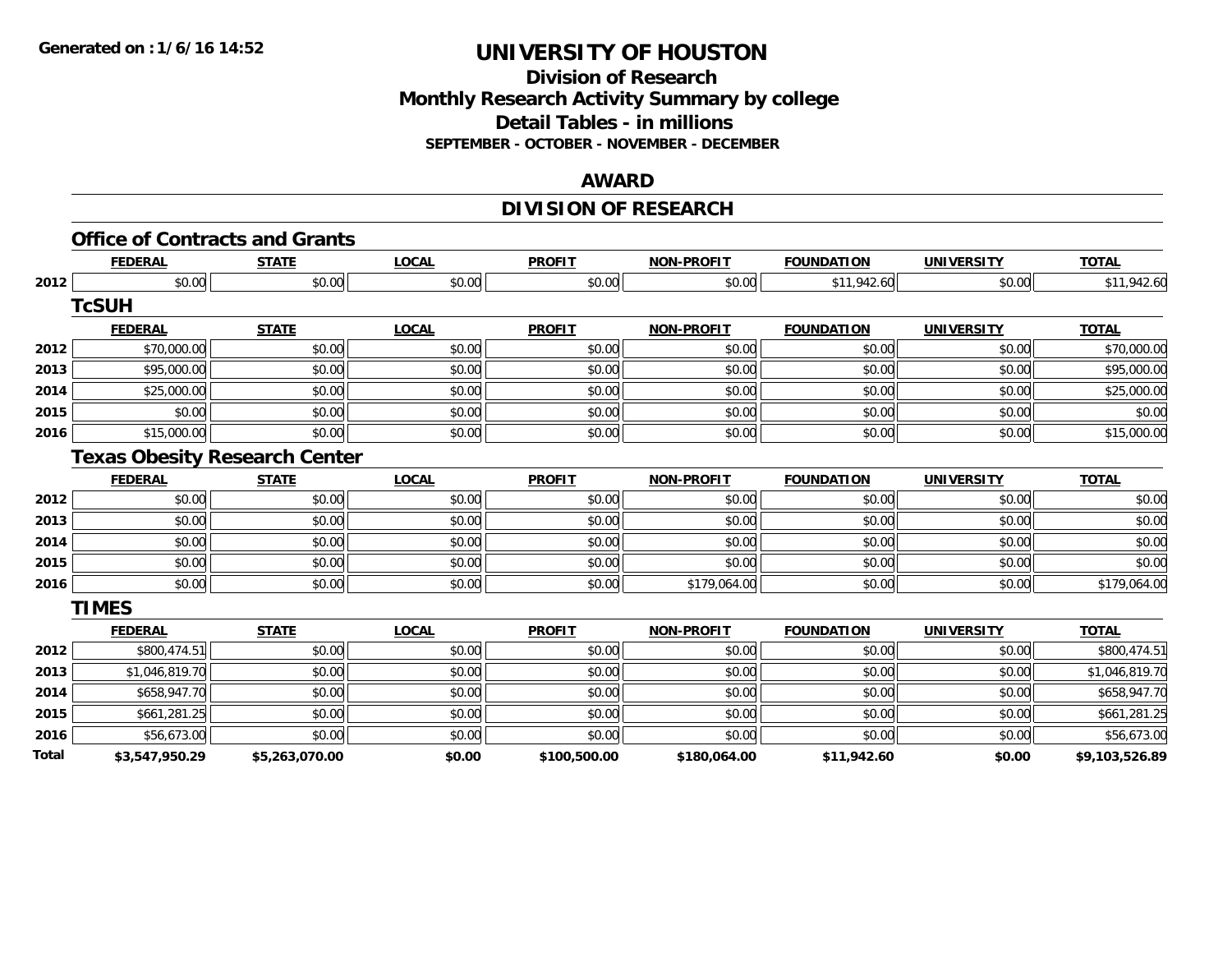## **Division of ResearchMonthly Research Activity Summary by college Detail Tables - in millionsSEPTEMBER - OCTOBER - NOVEMBER - DECEMBER**

#### **AWARD**

## **GRADUATE COLLEGE OF SOCIAL WORK**

## **Center for Drug and Social Policy Research**

|      | <b>FEDERAL</b> | <b>STATE</b> | <b>LOCAL</b> | <b>PROFIT</b> | <b>NON-PROFIT</b> | <b>FOUNDATION</b> | UNIVERSITY | <b>TOTAL</b> |
|------|----------------|--------------|--------------|---------------|-------------------|-------------------|------------|--------------|
| 2013 | \$6,097.29     | \$0.00       | \$0.00       | \$0.00        | \$0.00            | \$0.00            | \$0.00     | \$6,097.29   |
| 2015 | \$462,394.00   | \$0.00       | \$0.00       | \$0.00        | \$0.00            | \$0.00            | \$0.00     | \$462,394.00 |
| 2016 | \$75,000.00    | \$0.00       | \$0.00       | \$0.00        | \$0.00            | \$0.00            | \$0.00     | \$75,000.00  |

#### **Center for Health Equities & Evaluation Research**

|      | <b>FEDERAL</b> | <b>STATE</b> | <u>LOCAL</u> | <b>PROFIT</b> | <b>NON-PROFIT</b> | <b>FOUNDATION</b> | <b>UNIVERSITY</b> | <b>TOTAL</b> |
|------|----------------|--------------|--------------|---------------|-------------------|-------------------|-------------------|--------------|
| 2012 | \$151,349.55   | \$0.00       | \$0.00       | \$0.00        | \$0.00            | \$0.00            | \$0.00            | \$151,349.55 |
| 2013 | \$249,359.00   | \$0.00       | \$0.00       | \$0.00        | \$0.00            | \$0.00            | \$0.00            | \$249,359.00 |
| 2014 | \$206,260.00   | \$0.00       | \$0.00       | \$0.00        | \$0.00            | \$0.00            | \$0.00            | \$206,260.00 |
| 2015 | \$149,652.00   | \$0.00       | \$0.00       | \$0.00        | \$0.00            | \$0.00            | \$0.00            | \$149,652.00 |
| 2016 | \$240,512.00   | \$0.00       | \$0.00       | \$0.00        | \$0.00            | \$0.00            | \$0.00            | \$240,512.00 |

## **Child & Family for Innovative Research**

|      | <b>FEDERAL</b> | <b>STATE</b> | <u>LOCAL</u> | <b>PROFIT</b> | <b>NON-PROFIT</b> | <b>FOUNDATION</b> | <b>UNIVERSITY</b> | <b>TOTAL</b> |
|------|----------------|--------------|--------------|---------------|-------------------|-------------------|-------------------|--------------|
| 2012 | \$72,240.79    | \$0.00       | \$0.00       | \$176,507.00  | \$0.00            | \$0.00            | \$0.00            | \$248,747.79 |
| 2013 | \$495,166.99   | \$110,342.00 | \$0.00       | \$0.00        | \$0.00            | \$0.00            | \$0.00            | \$605,508.99 |
| 2014 | \$9,999.99     | \$0.00       | \$0.00       | \$0.00        | \$80,000.00       | \$0.00            | \$0.00            | \$89,999.99  |
| 2015 | \$12,458.65    | \$0.00       | \$0.00       | \$0.00        | \$0.00            | \$0.00            | \$0.00            | \$12,458.65  |
| 2016 | \$439,491.00   | \$0.00       | \$0.00       | \$0.00        | \$0.00            | \$55.56           | \$0.00            | \$439,546.56 |

#### **Community Projects - Social Work**

|      | ---- | $- - - -$ | $\sim$             | <b>DDOEIT</b><br>Ξπι. | <b>TIME</b> | INF                                                                      | <b>IBIT</b><br>Ш | <b>TOTA</b>      |
|------|------|-----------|--------------------|-----------------------|-------------|--------------------------------------------------------------------------|------------------|------------------|
| 2012 |      | $\sim$    | $\sim$ 0.0<br>v.vu | $\sim$<br>$\sim$<br>. | טט.         | $\begin{array}{c} \uparrow \\ \uparrow \\ \uparrow \end{array}$<br>יש.טי | ሐሴ ሰሴ<br>DU.UC   | .01 <sup>2</sup> |

### **Dean, Social Work**

|       | <b>FEDERAL</b> | <b>STATE</b> | LOCAL  | <b>PROFIT</b> | <b>NON-PROFIT</b> | <b>FOUNDATION</b> | <b>UNIVERSITY</b> | <b>TOTAL</b>   |
|-------|----------------|--------------|--------|---------------|-------------------|-------------------|-------------------|----------------|
| 2012  | \$16,568.50    | \$0.00       | \$0.00 | \$0.00        | \$0.00            | \$0.00            | \$0.00            | \$16,568.50    |
| 2013  | \$0.00         | \$0.00       | \$0.00 | \$0.00        | \$0.00            | \$0.00            | \$0.00            | \$0.00         |
| 2014  | \$0.00         | \$0.00       | \$0.00 | \$0.00        | \$0.00            | \$0.00            | \$0.00            | \$0.00         |
| 2015  | \$0.00         | \$0.00       | \$0.00 | \$0.00        | \$0.00            | \$0.00            | \$0.00            | \$0.00         |
| 2016  | \$25,000.00    | \$0.00       | \$0.00 | \$75,000.00   | \$0.00            | \$0.00            | \$0.00            | \$100,000.00   |
| Total | \$2,614,492.66 | \$110,342.00 | \$0.00 | \$251,507.00  | \$80,000.00       | \$55.56           | \$0.00            | \$3,056,397.22 |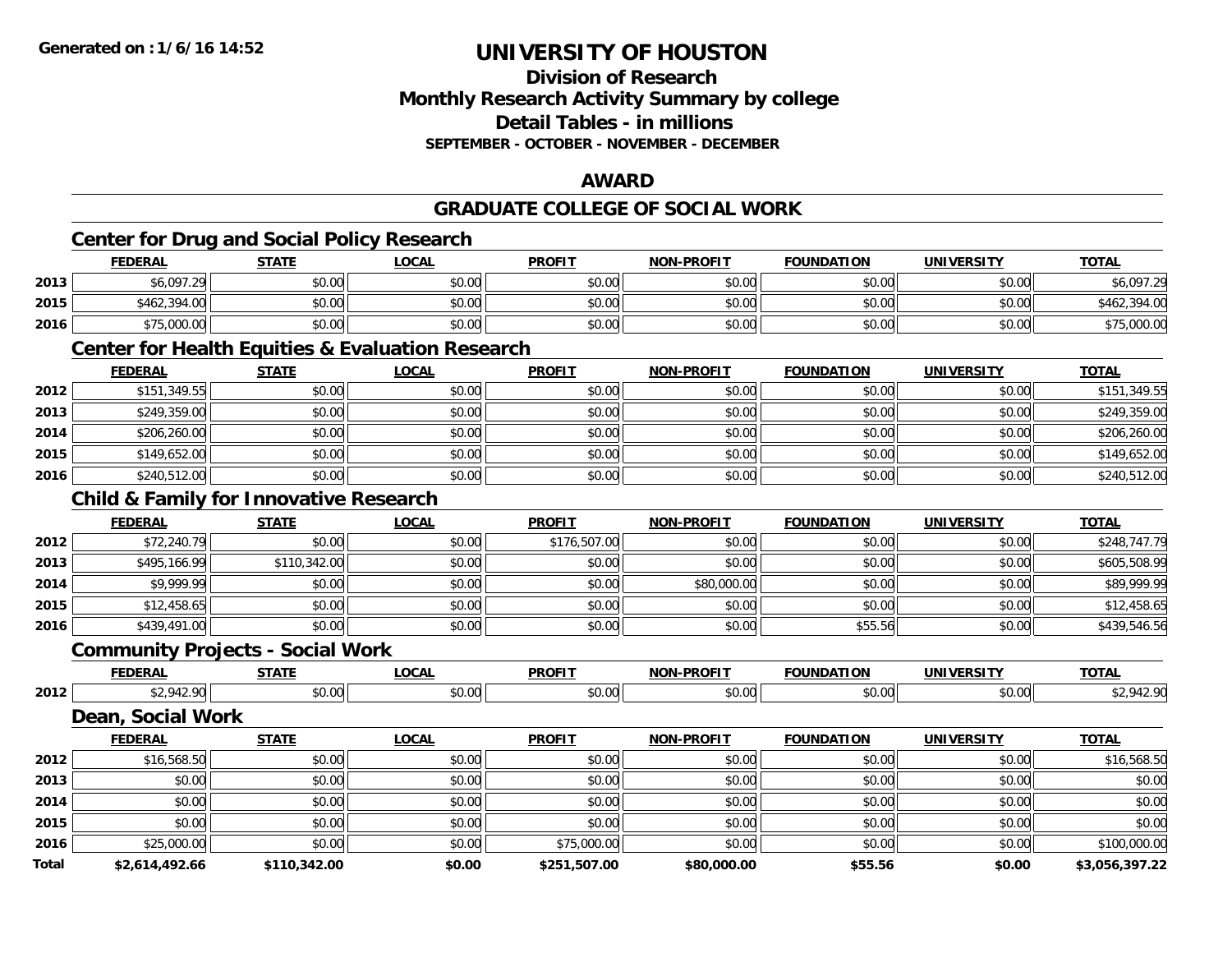### **Division of Research Monthly Research Activity Summary by college Detail Tables - in millions SEPTEMBER - OCTOBER - NOVEMBER - DECEMBER**

#### **AWARD**

### **HILTON COLLEGE OF HOTEL AND RESTAURANT MANAGEMENT**

### **Hotel and Restaurant Management**

|              | <b>FEDERAL</b> | <u>STATE</u> | <u>LOCAL</u> | <b>PROFIT</b> | <b>NON-PROFIT</b> | <b>FOUNDATION</b> | UNIVERSITY | <b>TOTAL</b> |
|--------------|----------------|--------------|--------------|---------------|-------------------|-------------------|------------|--------------|
| 2012         | \$0.00         | \$103.763.44 | \$0.00       | \$1,500.00    | \$10,887.00       | \$0.00            | \$0.00     | \$116,150.44 |
| 2014         | \$143,232.00   | \$0.00       | \$0.00       | \$0.00        | \$0.00            | \$58,902.00       | \$0.00     | \$202,134.00 |
| 2016         | \$223,304.40   | \$0.00       | \$0.00       | \$0.00        | \$0.00            | \$0.00            | \$0.00     | \$223,304.40 |
| <b>Total</b> | \$366,536.40   | \$103,763.44 | \$0.00       | \$1,500.00    | \$10,887.00       | \$58,902.00       | \$0.00     | \$541,588.84 |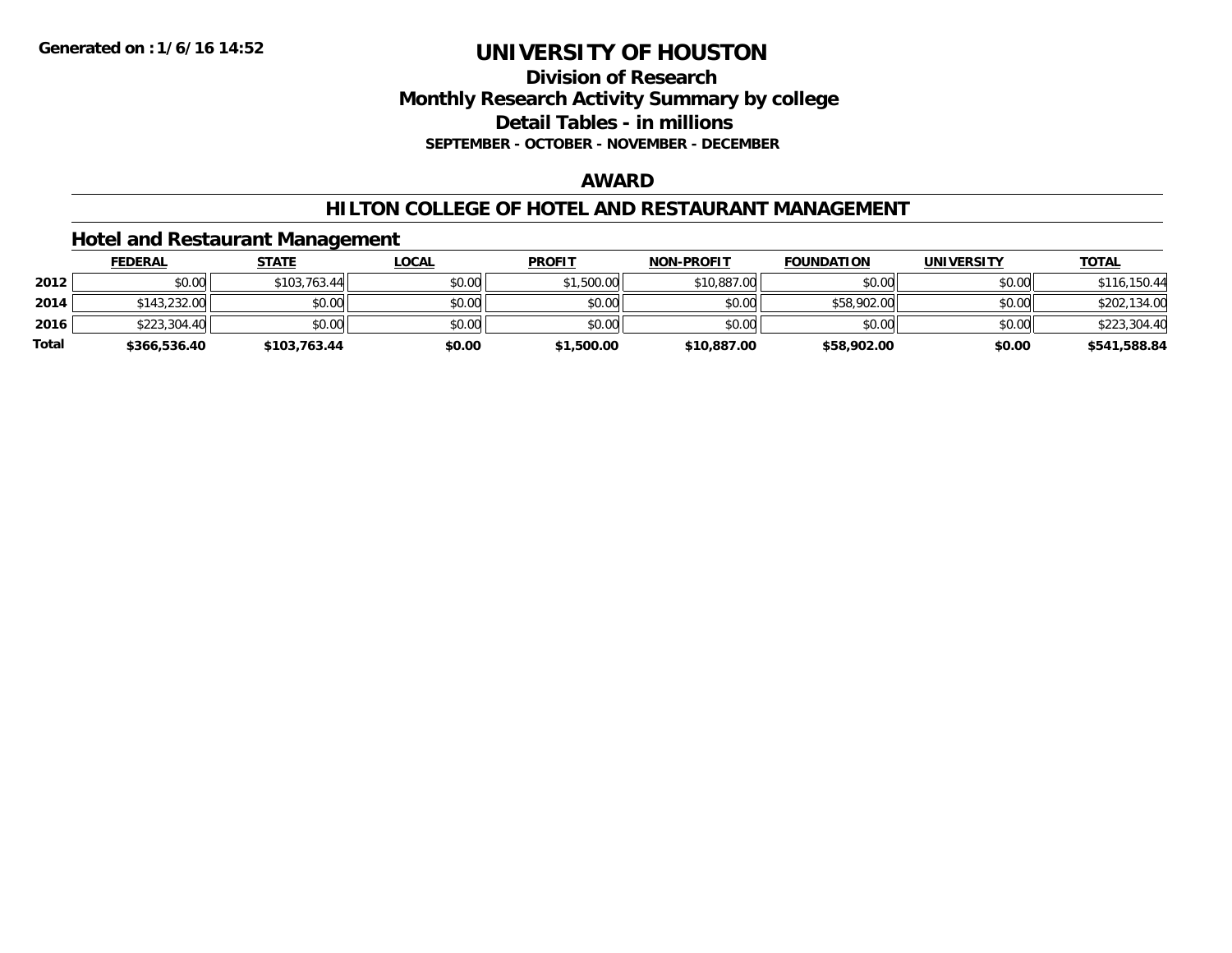## **Division of Research Monthly Research Activity Summary by college Detail Tables - in millions SEPTEMBER - OCTOBER - NOVEMBER - DECEMBER**

#### **AWARD**

#### **HONORS COLLEGE**

## **Dean, Honors College**

|       | <b>FEDERAL</b>      | <b>STATE</b> | LOCAL  | <b>PROFIT</b> | <b>NON-PROFIT</b> | <b>FOUNDATION</b> | <b>UNIVERSITY</b> | <b>TOTAL</b> |
|-------|---------------------|--------------|--------|---------------|-------------------|-------------------|-------------------|--------------|
| 2012  | \$34.951.70<br>DJ4. | \$0.00       | \$0.00 | \$0.00        | \$0.00            | \$0.00            | \$0.00            | \$34,951.70  |
| 2014  | \$0.00              | \$0.00       | \$0.00 | \$0.00        | \$0.00            | \$0.00            | \$0.00            | \$0.00       |
| Total | \$34,951.70         | \$0.00       | \$0.00 | \$0.00        | \$0.00            | \$0.00            | \$0.00            | \$34,951.70  |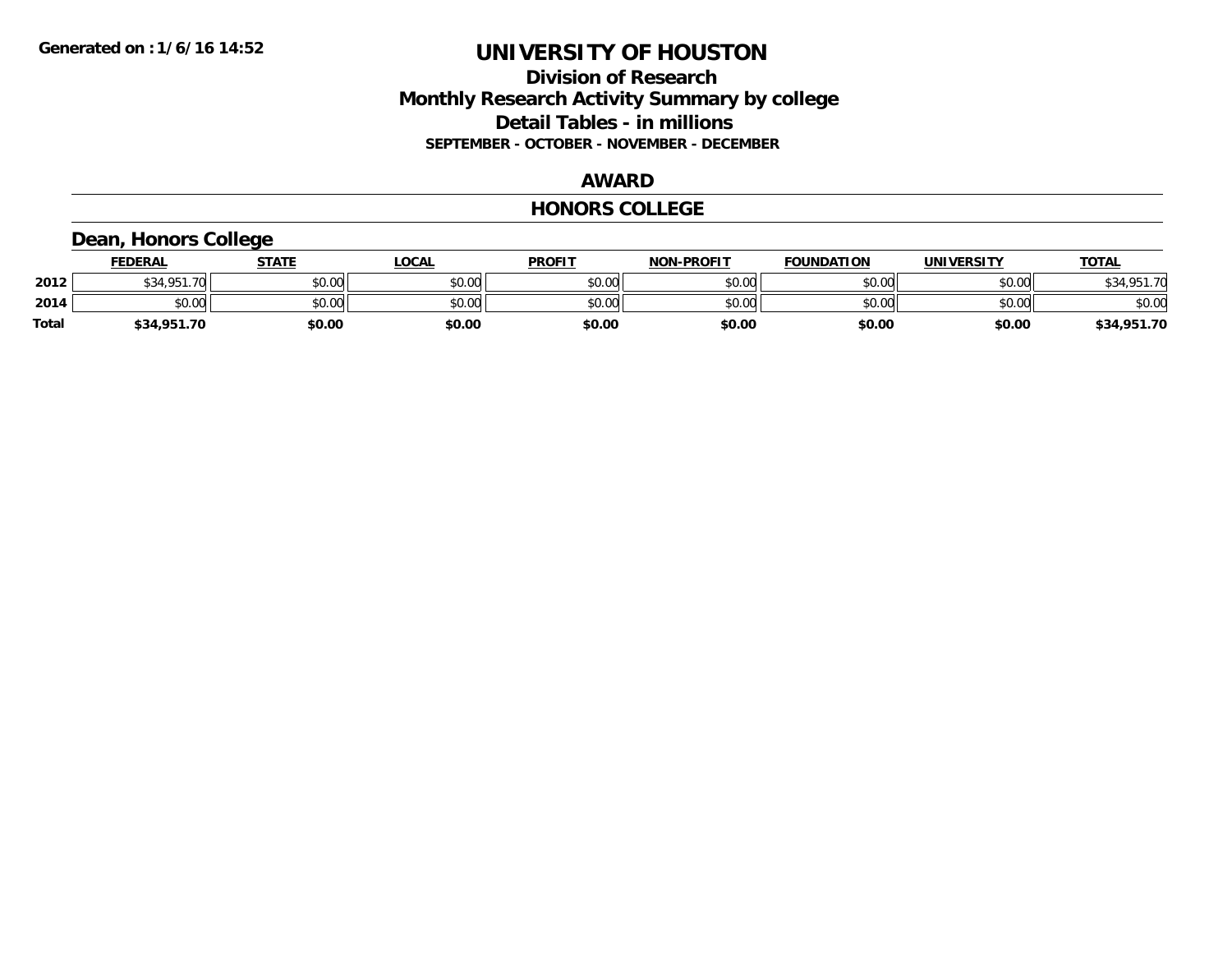**Division of Research Monthly Research Activity Summary by college Detail Tables - in millions SEPTEMBER - OCTOBER - NOVEMBER - DECEMBER**

#### **AWARD**

#### **OTHER OUTSIDE ORGANIZATIONS USED FOR CPHS LOGINS**

|              | .<br>Center  |        |        |               |                   |                   |                   |              |  |  |
|--------------|--------------|--------|--------|---------------|-------------------|-------------------|-------------------|--------------|--|--|
|              | <b>EDERA</b> | STATI  | .OCAI  | <b>PROFIT</b> | <b>NON-PROFIT</b> | <b>FOUNDATION</b> | <b>UNIVERSITY</b> | <b>TOTAL</b> |  |  |
| 2014         | \$0.00       | \$0.00 | \$0.00 | \$0.00        | \$0.00            | \$0.00            | \$0.00            | \$0.00       |  |  |
| <b>Total</b> | \$0.00       | \$0.00 | \$0.00 | \$0.00        | \$0.00            | \$0.00            | \$0.00            | \$0.00       |  |  |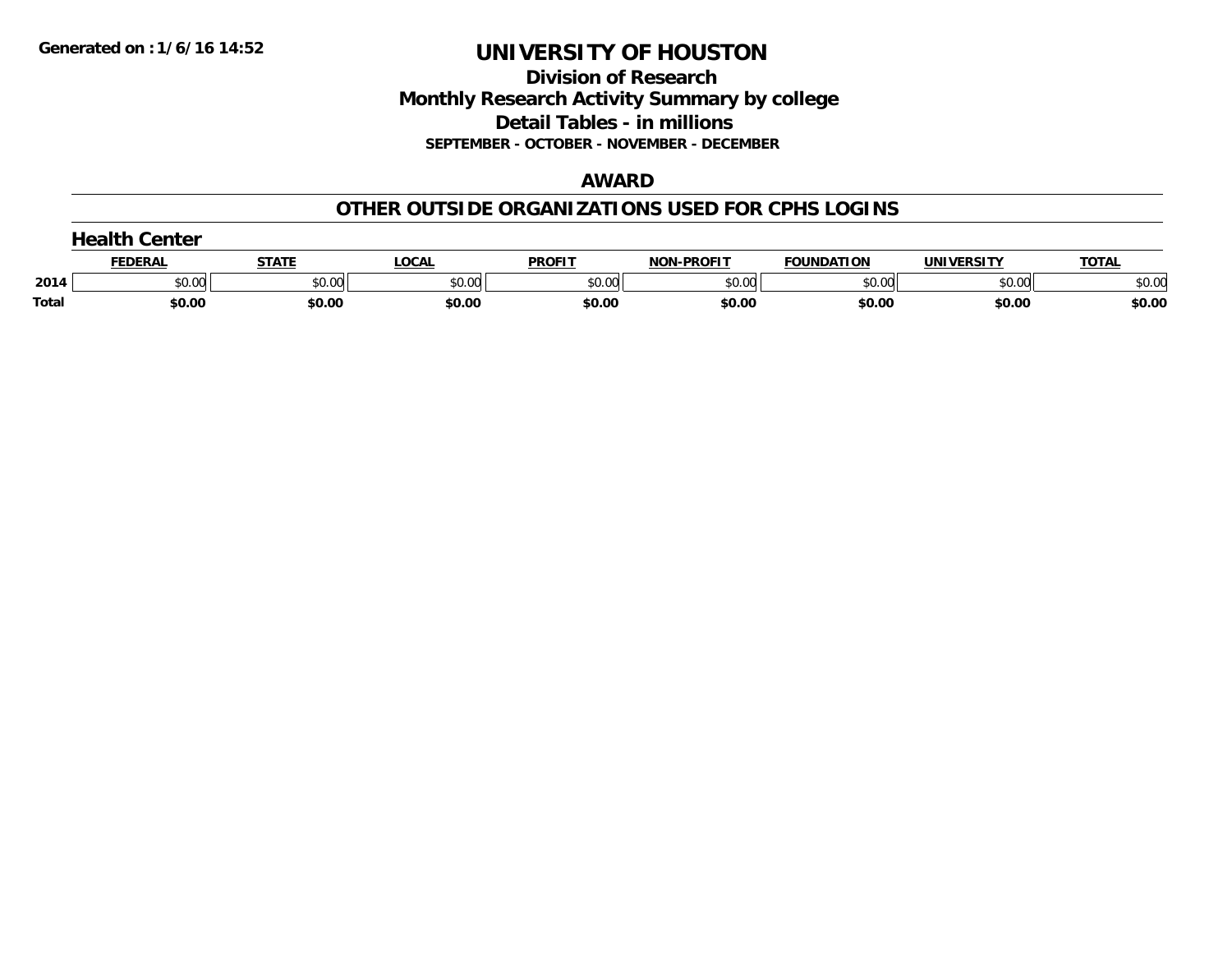## **Division of Research Monthly Research Activity Summary by college Detail Tables - in millions SEPTEMBER - OCTOBER - NOVEMBER - DECEMBER**

#### **AWARD**

#### **PRESIDENT**

#### **Office of the President**

|       | <b>FEDERAL</b> | <b>STATE</b> | <b>LOCAL</b> | <b>PROFIT</b> | <b>NON-PROFIT</b> | <b>FOUNDATION</b> | <b>UNIVERSITY</b> | <u>TOTAL</u> |
|-------|----------------|--------------|--------------|---------------|-------------------|-------------------|-------------------|--------------|
| 2014  | \$0.00         | \$0.00       | \$0.00       | \$0.00        | \$0.00            | \$0.00            | \$0.00            | \$0.00       |
| 2015  | \$0.00         | \$0.00       | \$0.00       | \$0.00        | \$0.00            | \$0.00            | \$0.00            | \$0.00       |
| 2016  | \$0.00         | \$0.00       | \$0.00       | \$0.00        | \$0.00            | \$0.00            | \$0.00            | \$0.00       |
| Total | \$0.00         | \$0.00       | \$0.00       | \$0.00        | \$0.00            | \$0.00            | \$0.00            | \$0.00       |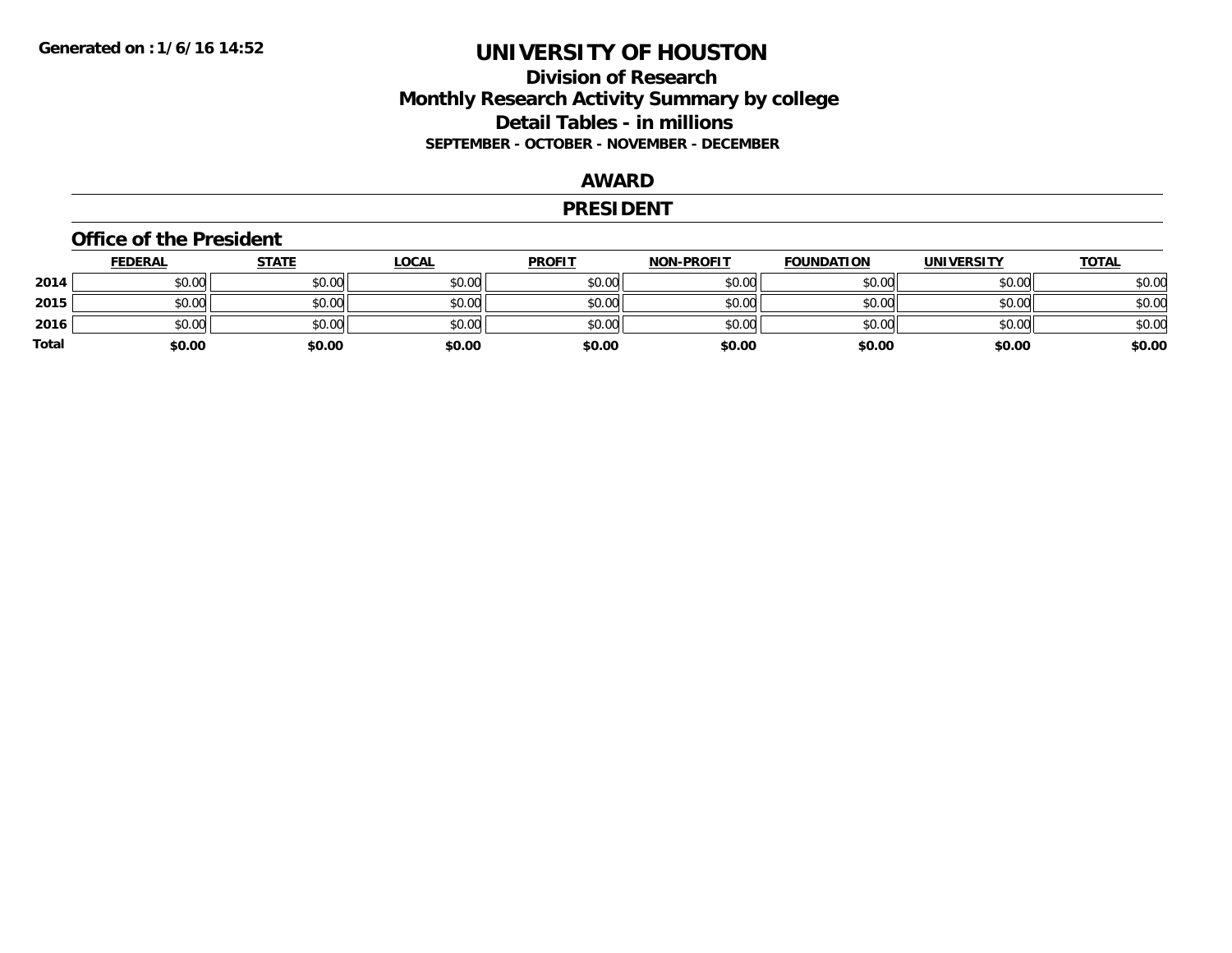### **Division of Research Monthly Research Activity Summary by college Detail Tables - in millions SEPTEMBER - OCTOBER - NOVEMBER - DECEMBER**

#### **AWARD**

## **SCHOOL OF NURSING**

### **Dean, School of Nursing**

|              | <b>DERAI</b> | <b>STATE</b>           | <b>OCAL</b>             | <b>PROFIT</b> | <b>DDAEIT</b><br><b>ארות</b> | <b>FOUNDATION</b> | UNIVERSITY | TOTAL  |
|--------------|--------------|------------------------|-------------------------|---------------|------------------------------|-------------------|------------|--------|
| 2016         | \$0.00       | 0 <sup>n</sup><br>υυ., | 0 <sup>n</sup><br>50.UC | 0000<br>JU.UU | ልስ ባህ<br>,u.uu               | $\Lambda$         | \$0.00     | $\sim$ |
| <b>Total</b> | \$0.00       | \$0.00                 | \$0.00                  | \$0.00        | \$0.00                       | 104.00<br>* 1 -   | \$0.00     | 404.00 |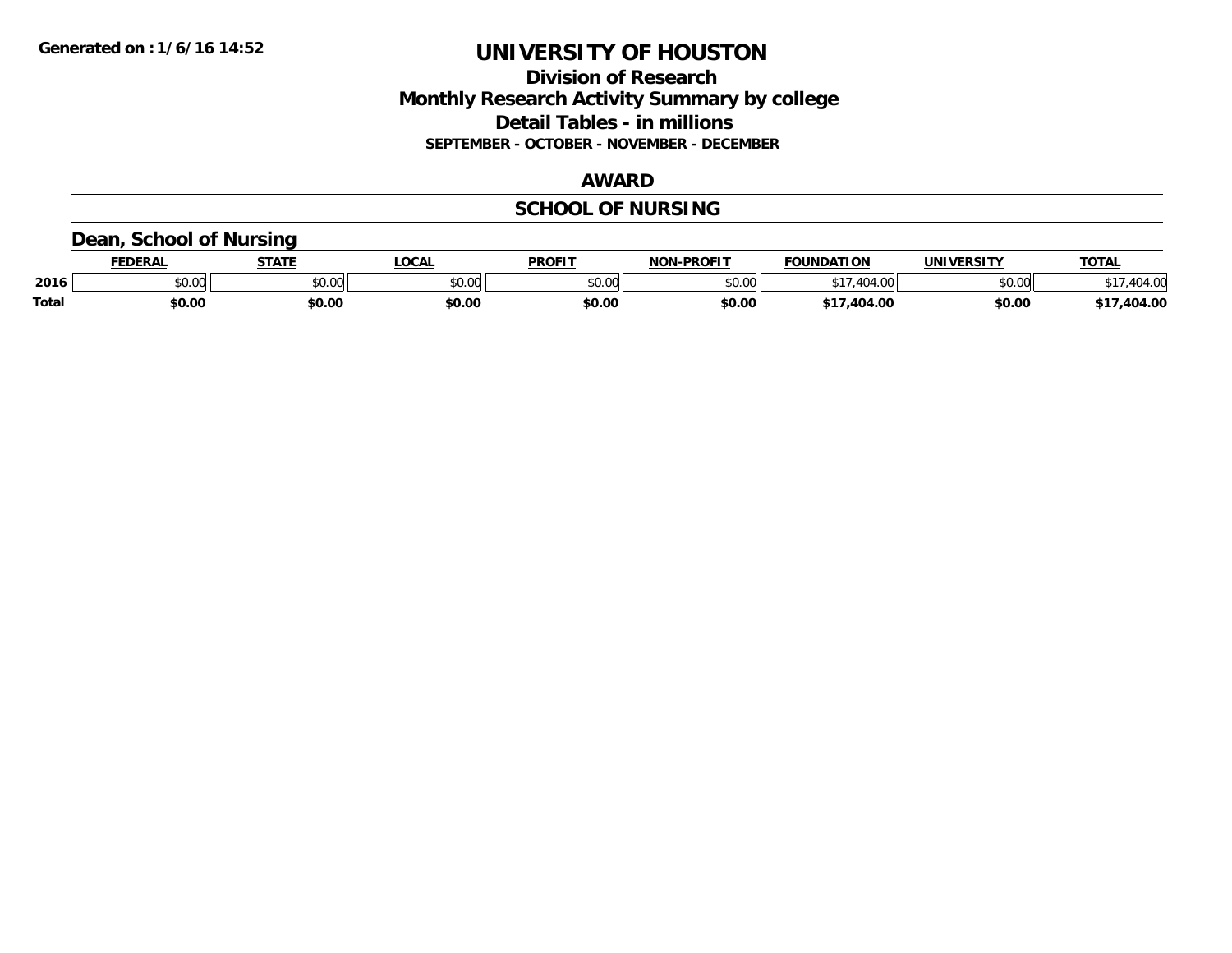**2016**

# **UNIVERSITY OF HOUSTON**

## **Division of ResearchMonthly Research Activity Summary by college Detail Tables - in millions SEPTEMBER - OCTOBER - NOVEMBER - DECEMBER**

### **AWARD**

#### **SENIOR V.P. FOR ACADEMIC AFFAIRS AND PROVOST**

|      | <b>Challenger Program</b>                           |                                      |              |               |                   |                   |                   |              |  |  |  |
|------|-----------------------------------------------------|--------------------------------------|--------------|---------------|-------------------|-------------------|-------------------|--------------|--|--|--|
|      | <b>FEDERAL</b>                                      | <b>STATE</b>                         | <b>LOCAL</b> | <b>PROFIT</b> | NON-PROFIT        | <b>FOUNDATION</b> | <b>UNIVERSITY</b> | <b>TOTAL</b> |  |  |  |
| 2012 | \$0.00                                              | \$0.00                               | \$0.00       | \$0.00        | \$0.00            | \$0.00            | \$0.00            | \$0.00       |  |  |  |
| 2013 | \$0.00                                              | \$0.00                               | \$0.00       | \$0.00        | \$0.00            | \$0.00            | \$0.00            | \$0.00       |  |  |  |
| 2014 | \$0.00                                              | \$0.00                               | \$0.00       | \$0.00        | \$0.00            | \$0.00            | \$0.00            | \$0.00       |  |  |  |
| 2015 | \$0.00                                              | \$0.00                               | \$0.00       | \$0.00        | \$0.00            | \$0.00            | \$0.00            | \$0.00       |  |  |  |
|      | <b>Learning Support Services</b>                    |                                      |              |               |                   |                   |                   |              |  |  |  |
|      | <b>FEDERAL</b>                                      | <b>STATE</b>                         | <b>LOCAL</b> | <b>PROFIT</b> | <b>NON-PROFIT</b> | <b>FOUNDATION</b> | <b>UNIVERSITY</b> | <b>TOTAL</b> |  |  |  |
| 2012 | \$0.00                                              | \$0.00                               | \$0.00       | \$0.00        | \$0.00            | \$0.00            | \$0.00            | \$0.00       |  |  |  |
|      | <b>Pre-Health Advising</b>                          |                                      |              |               |                   |                   |                   |              |  |  |  |
|      | <b>FEDERAL</b>                                      | <b>STATE</b>                         | <b>LOCAL</b> | <b>PROFIT</b> | <b>NON-PROFIT</b> | <b>FOUNDATION</b> | <b>UNIVERSITY</b> | <b>TOTAL</b> |  |  |  |
| 2015 | \$0.00                                              | \$0.00                               | \$0.00       | \$0.00        | \$0.00            | \$0.00            | \$0.00            | \$0.00       |  |  |  |
|      | <b>Senior V.P. for Academic Affairs and Provost</b> |                                      |              |               |                   |                   |                   |              |  |  |  |
|      | <b>FEDERAL</b>                                      | <b>STATE</b>                         | <b>LOCAL</b> | <b>PROFIT</b> | <b>NON-PROFIT</b> | <b>FOUNDATION</b> | <b>UNIVERSITY</b> | <b>TOTAL</b> |  |  |  |
| 2012 | \$0.00                                              | \$0.00                               | \$0.00       | \$75,000.00   | \$0.00            | \$0.00            | \$0.00            | \$75,000.00  |  |  |  |
| 2013 | \$0.00                                              | \$0.00                               | \$0.00       | \$0.00        | \$0.00            | \$0.00            | \$0.00            | \$0.00       |  |  |  |
|      | <b>UH Energy</b>                                    |                                      |              |               |                   |                   |                   |              |  |  |  |
|      | <b>FEDERAL</b>                                      | <b>STATE</b>                         | <b>LOCAL</b> | <b>PROFIT</b> | <b>NON-PROFIT</b> | <b>FOUNDATION</b> | <b>UNIVERSITY</b> | <b>TOTAL</b> |  |  |  |
| 2015 | \$0.00                                              | \$0.00                               | \$0.00       | \$0.00        | \$0.00            | \$0.00            | \$0.00            | \$0.00       |  |  |  |
| 2016 | \$0.00                                              | \$0.00                               | \$0.00       | \$0.00        | \$0.00            | \$0.00            | \$0.00            | \$0.00       |  |  |  |
|      | <b>Undergraduate Scholars</b>                       |                                      |              |               |                   |                   |                   |              |  |  |  |
|      | <b>FEDERAL</b>                                      | <b>STATE</b>                         | <b>LOCAL</b> | <b>PROFIT</b> | <b>NON-PROFIT</b> | <b>FOUNDATION</b> | <b>UNIVERSITY</b> | <b>TOTAL</b> |  |  |  |
| 2012 | \$0.00                                              | \$19,051.00                          | \$0.00       | \$0.00        | \$0.00            | \$0.00            | \$0.00            | \$19,051.00  |  |  |  |
| 2013 | \$0.00                                              | \$19,050.00                          | \$0.00       | \$0.00        | \$0.00            | \$0.00            | \$0.00            | \$19,050.00  |  |  |  |
| 2014 | \$0.00                                              | \$20,330.00                          | \$0.00       | \$0.00        | \$0.00            | \$0.00            | \$0.00            | \$20,330.00  |  |  |  |
|      |                                                     | <b>Undergraduate Student Success</b> |              |               |                   |                   |                   |              |  |  |  |
|      | <b>FEDERAL</b>                                      | <b>STATE</b>                         | <b>LOCAL</b> | <b>PROFIT</b> | <b>NON-PROFIT</b> | <b>FOUNDATION</b> | <b>UNIVERSITY</b> | <b>TOTAL</b> |  |  |  |
| 2013 | \$0.00                                              | \$130,000.00                         | \$0.00       | \$0.00        | \$0.00            | \$0.00            | \$0.00            | \$130,000.00 |  |  |  |
| 2014 | \$0.00                                              | \$10,000.00                          | \$0.00       | \$0.00        | \$0.00            | \$0.00            | \$0.00            | \$10,000.00  |  |  |  |
| 2015 | \$0.00                                              | \$0.00                               | \$0.00       | \$0.00        | \$0.00            | \$0.00            | \$0.00            | \$0.00       |  |  |  |

6 \$0.00 \$0.00 \$9,759.30 \$0.00 \$0.00 \$0.00 \$0.00 \$0.00 \$0.00 \$0.00 \$0.00 \$0.00 \$9,759.30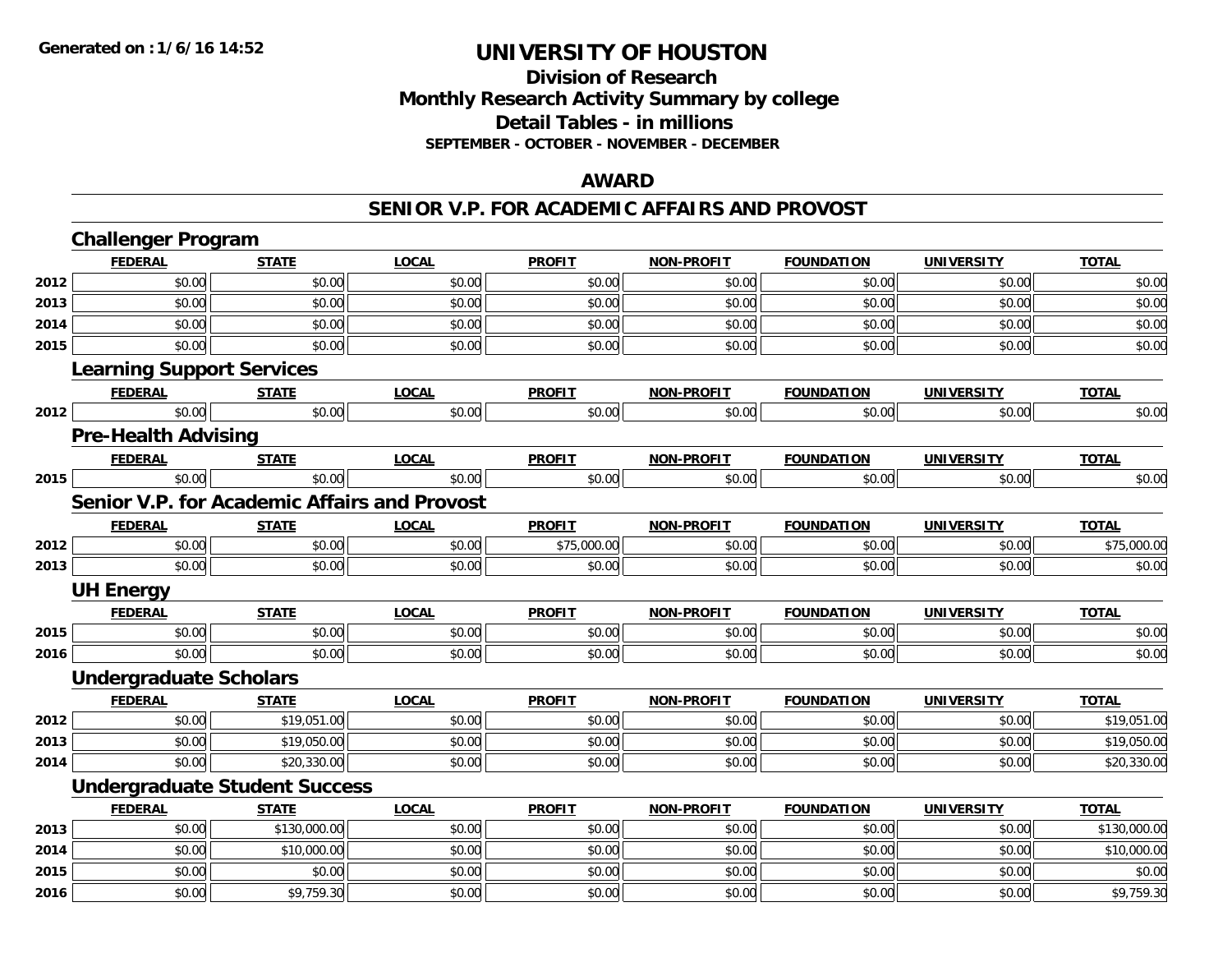### **Division of Research Monthly Research Activity Summary by college Detail Tables - in millions SEPTEMBER - OCTOBER - NOVEMBER - DECEMBER**

### **AWARD**

#### **SENIOR V.P. FOR ACADEMIC AFFAIRS AND PROVOST**

### **Undergraduate Student Success Center**

|       | <b>FEDERAL</b> | <b>STATE</b> | <b>LOCAL</b> | <b>PROFIT</b> | <b>NON-PROFIT</b> | <b>FOUNDATION</b> | <b>UNIVERSITY</b> | <b>TOTAL</b>   |
|-------|----------------|--------------|--------------|---------------|-------------------|-------------------|-------------------|----------------|
| 2012  | \$301,376.00   | \$130,000.00 | \$0.00       | \$0.00        | \$77,158.00       | \$0.00            | \$0.00            | \$508,534.00   |
| 2013  | \$378,534.00   | \$134,767.00 | \$0.00       | \$0.00        | \$0.00            | \$0.00            | \$0.00            | \$513,301.00   |
| 2014  | \$364,114.00   | \$134,767.00 | \$0.00       | \$0.00        | \$0.00            | \$0.00            | \$0.00            | \$498,881.00   |
| 2015  | \$301,376.00   | \$137,767.00 | \$0.00       | \$0.00        | \$78,500.00       | \$0.00            | \$0.00            | \$517,643.00   |
| 2016  | \$0.00         | \$137,767.00 | \$0.00       | \$0.00        | \$0.00            | \$0.00            | \$0.00            | \$137,767.00   |
| Total | \$1,345,400.00 | \$883,258.30 | \$0.00       | \$75,000.00   | \$155,658.00      | \$0.00            | \$0.00            | \$2,459,316.30 |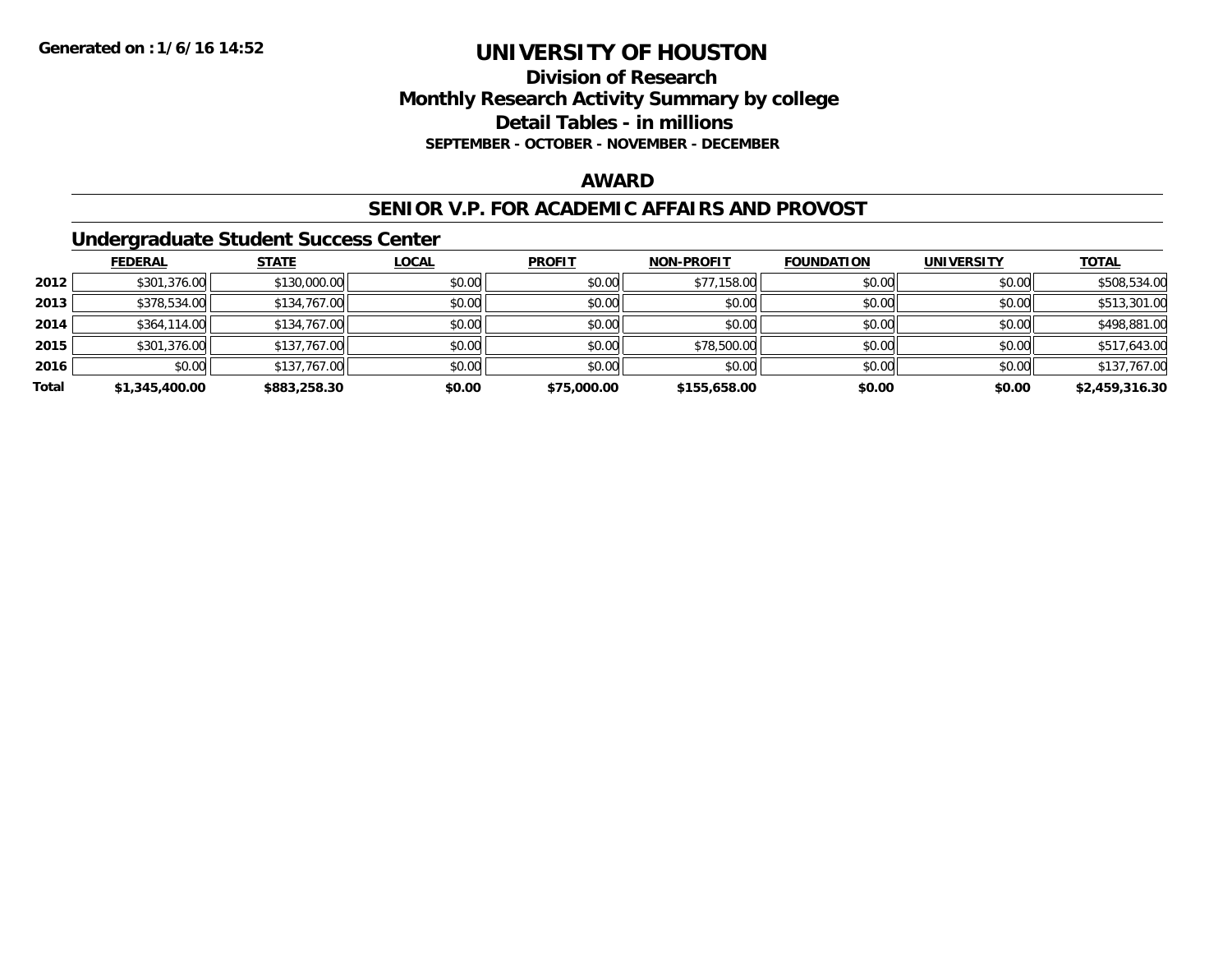### **Division of Research Monthly Research Activity Summary by college Detail Tables - in millions SEPTEMBER - OCTOBER - NOVEMBER - DECEMBER**

#### **AWARD**

#### **UH LAW CENTER**

|              | Dean, Law      |              |              |               |                   |                   |                   |              |
|--------------|----------------|--------------|--------------|---------------|-------------------|-------------------|-------------------|--------------|
|              | <b>FEDERAL</b> | <b>STATE</b> | <b>LOCAL</b> | <b>PROFIT</b> | <b>NON-PROFIT</b> | <b>FOUNDATION</b> | <b>UNIVERSITY</b> | <b>TOTAL</b> |
| 2013         | \$0.00         | \$0.00       | \$0.00       | \$0.00        | \$0.00            | \$0.00            | \$0.00            | \$0.00       |
|              | Law-UH         |              |              |               |                   |                   |                   |              |
|              | <b>FEDERAL</b> | <b>STATE</b> | <b>LOCAL</b> | <b>PROFIT</b> | <b>NON-PROFIT</b> | <b>FOUNDATION</b> | <b>UNIVERSITY</b> | <b>TOTAL</b> |
| 2012         | \$2,942.90     | \$160,000.00 | \$0.00       | \$0.00        | \$0.00            | \$0.00            | \$0.00            | \$162,942.90 |
| 2013         | \$110,000.00   | \$114,000.00 | \$0.00       | \$0.00        | \$0.00            | \$0.00            | \$0.00            | \$224,000.00 |
| 2014         | \$13,473.75    | \$314,000.00 | \$0.00       | \$0.00        | \$0.00            | \$0.00            | \$0.00            | \$327,473.75 |
| 2016         | \$0.00         | \$100,000.00 | \$0.00       | \$0.00        | \$0.00            | \$0.00            | \$0.00            | \$100,000.00 |
| <b>Total</b> | \$126,416.65   | \$688,000.00 | \$0.00       | \$0.00        | \$0.00            | \$0.00            | \$0.00            | \$814,416.65 |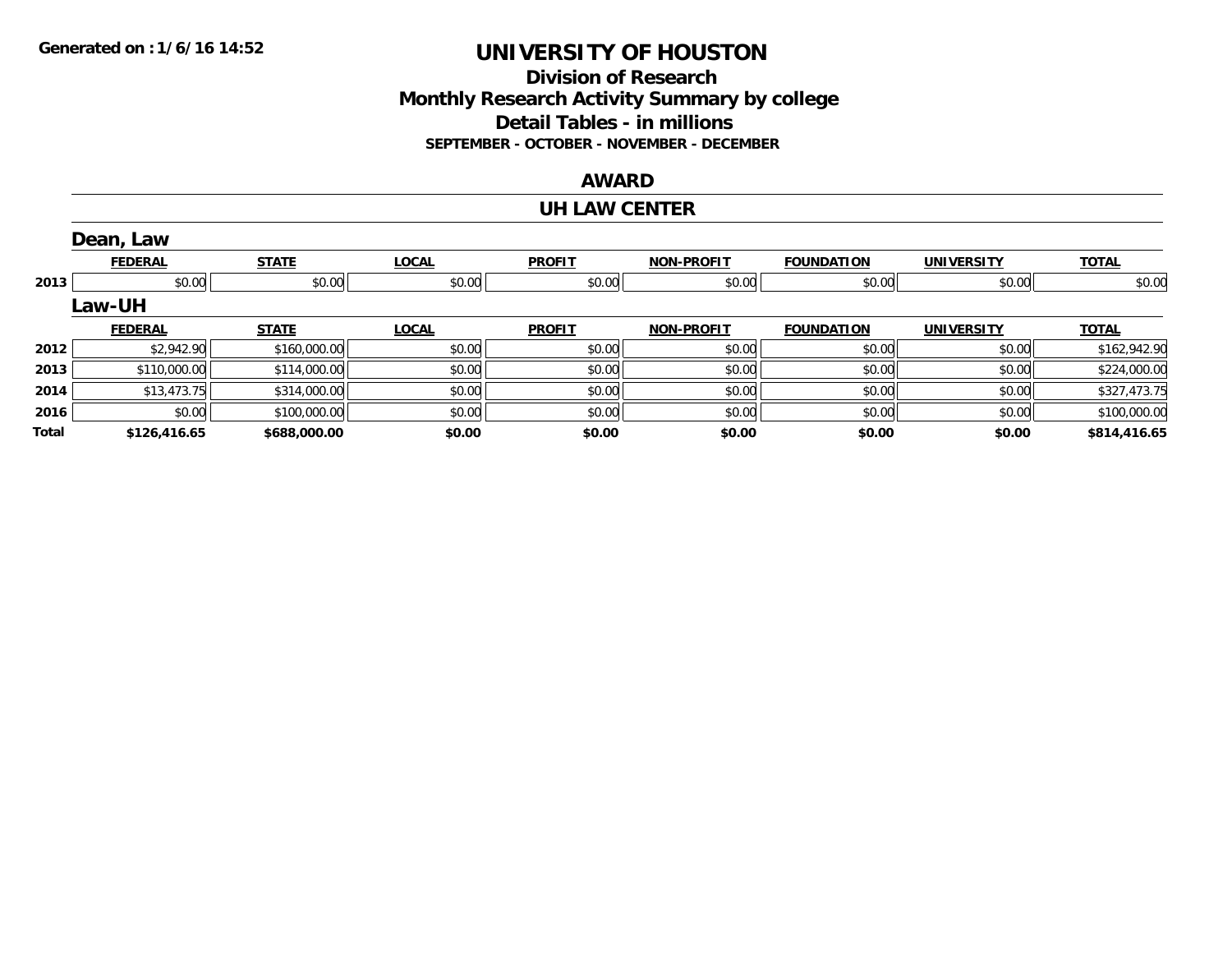### **Division of Research Monthly Research Activity Summary by college Detail Tables - in millions SEPTEMBER - OCTOBER - NOVEMBER - DECEMBER**

#### **AWARD**

#### **UKNOWN COLLEGE**

|       | <b>Unknown Department</b>                |              |              |               |                   |                   |                   |              |
|-------|------------------------------------------|--------------|--------------|---------------|-------------------|-------------------|-------------------|--------------|
|       | <b>FEDERAL</b>                           | <b>STATE</b> | <b>LOCAL</b> | <b>PROFIT</b> | <b>NON-PROFIT</b> | <b>FOUNDATION</b> | <b>UNIVERSITY</b> | <b>TOTAL</b> |
| 2016  | \$0.00                                   | \$0.00       | \$0.00       | \$0.00        | \$0.00            | \$0.00            | \$0.00            | \$0.00       |
|       | Wrong Department - Please Dont Select It |              |              |               |                   |                   |                   |              |
|       | <b>FEDERAL</b>                           | <b>STATE</b> | <b>LOCAL</b> | <b>PROFIT</b> | <b>NON-PROFIT</b> | <b>FOUNDATION</b> | <b>UNIVERSITY</b> | <b>TOTAL</b> |
| 2013  | \$15,730.00                              | \$0.00       | \$0.00       | \$0.00        | \$0.00            | \$0.00            | \$0.00            | \$15,730.00  |
| Total | \$15,730.00                              | \$0.00       | \$0.00       | \$0.00        | \$0.00            | \$0.00            | \$0.00            | \$15,730.00  |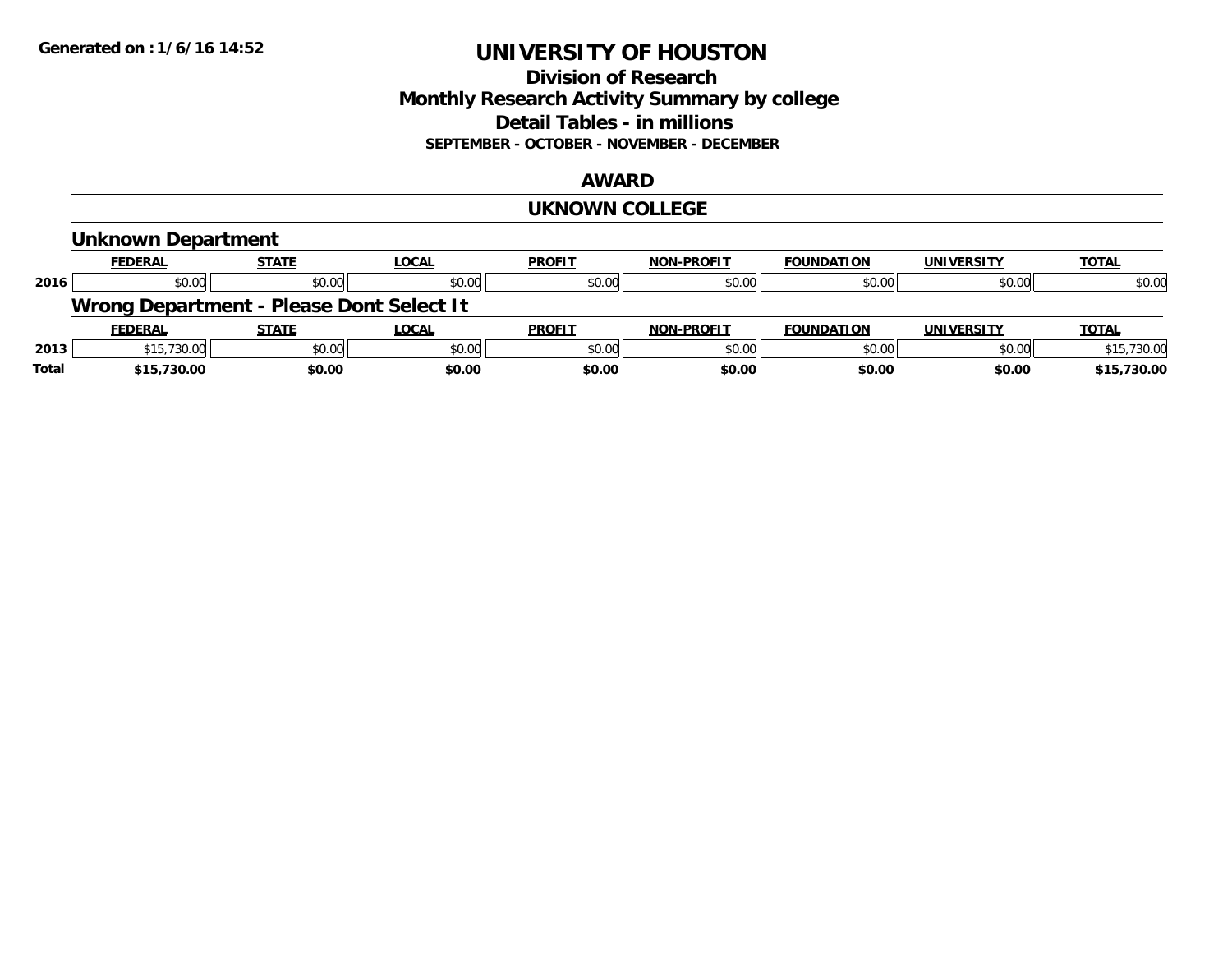### **Division of Research Monthly Research Activity Summary by college Detail Tables - in millions SEPTEMBER - OCTOBER - NOVEMBER - DECEMBER**

#### **AWARD**

## **VICE PRESIDENT FOR ADMINISTRATION**

|       | <b>KUHF - Radio</b>         |              |              |               |                   |                   |                   |                |
|-------|-----------------------------|--------------|--------------|---------------|-------------------|-------------------|-------------------|----------------|
|       | <b>FEDERAL</b>              | <b>STATE</b> | <b>LOCAL</b> | <b>PROFIT</b> | <b>NON-PROFIT</b> | <b>FOUNDATION</b> | <b>UNIVERSITY</b> | <b>TOTAL</b>   |
| 2012  | \$0.00                      | \$0.00       | \$0.00       | \$0.00        | \$2,266,596.00    | \$0.00            | \$0.00            | \$2,266,596.00 |
| 2014  | \$0.00                      | \$0.00       | \$0.00       | \$0.00        | \$1,462,025.00    | \$0.00            | \$0.00            | \$1,462,025.00 |
| 2016  | \$0.00                      | \$0.00       | \$0.00       | \$0.00        | \$2,338,322.00    | \$0.00            | \$0.00            | \$2,338,322.00 |
|       | <b>KUHT-TV</b>              |              |              |               |                   |                   |                   |                |
|       | <b>FEDERAL</b>              | <b>STATE</b> | <b>LOCAL</b> | <b>PROFIT</b> | <b>NON-PROFIT</b> | <b>FOUNDATION</b> | <b>UNIVERSITY</b> | <b>TOTAL</b>   |
| 2012  | \$0.00                      | \$0.00       | \$0.00       | \$0.00        | \$14,132.00       | \$0.00            | \$0.00            | \$14,132.00    |
|       | <b>Physical Plant</b>       |              |              |               |                   |                   |                   |                |
|       | <b>FEDERAL</b>              | <b>STATE</b> | <b>LOCAL</b> | <b>PROFIT</b> | <b>NON-PROFIT</b> | <b>FOUNDATION</b> | <b>UNIVERSITY</b> | <b>TOTAL</b>   |
| 2013  | \$0.00                      | \$0.00       | \$0.00       | \$0.00        | \$0.00            | \$0.00            | \$0.00            | \$0.00         |
|       | <b>UH Police Department</b> |              |              |               |                   |                   |                   |                |
|       | <b>FEDERAL</b>              | <b>STATE</b> | <b>LOCAL</b> | <b>PROFIT</b> | <b>NON-PROFIT</b> | <b>FOUNDATION</b> | <b>UNIVERSITY</b> | <b>TOTAL</b>   |
| 2014  | \$3,000.00                  | \$0.00       | \$0.00       | \$0.00        | \$0.00            | \$0.00            | \$0.00            | \$3,000.00     |
| 2016  | \$3,000.00                  | \$0.00       | \$0.00       | \$0.00        | \$0.00            | \$0.00            | \$0.00            | \$3,000.00     |
| Total | \$6,000.00                  | \$0.00       | \$0.00       | \$0.00        | \$6,081,075.00    | \$0.00            | \$0.00            | \$6,087,075.00 |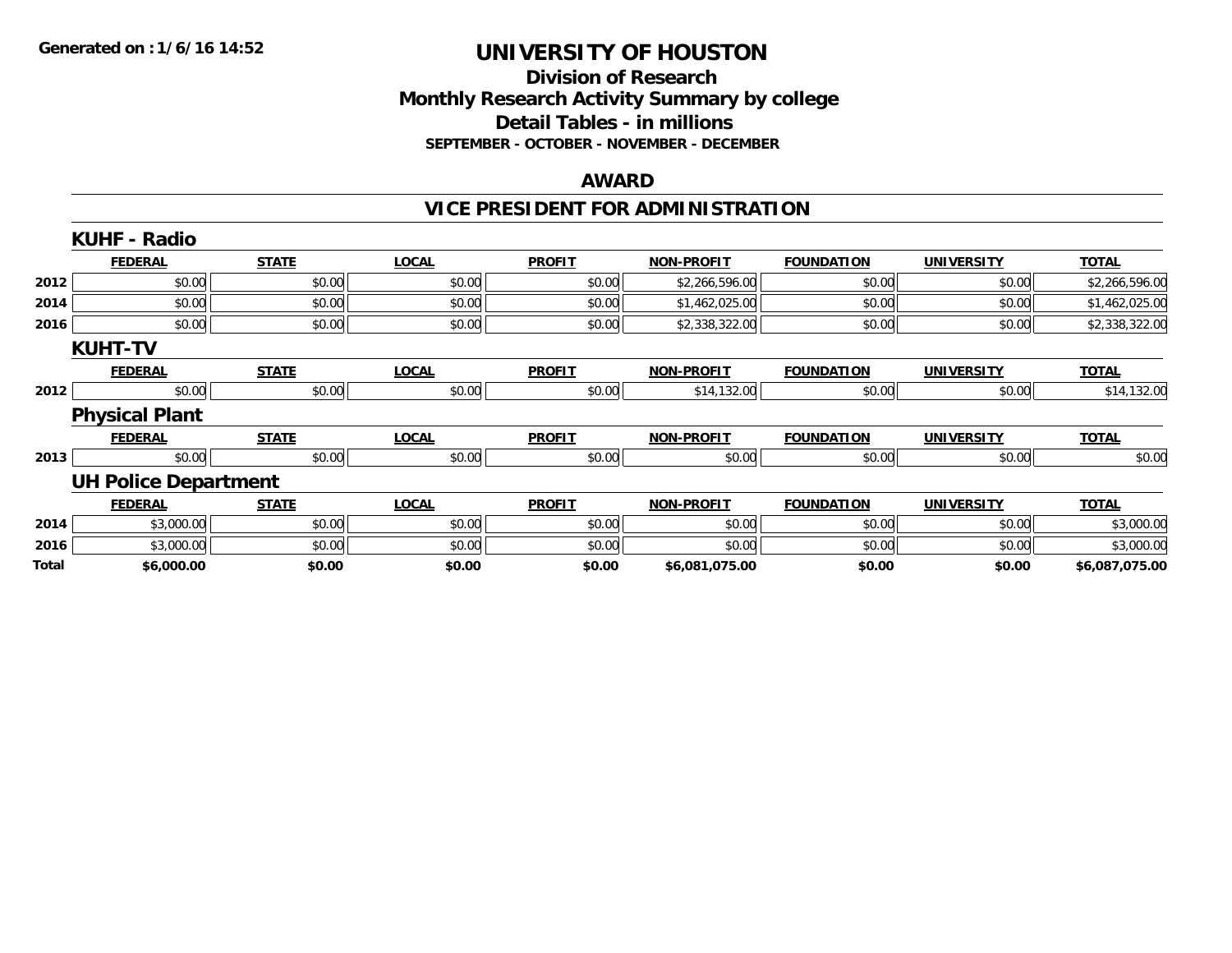### **Division of Research Monthly Research Activity Summary by college Detail Tables - in millions SEPTEMBER - OCTOBER - NOVEMBER - DECEMBER**

#### **AWARD**

### **VICE PRESIDENT FOR STUDENT AFFAIRS**

|       | <b>Childrens Learning Centers</b> |                                        |              |               |                   |                   |                   |              |
|-------|-----------------------------------|----------------------------------------|--------------|---------------|-------------------|-------------------|-------------------|--------------|
|       | <b>FEDERAL</b>                    | <b>STATE</b>                           | <b>LOCAL</b> | <b>PROFIT</b> | <b>NON-PROFIT</b> | <b>FOUNDATION</b> | <b>UNIVERSITY</b> | <b>TOTAL</b> |
| 2016  | \$375,000.00                      | \$0.00                                 | \$0.00       | \$0.00        | \$0.00            | \$0.00            | \$0.00            | \$375,000.00 |
|       |                                   | <b>Vice President, Student Affairs</b> |              |               |                   |                   |                   |              |
|       | <b>FEDERAL</b>                    | <b>STATE</b>                           | <b>LOCAL</b> | <b>PROFIT</b> | <b>NON-PROFIT</b> | <b>FOUNDATION</b> | <b>UNIVERSITY</b> | <b>TOTAL</b> |
| 2014  | \$0.00                            | \$0.00                                 | \$0.00       | \$0.00        | \$0.00            | \$10,000.00       | \$0.00            | \$10,000.00  |
| Total | \$375,000.00                      | \$0.00                                 | \$0.00       | \$0.00        | \$0.00            | \$10,000.00       | \$0.00            | \$385,000.00 |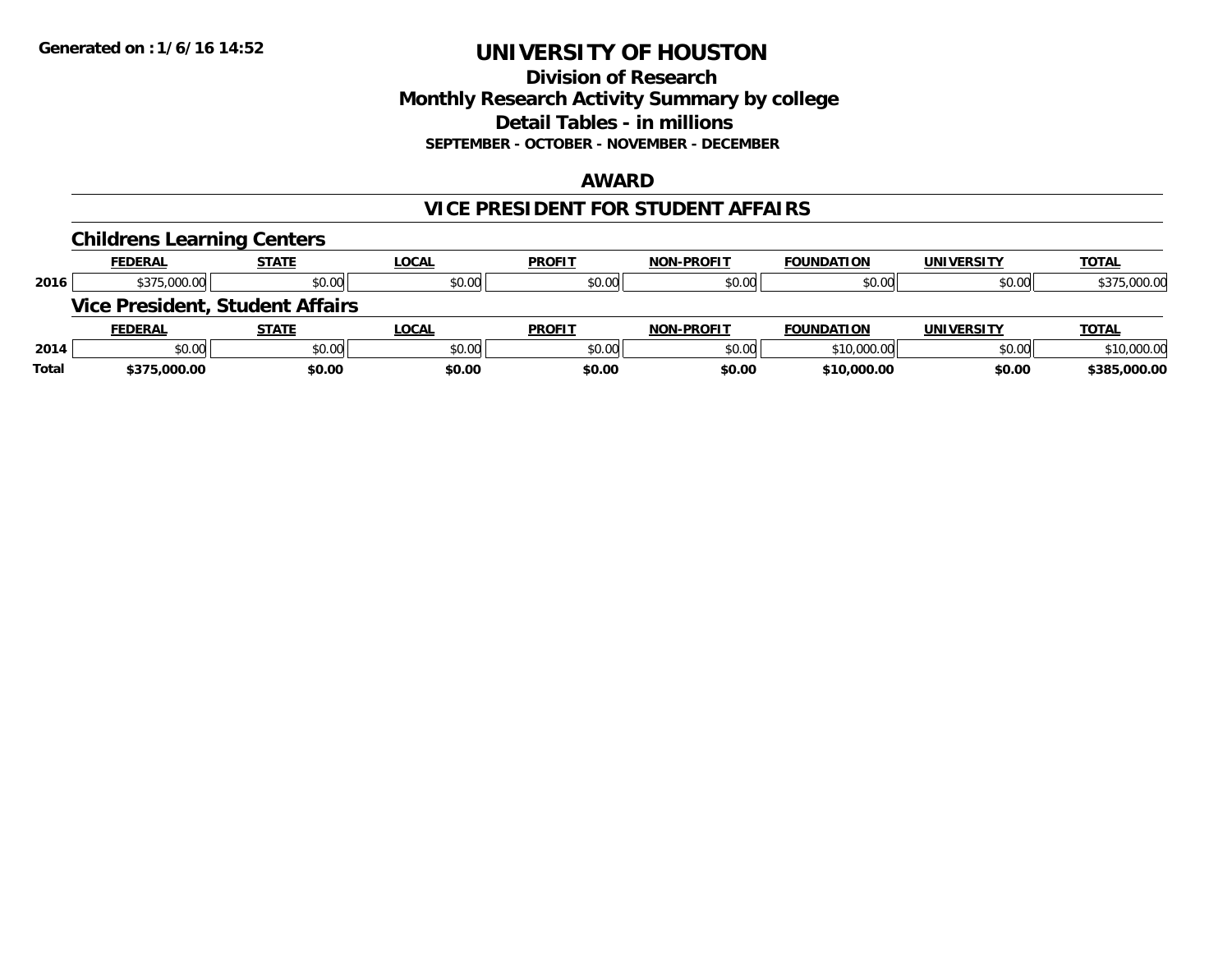## **Division of ResearchMonthly Research Activity Summary by college Detail Tables - in millions SEPTEMBER - OCTOBER - NOVEMBER - DECEMBER**

## **TOTAL EXPENDITURE**

### **C.T. BAUER COLLEGE OF BUSINESS**

# **Accountancy & Taxation**

**2016**

|      | <b>FEDERAL</b>                | <b>STATE</b> | <b>LOCAL</b> | <b>PROFIT</b> | <b>NON-PROFIT</b> | <b>FOUNDATION</b> | <b>UNIVERSITY</b> | <b>TOTAL</b> |
|------|-------------------------------|--------------|--------------|---------------|-------------------|-------------------|-------------------|--------------|
| 2014 | \$0.00                        | \$0.00       | \$0.00       | \$0.00        | \$0.00            | \$0.00            | \$0.00            | \$0.00       |
| 2015 | \$0.00                        | \$0.00       | \$0.00       | \$0.00        | \$0.00            | (\$1,049.59)      | \$0.00            | (\$1,049.59) |
| 2016 | \$0.00                        | \$0.00       | \$0.00       | \$0.00        | \$0.00            | \$0.00            | \$0.00            | \$0.00       |
|      | Dean, Business Administration |              |              |               |                   |                   |                   |              |
|      | <b>FEDERAL</b>                | <b>STATE</b> | <b>LOCAL</b> | <b>PROFIT</b> | <b>NON-PROFIT</b> | <b>FOUNDATION</b> | <b>UNIVERSITY</b> | <b>TOTAL</b> |
| 2012 | \$0.00                        | \$0.00       | \$0.00       | \$0.00        | \$0.00            | \$0.00            | \$0.00            | \$0.00       |
| 2014 | \$0.00                        | \$0.00       | \$0.00       | \$0.00        | \$0.00            | \$0.00            | \$0.00            | \$0.00       |
| 2015 | \$0.00                        | \$20,475.99  | \$0.00       | \$0.00        | \$0.00            | \$0.00            | \$0.00            | \$20,475.99  |
| 2016 | \$0.00                        | \$0.00       | \$0.00       | \$0.00        | \$0.00            | \$0.00            | \$0.00            | \$0.00       |
|      | <b>Finance</b>                |              |              |               |                   |                   |                   |              |
|      | <b>FEDERAL</b>                | <b>STATE</b> | <b>LOCAL</b> | <b>PROFIT</b> | <b>NON-PROFIT</b> | <b>FOUNDATION</b> | <b>UNIVERSITY</b> | <b>TOTAL</b> |
| 2012 | \$4,539.20                    | \$0.00       | \$0.00       | \$0.00        | \$0.00            | \$0.00            | \$0.00            | \$4,539.20   |
| 2013 | \$0.00                        | \$0.00       | \$0.00       | \$0.00        | \$0.00            | \$0.00            | \$0.00            | \$0.00       |
| 2014 | \$0.00                        | \$0.00       | \$0.00       | \$0.00        | \$0.00            | \$0.00            | \$0.00            | \$0.00       |
| 2015 | \$0.00                        | \$0.00       | \$0.00       | \$0.00        | \$0.00            | \$0.00            | \$0.00            | \$0.00       |
| 2016 | \$0.00                        | \$0.00       | \$0.00       | \$0.00        | \$0.00            | \$0.00            | \$0.00            | \$0.00       |
|      | <b>Management</b>             |              |              |               |                   |                   |                   |              |
|      | <b>FEDERAL</b>                | <b>STATE</b> | <b>LOCAL</b> | <b>PROFIT</b> | <b>NON-PROFIT</b> | <b>FOUNDATION</b> | <b>UNIVERSITY</b> | <b>TOTAL</b> |
| 2012 | (\$506.27)                    | \$0.00       | \$0.00       | \$0.00        | \$0.00            | \$13,750.00       | \$0.00            | \$13,243.73  |
| 2013 | \$6,200.00                    | \$0.00       | \$0.00       | \$0.00        | \$0.00            | \$0.00            | \$0.00            | \$6,200.00   |
| 2014 | \$6,510.00                    | \$0.00       | \$0.00       | \$0.00        | \$0.00            | \$0.00            | \$0.00            | \$6,510.00   |
| 2015 | \$18,600.00                   | \$0.00       | \$0.00       | \$0.00        | \$0.00            | \$0.00            | \$0.00            | \$18,600.00  |
| 2016 | \$0.00                        | \$0.00       | \$0.00       | \$0.00        | \$0.00            | \$0.00            | \$0.00            | \$0.00       |
|      | <b>Marketing</b>              |              |              |               |                   |                   |                   |              |
|      | <b>FEDERAL</b>                | <b>STATE</b> | <b>LOCAL</b> | <b>PROFIT</b> | <b>NON-PROFIT</b> | <b>FOUNDATION</b> | <b>UNIVERSITY</b> | <b>TOTAL</b> |
| 2012 | \$0.00                        | \$0.00       | \$0.00       | \$0.00        | \$0.00            | \$0.00            | \$0.00            | \$0.00       |
| 2013 | \$0.00                        | \$0.00       | \$0.00       | \$0.00        | \$0.00            | \$0.00            | \$0.00            | \$0.00       |
| 2014 | \$0.00                        | \$0.00       | \$0.00       | \$0.00        | \$0.00            | \$0.00            | \$0.00            | \$0.00       |
| 2015 | \$0.00                        | \$0.00       | \$0.00       | \$0.00        | \$0.00            | \$0.00            | \$0.00            | \$0.00       |

6 \$0.00 \$0.00 \$0.00 \$0.00 \$0.00 \$0.00 \$0.00 \$0.00 \$0.00 \$0.00 \$0.00 \$0.00 \$0.00 \$0.00 \$0.00 \$0.00 \$0.00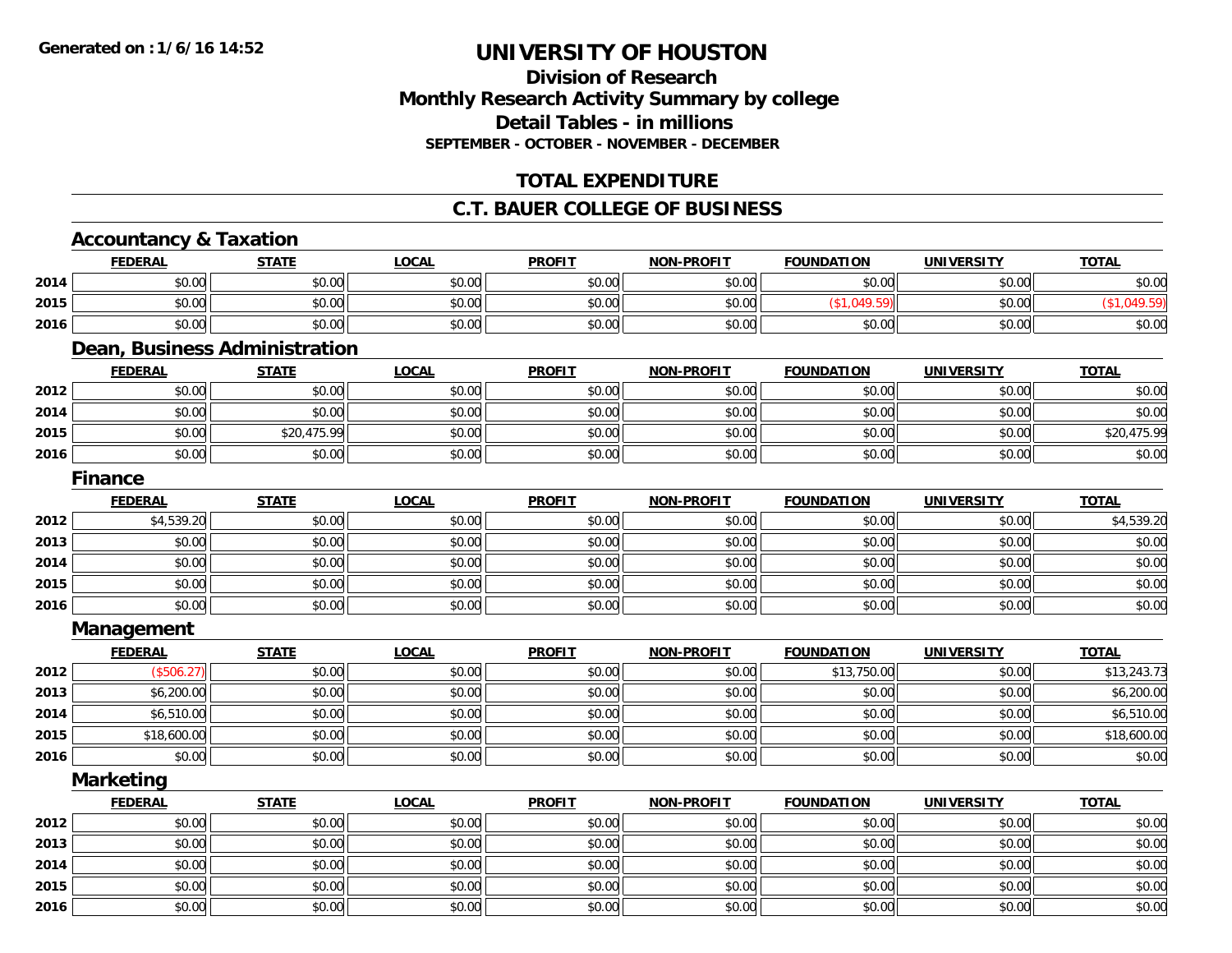## **Division of ResearchMonthly Research Activity Summary by college Detail Tables - in millions SEPTEMBER - OCTOBER - NOVEMBER - DECEMBER**

## **TOTAL EXPENDITURE**

#### **C.T. BAUER COLLEGE OF BUSINESS**

### **Small Business Development Center**

|       | <b>FEDERAL</b> | <b>STATE</b> | <b>LOCAL</b> | <b>PROFIT</b> | <b>NON-PROFIT</b> | <b>FOUNDATION</b> | <b>UNIVERSITY</b> | <b>TOTAL</b>   |
|-------|----------------|--------------|--------------|---------------|-------------------|-------------------|-------------------|----------------|
| 2012  | \$1,419,826.02 | \$0.00       | \$0.00       | \$0.00        | \$0.00            | \$0.00            | \$0.00            | \$1,419,826.02 |
| 2013  | \$1,912,217.97 | \$0.00       | \$0.00       | \$0.00        | \$0.00            | (\$6,760.39)      | \$0.00            | \$1,905,457.58 |
| 2014  | \$1,175,522.43 | \$0.00       | \$0.00       | \$0.00        | \$0.00            | \$22,398.48       | \$0.00            | \$1,197,920.91 |
| 2015  | \$1,009,145.91 | \$0.00       | \$0.00       | \$0.00        | \$0.00            | (\$11.24)         | \$0.00            | \$1,009,134.67 |
| 2016  | \$975,809.25   | \$0.00       | \$0.00       | \$0.00        | \$0.00            | \$0.00            | \$0.00            | \$975,809.25   |
| Total | \$6,527,864.51 | \$20,475.99  | \$0.00       | \$0.00        | \$0.00            | \$28,327.26       | \$0.00            | \$6,576,667.76 |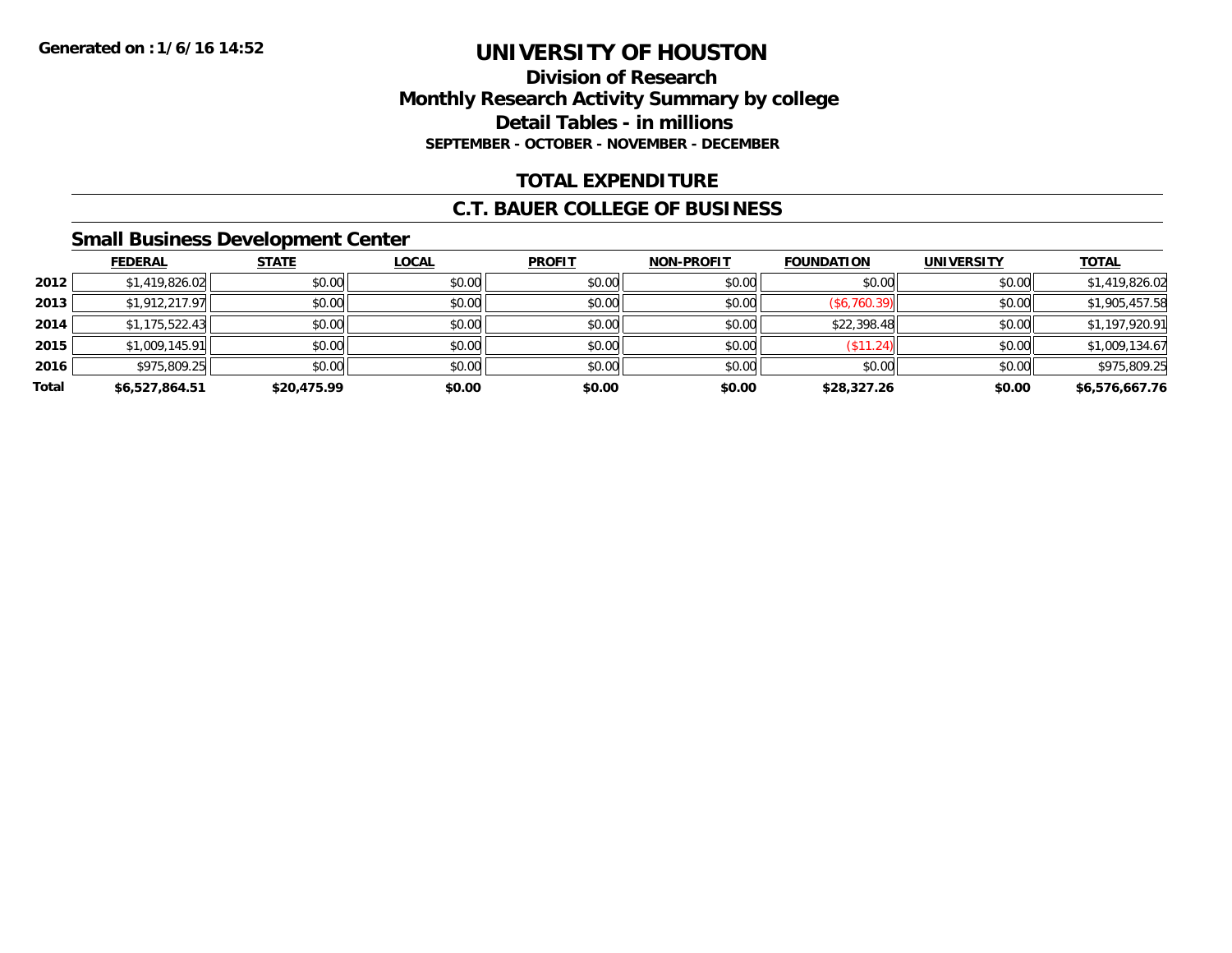## **Division of ResearchMonthly Research Activity Summary by college Detail Tables - in millions SEPTEMBER - OCTOBER - NOVEMBER - DECEMBER**

### **TOTAL EXPENDITURE**

#### **COLLEGE OF ARCHITECTURE**

#### **Architecture**

|      | <b>FEDERAL</b> | <b>STATE</b> | <u>LOCAL</u> | <b>PROFIT</b> | <b>NON-PROFIT</b> | <b>FOUNDATION</b> | <b>UNIVERSITY</b> | <b>TOTAL</b> |
|------|----------------|--------------|--------------|---------------|-------------------|-------------------|-------------------|--------------|
| 2012 | \$0.00         | \$0.00       | \$0.00       | \$0.00        | \$0.00            | \$0.00            | \$0.00            | \$0.00       |
| 2013 | \$0.00         | \$0.00       | \$0.00       | \$0.00        | \$0.00            | \$0.00            | .184.21           | 1,184.21     |
| 2014 | \$0.00         | \$0.00       | \$0.00       | \$0.00        | \$0.00            | \$0.00            | \$0.00            | \$0.00       |
| 2015 | \$0.00         | \$0.00       | \$0.00       | \$0.00        | \$0.00            | \$0.00            | \$0.00            | \$0.00       |

### **Dean, Architecture**

|       | <b>FEDERAL</b> | <b>STATE</b> | <u>LOCAL</u> | <b>PROFIT</b> | <b>NON-PROFIT</b> | <b>FOUNDATION</b> | <b>UNIVERSITY</b> | <b>TOTAL</b> |
|-------|----------------|--------------|--------------|---------------|-------------------|-------------------|-------------------|--------------|
| 2012  | \$1,053.52     | \$0.00       | \$0.00       | \$0.00        | \$3,070.40        | (\$934.30)        | \$0.00            | \$3,189.62   |
| 2013  | \$0.00         | \$0.00       | \$0.00       | \$0.00        | \$0.00            | \$2,243.39        | \$0.00            | \$2,243.39   |
| 2014  | \$24,747.83    | \$0.00       | \$0.00       | \$0.00        | \$0.00            | \$3,899.54        | \$0.00            | \$28,647.37  |
| 2015  | \$0.00         | \$0.00       | \$0.00       | \$0.00        | \$0.00            | \$1,609.75        | \$0.00            | \$1,609.75   |
| Total | \$25,801.35    | \$0.00       | \$0.00       | \$0.00        | \$3,070.40        | \$6,818.38        | \$1,184.21        | \$36,874.34  |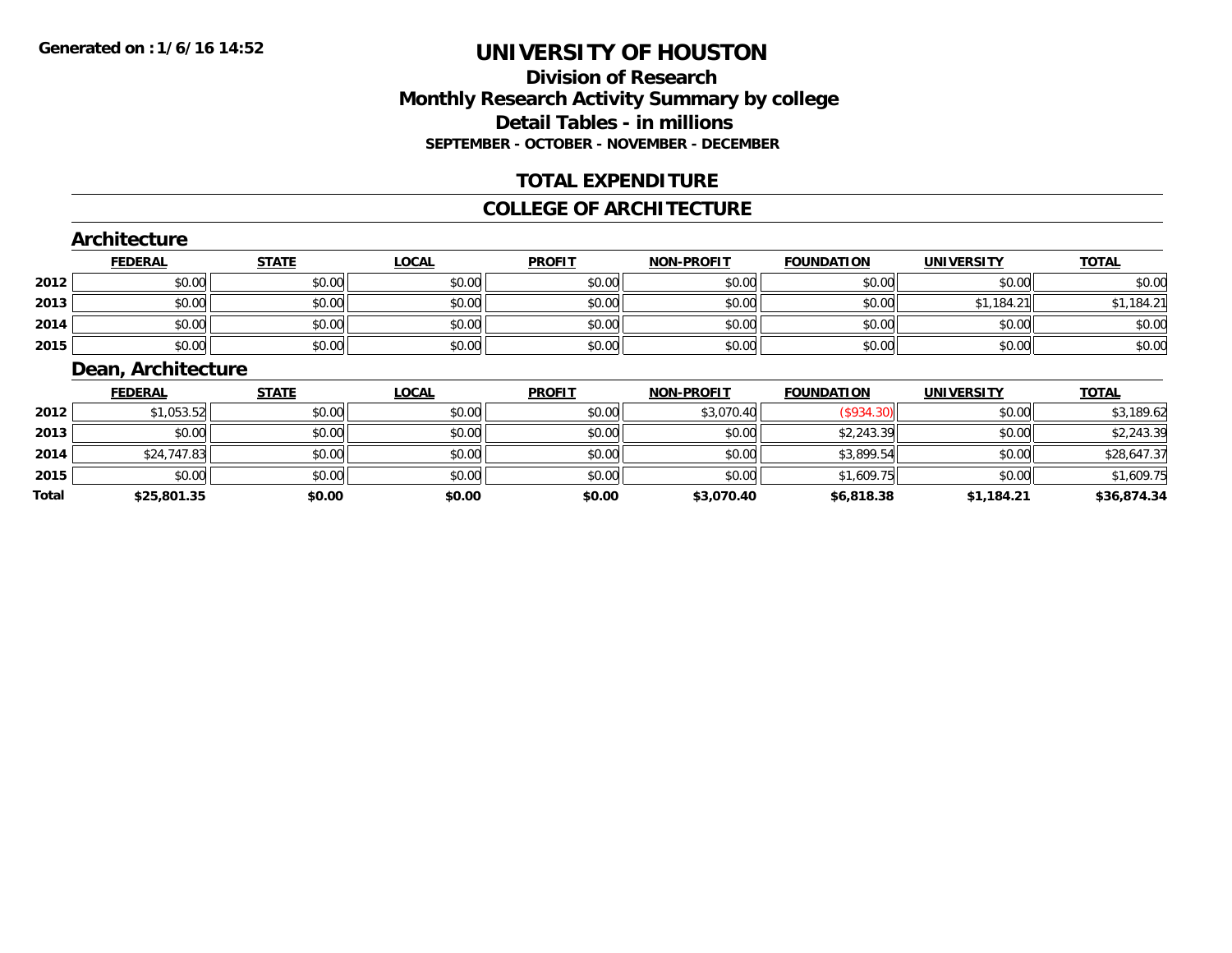## **Division of ResearchMonthly Research Activity Summary by college Detail Tables - in millionsSEPTEMBER - OCTOBER - NOVEMBER - DECEMBER**

### **TOTAL EXPENDITURE**

## **COLLEGE OF EDUCATION**

## **Consistency Mgmt and Coop Disc**

|      | <b>FEDERAL</b> | <b>STATE</b> | <b>LOCAL</b> | <b>PROFIT</b> | <b>NON-PROFIT</b> | <b>FOUNDATION</b> | <b>UNIVERSITY</b> | <b>TOTAL</b> |
|------|----------------|--------------|--------------|---------------|-------------------|-------------------|-------------------|--------------|
| 2012 | \$0.00         | \$0.00       | \$0.00       | \$0.00        | \$68,232.16       | \$0.00            | \$0.00            | \$68,232.16  |
| 2013 | \$0.00         | \$0.00       | \$0.00       | \$0.00        | \$8,160.91        | \$0.00            | \$0.00            | \$8,160.91   |
| 2014 | \$1,663.52     | \$0.00       | \$2,371.44   | \$0.00        | \$3,323.08        | \$0.00            | \$0.00            | \$7,358.04   |
| 2015 | \$76,098.45    | \$0.00       | \$61,233.36  | \$0.00        | \$0.00            | \$0.00            | \$0.00            | \$137,331.81 |
| 2016 | \$153,343.06   | \$0.00       | \$37,343.12  | \$0.00        | \$0.00            | \$0.00            | \$0.00            | \$190,686.18 |

#### **Curriculum and Instruction**

|      | <b>FEDERAL</b> | <b>STATE</b> | <b>LOCAL</b> | <b>PROFIT</b> | <b>NON-PROFIT</b> | <b>FOUNDATION</b> | <b>UNIVERSITY</b> | <b>TOTAL</b> |
|------|----------------|--------------|--------------|---------------|-------------------|-------------------|-------------------|--------------|
| 2012 | \$275,584.70   | \$49,312.02  | \$0.00       | \$0.00        | \$31,367.47       | \$35,198.31       | \$0.00            | \$391,462.50 |
| 2013 | \$312,206.36   | \$41,812.13  | \$0.00       | \$0.00        | \$30,861.09       | \$4,491.51        | \$0.00            | \$389,371.09 |
| 2014 | \$308,166.64   | \$0.00       | \$0.00       | \$0.00        | \$46,683.23       | \$2,127.36        | \$0.00            | \$356,977.24 |
| 2015 | \$228,372.40   | \$0.00       | \$0.00       | \$0.00        | \$28,246.08       | \$29,555.43       | \$0.00            | \$286,173.92 |
| 2016 | \$287,016.81   | \$0.00       | \$0.00       | \$0.00        | \$41,127.97       | \$24,426.06       | \$0.00            | \$352,570.84 |

## **Dean, Education**

|      | <b>FEDERAL</b> | <b>STATE</b> | <u>LOCAL</u> | <b>PROFIT</b> | <b>NON-PROFIT</b> | <b>FOUNDATION</b> | <b>UNIVERSITY</b> | <b>TOTAL</b> |
|------|----------------|--------------|--------------|---------------|-------------------|-------------------|-------------------|--------------|
| 2012 | \$0.00         | \$0.00       | \$0.00       | \$0.00        | \$0.00            | \$0.00            | \$0.00            | \$0.00       |
| 2013 | \$0.00         | \$0.00       | \$0.00       | \$0.00        | \$0.00            | \$0.00            | \$0.00            | \$0.00       |
| 2014 | \$0.00         | \$0.00       | \$0.00       | \$0.00        | \$0.00            | \$0.00            | \$0.00            | \$0.00       |
| 2015 | \$0.00         | \$0.00       | \$0.00       | \$0.00        | \$0.00            | \$0.00            | \$0.00            | \$0.00       |
| 2016 | \$0.00         | \$78,591.80  | \$0.00       | \$0.00        | \$1.38            | \$0.00            | \$0.00            | \$78,593.18  |

#### **Educational Leadership & Policy Studies**

|      | <b>FEDERAL</b> | <b>STATE</b> | <u>LOCAL</u> | <b>PROFIT</b> | <b>NON-PROFIT</b> | <b>FOUNDATION</b> | <b>UNIVERSITY</b> | <b>TOTAL</b> |
|------|----------------|--------------|--------------|---------------|-------------------|-------------------|-------------------|--------------|
| 2012 | \$49,780.17    | \$0.00       | \$0.00       | \$0.00        | \$0.00            | \$140,793.25      | \$0.00            | \$190,573.41 |
| 2013 | \$80,307.55    | \$0.00       | \$0.00       | \$0.00        | \$0.00            | \$6,528.18        | \$0.00            | \$86,835.73  |
| 2014 | \$65,694.32    | \$0.00       | \$0.00       | \$0.00        | \$795.15          | \$713.30          | \$0.00            | \$67,202.77  |
| 2015 | \$50,077.60    | \$1,692.25   | \$12,931.31  | \$0.00        | \$9,014.61        | \$10,772.91       | \$0.00            | \$84,488.68  |
| 2016 | \$59,433.32    | \$12.94      | \$2,500.00   | \$0.00        | \$42,973.57       | \$13,146.88       | \$0.00            | \$118,066.72 |

## **Institute for Urban Education**

|      | <b>FEDERAL</b>                               | <b>STATE</b><br>1711 | LOCAL         | <b>PROFIT</b> | <b>J-PROFIT</b><br><b>NIONI</b> | <b>FOUNDATION</b> | <b>UNIVERSITY</b> | <b>TOTAL</b>   |
|------|----------------------------------------------|----------------------|---------------|---------------|---------------------------------|-------------------|-------------------|----------------|
| 2012 | ሰበገ<br><b>715.00</b><br>၂၁.၀ပ<br>JUJ,        | 0000<br>DU.UU        | 0.00<br>vv.vv | 0000<br>JU.UU | 0.00<br>vv.vv                   | \$0.00            | \$0.00            | 15.80<br>JUJ., |
| 2013 | $\sim$ $\sim$ $\sim$<br>0.10<br>.42<br>၂၀,၁၁ | 0000<br>DU.UU        | 0.00<br>vu.vu | \$0.00        | 0000<br>PO.OO                   | \$0.00            | \$0.00            | 10,337         |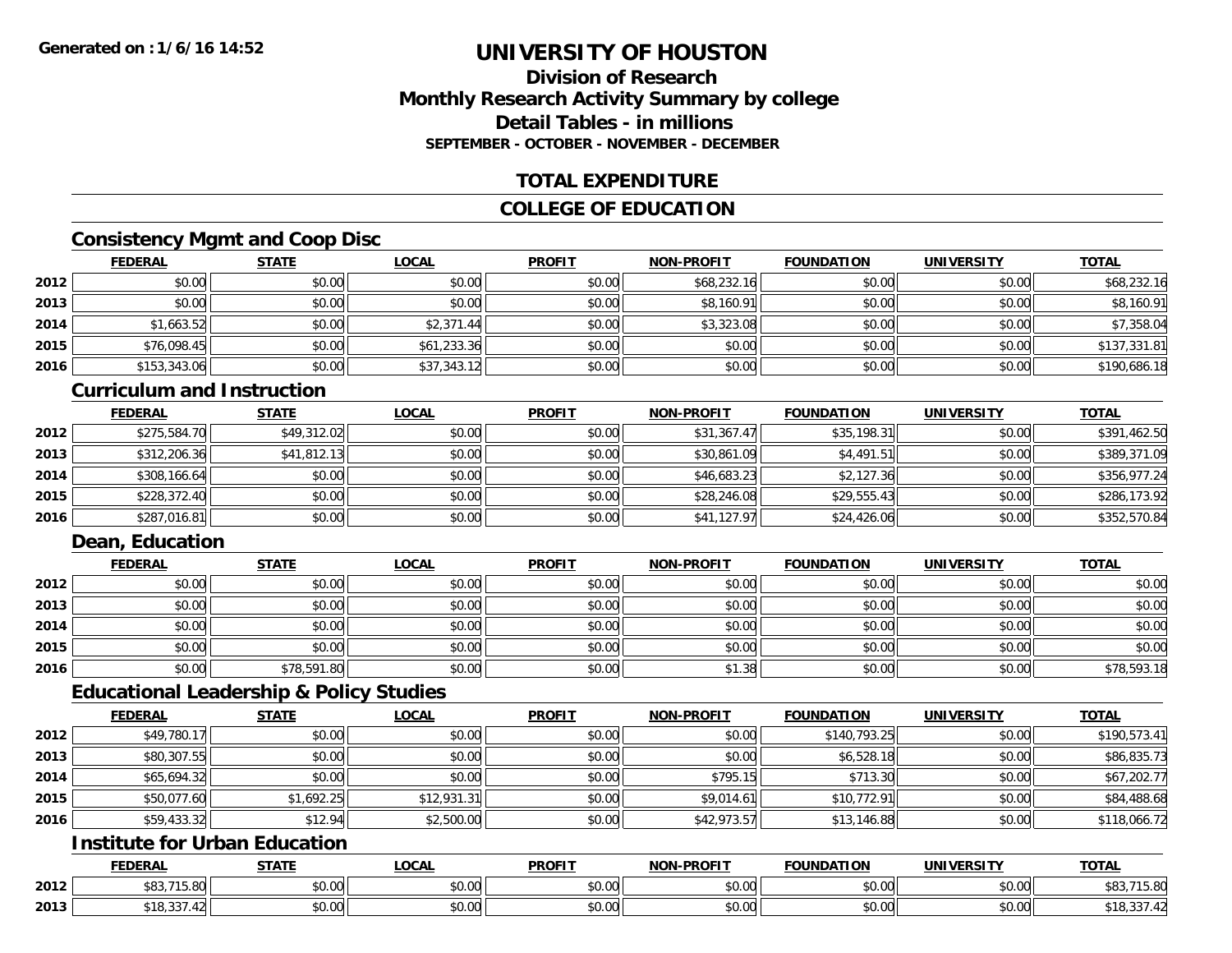## **Division of ResearchMonthly Research Activity Summary by college Detail Tables - in millionsSEPTEMBER - OCTOBER - NOVEMBER - DECEMBER**

## **TOTAL EXPENDITURE**

## **COLLEGE OF EDUCATION**

#### **Institute for Urban Education**

|      | <b>FEDERAL</b> | <b>STATE</b> | <b>_OCAL</b> | <b>PROFIT</b> | <b>NON-PROFIT</b> | <b>FOUNDATION</b> | <b>UNIVERSITY</b> | <b>TOTAL</b> |
|------|----------------|--------------|--------------|---------------|-------------------|-------------------|-------------------|--------------|
| 2014 | \$13,868.16    | \$0.00       | \$0.00       | \$0.00        | \$0.00            | \$0.00            | \$0.00            | \$13,868.16  |
| 2015 | \$0.00         | \$0.00       | \$0.00       | \$0.00        | \$0.00            | \$0.00            | \$0.00            | \$0.00       |
| 2016 | \$0.00         | \$0.00       | \$0.00       | \$0.00        | \$0.00            | \$0.00            | \$0.00            | \$0.00       |

## **Psychological, Health, and Learning Sciences**

|      | <b>FEDERAL</b> | <b>STATE</b> | <b>LOCAL</b> | <b>PROFIT</b> | <b>NON-PROFIT</b> | <b>FOUNDATION</b> | <b>UNIVERSITY</b> | <b>TOTAL</b> |
|------|----------------|--------------|--------------|---------------|-------------------|-------------------|-------------------|--------------|
| 2012 | \$78,252.86    | \$40,996.87  | \$0.00       | \$0.00        | \$196.00          | (\$843.37)        | \$0.00            | \$118,602.36 |
| 2013 | \$99,906.62    | \$119.78     | \$0.00       | \$0.00        | \$14,583.41       | (\$214.71)        | \$6,534.64        | \$120,929.74 |
| 2014 | \$198,791.46   | \$0.00       | \$0.00       | \$0.00        | \$14,274.75       | \$3,294.60        | \$0.00            | \$209,771.61 |
| 2015 | \$327,849.72   | \$15,756.09  | \$0.00       | \$0.00        | \$8,192.18        | \$0.00            | \$0.00            | \$351,797.99 |
| 2016 | \$687,585.66   | \$28,640.55  | \$0.00       | \$0.00        | \$46,532.14       | \$0.00            | \$0.00            | \$762,758.35 |

#### **UH Charter School**

|       | <b>FEDERAL</b> | <u>STATE</u>   | <b>LOCAL</b> | <b>PROFIT</b> | <b>NON-PROFIT</b> | <b>FOUNDATION</b> | <b>UNIVERSITY</b> | <b>TOTAL</b>   |
|-------|----------------|----------------|--------------|---------------|-------------------|-------------------|-------------------|----------------|
| 2012  | \$13,823.61    | \$272,242.34   | \$0.00       | \$0.00        | \$0.00            | \$0.00            | \$0.00            | \$286,065.95   |
| 2013  | \$4,110.78     | \$302,541.53   | \$0.00       | \$0.00        | \$0.00            | \$0.00            | \$0.00            | \$306,652.31   |
| 2014  | \$6,539.65     | \$354,306.96   | \$0.00       | \$0.00        | \$0.00            | \$0.00            | \$0.00            | \$360,846.61   |
| 2015  | \$6,267.75     | \$372,056.69   | \$0.00       | \$0.00        | \$0.00            | \$0.00            | \$0.00            | \$378,324.44   |
| 2016  | \$8,948.15     | \$339,261.45   | \$0.00       | \$0.00        | \$0.00            | \$0.00            | \$0.00            | \$348,209.60   |
| Total | \$3,495,742.53 | \$1,897,343.41 | \$116,379.23 | \$0.00        | \$394,565.17      | \$263,400.52      | \$6,534.64        | \$6,173,965.50 |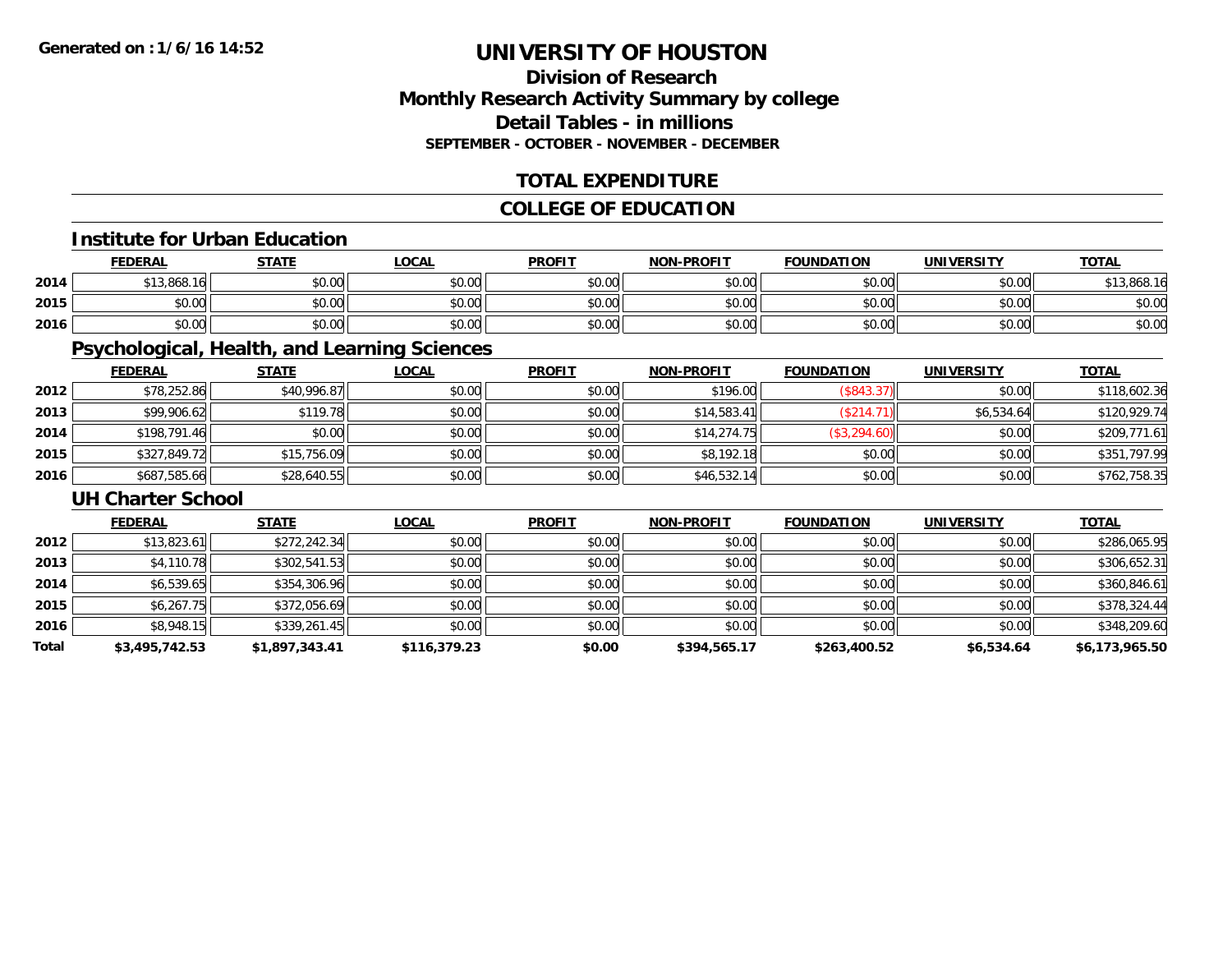## **Division of ResearchMonthly Research Activity Summary by college Detail Tables - in millions SEPTEMBER - OCTOBER - NOVEMBER - DECEMBER**

## **TOTAL EXPENDITURE**

#### **COLLEGE OF LIBERAL ARTS AND SOCIAL SCIENCES**

### **African-American Studies**

|      | <u>FEDERAL</u>                   | <b>STATE</b> | <b>LOCAL</b> | <b>PROFIT</b> | <u>NON-PROFIT</u> | <b>FOUNDATION</b> | <b>UNIVERSITY</b> | <b>TOTAL</b> |
|------|----------------------------------|--------------|--------------|---------------|-------------------|-------------------|-------------------|--------------|
| 2014 | \$0.00                           | \$0.00       | \$0.00       | \$0.00        | \$921.07          | \$0.00            | \$0.00            | \$921.07     |
| 2016 | \$790.00                         | \$0.00       | \$0.00       | \$0.00        | \$0.00            | \$0.00            | \$0.00            | \$790.00     |
|      | Art                              |              |              |               |                   |                   |                   |              |
|      | <b>FEDERAL</b>                   | <b>STATE</b> | <b>LOCAL</b> | <b>PROFIT</b> | <b>NON-PROFIT</b> | <b>FOUNDATION</b> | <b>UNIVERSITY</b> | <b>TOTAL</b> |
| 2012 | \$475.21                         | \$0.00       | \$0.00       | \$0.00        | \$0.00            | \$0.00            | \$0.00            | \$475.21     |
| 2013 | \$5,311.90                       | \$0.00       | \$0.00       | \$0.00        | \$0.00            | \$0.00            | \$0.00            | \$5,311.90   |
| 2014 | \$2,054.89                       | \$0.00       | \$0.00       | \$0.00        | \$0.00            | \$0.00            | \$0.00            | \$2,054.89   |
| 2015 | \$0.00                           | \$2,093.19   | \$0.00       | \$0.00        | \$0.00            | \$0.00            | \$0.00            | \$2,093.19   |
| 2016 | \$0.00                           | \$3,488.65   | \$0.00       | \$0.00        | \$0.00            | \$0.00            | \$0.00            | \$3,488.65   |
|      | <b>Arte Publico Press</b>        |              |              |               |                   |                   |                   |              |
|      | <b>FEDERAL</b>                   | <b>STATE</b> | <b>LOCAL</b> | <b>PROFIT</b> | <b>NON-PROFIT</b> | <b>FOUNDATION</b> | <b>UNIVERSITY</b> | <b>TOTAL</b> |
| 2012 | \$25,665.38                      | \$0.00       | \$0.00       | \$0.00        | \$21,528.99       | \$0.00            | \$0.00            | \$47,194.37  |
| 2013 | \$21,862.74                      | \$0.00       | \$0.00       | \$0.00        | \$0.00            | \$45,305.14       | \$0.00            | \$67,167.88  |
| 2014 | \$0.00                           | \$0.00       | \$0.00       | \$0.00        | \$8,824.18        | \$92,748.03       | \$0.00            | \$101,572.21 |
| 2015 | \$20,607.05                      | \$0.00       | \$0.00       | \$0.00        | \$7,598.65        | \$45,112.10       | \$0.00            | \$73,317.80  |
| 2016 | \$11,883.62                      | \$0.00       | \$0.00       | \$0.00        | \$49,246.06       | \$62,074.02       | \$0.00            | \$123,203.70 |
|      | <b>Blaffer Gallery</b>           |              |              |               |                   |                   |                   |              |
|      | <b>FEDERAL</b>                   | <b>STATE</b> | <b>LOCAL</b> | <b>PROFIT</b> | <b>NON-PROFIT</b> | <b>FOUNDATION</b> | <b>UNIVERSITY</b> | <b>TOTAL</b> |
| 2012 | \$1,043.58                       | \$959.97     | \$0.00       | \$0.00        | \$870.84          | \$0.00            | \$0.00            | \$2,874.39   |
| 2013 | \$5,356.06                       | \$0.00       | \$0.00       | \$0.00        | \$0.00            | \$0.00            | \$0.00            | \$5,356.06   |
| 2014 | \$0.00                           | \$10,387.81  | \$0.00       | \$0.00        | \$7,143.75        | \$0.00            | \$0.00            | \$17,531.56  |
| 2015 | \$0.00                           | \$0.00       | \$0.00       | \$0.00        | \$9,979.64        | \$0.00            | \$0.00            | \$9,979.64   |
| 2016 | \$11,789.01                      | \$4,598.00   | \$0.00       | \$0.00        | \$27,237.31       | \$17,390.68       | \$0.00            | \$61,015.00  |
|      | <b>Center for Public History</b> |              |              |               |                   |                   |                   |              |
|      | <b>FEDERAL</b>                   | <b>STATE</b> | <b>LOCAL</b> | <b>PROFIT</b> | <b>NON-PROFIT</b> | <b>FOUNDATION</b> | <b>UNIVERSITY</b> | <b>TOTAL</b> |
| 2012 | \$482.73                         | \$0.00       | \$0.00       | \$0.00        | \$0.00            | \$0.00            | \$0.00            | \$482.73     |
| 2013 | \$19,360.00                      | \$0.00       | \$0.00       | \$0.00        | \$0.00            | \$0.00            | \$0.00            | \$19,360.00  |
| 2014 | \$169.96                         | \$0.00       | \$0.00       | \$0.00        | \$0.00            | \$0.00            | \$0.00            | \$169.96     |
| 2015 | \$833.98                         | \$0.00       | \$0.00       | \$0.00        | \$0.00            | \$0.00            | \$0.00            | \$833.98     |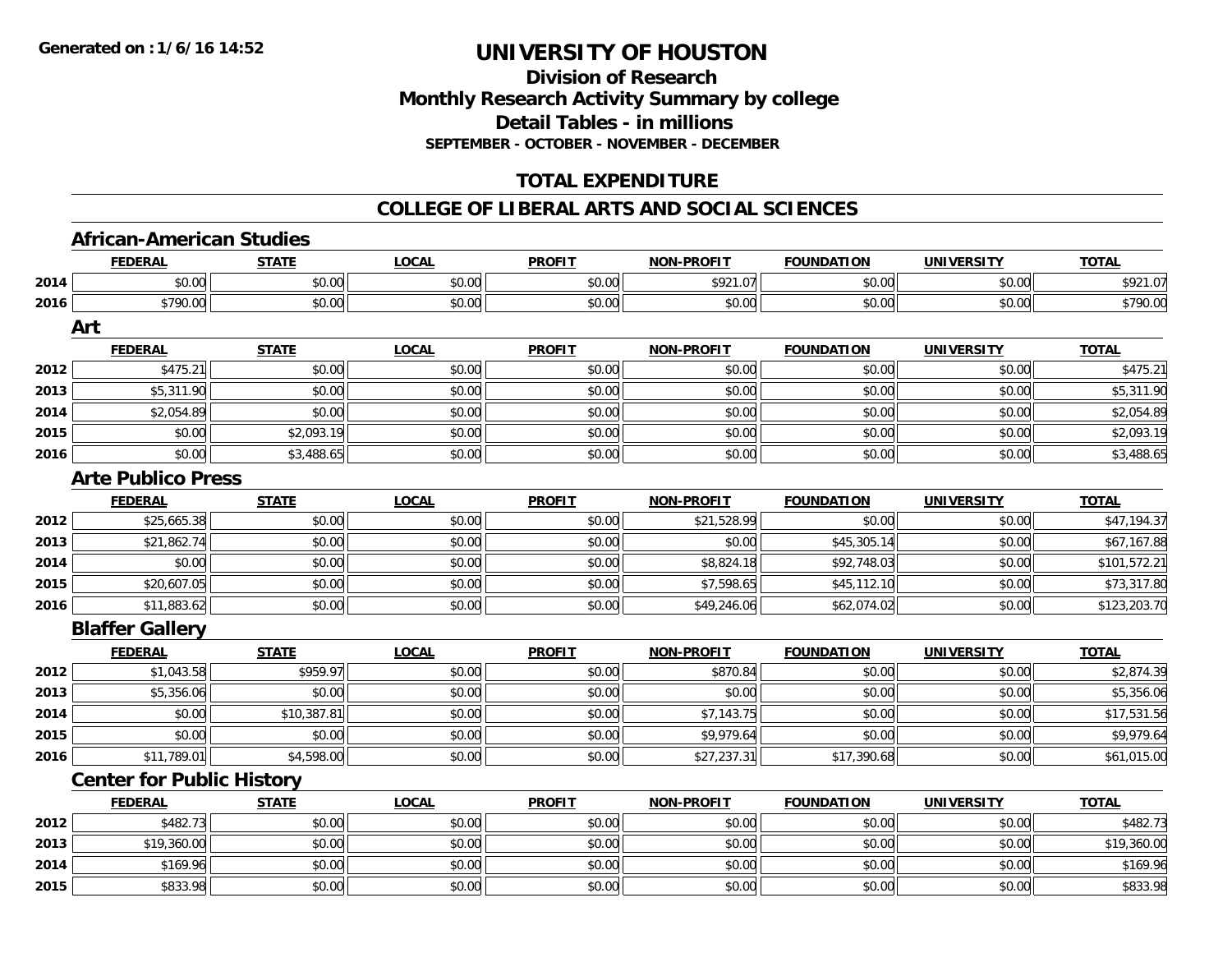## **Division of ResearchMonthly Research Activity Summary by college Detail Tables - in millionsSEPTEMBER - OCTOBER - NOVEMBER - DECEMBER**

## **TOTAL EXPENDITURE**

## **COLLEGE OF LIBERAL ARTS AND SOCIAL SCIENCES**

## **Communication**

|      | <b>FEDERAL</b> | <b>STATE</b> | <b>LOCAL</b> | <b>PROFIT</b> | <b>NON-PROFIT</b> | <b>FOUNDATION</b> | <b>UNIVERSITY</b> | <b>TOTAL</b> |
|------|----------------|--------------|--------------|---------------|-------------------|-------------------|-------------------|--------------|
| 2012 | \$0.00         | \$0.00       | \$0.00       | \$0.00        | \$0.00            | \$0.00            | \$0.00            | \$0.00       |
| 2013 | \$0.00         | \$0.00       | \$0.00       | \$0.00        | \$0.00            | \$0.00            | \$0.00            | \$0.00       |
| 2014 | \$0.00         | \$0.00       | \$0.00       | \$0.00        | \$1,400.29        | \$0.00            | \$0.00            | \$1,400.29   |
| 2015 | \$0.00         | \$8,964.08   | \$0.00       | \$0.00        | (\$232.09)        | \$0.00            | \$0.00            | \$8,731.99   |
| 2016 | \$0.00         | (\$256.77)   | \$0.00       | \$0.00        | \$0.00            | \$3,433.89        | \$0.00            | \$3,177.12   |

## **Communication Sciences and Disorders**

|      | <u>FEDERAL</u> | <b>STATE</b> | <b>LOCAL</b> | <b>PROFIT</b> | <b>NON-PROFIT</b> | <b>FOUNDATION</b> | <b>UNIVERSITY</b> | <b>TOTAL</b> |
|------|----------------|--------------|--------------|---------------|-------------------|-------------------|-------------------|--------------|
| 2012 | \$2,437.80     | \$0.00       | \$0.00       | \$0.00        | \$54,741.21       | \$0.00            | \$0.00            | \$57,179.02  |
| 2013 | \$0.01         | \$0.00       | \$0.00       | \$0.00        | \$86,673.98       | \$3,100.00        | \$0.00            | \$89,773.97  |
| 2014 | \$27,230.06    | \$0.00       | \$0.00       | \$0.00        | \$16,219.65       | \$166.70          | \$0.00            | \$43,616.41  |
| 2015 | \$30,231.95    | \$0.00       | \$0.00       | \$0.00        | \$114,468.40      | \$0.00            | \$0.00            | \$144,700.35 |
| 2016 | \$33,666.43    | \$0.00       | \$0.00       | \$0.00        | \$16,288.75       | \$0.00            | \$0.00            | \$49,955.18  |

## **Comparative Cultural Studies**

|      | <b>FEDERA</b>          | -----<br>. . | $\sim$ $\sim$ $\sim$<br>LUCAI | <b>DDOEIT</b><br>-מש | <b>DDAEIT</b><br>אמוי<br>6 J.H | .<br>™MD.<br>$\mathbf{v}$        | max1<br>JNIV    | <b>TOTAL</b> |
|------|------------------------|--------------|-------------------------------|----------------------|--------------------------------|----------------------------------|-----------------|--------------|
| 2015 | $\sim$ $\sim$<br>-v.vv | 51           | 0.00<br>טט.טע                 | 0.00                 | $\sim$ 00<br>ישי               | $\sim$ $\sim$ $\sim$<br>.<br>v.v | $\sim$<br>JUU.U |              |

## **Cynthia Woods Mitchell Center for the Arts**

|      | <b>FEDERAL</b> | STATE      | <u>LOCAL</u> | <b>PROFIT</b> | <b>NON-PROFIT</b> | <b>FOUNDATION</b> | UNIVERSITY | <b>TOTAL</b> |
|------|----------------|------------|--------------|---------------|-------------------|-------------------|------------|--------------|
| 2013 | \$0.00         | \$6,000.00 | \$0.00       | \$0.00        | \$0.00            | \$0.00            | \$0.00     | \$6,000.00   |
| 2014 | \$0.00         | \$4,500.00 | \$0.00       | \$4,678.10    | \$0.00            | \$700.00          | \$0.00     | \$9,878.10   |
| 2015 | \$0.00         | \$8,000.00 | \$0.00       | \$7,324.01    | \$0.00            | \$0.00            | \$0.00     | \$15,324.01  |
| 2016 | \$0.00         | \$0.00     | \$0.00       | \$12,909.30   | \$440.86          | \$0.00            | \$0.00     | \$13,350.16  |

## **Dean, Liberal Arts and Social Sciences**

|      | <b>FEDERAL</b> | <b>STATE</b> | <b>LOCAL</b> | <b>PROFIT</b> | <b>NON-PROFIT</b> | <b>FOUNDATION</b> | <b>UNIVERSITY</b> | <b>TOTAL</b> |
|------|----------------|--------------|--------------|---------------|-------------------|-------------------|-------------------|--------------|
| 2012 | \$1,474.57     | \$0.00       | \$0.00       | \$0.00        | \$0.00            | \$0.00            | \$0.00            | \$1,474.57   |
| 2013 | \$0.00         | \$0.00       | \$0.00       | \$0.00        | \$0.00            | \$0.00            | \$0.00            | \$0.00       |
| 2014 | \$0.00         | \$0.00       | \$0.00       | \$0.00        | \$0.00            | \$0.00            | \$0.00            | \$0.00       |
| 2015 | \$0.00         | \$0.00       | \$0.00       | \$0.00        | \$0.00            | \$0.00            | \$0.00            | \$0.00       |
| 2016 | \$0.00         | \$0.00       | \$0.00       | \$0.00        | \$0.00            | \$0.00            | \$0.00            | \$0.00       |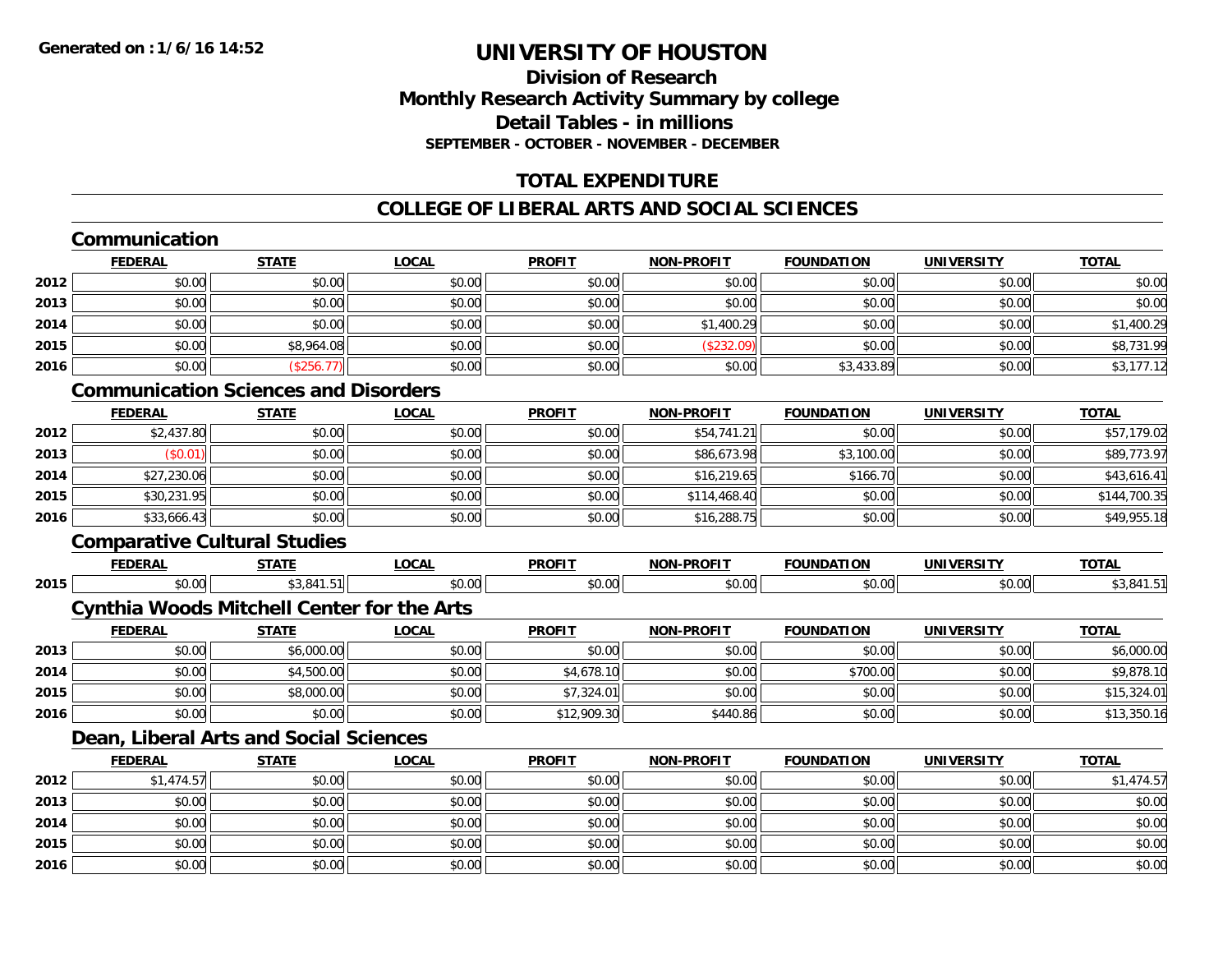### **Division of Research Monthly Research Activity Summary by college Detail Tables - in millions SEPTEMBER - OCTOBER - NOVEMBER - DECEMBER**

## **TOTAL EXPENDITURE**

#### **COLLEGE OF LIBERAL ARTS AND SOCIAL SCIENCES**

|      | <b>Economics</b>        |                                     |              |               |                   |                   |                   |              |
|------|-------------------------|-------------------------------------|--------------|---------------|-------------------|-------------------|-------------------|--------------|
|      | <b>FEDERAL</b>          | <b>STATE</b>                        | <b>LOCAL</b> | <b>PROFIT</b> | <b>NON-PROFIT</b> | <b>FOUNDATION</b> | <b>UNIVERSITY</b> | <b>TOTAL</b> |
| 2012 | \$0.00                  | \$0.00                              | \$0.00       | \$9,277.75    | \$1,293.40        | \$10,554.90       | \$0.00            | \$21,126.05  |
| 2013 | \$0.00                  | \$0.00                              | \$0.00       | \$0.00        | \$162,467.77      | \$8,852.72        | \$0.00            | \$171,320.49 |
| 2014 | \$0.00                  | \$0.00                              | \$0.00       | \$0.00        | \$33,972.45       | \$12,015.49       | \$0.00            | \$45,987.94  |
| 2015 | \$6,254.68              | \$0.00                              | \$0.00       | \$0.00        | \$31,455.99       | \$9,756.75        | \$0.00            | \$47,467.42  |
| 2016 | \$0.00                  | \$0.00                              | \$0.00       | \$0.00        | \$0.00            | \$0.00            | \$0.00            | \$0.00       |
|      | English                 |                                     |              |               |                   |                   |                   |              |
|      | <b>FEDERAL</b>          | <b>STATE</b>                        | <b>LOCAL</b> | <b>PROFIT</b> | <b>NON-PROFIT</b> | <b>FOUNDATION</b> | <b>UNIVERSITY</b> | <b>TOTAL</b> |
| 2012 | \$397.50                | \$0.00                              | \$0.00       | \$0.00        | \$0.00            | \$0.00            | \$0.00            | \$397.50     |
| 2013 | \$17,566.26             | \$0.00                              | \$0.00       | \$0.00        | \$0.00            | \$0.00            | \$0.00            | \$17,566.26  |
| 2014 | \$0.00                  | \$0.00                              | \$0.00       | \$0.00        | \$0.00            | \$0.00            | \$0.00            | \$0.00       |
| 2015 | \$5,369.76              | \$4,000.00                          | \$0.00       | \$0.00        | \$0.00            | \$0.00            | \$6,162.84        | \$15,532.60  |
| 2016 | \$12,819.83             | \$0.00                              | \$0.00       | \$0.00        | \$0.00            | \$0.00            | \$0.00            | \$12,819.83  |
|      |                         | <b>Health and Human Performance</b> |              |               |                   |                   |                   |              |
|      | <b>FEDERAL</b>          | <b>STATE</b>                        | <b>LOCAL</b> | <b>PROFIT</b> | <b>NON-PROFIT</b> | <b>FOUNDATION</b> | <b>UNIVERSITY</b> | <b>TOTAL</b> |
| 2012 | \$176,154.93            | \$0.00                              | \$0.00       | \$79,024.22   | \$0.00            | \$6,569.79        | \$0.00            | \$261,748.94 |
| 2013 | \$490,717.04            | \$0.00                              | \$0.00       | \$39,788.83   | \$0.00            | (\$71.57)         | \$0.00            | \$530,434.30 |
| 2014 | \$795,339.75            | \$0.00                              | \$0.00       | \$29,184.08   | \$0.00            | \$6,732.02        | \$0.00            | \$831,255.84 |
| 2015 | \$746,237.64            | \$0.00                              | \$0.00       | \$41,595.10   | \$12,549.40       | \$23,739.09       | \$0.00            | \$824,121.23 |
| 2016 | \$672,883.95            | \$0.00                              | \$0.00       | \$43,215.61   | \$13,786.81       | \$22,354.27       | \$4,958.85        | \$757,199.49 |
|      | <b>Hispanic Studies</b> |                                     |              |               |                   |                   |                   |              |
|      | <b>FEDERAL</b>          | <b>STATE</b>                        | <b>LOCAL</b> | <b>PROFIT</b> | <b>NON-PROFIT</b> | <b>FOUNDATION</b> | <b>UNIVERSITY</b> | <b>TOTAL</b> |
| 2012 | \$0.00                  | \$0.00                              | \$0.00       | \$0.00        | \$0.00            | \$53,564.72       | \$0.00            | \$53,564.72  |
| 2013 | \$0.00                  | \$0.00                              | \$0.00       | \$0.00        | \$0.00            | \$8,578.39        | \$0.00            | \$8,578.39   |
| 2014 | \$0.00                  | \$0.00                              | \$0.00       | \$0.00        | \$0.00            | \$4,437.02        | \$0.00            | \$4,437.02   |
| 2015 | \$0.00                  | \$0.00                              | \$0.00       | \$0.00        | \$0.00            | \$0.00            | \$0.00            | \$0.00       |
| 2016 | \$0.00                  | \$0.00                              | \$0.00       | \$0.00        | \$0.00            | \$0.00            | \$0.00            | \$0.00       |
|      | <b>History</b>          |                                     |              |               |                   |                   |                   |              |
|      | <b>FEDERAL</b>          | <b>STATE</b>                        | <b>LOCAL</b> | <b>PROFIT</b> | <b>NON-PROFIT</b> | <b>FOUNDATION</b> | <b>UNIVERSITY</b> | <b>TOTAL</b> |
| 2012 | \$1,519.25              | \$0.00                              | \$0.00       | \$5,331.40    | (\$332.43)        | \$0.00            | \$0.00            | \$6,518.22   |
| 2013 | (\$6,756.75)            | \$0.00                              | \$0.00       | \$15,352.41   | (\$13,302.61)     | \$0.00            | \$0.00            | (\$4,706.95) |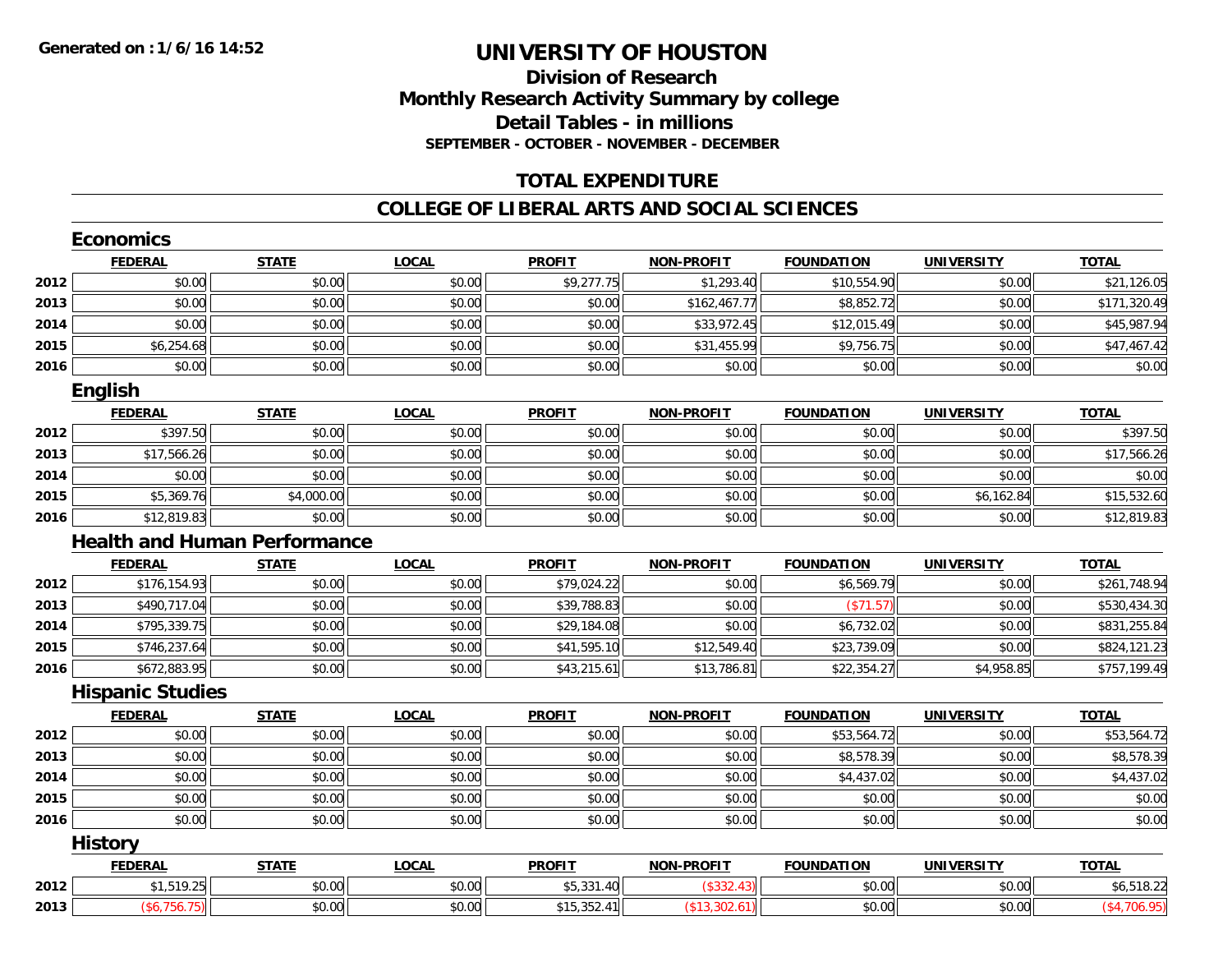### **Division of Research Monthly Research Activity Summary by college Detail Tables - in millions SEPTEMBER - OCTOBER - NOVEMBER - DECEMBER**

## **TOTAL EXPENDITURE**

#### **COLLEGE OF LIBERAL ARTS AND SOCIAL SCIENCES**

|      | <b>History</b>                    |                                       |              |               |                   |                   |                   |              |
|------|-----------------------------------|---------------------------------------|--------------|---------------|-------------------|-------------------|-------------------|--------------|
|      | <b>FEDERAL</b>                    | <b>STATE</b>                          | <b>LOCAL</b> | <b>PROFIT</b> | <b>NON-PROFIT</b> | <b>FOUNDATION</b> | <b>UNIVERSITY</b> | <b>TOTAL</b> |
| 2014 | \$0.00                            | \$0.00                                | \$0.00       | \$20,492.20   | \$0.00            | \$0.00            | \$0.00            | \$20,492.20  |
| 2015 | \$3,680.51                        | \$0.00                                | \$0.00       | \$21,713.64   | \$0.00            | \$0.00            | \$0.00            | \$25,394.15  |
| 2016 | \$3,028.69                        | \$0.00                                | \$0.00       | \$25,920.59   | \$0.00            | \$0.00            | \$0.00            | \$28,949.28  |
|      |                                   | <b>Hobby Center for Public Policy</b> |              |               |                   |                   |                   |              |
|      | <b>FEDERAL</b>                    | <b>STATE</b>                          | <b>LOCAL</b> | <b>PROFIT</b> | <b>NON-PROFIT</b> | <b>FOUNDATION</b> | <b>UNIVERSITY</b> | <b>TOTAL</b> |
| 2012 | \$33,958.40                       | \$0.00                                | \$0.00       | \$0.00        | \$0.00            | \$0.00            | \$0.00            | \$33,958.40  |
| 2013 | \$30,029.37                       | \$0.00                                | \$0.00       | \$0.00        | \$0.00            | \$0.00            | \$0.00            | \$30,029.37  |
| 2015 | \$1,502.88                        | (\$338.78)                            | \$0.00       | \$0.00        | \$0.00            | \$16,500.00       | \$0.00            | \$17,664.10  |
| 2016 | \$18,360.77                       | \$0.00                                | \$0.00       | \$0.00        | \$0.00            | \$0.00            | \$0.00            | \$18,360.77  |
|      | <b>Modern/Classical Languages</b> |                                       |              |               |                   |                   |                   |              |
|      | <b>FEDERAL</b>                    | <b>STATE</b>                          | <b>LOCAL</b> | <b>PROFIT</b> | <b>NON-PROFIT</b> | <b>FOUNDATION</b> | <b>UNIVERSITY</b> | <b>TOTAL</b> |
| 2012 | \$0.00                            | \$0.00                                | \$0.00       | \$0.00        | \$0.00            | \$0.00            | \$0.00            | \$0.00       |
| 2013 | \$16,528.10                       | \$0.00                                | \$0.00       | \$0.00        | \$0.00            | \$0.00            | \$0.00            | \$16,528.10  |
| 2014 | \$59,815.00                       | \$0.00                                | \$0.00       | \$0.00        | \$0.00            | \$0.00            | \$0.00            | \$59,815.00  |
| 2015 | \$55,813.50                       | \$0.00                                | \$0.00       | \$0.00        | \$0.00            | \$0.00            | \$0.00            | \$55,813.50  |
| 2016 | \$16,280.40                       | \$0.00                                | \$0.00       | \$0.00        | \$0.00            | \$0.00            | \$0.00            | \$16,280.40  |
|      | Philosophy                        |                                       |              |               |                   |                   |                   |              |
|      | <b>FEDERAL</b>                    | <b>STATE</b>                          | <b>LOCAL</b> | <b>PROFIT</b> | <b>NON-PROFIT</b> | <b>FOUNDATION</b> | <b>UNIVERSITY</b> | <b>TOTAL</b> |
| 2012 | \$3,306.26                        | \$0.00                                | \$0.00       | \$0.00        | \$0.00            | \$0.00            | \$0.00            | \$3,306.26   |
| 2013 | \$4,371.73                        | \$0.00                                | \$0.00       | \$0.00        | \$0.00            | \$0.00            | \$0.00            | \$4,371.73   |
| 2014 | \$4,290.93                        | \$0.00                                | \$0.00       | \$0.00        | \$0.00            | \$0.00            | \$0.00            | \$4,290.93   |
| 2015 | \$1,175.76                        | \$330.45                              | \$0.00       | \$0.00        | \$0.00            | \$0.00            | \$0.00            | \$1,506.21   |
| 2016 | \$91.75                           | \$0.00                                | \$0.00       | \$0.00        | \$0.00            | \$0.00            | \$0.00            | \$91.75      |
|      | <b>Political Science</b>          |                                       |              |               |                   |                   |                   |              |
|      | <b>FEDERAL</b>                    | <b>STATE</b>                          | <b>LOCAL</b> | <b>PROFIT</b> | <b>NON-PROFIT</b> | <b>FOUNDATION</b> | <b>UNIVERSITY</b> | <b>TOTAL</b> |
| 2012 | \$0.00                            | \$0.00                                | \$0.00       | \$0.00        | \$0.00            | \$0.00            | \$0.00            | \$0.00       |
| 2013 | \$4,282.70                        | \$0.00                                | \$0.00       | \$0.00        | \$0.00            | \$2,000.00        | \$0.00            | \$6,282.70   |
| 2014 | \$0.00                            | \$0.00                                | \$0.00       | \$0.00        | \$0.00            | \$0.00            | \$0.00            | \$0.00       |
| 2015 | \$26,184.05                       | \$16,016.20                           | \$0.00       | \$0.00        | \$0.00            | \$0.00            | \$0.00            | \$42,200.25  |
| 2016 | \$22,631.00                       | \$9,988.38                            | \$0.00       | \$0.00        | \$12,260.76       | \$0.00            | \$0.00            | \$44,880.14  |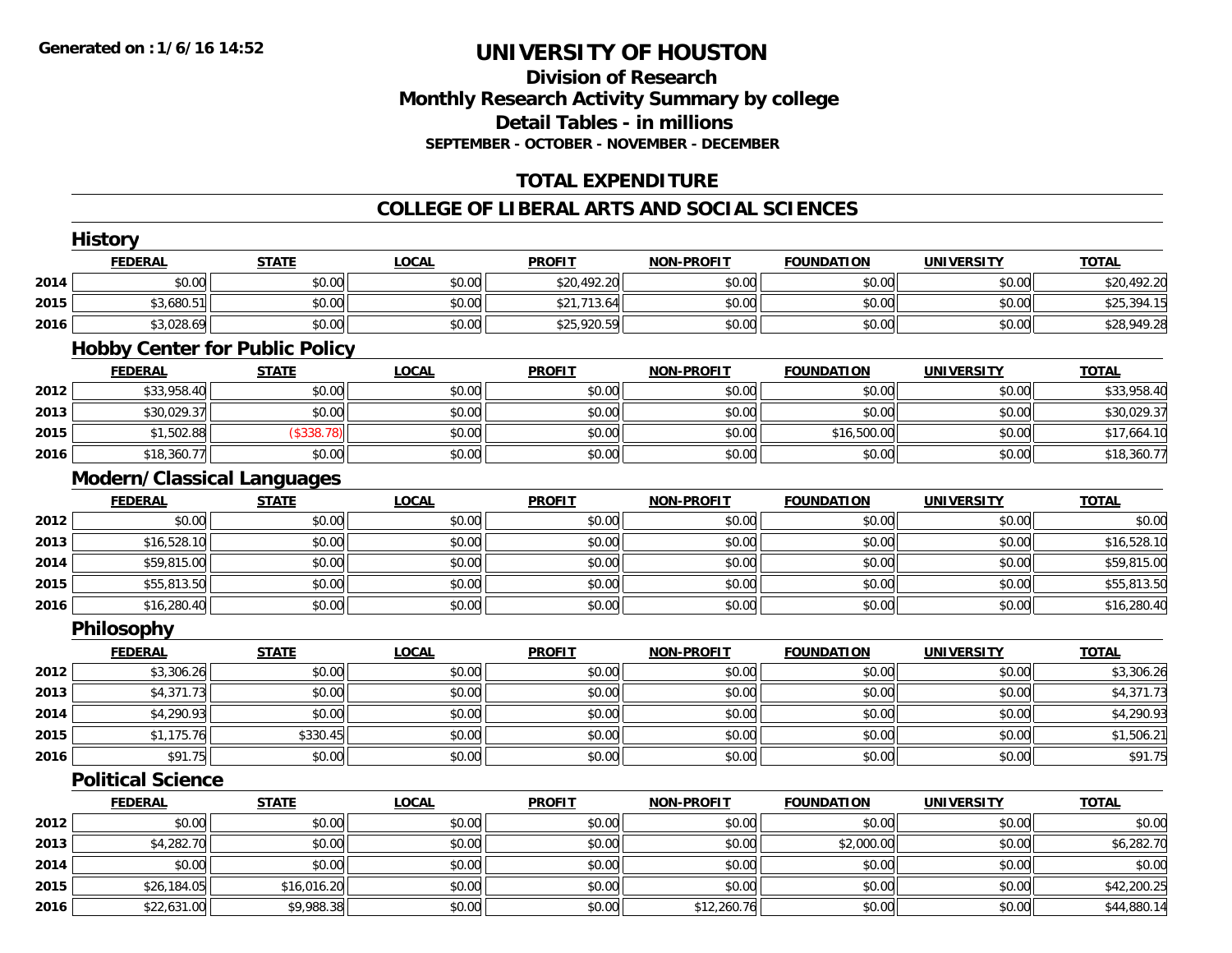### **Division of Research Monthly Research Activity Summary by college Detail Tables - in millions SEPTEMBER - OCTOBER - NOVEMBER - DECEMBER**

## **TOTAL EXPENDITURE**

#### **COLLEGE OF LIBERAL ARTS AND SOCIAL SCIENCES**

|       | <b>Psychology</b>      |              |              |               |                   |                   |                   |                 |
|-------|------------------------|--------------|--------------|---------------|-------------------|-------------------|-------------------|-----------------|
|       | <b>FEDERAL</b>         | <b>STATE</b> | <b>LOCAL</b> | <b>PROFIT</b> | <b>NON-PROFIT</b> | <b>FOUNDATION</b> | <b>UNIVERSITY</b> | <b>TOTAL</b>    |
| 2012  | \$2,036,459.96         | \$43,855.35  | \$0.00       | \$27,250.63   | \$80,386.19       | \$60,721.06       | (\$4,410.71)      | \$2,244,262.48  |
| 2013  | \$2,140,209.34         | \$27,951.96  | \$0.00       | \$16,750.65   | \$70,648.62       | \$39,608.46       | \$0.00            | \$2,295,169.03  |
| 2014  | \$1,462,258.26         | \$4,433.73   | \$0.00       | \$3,492.50    | \$107,961.31      | (\$94.40)         | \$0.00            | \$1,578,051.40  |
| 2015  | \$1,749,729.62         | \$6,470.02   | \$0.00       | \$6,600.96    | \$183,652.49      | \$0.00            | \$8,029.54        | \$1,954,482.63  |
| 2016  | \$1,703,021.88         | \$45,086.83  | \$0.00       | \$4,206.53    | \$174,476.84      | \$0.00            | \$12,436.08       | \$1,939,228.16  |
|       | <b>School of Music</b> |              |              |               |                   |                   |                   |                 |
|       | <b>FEDERAL</b>         | <b>STATE</b> | <b>LOCAL</b> | <b>PROFIT</b> | <b>NON-PROFIT</b> | <b>FOUNDATION</b> | <b>UNIVERSITY</b> | <b>TOTAL</b>    |
| 2015  | \$0.00                 | (\$28.12)    | \$0.00       | \$0.00        | \$0.00            | \$0.00            | \$0.00            | (\$28.12)       |
|       | <b>Sociology</b>       |              |              |               |                   |                   |                   |                 |
|       | <b>FEDERAL</b>         | <b>STATE</b> | <b>LOCAL</b> | <b>PROFIT</b> | <b>NON-PROFIT</b> | <b>FOUNDATION</b> | <b>UNIVERSITY</b> | <b>TOTAL</b>    |
| 2012  | \$4,432.69             | \$0.00       | \$0.00       | \$0.00        | \$0.00            | \$0.00            | \$0.00            | \$4,432.69      |
| 2013  | \$1,235.80             | \$0.00       | \$0.00       | \$0.00        | \$0.00            | \$0.00            | \$0.00            | \$1,235.80      |
| 2014  | \$12,720.00            | \$0.00       | \$0.00       | \$0.00        | \$0.00            | \$0.00            | \$0.00            | \$12,720.00     |
| 2015  | \$10.32                | \$850.00     | \$0.00       | \$0.00        | \$0.00            | \$0.00            | \$0.00            | \$860.32        |
| 2016  | \$0.00                 | \$500.00     | \$0.00       | \$0.00        | \$0.00            | \$0.00            | \$0.00            | \$500.00        |
|       | <b>Theatre</b>         |              |              |               |                   |                   |                   |                 |
|       | <b>FEDERAL</b>         | <b>STATE</b> | <b>LOCAL</b> | <b>PROFIT</b> | <b>NON-PROFIT</b> | <b>FOUNDATION</b> | <b>UNIVERSITY</b> | <b>TOTAL</b>    |
| 2012  | \$0.00                 | \$0.00       | \$0.00       | \$0.00        | (\$8,847.68)      | \$0.00            | \$0.00            | (\$8,847.68)    |
| 2013  | \$0.00                 | \$0.00       | \$0.00       | \$0.00        | \$101.00          | \$0.00            | \$0.00            | \$101.00        |
| 2016  | \$0.00                 | \$0.00       | \$0.00       | \$0.00        | \$2,626.53        | \$0.00            | \$0.00            | \$2,626.53      |
| Total | \$12,556,640.42        | \$211,692.46 | \$0.00       | \$414,108.50  | \$1,288,508.37    | \$555,849.27      | \$27,176.60       | \$15,053,975.62 |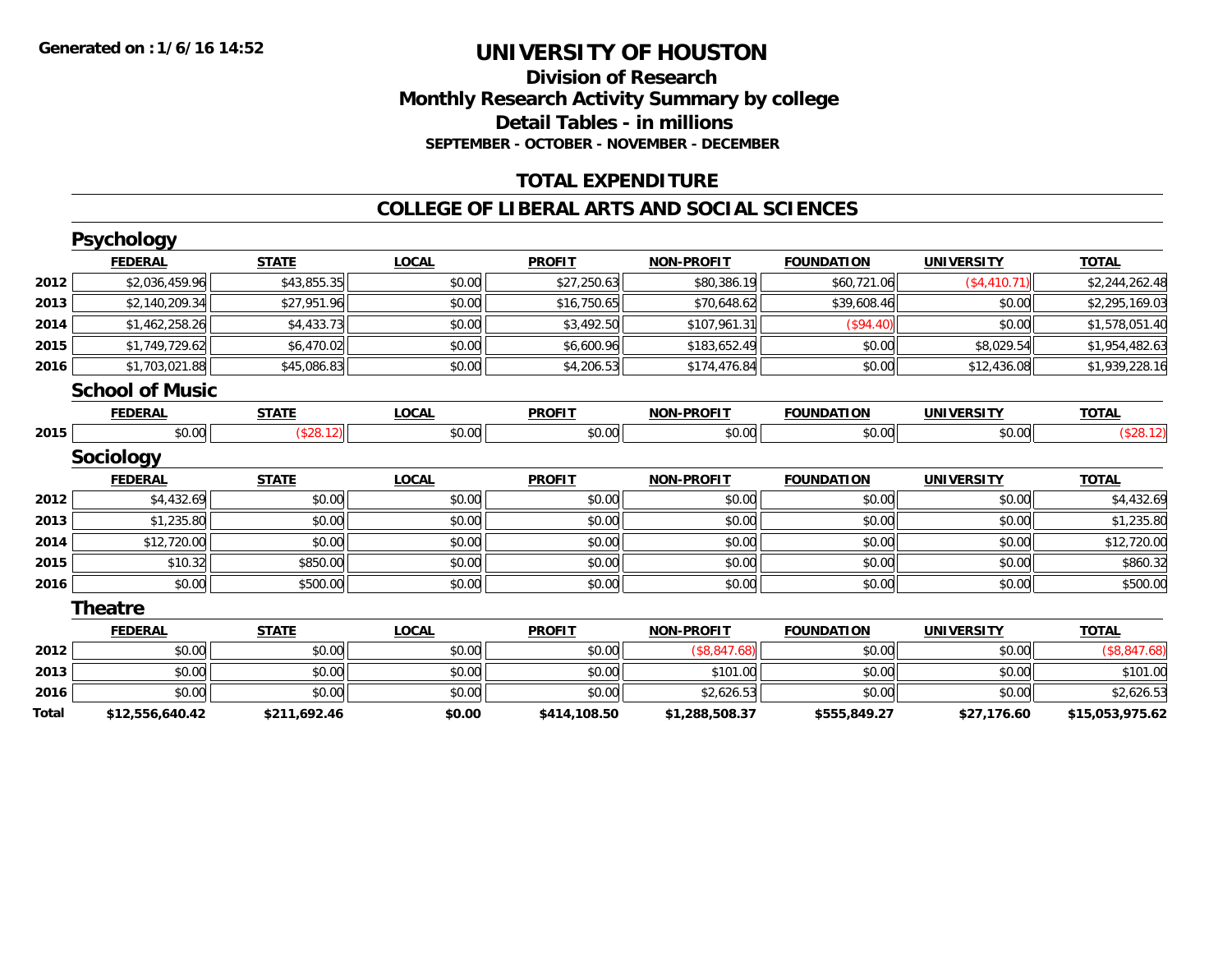## **Division of ResearchMonthly Research Activity Summary by college Detail Tables - in millions SEPTEMBER - OCTOBER - NOVEMBER - DECEMBER**

## **TOTAL EXPENDITURE**

## **COLLEGE OF NATURAL SCIENCES AND MATHEMATICS**

## **Biology/Biochemistry**

|      | <b>FEDERAL</b> | <u>STATE</u> | <u>LOCAL</u> | <b>PROFIT</b> | <b>NON-PROFIT</b> | <b>FOUNDATION</b> | <b>UNIVERSITY</b> | <b>TOTAL</b>   |
|------|----------------|--------------|--------------|---------------|-------------------|-------------------|-------------------|----------------|
| 2012 | \$1,005,253.69 | \$400,490.77 | \$0.00       | \$0.01        | \$293,903.68      | \$58,983.06       | \$0.00            | \$1,758,631.21 |
| 2013 | \$769,974.53   | \$268,055.44 | \$0.00       | \$15,560.39   | \$274,210.61      | \$74,702.42       | \$0.00            | \$1,402,503.39 |
| 2014 | \$600,067.61   | \$232,555.06 | \$0.00       | \$59,346.09   | \$167,591.86      | \$38,366.74       | \$0.00            | \$1,097,927.36 |
| 2015 | \$870,416.79   | \$256,982.49 | \$0.00       | \$19,589.58   | \$139,893.73      | \$132,741.62      | \$8,697.14        | \$1,428,321.35 |
| 2016 | \$799,179.66   | \$352,177.25 | \$0.00       | \$33,078.18   | \$114,326.38      | \$144,142.75      | \$0.00            | \$1,442,904.23 |

## **Center for Applied Geoscience Excellence**

|      | <b>FEDERAL</b> | <b>STATE</b> | <u>LOCAL</u> | <b>PROFIT</b> | <b>NON-PROFIT</b> | <b>FOUNDATION</b> | UNIVERSITY | <b>TOTAL</b> |
|------|----------------|--------------|--------------|---------------|-------------------|-------------------|------------|--------------|
| 2014 | ተ በ<br>DU.UU   | \$0.00       | \$0.00       | \$0.00        | \$0.00            | \$0.00            | \$0.00     | \$0.00       |
| 2015 | \$0.00         | \$0.00       | \$0.00       | \$0.00        | \$0.00            | \$0.00            | \$0.00     | \$0.00       |
| 2016 | \$0.00         | \$0.00       | \$0.00       | \$0.00        | \$0.00            | \$0.00            | \$0.00     | \$0.00       |

<u> 1980 - Johann Stoff, deutscher Stoff, der Stoff, der Stoff, der Stoff, der Stoff, der Stoff, der Stoff, der S</u>

## **Center for Nuclear Receptors and Cell Signaling**

|      | <b>FEDERAL</b> | <u>STATE</u> | <b>LOCAL</b> | <b>PROFIT</b> | <b>NON-PROFIT</b> | <b>FOUNDATION</b> | <b>UNIVERSITY</b> | <u>TOTAL</u> |
|------|----------------|--------------|--------------|---------------|-------------------|-------------------|-------------------|--------------|
| 2012 | \$516,969.81   | \$185,207.90 | \$0.00       | \$61,287.77   | (\$63.33)         | \$122,393.48      | \$0.00            | \$885,795.63 |
| 2013 | \$559,948.22   | \$249,258.67 | \$0.00       | \$3,734.15    | \$150.00          | \$26,980.75       | \$0.00            | \$840,071.79 |
| 2014 | \$477,493.25   | \$306,592.28 | \$0.00       | \$0.00        | \$15,875.95       | \$43,845.66       | \$0.00            | \$843,807.13 |
| 2015 | \$105,041.34   | \$430,105.07 | \$0.00       | \$0.00        | \$294.69          | \$99,777.18       | \$0.00            | \$635,218.28 |
| 2016 | \$435,395.92   | \$198,013.22 | \$0.00       | \$0.00        | \$8,987.17        | \$86,100.77       | \$0.00            | \$728,497.07 |

#### **Chemistry**

|      | <b>FEDERAL</b> | <u>STATE</u> | <u>LOCAL</u> | <b>PROFIT</b> | <b>NON-PROFIT</b> | <b>FOUNDATION</b> | <b>UNIVERSITY</b> | <b>TOTAL</b>   |
|------|----------------|--------------|--------------|---------------|-------------------|-------------------|-------------------|----------------|
| 2012 | \$827,411.01   | \$232,804.42 | \$0.00       | \$683.81      | \$10,568.83       | \$744,663.82      | \$16,381.04       | \$1,832,512.93 |
| 2013 | \$631,554.87   | \$363,049.70 | \$0.00       | \$25,749.94   | \$6,661.77        | \$312,333.52      | (\$57,589.13)     | \$1,281,760.67 |
| 2014 | \$745,626.20   | \$226,677.41 | \$0.00       | \$133.65      | \$11,521.49       | \$898,414.27      | \$16,486.31       | \$1,898,859.33 |
| 2015 | \$647,025.22   | \$89,848.60  | \$0.00       | \$0.00        | \$26,001.40       | \$601,251.22      | \$0.00            | \$1,364,126.44 |
| 2016 | \$784,756.82   | \$23,720.95  | \$0.00       | \$568.01      | \$96,415.00       | \$364,981.15      | \$0.00            | \$1,270,441.93 |

#### **Computer Science**

|      | <b>FEDERAL</b> | <u>STATE</u> | <u>LOCAL</u> | <b>PROFIT</b> | <b>NON-PROFIT</b> | <b>FOUNDATION</b> | <b>UNIVERSITY</b> | <b>TOTAL</b>   |
|------|----------------|--------------|--------------|---------------|-------------------|-------------------|-------------------|----------------|
| 2012 | \$759,090.73   | \$10,990.25  | \$0.00       | \$127,838.55  | \$19,415.12       | \$0.00            | \$0.00            | \$917,334.64   |
| 2013 | \$703,321.63   | \$17,017.56  | \$0.00       | \$94,830.73   | \$11,758.96       | \$10,965.00       | \$22,817.78       | \$860,711.66   |
| 2014 | \$405,286.48   | \$0.00       | \$0.00       | \$251,277.06  | \$162.495.33      | \$11,002.13       | \$10,117.18       | \$840,178.17   |
| 2015 | \$734,813.04   | \$77,130.52  | \$0.00       | \$134,706.09  | \$78,350.08       | \$7,057.48        | \$16,032.87       | \$1,048,090.08 |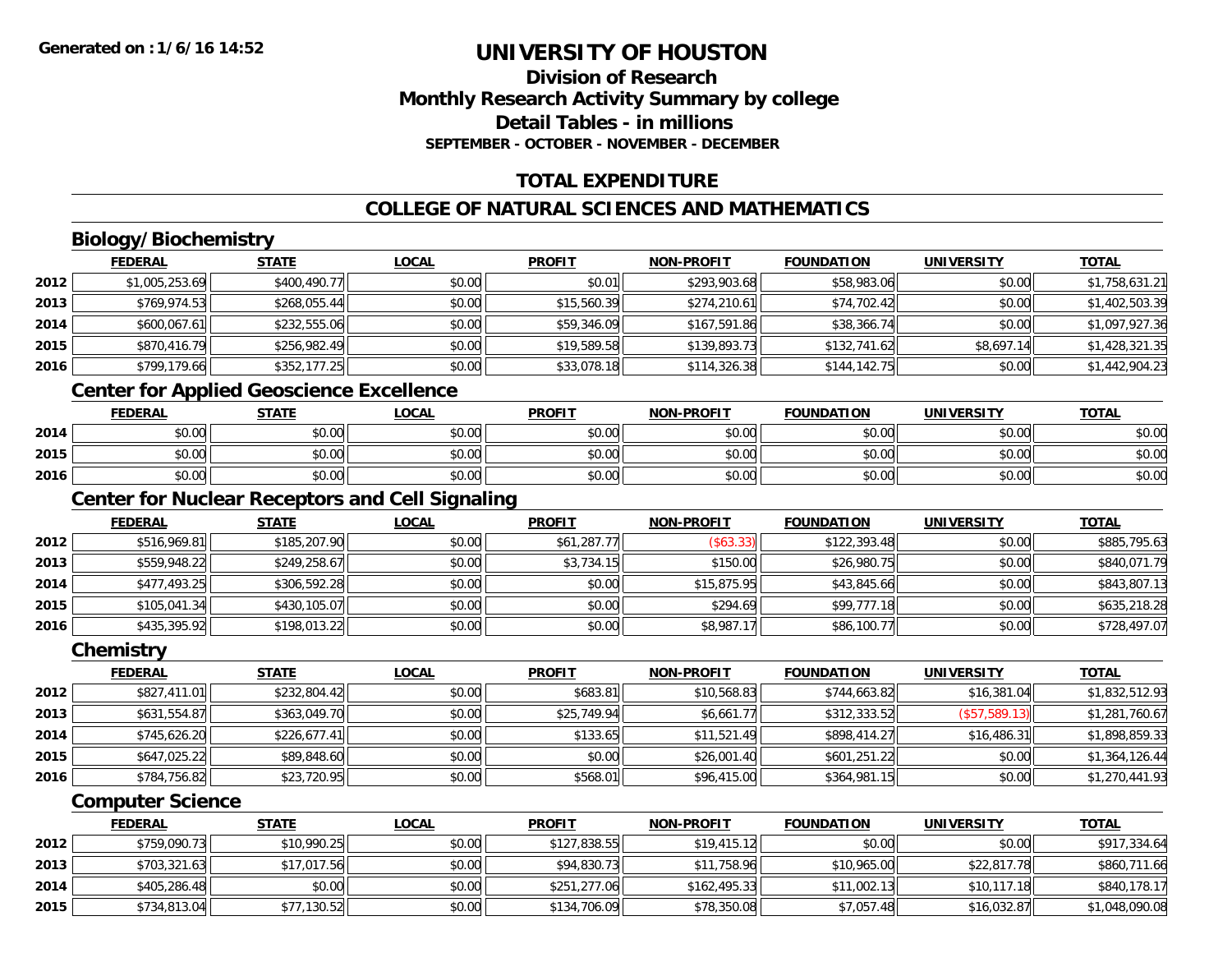**Division of ResearchMonthly Research Activity Summary by college Detail Tables - in millions SEPTEMBER - OCTOBER - NOVEMBER - DECEMBER**

## **TOTAL EXPENDITURE**

#### **COLLEGE OF NATURAL SCIENCES AND MATHEMATICS**

# **Computer Science**

**2014**

**2015**

**2016**

|      | <b>FEDERAL</b>                                       | <b>STATE</b> | <b>LOCAL</b> | <b>PROFIT</b>  | <b>NON-PROFIT</b> | <b>FOUNDATION</b> | UNIVERSITY        | <b>TOTAL</b>   |
|------|------------------------------------------------------|--------------|--------------|----------------|-------------------|-------------------|-------------------|----------------|
| 2016 | \$823,619.18                                         | \$27,967.29  | \$0.00       | \$83,114.34    | \$31,119.85       | \$0.00            | \$10,818.73       | \$976,639.39   |
|      | Dean, Natural Sciences and Mathematics               |              |              |                |                   |                   |                   |                |
|      | <b>FEDERAL</b>                                       | <b>STATE</b> | <b>LOCAL</b> | <b>PROFIT</b>  | <b>NON-PROFIT</b> | <b>FOUNDATION</b> | <b>UNIVERSITY</b> | <b>TOTAL</b>   |
| 2012 | \$172,871.72                                         | \$0.00       | \$7,488.83   | \$0.00         | \$0.00            | \$0.00            | \$0.00            | \$180,360.55   |
| 2013 | \$295,515.03                                         | \$0.00       | \$0.00       | \$0.00         | \$0.00            | \$0.00            | \$0.00            | \$295,515.03   |
| 2014 | \$123,875.34                                         | \$0.00       | \$0.00       | \$0.00         | \$0.00            | \$0.00            | \$0.00            | \$123,875.34   |
| 2015 | \$44,803.07                                          | \$15,581.59  | \$0.00       | \$0.00         | \$9,014.61        | \$0.00            | \$0.00            | \$69,399.27    |
| 2016 | \$0.00                                               | \$3,573.73   | \$0.00       | \$20.03        | \$22,206.85       | \$0.00            | \$0.00            | \$25,800.61    |
|      | <b>Earth &amp; Atmospheric Sciences</b>              |              |              |                |                   |                   |                   |                |
|      | <b>FEDERAL</b>                                       | <b>STATE</b> | <b>LOCAL</b> | <b>PROFIT</b>  | <b>NON-PROFIT</b> | <b>FOUNDATION</b> | <b>UNIVERSITY</b> | <b>TOTAL</b>   |
| 2012 | \$574,476.88                                         | \$238,650.85 | \$0.00       | \$520,686.33   | \$66,287.96       | \$0.00            | \$0.00            | \$1,400,102.02 |
| 2013 | \$351,746.21                                         | \$74,699.10  | \$0.00       | \$762,114.17   | \$71,767.73       | \$0.00            | \$0.00            | \$1,260,327.21 |
| 2014 | \$366,619.86                                         | \$142,544.71 | \$0.00       | \$1,128,704.38 | \$129,301.92      | \$98,870.90       | \$0.00            | \$1,866,041.77 |
| 2015 | \$353,046.13                                         | \$169,193.83 | \$0.00       | \$559,232.36   | \$84,051.07       | \$16,848.56       | \$0.00            | \$1,182,371.95 |
| 2016 | \$279,211.99                                         | \$329,299.65 | \$0.00       | \$441,228.55   | \$99,303.40       | \$15,225.44       | \$25,448.06       | \$1,189,717.08 |
|      | <b>Institute for Climate and Atmospheric Science</b> |              |              |                |                   |                   |                   |                |
|      | <b>FEDERAL</b>                                       | <b>STATE</b> | <b>LOCAL</b> | <b>PROFIT</b>  | <b>NON-PROFIT</b> | <b>FOUNDATION</b> | <b>UNIVERSITY</b> | <b>TOTAL</b>   |
| 2012 | \$0.00                                               | \$0.00       | \$0.00       | \$0.00         | \$0.00            | \$0.00            | \$0.00            | \$0.00         |
| 2013 | \$0.00                                               | \$0.00       | \$0.00       | \$0.00         | \$0.00            | \$0.00            | \$0.00            | \$0.00         |
| 2014 | \$0.00                                               | \$0.00       | \$0.00       | \$0.00         | \$0.00            | \$0.00            | \$0.00            | \$0.00         |
| 2015 | \$0.00                                               | \$0.00       | \$0.00       | \$0.00         | \$0.00            | \$0.00            | \$0.00            | \$0.00         |
| 2016 | \$0.00                                               | \$0.00       | \$0.00       | \$0.00         | \$0.00            | \$0.00            | \$0.00            | \$0.00         |
|      | <b>Institute for Nanoenergy</b>                      |              |              |                |                   |                   |                   |                |
|      | <b>FEDERAL</b>                                       | <b>STATE</b> | <b>LOCAL</b> | <b>PROFIT</b>  | <b>NON-PROFIT</b> | <b>FOUNDATION</b> | <b>UNIVERSITY</b> | <b>TOTAL</b>   |
| 2012 | \$0.00                                               | \$0.00       | \$0.00       | \$0.00         | \$0.00            | \$0.00            | \$0.00            | \$0.00         |
| 2013 | \$0.00                                               | \$0.00       | \$0.00       | \$0.00         | \$0.00            | \$0.00            | \$0.00            | \$0.00         |

4 \$0.00 \$0.00 \$0.00 \$0.00 \$0.00 \$0.00 \$0.00 \$0.00 \$0.00 \$0.00 \$0.00 \$0.00 \$0.00 \$0.00 \$0.00 \$0.00 \$0.00

\$0.00 \$0.00 \$0.00 \$0.00 \$0.00 \$0.00 \$0.00 \$0.00

6 \$0.00 \$0.00 \$0.00 \$0.00 \$0.00 \$0.00 \$0.00 \$0.00 \$0.00 \$0.00 \$0.00 \$0.00 \$0.00 \$0.00 \$0.00 \$0.00 \$0.00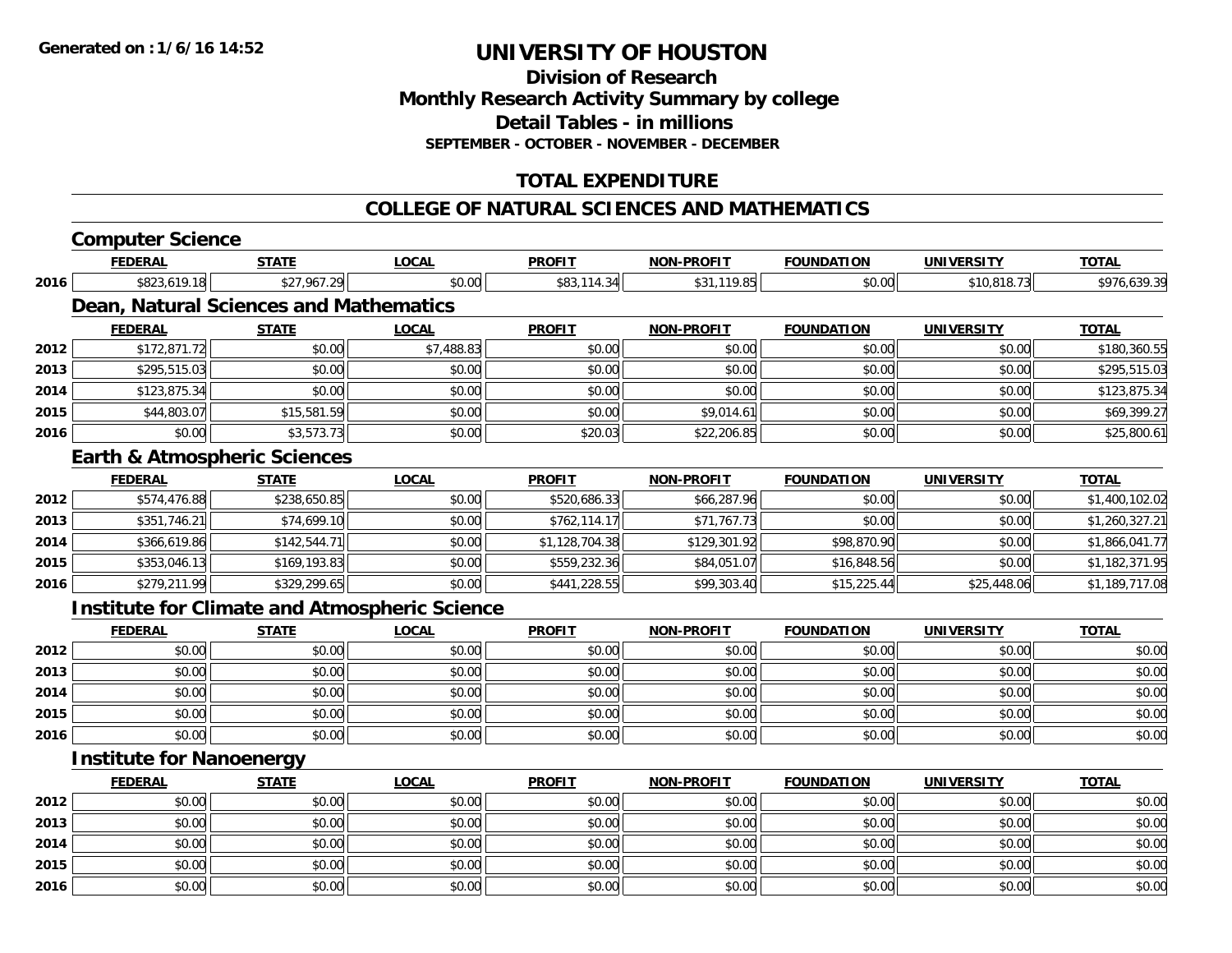### **Division of Research Monthly Research Activity Summary by college Detail Tables - in millions SEPTEMBER - OCTOBER - NOVEMBER - DECEMBER**

## **TOTAL EXPENDITURE**

#### **COLLEGE OF NATURAL SCIENCES AND MATHEMATICS**

|       | <b>Mathematics</b> |                |              |                |                   |                   |                   |                 |
|-------|--------------------|----------------|--------------|----------------|-------------------|-------------------|-------------------|-----------------|
|       | <b>FEDERAL</b>     | <b>STATE</b>   | <b>LOCAL</b> | <b>PROFIT</b>  | NON-PROFIT        | <b>FOUNDATION</b> | <b>UNIVERSITY</b> | <b>TOTAL</b>    |
| 2012  | \$211,255.69       | \$93,510.46    | \$0.00       | \$53,619.54    | \$66,386.69       | \$14,604.59       | \$10,713.11       | \$450,090.07    |
| 2013  | \$339,024.80       | \$47,140.93    | \$0.00       | \$34,365.57    | \$467.88          | \$26,916.51       | \$18,968.64       | \$466,884.33    |
| 2014  | \$452,614.40       | (\$1,525.67)   | \$0.00       | \$15,074.12    | \$0.00            | \$8,597.18        | \$0.00            | \$474,760.03    |
| 2015  | \$371,916.28       | \$0.00         | \$0.00       | \$11,217.18    | \$9,014.61        | \$26,704.56       | \$0.00            | \$418,852.63    |
| 2016  | \$297,365.74       | \$0.00         | \$0.00       | \$40,363.21    | \$23,763.64       | \$13,670.10       | \$0.00            | \$375,162.69    |
|       | <b>Physics</b>     |                |              |                |                   |                   |                   |                 |
|       | <b>FEDERAL</b>     | <b>STATE</b>   | <b>LOCAL</b> | <b>PROFIT</b>  | <b>NON-PROFIT</b> | <b>FOUNDATION</b> | <b>UNIVERSITY</b> | <b>TOTAL</b>    |
| 2012  | \$1,031,243.29     | (\$1,953.94)   | \$0.00       | \$351,104.53   | \$19,485.72       | \$103,704.05      | \$0.00            | \$1,503,583.65  |
| 2013  | \$911,489.44       | \$0.00         | \$0.00       | \$449,924.69   | \$22,768.66       | \$78,157.72       | \$0.00            | \$1,462,340.51  |
| 2014  | \$1,361,121.33     | \$0.00         | \$0.00       | \$606,433.40   | \$8,160.00        | \$100,563.73      | \$0.00            | \$2,076,278.46  |
| 2015  | \$1,235,785.82     | \$11,609.03    | \$0.00       | \$561,556.04   | \$9,953.04        | \$47,951.50       | \$0.00            | \$1,866,855.43  |
| 2016  | \$936,630.65       | \$13,885.64    | \$0.00       | \$405,791.37   | \$24,374.52       | \$141,801.73      | \$0.00            | \$1,522,483.92  |
| Total | \$22,912,859.63    | \$5,084,854.75 | \$7,488.83   | \$6,852,933.82 | \$2,135,786.88    | \$4,472,319.58    | \$98,891.73       | \$41,565,135.22 |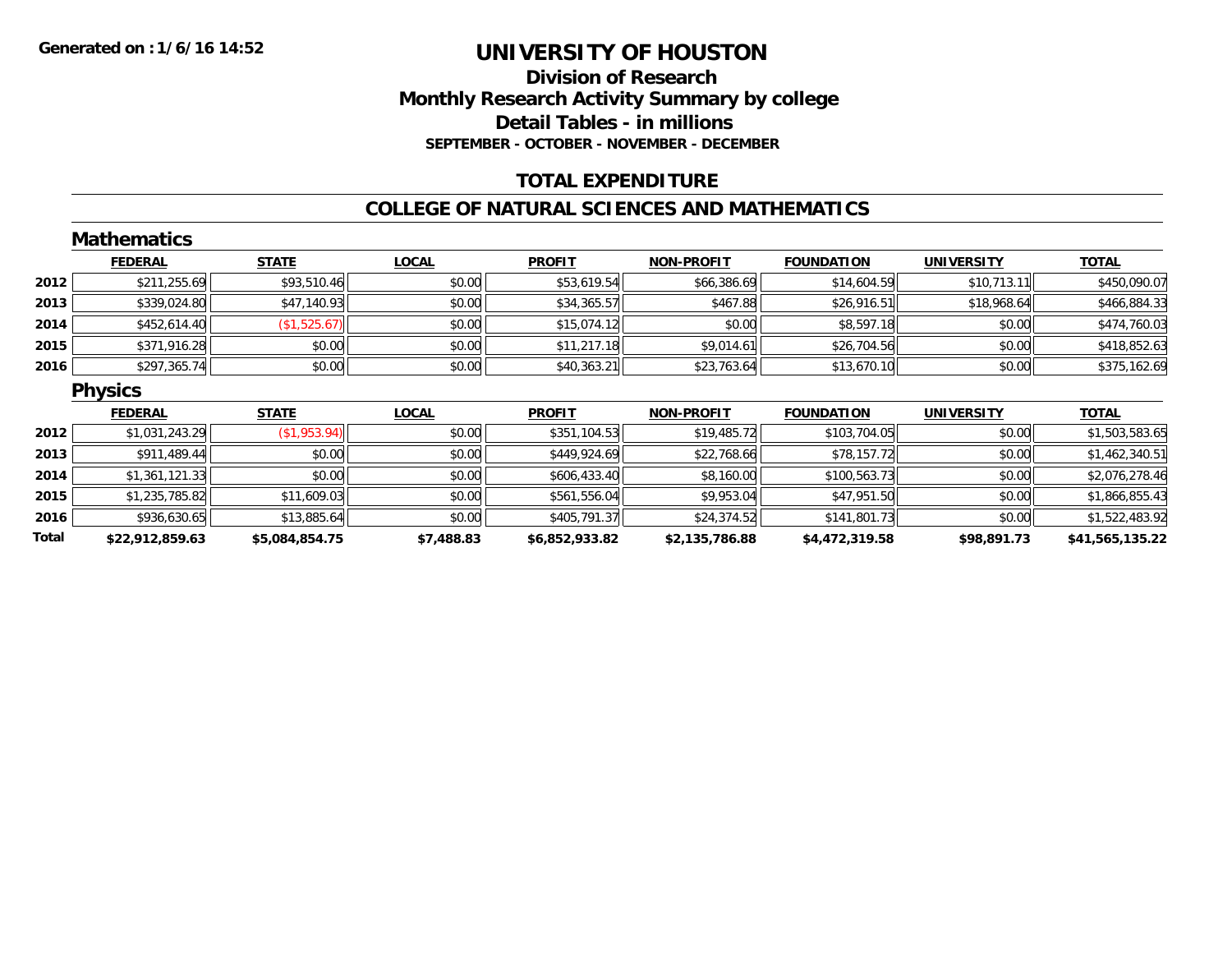### **Division of Research Monthly Research Activity Summary by college Detail Tables - in millions SEPTEMBER - OCTOBER - NOVEMBER - DECEMBER**

### **TOTAL EXPENDITURE**

#### **COLLEGE OF OPTOMETRY**

## **Optometry Vision Sciences**

|       | <b>FEDERAL</b> | <b>STATE</b> | <b>LOCAL</b> | <b>PROFIT</b>  | <b>NON-PROFIT</b> | <b>FOUNDATION</b> | <b>UNIVERSITY</b> | <b>TOTAL</b>   |
|-------|----------------|--------------|--------------|----------------|-------------------|-------------------|-------------------|----------------|
| 2012  | \$1,138,932.38 | \$1,922.24   | \$0.00       | \$131,755.26   | (\$105.00)        | \$9,860.70        | \$141,382.16      | \$1,423,747.74 |
| 2013  | \$1,336,738.57 | \$0.00       | \$0.00       | \$264,922.34   | \$0.00            | \$13,234.48       | \$57,339.20       | \$1,672,234.59 |
| 2014  | \$1,441,856.54 | \$0.00       | \$0.00       | \$373,955.41   | \$6,300.00        | (\$1,041.68)      | \$145,001.88      | \$1,966,072.15 |
| 2015  | \$1,405,848.79 | \$0.00       | \$0.00       | \$177,805.27   | \$0.00            | \$0.00            | \$185,582.30      | \$1,769,236.36 |
| 2016  | \$1,495,401.67 | \$1,563.88   | \$0.00       | \$117,485.18   | \$0.00            | \$0.00            | \$119,708.39      | \$1,734,159.12 |
| Total | \$6,818,777.95 | \$3,486.12   | \$0.00       | \$1,065,923.46 | \$6,195.00        | \$22,053.50       | \$649,013.93      | \$8,565,449.96 |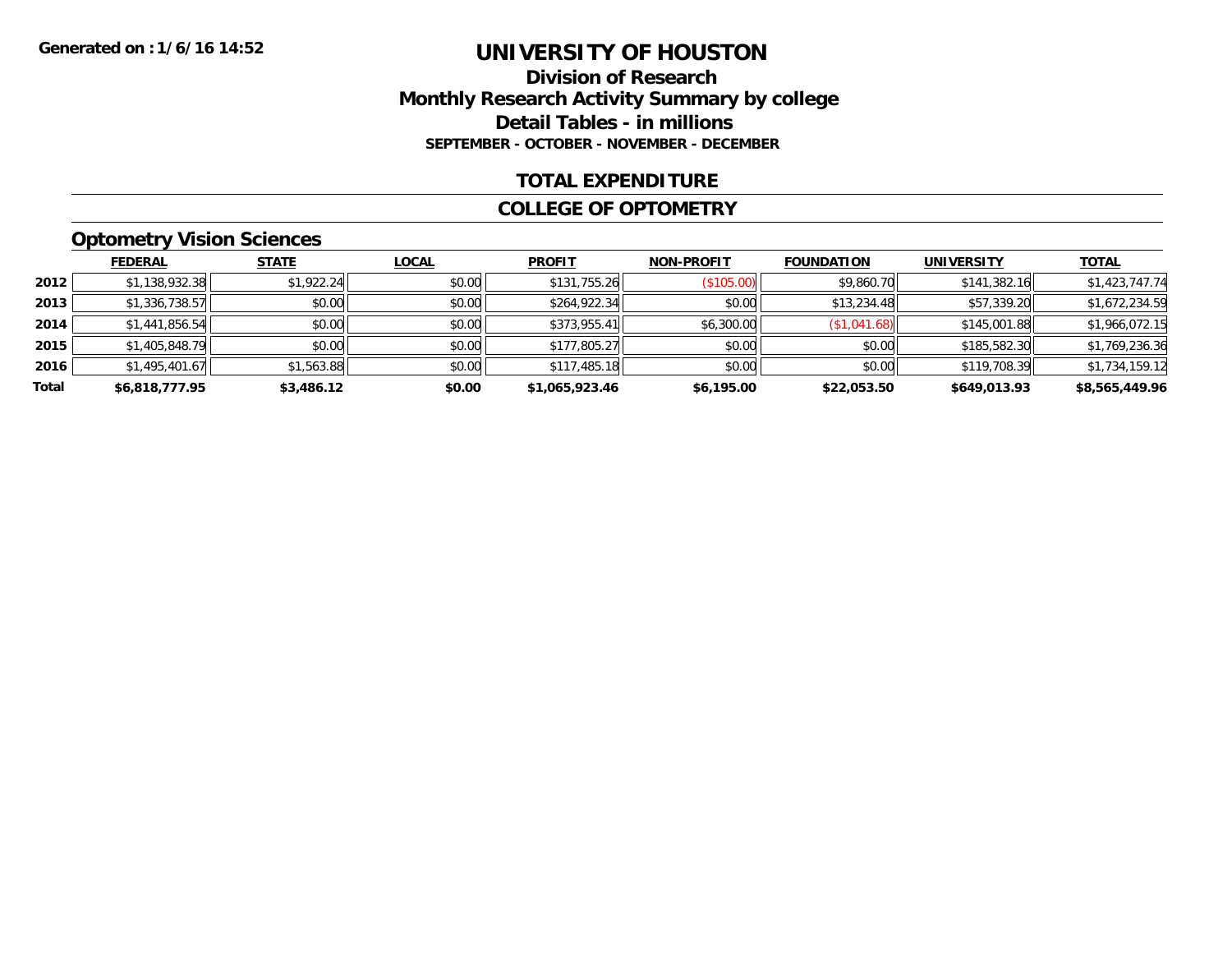#### **Division of ResearchMonthly Research Activity Summary by college Detail Tables - in millionsSEPTEMBER - OCTOBER - NOVEMBER - DECEMBER**

#### **TOTAL EXPENDITURE**

#### **COLLEGE OF PHARMACY**

#### **Center for Experimental Therapeutics and Pharmacoi**

|      | <b>FEDERAL</b> | <b>STATE</b> | <b>LOCAL</b> | <b>PROFIT</b> | <b>NON-PROFIT</b> | <b>FOUNDATION</b> | <b>UNIVERSITY</b> | <b>TOTAL</b> |
|------|----------------|--------------|--------------|---------------|-------------------|-------------------|-------------------|--------------|
| 2012 | \$0.00         | \$0.00       | \$0.00       | \$0.00        | \$0.00            | \$0.00            | \$0.00            | \$0.00       |
| 2013 | \$0.00         | \$0.00       | \$0.00       | \$0.00        | \$0.00            | \$0.00            | \$0.00            | \$0.00       |
| 2014 | \$0.00         | \$0.00       | \$0.00       | \$0.00        | \$0.00            | \$0.00            | \$0.00            | \$0.00       |
| 2015 | \$0.00         | \$0.00       | \$0.00       | \$0.00        | \$0.00            | \$0.00            | \$0.00            | \$0.00       |
| 2016 | \$0.00         | \$0.00       | \$0.00       | \$0.00        | \$0.00            | \$0.00            | \$0.00            | \$0.00       |

#### **Clinical Pharmacy & Administration**

|      | <b>FEDERAL</b> | <b>STATE</b> | <u>LOCAL</u> | <b>PROFIT</b> | <b>NON-PROFIT</b> | <b>FOUNDATION</b> | <b>UNIVERSITY</b> | <b>TOTAL</b> |
|------|----------------|--------------|--------------|---------------|-------------------|-------------------|-------------------|--------------|
| 2012 | \$33,211.99    | \$9,577.30   | \$0.00       | \$95,461.21   | \$11,917.57       | \$0.00            | \$0.00            | \$150,168.07 |
| 2013 | \$74,553.34    | \$0.00       | \$0.00       | \$117,208.69  | \$0.00            | \$4,103.00        | \$0.00            | \$195,865.03 |
| 2014 | \$4,075.61     | \$0.00       | \$0.00       | \$146,280.71  | \$5,965.15        | \$0.00            | \$0.00            | \$156,321.47 |
| 2015 | \$31,932.17    | \$114,109.03 | \$0.00       | \$112,110.85  | \$26,300.41       | \$0.00            | \$0.00            | \$284,452.46 |
| 2016 | \$100,851.82   | \$116,398.11 | \$0.00       | \$112,296.46  | \$36,098.61       | \$0.00            | \$4,376.20        | \$370,021.19 |

#### **Dean, Pharmacy**

|      | <b>FEDERAL</b> | <b>STATE</b> | <u>LOCAL</u> | <b>PROFIT</b> | <b>NON-PROFIT</b> | <b>FOUNDATION</b> | <b>UNIVERSITY</b> | <b>TOTAL</b> |
|------|----------------|--------------|--------------|---------------|-------------------|-------------------|-------------------|--------------|
| 2012 | \$0.00         | \$0.00       | \$0.00       | \$0.00        | \$0.00            | \$0.00            | \$0.00            | \$0.00       |
| 2013 | \$0.00         | \$0.00       | \$0.00       | \$0.00        | \$0.00            | \$0.00            | \$0.00            | \$0.00       |
| 2014 | \$0.00         | \$0.00       | \$0.00       | \$0.00        | \$0.00            | \$0.00            | \$0.00            | \$0.00       |
| 2015 | \$0.00         | \$0.00       | \$0.00       | \$0.00        | \$0.00            | \$0.00            | \$0.00            | \$0.00       |
| 2016 | \$0.00         | \$0.00       | \$0.00       | \$0.00        | \$0.00            | \$0.00            | \$0.00            | \$0.00       |

#### **Pharm Health Outcomes & Policy**

|      | <b>FEDERAL</b> | <b>STATE</b>      | <b>LOCAL</b> | <b>PROFIT</b> | <b>NON-PROFIT</b> | <b>FOUNDATION</b> | <b>UNIVERSITY</b> | <b>TOTAL</b> |
|------|----------------|-------------------|--------------|---------------|-------------------|-------------------|-------------------|--------------|
| 2012 | \$23,313.64    | \$5,354.58        | \$0.00       | \$0.00        | \$26,836.05       | \$0.00            | \$0.00            | \$55,504.27  |
| 2013 | \$9,868.56     | \$0.00            | \$0.00       | \$0.00        | \$0.00            | \$0.00            | \$0.00            | \$9,868.56   |
| 2014 | \$33,795.30    | \$0.00            | \$0.00       | \$0.00        | \$0.00            | \$0.00            | \$0.00            | \$33,795.30  |
| 2015 | \$44,082.85    | \$139.04          | \$0.00       | \$2,205.04    | \$0.00            | \$0.00            | \$0.00            | \$46,426.93  |
| 2016 | \$21,590.35    | $($ \$935.28) $ $ | \$0.00       | \$3,253.61    | \$27,829.84       | \$0.00            | \$0.00            | \$51,738.53  |

#### **Pharmacological and Pharmaceutical Sciences**

|      | <b>FEDERAL</b>                       | <b>STATE</b>     | LOCAL                     | <b>PROFIT</b>     | <b>NON-PROFIT</b> | <b>UNDATION</b>          | UNIVERSITY | <b>TOTAL</b>        |
|------|--------------------------------------|------------------|---------------------------|-------------------|-------------------|--------------------------|------------|---------------------|
| 2012 | $+ - - -$<br>⊅J∠J,JUJ.U <del>∽</del> | \$0.01<br>DU.U I | $\sim$ 00<br>10.UU        | 0.00102<br>704.UJ |                   | .583.21                  | \$0.00     | CCD<br>\$580,207.56 |
| 2013 | \$589.856.82                         | \$0.00           | $\sim$<br>$\sim$<br>PU.UU | ,052.08           | –∪.o <del>∽</del> | 47 91<br>$\Delta \Delta$ | \$0.00     | 1.0.                |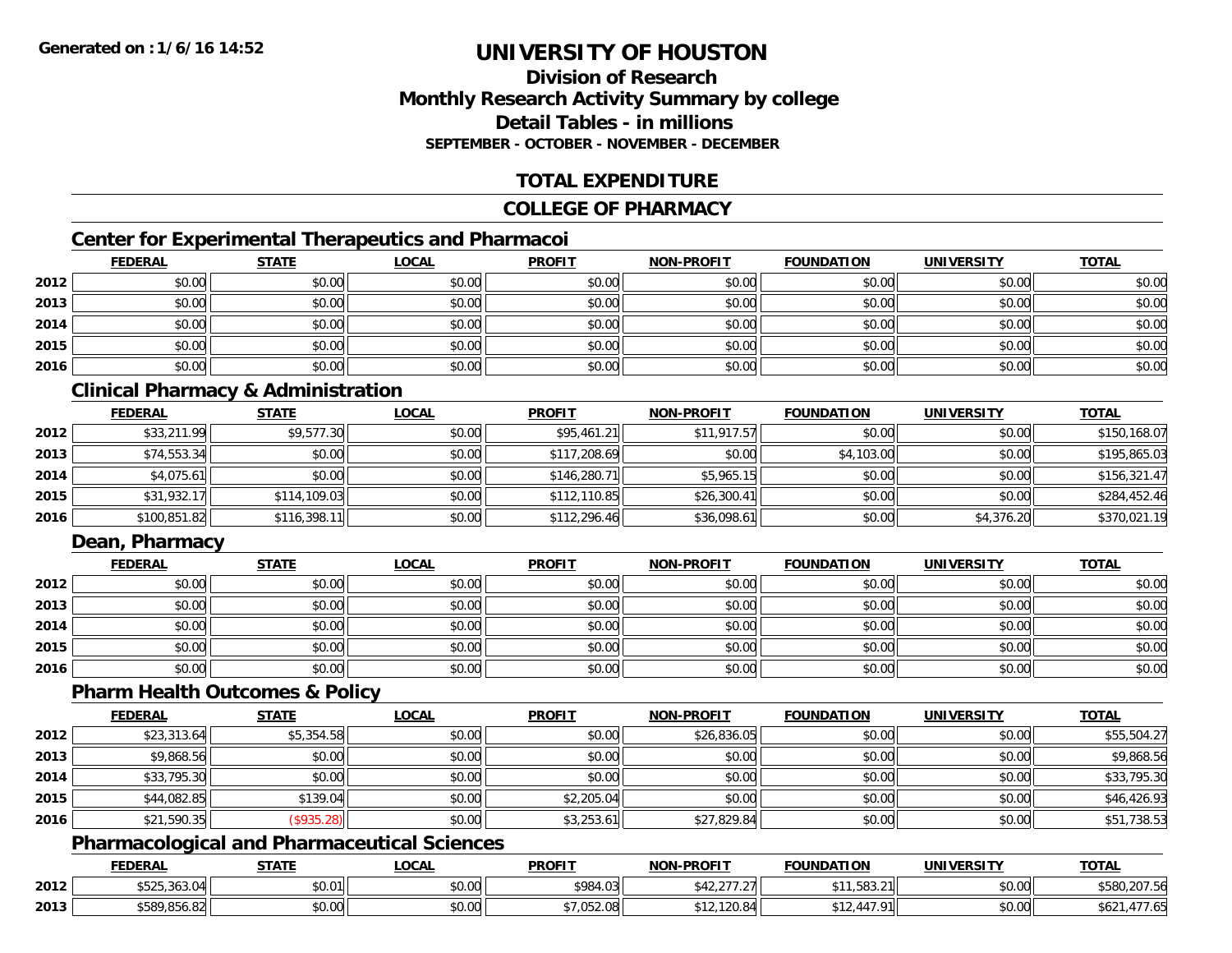#### **Division of ResearchMonthly Research Activity Summary by college Detail Tables - in millions SEPTEMBER - OCTOBER - NOVEMBER - DECEMBER**

#### **TOTAL EXPENDITURE**

#### **COLLEGE OF PHARMACY**

### **Pharmacological and Pharmaceutical Sciences**

|       | <b>FEDERAL</b> | <u>STATE</u> | <u>LOCAL</u> | <b>PROFIT</b> | <b>NON-PROFIT</b> | <b>FOUNDATION</b> | <b>UNIVERSITY</b> | <u>TOTAL</u>   |
|-------|----------------|--------------|--------------|---------------|-------------------|-------------------|-------------------|----------------|
| 2014  | \$656,743.94   | \$0.00       | \$0.00       | \$0.00        | \$11,323.07       | \$18,692.50       | \$0.00            | \$686,759.51   |
| 2015  | \$563,135.24   | \$8,562.78   | \$0.00       | \$13,825.01   | \$2,213.24        | \$27,578.43       | \$0.00            | \$615,314.70   |
| 2016  | \$1,174,700.10 | \$114,673.04 | \$0.00       | \$0.00        | \$22,209.78       | (S0.02)           | \$0.00            | \$1,311,582.90 |
| Total | \$3,887,074.75 | \$367,878.61 | \$0.00       | \$610,677.69  | \$225,091.83      | \$74,405.03       | \$4,376.20        | \$5,169,504.11 |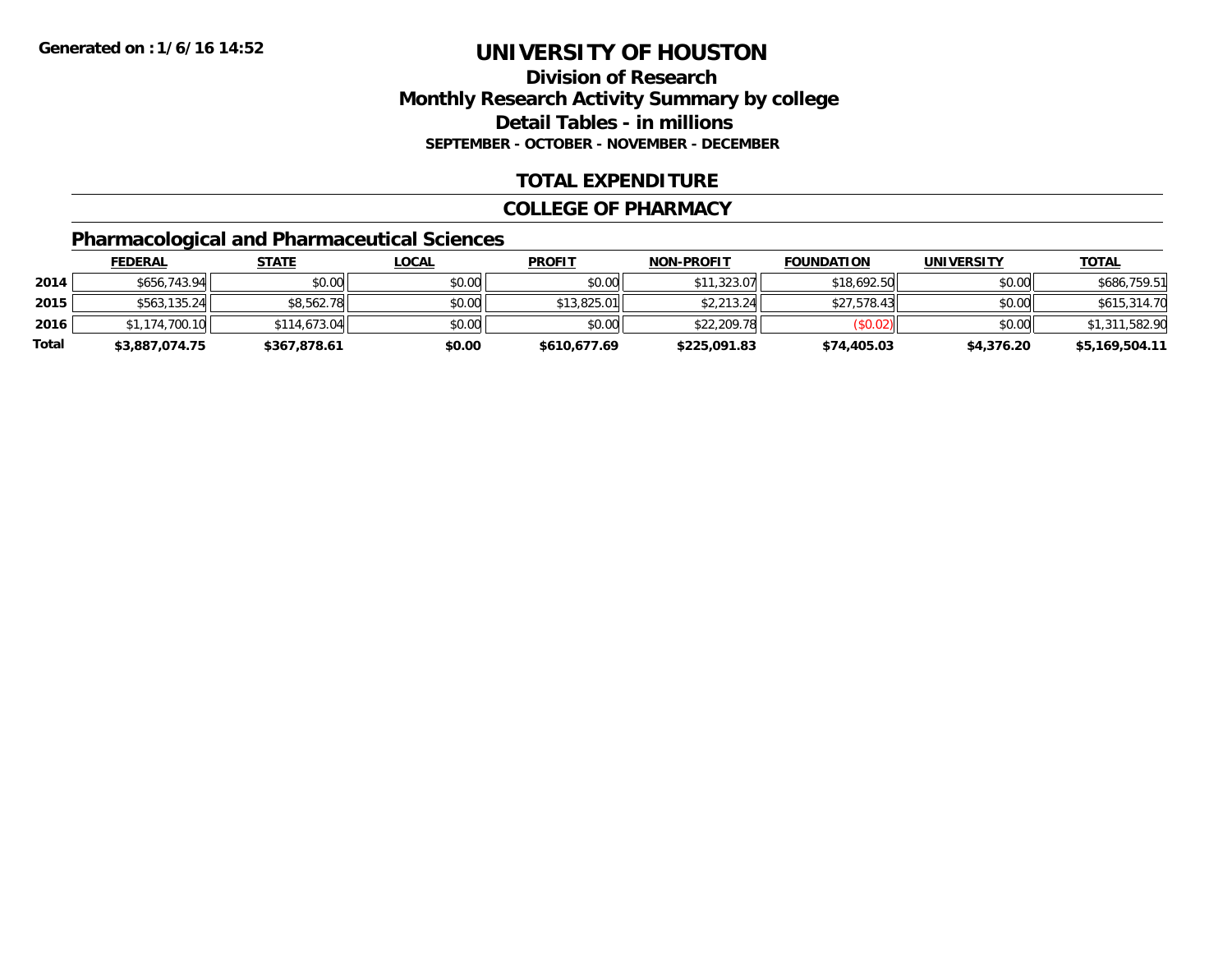**Division of ResearchMonthly Research Activity Summary by college Detail Tables - in millions SEPTEMBER - OCTOBER - NOVEMBER - DECEMBER**

#### **TOTAL EXPENDITURE**

#### **COLLEGE OF TECHNOLOGY**

|      | <b>Center for Life Sciences Technology</b> |              |              |               |                   |                   |                   |              |
|------|--------------------------------------------|--------------|--------------|---------------|-------------------|-------------------|-------------------|--------------|
|      | <b>FEDERAL</b>                             | <b>STATE</b> | <b>LOCAL</b> | <b>PROFIT</b> | <b>NON-PROFIT</b> | <b>FOUNDATION</b> | <b>UNIVERSITY</b> | <b>TOTAL</b> |
| 2012 | \$0.00                                     | \$0.00       | \$0.00       | \$0.00        | \$0.00            | \$0.00            | \$0.00            | \$0.00       |
|      | <b>Center for Technology Literacy</b>      |              |              |               |                   |                   |                   |              |
|      | <b>FEDERAL</b>                             | <b>STATE</b> | <b>LOCAL</b> | <b>PROFIT</b> | <b>NON-PROFIT</b> | <b>FOUNDATION</b> | <b>UNIVERSITY</b> | <b>TOTAL</b> |
| 2012 | \$449,659.88                               | \$0.00       | \$0.00       | \$0.00        | \$0.00            | \$0.00            | \$0.00            | \$449,659.88 |
| 2013 | \$35,692.42                                | \$0.00       | \$0.00       | \$0.00        | \$0.00            | \$0.00            | \$0.00            | \$35,692.42  |
| 2014 | \$36,940.52                                | \$0.00       | \$0.00       | \$0.00        | \$0.00            | \$0.00            | \$0.00            | \$36,940.52  |
| 2015 | \$93,153.95                                | \$0.00       | \$0.00       | \$0.00        | \$0.00            | \$0.00            | \$0.00            | \$93,153.95  |
| 2016 | \$12,020.02                                | \$0.00       | \$0.00       | \$0.00        | \$0.00            | \$0.00            | \$0.00            | \$12,020.02  |
|      | <b>Construction Management</b>             |              |              |               |                   |                   |                   |              |
|      | <b>FEDERAL</b>                             | <b>STATE</b> | <b>LOCAL</b> | <b>PROFIT</b> | <b>NON-PROFIT</b> | <b>FOUNDATION</b> | <b>UNIVERSITY</b> | <b>TOTAL</b> |
| 2013 | \$0.00                                     | \$5,095.01   | \$0.00       | \$0.00        | \$0.00            | \$7,649.89        | \$0.00            | \$12,744.90  |
| 2014 | \$0.00                                     | \$18,885.03  | \$0.00       | \$0.00        | \$0.00            | \$8,945.87        | \$0.00            | \$27,830.90  |
| 2015 | \$0.00                                     | \$844.62     | \$0.00       | \$0.00        | \$0.00            | \$0.00            | \$0.00            | \$844.62     |
| 2016 | \$0.00                                     | \$34,682.25  | \$0.00       | \$0.00        | \$0.00            | \$0.00            | \$0.00            | \$34,682.25  |
|      | Dean, Technology                           |              |              |               |                   |                   |                   |              |
|      | <b>FEDERAL</b>                             | <b>STATE</b> | <b>LOCAL</b> | <b>PROFIT</b> | <b>NON-PROFIT</b> | <b>FOUNDATION</b> | <b>UNIVERSITY</b> | <b>TOTAL</b> |
| 2012 | \$60.675.60                                | \$0.00       | \$0.00       | \$0.00        | \$0.00            | \$0.00            | \$0.00            | \$60,675.60  |
| 2013 | \$27,192.35                                | \$0.00       | \$0.00       | \$0.00        | \$0.00            | \$0.00            | \$0.00            | \$27,192.35  |
| 2014 | \$0.00                                     | \$0.00       | \$0.00       | \$0.00        | \$0.00            | \$0.00            | \$0.00            | \$0.00       |
| 2015 | \$0.00                                     | \$0.00       | \$0.00       | \$0.00        | \$0.00            | \$0.00            | \$0.00            | \$0.00       |
| 2016 | \$0.00                                     | \$0.00       | \$0.00       | \$0.00        | \$0.00            | \$0.00            | \$0.00            | \$0.00       |
|      | <b>Engineering Technology</b>              |              |              |               |                   |                   |                   |              |
|      | <b>FEDERAL</b>                             | <b>STATE</b> | <b>LOCAL</b> | <b>PROFIT</b> | <b>NON-PROFIT</b> | <b>FOUNDATION</b> | <b>UNIVERSITY</b> | <b>TOTAL</b> |
| 2012 | \$192,811.50                               | \$0.00       | \$0.00       | \$17,071.29   | (\$3,366.00)      | \$17,886.71       | \$0.00            | \$224,403.50 |
| 2013 | \$135,786.00                               | \$0.00       | \$0.00       | \$25,114.12   | \$3,225.05        | \$4,523.70        | \$0.00            | \$168,648.87 |
| 2014 | \$69,170.76                                | \$0.00       | \$0.00       | \$43,674.31   | \$7,648.55        | \$0.00            | \$0.00            | \$120,493.62 |
| 2015 | \$235,294.12                               | \$22,310.21  | \$0.00       | \$28,835.09   | \$0.00            | \$0.00            | \$0.00            | \$286,439.42 |
| 2016 | \$441,188.16                               | \$0.00       | \$0.00       | \$9,010.99    | \$0.00            | \$0.00            | \$0.00            | \$450,199.15 |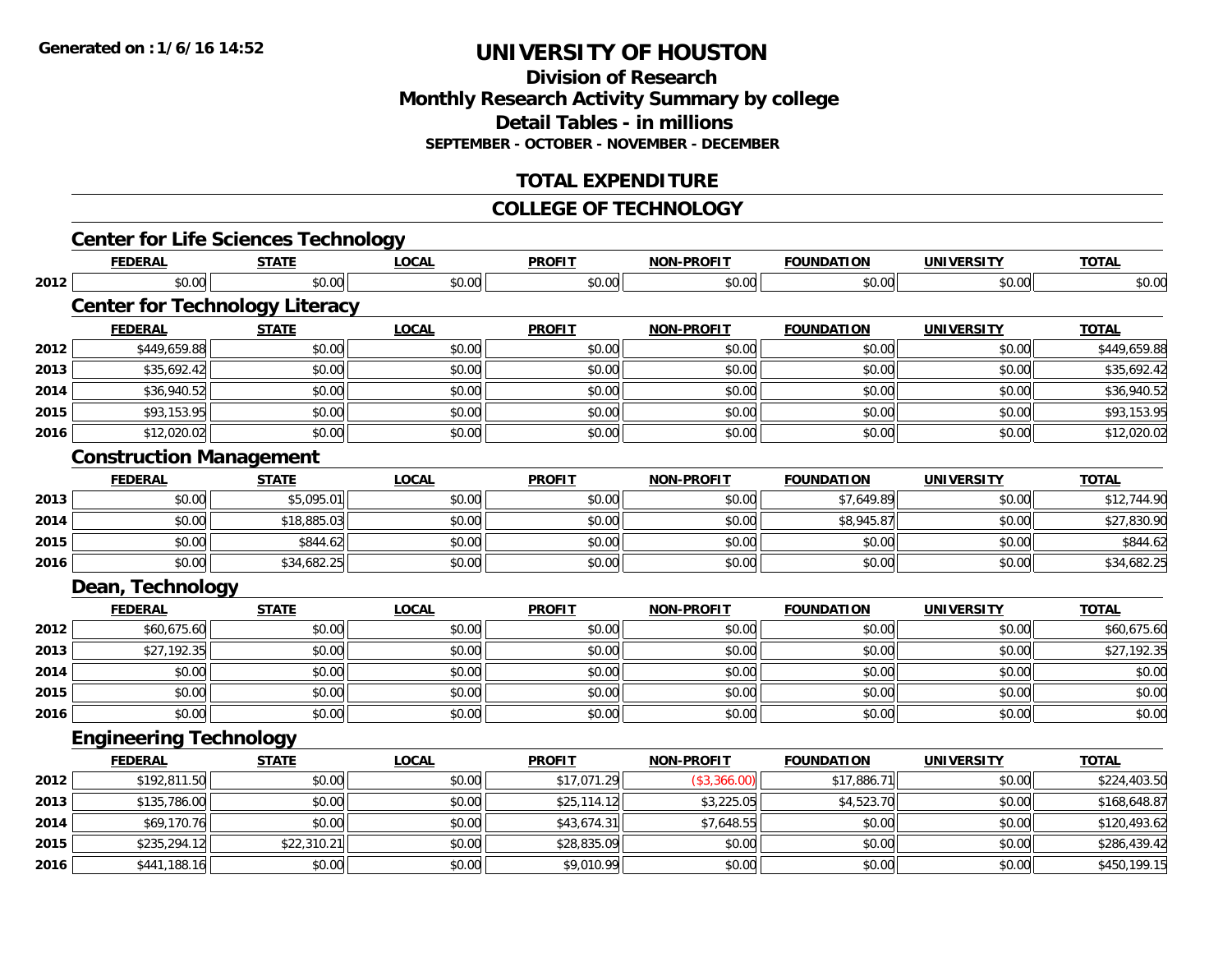#### **Division of ResearchMonthly Research Activity Summary by college Detail Tables - in millionsSEPTEMBER - OCTOBER - NOVEMBER - DECEMBER**

#### **TOTAL EXPENDITURE**

#### **COLLEGE OF TECHNOLOGY**

#### **Human Development and Consumer Science**

|      | <b>FEDERAL</b> | <b>STATE</b> | <u>LOCAL</u> | <b>PROFIT</b> | <b>NON-PROFIT</b> | <b>FOUNDATION</b> | <b>UNIVERSITY</b> | <b>TOTAL</b> |
|------|----------------|--------------|--------------|---------------|-------------------|-------------------|-------------------|--------------|
| 2012 | \$372.10       | \$0.00       | \$0.00       | \$0.00        | \$0.00            | \$0.00            | \$0.00            | \$372.10     |
| 2014 | \$7,718.61     | \$0.00       | \$0.00       | \$0.00        | \$0.00            | \$0.00            | \$0.00            | \$7,718.61   |
| 2015 | \$15,146.19    | \$0.00       | \$0.00       | \$0.00        | \$0.00            | \$3,295.90        | \$0.00            | \$18,442.09  |
| 2016 | \$30,523.40    | \$0.00       | \$0.00       | \$0.00        | \$0.00            | \$8,333.21        | \$0.00            | \$38,856.61  |

#### **Information & Logistics Technology**

|      | <b>FEDERAL</b> | <b>STATE</b> | <u>LOCAL</u> | <b>PROFIT</b> | <b>NON-PROFIT</b> | <b>FOUNDATION</b> | <b>UNIVERSITY</b> | <b>TOTAL</b>       |
|------|----------------|--------------|--------------|---------------|-------------------|-------------------|-------------------|--------------------|
| 2012 | \$27,328.30    | \$0.00       | \$0.00       | \$0.00        | \$0.00            | \$0.00            | \$0.00            | \$27,328.30        |
| 2013 | (S10, 735.08)  | \$0.00       | \$0.00       | \$0.00        | \$0.00            | \$0.00            | \$0.00            | 735.08)<br>′\$10,7 |
| 2014 | \$0.00         | \$0.00       | \$0.00       | \$0.00        | \$0.00            | \$0.00            | \$0.00            | \$0.00             |
| 2015 | \$3,836.89     | \$0.00       | \$0.00       | \$0.00        | \$0.00            | \$0.00            | \$0.00            | \$3,836.89         |
| 2016 | \$15,250.57    | \$0.00       | \$0.00       | \$0.00        | \$0.00            | \$0.00            | \$0.00            | \$15,250.57        |

### **Texas Manufacturing Assistance Center**

|       | <b>FEDERAL</b> | <u>STATE</u> | <u>LOCAL</u> | <b>PROFIT</b> | <b>NON-PROFIT</b> | <b>FOUNDATION</b> | <b>UNIVERSITY</b> | <b>TOTAL</b>   |
|-------|----------------|--------------|--------------|---------------|-------------------|-------------------|-------------------|----------------|
| 2012  | \$0.00         | \$0.00       | \$0.00       | \$0.00        | \$0.00            | \$0.00            | \$0.00            | \$0.00         |
| 2013  | \$0.00         | \$0.00       | \$0.00       | \$0.00        | \$0.00            | \$0.00            | \$0.00            | \$0.00         |
| 2014  | \$0.00         | \$0.00       | \$0.00       | \$0.00        | \$0.00            | \$0.00            | \$0.00            | \$0.00         |
| Total | \$1,879,026.23 | \$81,817.12  | \$0.00       | \$123,705.80  | \$7,507.60        | \$50,635.28       | \$0.00            | \$2,142,692.04 |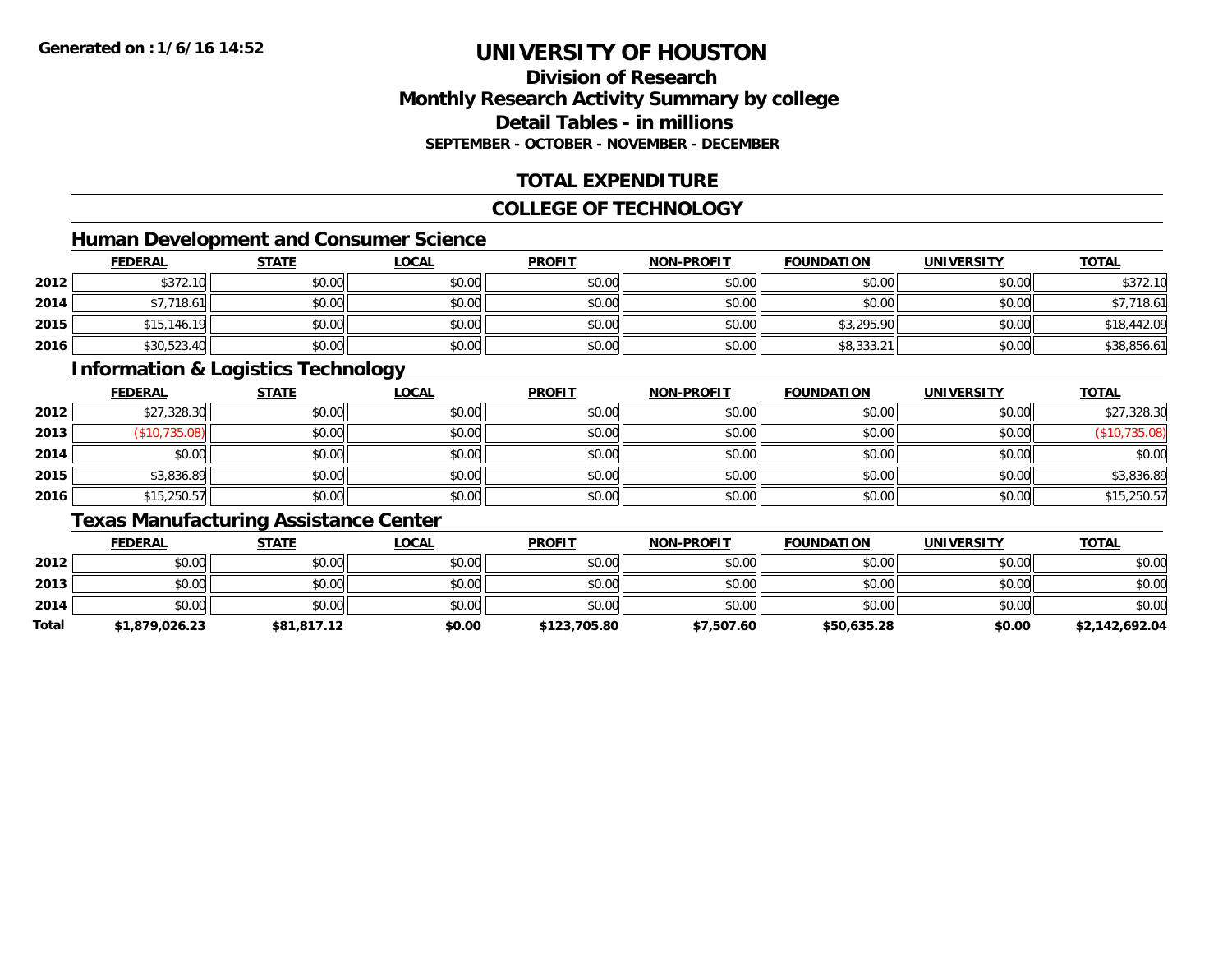#### **Division of ResearchMonthly Research Activity Summary by college Detail Tables - in millionsSEPTEMBER - OCTOBER - NOVEMBER - DECEMBER**

#### **TOTAL EXPENDITURE**

#### **CULLEN COLLEGE OF ENGINEERING**

#### **Biomedical Engineering**

|      | <b>FEDERAL</b> | <b>STATE</b> | <u>LOCAL</u> | <b>PROFIT</b> | <b>NON-PROFIT</b> | <b>FOUNDATION</b> | <b>UNIVERSITY</b> | <b>TOTAL</b> |
|------|----------------|--------------|--------------|---------------|-------------------|-------------------|-------------------|--------------|
| 2012 | \$102,273.73   | \$0.00       | \$0.00       | \$0.00        | \$0.00            | \$0.00            | \$0.00            | \$102,273.73 |
| 2013 | \$254,873.20   | \$0.00       | \$0.00       | \$0.00        | \$0.00            | \$0.00            | \$0.00            | \$254,873.20 |
| 2014 | \$527,547.70   | \$0.00       | \$0.00       | \$0.00        | \$0.00            | \$0.00            | \$0.00            | \$527,547.70 |
| 2015 | \$820,737.39   | \$0.00       | \$0.00       | \$0.00        | \$74,802.06       | \$0.00            | \$0.00            | \$895,539.45 |
| 2016 | \$386,751.75   | \$0.00       | \$0.00       | \$0.00        | \$133,268.18      | \$0.00            | \$8,562.00        | \$528,581.93 |

#### **Center for Innovative Grouting Materials and Tech**

|      | <b>FEDERAL</b> | <b>STATE</b> | <u>LOCAL</u> | <b>PROFIT</b> | <b>NON-PROFIT</b> | <b>FOUNDATION</b> | <b>UNIVERSITY</b> | <b>TOTAL</b> |
|------|----------------|--------------|--------------|---------------|-------------------|-------------------|-------------------|--------------|
| 2012 | \$0.00         | \$0.00       | \$0.00       | \$0.00        | \$0.00            | \$0.00            | \$0.00            | \$0.00       |
| 2013 | \$0.00         | \$0.00       | \$0.00       | \$0.00        | \$0.00            | \$0.00            | \$0.00            | \$0.00       |
| 2014 | \$0.00         | \$0.00       | \$0.00       | \$0.00        | \$0.00            | \$0.00            | \$0.00            | \$0.00       |
| 2015 | \$0.00         | \$0.00       | \$0.00       | \$0.00        | \$0.00            | \$0.00            | \$0.00            | \$0.00       |
| 2016 | \$0.00         | \$0.00       | \$0.00       | \$0.00        | \$0.00            | \$0.00            | \$0.00            | \$0.00       |

#### **Chemical Engineering**

|      | <b>FEDERAL</b> | <b>STATE</b> | <u>LOCAL</u> | <b>PROFIT</b> | <b>NON-PROFIT</b> | <b>FOUNDATION</b> | <b>UNIVERSITY</b> | <b>TOTAL</b>   |
|------|----------------|--------------|--------------|---------------|-------------------|-------------------|-------------------|----------------|
| 2012 | \$1,515,892.55 | \$86,978.46  | \$0.00       | \$321,975.80  | \$0.00            | \$26,585.72       | \$800.02          | \$1,952,232.55 |
| 2013 | \$938,091.67   | \$44,783.85  | \$0.00       | \$293,871.89  | \$22,733.56       | \$98,516.03       | (\$16,332.80)     | \$1,381,664.20 |
| 2014 | \$916,617.53   | \$56,913.59  | \$0.00       | \$447,919.06  | \$68,535.92       | \$67,457.60       | \$17,068.00       | \$1,574,511.70 |
| 2015 | \$740,481.39   | \$98,631.61  | \$0.00       | \$477,063.22  | \$29,516.28       | \$41,853.16       | \$10,803.04       | \$1,398,348.70 |
| 2016 | \$824,836.83   | \$392,340.90 | \$0.00       | \$546,516.06  | \$34,227.65       | \$80,859.26       | (\$267.17)        | \$1,878,513.52 |

#### **Civil Engineering**

|      | <b>FEDERAL</b> | <b>STATE</b> | <b>LOCAL</b> | <b>PROFIT</b> | <b>NON-PROFIT</b> | <b>FOUNDATION</b> | <b>UNIVERSITY</b> | <b>TOTAL</b>   |
|------|----------------|--------------|--------------|---------------|-------------------|-------------------|-------------------|----------------|
| 2012 | \$705,921.44   | \$137,031.64 | \$33,376.64  | \$25,467.89   | \$12,784.14       | \$8,972.66        | \$0.00            | \$923,554.40   |
| 2013 | \$814,793.49   | \$130,394.55 | \$8,453.31   | \$37,758.99   | \$23,411.03       | \$2,656.17        | \$11,730.00       | \$1,029,197.54 |
| 2014 | \$940,490.19   | \$34,793.77  | \$0.00       | \$26,971.30   | \$35,275.90       | \$20,469.23       | \$0.00            | \$1,058,000.39 |
| 2015 | \$915,866.53   | \$85,544.94  | \$0.00       | \$47,129.81   | \$3,064.00        | \$45,913.19       | \$0.00            | \$1,097,518.47 |
| 2016 | \$923,522.92   | \$118,261.07 | \$0.00       | \$45,994.20   | \$15,386.21       | \$13,199.40       | \$16,405.32       | \$1,132,769.12 |

#### **Composites Engineering and Applications Center**

|      | <b>DERAL</b>                     | <b>CTATI</b>          | $\bigcap$<br>.OCAI     | <b>PROFIT</b>                               | <b>DDAEIT</b><br><b>NION</b> | .<br>ב נוחו<br>LION | - R.J.         | <b>TOTAL</b>   |
|------|----------------------------------|-----------------------|------------------------|---------------------------------------------|------------------------------|---------------------|----------------|----------------|
| 2012 | $\sim$<br>$. \cup . \cup \cup$   | $\overline{ }$<br>ט.ט | $\sim$ 00<br>pu.uu     | $\sim$ 00<br>ູ∞ບ.ບບ                         | 0.00<br>PO.OO                | vv.vv               | 0.001<br>vv.vv | 0000<br>\$U.UU |
| 2013 | $\sim$ $\sim$<br>$\sim$<br>,u.uu | しいい                   | $\sim$ $\sim$<br>vu.uu | $\sim$ 00<br>$\vee$ . Use the set of $\vee$ | 0.00<br>PO.OO                | JU.UU               | 0.00<br>PO.OO  | ስ ለሰ<br>JU.UU  |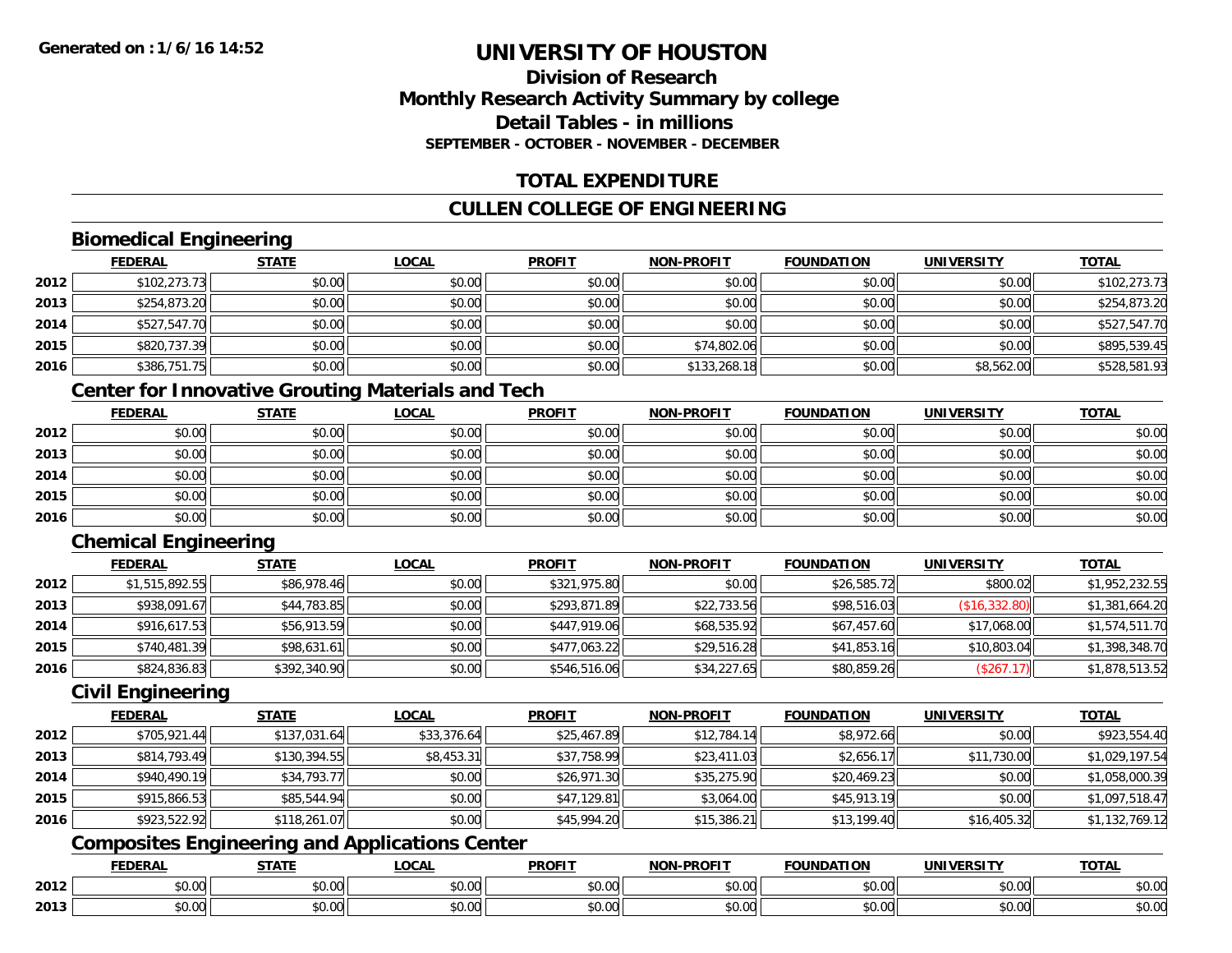#### **Division of ResearchMonthly Research Activity Summary by college Detail Tables - in millions SEPTEMBER - OCTOBER - NOVEMBER - DECEMBER**

#### **TOTAL EXPENDITURE**

#### **CULLEN COLLEGE OF ENGINEERING**

#### **Composites Engineering and Applications Center**

|      | <b>FEDERAL</b>    | <b>STATE</b> | <b>LOCAL</b> | <b>PROFIT</b> | <b>NON-PROFIT</b> | FOUNDATION | <b>UNIVERSITY</b> | <b>TOTAL</b> |  |
|------|-------------------|--------------|--------------|---------------|-------------------|------------|-------------------|--------------|--|
| 2014 | \$0.00            | \$0.00       | \$0.00       | \$0.00        | \$0.00            | \$0.00     | \$0.00            | \$0.00       |  |
| 2015 | \$0.00            | \$0.00       | \$0.00       | \$0.00        | \$0.00            | \$0.00     | \$0.00            | \$0.00       |  |
| 2016 | \$0.00            | \$0.00       | \$0.00       | \$0.00        | \$0.00            | \$0.00     | \$0.00            | \$0.00       |  |
|      | Dean, Engineering |              |              |               |                   |            |                   |              |  |

#### **FEDERAL STATE LOCAL PROFIT NON-PROFIT FOUNDATION UNIVERSITY TOTALTOTAL 2012**2 | \$73,901.42|| \$0.00|| \$0.00|| \$0.00|| \$0.00|| \$0.00|| \$0.00|| \$0.00|| \$0.00|| \$73,901.42 **2013** \$10,525.29 \$0.00 \$0.00 \$0.00 \$0.00 \$0.00 \$0.00 \$10,525.29 **2014**4 \$11,317.70| \$0.00| \$0.00| \$0.00| \$0.00| \$0.00| \$0.00| \$11,317.70 **2015** \$4,424.53 \$51.63 \$0.00 \$0.00 \$0.00 \$0.00 \$0.00 \$4,476.16 **2016**6 \$12,032.72 \$0.00 \$0.00 \$0.00 \$0.00 \$0.00 \$0.00 \$0.00 \$0.00 \$0.00 \$0.00 \$0.00 \$12,032.72

#### **Electrical & Computer Engineering**

|      | <b>FEDERAL</b> | <b>STATE</b> | <b>LOCAL</b> | <b>PROFIT</b> | <b>NON-PROFIT</b> | <b>FOUNDATION</b> | <b>UNIVERSITY</b> | <b>TOTAL</b>   |
|------|----------------|--------------|--------------|---------------|-------------------|-------------------|-------------------|----------------|
| 2012 | \$1,657,171.33 | \$35,972.57  | \$0.00       | \$155,037.37  | \$17,549.64       | (\$25,347.02)     | \$0.21            | \$1,840,384.10 |
| 2013 | \$894,780.41   | \$20,401.19  | \$0.00       | \$153,533.59  | \$14,556.47       | \$27,214.93       | \$0.00            | \$1,110,486.59 |
| 2014 | \$956,045.05   | \$9,018.04   | \$0.00       | \$311,044.49  | \$33,226.97       | \$31,396.07       | \$3,423.86        | \$1,344,154.48 |
| 2015 | \$1,238,311.58 | \$7,104.89   | \$0.00       | \$174.922.19  | \$933.12          | \$64,086.26       | \$0.00            | \$1,485,358.04 |
| 2016 | \$949,252.82   | \$529,684.94 | \$0.00       | \$197,816.88  | \$76,905.20       | \$120,708.33      | \$0.00            | \$1,874,368.17 |

#### **Industrial Engineering**

|      | <u>FEDERAL</u> | <b>STATE</b> | <b>LOCAL</b> | <b>PROFIT</b> | <b>NON-PROFIT</b> | <b>FOUNDATION</b> | <b>UNIVERSITY</b> | <b>TOTAL</b> |
|------|----------------|--------------|--------------|---------------|-------------------|-------------------|-------------------|--------------|
| 2012 | \$40,889.23    | \$0.00       | \$21,816.06  | \$0.00        | \$0.00            | \$0.00            | \$0.00            | \$62,705.29  |
| 2013 | \$44,470.53    | \$26,278.12  | \$4,371.92   | \$0.00        | \$0.00            | \$0.00            | \$0.00            | \$75,120.57  |
| 2014 | \$69,409.82    | \$37,753.82  | \$17,595.04  | \$0.00        | \$0.00            | \$17,064.08       | \$0.00            | \$141,822.76 |
| 2015 | \$63,917.50    | \$32,558.71  | \$15,285.66  | \$5,254.35    | \$0.00            | \$30,596.34       | \$0.00            | \$147,612.56 |
| 2016 | \$36,068.43    | \$33,126.01  | \$95.99      | \$6,922.32    | \$0.00            | \$32,147.24       | \$0.00            | \$108,359.99 |

#### **Mechanical Engineering**

|      | <b>FEDERAL</b> | <b>STATE</b> | <u>LOCAL</u> | <b>PROFIT</b> | <b>NON-PROFIT</b> | <b>FOUNDATION</b> | <b>UNIVERSITY</b> | <b>TOTAL</b>   |
|------|----------------|--------------|--------------|---------------|-------------------|-------------------|-------------------|----------------|
| 2012 | \$886,615.61   | \$240,940.23 | \$0.00       | \$145,374.86  | \$35,378.35       | \$14,380.43       | \$0.00            | \$1,322,689.48 |
| 2013 | \$1,016,520.38 | \$190,848.74 | \$0.00       | \$94,058.58   | \$5,462.59        | \$45,138.28       | \$0.00            | \$1,352,028.57 |
| 2014 | \$1,301,452.53 | \$46,257.98  | \$0.00       | \$168,499.66  | (\$3,300.00)      | \$117,006.68      | \$0.00            | \$1,629,916.85 |
| 2015 | \$1,188,962.79 | \$72,977.84  | \$0.00       | \$295,056.43  | \$15,024.35       | \$29,427.39       | \$0.00            | \$1,601,448.80 |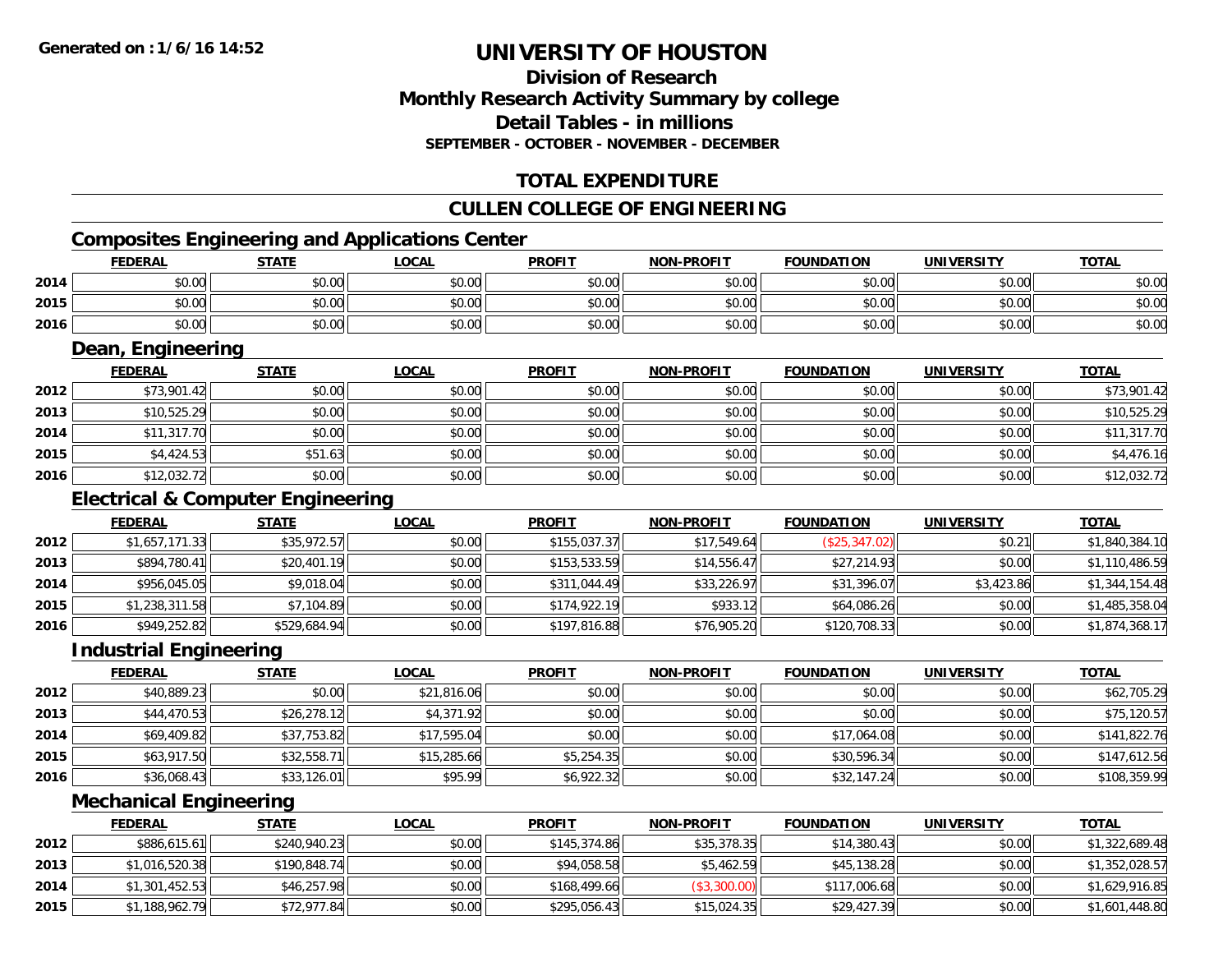#### **Division of ResearchMonthly Research Activity Summary by college Detail Tables - in millions SEPTEMBER - OCTOBER - NOVEMBER - DECEMBER**

#### **TOTAL EXPENDITURE**

#### **CULLEN COLLEGE OF ENGINEERING**

## **Mechanical Engineering**

|              | <b>FEDERAL</b>                                    | <b>STATE</b>         | <b>LOCAL</b> | <b>PROFIT</b>  | <b>NON-PROFIT</b> | <b>FOUNDATION</b> | <b>UNIVERSITY</b> | <b>TOTAL</b>    |
|--------------|---------------------------------------------------|----------------------|--------------|----------------|-------------------|-------------------|-------------------|-----------------|
| 2016         | \$506,875.60                                      | $($ \$61,860.16) $ $ | \$0.00       | \$270,644.13   | \$37,011.42       | \$109,012.83      | \$0.00            | \$861,683.82    |
|              | <b>National Center for Airborne Laser Mapping</b> |                      |              |                |                   |                   |                   |                 |
|              | <b>FEDERAL</b>                                    | <b>STATE</b>         | <b>LOCAL</b> | <b>PROFIT</b>  | <b>NON-PROFIT</b> | <b>FOUNDATION</b> | <b>UNIVERSITY</b> | <b>TOTAL</b>    |
| 2012         | \$398,517.42                                      | \$0.00               | \$0.00       | \$0.00         | \$0.00            | \$0.00            | \$0.00            | \$398,517.42    |
| 2013         | \$10,585.45                                       | \$0.00               | \$0.00       | \$0.00         | \$0.00            | \$0.00            | \$0.00            | \$10,585.45     |
| 2014         | \$116,778.24                                      | \$0.00               | \$0.00       | \$0.00         | \$0.00            | \$15,780.08       | \$0.00            | \$132,558.31    |
| 2015         | \$84,453.98                                       | \$0.00               | \$0.00       | \$0.00         | \$0.00            | \$0.00            | \$0.00            | \$84,453.98     |
| 2016         | \$244,776.47                                      | \$0.00               | \$0.00       | \$0.00         | \$13,166.75       | \$0.00            | \$0.00            | \$257,943.22    |
|              | <b>Wind Energy Center</b>                         |                      |              |                |                   |                   |                   |                 |
|              | <b>FEDERAL</b>                                    | <b>STATE</b>         | <b>LOCAL</b> | <b>PROFIT</b>  | <b>NON-PROFIT</b> | <b>FOUNDATION</b> | <b>UNIVERSITY</b> | <b>TOTAL</b>    |
| 2012         | \$0.00                                            | \$0.00               | \$0.00       | \$0.00         | \$0.00            | \$0.00            | \$0.00            | \$0.00          |
| 2013         | \$0.00                                            | \$0.00               | \$0.00       | \$0.00         | \$0.00            | \$0.00            | \$0.00            | \$0.00          |
| 2014         | \$0.00                                            | \$0.00               | \$0.00       | \$0.00         | \$0.00            | \$0.00            | \$0.00            | \$0.00          |
| 2015         | \$0.00                                            | \$0.00               | \$0.00       | \$0.00         | \$0.00            | \$0.00            | \$0.00            | \$0.00          |
| 2016         | \$0.00                                            | \$0.00               | \$0.00       | \$0.00         | \$0.00            | \$0.00            | \$0.00            | \$0.00          |
| <b>Total</b> | \$23,146,755.13                                   | \$2,406,788.93       | \$100,994.62 | \$4,248,833.06 | \$698,919.78      | \$1,035,094.34    | \$52,192.48       | \$31,689,578.33 |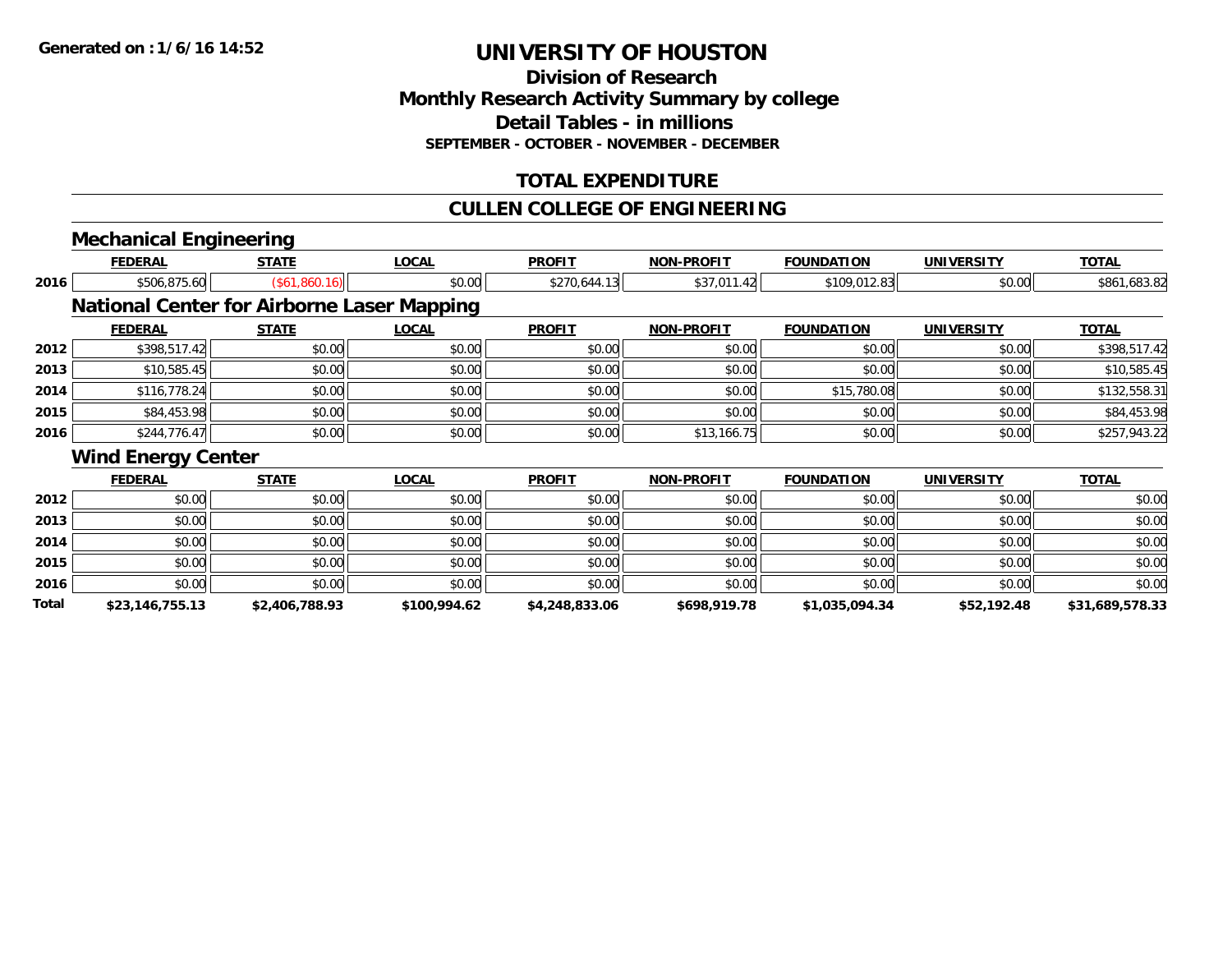#### **Division of ResearchMonthly Research Activity Summary by college Detail Tables - in millionsSEPTEMBER - OCTOBER - NOVEMBER - DECEMBER**

#### **TOTAL EXPENDITURE**

#### **DIVISION OF RESEARCH**

# **Allied Geophysical Laboratories**

|      | <b>FEDERAL</b> | ╶╌┰╻┰┍         | ne n<br>.UUAL | <b>PROFI</b>                          | <b>NION</b><br>-PROFIT | <b>FOUNDATION</b> | UNIVERSITY           | ----          |
|------|----------------|----------------|---------------|---------------------------------------|------------------------|-------------------|----------------------|---------------|
| 2012 | 0000<br>,u.uu  | ደስ ሰሰ<br>JU.UU | 0000<br>JU.UU | A<br>12.260.20                        | \$0.00                 | \$0.00            | 0000<br>\$U.UU       | $\sim$ $\sim$ |
| 2013 | 0000<br>ט.טע   | \$0.00         | 0000<br>JU.UU | $\overline{\phantom{a}}$<br>AA<br>.טל | \$0.00                 | \$0.00            | 0000<br><b>DU.UU</b> |               |

## **Center for Advanced Computing and Data Systems**

|      | <b>FEDERAL</b> | <u>STATE</u> | <u>LOCAL</u> | <b>PROFIT</b> | <b>NON-PROFIT</b> | <b>FOUNDATION</b> | <b>UNIVERSITY</b> | <b>TOTAL</b>  |
|------|----------------|--------------|--------------|---------------|-------------------|-------------------|-------------------|---------------|
| 2012 | \$264,259.77   | \$0.00       | \$0.00       | \$67,012.64   | \$0.00            | \$0.00            | \$0.00            | \$331,272.41  |
| 2013 | \$47,904.77    | \$0.00       | \$0.00       | \$31,654.34   | \$3.57            | \$0.00            | \$0.00            | \$79,562.67   |
| 2014 | (\$13,431.96)  | \$0.00       | \$0.00       | \$0.00        | \$0.00            | \$0.00            | \$0.00            | (\$13,431.96) |
| 2015 | \$0.00         | \$0.00       | \$0.00       | \$0.00        | \$0.00            | \$0.00            | \$0.00            | \$0.00        |
| 2016 | \$1,766.60     | \$0.00       | \$0.00       | \$0.00        | \$0.00            | \$0.00            | \$0.00            | \$1,766.60    |

#### **Center for Advanced Materials**

|      | <b>FEDERAL</b> | <b>STATE</b> | <u>LOCAL</u> | <b>PROFIT</b> | <b>NON-PROFIT</b> | <b>FOUNDATION</b> | <b>UNIVERSITY</b> | <b>TOTAL</b> |
|------|----------------|--------------|--------------|---------------|-------------------|-------------------|-------------------|--------------|
| 2012 | \$482.91       | \$0.00       | \$0.00       | \$8,175.39    | \$0.00            | \$0.00            | \$0.00            | \$7,692.49   |
| 2013 | \$0.00         | \$0.00       | \$0.00       | \$0.00        | \$0.00            | \$0.00            | \$0.00            | \$0.00       |
| 2014 | \$0.00         | \$0.00       | \$0.00       | \$0.00        | \$0.00            | \$0.00            | \$0.00            | \$0.00       |
| 2015 | \$0.00         | \$0.00       | \$0.00       | \$20,892.79   | \$0.00            | \$0.00            | \$0.00            | \$20,892.79  |
| 2016 | \$0.00         | \$0.00       | \$0.00       | \$0.00        | \$0.00            | \$0.00            | \$0.00            | \$0.00       |

#### **Center for Biomedical & Environmental Genomics**

|      | <u>FEDERAL</u> | <b>STATE</b> | <b>LOCAL</b> | <b>PROFIT</b> | <b>NON-PROFIT</b> | <b>FOUNDATION</b> | <b>UNIVERSITY</b> | <b>TOTAL</b> |
|------|----------------|--------------|--------------|---------------|-------------------|-------------------|-------------------|--------------|
| 2012 | \$0.00         | \$0.00       | \$0.00       | \$0.00        | \$0.00            | \$0.00            | \$0.00            | \$0.00       |
| 2013 | \$0.00         | \$0.00       | \$0.00       | \$0.00        | \$0.00            | \$0.00            | \$0.00            | \$0.00       |
| 2014 | \$0.00         | \$0.00       | \$0.00       | \$0.00        | \$0.00            | \$0.00            | \$0.00            | \$0.00       |
| 2015 | \$0.00         | \$0.00       | \$0.00       | \$0.00        | \$0.00            | \$0.00            | \$0.00            | \$0.00       |
| 2016 | \$0.00         | \$0.00       | \$0.00       | \$0.00        | \$0.00            | \$0.00            | \$0.00            | \$0.00       |

### **Center for Industrial Partnerships**

|      | <b>FEDERAL</b> | <b>STATE</b> | <u>LOCAL</u> | <b>PROFIT</b> | <b>NON-PROFIT</b> | <b>FOUNDATION</b> | <b>UNIVERSITY</b> | <b>TOTAL</b> |
|------|----------------|--------------|--------------|---------------|-------------------|-------------------|-------------------|--------------|
| 2012 | \$13,700.16    | \$0.00       | \$0.00       | \$14,538.58   | \$0.00            | \$0.00            | \$0.00            | \$28,238.74  |
| 2013 | \$1,819.84     | \$0.00       | \$0.00       | \$11,086.83   | \$0.00            | \$0.00            | \$0.00            | \$12,906.68  |
| 2014 | \$2,959.62     | \$0.00       | \$0.00       | \$9,728.03    | \$0.00            | \$0.00            | \$0.00            | \$12,687.64  |
| 2015 | \$1,791.14     | \$0.00       | \$0.00       | \$13,865.03   | \$0.00            | \$0.00            | \$0.00            | \$15,656.17  |
| 2016 | \$2,331.15     | \$0.00       | \$0.00       | \$0.00        | \$0.00            | \$0.00            | \$0.00            | \$2,331.15   |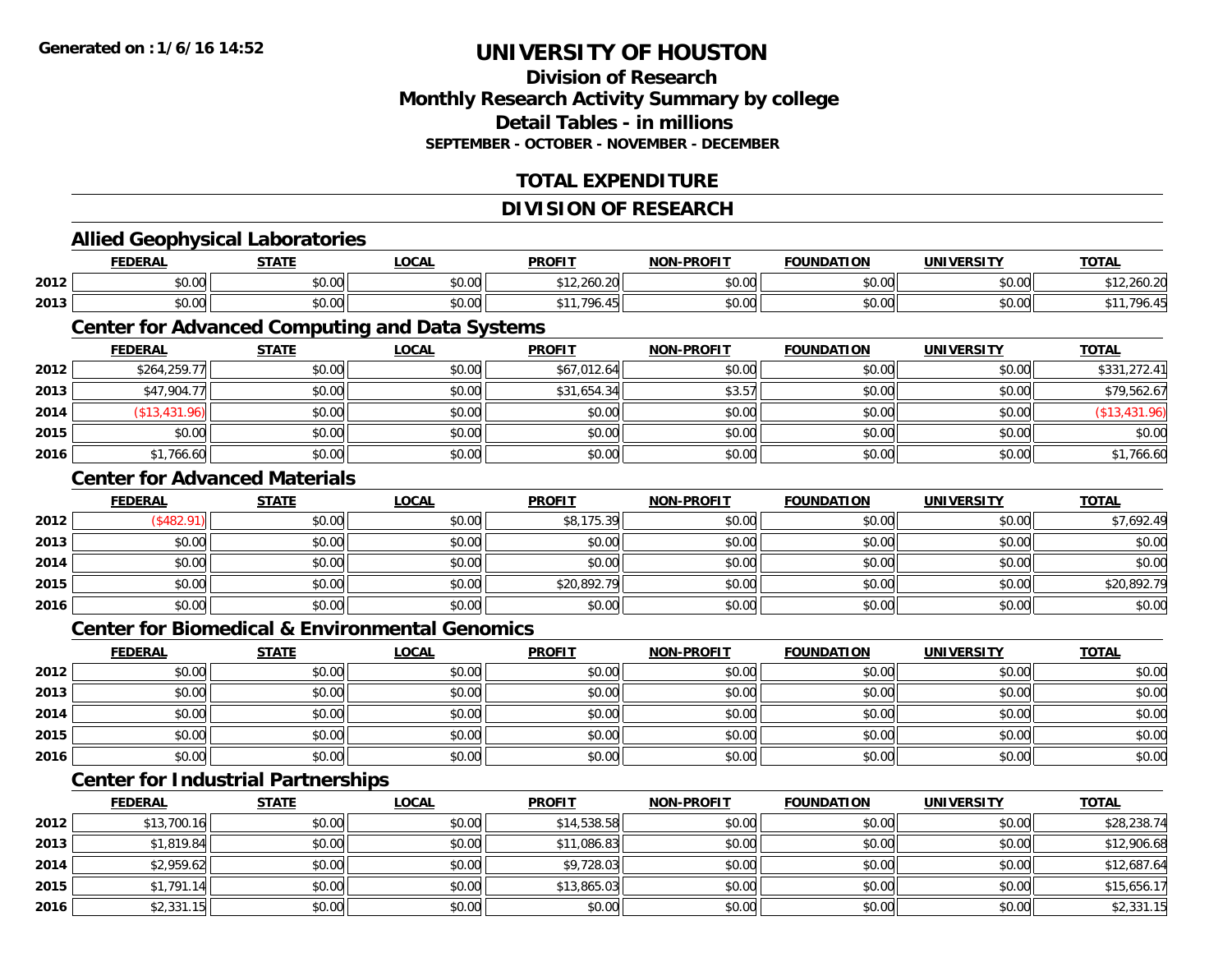**2015**

**2016**

## **UNIVERSITY OF HOUSTON**

#### **Division of ResearchMonthly Research Activity Summary by college Detail Tables - in millions SEPTEMBER - OCTOBER - NOVEMBER - DECEMBER**

#### **TOTAL EXPENDITURE**

#### **DIVISION OF RESEARCH**

|      | <b>Division of Research</b>           |              |              |               |                   |                   |                   |              |
|------|---------------------------------------|--------------|--------------|---------------|-------------------|-------------------|-------------------|--------------|
|      | <b>FEDERAL</b>                        | <b>STATE</b> | <b>LOCAL</b> | <b>PROFIT</b> | <b>NON-PROFIT</b> | <b>FOUNDATION</b> | <b>UNIVERSITY</b> | <b>TOTAL</b> |
| 2012 | \$0.00                                | \$0.00       | \$0.00       | \$0.00        | \$0.00            | \$0.00            | \$0.00            | \$0.00       |
| 2013 | \$0.00                                | \$0.00       | \$0.00       | \$0.00        | \$0.00            | \$0.00            | \$0.00            | \$0.00       |
| 2014 | \$0.00                                | \$0.00       | \$0.00       | \$0.00        | \$0.00            | \$0.00            | \$0.00            | \$0.00       |
| 2015 | \$0.00                                | \$69.12      | \$0.00       | \$0.00        | \$0.00            | \$0.00            | \$0.00            | \$69.12      |
| 2016 | \$0.00                                | \$0.00       | \$0.00       | \$0.00        | \$0.00            | \$0.00            | \$0.00            | \$0.00       |
|      | <b>Institute for Molecular Design</b> |              |              |               |                   |                   |                   |              |
|      | <b>FEDERAL</b>                        | <b>STATE</b> | <b>LOCAL</b> | <b>PROFIT</b> | <b>NON-PROFIT</b> | <b>FOUNDATION</b> | <b>UNIVERSITY</b> | <b>TOTAL</b> |
| 2012 | \$0.00                                | \$0.00       | \$0.00       | \$0.00        | \$0.00            | \$0.00            | \$0.00            | \$0.00       |
|      | <b>Office of Contracts and Grants</b> |              |              |               |                   |                   |                   |              |
|      | <b>FEDERAL</b>                        | <b>STATE</b> | <b>LOCAL</b> | <b>PROFIT</b> | <b>NON-PROFIT</b> | <b>FOUNDATION</b> | <b>UNIVERSITY</b> | <b>TOTAL</b> |
| 2012 | \$0.00                                | \$0.00       | \$0.00       | \$0.00        | \$0.00            | \$0.00            | \$0.00            | \$0.00       |
| 2013 | \$0.00                                | \$0.00       | \$0.00       | \$0.00        | \$0.00            | \$0.00            | \$0.00            | \$0.00       |
|      | <b>TcSAM</b>                          |              |              |               |                   |                   |                   |              |
|      | <b>FEDERAL</b>                        | <b>STATE</b> | <b>LOCAL</b> | <b>PROFIT</b> | <b>NON-PROFIT</b> | <b>FOUNDATION</b> | <b>UNIVERSITY</b> | <b>TOTAL</b> |
| 2012 | \$0.00                                | \$0.00       | \$0.00       | \$0.00        | \$0.00            | \$0.00            | \$0.00            | \$0.00       |
|      | <b>TcSUH</b>                          |              |              |               |                   |                   |                   |              |
|      | <b>FEDERAL</b>                        | <b>STATE</b> | <b>LOCAL</b> | <b>PROFIT</b> | <b>NON-PROFIT</b> | <b>FOUNDATION</b> | <b>UNIVERSITY</b> | <b>TOTAL</b> |
| 2012 | \$23,197.75                           | \$32,479.41  | \$0.00       | \$55,849.15   | \$0.00            | \$0.00            | \$0.00            | \$111,526.31 |
| 2013 | \$12,047.60                           | \$4,423.10   | \$0.00       | \$20,086.39   | \$0.00            | \$0.00            | \$0.00            | \$36,557.09  |
| 2014 | \$78,733.08                           | \$13,527.07  | \$0.00       | \$23,818.83   | \$0.00            | \$0.00            | \$0.00            | \$116,078.98 |
| 2015 | \$28,666.05                           | \$0.00       | \$0.00       | \$11,405.88   | \$0.00            | \$0.00            | \$0.00            | \$40,071.93  |
| 2016 | \$98,025.45                           | \$0.00       | \$0.00       | \$22,403.39   | \$0.00            | \$0.00            | \$0.00            | \$120,428.84 |
|      | <b>Texas Obesity Research Center</b>  |              |              |               |                   |                   |                   |              |
|      | <b>FEDERAL</b>                        | <b>STATE</b> | <b>LOCAL</b> | <b>PROFIT</b> | <b>NON-PROFIT</b> | <b>FOUNDATION</b> | <b>UNIVERSITY</b> | <b>TOTAL</b> |
| 2012 | \$0.00                                | \$0.00       | \$0.00       | \$0.00        | \$0.00            | \$0.00            | \$0.00            | \$0.00       |
| 2013 | \$0.00                                | \$0.00       | \$0.00       | \$0.00        | \$0.00            | \$0.00            | \$0.00            | \$0.00       |
| 2014 | \$0.00                                | \$0.00       | \$0.00       | \$0.00        | \$0.00            | \$0.00            | \$0.00            | \$0.00       |

\$0.00 \$0.00 \$0.00 \$0.00 \$0.00 \$0.00 \$0.00 \$0.00

6 \$0.00 \$0.00 \$0.00 \$0.00 \$0.00 \$0.00 \$0.00 \$0.00 \$0.00 \$17,676.48 \$17,676.48 \$0.00 \$17,676.48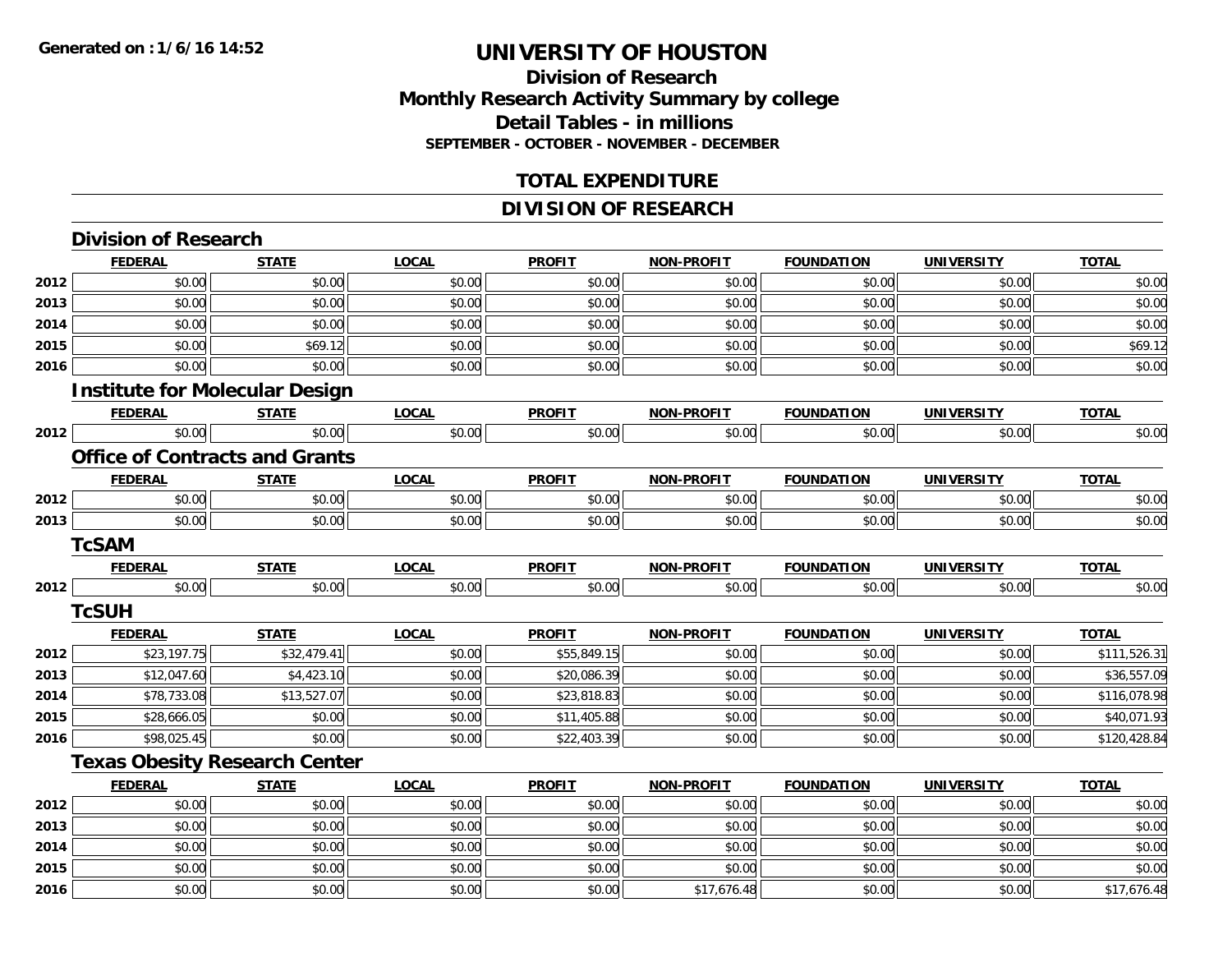#### **Division of Research Monthly Research Activity Summary by college Detail Tables - in millions SEPTEMBER - OCTOBER - NOVEMBER - DECEMBER**

#### **TOTAL EXPENDITURE**

#### **DIVISION OF RESEARCH**

|       | <b>TIMES</b>   |              |              |               |                   |                   |                   |                |  |  |  |
|-------|----------------|--------------|--------------|---------------|-------------------|-------------------|-------------------|----------------|--|--|--|
|       | <b>FEDERAL</b> | <b>STATE</b> | <b>LOCAL</b> | <b>PROFIT</b> | <b>NON-PROFIT</b> | <b>FOUNDATION</b> | <b>UNIVERSITY</b> | <b>TOTAL</b>   |  |  |  |
| 2012  | \$504,417.37   | \$0.01       | \$0.00       | \$0.00        | \$0.00            | \$0.00            | \$0.00            | \$504,417.38   |  |  |  |
| 2013  | \$728,552.39   | (S759.74)    | \$0.00       | \$0.00        | \$0.00            | \$0.00            | \$0.00            | \$727,792.65   |  |  |  |
| 2014  | \$625,010.38   | \$6,661.11   | \$0.00       | \$0.00        | \$0.00            | \$0.00            | \$0.00            | \$631,671.49   |  |  |  |
| 2015  | \$581,799.64   | \$0.00       | \$0.00       | \$0.00        | \$3,324.86        | \$0.00            | \$0.00            | \$585,124.50   |  |  |  |
| 2016  | \$454,198.56   | (\$604.30)   | \$0.00       | \$0.00        | \$0.00            | \$0.00            | \$0.00            | \$453,594.26   |  |  |  |
| Total | \$3,457,266.44 | \$55,795.78  | \$0.00       | \$334,573.92  | \$21,004.91       | \$0.00            | \$0.00            | \$3,868,641.05 |  |  |  |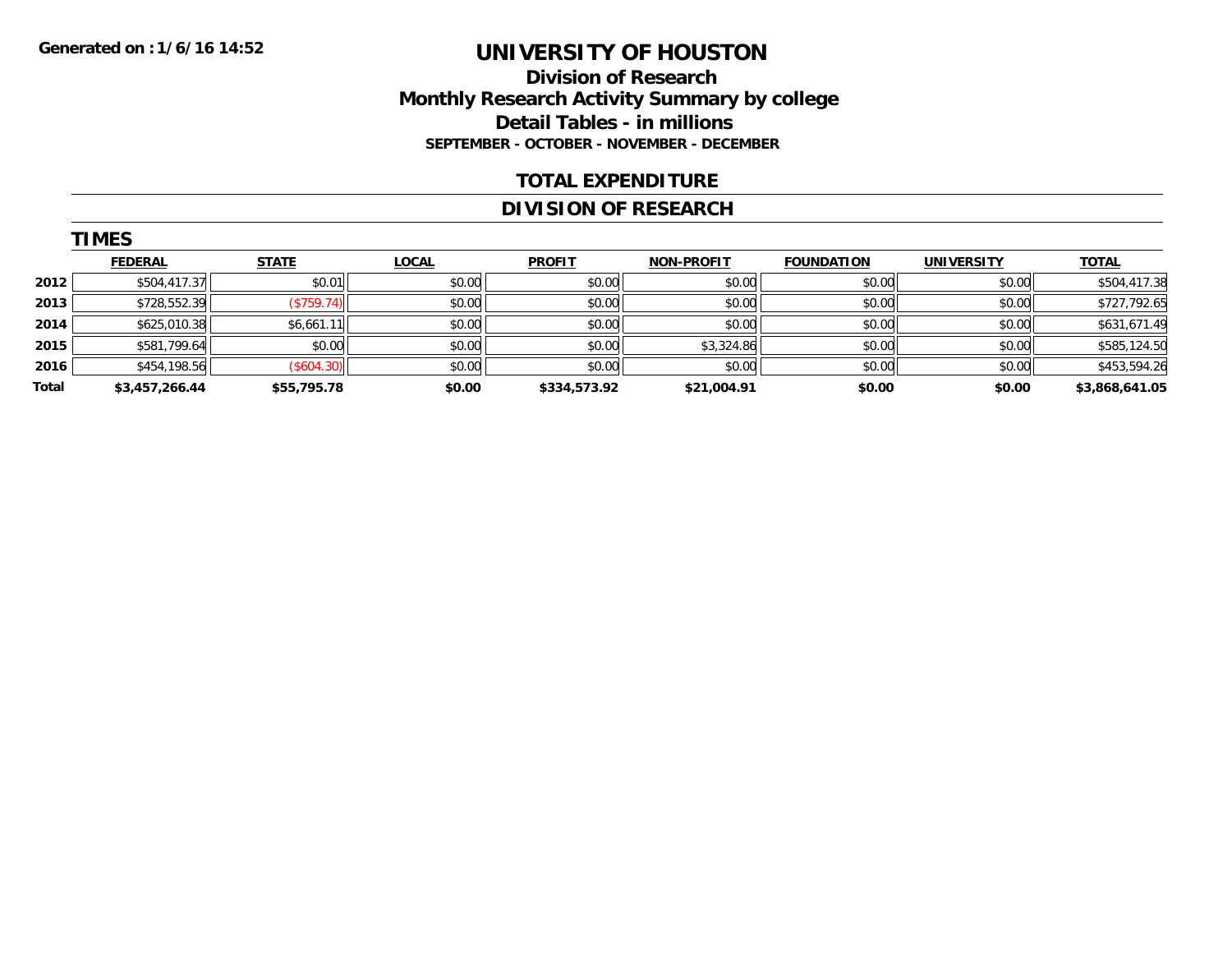#### **Division of ResearchMonthly Research Activity Summary by college Detail Tables - in millions SEPTEMBER - OCTOBER - NOVEMBER - DECEMBER**

#### **TOTAL EXPENDITURE**

#### **GRADUATE COLLEGE OF SOCIAL WORK**

#### **Center for Drug and Social Policy Research**

|      | <b>FEDERAL</b> | <b>STATE</b> | <b>LOCAL</b> | <b>PROFIT</b> | <b>NON-PROFIT</b> | <b>FOUNDATION</b> | <b>UNIVERSITY</b> | <b>TOTAL</b> |
|------|----------------|--------------|--------------|---------------|-------------------|-------------------|-------------------|--------------|
| 2012 | \$10,045.91    | \$0.00       | \$0.00       | \$0.00        | \$0.00            | \$0.00            | \$0.00            | \$10,045.91  |
| 2013 | \$3,469.28     | \$0.00       | \$0.00       | \$0.00        | \$0.00            | \$0.00            | \$0.00            | \$3,469.28   |
| 2014 | \$0.00         | \$0.00       | \$0.00       | \$0.00        | \$0.00            | \$0.00            | \$0.00            | \$0.00       |
| 2015 | \$122,171.79   | \$0.00       | \$0.00       | \$0.00        | \$0.00            | \$0.00            | \$0.00            | \$122,171.79 |
| 2016 | \$106,727.64   | \$0.00       | \$0.00       | \$0.00        | \$0.00            | \$0.00            | \$0.00            | \$106,727.64 |

#### **Center for Health Equities & Evaluation Research**

|      | <b>FEDERAL</b> | <b>STATE</b> | <u>LOCAL</u> | <b>PROFIT</b> | <b>NON-PROFIT</b> | <b>FOUNDATION</b> | <b>UNIVERSITY</b> | <b>TOTAL</b> |
|------|----------------|--------------|--------------|---------------|-------------------|-------------------|-------------------|--------------|
| 2012 | \$37,490.44    | \$0.00       | \$0.00       | \$0.00        | \$0.00            | \$0.00            | \$0.00            | \$37,490.44  |
| 2013 | \$155, 153.41  | \$0.00       | \$0.00       | \$0.00        | \$0.00            | \$0.00            | \$42,000.00       | \$197,153.41 |
| 2014 | \$38,400.63    | \$0.00       | \$0.00       | \$0.00        | \$0.00            | \$0.00            | \$0.00            | \$38,400.63  |
| 2015 | \$40,151.27    | \$0.00       | \$0.00       | \$0.00        | \$0.00            | \$0.00            | \$0.00            | \$40,151.27  |
| 2016 | \$23,010.24    | \$0.00       | \$0.00       | \$0.00        | \$0.00            | \$0.00            | \$0.00            | \$23,010.24  |

#### **Child & Family for Innovative Research**

|      | <b>FEDERAL</b> | <u>STATE</u> | <b>LOCAL</b> | <b>PROFIT</b> | <b>NON-PROFIT</b> | <b>FOUNDATION</b> | <b>UNIVERSITY</b> | <b>TOTAL</b> |
|------|----------------|--------------|--------------|---------------|-------------------|-------------------|-------------------|--------------|
| 2012 | \$380,399.25   | (\$107.66)   | \$0.00       | \$14,357.13   | \$0.00            | \$20,553.95       | \$2,042.33        | \$417,245.00 |
| 2013 | \$326,034.76   | \$4,722.11   | \$19,764.94  | \$1,781.27    | \$9.17            | \$1,830.00        | \$0.00            | \$350,579.71 |
| 2014 | \$270,227.60   | \$14,345.71  | \$6,304.77   | \$12,483.58   | \$18,826.58       | \$31,155.32       | \$0.00            | \$353,343.56 |
| 2015 | \$711,848.02   | \$22,705.09  | \$0.00       | \$864.10      | (\$5,073.66)      | \$37,077.66       | \$0.00            | \$767,421.21 |
| 2016 | \$434,979.12   | \$0.00       | \$0.00       | \$0.00        | \$0.00            | \$36,150.81       | \$0.00            | \$471,129.93 |

#### **Community Projects - Social Work**

|      | EENEDA<br>LIVE                   | C T A T T          | <b>OCAL</b>   | <b>PROFIT</b>                                                                       | <b>-PROFIT</b><br>NON. | <b>FOUNDATION</b> | UNIVERSITY                   | <b>TOTAL</b>   |
|------|----------------------------------|--------------------|---------------|-------------------------------------------------------------------------------------|------------------------|-------------------|------------------------------|----------------|
| 2012 | ----<br>$\sim$ $\sim$<br>3151.31 | ሶስ ሰሰ<br>90.UU     | 0.00<br>vv.vv | $\uparrow$ $\uparrow$ $\uparrow$ $\uparrow$ $\uparrow$ $\uparrow$ $\uparrow$<br>JU. | 0000<br>vv.vv          | 0000<br>u.uu      | $\uparrow$ $\wedge$ $\wedge$ | $AA = A$<br>15 |
| 2013 |                                  | $\sim$ 00<br>JU.UU | 0.00<br>JU.UU | JU.L                                                                                | 0000<br>JU.UU          | 0000<br>u.uu      | 0000<br>JU.UU                |                |

#### **Dean, Social Work**

|      | <b>FEDERAL</b> | <b>STATE</b> | <u>LOCAL</u> | <b>PROFIT</b> | <b>NON-PROFIT</b> | <b>FOUNDATION</b> | <b>UNIVERSITY</b> | <b>TOTAL</b> |
|------|----------------|--------------|--------------|---------------|-------------------|-------------------|-------------------|--------------|
| 2012 | \$16,952.03    | \$0.00       | \$0.00       | \$0.00        | \$0.00            | \$0.00            | \$0.00            | \$16,952.03  |
| 2013 | \$17,787.82    | \$0.00       | \$0.00       | \$0.00        | \$0.00            | \$0.00            | \$0.00            | \$17,787.82  |
| 2014 | \$0.00         | \$0.00       | \$0.00       | \$0.00        | \$0.00            | \$0.00            | \$0.00            | \$0.00       |
| 2015 | \$4,402.11     | \$0.00       | \$0.00       | \$0.00        | \$0.00            | \$0.00            | \$0.00            | \$4,402.11   |
| 2016 | \$27,921.47    | \$0.00       | \$0.00       | \$24,891.23   | \$1,520.45        | \$0.00            | \$0.00            | \$54,333.15  |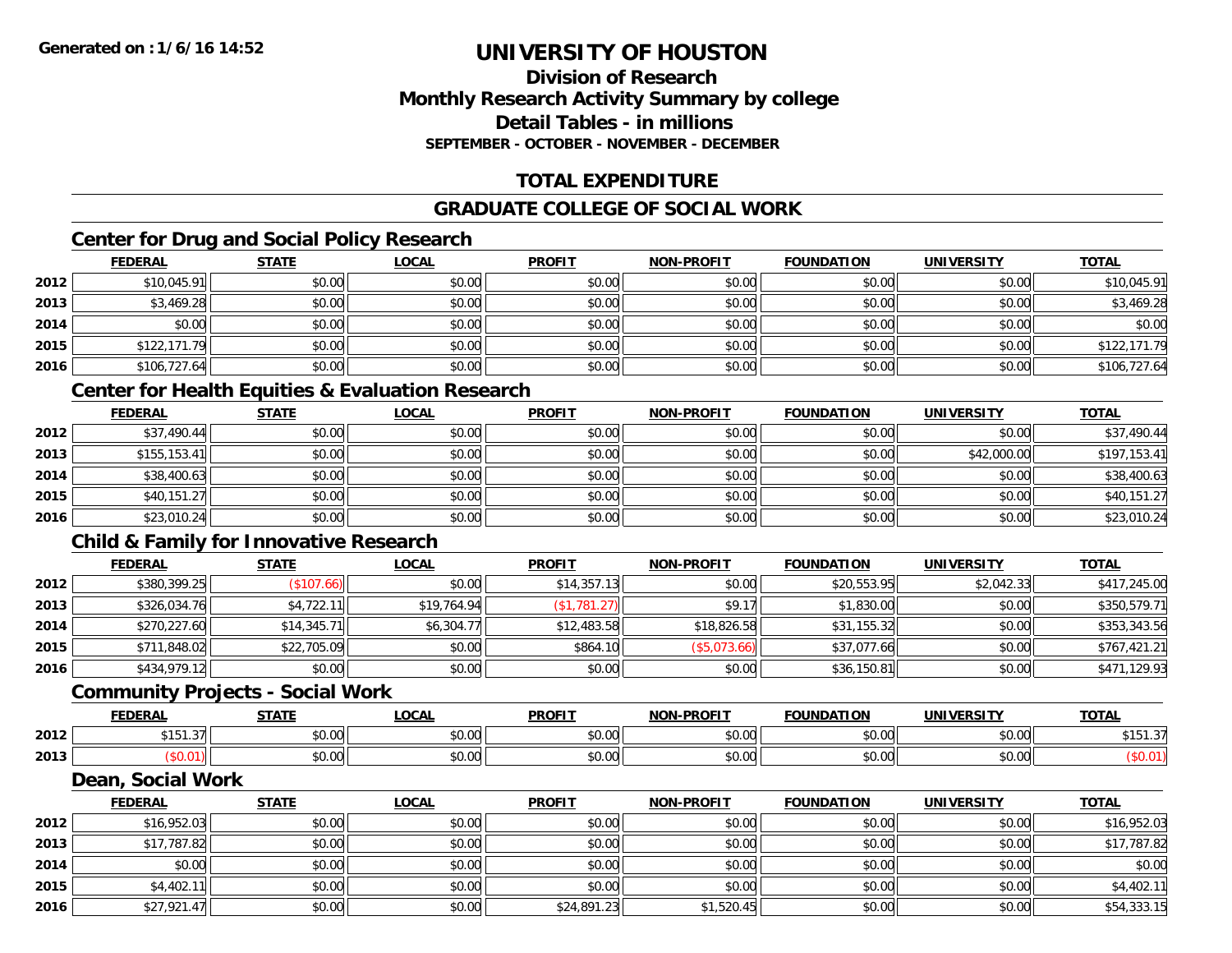#### **Division of Research Monthly Research Activity Summary by college Detail Tables - in millions SEPTEMBER - OCTOBER - NOVEMBER - DECEMBER**

#### **TOTAL EXPENDITURE**

#### **GRADUATE COLLEGE OF SOCIAL WORK**

## **Office for Drug SPR**

|       | <b>FEDERAL</b> | <u>STATE</u> | <b>LOCAL</b> | <b>PROFIT</b> | <b>NON-PROFIT</b> | <b>FOUNDATION</b> | <b>UNIVERSITY</b> | <b>TOTAL</b>   |
|-------|----------------|--------------|--------------|---------------|-------------------|-------------------|-------------------|----------------|
| 2012  | \$0.00         | \$0.00       | \$0.00       | \$0.00        | \$0.00            | \$0.00            | \$0.00            | \$0.00         |
| 2013  | \$0.00         | \$0.00       | \$0.00       | \$0.00        | \$0.00            | \$0.00            | \$0.00            | \$0.00         |
| 2014  | \$0.00         | \$0.00       | \$0.00       | \$0.00        | \$0.00            | \$0.00            | \$0.00            | \$0.00         |
| 2015  | \$0.00         | \$0.00       | \$0.00       | \$0.00        | \$0.00            | \$0.00            | \$0.00            | \$0.00         |
| Total | \$2,727,324.15 | \$41,665.25  | \$26,069.71  | \$50,814.77   | \$15,282.54       | \$126,767.74      | \$44,042.33       | \$3,031,966.49 |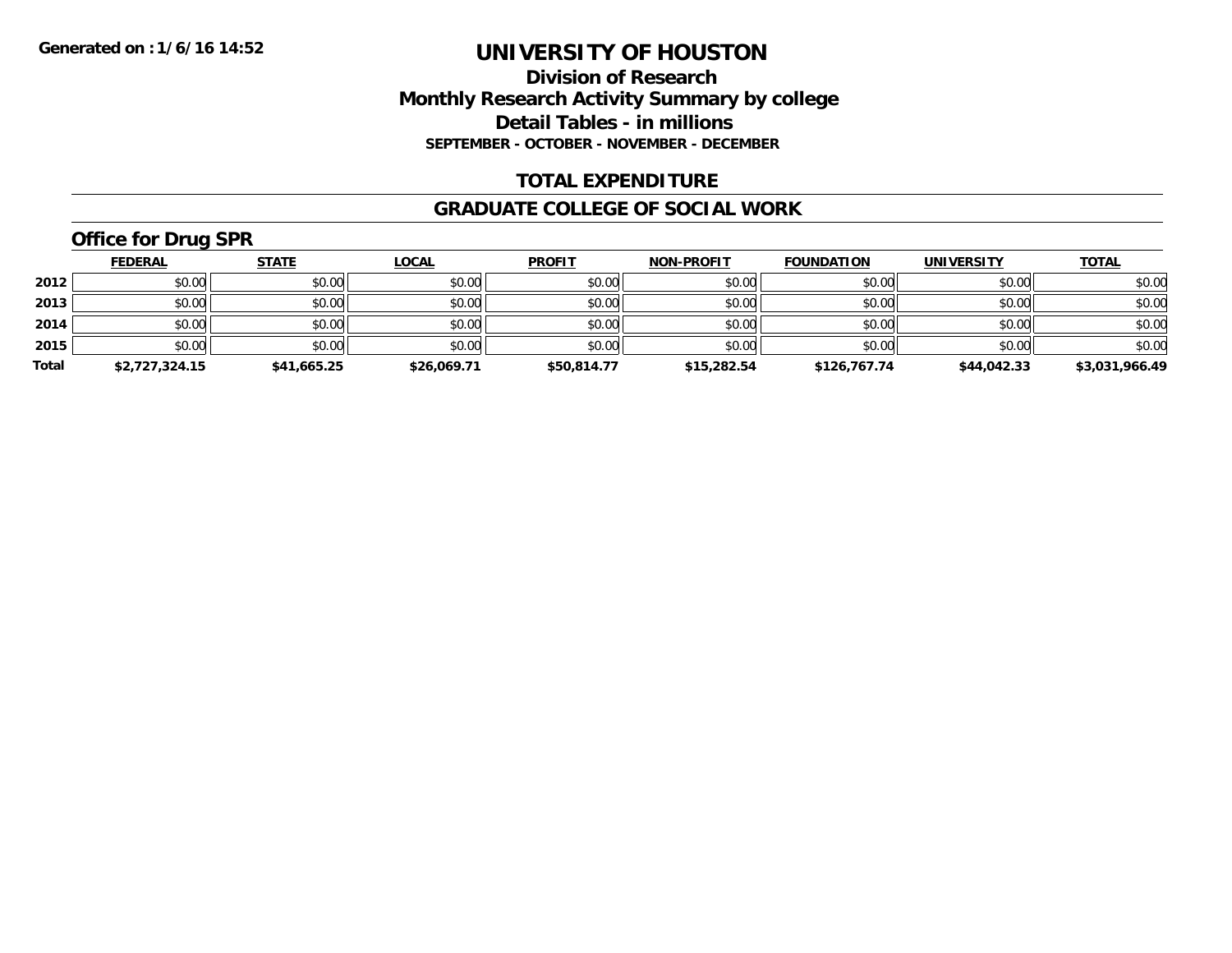#### **Division of Research Monthly Research Activity Summary by college Detail Tables - in millions SEPTEMBER - OCTOBER - NOVEMBER - DECEMBER**

#### **TOTAL EXPENDITURE**

#### **HILTON COLLEGE OF HOTEL AND RESTAURANT MANAGEMENT**

#### **Hotel and Restaurant Management**

|       | <b>FEDERAL</b> | <b>STATE</b> | <u>LOCAL</u> | <b>PROFIT</b> | <b>NON-PROFIT</b> | <b>FOUNDATION</b> | <b>UNIVERSITY</b> | <b>TOTAL</b> |
|-------|----------------|--------------|--------------|---------------|-------------------|-------------------|-------------------|--------------|
| 2012  | \$10,526.37    | \$55,821.22  | \$0.00       | \$25.76       | \$5,653.93        | \$0.00            | \$0.00            | \$72,027.28  |
| 2013  | \$13,401.48    | \$14,781.78  | \$0.00       | \$0.00        | \$0.00            | \$0.00            | \$0.00            | \$28,183.26  |
| 2014  | \$47,111.05    | (\$278.24)   | \$0.00       | \$0.00        | \$0.00            | \$2,067.91        | \$0.00            | \$48,900.72  |
| 2015  | \$42,637.22    | (\$288.96)   | \$0.00       | \$0.00        | \$0.00            | \$10,306.74       | \$0.00            | \$52,655.00  |
| 2016  | \$45,566.37    | \$0.00       | \$0.00       | \$0.00        | \$0.00            | \$0.00            | \$0.00            | \$45,566.37  |
| Total | \$159,242.49   | \$70,035.80  | \$0.00       | \$25.76       | \$5,653.93        | \$12,374.65       | \$0.00            | \$247,332.63 |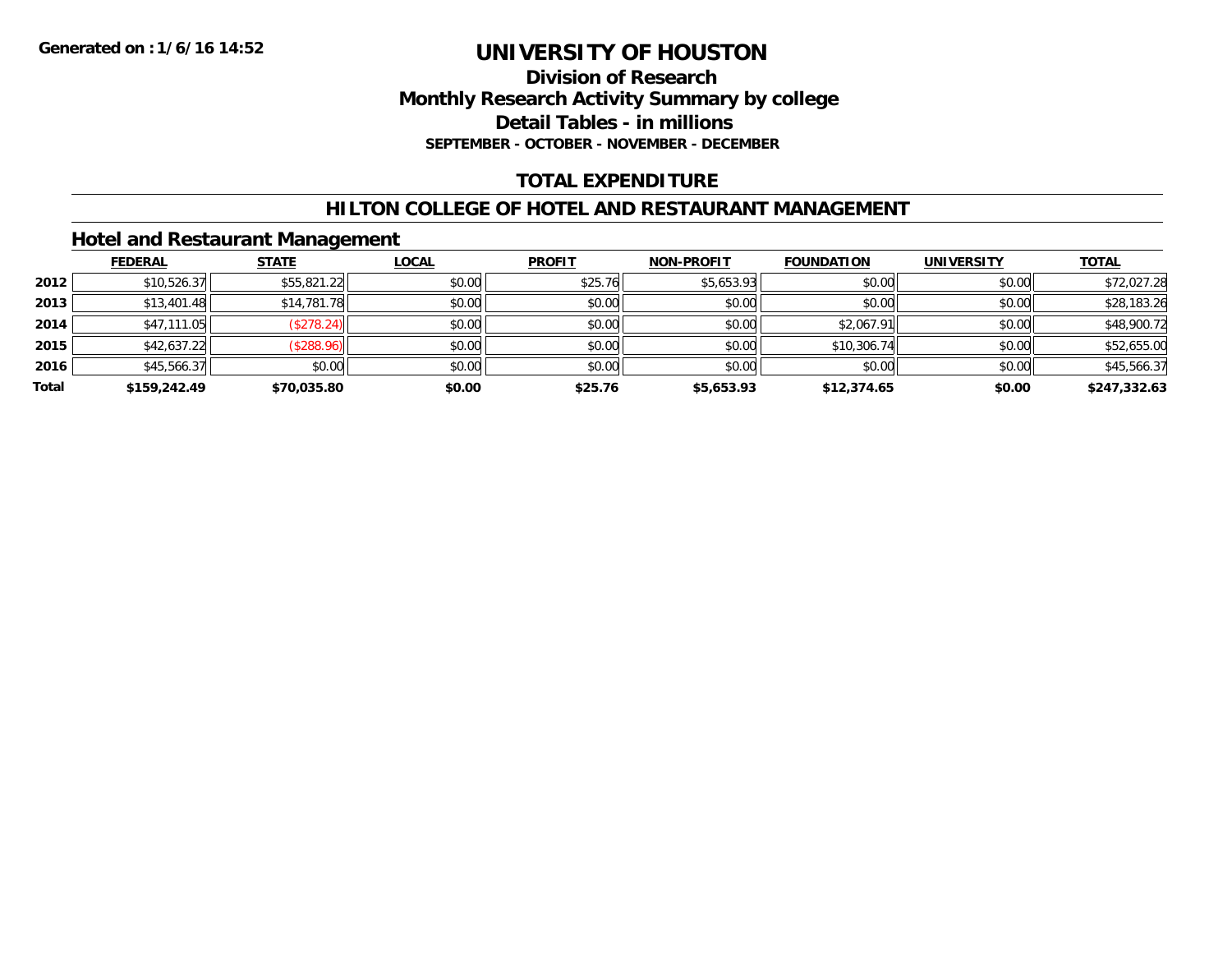#### **Division of Research Monthly Research Activity Summary by college Detail Tables - in millions SEPTEMBER - OCTOBER - NOVEMBER - DECEMBER**

#### **TOTAL EXPENDITURE**

#### **HONORS COLLEGE**

## **Dean, Honors College**

|       | <b>FEDERAL</b> | <b>STATE</b> | <b>LOCAL</b> | <b>PROFIT</b> | <b>NON-PROFIT</b> | <b>FOUNDATION</b> | <b>UNIVERSITY</b> | <b>TOTAL</b> |
|-------|----------------|--------------|--------------|---------------|-------------------|-------------------|-------------------|--------------|
| 2012  | \$10,574.31    | \$0.00       | \$0.00       | \$0.00        | \$4,917.41        | \$0.00            | \$0.00            | \$15,491.72  |
| 2013  | \$12,218.99    | \$0.00       | \$0.00       | \$0.00        | \$7,036.09        | \$0.00            | \$0.00            | \$19,255.07  |
| 2014  | \$2,694.74     | \$0.00       | \$0.00       | \$0.00        | \$6,907.37        | \$4,119.62        | \$0.00            | \$13,721.73  |
| 2015  | \$0.00         | \$0.00       | \$0.00       | \$0.00        | (\$17.71)         | \$702.02          | \$0.00            | \$684.31     |
| 2016  | \$0.00         | \$0.00       | \$0.00       | \$0.00        | \$0.00            | \$607.89          | \$0.00            | \$607.89     |
| Total | \$25,488.04    | \$0.00       | \$0.00       | \$0.00        | \$18,843.15       | \$5,429.54        | \$0.00            | \$49,760.73  |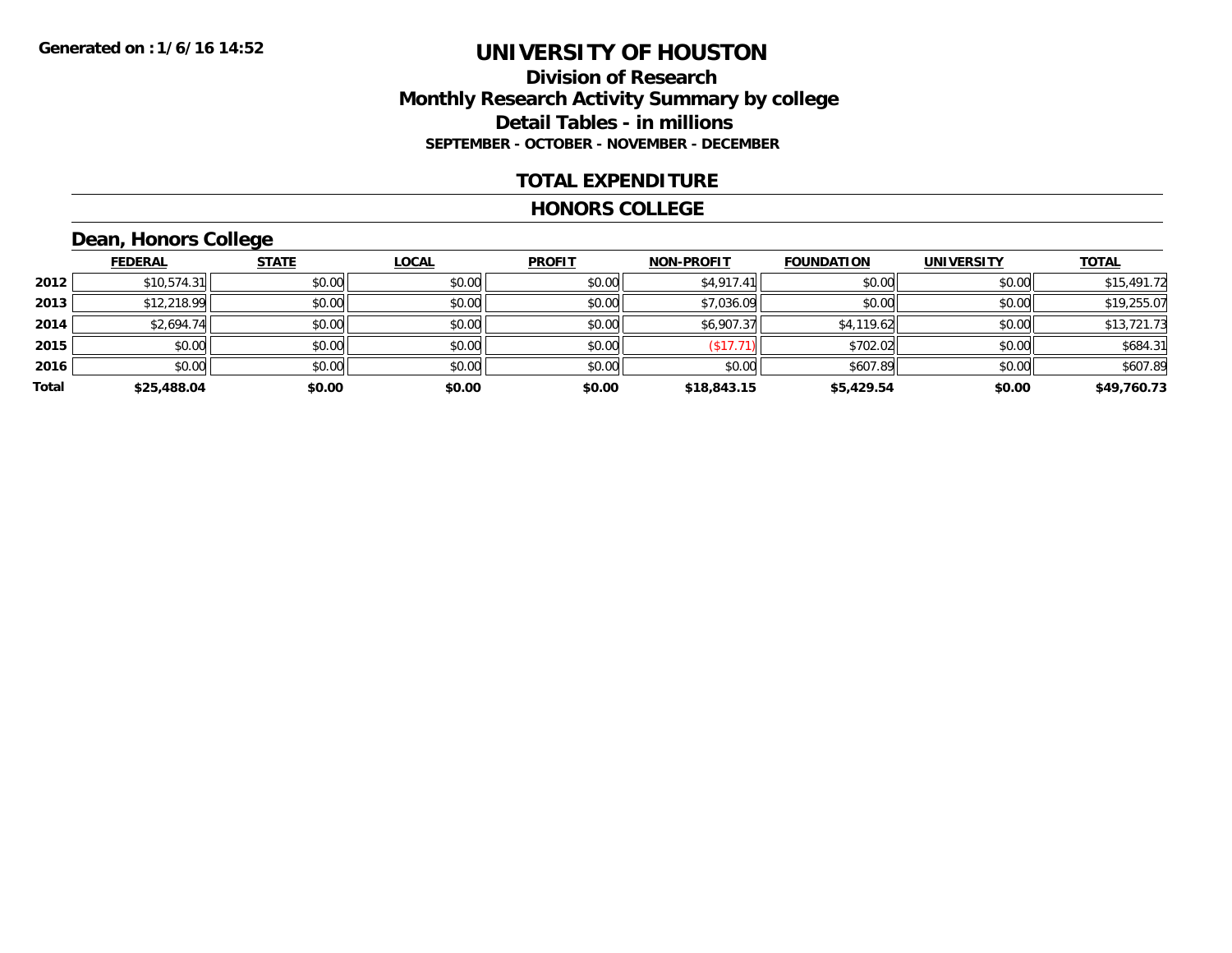#### **Division of Research Monthly Research Activity Summary by college Detail Tables - in millions SEPTEMBER - OCTOBER - NOVEMBER - DECEMBER**

#### **TOTAL EXPENDITURE**

#### **LIBRARY**

#### **Administration, Library**

|              | <b>FEDERAL</b> | <b>STATE</b> | <b>LOCAL</b> | <b>PROFIT</b> | <b>NON-PROFIT</b> | <b>FOUNDATION</b> | <b>UNIVERSITY</b> | <b>TOTAL</b> |
|--------------|----------------|--------------|--------------|---------------|-------------------|-------------------|-------------------|--------------|
| 2012         | \$43.40        | \$0.00       | \$0.00       | \$0.00        | \$0.00            | \$0.00            | \$0.00            | \$43.40      |
| 2013         | \$0.00         | \$0.00       | \$0.00       | \$0.00        | \$0.00            | \$0.00            | \$0.00            | \$0.00       |
| 2014         | \$0.00         | \$0.00       | \$0.00       | \$0.00        | \$0.00            | \$0.00            | \$0.00            | \$0.00       |
| <b>Total</b> | \$43.40        | \$0.00       | \$0.00       | \$0.00        | \$0.00            | \$0.00            | \$0.00            | \$43.40      |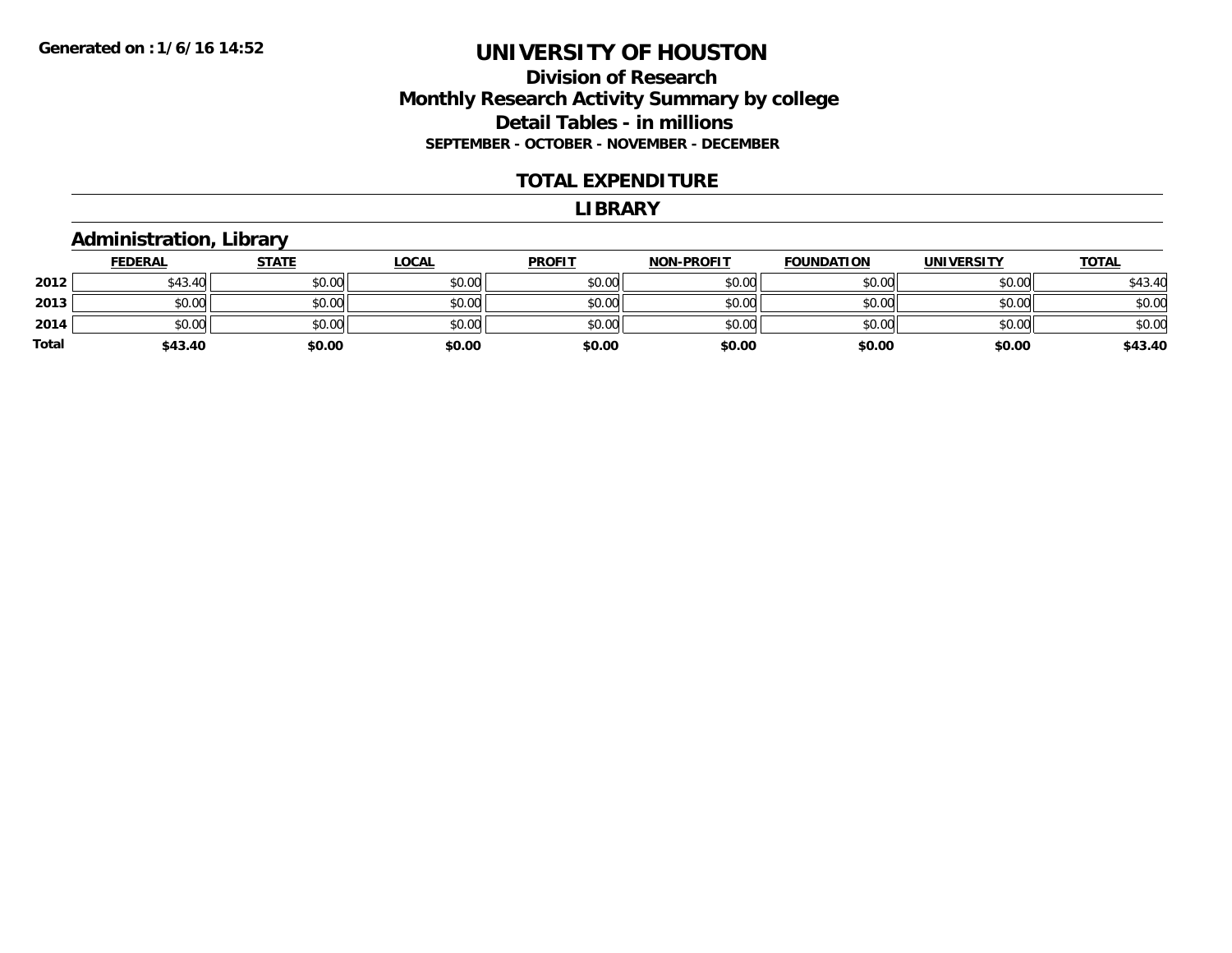**Division of Research Monthly Research Activity Summary by college Detail Tables - in millions SEPTEMBER - OCTOBER - NOVEMBER - DECEMBER**

#### **TOTAL EXPENDITURE**

#### **OTHER OUTSIDE ORGANIZATIONS USED FOR CPHS LOGINS**

| <b>Health Center</b> |         |        |        |               |                   |                   |                   |              |  |
|----------------------|---------|--------|--------|---------------|-------------------|-------------------|-------------------|--------------|--|
|                      | FEDERAL | STATI  | LOCAL  | <b>PROFIT</b> | <b>NON-PROFIT</b> | <b>FOUNDATION</b> | <b>UNIVERSITY</b> | <b>TOTAL</b> |  |
| 2015                 | \$0.00  | \$0.00 | \$0.00 | \$0.00        | \$0.00            | \$0.00            | \$0.00            | \$0.00       |  |
| Total                | \$0.00  | \$0.00 | \$0.00 | \$0.00        | \$0.00            | \$0.00            | \$0.00            | \$0.00       |  |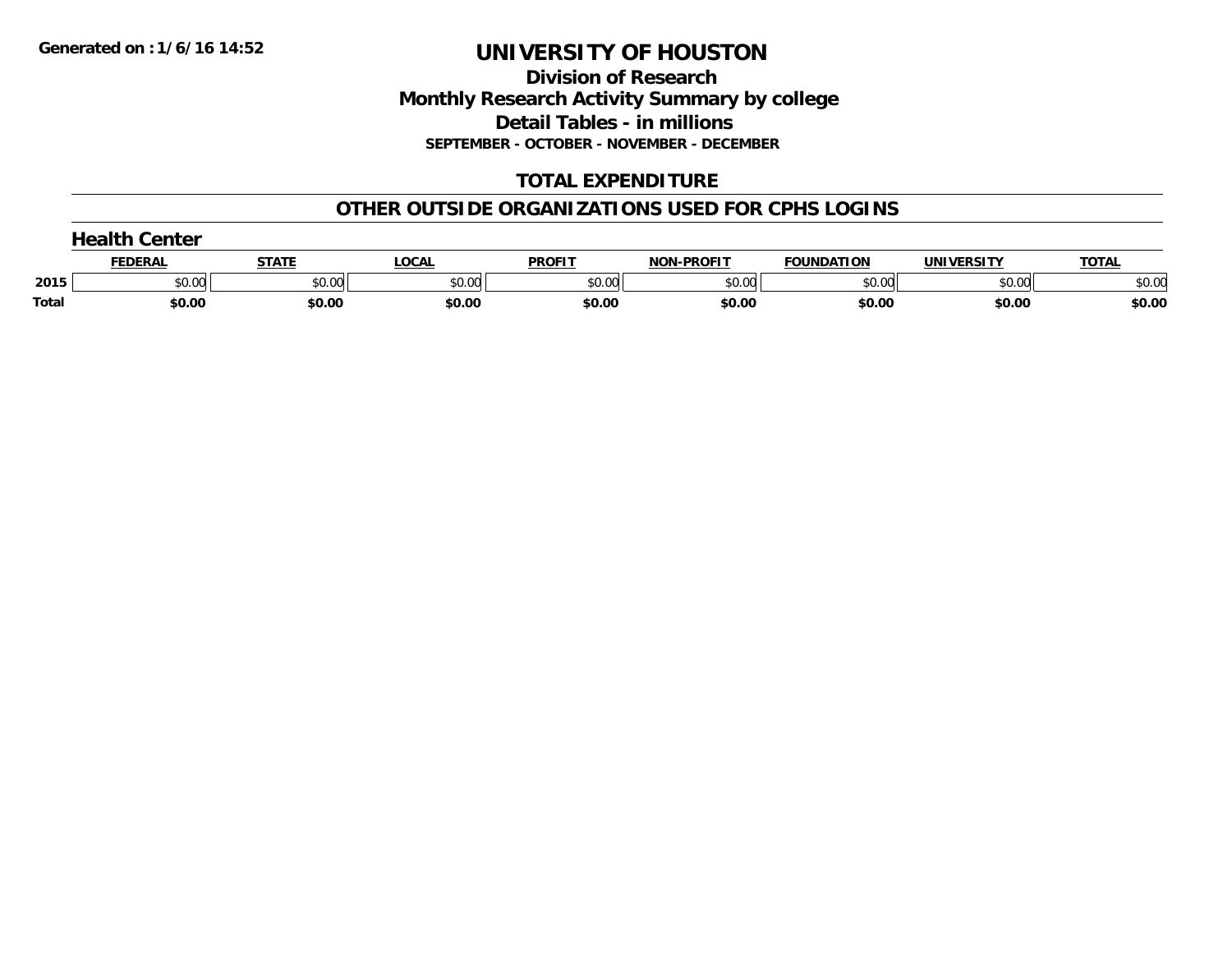#### **Division of Research Monthly Research Activity Summary by college Detail Tables - in millions SEPTEMBER - OCTOBER - NOVEMBER - DECEMBER**

#### **TOTAL EXPENDITURE**

#### **PRESIDENT**

#### **Office of the President**

|       | <b>FEDERAL</b> | <b>STATE</b> | <b>LOCAL</b> | <b>PROFIT</b> | <b>NON-PROFIT</b> | <b>FOUNDATION</b> | <b>UNIVERSITY</b> | <b>TOTAL</b> |
|-------|----------------|--------------|--------------|---------------|-------------------|-------------------|-------------------|--------------|
| 2012  | \$0.00         | \$0.00       | \$0.00       | \$0.00        | \$0.00            | \$0.00            | \$0.00            | \$0.00       |
| 2013  | \$0.00         | \$0.00       | \$0.00       | \$0.00        | \$0.00            | \$0.00            | \$0.00            | \$0.00       |
| 2014  | \$0.00         | \$0.00       | \$0.00       | \$0.00        | \$0.00            | \$0.00            | \$0.00            | \$0.00       |
| 2015  | \$0.00         | \$0.00       | \$0.00       | \$0.00        | \$0.00            | \$0.00            | \$0.00            | \$0.00       |
| 2016  | \$0.00         | \$0.00       | \$0.00       | \$0.00        | \$0.00            | \$0.00            | \$0.00            | \$0.00       |
| Total | \$0.00         | \$0.00       | \$0.00       | \$0.00        | \$0.00            | \$0.00            | \$0.00            | \$0.00       |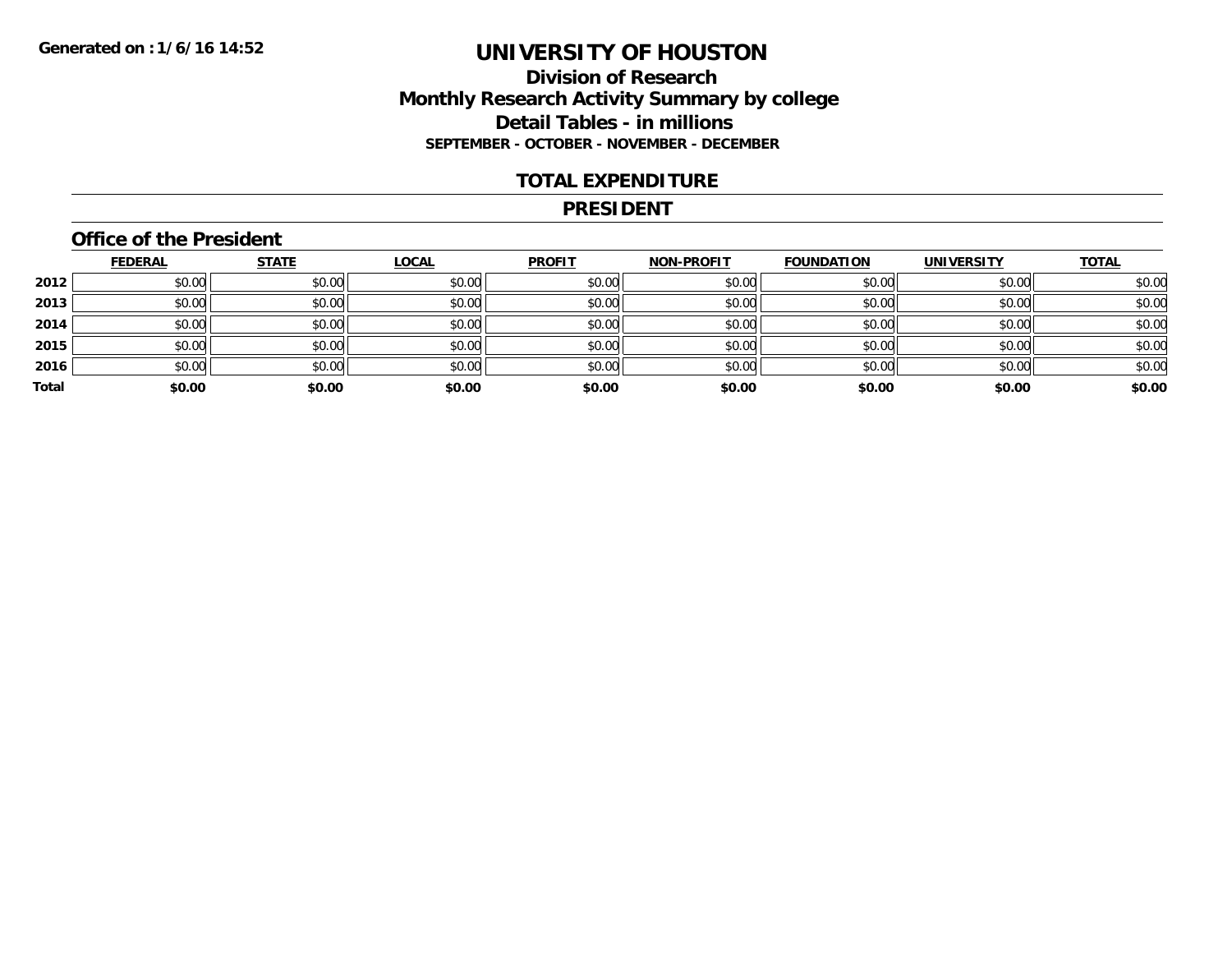#### **Division of ResearchMonthly Research Activity Summary by college Detail Tables - in millions SEPTEMBER - OCTOBER - NOVEMBER - DECEMBER**

#### **TOTAL EXPENDITURE**

#### **SENIOR V.P. FOR ACADEMIC AFFAIRS AND PROVOST**

## **Challenger Program**

|      | <b>FEDERAL</b>                                      | <b>STATE</b> | <b>LOCAL</b> | <b>PROFIT</b> | <b>NON-PROFIT</b> | <b>FOUNDATION</b> | <b>UNIVERSITY</b> | <b>TOTAL</b> |
|------|-----------------------------------------------------|--------------|--------------|---------------|-------------------|-------------------|-------------------|--------------|
| 2012 | \$0.00                                              | \$0.00       | \$0.00       | \$0.00        | \$0.00            | \$0.00            | \$0.00            | \$0.00       |
| 2013 | \$0.00                                              | \$0.00       | \$0.00       | \$0.00        | \$0.00            | \$0.00            | \$0.00            | \$0.00       |
| 2014 | \$0.00                                              | \$0.00       | \$0.00       | \$0.00        | \$0.00            | \$0.00            | \$0.00            | \$0.00       |
| 2015 | \$0.00                                              | \$0.00       | \$0.00       | \$0.00        | \$0.00            | \$0.00            | \$0.00            | \$0.00       |
| 2016 | \$0.00                                              | \$0.00       | \$0.00       | \$0.00        | \$0.00            | \$0.00            | \$0.00            | \$0.00       |
|      | <b>Learning Support Services</b>                    |              |              |               |                   |                   |                   |              |
|      | <b>FEDERAL</b>                                      | <b>STATE</b> | <b>LOCAL</b> | <b>PROFIT</b> | <b>NON-PROFIT</b> | <b>FOUNDATION</b> | <b>UNIVERSITY</b> | <b>TOTAL</b> |
| 2012 | \$0.00                                              | \$0.00       | \$0.00       | \$0.00        | \$0.00            | \$0.00            | \$0.00            | \$0.00       |
| 2013 | \$0.00                                              | \$0.00       | \$0.00       | \$0.00        | \$0.00            | \$0.00            | \$0.00            | \$0.00       |
|      | <b>Office of Admissions</b>                         |              |              |               |                   |                   |                   |              |
|      | <b>FEDERAL</b>                                      | <b>STATE</b> | <b>LOCAL</b> | <b>PROFIT</b> | <b>NON-PROFIT</b> | <b>FOUNDATION</b> | <b>UNIVERSITY</b> | <b>TOTAL</b> |
| 2012 | \$0.00                                              | \$0.00       | \$0.00       | \$0.00        | \$0.00            | \$0.00            | \$0.00            | \$0.00       |
| 2013 | \$0.00                                              | \$0.00       | \$0.00       | \$0.00        | \$0.00            | \$0.00            | \$0.00            | \$0.00       |
| 2014 | \$0.00                                              | \$0.00       | \$0.00       | \$0.00        | \$0.00            | \$0.00            | \$0.00            | \$0.00       |
| 2015 | \$0.00                                              | \$0.00       | \$0.00       | \$0.00        | \$0.00            | \$0.00            | \$0.00            | \$0.00       |
|      | <b>Pre-Health Advising</b>                          |              |              |               |                   |                   |                   |              |
|      | <b>FEDERAL</b>                                      | <b>STATE</b> | <b>LOCAL</b> | <b>PROFIT</b> | <b>NON-PROFIT</b> | <b>FOUNDATION</b> | <b>UNIVERSITY</b> | <b>TOTAL</b> |
| 2015 | \$0.00                                              | \$0.00       | \$0.00       | \$0.00        | \$0.00            | \$0.00            | \$0.00            | \$0.00       |
| 2016 | \$0.00                                              | \$0.00       | \$0.00       | \$0.00        | \$0.00            | \$0.00            | \$0.00            | \$0.00       |
|      | <b>Senior V.P. for Academic Affairs and Provost</b> |              |              |               |                   |                   |                   |              |
|      | <b>FEDERAL</b>                                      | <b>STATE</b> | <b>LOCAL</b> | <b>PROFIT</b> | <b>NON-PROFIT</b> | <b>FOUNDATION</b> | <b>UNIVERSITY</b> | <b>TOTAL</b> |
| 2012 | \$0.00                                              | \$0.00       | \$0.00       | \$0.00        | \$0.00            | \$0.00            | \$0.00            | \$0.00       |
| 2013 | \$0.00                                              | \$0.00       | \$0.00       | \$0.00        | \$0.00            | \$0.00            | \$0.00            | \$0.00       |
| 2014 | \$0.00                                              | \$0.00       | \$0.00       | \$38,767.38   | \$0.00            | \$0.00            | \$0.00            | \$38,767.38  |
| 2015 | \$0.00                                              | \$0.00       | \$0.00       | \$0.00        | \$0.00            | \$0.00            | \$0.00            | \$0.00       |
| 2016 | \$0.00                                              | \$0.00       | \$0.00       | \$0.00        | \$0.00            | \$0.00            | \$0.00            | \$0.00       |
|      | <b>Student Support Services</b>                     |              |              |               |                   |                   |                   |              |
|      | <b>FEDERAL</b>                                      | <b>STATE</b> | <b>LOCAL</b> | <b>PROFIT</b> | <b>NON-PROFIT</b> | <b>FOUNDATION</b> | <b>UNIVERSITY</b> | <b>TOTAL</b> |
| 2014 | \$0.00                                              | \$0.00       | \$0.00       | \$0.00        | \$0.00            | \$0.00            | \$0.00            | \$0.00       |
| 2015 | \$0.00                                              | \$0.00       | \$0.00       | \$0.00        | \$0.00            | \$0.00            | \$0.00            | \$0.00       |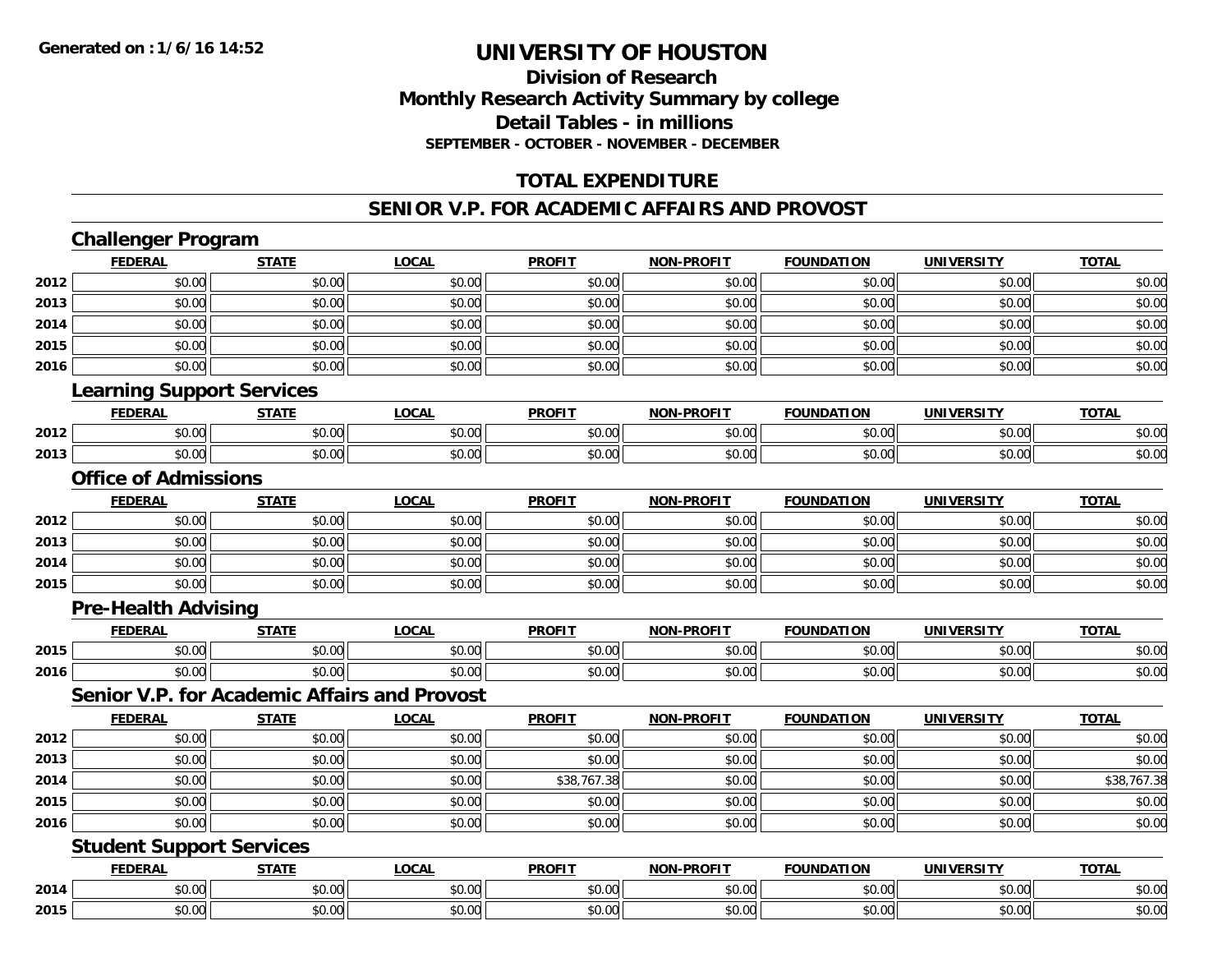#### **Division of Research Monthly Research Activity Summary by college Detail Tables - in millions SEPTEMBER - OCTOBER - NOVEMBER - DECEMBER**

#### **TOTAL EXPENDITURE**

#### **SENIOR V.P. FOR ACADEMIC AFFAIRS AND PROVOST**

|       | <b>Student Support Services</b> |                                             |              |               |                   |                   |                   |              |
|-------|---------------------------------|---------------------------------------------|--------------|---------------|-------------------|-------------------|-------------------|--------------|
|       | <b>FEDERAL</b>                  | <b>STATE</b>                                | <b>LOCAL</b> | <b>PROFIT</b> | <b>NON-PROFIT</b> | <b>FOUNDATION</b> | <b>UNIVERSITY</b> | <b>TOTAL</b> |
| 2016  | \$0.00                          | \$0.00                                      | \$0.00       | \$0.00        | \$0.00            | \$0.00            | \$0.00            | \$0.00       |
|       | <b>UH Energy</b>                |                                             |              |               |                   |                   |                   |              |
|       | <b>FEDERAL</b>                  | <b>STATE</b>                                | <b>LOCAL</b> | <b>PROFIT</b> | <b>NON-PROFIT</b> | <b>FOUNDATION</b> | <b>UNIVERSITY</b> | <b>TOTAL</b> |
| 2015  | \$0.00                          | \$0.00                                      | \$0.00       | \$0.00        | \$0.00            | \$0.00            | \$0.00            | \$0.00       |
| 2016  | \$0.00                          | \$0.00                                      | \$0.00       | \$0.00        | \$0.00            | \$0.00            | \$0.00            | \$0.00       |
|       | <b>Undergraduate Scholars</b>   |                                             |              |               |                   |                   |                   |              |
|       | <b>FEDERAL</b>                  | <b>STATE</b>                                | <b>LOCAL</b> | <b>PROFIT</b> | <b>NON-PROFIT</b> | <b>FOUNDATION</b> | <b>UNIVERSITY</b> | <b>TOTAL</b> |
| 2012  | \$0.00                          | \$1,019.90                                  | \$0.00       | \$0.00        | \$0.00            | \$0.00            | \$0.00            | \$1,019.90   |
| 2013  | \$0.00                          | (\$704.70)                                  | \$0.00       | \$0.00        | \$0.00            | \$0.00            | \$0.00            | (\$704.70)   |
| 2014  | \$0.00                          | \$1,948.21                                  | \$0.00       | \$0.00        | \$0.00            | \$0.00            | \$0.00            | \$1,948.21   |
|       |                                 | <b>Undergraduate Student Success</b>        |              |               |                   |                   |                   |              |
|       | <b>FEDERAL</b>                  | <b>STATE</b>                                | <b>LOCAL</b> | <b>PROFIT</b> | <b>NON-PROFIT</b> | <b>FOUNDATION</b> | <b>UNIVERSITY</b> | <b>TOTAL</b> |
| 2012  | \$0.00                          | \$23,163.56                                 | \$0.00       | \$0.00        | \$0.00            | \$0.00            | \$0.00            | \$23,163.56  |
| 2013  | \$0.00                          | \$5,043.90                                  | \$0.00       | \$0.00        | \$0.00            | \$0.00            | \$0.00            | \$5,043.90   |
| 2014  | \$0.00                          | \$10,320.46                                 | \$0.00       | \$0.00        | \$0.00            | \$0.00            | \$0.00            | \$10,320.46  |
| 2015  | \$54,574.01                     | \$10,894.92                                 | \$0.00       | \$0.00        | \$0.00            | \$0.00            | \$0.00            | \$65,468.93  |
| 2016  | \$15,884.97                     | \$41,168.71                                 | \$0.00       | \$0.00        | \$0.00            | \$0.00            | \$0.00            | \$57,053.68  |
|       |                                 | <b>Undergraduate Student Success Center</b> |              |               |                   |                   |                   |              |
|       | <b>FEDERAL</b>                  | <b>STATE</b>                                | <b>LOCAL</b> | <b>PROFIT</b> | <b>NON-PROFIT</b> | <b>FOUNDATION</b> | <b>UNIVERSITY</b> | <b>TOTAL</b> |
| 2012  | \$98,930.20                     | \$42,122.68                                 | \$0.00       | \$0.00        | \$23,663.95       | \$0.00            | \$0.00            | \$164,716.83 |
| 2013  | \$124,660.57                    | \$41,170.21                                 | \$0.00       | \$0.00        | (\$539.58)        | \$0.00            | \$0.00            | \$165,291.20 |
| 2014  | \$128,793.55                    | \$40,531.19                                 | \$0.00       | \$0.00        | \$0.00            | \$0.00            | \$0.00            | \$169,324.74 |
| 2015  | \$0.00                          | \$45,208.35                                 | \$0.00       | \$0.00        | \$25,373.92       | \$0.00            | \$0.00            | \$70,582.27  |
| 2016  | \$0.00                          | \$35,849.21                                 | \$0.00       | \$0.00        | \$647.34          | \$0.00            | \$0.00            | \$36,496.55  |
| Total | \$422,843.30                    | \$297,736.60                                | \$0.00       | \$38,767.38   | \$49,145.63       | \$0.00            | \$0.00            | \$808,492.91 |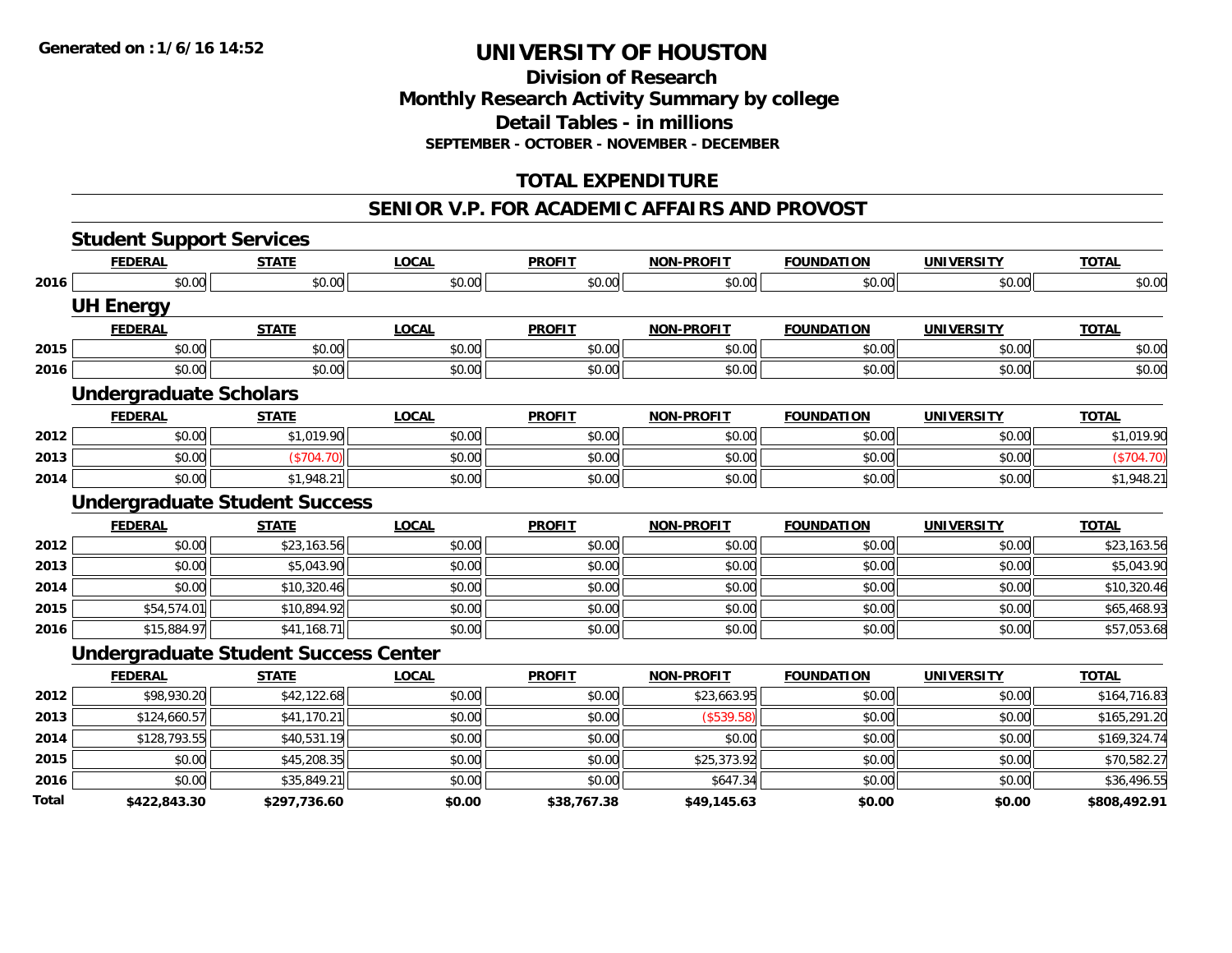**Total**

## **UNIVERSITY OF HOUSTON**

#### **Division of Research Monthly Research Activity Summary by college Detail Tables - in millions SEPTEMBER - OCTOBER - NOVEMBER - DECEMBER**

#### **TOTAL EXPENDITURE**

#### **UH LAW CENTER**

|      | Dean, Law      |              |              |               |                   |                   |                   |                |
|------|----------------|--------------|--------------|---------------|-------------------|-------------------|-------------------|----------------|
|      | <b>FEDERAL</b> | <b>STATE</b> | <b>LOCAL</b> | <b>PROFIT</b> | <b>NON-PROFIT</b> | <b>FOUNDATION</b> | <b>UNIVERSITY</b> | <b>TOTAL</b>   |
| 2012 | (\$219,452.95) | \$0.00       | \$0.00       | \$0.00        | \$0.00            | \$0.00            | \$0.00            | (\$219,452.95) |
| 2013 | \$0.00         | \$0.00       | \$0.00       | \$0.00        | \$0.00            | \$0.00            | \$0.00            | \$0.00         |
|      | Law-UH         |              |              |               |                   |                   |                   |                |
|      | <b>FEDERAL</b> | <b>STATE</b> | <b>LOCAL</b> | <b>PROFIT</b> | <b>NON-PROFIT</b> | <b>FOUNDATION</b> | <b>UNIVERSITY</b> | <b>TOTAL</b>   |
| 2012 | \$6,433.46     | \$87,100.79  | \$0.00       | \$0.00        | \$0.00            | \$22,034.06       | \$0.00            | \$115,568.31   |
| 2013 | \$109,308.66   | \$38,265.51  | \$0.00       | \$0.00        | \$0.00            | \$21,065.69       | \$0.00            | \$168,639.86   |
| 2014 | \$9,182.58     | \$47,564.10  | \$0.00       | \$0.00        | \$0.00            | \$5,636.78        | \$0.00            | \$62,383.46    |
| 2015 | \$27,510.62    | \$64,014.73  | \$0.00       | \$0.00        | \$0.00            | \$2,447.50        | \$0.00            | \$93,972.85    |
|      |                |              |              |               |                   |                   |                   | \$99,993.53    |

**(\$56,273.47) \$271,680.92 \$0.00 \$0.00 \$0.00 \$105,697.60 \$0.00 \$321,105.05**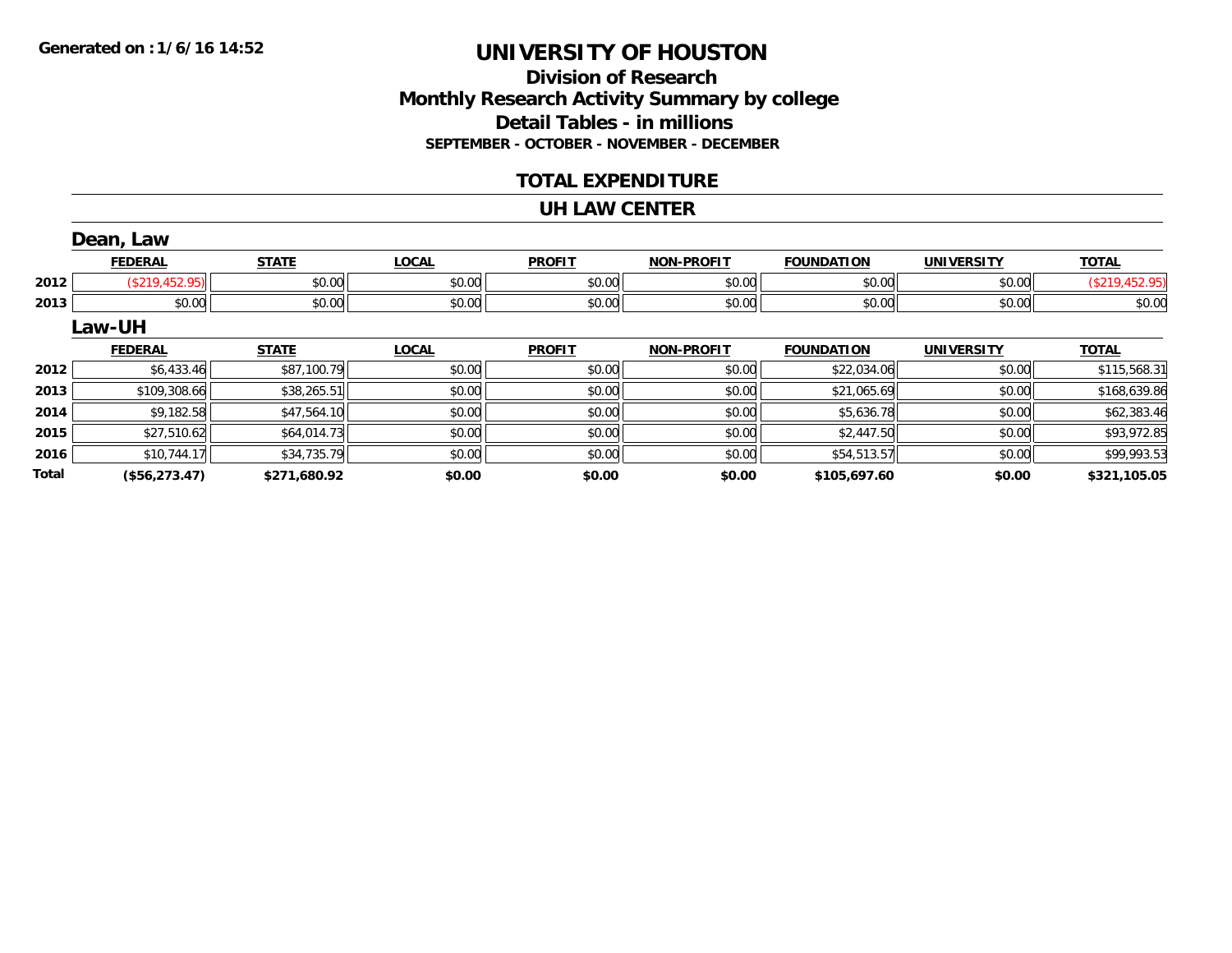#### **Division of ResearchMonthly Research Activity Summary by college Detail Tables - in millions SEPTEMBER - OCTOBER - NOVEMBER - DECEMBER**

#### **TOTAL EXPENDITURE**

#### **UKNOWN COLLEGE**

#### **Unknown Department**

|      | <b>FFBFBA</b> | $- - - -$                                    | <b>OCAL</b>                      | <b>DDOEIT</b>  | <b>NIO'</b> | יחי<br>10     |               | $-2$                     |
|------|---------------|----------------------------------------------|----------------------------------|----------------|-------------|---------------|---------------|--------------------------|
| 2015 | ሖ へ           | $\sim$ $\sim$                                | $\uparrow$ $\uparrow$ $\uparrow$ | 0 <sup>n</sup> | $\sim$ 00   | $\sim$ $\sim$ | 0.000         | $\overline{\phantom{a}}$ |
|      | ט.ט           | vv.vv                                        | ט.טע                             | <b>JU.U</b>    | pv.uu       | טט.טע         | vv.vv         | DU.U                     |
|      | ט.ט           | $\mathsf{A} \cap \mathsf{A} \cap \mathsf{A}$ | 0.00                             | 0000           | $\sim$ 00   | 0000          | $\sim$ $\sim$ | $\sim$ $\sim$            |
| 2016 |               | vv.vu                                        | ט.טע                             | JU.U'          | pv.uu       | טט.           | JU.UU         | ⊅∪.∪                     |

### **Wrong Department - Please Dont Select It**

|       | <b>FEDERAL</b> | <b>STATE</b> | <u>LOCAL</u> | <b>PROFIT</b> | <b>NON-PROFIT</b> | <b>FOUNDATION</b> | <b>UNIVERSITY</b> | <b>TOTAL</b> |
|-------|----------------|--------------|--------------|---------------|-------------------|-------------------|-------------------|--------------|
| 2012  | \$0.00         | \$0.00       | \$0.00       | \$0.00        | \$0.00            | \$0.00            | \$0.00            | \$0.00       |
| 2013  | \$0.00         | \$0.00       | \$0.00       | \$0.00        | \$0.00            | \$0.00            | \$0.00            | \$0.00       |
| 2014  | \$0.00         | \$0.00       | \$0.00       | \$0.00        | \$0.00            | \$0.00            | \$0.00            | \$0.00       |
| 2015  | \$0.00         | \$0.00       | \$0.00       | \$0.00        | \$0.00            | \$0.00            | \$0.00            | \$0.00       |
| 2016  | \$0.00         | \$0.00       | \$0.00       | \$0.00        | \$0.00            | \$0.00            | \$0.00            | \$0.00       |
| Total | \$0.00         | \$0.00       | \$0.00       | \$0.00        | \$0.00            | \$0.00            | \$0.00            | \$0.00       |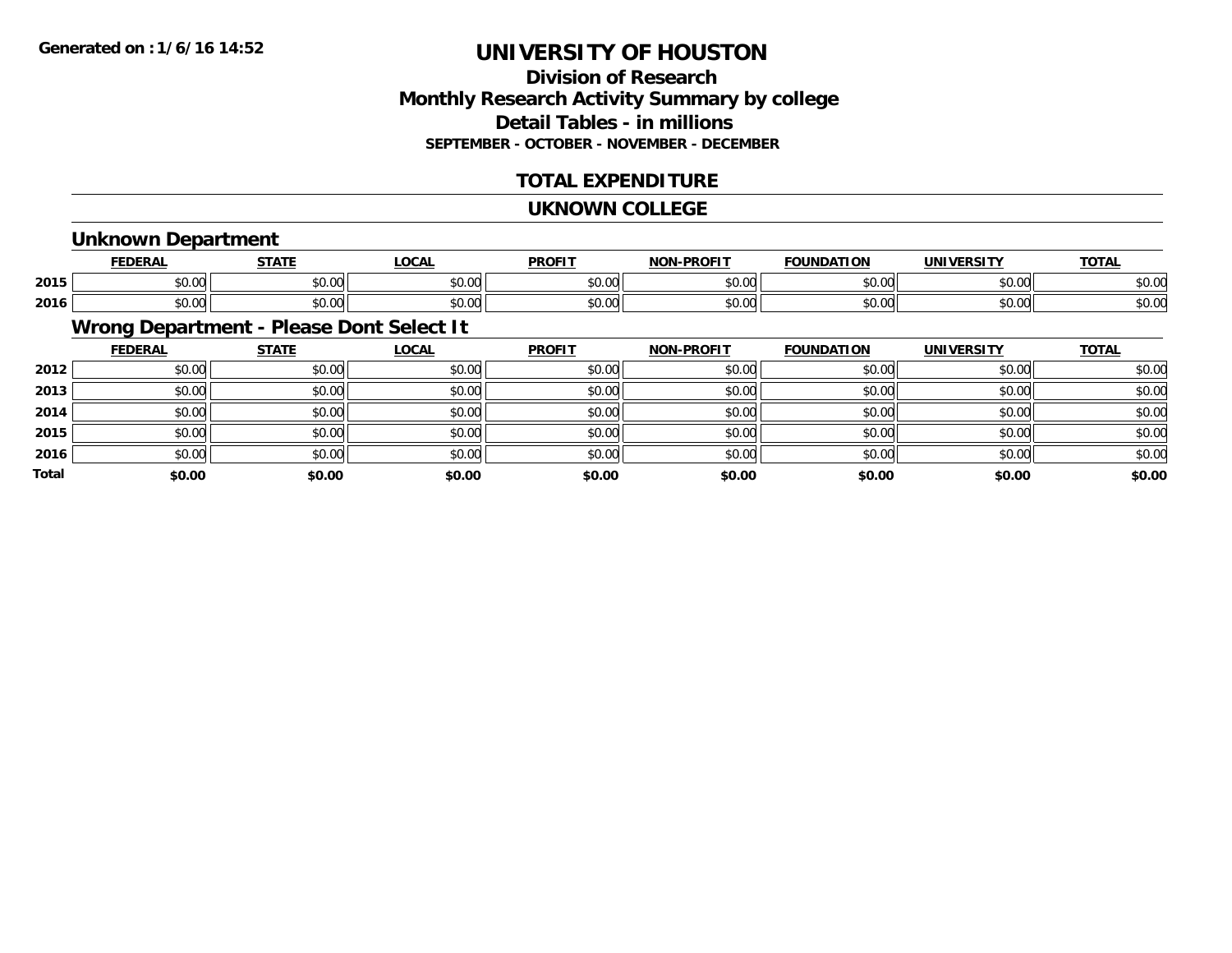#### **Division of Research Monthly Research Activity Summary by college Detail Tables - in millions SEPTEMBER - OCTOBER - NOVEMBER - DECEMBER**

#### **TOTAL EXPENDITURE**

#### **VICE PRESIDENT FOR ADMINISTRATION**

|       | <b>KUHF - Radio</b>         |              |              |               |                   |                   |                   |                |
|-------|-----------------------------|--------------|--------------|---------------|-------------------|-------------------|-------------------|----------------|
|       | <b>FEDERAL</b>              | <b>STATE</b> | <b>LOCAL</b> | <b>PROFIT</b> | <b>NON-PROFIT</b> | <b>FOUNDATION</b> | <b>UNIVERSITY</b> | <b>TOTAL</b>   |
| 2012  | \$8,449.00                  | \$10,153.66  | \$0.00       | \$0.00        | \$2,261,362.61    | \$0.00            | \$0.00            | \$2,279,965.27 |
| 2013  | \$0.00                      | \$0.00       | \$0.00       | \$0.00        | \$0.28            | \$0.00            | \$0.00            | \$0.28         |
| 2015  | \$128,733.00                | \$0.00       | \$0.00       | \$0.00        | \$0.00            | \$0.00            | \$0.00            | \$128,733.00   |
| 2016  | \$0.00                      | \$0.00       | \$0.00       | \$0.00        | \$1,691,890.00    | \$0.00            | \$0.00            | \$1,691,890.00 |
|       | <b>KUHT-TV</b>              |              |              |               |                   |                   |                   |                |
|       | <b>FEDERAL</b>              | <b>STATE</b> | <b>LOCAL</b> | <b>PROFIT</b> | <b>NON-PROFIT</b> | <b>FOUNDATION</b> | <b>UNIVERSITY</b> | <b>TOTAL</b>   |
| 2012  | \$0.00                      | \$0.00       | \$0.00       | \$0.00        | \$0.02            | \$0.00            | \$0.00            | \$0.02         |
|       | <b>Physical Plant</b>       |              |              |               |                   |                   |                   |                |
|       | <b>FEDERAL</b>              | <b>STATE</b> | <b>LOCAL</b> | <b>PROFIT</b> | <b>NON-PROFIT</b> | <b>FOUNDATION</b> | <b>UNIVERSITY</b> | <b>TOTAL</b>   |
| 2013  | \$0.00                      | \$0.00       | \$0.00       | \$0.00        | \$0.00            | \$0.00            | \$0.00            | \$0.00         |
| 2014  | \$0.00                      | \$0.00       | \$0.00       | \$0.00        | \$0.00            | \$0.00            | \$0.00            | \$0.00         |
| 2015  | \$0.00                      | \$0.00       | \$0.00       | \$0.00        | \$0.00            | \$0.00            | \$0.00            | \$0.00         |
| 2016  | \$0.00                      | \$0.00       | \$0.00       | \$0.00        | \$0.00            | \$0.00            | \$0.00            | \$0.00         |
|       | <b>UH Police Department</b> |              |              |               |                   |                   |                   |                |
|       | <b>FEDERAL</b>              | <b>STATE</b> | <b>LOCAL</b> | <b>PROFIT</b> | <b>NON-PROFIT</b> | <b>FOUNDATION</b> | <b>UNIVERSITY</b> | <b>TOTAL</b>   |
| 2014  | \$3,000.00                  | \$0.00       | \$0.00       | \$0.00        | \$0.00            | \$0.00            | \$0.00            | \$3,000.00     |
| 2016  | \$2,994.00                  | \$0.00       | \$0.00       | \$0.00        | \$0.00            | \$0.00            | \$0.00            | \$2,994.00     |
| Total | \$143,176.00                | \$10,153.66  | \$0.00       | \$0.00        | \$3,953,252.91    | \$0.00            | \$0.00            | \$4,106,582.57 |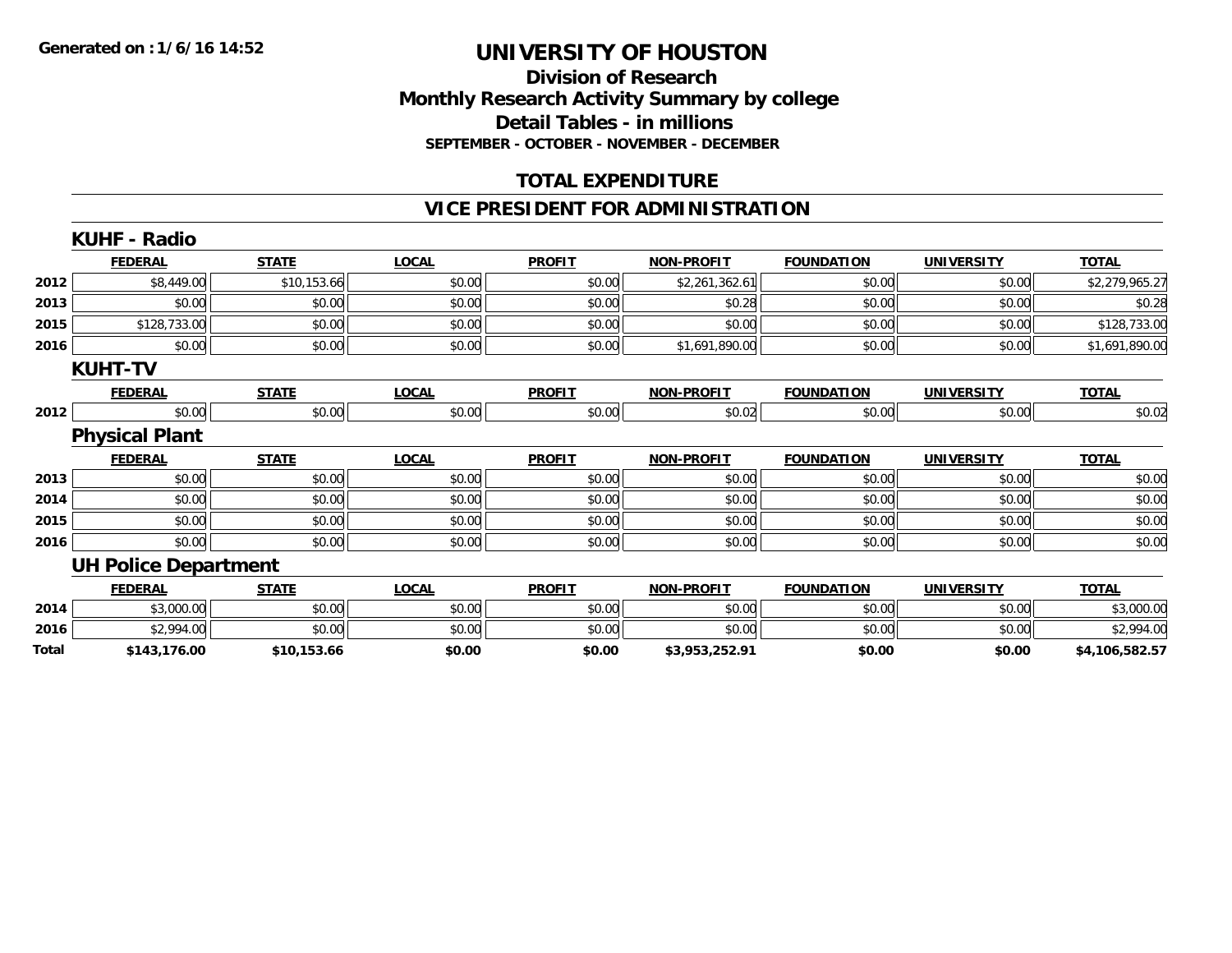#### **Division of ResearchMonthly Research Activity Summary by college Detail Tables - in millions SEPTEMBER - OCTOBER - NOVEMBER - DECEMBER**

#### **TOTAL EXPENDITURE**

#### **VICE PRESIDENT FOR STUDENT AFFAIRS**

#### **Childrens Learning Centers**

|      | <u>FEDERAL</u> | <b>STATE</b> | <u>LOCAL</u> | <b>PROFIT</b> | <b>NON-PROFIT</b> | <b>FOUNDATION</b> | <b>UNIVERSITY</b> | <b>TOTAL</b> |
|------|----------------|--------------|--------------|---------------|-------------------|-------------------|-------------------|--------------|
| 2014 | \$14,141.45    | \$0.00       | \$0.00       | \$0.00        | \$0.00            | \$0.00            | \$0.00            | \$14,141.45  |
| 2015 | \$61,378.44    | \$0.00       | \$0.00       | \$0.00        | \$0.00            | \$0.00            | \$0.00            | \$61,378.44  |
| 2016 | \$87,049.12    | \$0.00       | \$0.00       | \$0.00        | \$0.00            | \$0.00            | \$0.00            | \$87,049.12  |

#### **Dean, Student Affairs**

|      | <b>FFBFB8</b><br>-        | C T A T T                                             | <b>OCAL</b><br>$\mathbf{u}$ | <b>DDOEIT</b>          | <b>DDAEIT</b><br><b>NON</b> | <b>FOUNDATION</b> | <b><i>INIVERSITY</i></b> | $-0$ |
|------|---------------------------|-------------------------------------------------------|-----------------------------|------------------------|-----------------------------|-------------------|--------------------------|------|
| 2012 | ---<br>$\sim$             | $\mathsf{A} \cap \mathsf{A} \cap \mathsf{A}$<br>₽U.UU | 0.00<br>JU.UU               | 0 <sub>n</sub><br>vv.v | $\sim$ 00<br>₽U.UU          | 0000              | $\sim$ 00<br>vv.vv       |      |
| 2013 | $\sqrt{2}$<br>. UU .<br>. | $\sim$ 00<br>JU.UU                                    | 0.00<br>PU.UU               | 0 <sub>n</sub><br>JU.U | $\sim$ 00<br>vv.vv          | ስ ለሰ              | $\sim$ 00<br>PO.OO       |      |

#### **Vice President, Student Affairs**

|              | <b>FEDERAL</b> | <b>STATE</b> | <u>LOCAL</u> | <b>PROFIT</b> | <b>NON-PROFIT</b> | <b>FOUNDATION</b> | <b>UNIVERSITY</b> | <b>TOTAL</b> |
|--------------|----------------|--------------|--------------|---------------|-------------------|-------------------|-------------------|--------------|
| 2012         | \$7,866.04     | \$0.00       | \$0.00       | \$0.00        | \$0.00            | \$0.00            | \$0.00            | \$7,866.04   |
| 2013         | \$32,176.65    | \$0.00       | \$0.00       | \$0.00        | \$0.00            | \$0.00            | \$0.00            | \$32,176.65  |
| 2014         | \$11,109.39    | \$0.00       | \$0.00       | \$0.00        | \$0.00            | \$0.00            | \$0.00            | \$11,109.39  |
| 2015         | \$0.00         | \$0.00       | \$0.00       | \$0.00        | \$0.00            | \$10,000.03       | \$0.00            | \$10,000.03  |
| <b>Total</b> | \$238,167.73   | \$0.00       | \$0.00       | \$0.00        | \$0.00            | \$10,000.03       | \$0.00            | \$248,167.76 |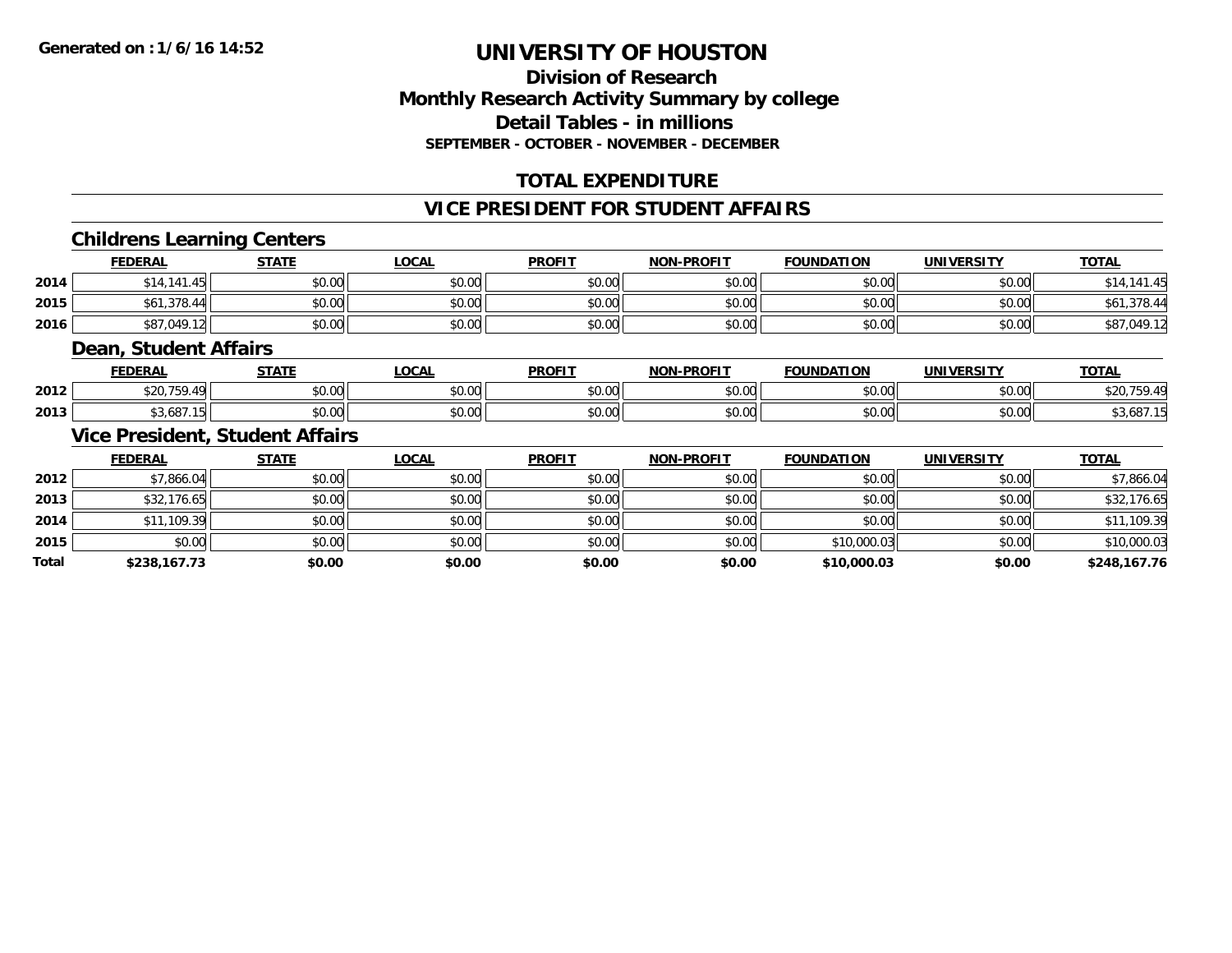#### **Division of ResearchMonthly Research Activity Summary by college Detail Tables - in millions SEPTEMBER - OCTOBER - NOVEMBER - DECEMBER**

#### **IDC RECOVERY**

#### **C.T. BAUER COLLEGE OF BUSINESS**

|      | <b>Accountancy &amp; Taxation</b>        |              |              |               |                   |                   |                   |              |
|------|------------------------------------------|--------------|--------------|---------------|-------------------|-------------------|-------------------|--------------|
|      | <b>FEDERAL</b>                           | <b>STATE</b> | <b>LOCAL</b> | <b>PROFIT</b> | <b>NON-PROFIT</b> | <b>FOUNDATION</b> | <b>UNIVERSITY</b> | <b>TOTAL</b> |
| 2014 | \$0.00                                   | \$0.00       | \$0.00       | \$0.00        | \$0.00            | \$0.00            | \$0.00            | \$0.00       |
| 2015 | \$0.00                                   | \$0.00       | \$0.00       | \$0.00        | \$0.00            | \$0.00            | \$0.00            | \$0.00       |
|      | <b>Dean, Business Administration</b>     |              |              |               |                   |                   |                   |              |
|      | <b>FEDERAL</b>                           | <b>STATE</b> | <b>LOCAL</b> | <b>PROFIT</b> | <b>NON-PROFIT</b> | <b>FOUNDATION</b> | <b>UNIVERSITY</b> | <b>TOTAL</b> |
| 2012 | \$0.00                                   | \$0.00       | \$0.00       | \$0.00        | \$0.00            | \$0.00            | \$0.00            | \$0.00       |
|      | <b>Finance</b>                           |              |              |               |                   |                   |                   |              |
|      | <b>FEDERAL</b>                           | <b>STATE</b> | <b>LOCAL</b> | <b>PROFIT</b> | <b>NON-PROFIT</b> | <b>FOUNDATION</b> | <b>UNIVERSITY</b> | <b>TOTAL</b> |
| 2012 | \$0.00                                   | \$0.00       | \$0.00       | \$0.00        | \$0.00            | \$0.00            | \$0.00            | \$0.00       |
| 2013 | \$0.00                                   | \$0.00       | \$0.00       | \$0.00        | \$0.00            | \$0.00            | \$0.00            | \$0.00       |
| 2014 | \$0.00                                   | \$0.00       | \$0.00       | \$0.00        | \$0.00            | \$0.00            | \$0.00            | \$0.00       |
| 2015 | \$0.00                                   | \$0.00       | \$0.00       | \$0.00        | \$0.00            | \$0.00            | \$0.00            | \$0.00       |
|      | Management                               |              |              |               |                   |                   |                   |              |
|      | <b>FEDERAL</b>                           | <b>STATE</b> | <b>LOCAL</b> | <b>PROFIT</b> | <b>NON-PROFIT</b> | <b>FOUNDATION</b> | <b>UNIVERSITY</b> | <b>TOTAL</b> |
| 2012 | (\$1,980.84)                             | \$0.00       | \$0.00       | \$0.00        | \$0.00            | \$0.00            | \$0.00            | (\$1,980.84) |
| 2013 | \$1,200.00                               | \$0.00       | \$0.00       | \$0.00        | \$0.00            | \$0.00            | \$0.00            | \$1,200.00   |
| 2014 | \$1,260.00                               | \$0.00       | \$0.00       | \$0.00        | \$0.00            | \$0.00            | \$0.00            | \$1,260.00   |
| 2015 | \$3,600.00                               | \$0.00       | \$0.00       | \$0.00        | \$0.00            | \$0.00            | \$0.00            | \$3,600.00   |
|      | <b>Marketing</b>                         |              |              |               |                   |                   |                   |              |
|      | <b>FEDERAL</b>                           | <b>STATE</b> | <b>LOCAL</b> | <b>PROFIT</b> | <b>NON-PROFIT</b> | <b>FOUNDATION</b> | <b>UNIVERSITY</b> | <b>TOTAL</b> |
| 2012 | \$0.00                                   | \$0.00       | \$0.00       | \$0.00        | \$0.00            | \$0.00            | \$0.00            | \$0.00       |
| 2013 | \$0.00                                   | \$0.00       | \$0.00       | \$0.00        | \$0.00            | \$0.00            | \$0.00            | \$0.00       |
| 2014 | \$0.00                                   | \$0.00       | \$0.00       | \$0.00        | \$0.00            | \$0.00            | \$0.00            | \$0.00       |
| 2015 | \$0.00                                   | \$0.00       | \$0.00       | \$0.00        | \$0.00            | \$0.00            | \$0.00            | \$0.00       |
| 2016 | \$0.00                                   | \$0.00       | \$0.00       | \$0.00        | \$0.00            | \$0.00            | \$0.00            | \$0.00       |
|      | <b>Small Business Development Center</b> |              |              |               |                   |                   |                   |              |
|      | <b>FEDERAL</b>                           | <b>STATE</b> | <b>LOCAL</b> | <b>PROFIT</b> | <b>NON-PROFIT</b> | <b>FOUNDATION</b> | <b>UNIVERSITY</b> | <b>TOTAL</b> |
| 2012 | \$44,571.92                              | \$0.00       | \$0.00       | \$0.00        | \$0.00            | \$0.00            | \$0.00            | \$44,571.92  |
| 2013 | \$223,911.30                             | \$0.00       | \$0.00       | \$0.00        | \$0.00            | (\$1,395.00)      | \$0.00            | \$222,516.30 |
| 2014 | \$92,672.84                              | \$0.00       | \$0.00       | \$0.00        | \$0.00            | \$4,426.26        | \$0.00            | \$97,099.10  |
| 2015 | \$53,740.88                              | \$0.00       | \$0.00       | \$0.00        | \$0.00            | \$139.05          | \$0.00            | \$53,879.93  |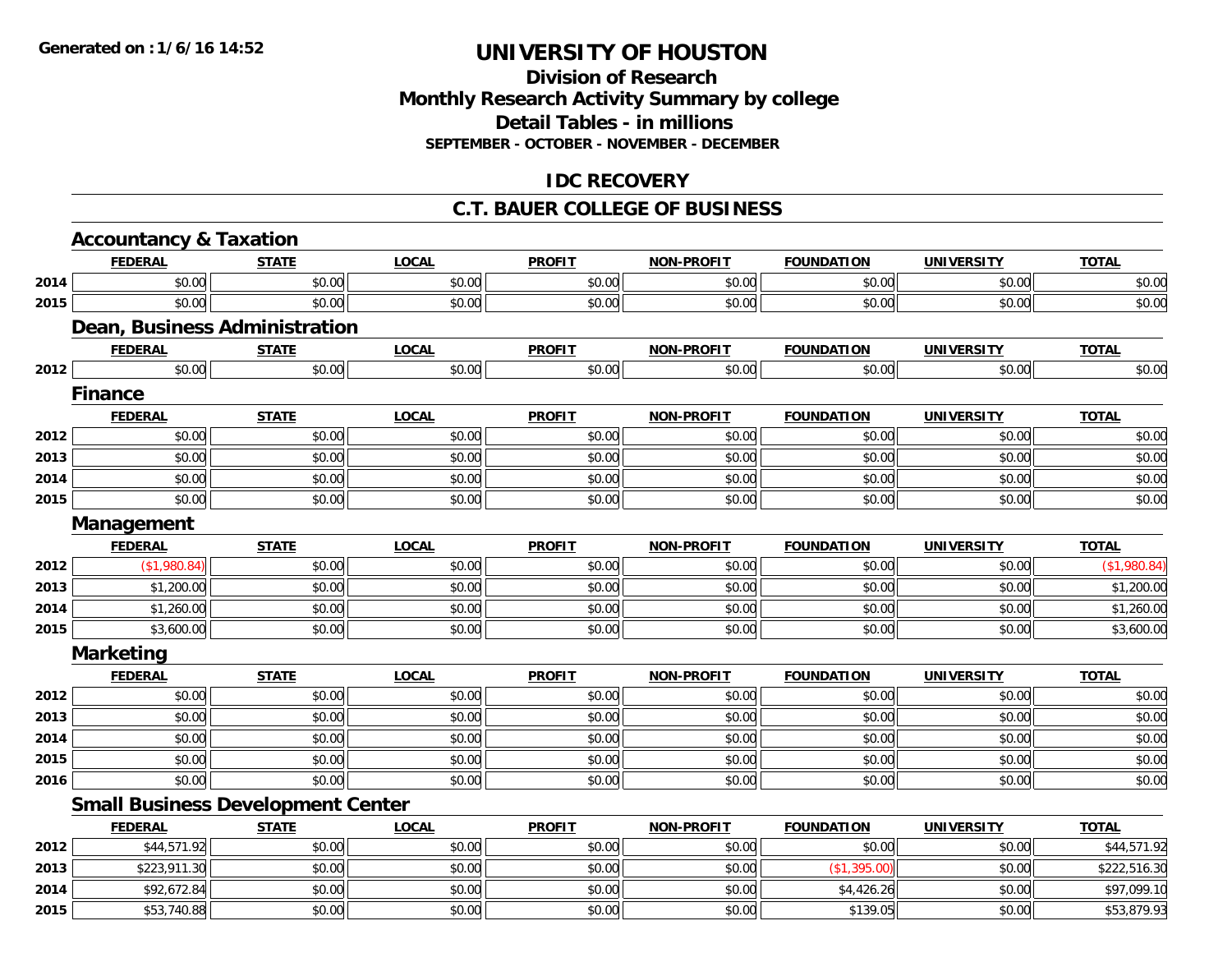#### **Division of ResearchMonthly Research Activity Summary by college Detail Tables - in millions SEPTEMBER - OCTOBER - NOVEMBER - DECEMBER**

#### **IDC RECOVERY**

#### **C.T. BAUER COLLEGE OF BUSINESS**

#### **Small Business Development Center**

|       | <b>FEDERAL</b> | <b>STATE</b>  | .OCA.                    | <b>PROFIT</b> | -PROFIT<br>NON | <b>FOUNDATION</b>                | <b>UNIVERSITY</b> | <b>TOTAL</b>       |
|-------|----------------|---------------|--------------------------|---------------|----------------|----------------------------------|-------------------|--------------------|
| 2016  | 11C<br>$\sim$  | 0000<br>JU.UU | $\epsilon$ n nn<br>,u.uu | \$0.00        | \$0.00         | ልስ ሀህ                            | \$0.00            | $\sim$             |
| Total | 6470,395.36    | \$0.00        | \$0.00                   | \$0.00        | \$0.00         | <b>¢2 170 2.</b><br>, , , ,<br>. | \$0.00            | ELE LT<br>0.COC, i |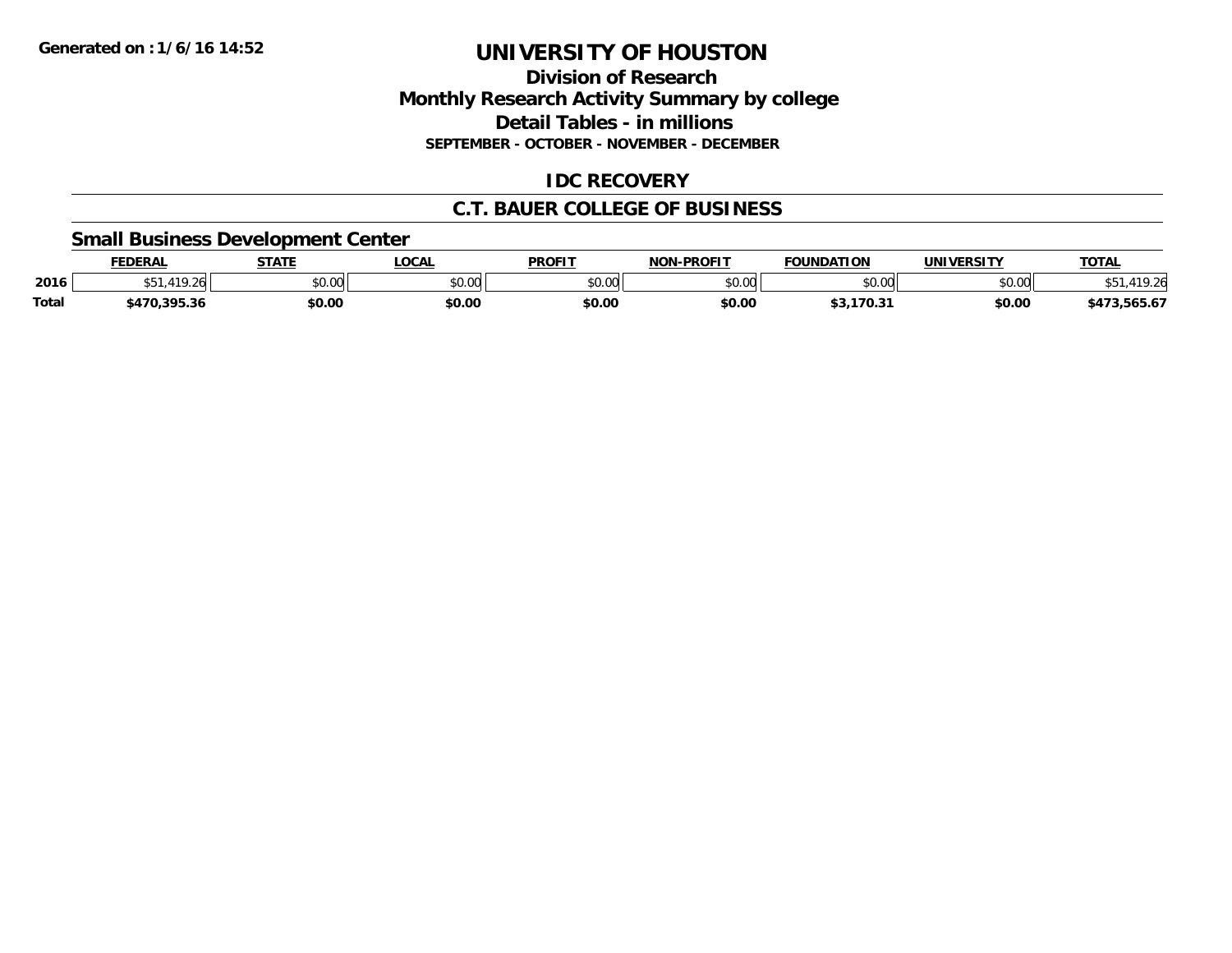#### **Division of Research Monthly Research Activity Summary by college Detail Tables - in millions SEPTEMBER - OCTOBER - NOVEMBER - DECEMBER**

#### **IDC RECOVERY**

#### **COLLEGE OF ARCHITECTURE**

|       | Architecture       |              |              |               |                   |                   |                   |              |
|-------|--------------------|--------------|--------------|---------------|-------------------|-------------------|-------------------|--------------|
|       | <b>FEDERAL</b>     | <b>STATE</b> | <b>LOCAL</b> | <b>PROFIT</b> | <b>NON-PROFIT</b> | <b>FOUNDATION</b> | <b>UNIVERSITY</b> | <b>TOTAL</b> |
| 2015  | \$0.00             | \$0.00       | \$0.00       | \$0.00        | \$0.00            | \$0.00            | \$0.00            | \$0.00       |
|       | Dean, Architecture |              |              |               |                   |                   |                   |              |
|       | <b>FEDERAL</b>     | <b>STATE</b> | <b>LOCAL</b> | <b>PROFIT</b> | <b>NON-PROFIT</b> | <b>FOUNDATION</b> | <b>UNIVERSITY</b> | <b>TOTAL</b> |
| 2015  | \$0.00             | \$0.00       | \$0.00       | \$0.00        | \$0.00            | \$90.79           | \$0.00            | \$90.79      |
| Total | \$0.00             | \$0.00       | \$0.00       | \$0.00        | \$0.00            | \$90.79           | \$0.00            | \$90.79      |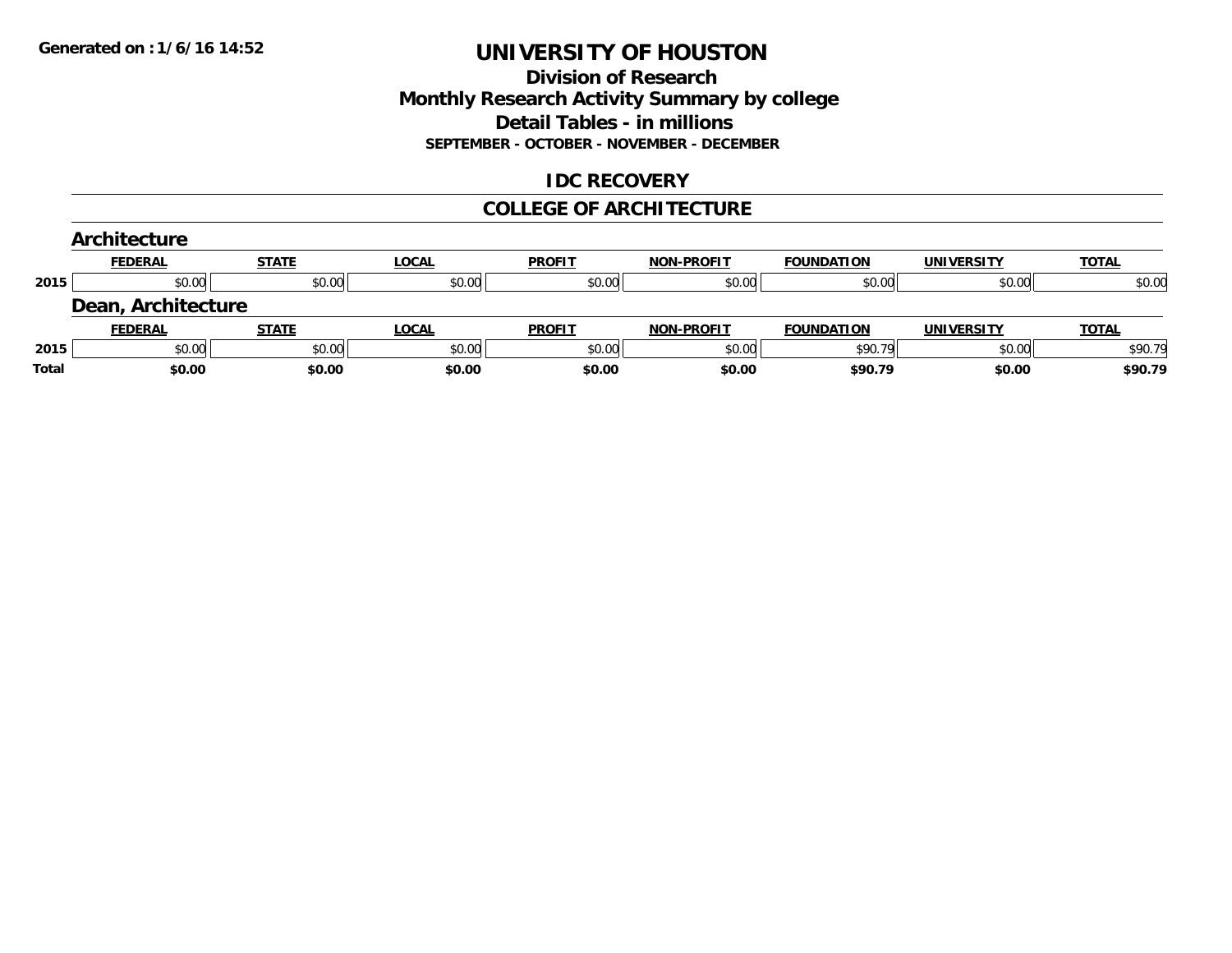#### **Division of ResearchMonthly Research Activity Summary by college Detail Tables - in millionsSEPTEMBER - OCTOBER - NOVEMBER - DECEMBER**

#### **IDC RECOVERY**

#### **COLLEGE OF EDUCATION**

#### **Consistency Mgmt and Coop Disc**

|      | <b>FEDERAL</b> | <b>STATE</b> | <b>LOCAL</b> | <b>PROFIT</b> | <b>NON-PROFIT</b> | <b>FOUNDATION</b> | <b>UNIVERSITY</b> | <b>TOTAL</b> |
|------|----------------|--------------|--------------|---------------|-------------------|-------------------|-------------------|--------------|
| 2012 | \$0.00         | \$0.00       | \$0.00       | \$0.00        | \$5,028.60        | \$0.00            | \$0.00            | \$5,028.60   |
| 2013 | \$0.00         | \$0.00       | \$0.00       | \$0.00        | \$604.52          | \$0.00            | \$0.00            | \$604.52     |
| 2014 | \$0.00         | \$0.00       | \$35.77      | \$0.00        | \$246.15          | \$0.00            | \$0.00            | \$281.92     |
| 2015 | \$14,902.42    | \$0.00       | \$4,535.81   | \$0.00        | \$0.00            | \$0.00            | \$0.00            | \$19,438.23  |
| 2016 | \$25,911.71    | \$0.00       | \$2,112.06   | \$0.00        | \$0.00            | \$0.00            | \$0.00            | \$28,023.77  |

#### **Curriculum and Instruction**

|      | <b>FEDERAL</b> | <u>STATE</u> | <u>LOCAL</u> | <b>PROFIT</b> | <b>NON-PROFIT</b> | <b>FOUNDATION</b> | <b>UNIVERSITY</b> | <b>TOTAL</b> |
|------|----------------|--------------|--------------|---------------|-------------------|-------------------|-------------------|--------------|
| 2012 | \$20,146.84    | \$2,273.14   | \$0.00       | \$0.00        | \$0.00            | \$1,676.11        | \$0.00            | \$24,096.09  |
| 2013 | \$17,360.86    | \$5,453.75   | \$0.00       | \$0.00        | \$0.00            | \$77.72           | \$0.00            | \$22,892.33  |
| 2014 | \$26,904.26    | \$0.00       | \$0.00       | \$0.00        | \$0.00            | \$30.88           | \$0.00            | \$26,935.14  |
| 2015 | \$22,231.27    | \$0.00       | \$0.00       | \$0.00        | \$0.00            | \$1,407.41        | \$0.00            | \$23,638.68  |
| 2016 | \$34,380.55    | \$0.00       | \$0.00       | \$0.00        | \$0.00            | \$750.19          | \$0.00            | \$35,130.74  |

#### **Dean, Education**

|      | <b>FEDERAL</b> | <b>STATE</b> | <u>LOCAL</u> | <b>PROFIT</b> | <b>NON-PROFIT</b> | <b>FOUNDATION</b> | <b>UNIVERSITY</b> | <b>TOTAL</b> |
|------|----------------|--------------|--------------|---------------|-------------------|-------------------|-------------------|--------------|
| 2012 | \$0.00         | \$0.00       | \$0.00       | \$0.00        | \$0.00            | \$0.00            | \$0.00            | \$0.00       |
| 2013 | \$0.00         | \$0.00       | \$0.00       | \$0.00        | \$0.00            | \$0.00            | \$0.00            | \$0.00       |
| 2014 | \$0.00         | \$0.00       | \$0.00       | \$0.00        | \$0.00            | \$0.00            | \$0.00            | \$0.00       |
| 2015 | \$0.00         | \$0.00       | \$0.00       | \$0.00        | \$0.00            | \$0.00            | \$0.00            | \$0.00       |
| 2016 | \$0.00         | \$0.00       | \$0.00       | \$0.00        | \$0.00            | \$0.00            | \$0.00            | \$0.00       |

#### **Educational Leadership & Policy Studies**

|      | <b>FEDERAL</b> | <b>STATE</b> | <b>LOCAL</b> | <b>PROFIT</b> | <b>NON-PROFIT</b> | <b>FOUNDATION</b> | <b>UNIVERSITY</b> | <b>TOTAL</b> |
|------|----------------|--------------|--------------|---------------|-------------------|-------------------|-------------------|--------------|
| 2012 | \$11.21        | \$0.00       | \$0.00       | \$0.00        | \$0.00            | \$6,704.44        | \$0.00            | \$6,715.65   |
| 2013 | (S0.01)        | \$0.00       | \$0.00       | \$0.00        | \$0.00            | \$310.87          | \$0.00            | \$310.86     |
| 2014 | \$1,669.07     | \$0.00       | \$0.00       | \$0.00        | \$265.05          | (\$89.13)         | \$0.00            | \$1,844.99   |
| 2015 | \$4,029.93     | \$0.00       | \$0.00       | \$0.00        | \$0.00            | \$351.85          | \$0.00            | \$4,381.78   |
| 2016 | \$4,454.66     | \$0.00       | \$0.00       | \$0.00        | \$0.00            | \$187.54          | \$0.00            | \$4,642.20   |

#### **Institute for Urban Education**

|      | <b>FEDERAL</b>              | <b>STATE</b>  | LOCAI              | <b>PROFIT</b>                     | <b>J-PROFIT</b><br><b>BIABI</b>           | <b>FOUNDATION</b>    | <b>UNIVERSITY</b>    | <b>TOTAL</b>     |
|------|-----------------------------|---------------|--------------------|-----------------------------------|-------------------------------------------|----------------------|----------------------|------------------|
| 2012 | <b>A</b> 4<br>1.3.42<br>υυ. | 0000<br>JU.UU | $\sim$<br>งง.งง    | $\sim$ 00<br>DU.UU                | 0.00<br>pu.uu                             | 0000<br><b>JU.UU</b> | 0.00<br>JU.UU        | . <del>.</del> . |
| 2013 | . აეი. აჯ                   | 0000<br>JU.UU | $\sim$ 00<br>vu.vu | $*$ $\cap$ $\cap$ $\cap$<br>JU.UU | $\uparrow$ $\uparrow$ $\uparrow$<br>JU.UU | 0000<br>JU.UU        | 0.00<br><b>JU.UU</b> | ∠د.סככ,          |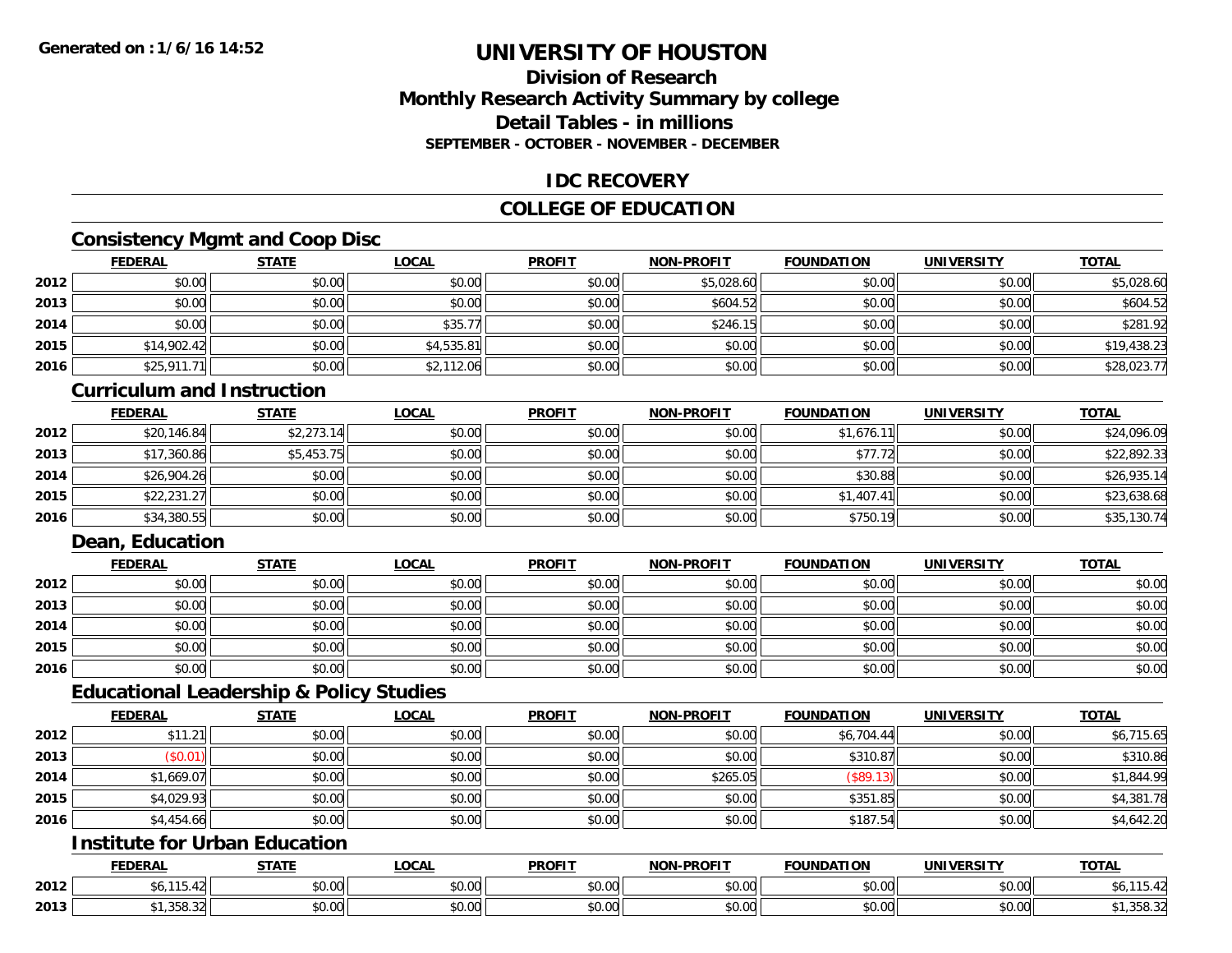#### **Division of Research Monthly Research Activity Summary by college Detail Tables - in millions SEPTEMBER - OCTOBER - NOVEMBER - DECEMBER**

#### **IDC RECOVERY**

#### **COLLEGE OF EDUCATION**

|       |                          | <b>Institute for Urban Education</b>                |              |               |                   |                   |                   |              |
|-------|--------------------------|-----------------------------------------------------|--------------|---------------|-------------------|-------------------|-------------------|--------------|
|       | <b>FEDERAL</b>           | <b>STATE</b>                                        | <b>LOCAL</b> | <b>PROFIT</b> | <b>NON-PROFIT</b> | <b>FOUNDATION</b> | <b>UNIVERSITY</b> | <b>TOTAL</b> |
| 2014  | \$1,027.27               | \$0.00                                              | \$0.00       | \$0.00        | \$0.00            | \$0.00            | \$0.00            | \$1,027.27   |
|       |                          | <b>Psychological, Health, and Learning Sciences</b> |              |               |                   |                   |                   |              |
|       | <b>FEDERAL</b>           | <b>STATE</b>                                        | <b>LOCAL</b> | <b>PROFIT</b> | <b>NON-PROFIT</b> | <b>FOUNDATION</b> | <b>UNIVERSITY</b> | <b>TOTAL</b> |
| 2012  | \$14,948.21              | \$0.00                                              | \$0.00       | \$0.00        | \$0.00            | \$0.00            | \$0.00            | \$14,948.21  |
| 2013  | \$8,610.56               | \$0.00                                              | \$0.00       | \$0.00        | \$0.00            | (\$23.00)         | \$0.00            | \$8,587.55   |
| 2014  | \$60,044.63              | \$0.00                                              | \$0.00       | \$0.00        | \$321.15          | (\$3,294.60)      | \$0.00            | \$57,071.18  |
| 2015  | \$101,934.11             | \$0.00                                              | \$0.00       | \$0.00        | \$39.00           | \$0.00            | \$0.00            | \$101,973.11 |
| 2016  | \$125,194.33             | \$1,087.06                                          | \$0.00       | \$0.00        | \$1,560.01        | \$0.00            | \$0.00            | \$127,841.40 |
|       | <b>UH Charter School</b> |                                                     |              |               |                   |                   |                   |              |
|       | <b>FEDERAL</b>           | <b>STATE</b>                                        | <b>LOCAL</b> | <b>PROFIT</b> | <b>NON-PROFIT</b> | <b>FOUNDATION</b> | <b>UNIVERSITY</b> | <b>TOTAL</b> |
| 2015  | \$0.00                   | \$0.00                                              | \$0.00       | \$0.00        | \$0.00            | \$0.00            | \$0.00            | \$0.00       |
| Total | \$491,235.61             | \$8,813.95                                          | \$6,683.64   | \$0.00        | \$8,064.48        | \$8,090.28        | \$0.00            | \$522,887.96 |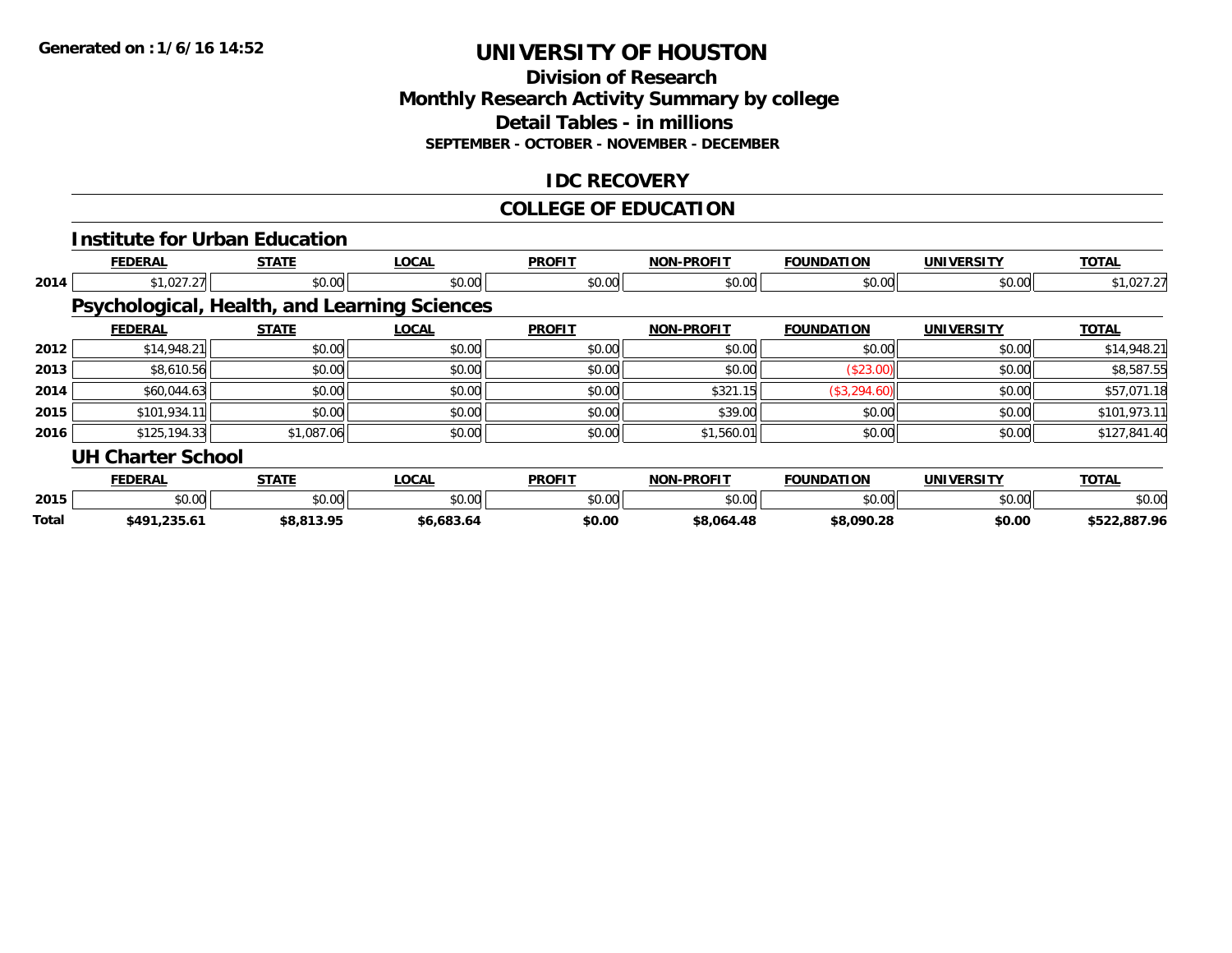#### **Division of ResearchMonthly Research Activity Summary by college Detail Tables - in millions SEPTEMBER - OCTOBER - NOVEMBER - DECEMBER**

#### **IDC RECOVERY**

#### **COLLEGE OF LIBERAL ARTS AND SOCIAL SCIENCES**

|      | Art                                         |              |              |               |                   |                   |                   |              |
|------|---------------------------------------------|--------------|--------------|---------------|-------------------|-------------------|-------------------|--------------|
|      | <b>FEDERAL</b>                              | <b>STATE</b> | <b>LOCAL</b> | <b>PROFIT</b> | <b>NON-PROFIT</b> | <b>FOUNDATION</b> | <b>UNIVERSITY</b> | <b>TOTAL</b> |
| 2012 | \$157.34                                    | \$0.00       | \$0.00       | \$0.00        | \$0.00            | \$0.00            | \$0.00            | \$157.34     |
| 2013 | \$1,758.79                                  | \$0.00       | \$0.00       | \$0.00        | \$0.00            | \$0.00            | \$0.00            | \$1,758.79   |
| 2014 | \$382.39                                    | \$0.00       | \$0.00       | \$0.00        | \$0.00            | \$0.00            | \$0.00            | \$382.39     |
|      | <b>Arte Publico Press</b>                   |              |              |               |                   |                   |                   |              |
|      | <b>FEDERAL</b>                              | <b>STATE</b> | <b>LOCAL</b> | <b>PROFIT</b> | <b>NON-PROFIT</b> | <b>FOUNDATION</b> | <b>UNIVERSITY</b> | <b>TOTAL</b> |
| 2013 | \$0.00                                      | \$0.00       | \$0.00       | \$0.00        | \$0.00            | \$5,909.37        | \$0.00            | \$5,909.37   |
| 2014 | \$0.00                                      | \$0.00       | \$0.00       | \$0.00        | \$0.00            | \$10,358.44       | \$0.00            | \$10,358.44  |
| 2015 | \$4,252.25                                  | \$0.00       | \$0.00       | \$0.00        | \$0.00            | \$1,666.57        | \$0.00            | \$5,918.82   |
| 2016 | \$0.00                                      | \$0.00       | \$0.00       | \$0.00        | \$0.00            | \$3,759.53        | \$0.00            | \$3,759.53   |
|      | <b>Blaffer Gallery</b>                      |              |              |               |                   |                   |                   |              |
|      | <b>FEDERAL</b>                              | <b>STATE</b> | <b>LOCAL</b> | <b>PROFIT</b> | <b>NON-PROFIT</b> | <b>FOUNDATION</b> | <b>UNIVERSITY</b> | <b>TOTAL</b> |
| 2016 | \$1,916.78                                  | \$0.00       | \$0.00       | \$0.00        | \$0.00            | \$0.00            | \$0.00            | \$1,916.78   |
|      | <b>Center for Public History</b>            |              |              |               |                   |                   |                   |              |
|      | <b>FEDERAL</b>                              | <b>STATE</b> | <b>LOCAL</b> | <b>PROFIT</b> | <b>NON-PROFIT</b> | <b>FOUNDATION</b> | <b>UNIVERSITY</b> | <b>TOTAL</b> |
| 2012 | \$96.55                                     | \$0.00       | \$0.00       | \$0.00        | \$0.00            | \$0.00            | \$0.00            | \$96.55      |
| 2013 | \$3,772.00                                  | \$0.00       | \$0.00       | \$0.00        | \$0.00            | \$0.00            | \$0.00            | \$3,772.00   |
| 2014 | \$33.99                                     | \$0.00       | \$0.00       | \$0.00        | \$0.00            | \$0.00            | \$0.00            | \$33.99      |
| 2015 | \$166.80                                    | \$0.00       | \$0.00       | \$0.00        | \$0.00            | \$0.00            | \$0.00            | \$166.80     |
|      | Communication                               |              |              |               |                   |                   |                   |              |
|      | <b>FEDERAL</b>                              | <b>STATE</b> | <b>LOCAL</b> | <b>PROFIT</b> | <b>NON-PROFIT</b> | <b>FOUNDATION</b> | <b>UNIVERSITY</b> | <b>TOTAL</b> |
| 2012 | \$0.00                                      | \$0.00       | \$0.00       | \$0.00        | \$0.00            | \$0.00            | \$0.00            | \$0.00       |
| 2013 | \$0.00                                      | \$0.00       | \$0.00       | \$0.00        | \$0.00            | \$0.00            | \$0.00            | \$0.00       |
| 2015 | \$0.00                                      | \$3,706.70   | \$0.00       | \$0.00        | \$0.00            | \$0.00            | \$0.00            | \$3,706.70   |
| 2016 | \$0.00                                      | \$0.00       | \$0.00       | \$0.00        | \$0.00            | \$0.00            | \$0.00            | \$0.00       |
|      | <b>Communication Sciences and Disorders</b> |              |              |               |                   |                   |                   |              |
|      | <b>FEDERAL</b>                              | <b>STATE</b> | <b>LOCAL</b> | <b>PROFIT</b> | <b>NON-PROFIT</b> | <b>FOUNDATION</b> | <b>UNIVERSITY</b> | <b>TOTAL</b> |
| 2012 | \$773.36                                    | \$0.00       | \$0.00       | \$0.00        | \$0.00            | \$0.00            | \$0.00            | \$773.36     |
| 2013 | (S0.01)                                     | \$0.00       | \$0.00       | \$0.00        | \$0.00            | \$0.00            | \$0.00            | (\$0.01)     |
| 2014 | \$9,076.69                                  | \$0.00       | \$0.00       | \$0.00        | \$0.00            | \$0.00            | \$0.00            | \$9,076.69   |
| 2015 | \$10,077.32                                 | \$0.00       | \$0.00       | \$0.00        | \$0.00            | \$0.00            | \$0.00            | \$10,077.32  |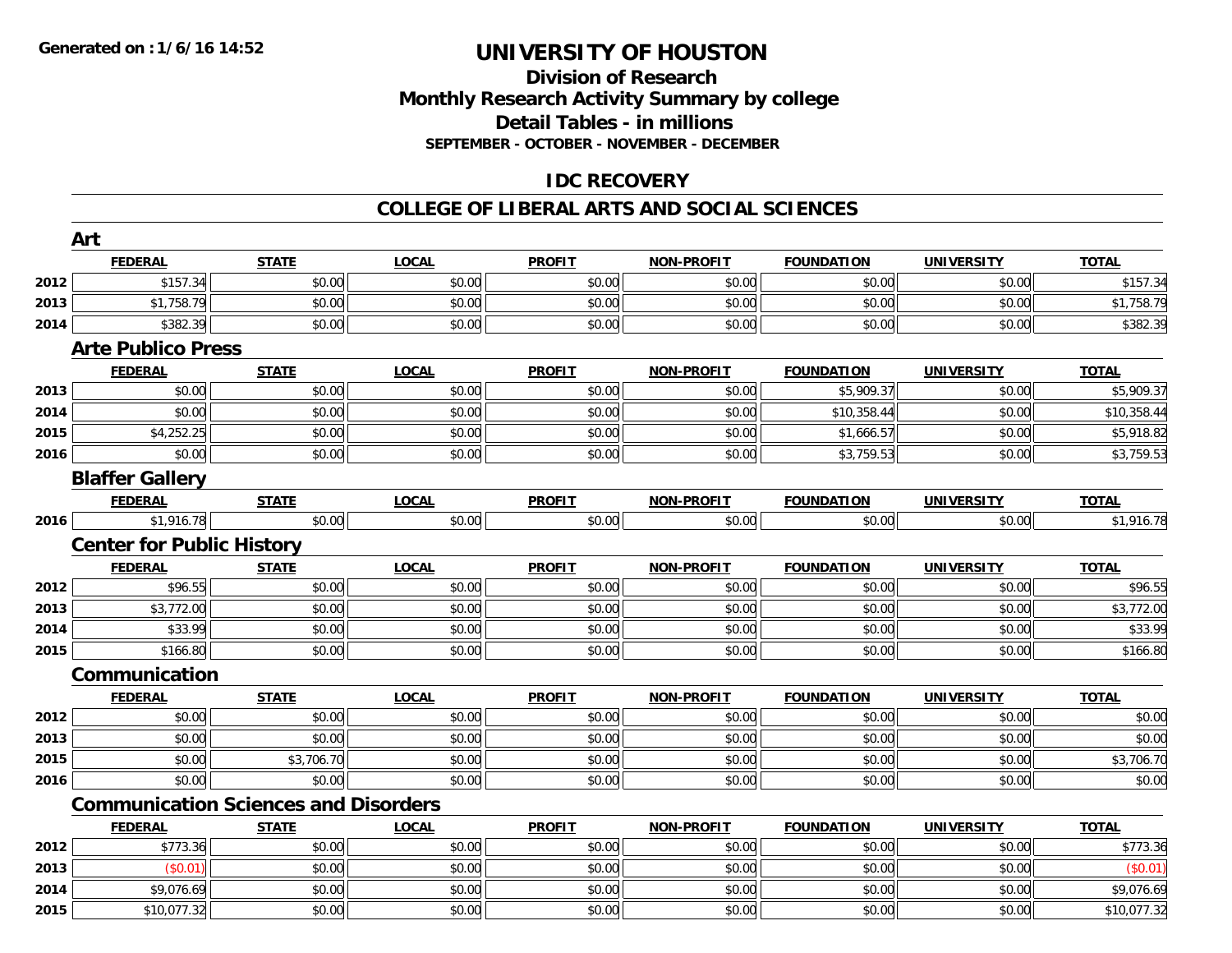#### **Division of ResearchMonthly Research Activity Summary by college Detail Tables - in millions SEPTEMBER - OCTOBER - NOVEMBER - DECEMBER**

#### **IDC RECOVERY**

#### **COLLEGE OF LIBERAL ARTS AND SOCIAL SCIENCES**

|      | <b>Communication Sciences and Disorders</b>       |              |              |               |                   |                   |                   |              |
|------|---------------------------------------------------|--------------|--------------|---------------|-------------------|-------------------|-------------------|--------------|
|      | <b>FEDERAL</b>                                    | <b>STATE</b> | <b>LOCAL</b> | <b>PROFIT</b> | NON-PROFIT        | <b>FOUNDATION</b> | <b>UNIVERSITY</b> | <b>TOTAL</b> |
| 2016 | \$8,646.58                                        | \$0.00       | \$0.00       | \$0.00        | \$0.00            | \$0.00            | \$0.00            | \$8,646.58   |
|      | <b>Cynthia Woods Mitchell Center for the Arts</b> |              |              |               |                   |                   |                   |              |
|      | <b>FEDERAL</b>                                    | <b>STATE</b> | <b>LOCAL</b> | <b>PROFIT</b> | <b>NON-PROFIT</b> | <b>FOUNDATION</b> | <b>UNIVERSITY</b> | <b>TOTAL</b> |
| 2015 | \$0.00                                            | \$0.00       | \$0.00       | \$784.72      | \$0.00            | \$0.00            | \$0.00            | \$784.72     |
| 2016 | \$0.00                                            | \$0.00       | \$0.00       | \$1,383.14    | \$0.00            | \$0.00            | \$0.00            | \$1,383.14   |
|      | Dean, Liberal Arts and Social Sciences            |              |              |               |                   |                   |                   |              |
|      | <b>FEDERAL</b>                                    | <b>STATE</b> | <b>LOCAL</b> | <b>PROFIT</b> | <b>NON-PROFIT</b> | <b>FOUNDATION</b> | <b>UNIVERSITY</b> | <b>TOTAL</b> |
| 2013 | \$0.00                                            | \$0.00       | \$0.00       | \$0.00        | \$0.00            | \$0.00            | \$0.00            | \$0.00       |
| 2014 | \$0.00                                            | \$0.00       | \$0.00       | \$0.00        | \$0.00            | \$0.00            | \$0.00            | \$0.00       |
| 2015 | \$0.00                                            | \$0.00       | \$0.00       | \$0.00        | \$0.00            | \$0.00            | \$0.00            | \$0.00       |
| 2016 | \$0.00                                            | \$0.00       | \$0.00       | \$0.00        | \$0.00            | \$0.00            | \$0.00            | \$0.00       |
|      | <b>Economics</b>                                  |              |              |               |                   |                   |                   |              |
|      | <b>FEDERAL</b>                                    | <b>STATE</b> | <b>LOCAL</b> | <b>PROFIT</b> | <b>NON-PROFIT</b> | <b>FOUNDATION</b> | <b>UNIVERSITY</b> | <b>TOTAL</b> |
| 2012 | \$0.00                                            | \$0.00       | \$0.00       | \$1,210.14    | \$0.00            | \$0.00            | \$0.00            | \$1,210.14   |
| 2013 | \$0.00                                            | \$0.00       | \$0.00       | \$0.00        | \$900.00          | \$0.00            | \$0.00            | \$900.00     |
| 2014 | \$0.00                                            | \$0.00       | \$0.00       | \$0.00        | \$0.00            | \$0.00            | \$0.00            | \$0.00       |
| 2015 | \$568.61                                          | \$0.00       | \$0.00       | \$0.00        | \$1,366.53        | \$0.00            | \$0.00            | \$1,935.14   |
| 2016 | \$0.00                                            | \$0.00       | \$0.00       | \$0.00        | \$0.00            | \$0.00            | \$0.00            | \$0.00       |
|      | English                                           |              |              |               |                   |                   |                   |              |
|      | <b>FEDERAL</b>                                    | <b>STATE</b> | <b>LOCAL</b> | <b>PROFIT</b> | <b>NON-PROFIT</b> | <b>FOUNDATION</b> | <b>UNIVERSITY</b> | <b>TOTAL</b> |
| 2012 | \$0.00                                            | \$0.00       | \$0.00       | \$0.00        | \$0.00            | \$0.00            | \$0.00            | \$0.00       |
| 2013 | \$5,816.26                                        | \$0.00       | \$0.00       | \$0.00        | \$0.00            | \$0.00            | \$0.00            | \$5,816.26   |
| 2014 | \$0.00                                            | \$0.00       | \$0.00       | \$0.00        | \$0.00            | \$0.00            | \$0.00            | \$0.00       |
| 2015 | \$1,801.81                                        | \$0.00       | \$0.00       | \$0.00        | \$0.00            | \$0.00            | \$0.00            | \$1,801.81   |
| 2016 | \$3,520.33                                        | \$0.00       | \$0.00       | \$0.00        | \$0.00            | \$0.00            | \$0.00            | \$3,520.33   |
|      | <b>Health and Human Performance</b>               |              |              |               |                   |                   |                   |              |
|      | <b>FEDERAL</b>                                    | <b>STATE</b> | <b>LOCAL</b> | <b>PROFIT</b> | <b>NON-PROFIT</b> | <b>FOUNDATION</b> | <b>UNIVERSITY</b> | <b>TOTAL</b> |
| 2012 | \$56,005.06                                       | \$0.00       | \$0.00       | \$24,923.24   | \$0.00            | \$0.00            | \$0.00            | \$80,928.30  |
| 2013 | \$132,684.15                                      | \$0.00       | \$0.00       | \$11,012.68   | \$0.00            | (\$7.67)          | \$0.00            | \$143,689.16 |
| 2014 | \$210,339.17                                      | \$0.00       | \$0.00       | \$9,662.96    | \$0.00            | \$0.00            | \$0.00            | \$220,002.12 |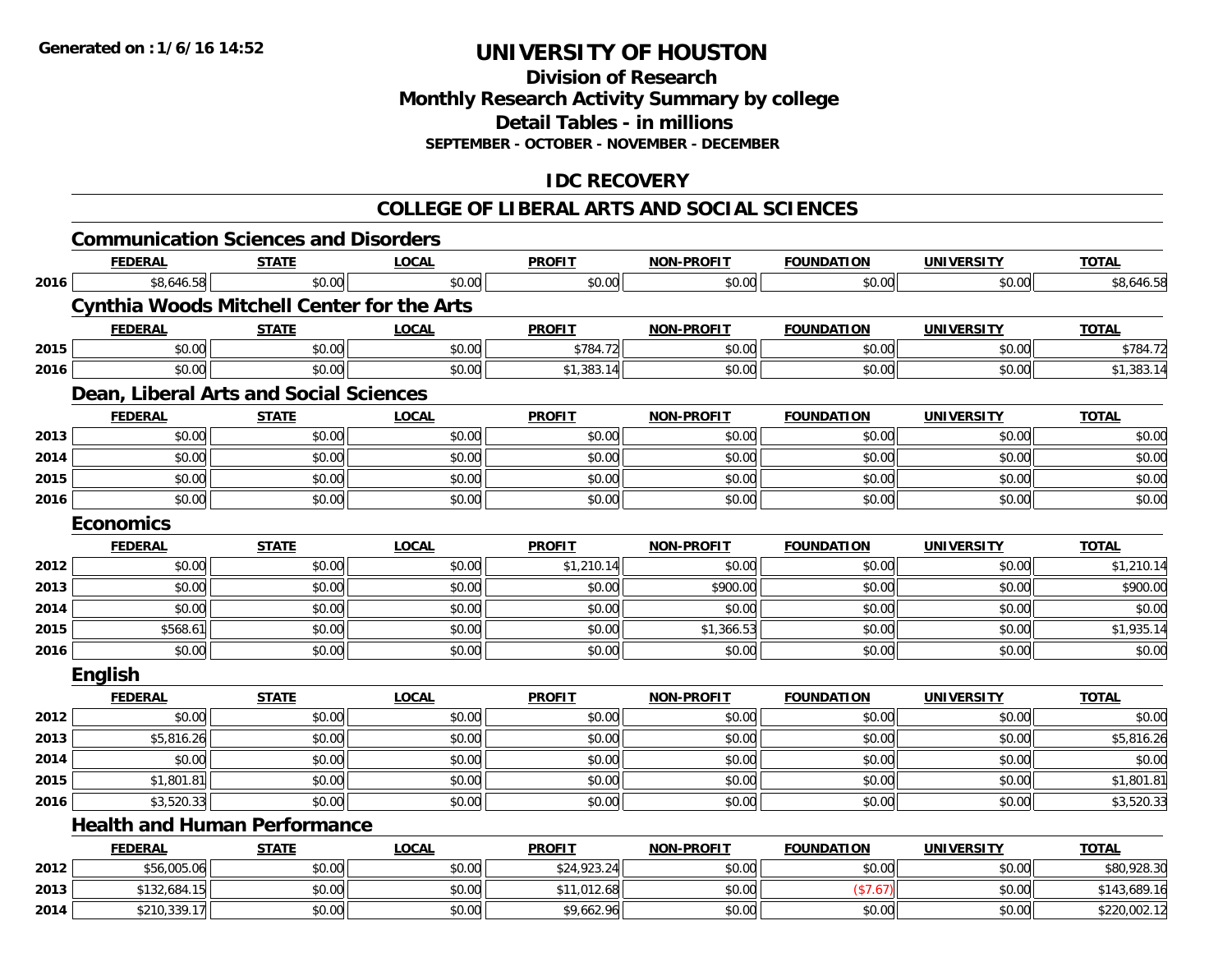#### **Division of ResearchMonthly Research Activity Summary by college Detail Tables - in millions SEPTEMBER - OCTOBER - NOVEMBER - DECEMBER**

#### **IDC RECOVERY**

#### **COLLEGE OF LIBERAL ARTS AND SOCIAL SCIENCES**

#### **Health and Human Performance**

|      | <b>FEDERAL</b>                        | <b>STATE</b> | <b>LOCAL</b> | <b>PROFIT</b> | <b>NON-PROFIT</b> | <b>FOUNDATION</b> | <b>UNIVERSITY</b> | <b>TOTAL</b> |
|------|---------------------------------------|--------------|--------------|---------------|-------------------|-------------------|-------------------|--------------|
| 2015 | \$182,914.03                          | \$0.00       | \$0.00       | \$13,772.29   | \$579.91          | \$1,701.15        | \$0.00            | \$198,967.37 |
| 2016 | \$119,333.33                          | \$0.00       | \$0.00       | \$8,935.24    | \$0.00            | \$1,068.27        | \$0.00            | \$129,336.84 |
|      | <b>Hispanic Studies</b>               |              |              |               |                   |                   |                   |              |
|      | <b>FEDERAL</b>                        | <b>STATE</b> | <b>LOCAL</b> | <b>PROFIT</b> | <b>NON-PROFIT</b> | <b>FOUNDATION</b> | <b>UNIVERSITY</b> | <b>TOTAL</b> |
| 2013 | \$0.00                                | \$0.00       | \$0.00       | \$0.00        | \$0.00            | \$0.00            | \$0.00            | \$0.00       |
| 2014 | \$0.00                                | \$0.00       | \$0.00       | \$0.00        | \$0.00            | \$0.00            | \$0.00            | \$0.00       |
| 2015 | \$0.00                                | \$0.00       | \$0.00       | \$0.00        | \$0.00            | \$0.00            | \$0.00            | \$0.00       |
| 2016 | \$0.00                                | \$0.00       | \$0.00       | \$0.00        | \$0.00            | \$0.00            | \$0.00            | \$0.00       |
|      | <b>History</b>                        |              |              |               |                   |                   |                   |              |
|      | <b>FEDERAL</b>                        | <b>STATE</b> | <b>LOCAL</b> | <b>PROFIT</b> | <b>NON-PROFIT</b> | <b>FOUNDATION</b> | <b>UNIVERSITY</b> | <b>TOTAL</b> |
| 2013 | (\$2,206.75)                          | \$0.00       | \$0.00       | \$0.00        | (\$2,574.70)      | \$0.00            | \$0.00            | (\$4,781.45) |
| 2015 | \$1,463.16                            | \$0.00       | \$0.00       | \$0.00        | \$0.00            | \$0.00            | \$0.00            | \$1,463.16   |
| 2016 | \$365.10                              | \$0.00       | \$0.00       | \$0.00        | \$0.00            | \$0.00            | \$0.00            | \$365.10     |
|      | <b>Hobby Center for Public Policy</b> |              |              |               |                   |                   |                   |              |
|      | <b>FEDERAL</b>                        | <b>STATE</b> | <b>LOCAL</b> | <b>PROFIT</b> | <b>NON-PROFIT</b> | <b>FOUNDATION</b> | <b>UNIVERSITY</b> | <b>TOTAL</b> |
| 2015 | \$504.29                              | (\$30.80)    | \$0.00       | \$0.00        | \$0.00            | \$1,500.00        | \$0.00            | \$1,973.49   |
| 2016 | \$6,160.92                            | \$0.00       | \$0.00       | \$0.00        | \$0.00            | \$0.00            | \$0.00            | \$6,160.92   |
|      | <b>Modern/Classical Languages</b>     |              |              |               |                   |                   |                   |              |
|      | <b>FEDERAL</b>                        | <b>STATE</b> | <b>LOCAL</b> | <b>PROFIT</b> | <b>NON-PROFIT</b> | <b>FOUNDATION</b> | <b>UNIVERSITY</b> | <b>TOTAL</b> |
| 2013 | (\$5,138.16)                          | \$0.00       | \$0.00       | \$0.00        | \$0.00            | \$0.00            | \$0.00            | (\$5,138.16) |
| 2014 | \$18,966.92                           | \$0.00       | \$0.00       | \$0.00        | \$0.00            | \$0.00            | \$0.00            | \$18,966.92  |
| 2015 | \$18,604.50                           | \$0.00       | \$0.00       | \$0.00        | \$0.00            | \$0.00            | \$0.00            | \$18,604.50  |
| 2016 | \$2,740.60                            | \$0.00       | \$0.00       | \$0.00        | \$0.00            | \$0.00            | \$0.00            | \$2,740.60   |
|      | <b>Philosophy</b>                     |              |              |               |                   |                   |                   |              |
|      | <b>FEDERAL</b>                        | <b>STATE</b> | <b>LOCAL</b> | <b>PROFIT</b> | <b>NON-PROFIT</b> | <b>FOUNDATION</b> | <b>UNIVERSITY</b> | <b>TOTAL</b> |
| 2012 | \$1,096.50                            | \$0.00       | \$0.00       | \$0.00        | \$0.00            | \$0.00            | \$0.00            | \$1,096.50   |
| 2013 | \$1,447.50                            | \$0.00       | \$0.00       | \$0.00        | \$0.00            | \$0.00            | \$0.00            | \$1,447.50   |
| 2014 | \$1,420.74                            | \$0.00       | \$0.00       | \$0.00        | \$0.00            | \$0.00            | \$0.00            | \$1,420.74   |
| 2015 | \$389.30                              | \$0.00       | \$0.00       | \$0.00        | \$0.00            | \$0.00            | \$0.00            | \$389.30     |
| 2016 | \$30.38                               | \$0.00       | \$0.00       | \$0.00        | \$0.00            | \$0.00            | \$0.00            | \$30.38      |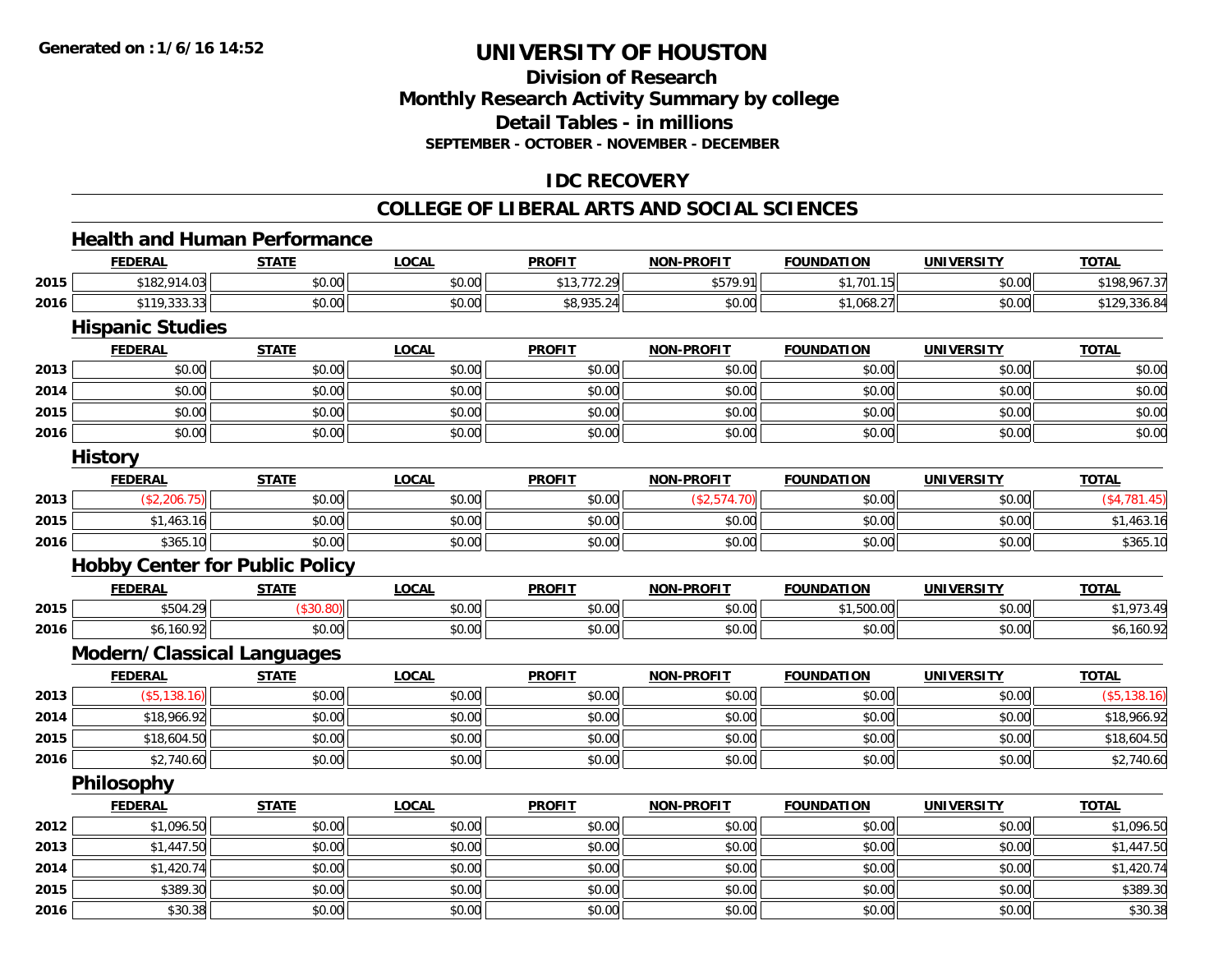#### **Division of ResearchMonthly Research Activity Summary by college Detail Tables - in millions SEPTEMBER - OCTOBER - NOVEMBER - DECEMBER**

#### **IDC RECOVERY**

#### **COLLEGE OF LIBERAL ARTS AND SOCIAL SCIENCES**

#### **Political Science**

|      | <b>FEDERAL</b> | <b>STATE</b> | <b>LOCAL</b> | <b>PROFIT</b> | <b>NON-PROFIT</b> | <b>FOUNDATION</b> | <b>UNIVERSITY</b> | <b>TOTAL</b> |
|------|----------------|--------------|--------------|---------------|-------------------|-------------------|-------------------|--------------|
| 2012 | \$0.00         | \$0.00       | \$0.00       | \$0.00        | \$0.00            | \$0.00            | \$0.00            | \$0.00       |
| 2013 | \$1,993.61     | \$0.00       | \$0.00       | \$0.00        | \$0.00            | \$0.00            | \$0.00            | \$1,993.61   |
| 2014 | \$0.00         | \$0.00       | \$0.00       | \$0.00        | \$0.00            | \$0.00            | \$0.00            | \$0.00       |
| 2015 | \$8,786.01     | \$0.00       | \$0.00       | \$0.00        | \$0.00            | \$0.00            | \$0.00            | \$8,786.01   |
| 2016 | \$6,911.16     | \$0.00       | \$0.00       | \$0.00        | \$213.98          | \$0.00            | \$0.00            | \$7,125.14   |

#### **Psychology**

|      | <b>FEDERAL</b> | <b>STATE</b> | <u>LOCAL</u> | <b>PROFIT</b> | <b>NON-PROFIT</b> | <b>FOUNDATION</b> | <b>UNIVERSITY</b> | <b>TOTAL</b> |
|------|----------------|--------------|--------------|---------------|-------------------|-------------------|-------------------|--------------|
| 2012 | \$401,145.08   | \$400.07     | \$0.00       | \$972.10      | \$5,349.75        | \$8,544.43        | (\$3, 117.51)     | \$413,293.92 |
| 2013 | \$417,064.64   | \$17,550.20  | \$0.00       | \$0.00        | \$2,650.48        | \$3,882.56        | \$0.00            | \$441,147.88 |
| 2014 | \$299,402.87   | \$9.7        | \$0.00       | \$20.20       | \$6,849.53        | (\$4.57)          | \$0.00            | \$306,237.34 |
| 2015 | \$386,211.99   | \$0.00       | \$0.00       | \$0.00        | \$13,961.81       | \$0.00            | \$0.00            | \$400,173.80 |
| 2016 | \$276,649.30   | \$245.14     | \$0.00       | \$0.00        | \$7,917.87        | \$0.00            | \$0.00            | \$284,812.31 |

#### **Sociology**

|       | <b>FEDERAL</b> | <u>STATE</u> | <u>LOCAL</u> | <b>PROFIT</b> | <b>NON-PROFIT</b> | <b>FOUNDATION</b> | <b>UNIVERSITY</b> | <b>TOTAL</b>   |
|-------|----------------|--------------|--------------|---------------|-------------------|-------------------|-------------------|----------------|
| 2012  | \$1,457.73     | \$0.00       | \$0.00       | \$0.00        | \$0.00            | \$0.00            | \$0.00            | \$1,457.73     |
| 2013  | \$406.42       | \$0.00       | \$0.00       | \$0.00        | \$0.00            | \$0.00            | \$0.00            | \$406.42       |
| 2014  | \$1,569.75     | \$0.00       | \$0.00       | \$0.00        | \$0.00            | \$0.00            | \$0.00            | \$1,569.75     |
| 2015  | \$3.39         | \$0.00       | \$0.00       | \$0.00        | \$0.00            | \$0.00            | \$0.00            | \$3.39         |
| Total | \$2,601,540.54 | \$21,881.02  | \$0.00       | \$72,636.30   | \$37,215.16       | \$38,378.08       | (\$3,117.51)      | \$2,768,533.59 |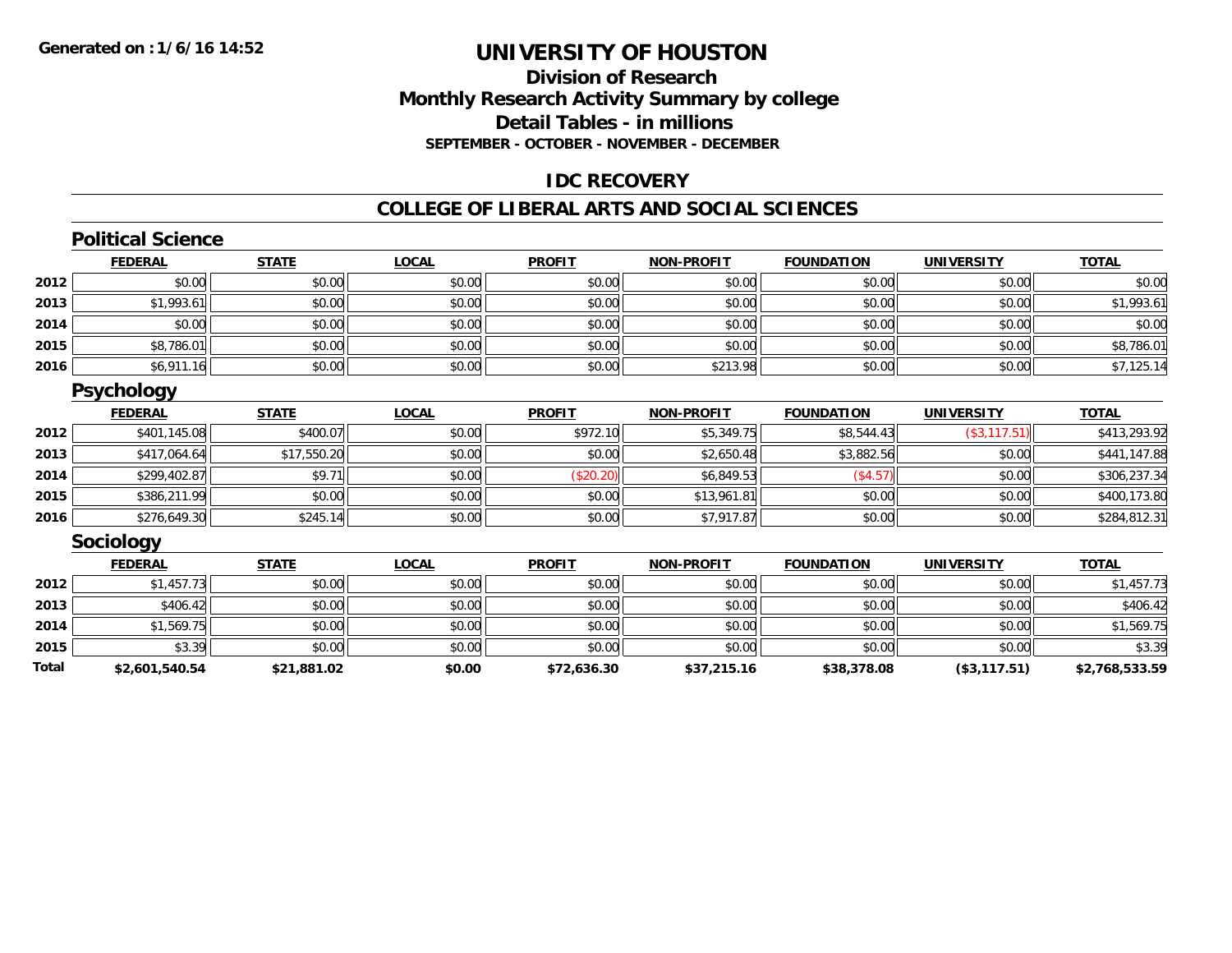#### **Division of ResearchMonthly Research Activity Summary by college Detail Tables - in millionsSEPTEMBER - OCTOBER - NOVEMBER - DECEMBER**

#### **IDC RECOVERY**

#### **COLLEGE OF NATURAL SCIENCES AND MATHEMATICS**

## **Biology/Biochemistry**

|      | <b>FEDERAL</b> | <b>STATE</b> | <u>LOCAL</u> | <b>PROFIT</b> | <b>NON-PROFIT</b> | <b>FOUNDATION</b> | <b>UNIVERSITY</b> | <b>TOTAL</b> |
|------|----------------|--------------|--------------|---------------|-------------------|-------------------|-------------------|--------------|
| 2012 | \$289,099.19   | \$11,082.76  | \$0.00       | \$0.01        | \$16,186.09       | \$0.00            | \$0.00            | \$316,368.05 |
| 2013 | \$211,877.31   | \$12,251.19  | \$0.00       | \$1,831.14    | \$16,670.32       | \$4,306.68        | \$0.00            | \$246,936.64 |
| 2014 | \$177,067.67   | \$11,237.69  | \$0.00       | \$9,891.02    | \$8,599.45        | \$669.84          | \$0.00            | \$207,465.67 |
| 2015 | \$262,717.90   | \$6,735.15   | \$0.00       | \$1,481.42    | \$7,883.92        | \$10,312.98       | \$0.00            | \$289,131.37 |
| 2016 | \$172,061.46   | \$2,589.16   | \$0.00       | \$2,487.56    | \$1,010.24        | \$6,064.87        | \$0.00            | \$184,213.29 |
|      |                |              |              |               |                   |                   |                   |              |

#### **Center for Applied Geoscience Excellence**

|      | <b>FEDERAL</b>      | <b>STATE</b> | <b>LOCAL</b> | <b>PROFIT</b> | <b>NON-PROFIT</b> | <b>FOUNDATION</b> | UNIVERSITY<br>ERJI | <b>TOTAL</b> |
|------|---------------------|--------------|--------------|---------------|-------------------|-------------------|--------------------|--------------|
| 2014 | <b>ተ ∩</b><br>vu.uu | \$0.00       | \$0.00       | \$0.00        | \$0.00            | \$0.00            | \$0.00             | \$0.00       |
| 2015 | ልስ ሰሰ<br>PU.UU      | \$0.00       | \$0.00       | \$0.00        | \$0.00            | \$0.00            | \$0.00             | \$0.00       |
| 2016 | ¢∩<br>DU.UG         | \$0.00       | \$0.00       | \$0.00        | \$0.00            | \$0.00            | \$0.00             | \$0.00       |

#### **Center for Nuclear Receptors and Cell Signaling**

|      | <b>FEDERAL</b> | <b>STATE</b>  | <u>LOCAL</u> | <b>PROFIT</b> | <b>NON-PROFIT</b> | <b>FOUNDATION</b> | <b>UNIVERSITY</b> | <b>TOTAL</b> |
|------|----------------|---------------|--------------|---------------|-------------------|-------------------|-------------------|--------------|
| 2012 | \$114,373.47   | \$8,298.31    | \$0.00       | \$20,429.26   | \$0.00            | \$0.00            | \$0.00            | \$143,101.04 |
| 2013 | \$100,652.56   | \$5,335.21    | \$0.00       | \$1,244.72    | \$0.00            | \$0.00            | \$0.00            | \$107,232.49 |
| 2014 | \$167, 115.03  | (\$20,503.87) | \$0.00       | \$0.00        | \$0.00            | \$0.00            | \$0.00            | \$146,611.16 |
| 2015 | \$35,001.94    | \$20,773.42   | \$0.00       | \$0.00        | \$0.00            | \$0.00            | \$0.00            | \$55,775.36  |
| 2016 | \$105,441.44   | \$7,322.92    | \$0.00       | \$0.00        | \$0.00            | \$0.00            | \$0.00            | \$112,764.36 |

#### **Chemistry**

|      | <b>FEDERAL</b> | <b>STATE</b> | <u>LOCAL</u> | <b>PROFIT</b> | <b>NON-PROFIT</b> | <b>FOUNDATION</b> | <b>UNIVERSITY</b> | <b>TOTAL</b> |
|------|----------------|--------------|--------------|---------------|-------------------|-------------------|-------------------|--------------|
| 2012 | \$228,181.29   | \$667.97     | \$0.00       | \$227.94      | \$0.00            | \$0.00            | \$5,387.05        | \$234,464.25 |
| 2013 | \$196,047.29   | (\$64.32)    | \$0.00       | \$8,583.32    | \$0.00            | \$0.00            | (\$18,938.71)     | \$185,627.58 |
| 2014 | \$208,802.88   | \$0.00       | \$0.00       | \$43.65       | \$0.00            | \$0.00            | \$0.00            | \$208,846.53 |
| 2015 | \$208,208.86   | \$0.00       | \$0.00       | \$0.00        | \$0.00            | \$0.00            | \$0.00            | \$208,208.86 |
| 2016 | \$184,376.87   | \$1,064.61   | \$0.00       | \$185.51      | \$0.00            | \$0.00            | \$0.00            | \$185,626.99 |

#### **Computer Science**

|      | <b>FEDERAL</b> | <u>STATE</u> | <u>LOCAL</u> | <b>PROFIT</b> | <b>NON-PROFIT</b> | <b>FOUNDATION</b> | UNIVERSITY | <b>TOTAL</b> |
|------|----------------|--------------|--------------|---------------|-------------------|-------------------|------------|--------------|
| 2012 | \$164, 154.75  | \$854.69     | \$0.00       | \$27,584.84   | \$6,471.72        | \$0.00            | \$0.00     | \$199,066.00 |
| 2013 | \$197,690.26   | \$2,219.68   | \$0.00       | \$28,203.69   | \$3,908.94        | \$0.00            | \$0.00     | \$232,022.57 |
| 2014 | \$108,169.55   | \$0.00       | \$0.00       | \$36,571.29   | \$54,165.12       | \$0.00            | \$0.00     | \$198,905.96 |
| 2015 | \$224,091.05   | \$20,442.11  | \$0.00       | \$13,353.17   | \$26,116.70       | \$962.58          | \$0.00     | \$284,965.61 |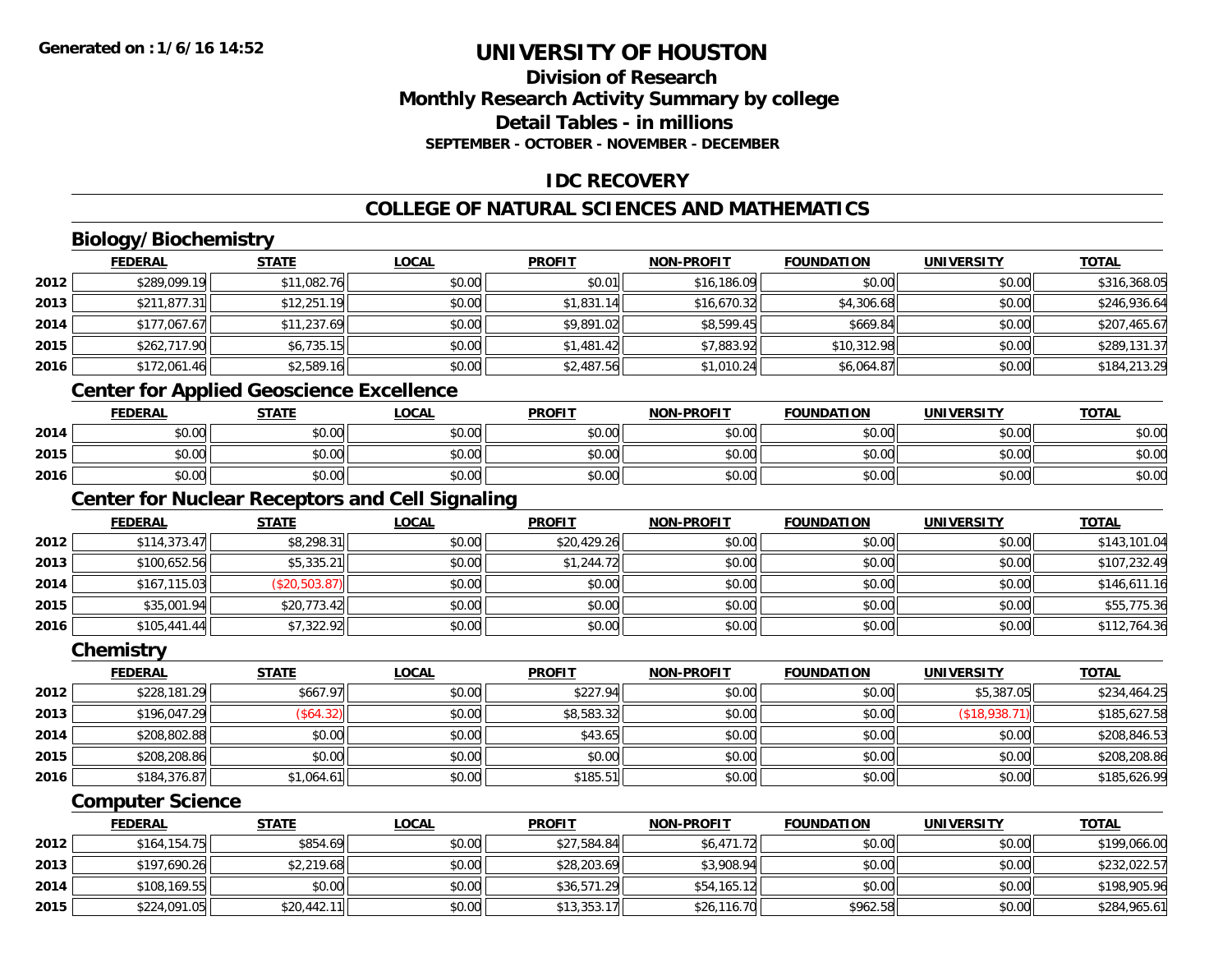#### **Division of ResearchMonthly Research Activity Summary by college Detail Tables - in millions SEPTEMBER - OCTOBER - NOVEMBER - DECEMBER**

#### **IDC RECOVERY**

#### **COLLEGE OF NATURAL SCIENCES AND MATHEMATICS**

|      | <b>Computer Science</b>                 |              |                                                      |               |                   |                   |                   |              |
|------|-----------------------------------------|--------------|------------------------------------------------------|---------------|-------------------|-------------------|-------------------|--------------|
|      | <b>FEDERAL</b>                          | <b>STATE</b> | <b>LOCAL</b>                                         | <b>PROFIT</b> | <b>NON-PROFIT</b> | <b>FOUNDATION</b> | <b>UNIVERSITY</b> | <b>TOTAL</b> |
| 2016 | \$172,997.96                            | \$6,104.12   | \$0.00                                               | \$14.95       | \$9,653.66        | \$0.00            | \$3,281.50        | \$192,052.19 |
|      | Dean, Natural Sciences and Mathematics  |              |                                                      |               |                   |                   |                   |              |
|      | <b>FEDERAL</b>                          | <b>STATE</b> | <b>LOCAL</b>                                         | <b>PROFIT</b> | <b>NON-PROFIT</b> | <b>FOUNDATION</b> | <b>UNIVERSITY</b> | <b>TOTAL</b> |
| 2012 | \$0.00                                  | \$0.00       | \$0.00                                               | \$0.00        | \$0.00            | \$0.00            | \$0.00            | \$0.00       |
| 2013 | \$15,000.02                             | \$0.00       | \$0.00                                               | \$0.00        | \$0.00            | \$0.00            | \$0.00            | \$15,000.02  |
| 2014 | (\$32.04)                               | \$0.00       | \$0.00                                               | \$0.00        | \$0.00            | \$0.00            | \$0.00            | (\$32.04)    |
| 2015 | \$0.00                                  | \$0.00       | \$0.00                                               | \$0.00        | \$0.00            | \$0.00            | \$0.00            | \$0.00       |
| 2016 | \$0.00                                  | \$0.00       | \$0.00                                               | \$0.00        | \$0.00            | \$0.00            | \$0.00            | \$0.00       |
|      | <b>Earth &amp; Atmospheric Sciences</b> |              |                                                      |               |                   |                   |                   |              |
|      | <b>FEDERAL</b>                          | <b>STATE</b> | <b>LOCAL</b>                                         | <b>PROFIT</b> | <b>NON-PROFIT</b> | <b>FOUNDATION</b> | <b>UNIVERSITY</b> | <b>TOTAL</b> |
| 2012 | \$139,462.69                            | \$28,926.20  | \$0.00                                               | \$95,087.00   | \$12,997.87       | \$0.00            | \$0.00            | \$276,473.76 |
| 2013 | \$102,438.18                            | \$4,688.39   | \$0.00                                               | \$136,757.14  | \$13,619.04       | \$0.00            | \$0.00            | \$257,502.74 |
| 2014 | \$90,012.80                             | \$18,123.78  | \$0.00                                               | \$105,695.46  | \$22,173.95       | \$745.39          | \$0.00            | \$236,751.38 |
| 2015 | \$73,319.43                             | \$20,409.10  | \$0.00                                               | \$90,982.21   | \$16,266.29       | \$462.12          | \$0.00            | \$201,439.16 |
| 2016 | \$49,854.27                             | \$25,081.11  | \$0.00                                               | \$39,593.39   | \$10,338.18       | \$458.69          | \$177.92          | \$125,503.56 |
|      |                                         |              | <b>Institute for Climate and Atmospheric Science</b> |               |                   |                   |                   |              |
|      | <b>FEDERAL</b>                          | <b>STATE</b> | <b>LOCAL</b>                                         | <b>PROFIT</b> | <b>NON-PROFIT</b> | <b>FOUNDATION</b> | <b>UNIVERSITY</b> | <b>TOTAL</b> |
| 2012 | \$0.00                                  | \$0.00       | \$0.00                                               | \$0.00        | \$0.00            | \$0.00            | \$0.00            | \$0.00       |
| 2013 | \$0.00                                  | \$0.00       | \$0.00                                               | \$0.00        | \$0.00            | \$0.00            | \$0.00            | \$0.00       |
| 2014 | \$0.00                                  | \$0.00       | \$0.00                                               | \$0.00        | \$0.00            | \$0.00            | \$0.00            | \$0.00       |
| 2015 | \$0.00                                  | \$0.00       | \$0.00                                               | \$0.00        | \$0.00            | \$0.00            | \$0.00            | \$0.00       |
| 2016 | \$0.00                                  | \$0.00       | \$0.00                                               | \$0.00        | \$0.00            | \$0.00            | \$0.00            | \$0.00       |
|      | <b>Institute for Nanoenergy</b>         |              |                                                      |               |                   |                   |                   |              |
|      | <b>FEDERAL</b>                          | <b>STATE</b> | <b>LOCAL</b>                                         | <b>PROFIT</b> | <b>NON-PROFIT</b> | <b>FOUNDATION</b> | <b>UNIVERSITY</b> | <b>TOTAL</b> |
| 2012 | \$0.00                                  | \$0.00       | \$0.00                                               | \$0.00        | \$0.00            | \$0.00            | \$0.00            | \$0.00       |
| 2013 | \$0.00                                  | \$0.00       | \$0.00                                               | \$0.00        | \$0.00            | \$0.00            | \$0.00            | \$0.00       |
| 2014 | \$0.00                                  | \$0.00       | \$0.00                                               | \$0.00        | \$0.00            | \$0.00            | \$0.00            | \$0.00       |
| 2015 | \$0.00                                  | \$0.00       | \$0.00                                               | \$0.00        | \$0.00            | \$0.00            | \$0.00            | \$0.00       |
| 2016 | \$0.00                                  | \$0.00       | \$0.00                                               | \$0.00        | \$0.00            | \$0.00            | \$0.00            | \$0.00       |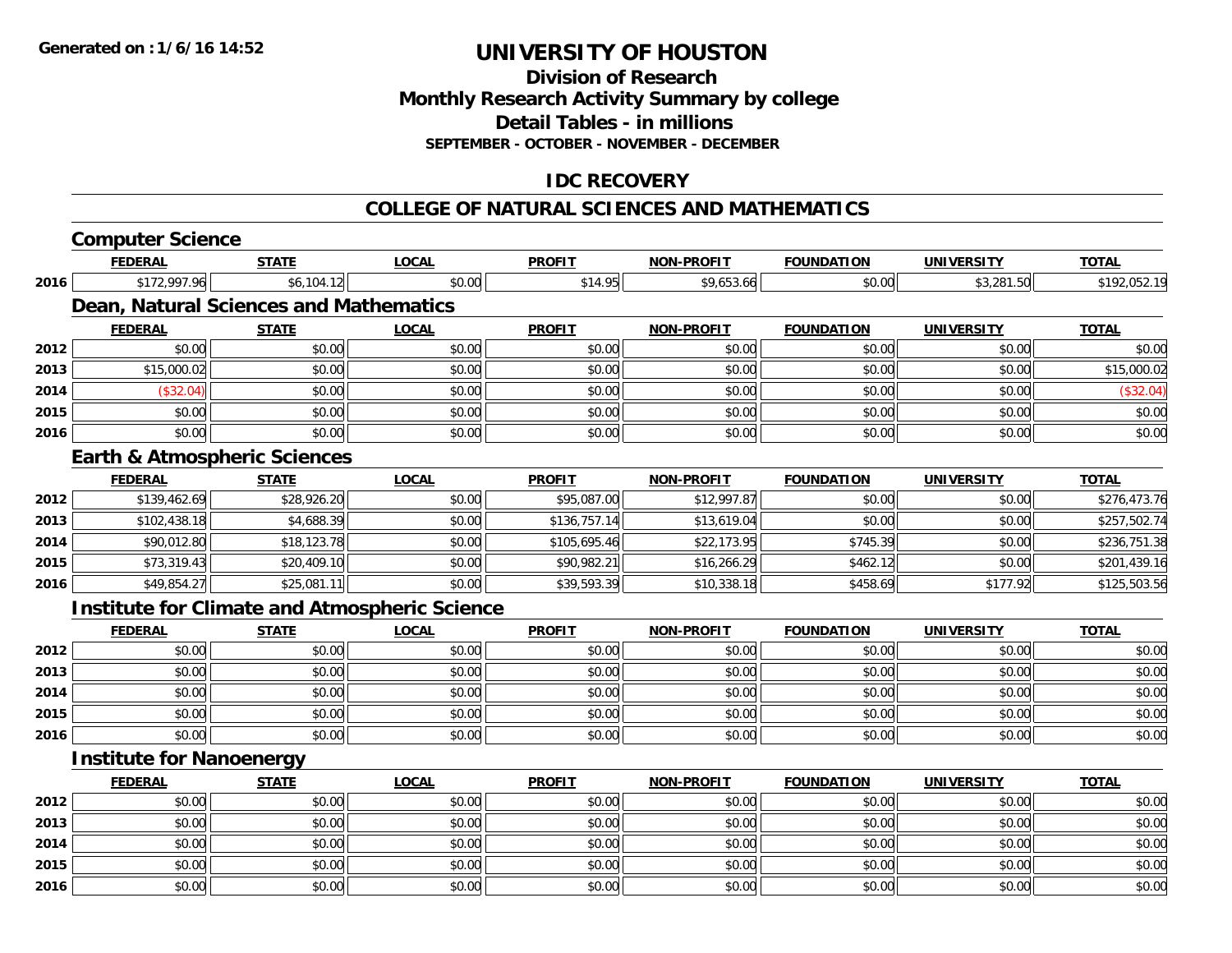#### **Division of Research Monthly Research Activity Summary by college Detail Tables - in millions SEPTEMBER - OCTOBER - NOVEMBER - DECEMBER**

#### **IDC RECOVERY**

#### **COLLEGE OF NATURAL SCIENCES AND MATHEMATICS**

|       | <b>Mathematics</b> |              |              |               |                   |                   |                   |                |
|-------|--------------------|--------------|--------------|---------------|-------------------|-------------------|-------------------|----------------|
|       | <b>FEDERAL</b>     | <b>STATE</b> | <b>LOCAL</b> | <b>PROFIT</b> | <b>NON-PROFIT</b> | <b>FOUNDATION</b> | <b>UNIVERSITY</b> | <b>TOTAL</b>   |
| 2012  | \$62,091.09        | \$5,042.67   | \$0.00       | \$15,326.09   | \$8,722.59        | (\$252.50)        | \$0.00            | \$90,929.94    |
| 2013  | \$91,306.07        | \$0.00       | \$0.00       | \$11,409.65   | \$0.00            | \$467.18          | \$0.00            | \$103,182.90   |
| 2014  | \$137,588.19       | \$0.00       | \$0.00       | \$5,024.71    | \$0.00            | \$976.58          | \$0.00            | \$143,589.48   |
| 2015  | \$122,202.29       | \$0.00       | \$0.00       | \$3,763.90    | \$0.00            | \$565.67          | \$0.00            | \$126,531.86   |
| 2016  | \$82,136.19        | \$0.00       | \$0.00       | \$9,359.41    | \$0.00            | \$1.83            | \$0.00            | \$91,497.43    |
|       | <b>Physics</b>     |              |              |               |                   |                   |                   |                |
|       | <b>FEDERAL</b>     | <b>STATE</b> | <b>LOCAL</b> | <b>PROFIT</b> | <b>NON-PROFIT</b> | <b>FOUNDATION</b> | <b>UNIVERSITY</b> | <b>TOTAL</b>   |
| 2012  | \$273,407.09       | (\$61.33)    | \$0.00       | (\$15,733.05) | \$394.22          | \$0.00            | \$0.00            | \$258,006.93   |
| 2013  | \$222,176.19       | \$0.00       | \$0.00       | \$65,213.19   | \$0.00            | \$0.00            | \$0.00            | \$287,389.38   |
| 2014  | \$354,441.38       | \$0.00       | \$0.00       | \$98,625.44   | \$0.00            | \$0.00            | \$0.00            | \$453,066.82   |
| 2015  | \$326,159.41       | \$0.00       | \$0.00       | \$103,391.11  | \$3,339.73        | \$0.00            | \$0.00            | \$432,890.25   |
| 2016  | \$205,745.74       | \$0.00       | \$0.00       | \$53,757.20   | \$0.00            | \$0.00            | \$0.00            | \$259,502.94   |
| Total | \$5,875,437.70     | \$198,620.71 | \$0.00       | \$970,386.34  | \$238,518.03      | \$25,741.92       | (\$10,092.24)     | \$7,298,612.45 |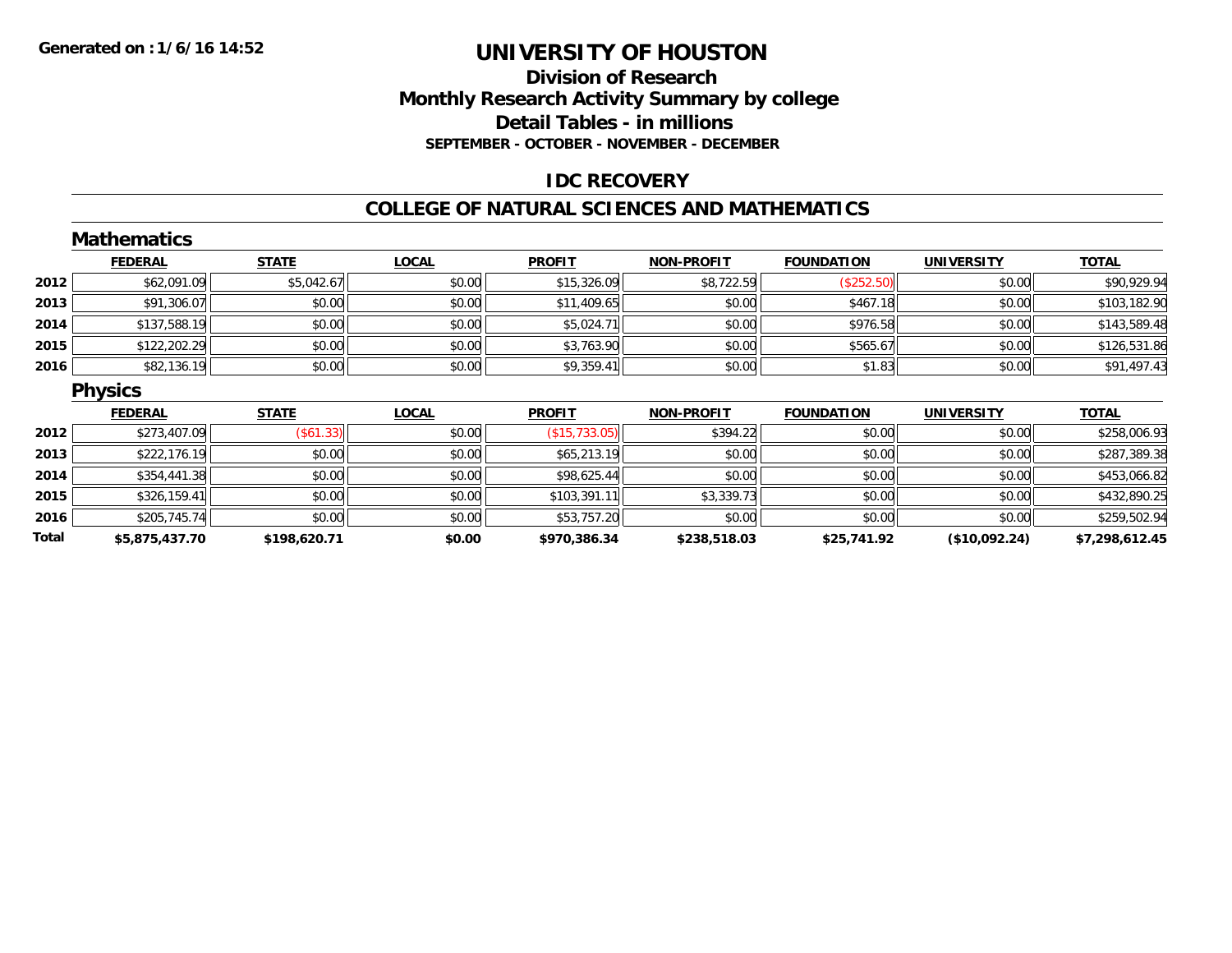#### **Division of Research Monthly Research Activity Summary by college Detail Tables - in millions SEPTEMBER - OCTOBER - NOVEMBER - DECEMBER**

#### **IDC RECOVERY**

#### **COLLEGE OF OPTOMETRY**

#### **Optometry Vision Sciences**

|       | <b>FEDERAL</b> | <b>STATE</b> | <b>LOCAL</b> | <b>PROFIT</b> | <b>NON-PROFIT</b> | <b>FOUNDATION</b> | <b>UNIVERSITY</b> | <b>TOTAL</b>   |
|-------|----------------|--------------|--------------|---------------|-------------------|-------------------|-------------------|----------------|
| 2012  | \$314,059.85   | \$0.00       | \$0.00       | \$28,569.53   | \$0.00            | \$0.00            | \$27,364.29       | \$369,993.67   |
| 2013  | \$382,913.69   | \$0.00       | \$0.00       | \$59,623.31   | \$0.00            | \$0.00            | \$11,097.91       | \$453,634.91   |
| 2014  | \$413,492.27   | \$0.00       | \$0.00       | \$82,520.93   | \$0.00            | \$0.00            | \$22,203.07       | \$518,216.27   |
| 2015  | \$380,351.41   | \$0.00       | \$0.00       | \$36,659.35   | \$0.00            | \$0.00            | \$35,919.16       | \$452,929.92   |
| 2016  | \$338,194.54   | \$0.00       | \$0.00       | \$19,826.33   | \$0.00            | \$0.00            | \$17,322.66       | \$375,343.53   |
| Total | \$1,829,011.76 | \$0.00       | \$0.00       | \$227,199.45  | \$0.00            | \$0.00            | \$113,907.09      | \$2,170,118.30 |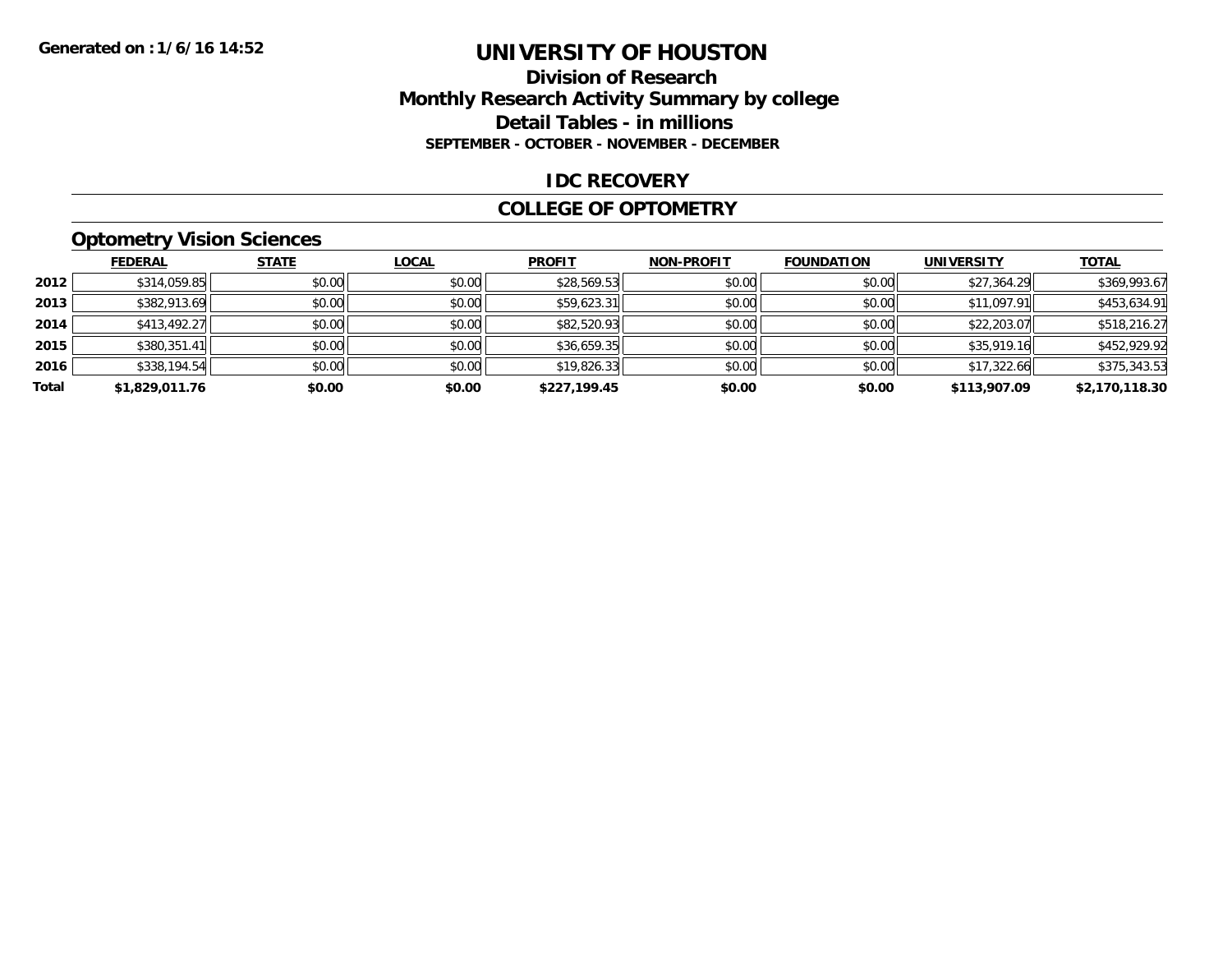### **Division of ResearchMonthly Research Activity Summary by college Detail Tables - in millionsSEPTEMBER - OCTOBER - NOVEMBER - DECEMBER**

### **IDC RECOVERY**

### **COLLEGE OF PHARMACY**

## **Center for Experimental Therapeutics and Pharmacoi**

|      | <b>FEDERAL</b> | <b>STATE</b> | <b>LOCAL</b> | <b>PROFIT</b> | NON-PROFIT | <b>FOUNDATION</b> | <b>UNIVERSITY</b> | <b>TOTAL</b> |
|------|----------------|--------------|--------------|---------------|------------|-------------------|-------------------|--------------|
| 2012 | \$0.00         | \$0.00       | \$0.00       | \$0.00        | \$0.00     | \$0.00            | \$0.00            | \$0.00       |
| 2013 | \$0.00         | \$0.00       | \$0.00       | \$0.00        | \$0.00     | \$0.00            | \$0.00            | \$0.00       |
| 2014 | \$0.00         | \$0.00       | \$0.00       | \$0.00        | \$0.00     | \$0.00            | \$0.00            | \$0.00       |
| 2015 | \$0.00         | \$0.00       | \$0.00       | \$0.00        | \$0.00     | \$0.00            | \$0.00            | \$0.00       |
| 2016 | \$0.00         | \$0.00       | \$0.00       | \$0.00        | \$0.00     | \$0.00            | \$0.00            | \$0.00       |

## **Clinical Pharmacy & Administration**

|      | <b>FEDERAL</b> | <b>STATE</b> | <u>LOCAL</u> | <b>PROFIT</b> | <b>NON-PROFIT</b> | <b>FOUNDATION</b> | <b>UNIVERSITY</b> | <b>TOTAL</b> |
|------|----------------|--------------|--------------|---------------|-------------------|-------------------|-------------------|--------------|
| 2012 | \$11,063.12    | \$0.00       | \$0.00       | \$16,076.72   | (\$11.27)         | \$0.00            | \$0.00            | \$27,128.57  |
| 2013 | \$21,205.80    | \$0.00       | \$0.00       | \$23,327.47   | \$0.00            | \$0.00            | \$0.00            | \$44,533.27  |
| 2014 | \$1,340.88     | \$0.00       | \$0.00       | \$31,102.32   | (\$12.04)         | \$0.00            | \$0.00            | \$32,431.16  |
| 2015 | \$10,714.78    | \$26,332.85  | \$0.00       | \$22,308.40   | (\$3,514.30)      | \$0.00            | \$0.00            | \$55,841.73  |
| 2016 | \$27,518.40    | \$15,208.67  | \$0.00       | \$18,148.78   | \$3,505.06        | \$0.00            | \$0.00            | \$64,380.92  |

### **Dean, Pharmacy**

|      | <b>FEDERAL</b> | <b>STATE</b> | <u>LOCAL</u> | <b>PROFIT</b> | <b>NON-PROFIT</b> | <b>FOUNDATION</b> | <b>UNIVERSITY</b> | <b>TOTAL</b> |
|------|----------------|--------------|--------------|---------------|-------------------|-------------------|-------------------|--------------|
| 2012 | \$0.00         | \$0.00       | \$0.00       | \$0.00        | \$0.00            | \$0.00            | \$0.00            | \$0.00       |
| 2013 | \$0.00         | \$0.00       | \$0.00       | \$0.00        | \$0.00            | \$0.00            | \$0.00            | \$0.00       |
| 2014 | \$0.00         | \$0.00       | \$0.00       | \$0.00        | \$0.00            | \$0.00            | \$0.00            | \$0.00       |
| 2015 | \$0.00         | \$0.00       | \$0.00       | \$0.00        | \$0.00            | \$0.00            | \$0.00            | \$0.00       |
| 2016 | \$0.00         | \$0.00       | \$0.00       | \$0.00        | \$0.00            | \$0.00            | \$0.00            | \$0.00       |

#### **Pharm Health Outcomes & Policy**

|      | <b>FEDERAL</b> | <b>STATE</b>      | <b>LOCAL</b> | <b>PROFIT</b> | <b>NON-PROFIT</b> | <b>FOUNDATION</b> | <b>UNIVERSITY</b> | <b>TOTAL</b> |
|------|----------------|-------------------|--------------|---------------|-------------------|-------------------|-------------------|--------------|
| 2012 | \$7,666.90     | \$0.00            | \$0.00       | \$0.00        | \$0.00            | \$0.00            | \$0.00            | \$7,666.90   |
| 2013 | \$3,289.53     | \$0.00            | \$0.00       | \$0.00        | \$0.00            | \$0.00            | \$0.00            | \$3,289.53   |
| 2014 | \$11,265.11    | \$0.00            | \$0.00       | \$0.00        | \$0.00            | \$0.00            | \$0.00            | \$11,265.11  |
| 2015 | \$13,069.27    | \$32.09           | \$0.00       | \$438.42      | \$0.00            | \$0.00            | \$0.00            | \$13,539.77  |
| 2016 | \$4,175.73     | $($ \$215.83) $ $ | \$0.00       | \$1,489.55    | \$0.00            | \$0.00            | \$0.00            | \$5,449.44   |

### **Pharmacological and Pharmaceutical Sciences**

|      | <b>FEDERAL</b>                  | <b>STATE</b>                     | _OCAL               | <b>PROFIT</b> | <b>DDAEIT</b><br><b>NIONI</b> | FOUNDATION            | UNIVERSITY | <b>TOTAL</b>           |
|------|---------------------------------|----------------------------------|---------------------|---------------|-------------------------------|-----------------------|------------|------------------------|
| 2012 | \$160,360.06                    | \$0.01<br>JU.U                   | $\sim$ 00<br>vv.vv  | 0000<br>vu.vu | \$3,843.38                    | 0.111<br>76<br>141.76 | \$0.00     | '34،<br>. .<br>ו∟. טיד |
| 2013 | 0.00<br>\$141<br>300. <i>ZT</i> | $\circ$ $\circ$ $\circ$<br>ง∪.∪บ | $\sim$ 00<br>\$U.UU | 0000<br>JU.UU | t.O                           | ተግባበ<br>., 38.0       | \$0.00     |                        |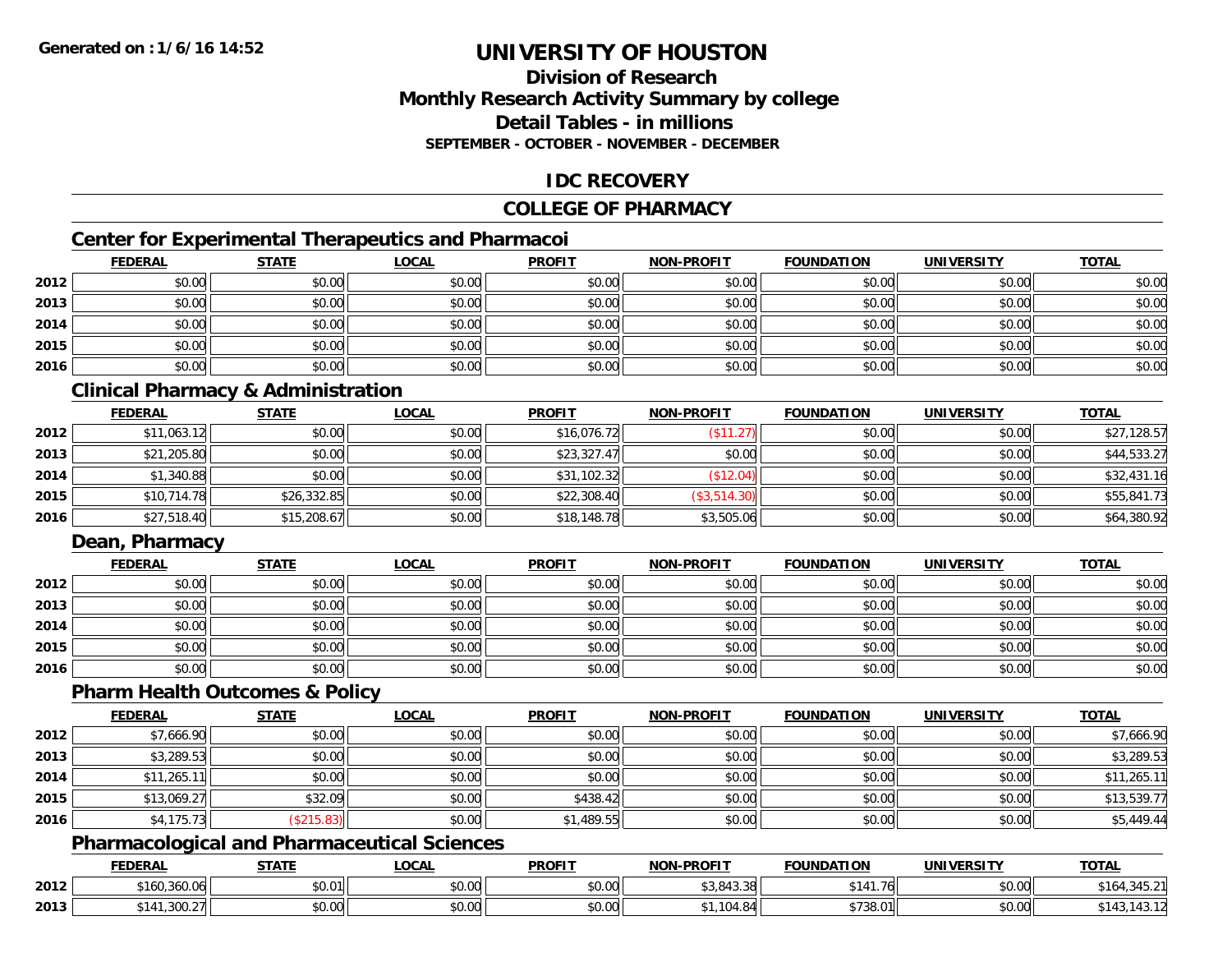## **Division of ResearchMonthly Research Activity Summary by college Detail Tables - in millions SEPTEMBER - OCTOBER - NOVEMBER - DECEMBER**

### **IDC RECOVERY**

#### **COLLEGE OF PHARMACY**

## **Pharmacological and Pharmaceutical Sciences**

|       | <b>FEDERAL</b> | <u>STATE</u> | <u>LOCAL</u> | <b>PROFIT</b> | <b>NON-PROFIT</b> | <b>FOUNDATION</b> | <b>UNIVERSITY</b> | <b>TOTAL</b>   |
|-------|----------------|--------------|--------------|---------------|-------------------|-------------------|-------------------|----------------|
| 2014  | \$192,027.58   | \$0.00       | \$0.00       | \$0.00        | \$0.00            | \$871.08          | \$0.00            | \$192,898.66   |
| 2015  | \$184,797.82   | \$0.00       | \$0.00       | \$2,765.00    | \$201.20          | \$0.00            | \$0.00            | \$187,764.02   |
| 2016  | \$244,309.46   | \$3.613.31   | \$0.00       | \$0.00        | \$1.695.26        | \$0.00            | \$0.00            | \$249,618.03   |
| Total | \$1,034,104.72 | \$44,971.10  | \$0.00       | \$115,656.66  | \$6,812.13        | \$1,750.85        | \$0.00            | \$1,203,295.46 |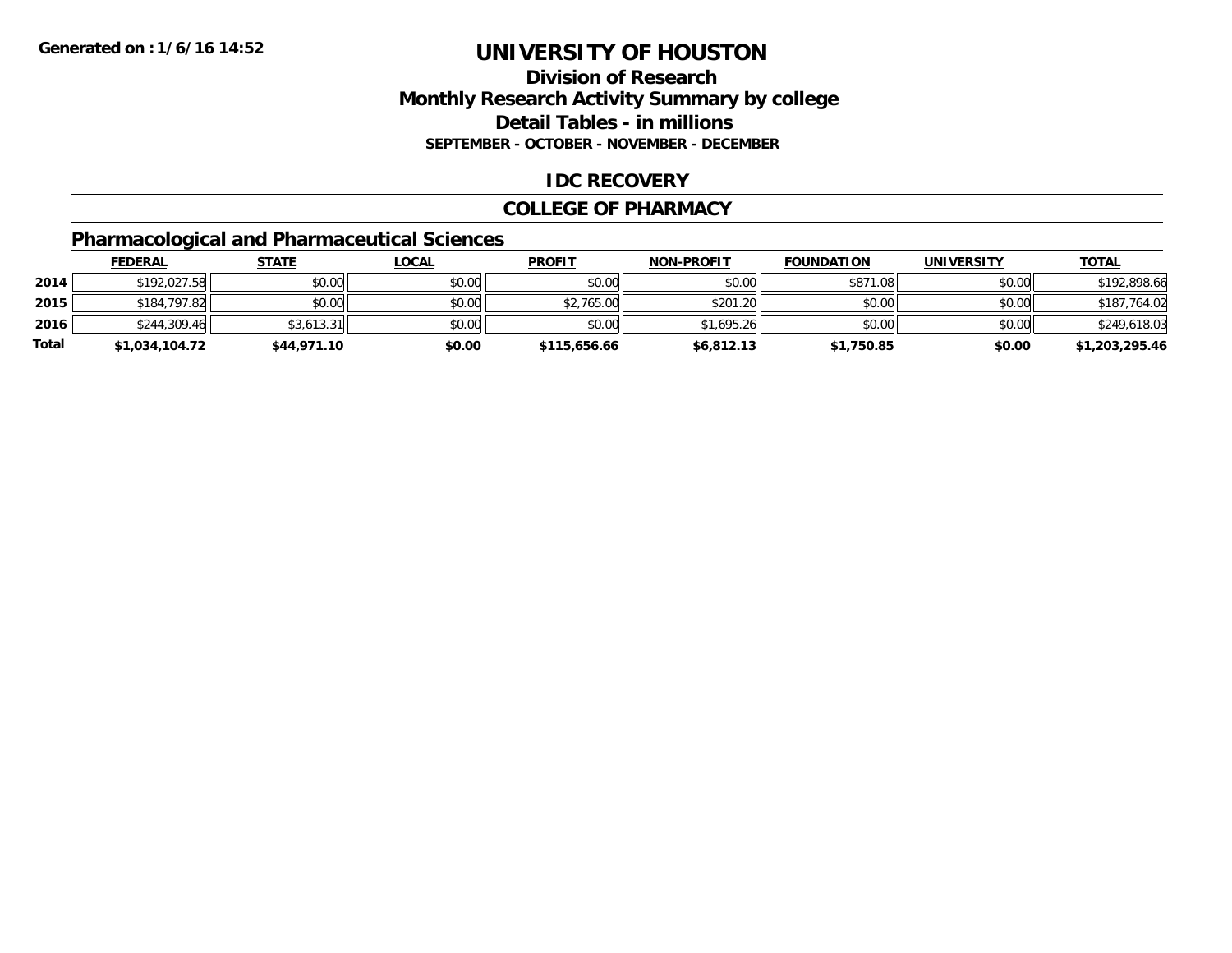### **Division of ResearchMonthly Research Activity Summary by college Detail Tables - in millions SEPTEMBER - OCTOBER - NOVEMBER - DECEMBER**

### **IDC RECOVERY**

#### **COLLEGE OF TECHNOLOGY**

# **Center for Technology Literacy**

|      | <b>FEDERAL</b>                 | <b>STATE</b> | <b>LOCAL</b> | <b>PROFIT</b> | <b>NON-PROFIT</b> | <b>FOUNDATION</b> | <b>UNIVERSITY</b> | <b>TOTAL</b> |
|------|--------------------------------|--------------|--------------|---------------|-------------------|-------------------|-------------------|--------------|
| 2012 | \$72,820.55                    | \$0.00       | \$0.00       | \$0.00        | \$0.00            | \$0.00            | \$0.00            | \$72,820.55  |
| 2013 | \$11,422.31                    | \$0.00       | \$0.00       | \$0.00        | \$0.00            | \$0.00            | \$0.00            | \$11,422.31  |
| 2014 | \$12,386.84                    | \$0.00       | \$0.00       | \$0.00        | \$0.00            | \$0.00            | \$0.00            | \$12,386.84  |
| 2015 | \$30,177.53                    | \$0.00       | \$0.00       | \$0.00        | \$0.00            | \$0.00            | \$0.00            | \$30,177.53  |
| 2016 | \$3,301.96                     | \$0.00       | \$0.00       | \$0.00        | \$0.00            | \$0.00            | \$0.00            | \$3,301.96   |
|      | <b>Construction Management</b> |              |              |               |                   |                   |                   |              |
|      | <b>FEDERAL</b>                 | <b>STATE</b> | <b>LOCAL</b> | <b>PROFIT</b> | <b>NON-PROFIT</b> | <b>FOUNDATION</b> | <b>UNIVERSITY</b> | <b>TOTAL</b> |
| 2013 | \$0.00                         | \$463.19     | \$0.00       | \$0.00        | \$0.00            | \$695.45          | \$0.00            | \$1,158.64   |
| 2014 | \$0.00                         | \$1,716.82   | \$0.00       | \$0.00        | \$0.00            | \$813.26          | \$0.00            | \$2,530.08   |
| 2015 | \$0.00                         | \$76.78      | \$0.00       | \$0.00        | \$0.00            | \$0.00            | \$0.00            | \$76.78      |
| 2016 | \$0.00                         | \$2,483.52   | \$0.00       | \$0.00        | \$0.00            | \$0.00            | \$0.00            | \$2,483.52   |
|      | Dean, Technology               |              |              |               |                   |                   |                   |              |
|      | <b>FEDERAL</b>                 | <b>STATE</b> | <b>LOCAL</b> | <b>PROFIT</b> | <b>NON-PROFIT</b> | <b>FOUNDATION</b> | <b>UNIVERSITY</b> | <b>TOTAL</b> |
| 2012 | \$9,041.34                     | \$0.00       | \$0.00       | \$0.00        | \$0.00            | \$0.00            | \$0.00            | \$9,041.34   |
| 2013 | \$8,866.15                     | \$0.00       | \$0.00       | \$0.00        | \$0.00            | \$0.00            | \$0.00            | \$8,866.15   |
| 2014 | \$0.00                         | \$0.00       | \$0.00       | \$0.00        | \$0.00            | \$0.00            | \$0.00            | \$0.00       |
| 2015 | \$0.00                         | \$0.00       | \$0.00       | \$0.00        | \$0.00            | \$0.00            | \$0.00            | \$0.00       |
| 2016 | \$0.00                         | \$0.00       | \$0.00       | \$0.00        | \$0.00            | \$0.00            | \$0.00            | \$0.00       |
|      | <b>Engineering Technology</b>  |              |              |               |                   |                   |                   |              |
|      | <b>FEDERAL</b>                 | <b>STATE</b> | <b>LOCAL</b> | <b>PROFIT</b> | <b>NON-PROFIT</b> | <b>FOUNDATION</b> | <b>UNIVERSITY</b> | <b>TOTAL</b> |
| 2012 | \$36,599.62                    | \$0.00       | \$0.00       | \$2,667.76    | \$0.00            | \$0.00            | \$0.00            | \$39,267.38  |
| 2013 | \$29,198.84                    | \$0.00       | \$0.00       | \$7,146.84    | \$0.00            | \$95.43           | \$0.00            | \$36,441.11  |
| 2014 | \$22,756.57                    | \$0.00       | \$0.00       | \$11,093.32   | \$0.00            | \$0.00            | \$0.00            | \$33,849.89  |

|  | <b>Human Development and Consumer Science</b> |
|--|-----------------------------------------------|
|  |                                               |

**2015**

**2016**

|      | <b>FEDERAL</b>         | <b>STATE</b> | LOCAL  | <b>PROFIT</b>                                      | <b>NON-PROFIT</b> | <b>FOUNDATION</b>     | <b>UNIVERSITY</b> | <b>TOTAL</b>                      |
|------|------------------------|--------------|--------|----------------------------------------------------|-------------------|-----------------------|-------------------|-----------------------------------|
| 2012 | \$127.81               | \$0.00       | \$0.00 | \$0.00                                             | \$0.00            | \$0.00                | \$0.00            | <b>¢10701</b><br>9121.0           |
| 2014 | $+2.522$<br>\$2,5/2.8/ | \$0.00       | \$0.00 | \$0.00                                             | \$0.00            | \$0.00                | \$0.00            | <b>E70 0-</b><br>92,372.07        |
| 2015 |                        | \$0.00       | \$0.00 | $\mathsf{A}\cap\mathsf{A}\cap\mathsf{A}$<br>\$0.00 | \$0.00            | \$854.<br>$\Lambda$ Q | \$0.00            | 1.21<br>$\leftarrow$<br>20,031.74 |

\$47,870.83 \$0.00 \$0.00 \$9,160.53 \$0.00 \$0.00 \$0.00 \$57,031.36

6 \$83,142.13 \$0.00 \$0.00 \$0.00 \$0.00 \$0.00 \$0.00 \$0.00 \$0.00 \$0.00 \$0.00 \$0.00 \$0.00 \$0.00 \$83,142.13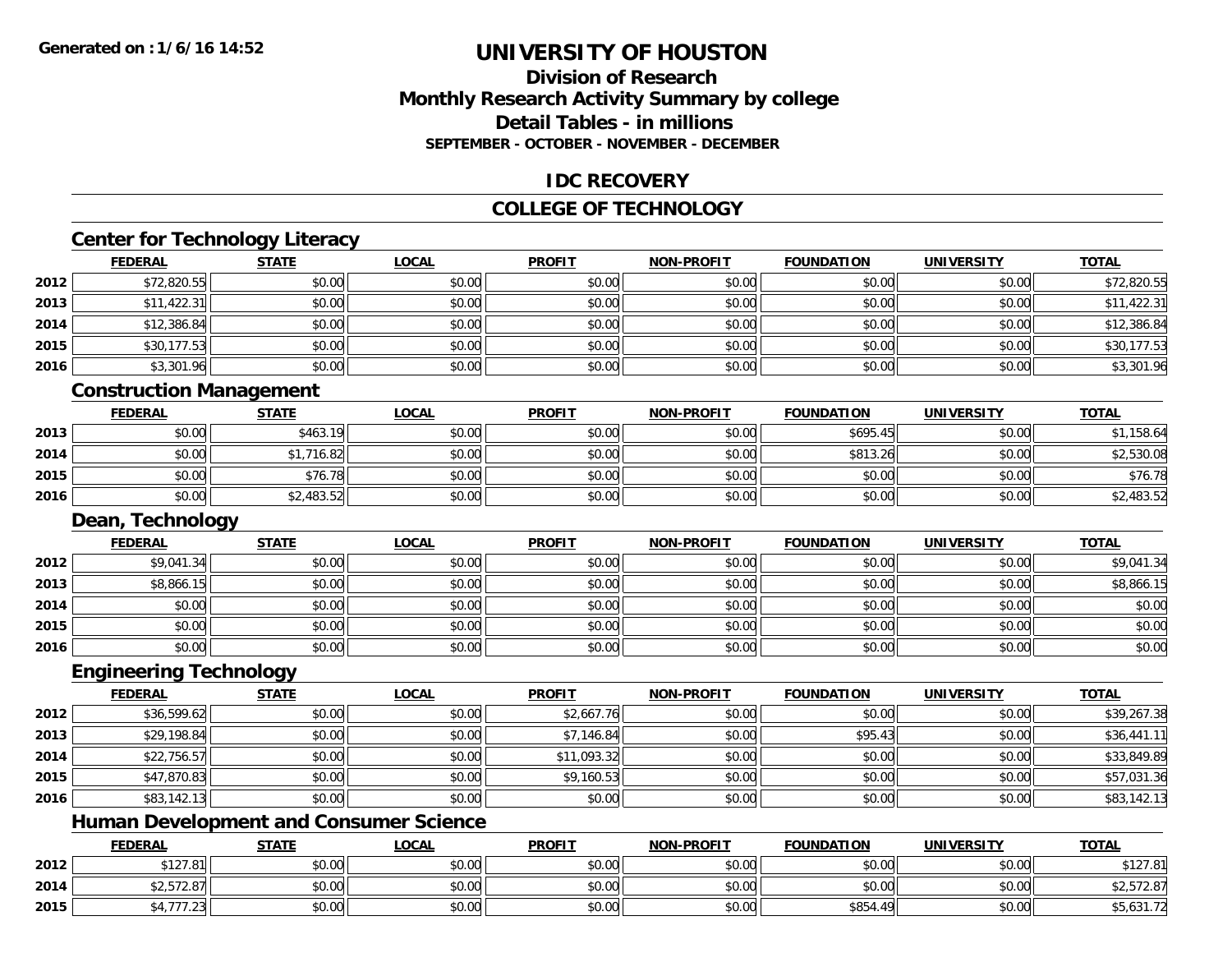**2014**

**Total**

# **UNIVERSITY OF HOUSTON**

#### **Division of Research Monthly Research Activity Summary by college Detail Tables - in millions SEPTEMBER - OCTOBER - NOVEMBER - DECEMBER**

### **IDC RECOVERY**

#### **COLLEGE OF TECHNOLOGY**

|      |                |                                               | <b>Human Development and Consumer Science</b> |               |                   |                   |                   |              |
|------|----------------|-----------------------------------------------|-----------------------------------------------|---------------|-------------------|-------------------|-------------------|--------------|
|      | <b>FEDERAL</b> | <b>STATE</b>                                  | <b>LOCAL</b>                                  | <b>PROFIT</b> | <b>NON-PROFIT</b> | <b>FOUNDATION</b> | <b>UNIVERSITY</b> | <b>TOTAL</b> |
| 2016 | \$8,381.73     | \$0.00                                        | \$0.00                                        | \$0.00        | \$0.00            | \$1,666.55        | \$0.00            | \$10,048.28  |
|      |                | <b>Information &amp; Logistics Technology</b> |                                               |               |                   |                   |                   |              |
|      | <b>FEDERAL</b> | <b>STATE</b>                                  | <b>LOCAL</b>                                  | <b>PROFIT</b> | <b>NON-PROFIT</b> | <b>FOUNDATION</b> | <b>UNIVERSITY</b> | <b>TOTAL</b> |
| 2012 | \$6,629.41     | \$0.00                                        | \$0.00                                        | \$0.00        | \$0.00            | \$0.00            | \$0.00            | \$6,629.41   |
| 2013 | \$0.00         | \$0.00                                        | \$0.00                                        | \$0.00        | \$0.00            | \$0.00            | \$0.00            | \$0.00       |
| 2014 | \$0.00         | \$0.00                                        | \$0.00                                        | \$0.00        | \$0.00            | \$0.00            | \$0.00            | \$0.00       |
| 2015 | \$284.21       | \$0.00                                        | \$0.00                                        | \$0.00        | \$0.00            | \$0.00            | \$0.00            | \$284.21     |
| 2016 | \$2,161.14     | \$0.00                                        | \$0.00                                        | \$0.00        | \$0.00            | \$0.00            | \$0.00            | \$2,161.14   |
|      |                | <b>Texas Manufacturing Assistance Center</b>  |                                               |               |                   |                   |                   |              |
|      | <b>FEDERAL</b> | <b>STATE</b>                                  | <b>LOCAL</b>                                  | <b>PROFIT</b> | <b>NON-PROFIT</b> | <b>FOUNDATION</b> | <b>UNIVERSITY</b> | <b>TOTAL</b> |
| 2012 | \$0.00         | \$0.00                                        | \$0.00                                        | \$0.00        | \$0.00            | \$0.00            | \$0.00            | \$0.00       |
| 2013 | \$0.00         | \$0.00                                        | \$0.00                                        | \$0.00        | \$0.00            | \$0.00            | \$0.00            | \$0.00       |

4 \$0.00 \$0.00 \$0.00 \$0.00 \$0.00 \$0.00 \$0.00 \$0.00 \$0.00 \$0.00 \$0.00 \$0.00 \$0.00 \$0.00 \$0.00 \$0.00 \$0.00

**\$392,519.06 \$4,740.31 \$0.00 \$30,068.45 \$0.00 \$4,125.18 \$0.00 \$431,453.00**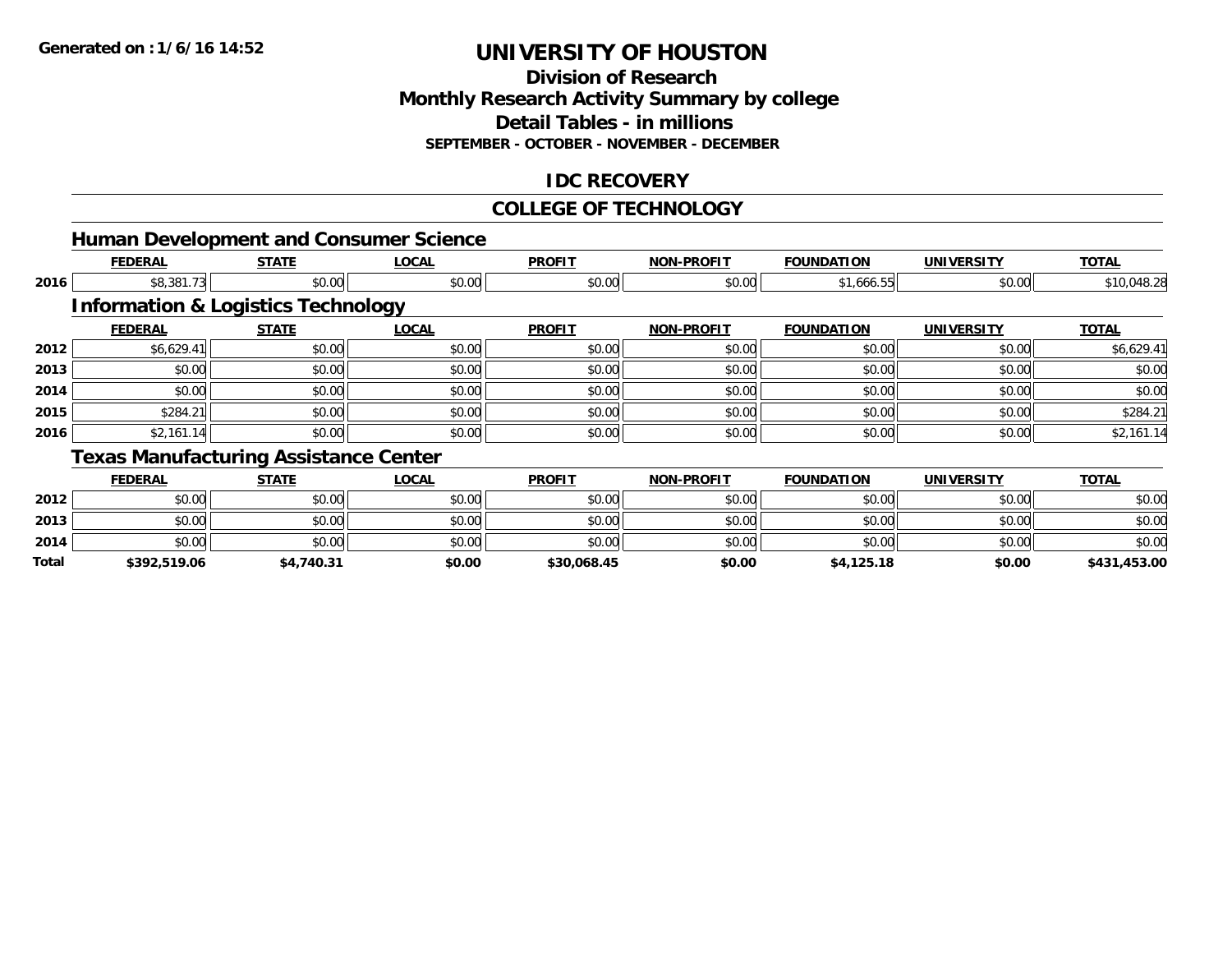### **Division of ResearchMonthly Research Activity Summary by college Detail Tables - in millionsSEPTEMBER - OCTOBER - NOVEMBER - DECEMBER**

### **IDC RECOVERY**

## **CULLEN COLLEGE OF ENGINEERING**

## **Biomedical Engineering**

|      | <b>FEDERAL</b> | <b>STATE</b> | <b>LOCAL</b> | <b>PROFIT</b> | NON-PROFIT | <b>FOUNDATION</b> | <b>UNIVERSITY</b> | <b>TOTAL</b> |
|------|----------------|--------------|--------------|---------------|------------|-------------------|-------------------|--------------|
| 2012 | \$38,881.49    | \$0.00       | \$0.00       | \$0.00        | \$0.00     | \$0.00            | \$0.00            | \$38,881.49  |
| 2013 | \$73,497.47    | \$0.00       | \$0.00       | \$0.00        | \$0.00     | \$0.00            | \$0.00            | \$73,497.47  |
| 2014 | \$153,375.39   | \$0.00       | \$0.00       | \$0.00        | \$0.00     | \$0.00            | \$0.00            | \$153,375.39 |
| 2015 | \$258,808.20   | \$0.00       | \$0.00       | \$0.00        | \$4,478.38 | \$0.00            | \$0.00            | \$263,286.58 |
| 2016 | \$92,109.49    | \$0.00       | \$0.00       | \$0.00        | \$1,506.91 | \$0.00            | \$0.00            | \$93,616.40  |

## **Center for Innovative Grouting Materials and Tech**

|      | <b>FEDERAL</b> | <b>STATE</b> | <u>LOCAL</u> | <b>PROFIT</b> | <b>NON-PROFIT</b> | <b>FOUNDATION</b> | <b>UNIVERSITY</b> | <b>TOTAL</b> |
|------|----------------|--------------|--------------|---------------|-------------------|-------------------|-------------------|--------------|
| 2012 | \$0.00         | \$0.00       | \$0.00       | \$0.00        | \$0.00            | \$0.00            | \$0.00            | \$0.00       |
| 2013 | \$0.00         | \$0.00       | \$0.00       | \$0.00        | \$0.00            | \$0.00            | \$0.00            | \$0.00       |
| 2014 | \$0.00         | \$0.00       | \$0.00       | \$0.00        | \$0.00            | \$0.00            | \$0.00            | \$0.00       |
| 2015 | \$0.00         | \$0.00       | \$0.00       | \$0.00        | \$0.00            | \$0.00            | \$0.00            | \$0.00       |
| 2016 | \$0.00         | \$0.00       | \$0.00       | \$0.00        | \$0.00            | \$0.00            | \$0.00            | \$0.00       |

## **Chemical Engineering**

|      | <b>FEDERAL</b> | <u>STATE</u> | <b>LOCAL</b> | <b>PROFIT</b> | <b>NON-PROFIT</b> | <b>FOUNDATION</b> | <b>UNIVERSITY</b> | <b>TOTAL</b> |
|------|----------------|--------------|--------------|---------------|-------------------|-------------------|-------------------|--------------|
| 2012 | \$288,599.77   | \$2,087.47   | \$0.00       | \$102,906.85  | \$0.00            | \$0.00            | \$0.02            | \$393,594.11 |
| 2013 | \$254,382.74   | \$1,413.60   | \$0.00       | \$72,891.86   | \$0.00            | (\$15.16)         | (\$6,637.83)      | \$322,035.21 |
| 2014 | \$274,412.21   | \$1,271.70   | \$0.00       | \$104,701.78  | \$0.00            | \$271<br>14       | \$4,699.13        | \$385,355.96 |
| 2015 | \$238,649.37   | \$4,119.83   | \$0.00       | \$147,705.12  | \$0.00            | \$1,552.67        | \$3,624.94        | \$395,651.93 |
| 2016 | \$191,782.60   | \$14,640.63  | \$0.00       | \$142,784.09  | \$0.00            | \$1,354.04        | (\$89.06)         | \$350,472.30 |

### **Civil Engineering**

|      | <b>FEDERAL</b> | <u>STATE</u> | <u>LOCAL</u> | <b>PROFIT</b> | <b>NON-PROFIT</b> | <b>FOUNDATION</b> | <b>UNIVERSITY</b> | <b>TOTAL</b> |
|------|----------------|--------------|--------------|---------------|-------------------|-------------------|-------------------|--------------|
| 2012 | \$65,682.77    | \$7,438.78   | \$19,664.84  | \$8,164.89    | \$4,120.55        | \$0.00            | \$0.00            | \$105,071.83 |
| 2013 | \$146,777.17   | \$7,836.92   | \$2,817.78   | \$12,262.04   | \$5,794.27        | \$0.00            | \$1,530.00        | \$177,018.18 |
| 2014 | \$236,009.77   | \$2,885.37   | \$0.00       | \$9,009.02    | \$7,503.20        | \$3,506.68        | \$0.00            | \$258,914.04 |
| 2015 | \$254,076.28   | \$6,204.95   | \$0.00       | \$15,752.34   | \$1,075.40        | \$6,829.32        | \$0.00            | \$283,938.29 |
| 2016 | \$171,514.39   | \$9,847.14   | \$0.00       | \$10,327.83   | \$3,854.27        | \$1,594.63        | \$3,213.43        | \$200,351.69 |

## **Composites Engineering and Applications Center**

|      | <b>DERAL</b>                     | <b>CTATI</b>          | $\bigcap$<br>.OCAI     | <b>PROFIT</b>         | <b>DDAEIT</b><br><b>NION</b> | .<br>ב נוחו<br>LION | - R.J.         | <b>TOTAL</b>   |
|------|----------------------------------|-----------------------|------------------------|-----------------------|------------------------------|---------------------|----------------|----------------|
| 2012 | $\sim$<br>$. \cup . \cup \cup$   | $\overline{ }$<br>ט.ט | $\sim$ 00<br>pu.uu     | $\sim$ 00<br>ູ∞ບ.ບບ   | 0.00<br>PO.OO                | vv.vv               | 0.001<br>vv.vv | 0000<br>\$U.UU |
| 2013 | $\sim$ $\sim$<br>$\sim$<br>,u.uu | しいい                   | $\sim$ $\sim$<br>vu.uu | $\sim$ 00<br>ັ້ນບ.ບເ∞ | 0.00<br>PO.OO                | JU.UU               | 0.00<br>PO.OO  | ስ ለሰ<br>JU.UU  |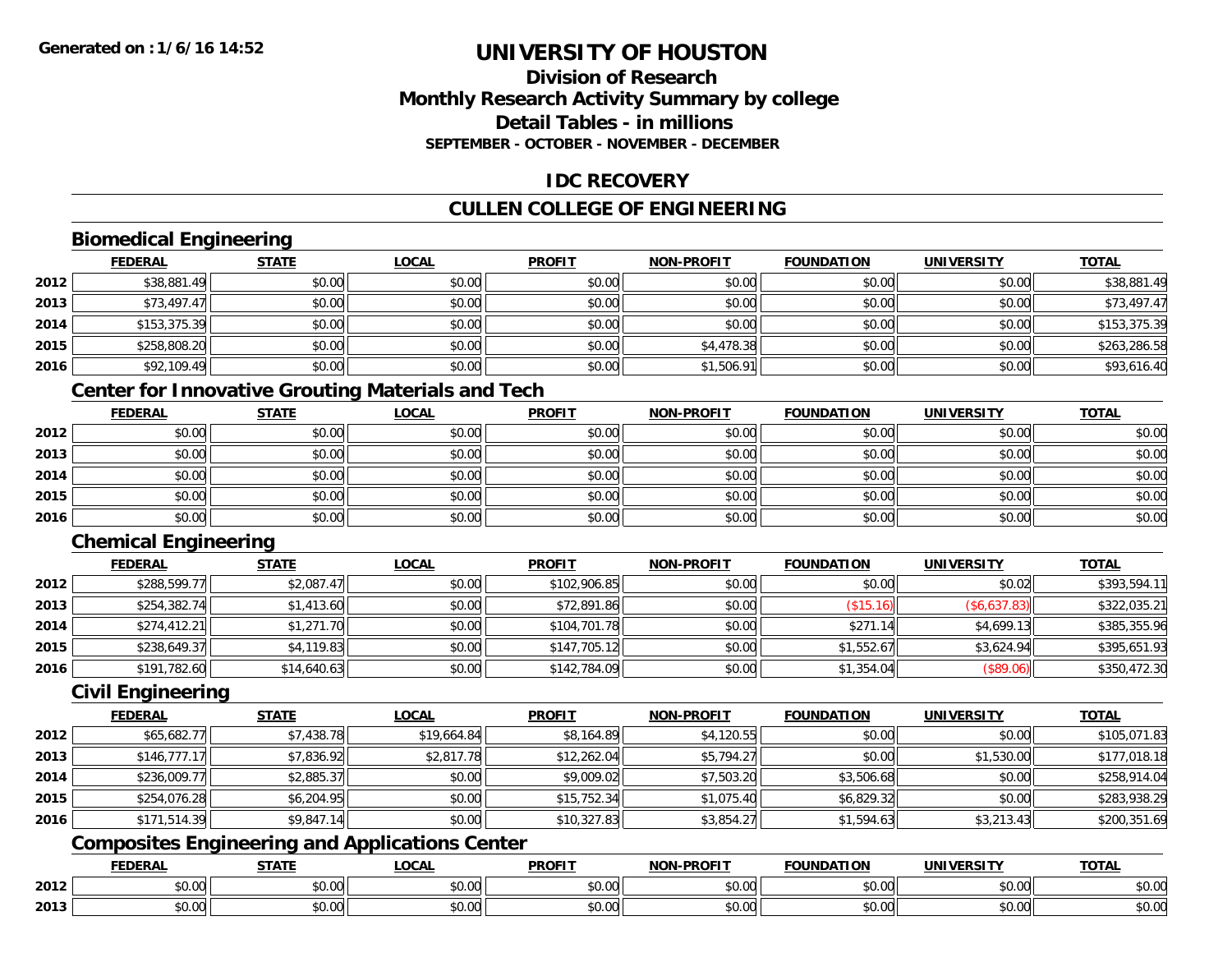### **Division of ResearchMonthly Research Activity Summary by college Detail Tables - in millionsSEPTEMBER - OCTOBER - NOVEMBER - DECEMBER**

### **IDC RECOVERY**

## **CULLEN COLLEGE OF ENGINEERING**

## **Composites Engineering and Applications Center**

|      | <b>FEDERAL</b>    | <b>STATE</b> | LOCAL        | <b>PROFIT</b> | <b>NON-PROFIT</b> | <b>FOUNDATION</b> | <b>UNIVERSITY</b> | <b>TOTAL</b> |
|------|-------------------|--------------|--------------|---------------|-------------------|-------------------|-------------------|--------------|
| 2014 | \$0.00            | \$0.00       | \$0.00       | \$0.00        | \$0.00            | \$0.00            | \$0.00            | \$0.00       |
| 2015 | \$0.00            | \$0.00       | \$0.00       | \$0.00        | \$0.00            | \$0.00            | \$0.00            | \$0.00       |
|      | Dean, Engineering |              |              |               |                   |                   |                   |              |
|      | <b>FEDERAL</b>    | <b>STATE</b> | <b>LOCAL</b> | <b>PROFIT</b> | <b>NON-PROFIT</b> | <b>FOUNDATION</b> | <b>UNIVERSITY</b> | <b>TOTAL</b> |
| 2012 | \$1,450.12        | \$0.00       | \$0.00       | \$0.00        | \$0.00            | \$0.00            | \$0.00            | \$1,450.12   |
| 2013 | \$1,708.87        | \$0.00       | \$0.00       | \$0.00        | \$0.00            | \$0.00            | \$0.00            | \$1,708.87   |
| 2014 | \$1,639.23        | \$0.00       | \$0.00       | \$0.00        | \$0.00            | \$0.00            | \$0.00            | \$1,639.23   |
| 2015 | \$1,308.18        | \$0.00       | \$0.00       | \$0.00        | \$0.00            | \$0.00            | \$0.00            | \$1,308.18   |

#### **Electrical & Computer Engineering**

|      | <b>FEDERAL</b> | <b>STATE</b> | <b>LOCAL</b> | <b>PROFIT</b> | <b>NON-PROFIT</b> | <b>FOUNDATION</b> | UNIVERSITY | <b>TOTAL</b> |
|------|----------------|--------------|--------------|---------------|-------------------|-------------------|------------|--------------|
| 2012 | \$247,385.95   | \$557.33     | \$0.00       | \$29,309.99   | \$1,595.42        | (\$16, 163.66)    | \$0.21     | \$262,685.24 |
| 2013 | \$248,798.62   | \$139.27     | \$0.00       | \$20,502.37   | \$1,291.66        | \$0.00            | \$0.00     | \$270,731.92 |
| 2014 | \$177,179.25   | \$429.43     | \$0.00       | \$50,041.80   | \$11,075.66       | \$3,790.57        | \$0.00     | \$242,516.71 |
| 2015 | \$326,705.34   | \$355.04     | \$0.00       | \$44,486.60   | \$311.04          | \$1,107.99        | \$0.00     | \$372,966.01 |
| 2016 | \$209,079.48   | \$25,610.24  | \$0.00       | \$17,889.48   | \$21,511.05       | \$0.00            | \$0.00     | \$274,090.25 |

 $\bf{6}$   $\bf{5766.67}$   $\bf{50.00}$   $\bf{50.00}$   $\bf{60.00}$   $\bf{60.00}$   $\bf{60.00}$   $\bf{60.00}$   $\bf{60.00}$   $\bf{60.00}$   $\bf{60.00}$ 

### **Industrial Engineering**

**2016**

|      | <b>FEDERAL</b> | <b>STATE</b> | <u>LOCAL</u> | <b>PROFIT</b> | <b>NON-PROFIT</b> | <b>FOUNDATION</b> | <b>UNIVERSITY</b> | <b>TOTAL</b> |
|------|----------------|--------------|--------------|---------------|-------------------|-------------------|-------------------|--------------|
| 2012 | \$10,608.81    | \$0.00       | \$7,272.03   | \$0.00        | \$0.00            | \$0.00            | \$0.00            | \$17,880.84  |
| 2013 | \$10,270.90    | \$2,779.51   | \$1,457.31   | \$0.00        | \$0.00            | \$0.00            | \$0.00            | \$14,507.72  |
| 2014 | \$15,441.25    | \$1,971.46   | \$5,865.02   | \$0.00        | \$0.00            | \$2,844.01        | \$0.00            | \$26,121.74  |
| 2015 | \$13,691.23    | \$169.80     | \$5,095.22   | \$1,763.09    | \$0.00            | \$5,099.39        | \$0.00            | \$25,818.73  |
| 2016 | \$6,474.68     | \$1,016.69   | \$32.00      | \$476.08      | \$0.00            | \$3,359.47        | \$0.00            | \$11,358.92  |

### **Mechanical Engineering**

|      | <b>FEDERAL</b> | <b>STATE</b>  | <u>LOCAL</u> | <b>PROFIT</b> | <b>NON-PROFIT</b> | <b>FOUNDATION</b> | <b>UNIVERSITY</b> | <b>TOTAL</b> |
|------|----------------|---------------|--------------|---------------|-------------------|-------------------|-------------------|--------------|
| 2012 | \$194,004.58   | \$7,864.19    | \$0.00       | \$30,653.72   | \$8,035.03        | \$5,222.14        | \$0.00            | \$245,779.66 |
| 2013 | \$234,622.73   | \$336.60      | \$0.00       | \$26,579.94   | \$0.00            | \$7,523.05        | \$0.00            | \$269,062.32 |
| 2014 | \$310,714.06   | \$7,734.67    | \$0.00       | \$52,677.64   | \$0.00            | \$19,501.10       | \$0.00            | \$390,627.47 |
| 2015 | \$304,876.41   | (\$411.83)    | \$0.00       | \$95,007.17   | \$0.00            | \$4,904.56        | \$0.00            | \$404,376.31 |
| 2016 | \$125,031.62   | (\$10,310.03) | \$0.00       | \$61,980.42   | \$0.00            | \$15,434.60       | \$0.00            | \$192,136.61 |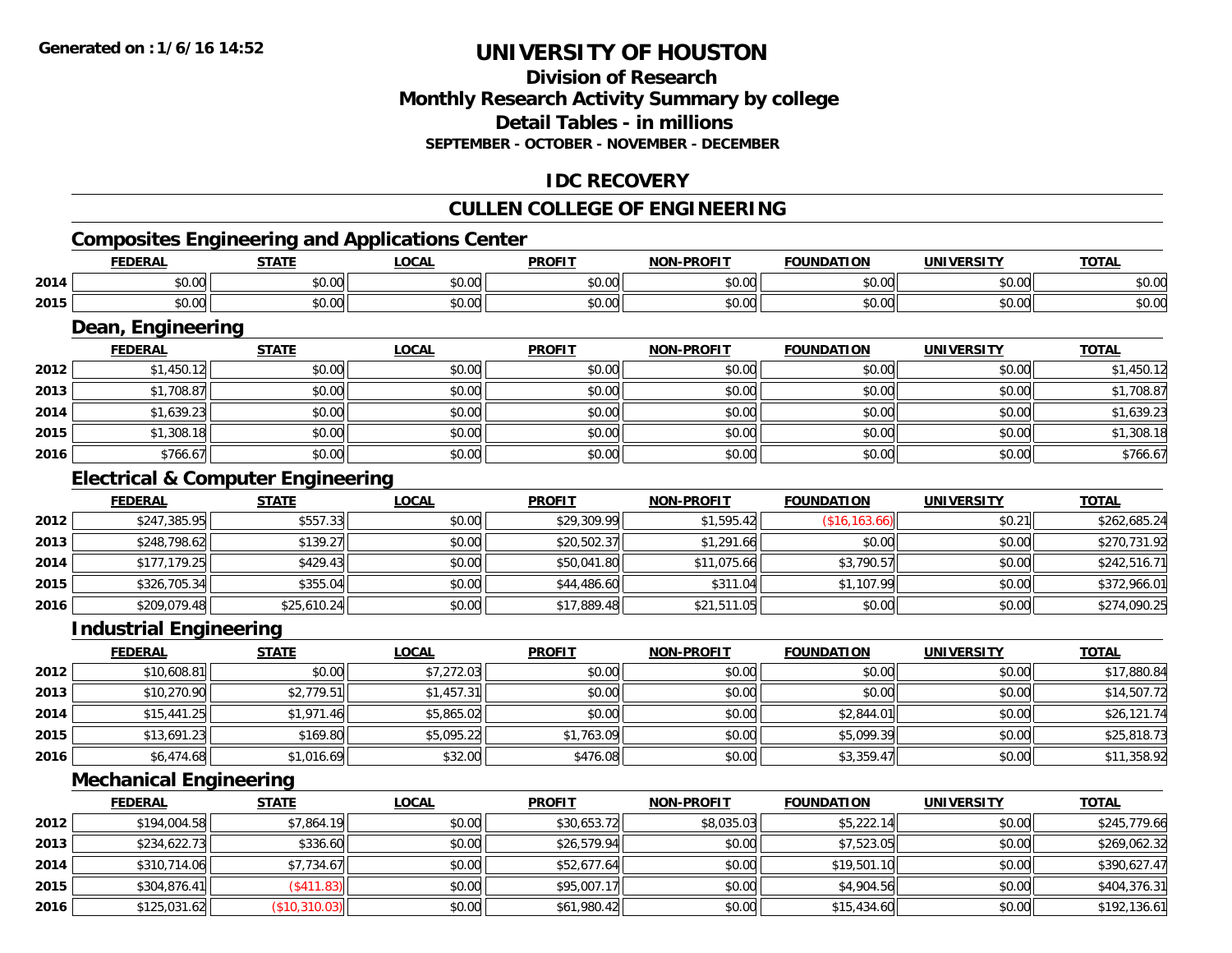## **Division of ResearchMonthly Research Activity Summary by college Detail Tables - in millions SEPTEMBER - OCTOBER - NOVEMBER - DECEMBER**

### **IDC RECOVERY**

## **CULLEN COLLEGE OF ENGINEERING**

## **National Center for Airborne Laser Mapping**

|      | <b>FEDERAL</b> | <b>STATE</b> | <b>LOCAL</b> | <b>PROFIT</b> | <b>NON-PROFIT</b> | <b>FOUNDATION</b> | <b>UNIVERSITY</b> | <b>TOTAL</b> |
|------|----------------|--------------|--------------|---------------|-------------------|-------------------|-------------------|--------------|
| 2012 | \$15,399.73    | \$0.00       | \$0.00       | \$0.00        | \$0.00            | \$0.00            | \$0.00            | \$15,399.73  |
| 2013 | \$3,353.35     | \$0.00       | \$0.00       | \$0.00        | \$0.00            | \$0.00            | \$0.00            | \$3,353.35   |
| 2014 | \$37,552.25    | \$0.00       | \$0.00       | \$0.00        | \$0.00            | \$5,260.03        | \$0.00            | \$42,812.27  |
| 2015 | \$27,769.08    | \$0.00       | \$0.00       | \$0.00        | \$0.00            | \$0.00            | \$0.00            | \$27,769.08  |
| 2016 | \$71,955.64    | \$0.00       | \$0.00       | \$0.00        | \$3,648.50        | \$0.00            | \$0.00            | \$75,604.14  |

## **Wind Energy Center**

|       | <b>FEDERAL</b> | <b>STATE</b> | <b>LOCAL</b> | <b>PROFIT</b>  | <b>NON-PROFIT</b> | <b>FOUNDATION</b> | <b>UNIVERSITY</b> | <b>TOTAL</b>   |
|-------|----------------|--------------|--------------|----------------|-------------------|-------------------|-------------------|----------------|
| 2012  | \$0.00         | \$0.00       | \$0.00       | \$0.00         | \$0.00            | \$0.00            | \$0.00            | \$0.00         |
| 2013  | \$0.00         | \$0.00       | \$0.00       | \$0.00         | \$0.00            | \$0.00            | \$0.00            | \$0.00         |
| 2014  | \$0.00         | \$0.00       | \$0.00       | \$0.00         | \$0.00            | \$0.00            | \$0.00            | \$0.00         |
| 2015  | \$0.00         | \$0.00       | \$0.00       | \$0.00         | \$0.00            | \$0.00            | \$0.00            | \$0.00         |
| 2016  | \$0.00         | \$0.00       | \$0.00       | \$0.00         | \$0.00            | \$0.00            | \$0.00            | \$0.00         |
| Total | \$5,336,347.12 | \$95,988.75  | \$42,204.20  | \$1,057,874.11 | \$75,801.34       | \$72,976.57       | \$6,340.84        | \$6,687,532.93 |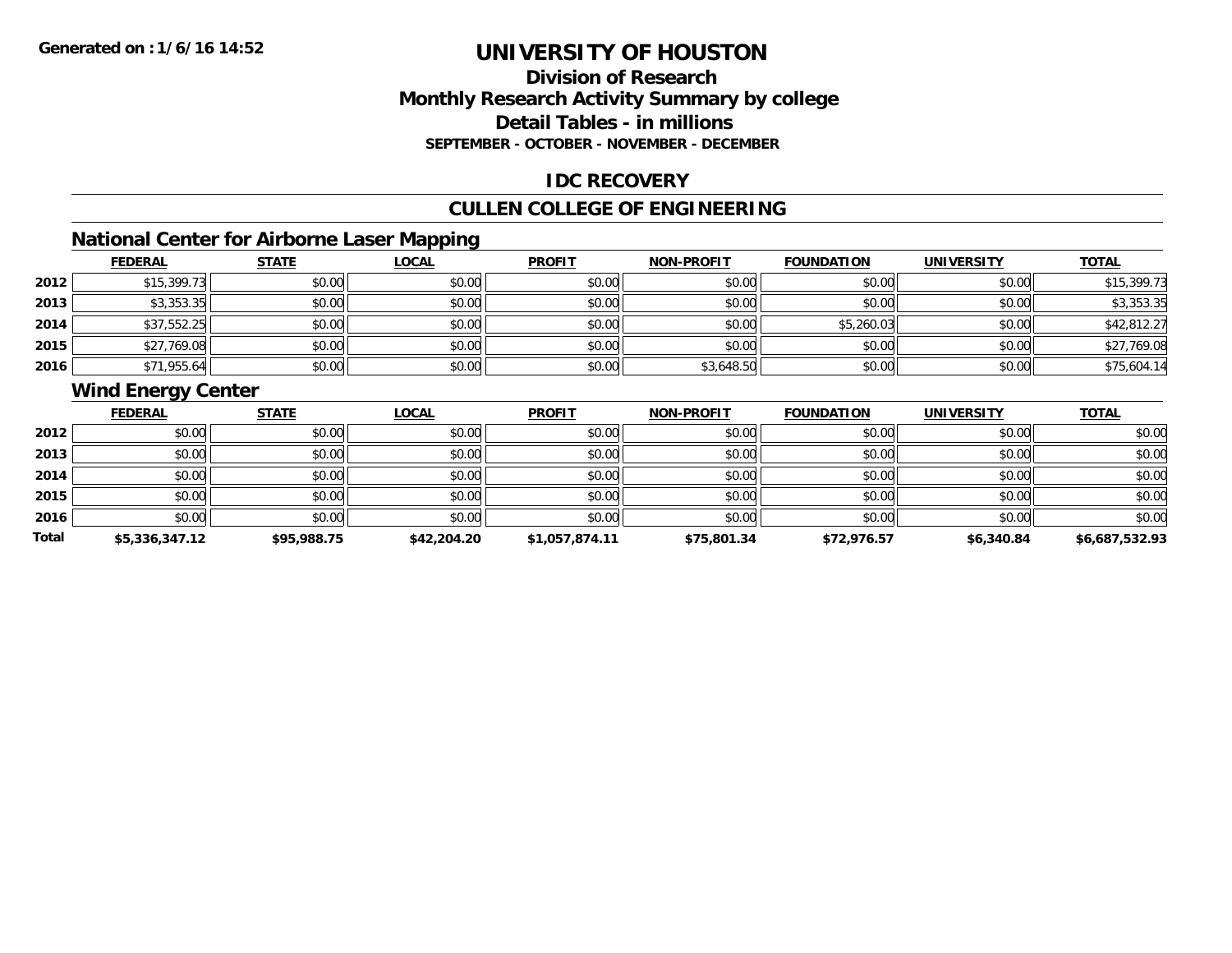**2014**

**2015**

**2016**

# **UNIVERSITY OF HOUSTON**

## **Division of ResearchMonthly Research Activity Summary by college Detail Tables - in millions SEPTEMBER - OCTOBER - NOVEMBER - DECEMBER**

### **IDC RECOVERY**

## **DIVISION OF RESEARCH**

|      | <b>Allied Geophysical Laboratories</b>    |              |                                                           |               |                   |                   |                   |              |
|------|-------------------------------------------|--------------|-----------------------------------------------------------|---------------|-------------------|-------------------|-------------------|--------------|
|      | <b>FEDERAL</b>                            | <b>STATE</b> | <b>LOCAL</b>                                              | <b>PROFIT</b> | <b>NON-PROFIT</b> | <b>FOUNDATION</b> | <b>UNIVERSITY</b> | <b>TOTAL</b> |
| 2012 | \$0.00                                    | \$0.00       | \$0.00                                                    | \$2,529.88    | \$0.00            | \$0.00            | \$0.00            | \$2,529.88   |
| 2013 | \$0.00                                    | \$0.00       | \$0.00                                                    | \$2,434.19    | \$0.00            | \$0.00            | \$0.00            | \$2,434.19   |
|      |                                           |              | <b>Center for Advanced Computing and Data Systems</b>     |               |                   |                   |                   |              |
|      | <b>FEDERAL</b>                            | <b>STATE</b> | <b>LOCAL</b>                                              | <b>PROFIT</b> | <b>NON-PROFIT</b> | <b>FOUNDATION</b> | <b>UNIVERSITY</b> | <b>TOTAL</b> |
| 2012 | \$53,237.52                               | \$0.00       | \$0.00                                                    | \$22,337.22   | \$0.00            | \$0.00            | \$0.00            | \$75,574.74  |
| 2013 | \$15,985.50                               | \$0.00       | \$0.00                                                    | \$2,226.67    | \$0.00            | \$0.00            | \$0.00            | \$18,212.17  |
| 2014 | (\$4,452.31)                              | \$0.00       | \$0.00                                                    | \$0.00        | \$0.00            | \$0.00            | \$0.00            | (\$4,452.31) |
| 2015 | \$0.00                                    | \$0.00       | \$0.00                                                    | \$0.00        | \$0.00            | \$0.00            | \$0.00            | \$0.00       |
| 2016 | \$592.78                                  | \$0.00       | \$0.00                                                    | \$0.00        | \$0.00            | \$0.00            | \$0.00            | \$592.78     |
|      | <b>Center for Advanced Materials</b>      |              |                                                           |               |                   |                   |                   |              |
|      | <b>FEDERAL</b>                            | <b>STATE</b> | <b>LOCAL</b>                                              | <b>PROFIT</b> | <b>NON-PROFIT</b> | <b>FOUNDATION</b> | <b>UNIVERSITY</b> | <b>TOTAL</b> |
| 2012 | (\$160.97)                                | \$0.00       | \$0.00                                                    | \$0.00        | \$0.00            | \$0.00            | \$0.00            | (\$160.97)   |
| 2013 | \$0.00                                    | \$0.00       | \$0.00                                                    | \$0.00        | \$0.00            | \$0.00            | \$0.00            | \$0.00       |
| 2014 | \$0.00                                    | \$0.00       | \$0.00                                                    | \$0.00        | \$0.00            | \$0.00            | \$0.00            | \$0.00       |
| 2015 | \$0.00                                    | \$0.00       | \$0.00                                                    | \$4,311.21    | \$0.00            | \$0.00            | \$0.00            | \$4,311.21   |
| 2016 | \$0.00                                    | \$0.00       | \$0.00                                                    | \$0.00        | \$0.00            | \$0.00            | \$0.00            | \$0.00       |
|      |                                           |              | <b>Center for Biomedical &amp; Environmental Genomics</b> |               |                   |                   |                   |              |
|      | <b>FEDERAL</b>                            | <b>STATE</b> | <b>LOCAL</b>                                              | <b>PROFIT</b> | <b>NON-PROFIT</b> | <b>FOUNDATION</b> | <b>UNIVERSITY</b> | <b>TOTAL</b> |
| 2012 | \$0.00                                    | \$0.00       | \$0.00                                                    | \$0.00        | \$0.00            | \$0.00            | \$0.00            | \$0.00       |
| 2013 | \$0.00                                    | \$0.00       | \$0.00                                                    | \$0.00        | \$0.00            | \$0.00            | \$0.00            | \$0.00       |
| 2014 | \$0.00                                    | \$0.00       | \$0.00                                                    | \$0.00        | \$0.00            | \$0.00            | \$0.00            | \$0.00       |
| 2015 | \$0.00                                    | \$0.00       | \$0.00                                                    | \$0.00        | \$0.00            | \$0.00            | \$0.00            | \$0.00       |
| 2016 | \$0.00                                    | \$0.00       | \$0.00                                                    | \$0.00        | \$0.00            | \$0.00            | \$0.00            | \$0.00       |
|      | <b>Center for Industrial Partnerships</b> |              |                                                           |               |                   |                   |                   |              |
|      | <b>FEDERAL</b>                            | <b>STATE</b> | <b>LOCAL</b>                                              | <b>PROFIT</b> | <b>NON-PROFIT</b> | <b>FOUNDATION</b> | <b>UNIVERSITY</b> | <b>TOTAL</b> |
| 2012 | \$4,505.42                                | \$0.00       | \$0.00                                                    | \$4,432.12    | \$0.00            | \$0.00            | \$0.00            | \$8,937.54   |
| 2013 | \$602.56                                  | \$0.00       | \$0.00                                                    | \$3,670.89    | \$0.00            | \$0.00            | \$0.00            | \$4,273.45   |

4 \$979.94|| \$0.00|| \$0.00|| \$0.00|| \$3,220.99|| \$0.00|| \$0.00|| \$0.00|| \$4,200.93

\$593.05 \$0.00 \$0.00 \$4,590.76 \$0.00 \$0.00 \$0.00 \$5,183.82

6 \$395.34 \$0.00 \$0.00 \$0.00 \$0.00 \$0.00 \$0.00 \$0.00 \$0.00 \$0.00 \$0.00 \$0.00 \$0.00 \$395.34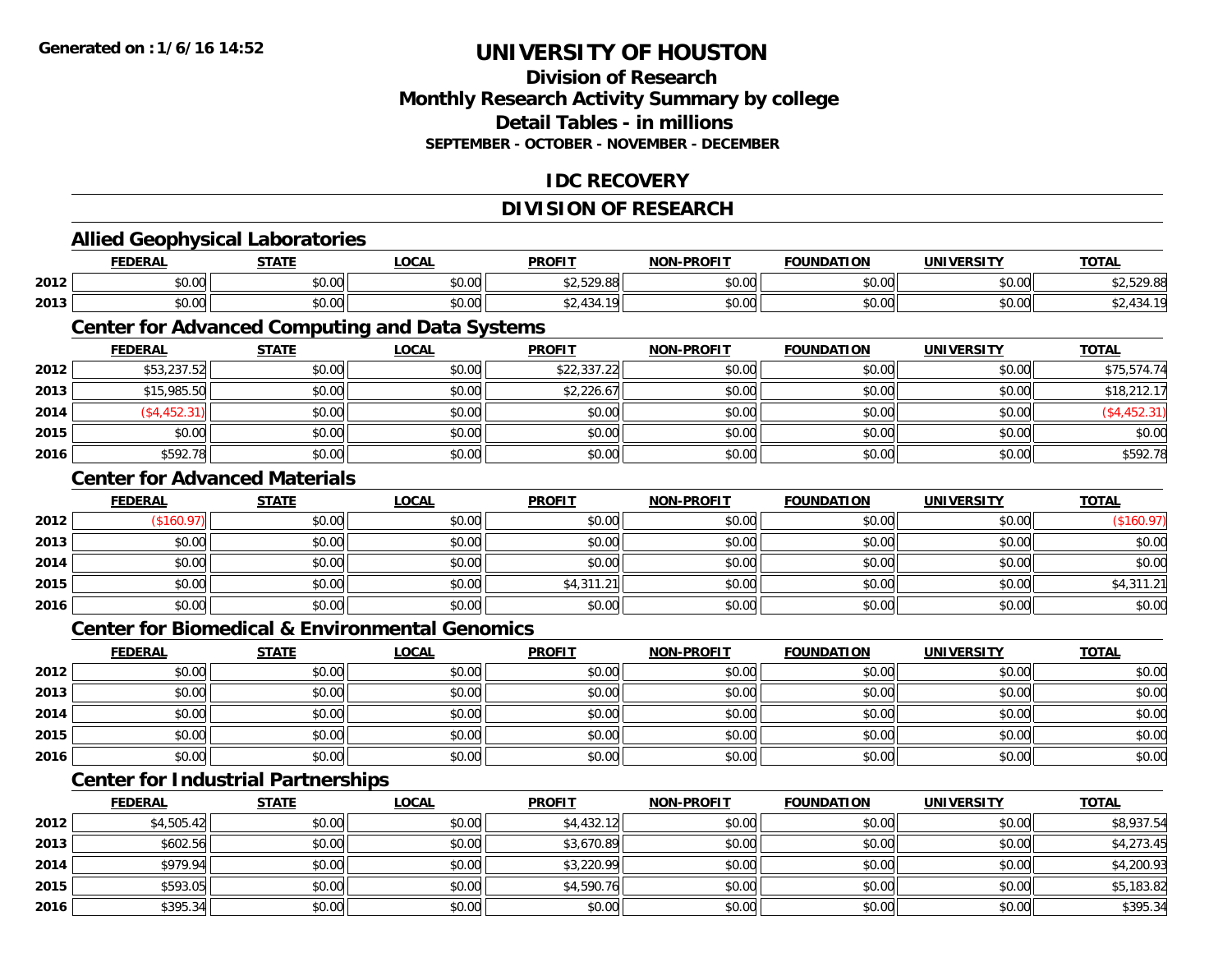## **Division of ResearchMonthly Research Activity Summary by college Detail Tables - in millions SEPTEMBER - OCTOBER - NOVEMBER - DECEMBER**

### **IDC RECOVERY**

## **DIVISION OF RESEARCH**

|      | <b>Division of Research</b>           |              |              |               |                   |                   |                   |              |
|------|---------------------------------------|--------------|--------------|---------------|-------------------|-------------------|-------------------|--------------|
|      | <b>FEDERAL</b>                        | <b>STATE</b> | <b>LOCAL</b> | <b>PROFIT</b> | <b>NON-PROFIT</b> | <b>FOUNDATION</b> | <b>UNIVERSITY</b> | <b>TOTAL</b> |
| 2012 | \$0.00                                | \$0.00       | \$0.00       | \$0.00        | \$0.00            | \$0.00            | \$0.00            | \$0.00       |
| 2013 | \$0.00                                | \$0.00       | \$0.00       | \$0.00        | \$0.00            | \$0.00            | \$0.00            | \$0.00       |
| 2014 | \$0.00                                | \$0.00       | \$0.00       | \$0.00        | \$0.00            | \$0.00            | \$0.00            | \$0.00       |
| 2015 | \$0.00                                | \$0.00       | \$0.00       | \$0.00        | \$0.00            | \$0.00            | \$0.00            | \$0.00       |
| 2016 | \$0.00                                | \$0.00       | \$0.00       | \$0.00        | \$0.00            | \$0.00            | \$0.00            | \$0.00       |
|      | <b>Office of Contracts and Grants</b> |              |              |               |                   |                   |                   |              |
|      | <b>FEDERAL</b>                        | <b>STATE</b> | <b>LOCAL</b> | <b>PROFIT</b> | <b>NON-PROFIT</b> | <b>FOUNDATION</b> | <b>UNIVERSITY</b> | <b>TOTAL</b> |
| 2012 | \$0.00                                | \$0.00       | \$0.00       | \$0.00        | \$0.00            | \$0.00            | \$0.00            | \$0.00       |
| 2013 | \$0.00                                | \$0.00       | \$0.00       | \$0.00        | \$0.00            | \$0.00            | \$0.00            | \$0.00       |
|      | <b>TcSUH</b>                          |              |              |               |                   |                   |                   |              |
|      | <b>FEDERAL</b>                        | <b>STATE</b> | <b>LOCAL</b> | <b>PROFIT</b> | <b>NON-PROFIT</b> | <b>FOUNDATION</b> | <b>UNIVERSITY</b> | <b>TOTAL</b> |
| 2012 | \$7,732.33                            | \$836.00     | \$0.00       | \$18,616.40   | \$0.00            | \$0.00            | \$0.00            | \$27,184.73  |
| 2013 | \$3,998.80                            | \$208.91     | \$0.00       | \$6,695.47    | \$0.00            | \$0.00            | \$0.00            | \$10,903.18  |
| 2014 | \$26,244.37                           | \$644.14     | \$0.00       | \$7,939.61    | \$0.00            | \$0.00            | \$0.00            | \$34,828.12  |
| 2015 | \$9,575.92                            | \$0.00       | \$0.00       | \$3,801.96    | \$0.00            | \$0.00            | \$0.00            | \$13,377.88  |
| 2016 | \$26,861.93                           | \$0.00       | \$0.00       | \$6,110.11    | \$0.00            | \$0.00            | \$0.00            | \$32,972.04  |
|      | <b>Texas Obesity Research Center</b>  |              |              |               |                   |                   |                   |              |
|      | <b>FEDERAL</b>                        | <b>STATE</b> | <b>LOCAL</b> | <b>PROFIT</b> | <b>NON-PROFIT</b> | <b>FOUNDATION</b> | <b>UNIVERSITY</b> | <b>TOTAL</b> |
| 2012 | \$0.00                                | \$0.00       | \$0.00       | \$0.00        | \$0.00            | \$0.00            | \$0.00            | \$0.00       |
| 2013 | \$0.00                                | \$0.00       | \$0.00       | \$0.00        | \$0.00            | \$0.00            | \$0.00            | \$0.00       |
| 2014 | \$0.00                                | \$0.00       | \$0.00       | \$0.00        | \$0.00            | \$0.00            | \$0.00            | \$0.00       |
| 2015 | \$0.00                                | \$0.00       | \$0.00       | \$0.00        | \$0.00            | \$0.00            | \$0.00            | \$0.00       |
| 2016 | \$0.00                                | \$0.00       | \$0.00       | \$0.00        | \$444.03          | \$0.00            | \$0.00            | \$444.03     |
|      | <b>TIMES</b>                          |              |              |               |                   |                   |                   |              |
|      | <b>FEDERAL</b>                        | <b>STATE</b> | <b>LOCAL</b> | <b>PROFIT</b> | <b>NON-PROFIT</b> | <b>FOUNDATION</b> | <b>UNIVERSITY</b> | <b>TOTAL</b> |
| 2012 | \$126,918.76                          | \$0.01       | \$0.00       | \$0.00        | \$0.00            | \$0.00            | \$0.00            | \$126,918.77 |
| 2013 | \$193,155.75                          | (\$99.10)    | \$0.00       | \$0.00        | \$0.00            | \$0.00            | \$0.00            | \$193,056.65 |
| 2014 | \$129,667.57                          | (\$205.96)   | \$0.00       | \$0.00        | \$0.00            | \$0.00            | \$0.00            | \$129,461.61 |
| 2015 | \$120,463.68                          | \$0.00       | \$0.00       | \$0.00        | \$1,115.65        | \$0.00            | \$0.00            | \$121,579.33 |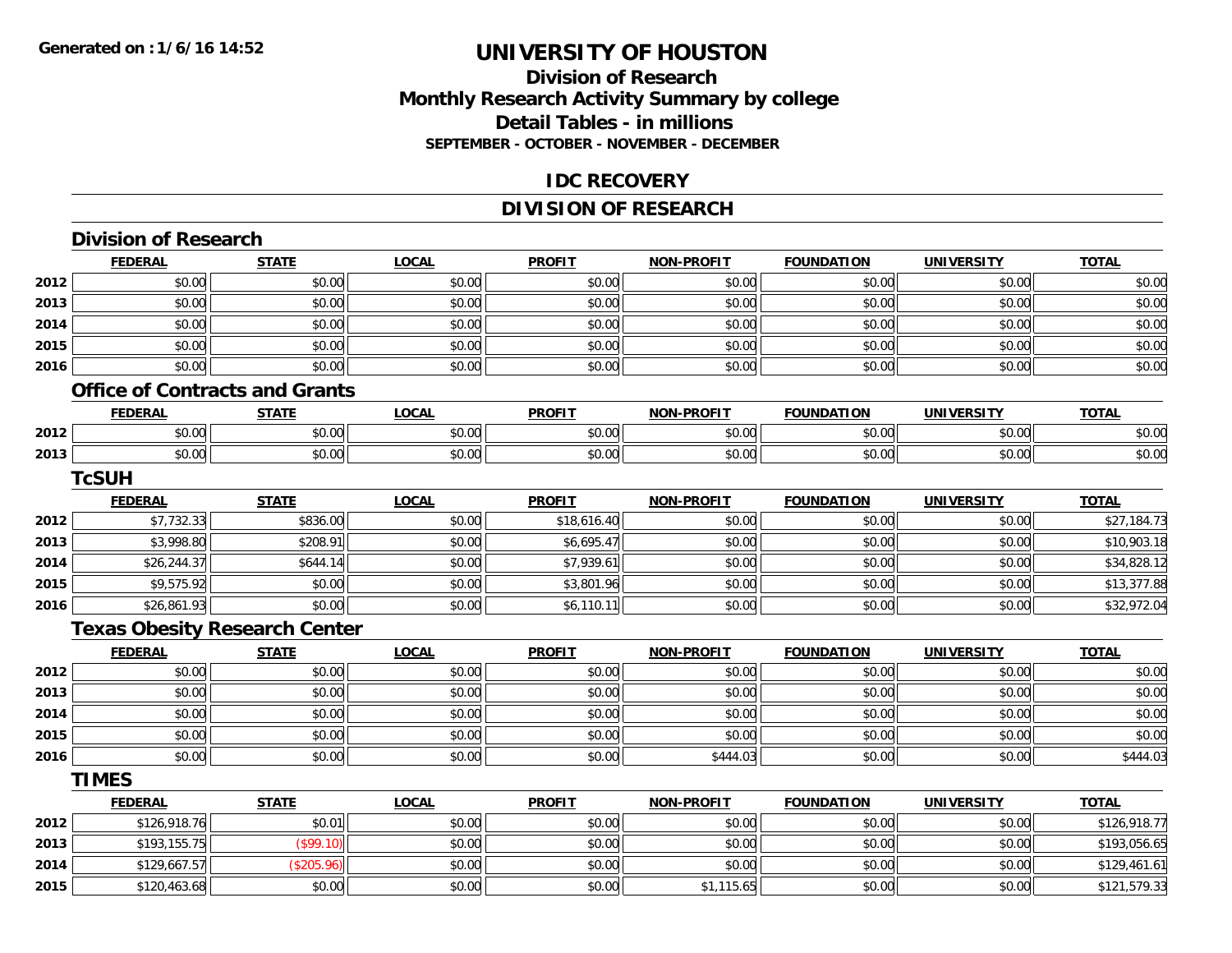**TIMES** 

# **UNIVERSITY OF HOUSTON**

### **Division of Research Monthly Research Activity Summary by college Detail Tables - in millions SEPTEMBER - OCTOBER - NOVEMBER - DECEMBER**

### **IDC RECOVERY**

## **DIVISION OF RESEARCH**

|       | <b>TMES</b>    |              |        |               |                   |                   |                   |              |  |  |  |
|-------|----------------|--------------|--------|---------------|-------------------|-------------------|-------------------|--------------|--|--|--|
|       | <b>FEDERAL</b> | <b>STATE</b> | LOCAI  | <b>PROFIT</b> | <b>NON-PROFIT</b> | <b>FOUNDATION</b> | <b>UNIVERSITY</b> | <b>TOTAL</b> |  |  |  |
| 2016  | \$82,447.32    |              | \$0.00 | \$0.00        | \$0.00            | \$0.00            | \$0.00            | \$82,368.30  |  |  |  |
| Total | \$799,345.26   | \$1,304.98   | \$0.00 | \$92,917.48   | \$1,559.68        | \$0.00            | \$0.00            | \$895,127.40 |  |  |  |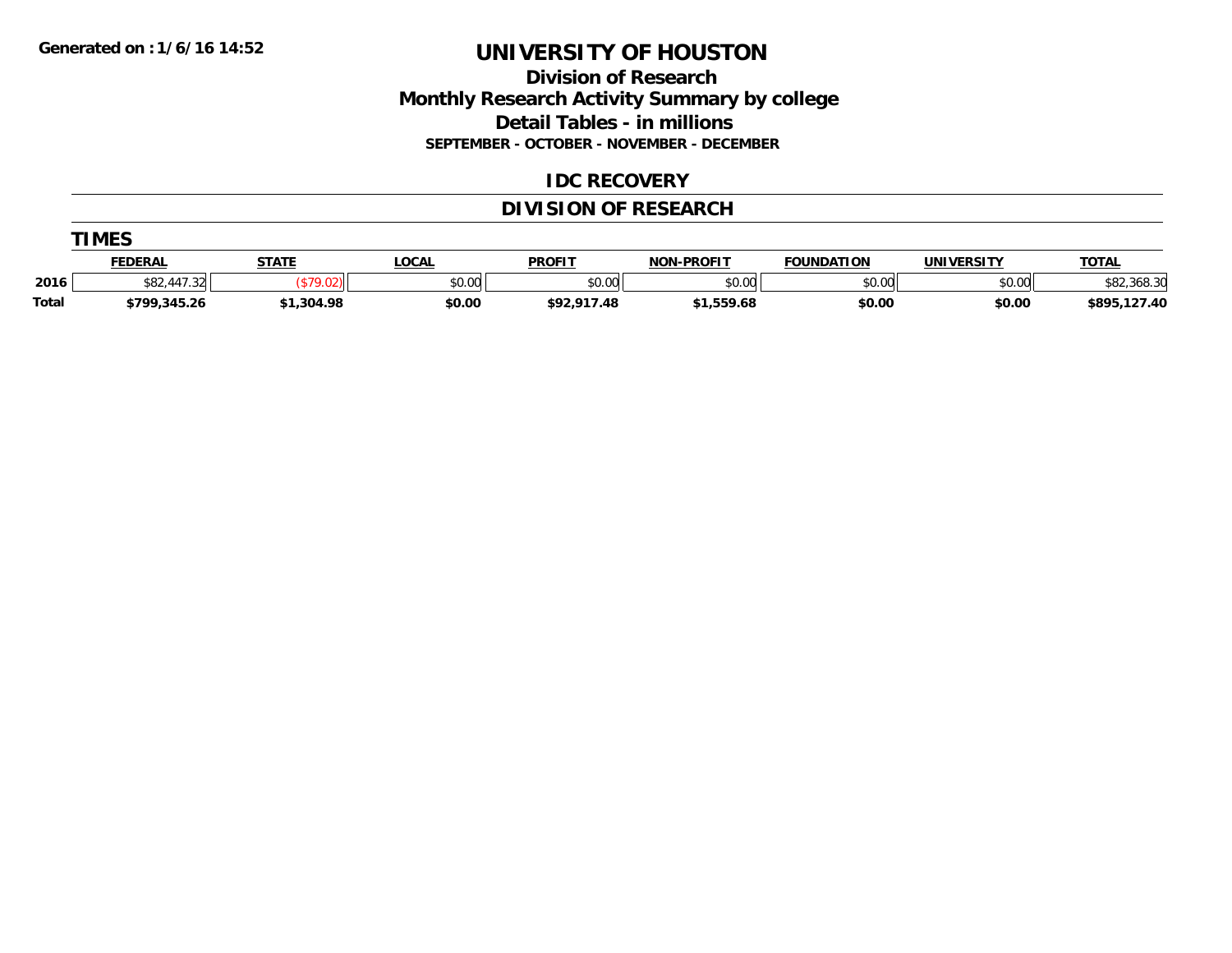### **Division of ResearchMonthly Research Activity Summary by college Detail Tables - in millions SEPTEMBER - OCTOBER - NOVEMBER - DECEMBER**

### **IDC RECOVERY**

## **GRADUATE COLLEGE OF SOCIAL WORK**

## **Center for Drug and Social Policy Research**

|      | <b>FEDERAL</b> | <b>STATE</b> | <u>LOCAL</u> | <b>PROFIT</b> | <b>NON-PROFIT</b> | <b>FOUNDATION</b> | <b>UNIVERSITY</b> | <b>TOTAL</b> |
|------|----------------|--------------|--------------|---------------|-------------------|-------------------|-------------------|--------------|
| 2012 | \$3,348.64     | \$0.00       | \$0.00       | \$0.00        | \$0.00            | \$0.00            | \$0.00            | \$3,348.64   |
| 2013 | \$1,156.43     | \$0.00       | \$0.00       | \$0.00        | \$0.00            | \$0.00            | \$0.00            | \$1,156.43   |
| 2014 | \$0.00         | \$0.00       | \$0.00       | \$0.00        | \$0.00            | \$0.00            | \$0.00            | \$0.00       |
| 2015 | \$19,954.55    | \$0.00       | \$0.00       | \$0.00        | \$0.00            | \$0.00            | \$0.00            | \$19,954.55  |
| 2016 | \$17,762.39    | \$0.00       | \$0.00       | \$0.00        | \$0.00            | \$0.00            | \$0.00            | \$17,762.39  |

## **Center for Health Equities & Evaluation Research**

|      | <b>FEDERAL</b> | <b>STATE</b> | <b>LOCAL</b> | <b>PROFIT</b> | <b>NON-PROFIT</b> | <b>FOUNDATION</b> | <b>UNIVERSITY</b> | <b>TOTAL</b> |
|------|----------------|--------------|--------------|---------------|-------------------|-------------------|-------------------|--------------|
| 2012 | \$6,607.36     | \$0.00       | \$0.00       | \$0.00        | \$0.00            | \$0.00            | \$0.00            | \$6,607.36   |
| 2013 | \$6,512.39     | \$0.00       | \$0.00       | \$0.00        | \$0.00            | \$0.00            | \$0.00            | \$6,512.39   |
| 2014 | \$2,634.64     | \$0.00       | \$0.00       | \$0.00        | \$0.00            | \$0.00            | \$0.00            | \$2,634.64   |
| 2015 | \$2,974.17     | \$0.00       | \$0.00       | \$0.00        | \$0.00            | \$0.00            | \$0.00            | \$2,974.17   |
| 2016 | \$1,684.46     | \$0.00       | \$0.00       | \$0.00        | \$0.00            | \$0.00            | \$0.00            | \$1,684.46   |

## **Child & Family for Innovative Research**

|      | <b>FEDERAL</b> | <b>STATE</b> | <b>LOCAL</b> | <b>PROFIT</b> | <b>NON-PROFIT</b> | <b>FOUNDATION</b> | <b>UNIVERSITY</b> | <b>TOTAL</b>  |
|------|----------------|--------------|--------------|---------------|-------------------|-------------------|-------------------|---------------|
| 2012 | \$73,961.76    | \$0.00       | \$0.00       | \$2,962.59    | \$0.00            | \$0.00            | \$0.00            | \$76,924.35   |
| 2013 | \$51,222.74    | \$92.59      | \$1,796.82   | (\$367.56)    | \$0.83            | \$0.00            | \$0.00            | \$52,745.42   |
| 2014 | \$15,347.58    | \$283.41     | \$573.16     | \$0.00        | \$0.00            | \$436.89          | \$0.00            | \$16,641.04   |
| 2015 | \$42,925.81    | \$445.20     | \$0.00       | \$0.00        | \$0.00            | \$3,979.61        | \$0.00            | \$47,350.62   |
| 2016 | (\$24,436.29)  | \$0.00       | \$0.00       | \$0.00        | \$0.00            | \$3,910.68        | \$0.00            | (\$20,525.61) |

#### **Community Projects - Social Work**

|      | EENEDA<br>LIVE | C T A T T              | .OCAL         | <b>PROFIT</b>              | <b>NON-PROFIT</b> | <b>FOUNDATION</b>      | UNIVERSITY                                         | <b>TOTAL</b>       |
|------|----------------|------------------------|---------------|----------------------------|-------------------|------------------------|----------------------------------------------------|--------------------|
| 2012 | .<br>1.21      | $\sim$ $\sim$<br>DU.UU | 0.00<br>vv.vv | $h \cap \cap \cap$<br>υυ., | 0000<br>vv.vv     | 0 <sub>n</sub><br>u.uu | $\mathfrak{g} \cap \mathfrak{g} \cap \mathfrak{g}$ | ***<br>$\sim$<br>. |
| 2013 |                | $\sim$ 00<br>JU.UU     | 0.00<br>JU.UU | JU.L                       | 0000<br>JU.UU     | 0000<br>u.uu           | 0000<br>JU.UU                                      |                    |

#### **Dean, Social Work**

|      | <b>FEDERAL</b> | <b>STATE</b> | <b>LOCAL</b> | <b>PROFIT</b> | <b>NON-PROFIT</b> | <b>FOUNDATION</b> | <b>UNIVERSITY</b> | <b>TOTAL</b> |
|------|----------------|--------------|--------------|---------------|-------------------|-------------------|-------------------|--------------|
| 2012 | \$1,015.13,    | \$0.00       | \$0.00       | \$0.00        | \$0.00            | \$0.00            | \$0.00            | (\$1,015.13) |
| 2013 | \$5,849.75     | \$0.00       | \$0.00       | \$0.00        | \$0.00            | \$0.00            | \$0.00            | \$5,849.75   |
| 2014 | \$0.00         | \$0.00       | \$0.00       | \$0.00        | \$0.00            | \$0.00            | \$0.00            | \$0.00       |
| 2015 | \$1,477.12     | \$0.00       | \$0.00       | \$0.00        | \$0.00            | \$0.00            | \$0.00            | \$1,477.12   |
| 2016 | \$7,805.30     | \$0.00       | \$0.00       | \$1,162.36    | \$95.04           | \$0.00            | \$0.00            | \$9,062.70   |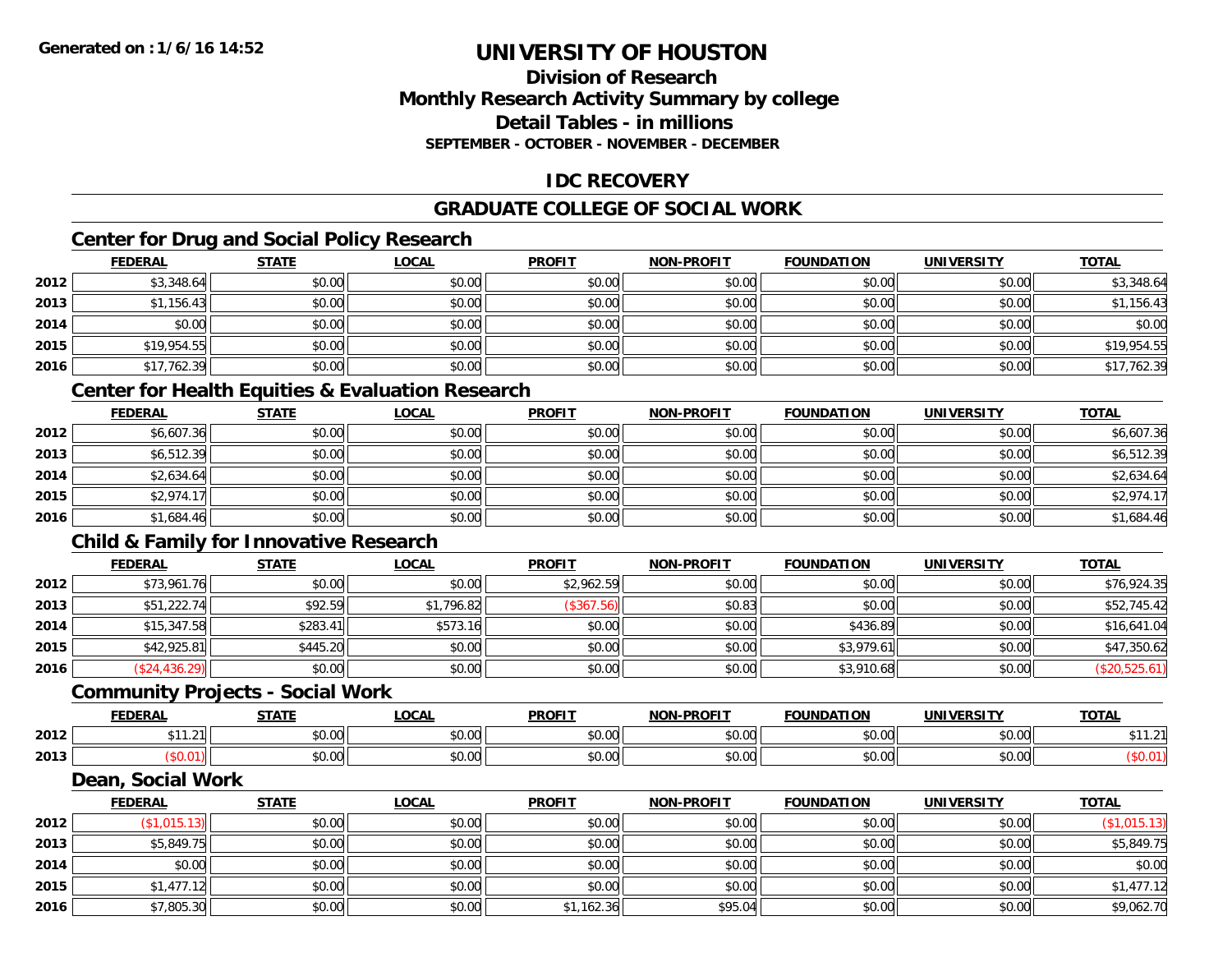### **Division of Research Monthly Research Activity Summary by college Detail Tables - in millions SEPTEMBER - OCTOBER - NOVEMBER - DECEMBER**

### **IDC RECOVERY**

#### **GRADUATE COLLEGE OF SOCIAL WORK**

## **Office for Drug SPR**

|              | <b>FEDERAL</b> | <b>STATE</b> | <u>LOCAL</u> | <b>PROFIT</b> | <b>NON-PROFIT</b> | <b>FOUNDATION</b> | <b>UNIVERSITY</b> | <b>TOTAL</b> |
|--------------|----------------|--------------|--------------|---------------|-------------------|-------------------|-------------------|--------------|
| 2012         | \$0.00         | \$0.00       | \$0.00       | \$0.00        | \$0.00            | \$0.00            | \$0.00            | \$0.00       |
| 2013         | \$0.00         | \$0.00       | \$0.00       | \$0.00        | \$0.00            | \$0.00            | \$0.00            | \$0.00       |
| 2015         | \$0.00         | \$0.00       | \$0.00       | \$0.00        | \$0.00            | \$0.00            | \$0.00            | \$0.00       |
| <b>Total</b> | \$235,784.87   | \$821.20     | \$2,369.98   | \$3,757.39    | \$95.87           | \$8,327.18        | \$0.00            | \$251,156.49 |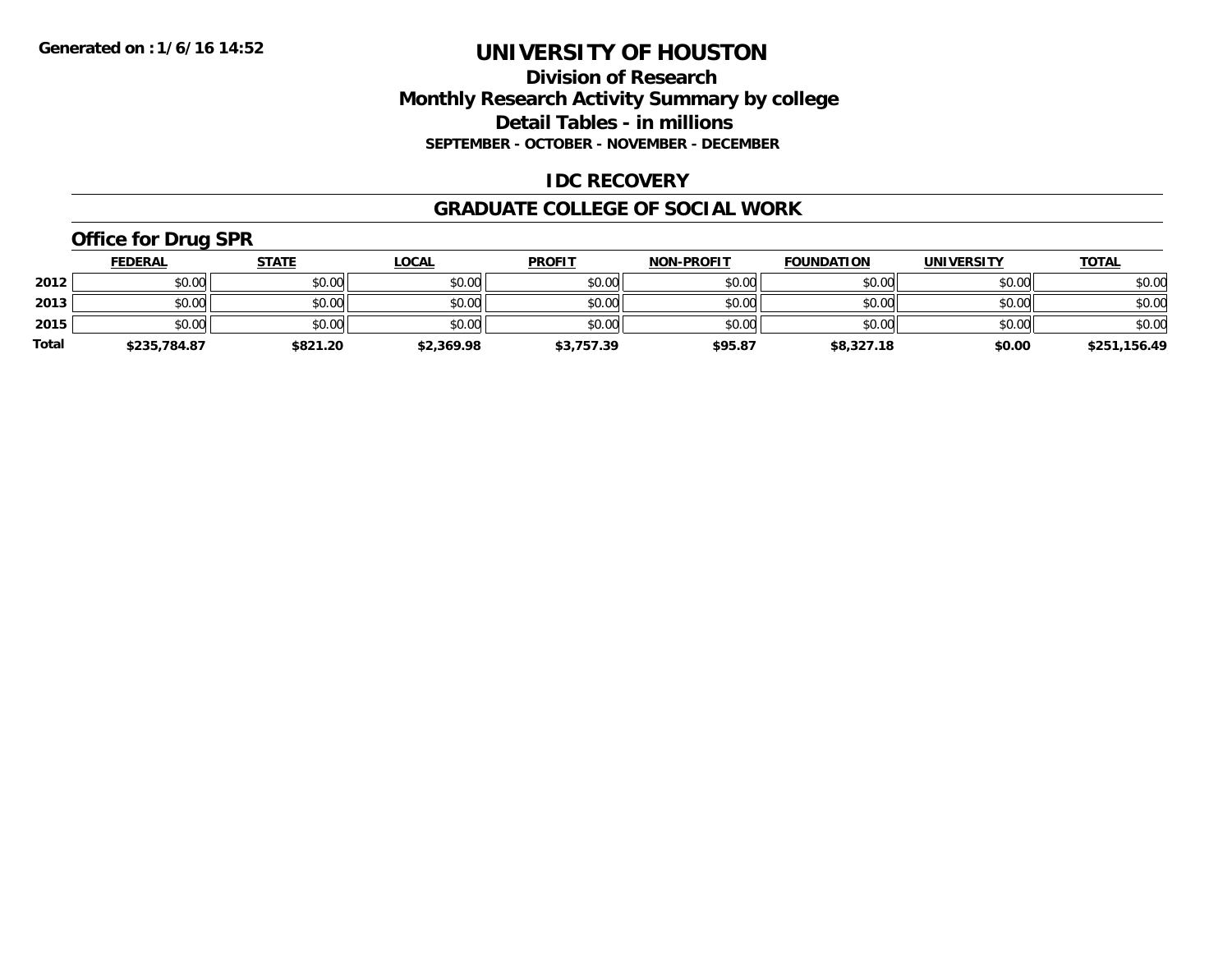### **Division of Research Monthly Research Activity Summary by college Detail Tables - in millions SEPTEMBER - OCTOBER - NOVEMBER - DECEMBER**

### **IDC RECOVERY**

### **HILTON COLLEGE OF HOTEL AND RESTAURANT MANAGEMENT**

### **Hotel and Restaurant Management**

|       | <b>FEDERAL</b> | <b>STATE</b> | <u>LOCAL</u> | <b>PROFIT</b> | <b>NON-PROFIT</b> | <b>FOUNDATION</b> | <b>UNIVERSITY</b> | <b>TOTAL</b> |
|-------|----------------|--------------|--------------|---------------|-------------------|-------------------|-------------------|--------------|
| 2012  | \$2,188.36     | \$0.00       | \$0.00       | \$8.59        | \$1,872.04        | \$0.00            | \$0.00            | \$4,068.99   |
| 2013  | \$1,239.04     | \$804.38     | \$0.00       | \$0.00        | \$0.00            | \$0.00            | \$0.00            | \$2,043.42   |
| 2014  | \$5,600.92     | (\$28.71"    | \$0.00       | \$0.00        | \$0.00            | \$344.65          | \$0.00            | \$5,916.86   |
| 2015  | \$12,110.43    | \$0.00       | \$0.00       | \$0.00        | \$0.00            | \$1,717.80        | \$0.00            | \$13,828.23  |
| 2016  | \$12,319.18    | \$0.00       | \$0.00       | \$0.00        | \$0.00            | \$0.00            | \$0.00            | \$12,319.18  |
| Total | \$33,457.93    | \$775.67     | \$0.00       | \$8.59        | \$1,872.04        | \$2,062.45        | \$0.00            | \$38,176.68  |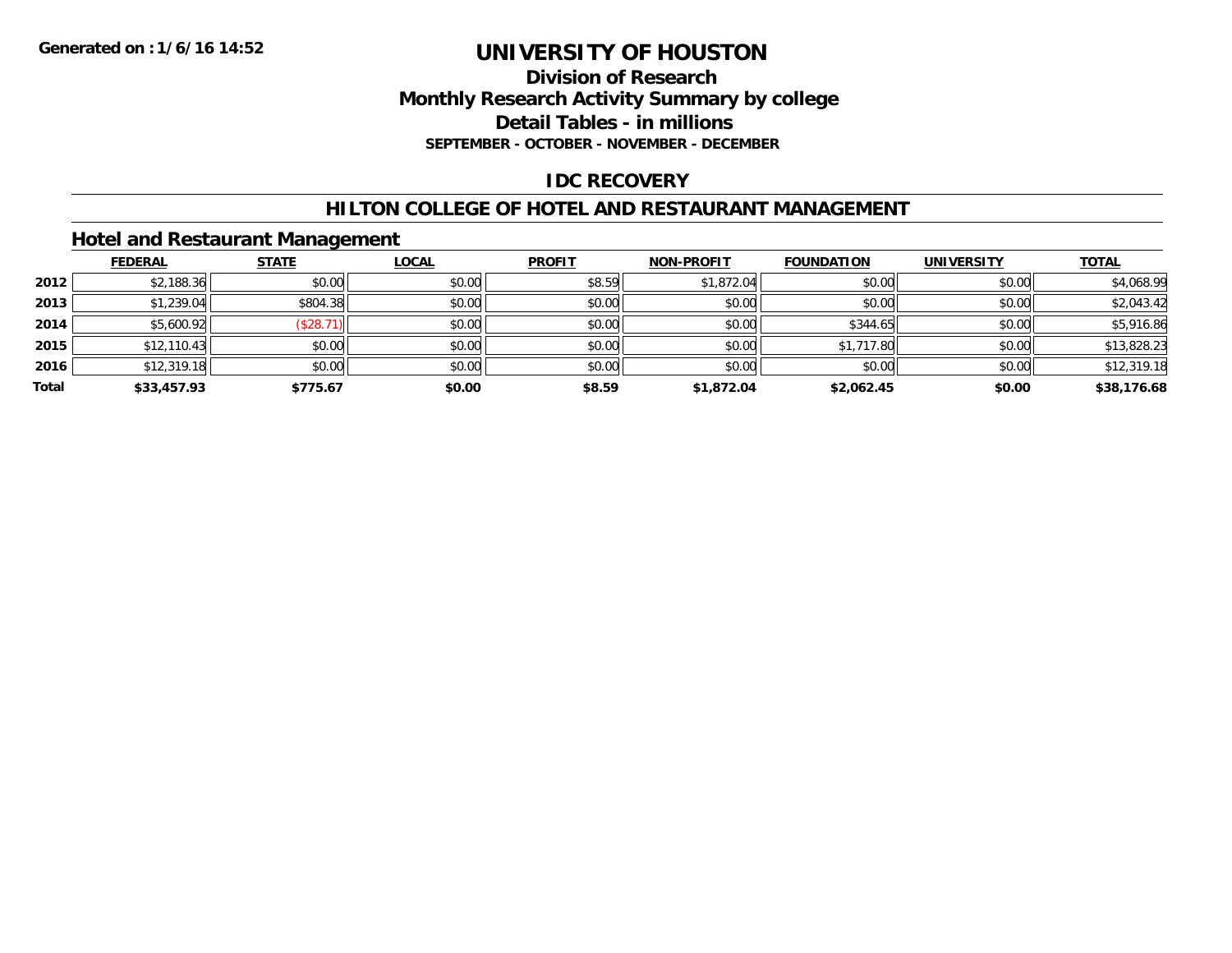### **Division of Research Monthly Research Activity Summary by college Detail Tables - in millions SEPTEMBER - OCTOBER - NOVEMBER - DECEMBER**

#### **IDC RECOVERY**

#### **HONORS COLLEGE**

## **Dean, Honors College**

|       | <b>FEDERAL</b> | <b>STATE</b> | <b>LOCAL</b> | <b>PROFIT</b> | <b>NON-PROFIT</b> | <b>FOUNDATION</b> | <b>UNIVERSITY</b> | <b>TOTAL</b> |
|-------|----------------|--------------|--------------|---------------|-------------------|-------------------|-------------------|--------------|
| 2012  | \$3,479.95     | \$0.00       | \$0.00       | \$0.00        | \$1,639.14        | \$0.00            | \$0.00            | \$5,119.08   |
| 2013  | \$4,046.15     | \$0.00       | \$0.00       | \$0.00        | \$2,345.36        | \$0.00            | \$0.00            | \$6,391.51   |
| 2014  | \$892.24       | \$0.00       | \$0.00       | \$0.00        | \$2,302.46        | \$31.06           | \$0.00            | \$3,225.76   |
| 2015  | \$0.00         | \$0.00       | \$0.00       | \$0.00        | (\$5.90)          | \$19.26           | \$0.00            | \$13.35      |
| 2016  | \$0.00         | \$0.00       | \$0.00       | \$0.00        | \$0.00            | \$18.85           | \$0.00            | \$18.85      |
| Total | \$8,418.33     | \$0.00       | \$0.00       | \$0.00        | \$6,281.06        | \$69.16           | \$0.00            | \$14,768.55  |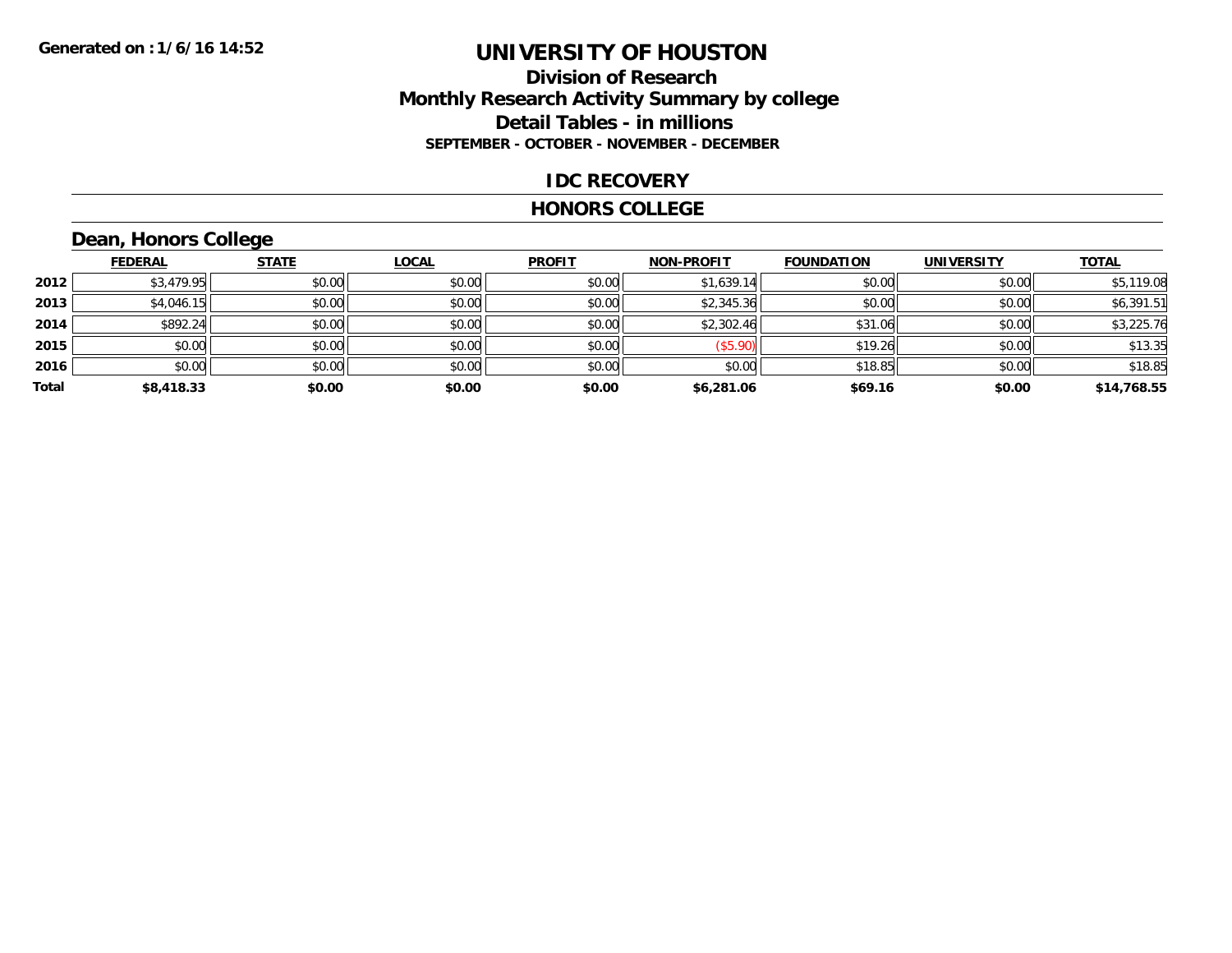### **Division of Research Monthly Research Activity Summary by college Detail Tables - in millions SEPTEMBER - OCTOBER - NOVEMBER - DECEMBER**

#### **IDC RECOVERY**

#### **LIBRARY**

### **Administration, Library**

|       | <b>FEDERAL</b> | <b>STATE</b> | <b>LOCAL</b> | <b>PROFIT</b> | <b>NON-PROFIT</b> | <b>FOUNDATION</b> | <b>UNIVERSITY</b> | <u>TOTAL</u> |
|-------|----------------|--------------|--------------|---------------|-------------------|-------------------|-------------------|--------------|
| 2012  | \$0.00         | \$0.00       | \$0.00       | \$0.00        | \$0.00            | \$0.00            | \$0.00            | \$0.00       |
| 2013  | \$0.00         | \$0.00       | \$0.00       | \$0.00        | \$0.00            | \$0.00            | \$0.00            | \$0.00       |
| 2014  | \$0.00         | \$0.00       | \$0.00       | \$0.00        | \$0.00            | \$0.00            | \$0.00            | \$0.00       |
| Total | \$0.00         | \$0.00       | \$0.00       | \$0.00        | \$0.00            | \$0.00            | \$0.00            | \$0.00       |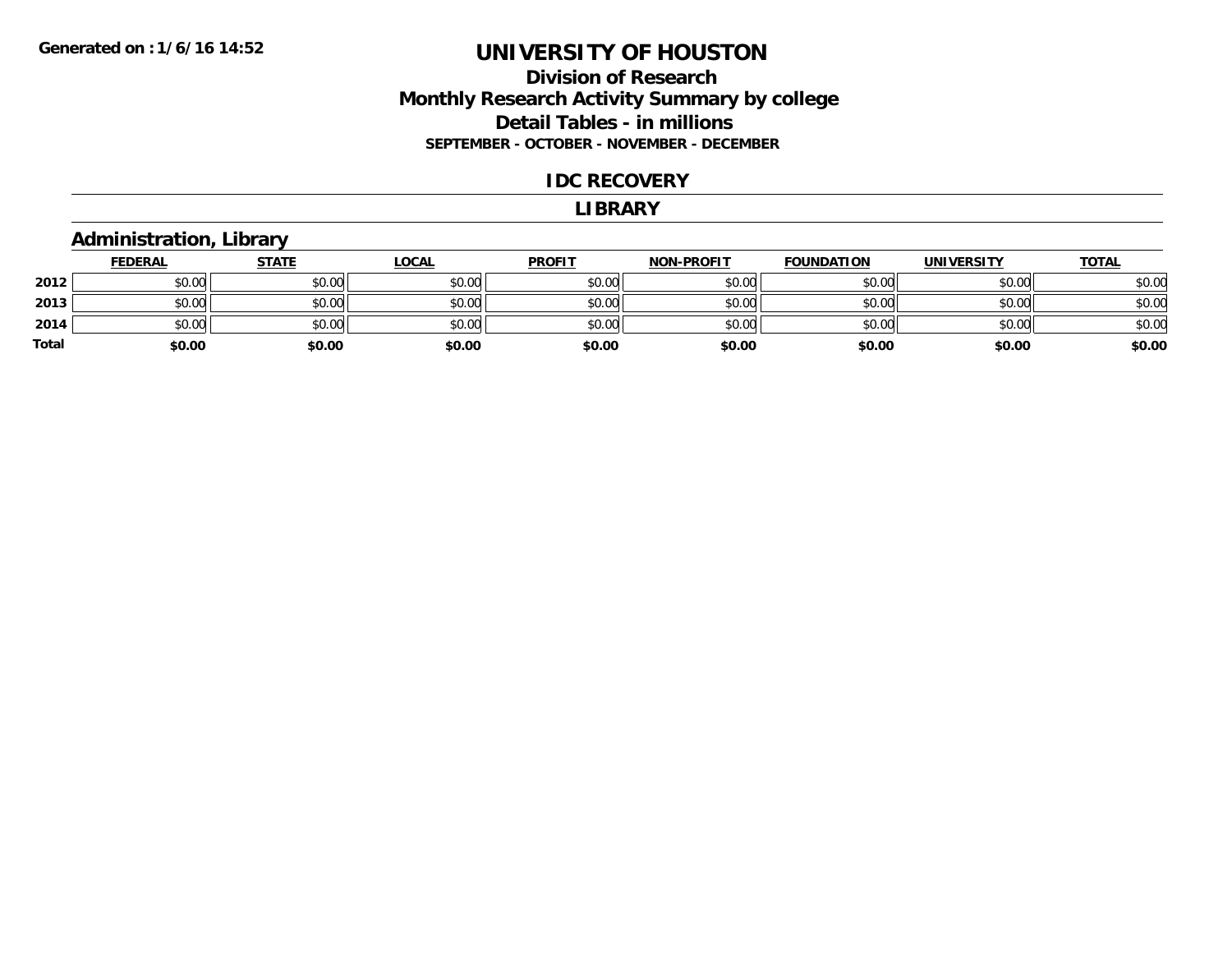### **Division of Research Monthly Research Activity Summary by college Detail Tables - in millions SEPTEMBER - OCTOBER - NOVEMBER - DECEMBER**

### **IDC RECOVERY**

#### **PRESIDENT**

#### **Office of the President**

|       | <b>FEDERAL</b> | STATE  | <u>LOCAL</u> | <b>PROFIT</b> | <b>NON-PROFIT</b> | <b>FOUNDATION</b> | <b>UNIVERSITY</b> | <b>TOTAL</b> |
|-------|----------------|--------|--------------|---------------|-------------------|-------------------|-------------------|--------------|
| 2015  | ደስ ሰሰ<br>JU.UU | \$0.00 | \$0.00       | \$0.00        | \$0.00            | \$0.00            | \$0.00            | \$0.00       |
| 2016  | ልስ ሰሰ<br>JU.UU | \$0.00 | \$0.00       | \$0.00        | \$0.00            | \$0.00            | \$0.00            | \$0.00       |
| Total | \$0.00         | \$0.00 | \$0.00       | \$0.00        | \$0.00            | \$0.00            | \$0.00            | \$0.00       |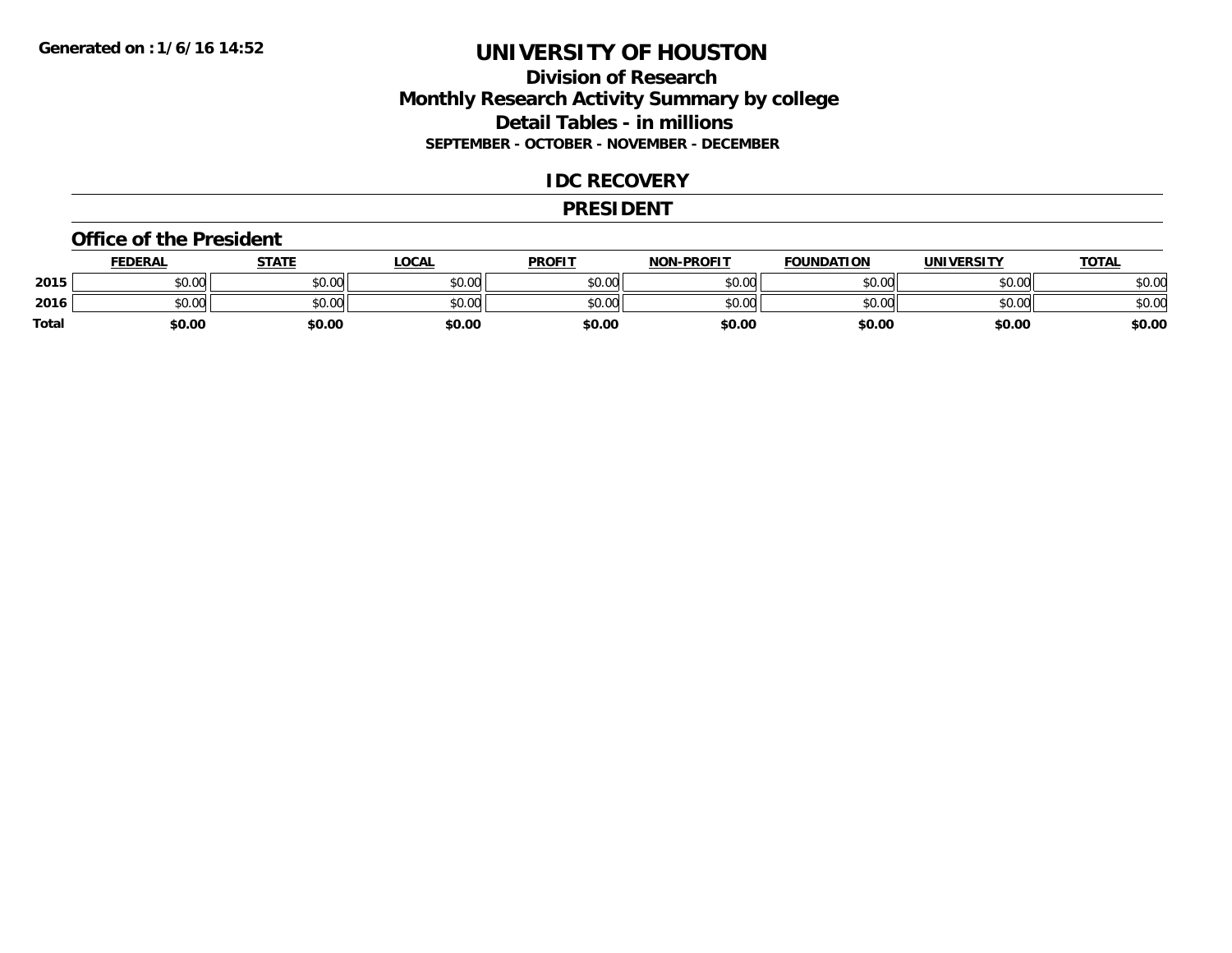### **Division of Research Monthly Research Activity Summary by college Detail Tables - in millions SEPTEMBER - OCTOBER - NOVEMBER - DECEMBER**

### **IDC RECOVERY**

#### **SENIOR V.P. FOR ACADEMIC AFFAIRS AND PROVOST**

|      | <b>Challenger Program</b>                    |              |              |               |                   |                   |                   |              |
|------|----------------------------------------------|--------------|--------------|---------------|-------------------|-------------------|-------------------|--------------|
|      | <b>FEDERAL</b>                               | <b>STATE</b> | <b>LOCAL</b> | <b>PROFIT</b> | <b>NON-PROFIT</b> | <b>FOUNDATION</b> | <b>UNIVERSITY</b> | <b>TOTAL</b> |
| 2012 | \$0.00                                       | \$0.00       | \$0.00       | \$0.00        | \$0.00            | \$0.00            | \$0.00            | \$0.00       |
| 2013 | \$0.00                                       | \$0.00       | \$0.00       | \$0.00        | \$0.00            | \$0.00            | \$0.00            | \$0.00       |
| 2014 | \$0.00                                       | \$0.00       | \$0.00       | \$0.00        | \$0.00            | \$0.00            | \$0.00            | \$0.00       |
| 2015 | \$0.00                                       | \$0.00       | \$0.00       | \$0.00        | \$0.00            | \$0.00            | \$0.00            | \$0.00       |
| 2016 | \$0.00                                       | \$0.00       | \$0.00       | \$0.00        | \$0.00            | \$0.00            | \$0.00            | \$0.00       |
|      | <b>Learning Support Services</b>             |              |              |               |                   |                   |                   |              |
|      | <b>FEDERAL</b>                               | <b>STATE</b> | <b>LOCAL</b> | <b>PROFIT</b> | <b>NON-PROFIT</b> | <b>FOUNDATION</b> | <b>UNIVERSITY</b> | <b>TOTAL</b> |
| 2012 | \$0.00                                       | \$0.00       | \$0.00       | \$0.00        | \$0.00            | \$0.00            | \$0.00            | \$0.00       |
| 2013 | \$0.00                                       | \$0.00       | \$0.00       | \$0.00        | \$0.00            | \$0.00            | \$0.00            | \$0.00       |
|      | Senior V.P. for Academic Affairs and Provost |              |              |               |                   |                   |                   |              |
|      | <b>FEDERAL</b>                               | <b>STATE</b> | <b>LOCAL</b> | <b>PROFIT</b> | <b>NON-PROFIT</b> | <b>FOUNDATION</b> | <b>UNIVERSITY</b> | <b>TOTAL</b> |
| 2015 | \$0.00                                       | \$0.00       | \$0.00       | \$0.00        | \$0.00            | \$0.00            | \$0.00            | \$0.00       |
| 2016 | \$0.00                                       | \$0.00       | \$0.00       | \$0.00        | \$0.00            | \$0.00            | \$0.00            | \$0.00       |
|      | <b>Student Support Services</b>              |              |              |               |                   |                   |                   |              |
|      | <b>FEDERAL</b>                               | <b>STATE</b> | <b>LOCAL</b> | <b>PROFIT</b> | <b>NON-PROFIT</b> | <b>FOUNDATION</b> | <b>UNIVERSITY</b> | <b>TOTAL</b> |
| 2014 | \$0.00                                       | \$0.00       | \$0.00       | \$0.00        | \$0.00            | \$0.00            | \$0.00            | \$0.00       |
| 2015 | \$0.00                                       | \$0.00       | \$0.00       | \$0.00        | \$0.00            | \$0.00            | \$0.00            | \$0.00       |
| 2016 | \$0.00                                       | \$0.00       | \$0.00       | \$0.00        | \$0.00            | \$0.00            | \$0.00            | \$0.00       |
|      | <b>UH Energy</b>                             |              |              |               |                   |                   |                   |              |
|      | <b>FEDERAL</b>                               | <b>STATE</b> | <b>LOCAL</b> | <b>PROFIT</b> | <b>NON-PROFIT</b> | <b>FOUNDATION</b> | <b>UNIVERSITY</b> | <b>TOTAL</b> |
| 2015 | \$0.00                                       | \$0.00       | \$0.00       | \$0.00        | \$0.00            | \$0.00            | \$0.00            | \$0.00       |
| 2016 | \$0.00                                       | \$0.00       | \$0.00       | \$0.00        | \$0.00            | \$0.00            | \$0.00            | \$0.00       |
|      | <b>Undergraduate Student Success</b>         |              |              |               |                   |                   |                   |              |
|      | <b>FEDERAL</b>                               | <b>STATE</b> | <b>LOCAL</b> | <b>PROFIT</b> | <b>NON-PROFIT</b> | <b>FOUNDATION</b> | <b>UNIVERSITY</b> | <b>TOTAL</b> |
| 2014 | \$0.00                                       | \$0.00       | \$0.00       | \$0.00        | \$0.00            | \$0.00            | \$0.00            | \$0.00       |
| 2015 | \$4,042.52                                   | \$0.00       | \$0.00       | \$0.00        | \$0.00            | \$0.00            | \$0.00            | \$4,042.52   |
| 2016 | \$440.09                                     | \$0.00       | \$0.00       | \$0.00        | \$0.00            | \$0.00            | \$0.00            | \$440.09     |
|      | <b>Undergraduate Student Success Center</b>  |              |              |               |                   |                   |                   |              |
|      | <b>FEDERAL</b>                               | <b>STATE</b> | <b>LOCAL</b> | <b>PROFIT</b> | <b>NON-PROFIT</b> | <b>FOUNDATION</b> | <b>UNIVERSITY</b> | <b>TOTAL</b> |
| 2012 | \$7,328.16                                   | (\$121.33)   | \$0.00       | \$0.00        | \$0.00            | \$0.00            | \$0.00            | \$7,206.83   |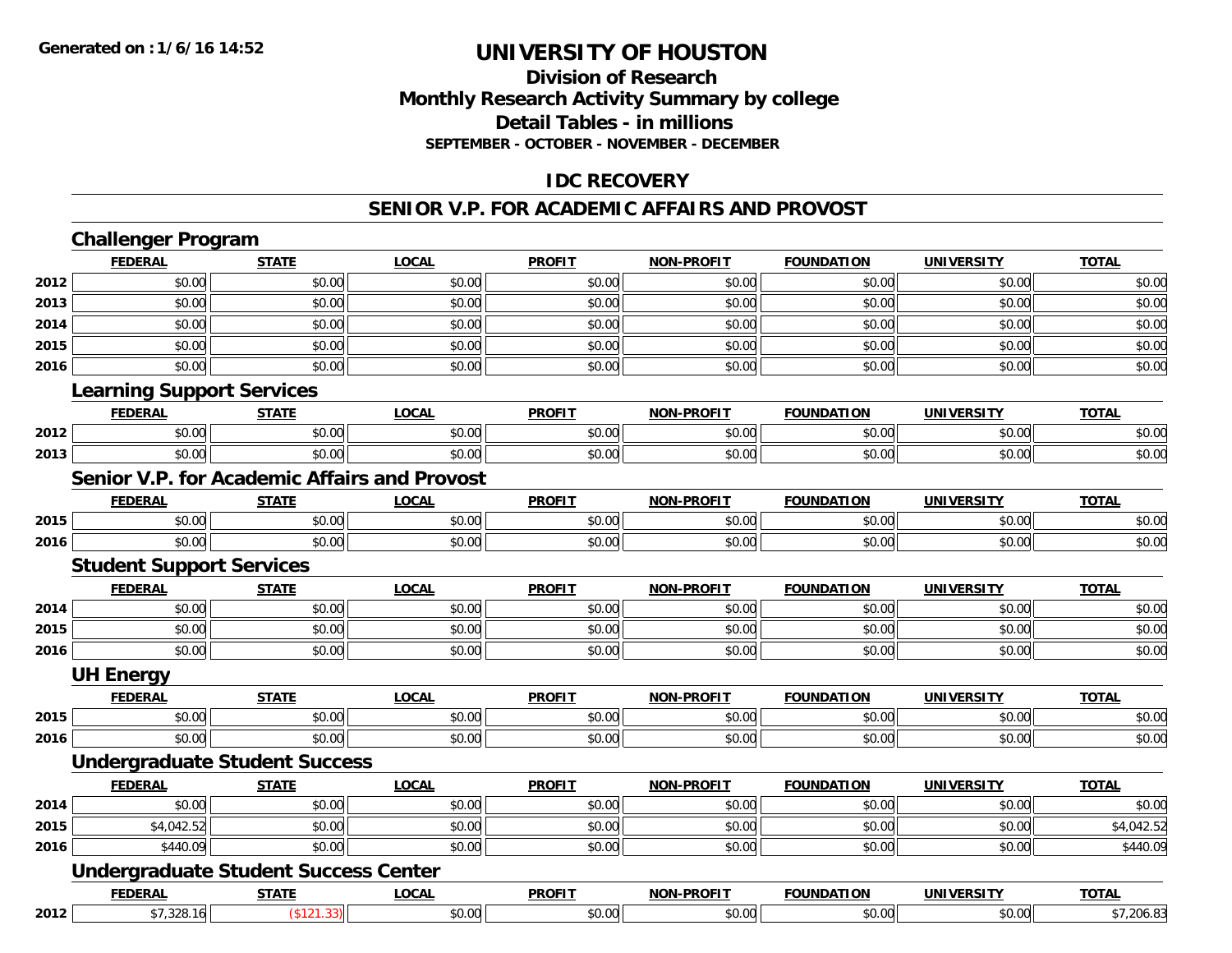## **Division of ResearchMonthly Research Activity Summary by college Detail Tables - in millions SEPTEMBER - OCTOBER - NOVEMBER - DECEMBER**

### **IDC RECOVERY**

#### **SENIOR V.P. FOR ACADEMIC AFFAIRS AND PROVOST**

### **Undergraduate Student Success Center**

|       | <b>FEDERAL</b> | <b>STATE</b> | <u>LOCAL</u> | <b>PROFIT</b> | <b>NON-PROFIT</b> | <b>FOUNDATION</b> | <b>UNIVERSITY</b> | <b>TOTAL</b> |
|-------|----------------|--------------|--------------|---------------|-------------------|-------------------|-------------------|--------------|
| 2013  | \$7,449.13     | \$3,037.99   | \$0.00       | \$0.00        | \$0.00            | \$0.00            | \$0.00            | \$10,487.12  |
| 2014  | \$7,644.88     | \$3,008.88   | \$0.00       | \$0.00        | \$0.00            | \$0.00            | \$0.00            | \$10,653.76  |
| 2015  | \$0.00         | \$3,348.77   | \$0.00       | \$0.00        | \$0.00            | \$0.00            | \$0.00            | \$3,348.77   |
| 2016  | \$0.00         | \$1,937.61   | \$0.00       | \$0.00        | \$0.00            | \$0.00            | \$0.00            | \$1,937.61   |
| Total | \$26,904.78    | \$11,211.92  | \$0.00       | \$0.00        | \$0.00            | \$0.00            | \$0.00            | \$38,116.70  |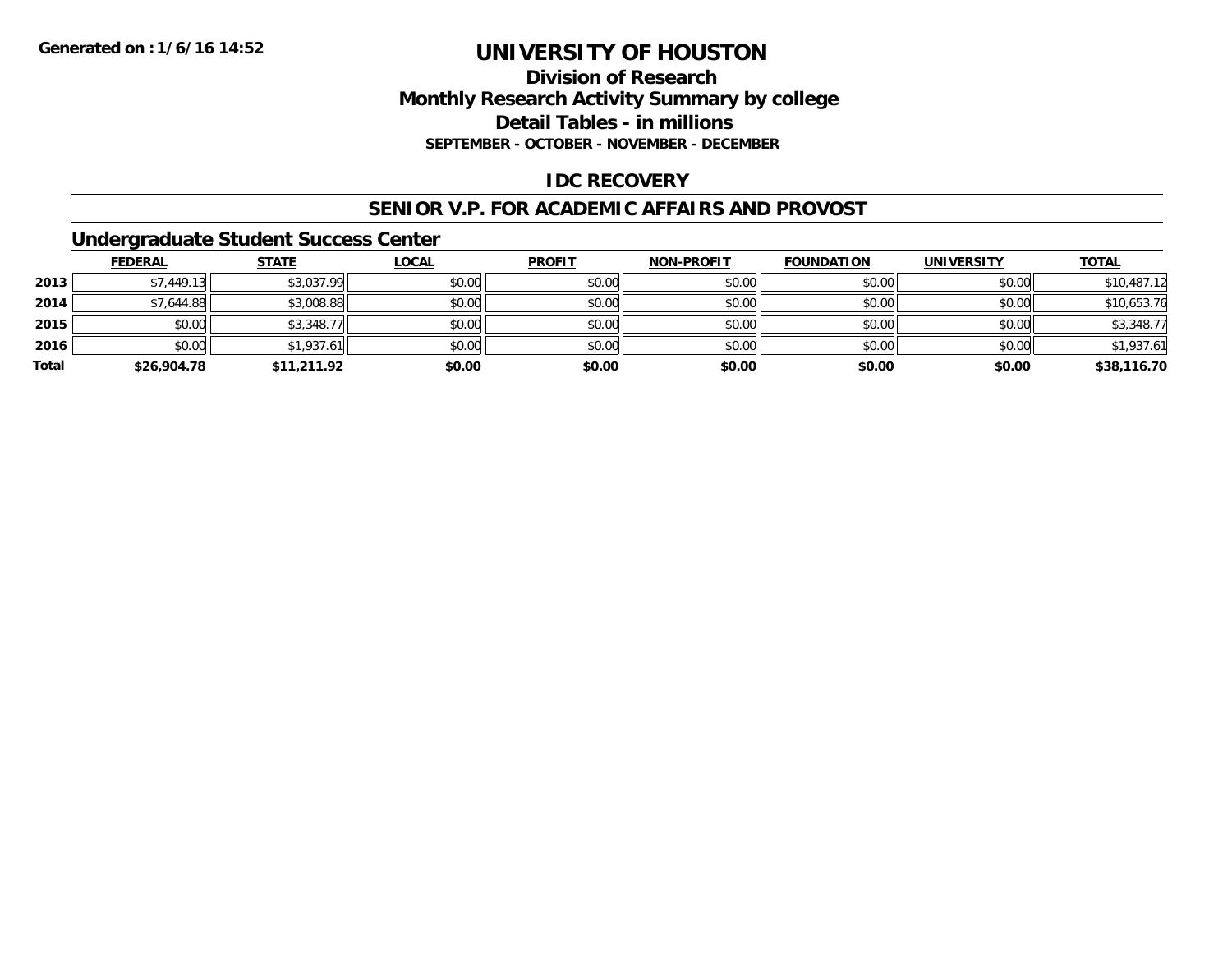## **Division of ResearchMonthly Research Activity Summary by college Detail Tables - in millions SEPTEMBER - OCTOBER - NOVEMBER - DECEMBER**

### **IDC RECOVERY**

#### **UH LAW CENTER**

|              | Dean, Law      |              |              |               |                   |                   |                   |               |
|--------------|----------------|--------------|--------------|---------------|-------------------|-------------------|-------------------|---------------|
|              | <b>FEDERAL</b> | <b>STATE</b> | <b>LOCAL</b> | <b>PROFIT</b> | <b>NON-PROFIT</b> | <b>FOUNDATION</b> | <b>UNIVERSITY</b> | <b>TOTAL</b>  |
| 2012         | (\$69,839.87)  | \$0.00       | \$0.00       | \$0.00        | \$0.00            | \$0.00            | \$0.00            | (\$69,839.87) |
| 2013         | \$0.00         | \$0.00       | \$0.00       | \$0.00        | \$0.00            | \$0.00            | \$0.00            | \$0.00        |
|              | Law-UH         |              |              |               |                   |                   |                   |               |
|              | <b>FEDERAL</b> | <b>STATE</b> | <b>LOCAL</b> | <b>PROFIT</b> | <b>NON-PROFIT</b> | <b>FOUNDATION</b> | <b>UNIVERSITY</b> | <b>TOTAL</b>  |
| 2012         | \$1,212.50     | \$0.00       | \$0.00       | \$0.00        | \$0.00            | \$1,541.22        | \$0.00            | \$2,753.72    |
| 2013         | \$36,192.49    | \$5,344.77   | \$0.00       | \$0.00        | \$0.00            | \$1,915.07        | \$0.00            | \$43,452.33   |
| 2014         | \$5,629.40     | \$6,709.67   | \$0.00       | \$0.00        | \$0.00            | \$0.00            | \$0.00            | \$12,339.07   |
| 2015         | \$9,231.14     | \$8,458.32   | \$0.00       | \$0.00        | \$0.00            | \$0.00            | \$0.00            | \$17,689.46   |
| 2016         | \$723.73       | \$3,030.00   | \$0.00       | \$0.00        | \$0.00            | \$43.02           | \$0.00            | \$3,796.75    |
| <b>Total</b> | (\$16,850.61)  | \$23,542.76  | \$0.00       | \$0.00        | \$0.00            | \$3,499.31        | \$0.00            | \$10,191.46   |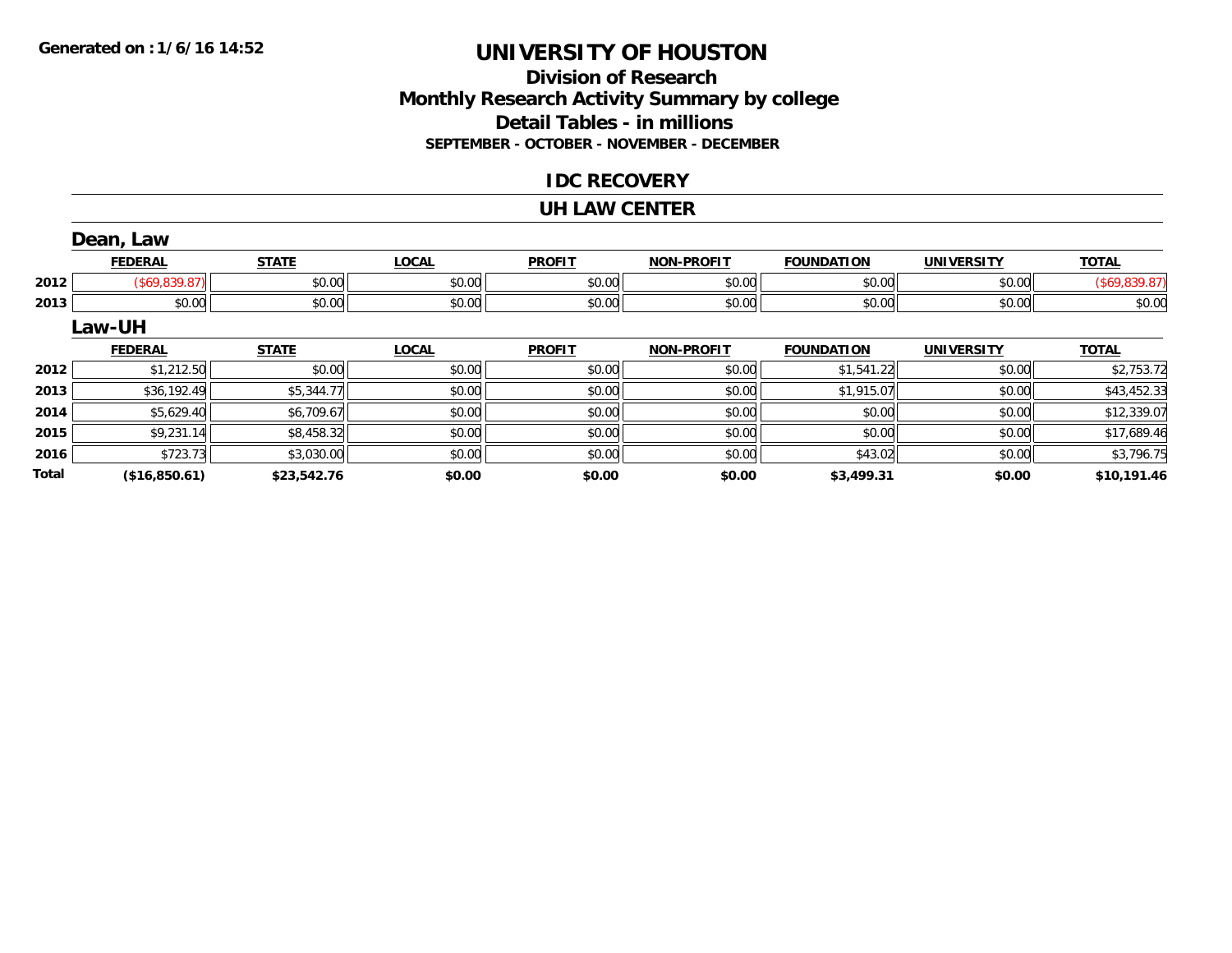## **Division of ResearchMonthly Research Activity Summary by college Detail Tables - in millions SEPTEMBER - OCTOBER - NOVEMBER - DECEMBER**

### **IDC RECOVERY**

#### **UKNOWN COLLEGE**

### **Unknown Department**

|      | <b>FFDFDAI</b><br>-- Ar | -----<br>. n .     | LOCAL         | <b>PROF!</b>  | <b>DRAFIT</b><br><b>NICH</b> | .<br>'NDA.<br>пог  | <b>INII</b>    | $T^{\sim}$<br>OIAL     |
|------|-------------------------|--------------------|---------------|---------------|------------------------------|--------------------|----------------|------------------------|
| 2015 | $\sim$<br>ት ヘ<br>90. UU | $\sim$ 00<br>JU.UU | 0.00<br>JU.UU | 0000<br>JU.UU | 0000<br>⊸∪.∪⊌                | $\sim$ 00          | 0000<br>JU.UU  | $\sim$ 0.4<br>ง∪.∪บ    |
| 2016 | ተል ስራ<br>JU.UU          | $\sim$ 00<br>JU.UU | 0.00<br>JU.UU | 0000<br>JU.UU | $\sim$ $\sim$<br>⊸∪.∪ພ       | $\sim$ 00<br>טט.טע | ሶስ ሰሰ<br>JU.UU | $\sim$ $\sim$<br>ง∪.∪บ |

## **Wrong Department - Please Dont Select It**

|              | <b>FEDERAL</b> | <b>STATE</b> | <u>LOCAL</u> | <b>PROFIT</b> | <b>NON-PROFIT</b> | <b>FOUNDATION</b> | <b>UNIVERSITY</b> | <b>TOTAL</b> |
|--------------|----------------|--------------|--------------|---------------|-------------------|-------------------|-------------------|--------------|
| 2012         | \$0.00         | \$0.00       | \$0.00       | \$0.00        | \$0.00            | \$0.00            | \$0.00            | \$0.00       |
| 2014         | \$0.00         | \$0.00       | \$0.00       | \$0.00        | \$0.00            | \$0.00            | \$0.00            | \$0.00       |
| 2016         | \$0.00         | \$0.00       | \$0.00       | \$0.00        | \$0.00            | \$0.00            | \$0.00            | \$0.00       |
| <b>Total</b> | \$0.00         | \$0.00       | \$0.00       | \$0.00        | \$0.00            | \$0.00            | \$0.00            | \$0.00       |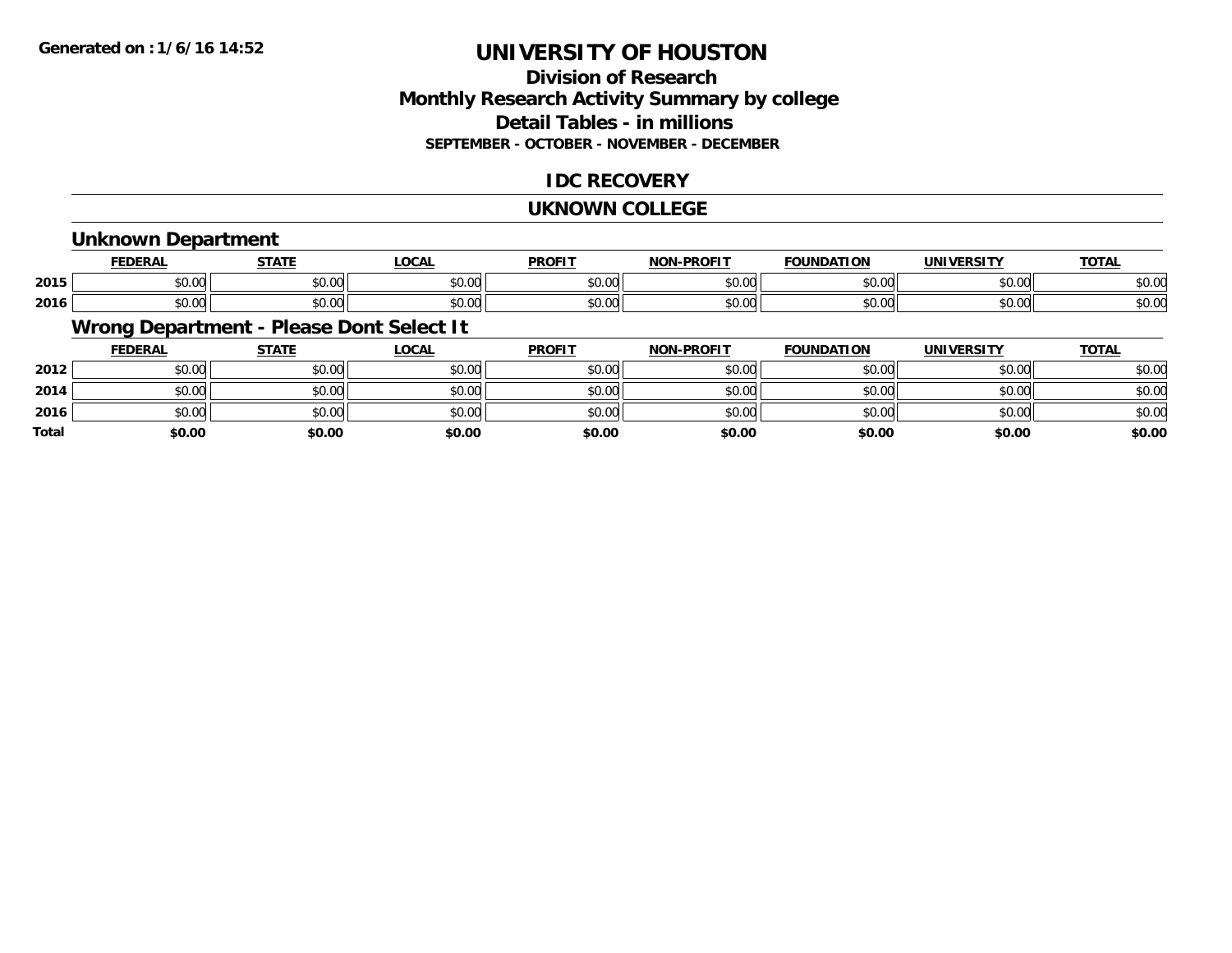### **Division of Research Monthly Research Activity Summary by college Detail Tables - in millions SEPTEMBER - OCTOBER - NOVEMBER - DECEMBER**

### **IDC RECOVERY**

## **VICE PRESIDENT FOR ADMINISTRATION**

|       | <b>Physical Plant</b> |              |              |               |                   |                   |                   |              |
|-------|-----------------------|--------------|--------------|---------------|-------------------|-------------------|-------------------|--------------|
|       | <u>FEDERAL</u>        | <b>STATE</b> | <u>LOCAL</u> | <b>PROFIT</b> | <b>NON-PROFIT</b> | <b>FOUNDATION</b> | <b>UNIVERSITY</b> | <b>TOTAL</b> |
| 2013  | \$0.00                | \$0.00       | \$0.00       | \$0.00        | \$0.00            | \$0.00            | \$0.00            | \$0.00       |
| 2014  | \$0.00                | \$0.00       | \$0.00       | \$0.00        | \$0.00            | \$0.00            | \$0.00            | \$0.00       |
| 2015  | \$0.00                | \$0.00       | \$0.00       | \$0.00        | \$0.00            | \$0.00            | \$0.00            | \$0.00       |
| 2016  | \$0.00                | \$0.00       | \$0.00       | \$0.00        | \$0.00            | \$0.00            | \$0.00            | \$0.00       |
| Total | \$0.00                | \$0.00       | \$0.00       | \$0.00        | \$0.00            | \$0.00            | \$0.00            | \$0.00       |
|       |                       |              |              |               |                   |                   |                   |              |

# **Physical Plant**